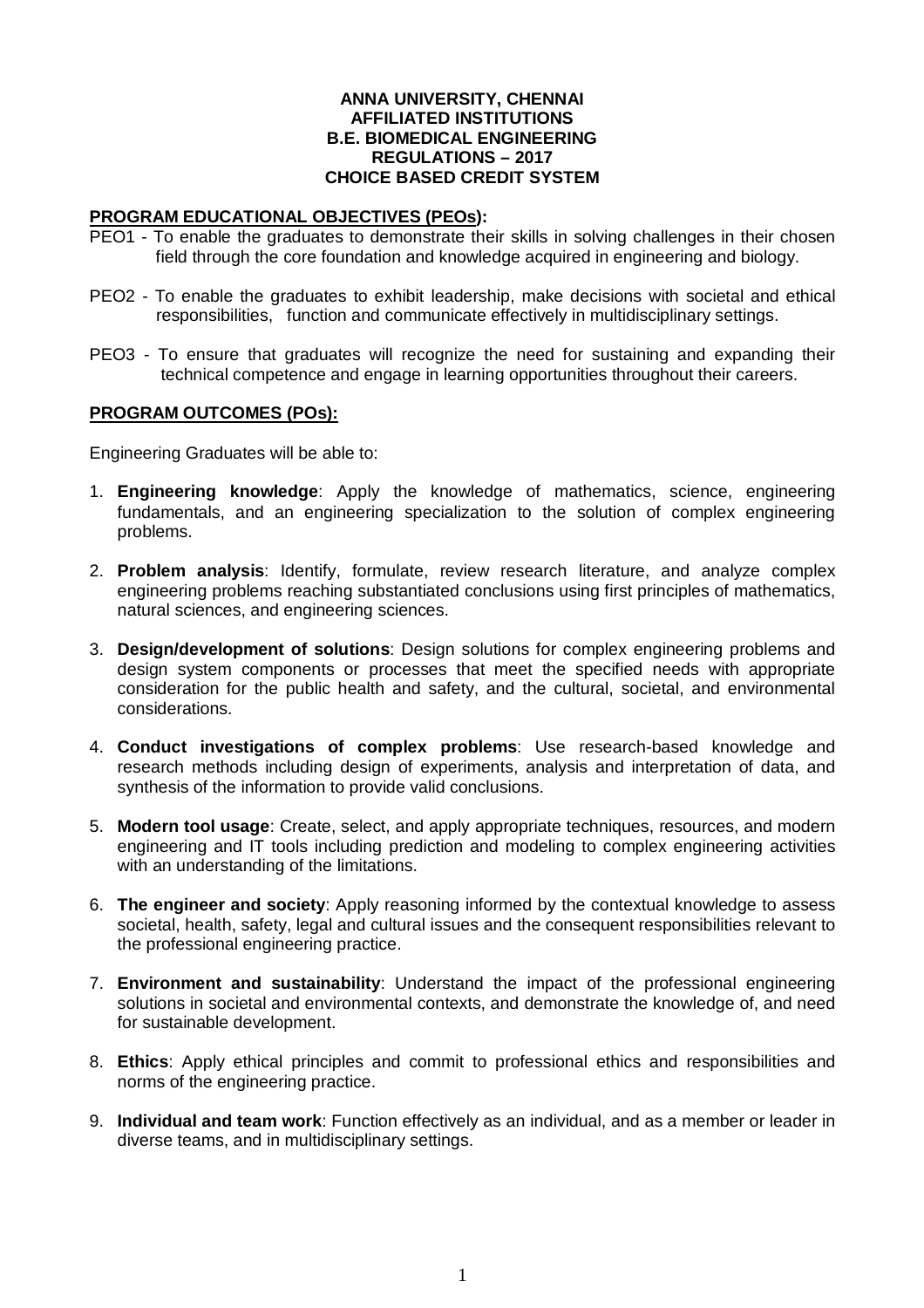- 10. **Communication**: Communicate effectively on complex engineering activities with the engineering community and with society at large, such as, being able to comprehend and write effective reports and design documentation, make effective presentations, and give and receive clear instructions.
- 11. **Project management and finance**: Demonstrate knowledge and understanding of the engineering and management principles and apply these to one's own work, as a member and leader in a team, to manage projects and in multidisciplinary environments.
- 12. **Life-long learning**: Recognize the need for, and have the preparation and ability to engage in independent and life-long learning in the broadest context of technological change.

## **PROGRAM SPECIFIC OBJECTIVES (PSOs):**

- 1) To design and develop diagnostic and therapeutic devices that reduces physician burnout and enhance the quality of life for the end user by applying fundamentals of Biomedical Engineering.
- 2) To apply software skills in developing algorithms for solving healthcare related problems in various fields of Medical sector.
- 3) To adapt to emerging information and communication technologies (ICT) to innovate ideas and solutions for current societal and scientific issues thereby developing indigenous medical instruments that are on par with the existing technology

Provide mapping of 1) POs to PEOs and 2) PSOs to PEOs. Use the following marking:

Contribution 1: Reasonable 2:Significant 3:Strong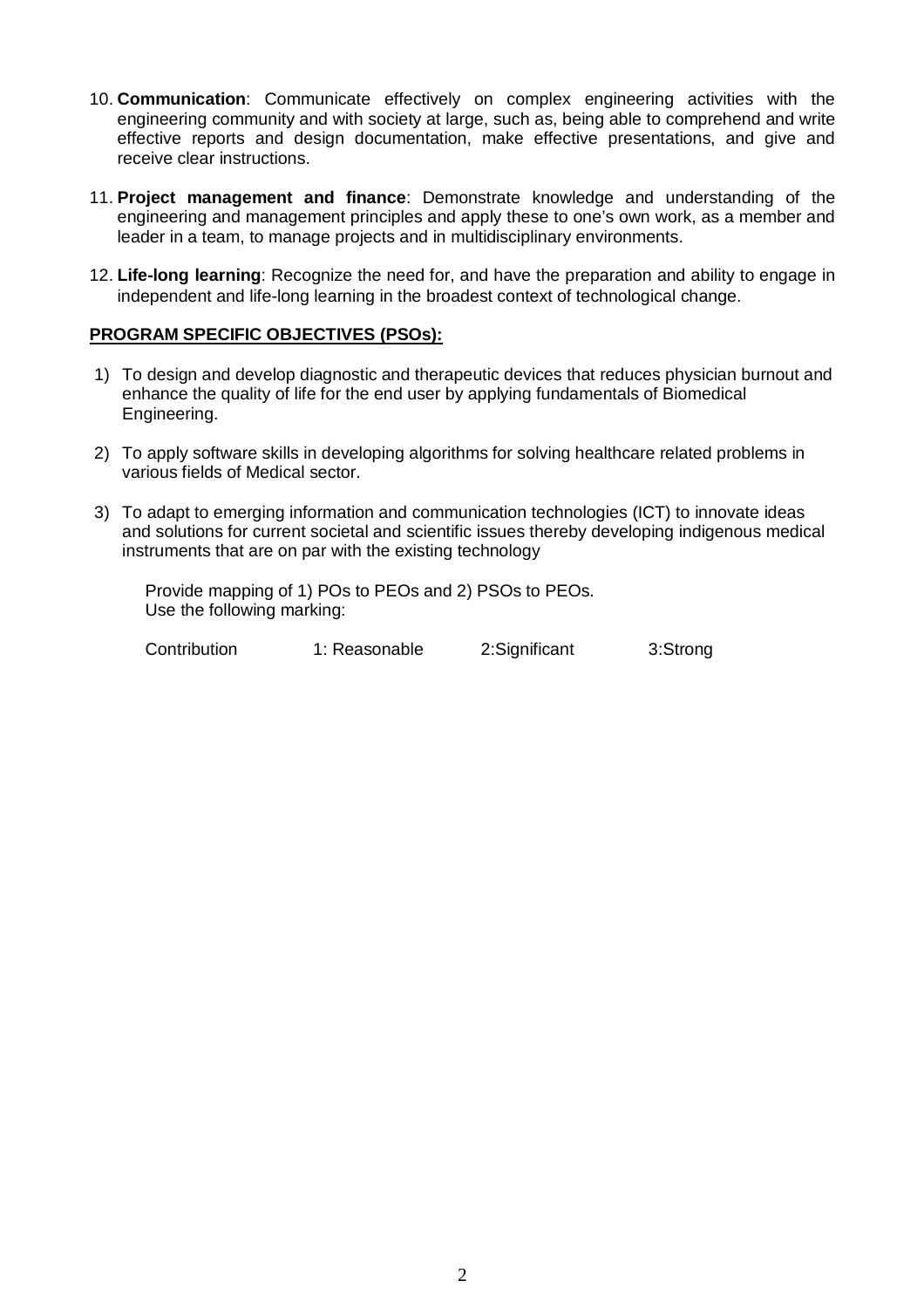# **MAPPING OF PROGRAMME EDUCATIONAL OBJECTIVES WITH PROGRAMME OUTCOMES**

A broad relation between the programme objective and the outcomes is given in the following table

| <b>PROGRAMME</b>                         |   |  |  | <b>PROGRAMME OUTCOMES</b> |  |  |  |
|------------------------------------------|---|--|--|---------------------------|--|--|--|
| <b>EDUCATIONA</b><br><b>L OBJECTIVES</b> | в |  |  |                           |  |  |  |
|                                          |   |  |  |                           |  |  |  |
|                                          |   |  |  |                           |  |  |  |
|                                          |   |  |  |                           |  |  |  |

# **MAPPING OF PROGRAM SPECIFIC OBJECTIVES WITH PROGRAMME OUTCOMES**

A broad relation between the Program Specific Objectives and the outcomes is given in the following table

| <b>PROGRAM</b>                       |        |   |   |  | <b>PROGRAMME OUTCOMES</b> |  |  |  |
|--------------------------------------|--------|---|---|--|---------------------------|--|--|--|
| <b>SPECIFIC</b><br><b>OBJECTIVES</b> |        | в | ◠ |  | u                         |  |  |  |
|                                      | ື      |   |   |  |                           |  |  |  |
|                                      | ⌒<br>◡ |   |   |  |                           |  |  |  |
|                                      |        |   |   |  |                           |  |  |  |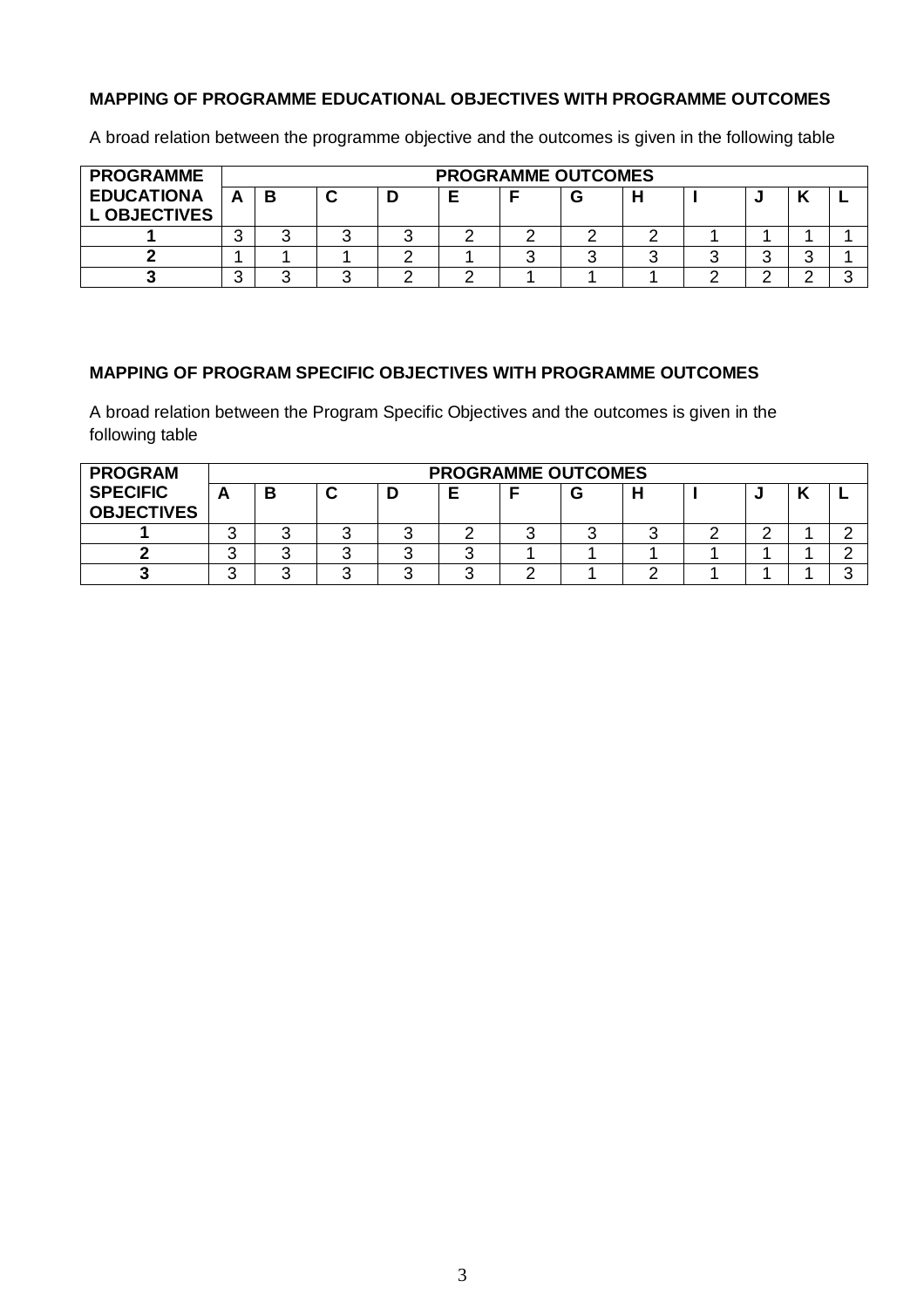## **ANNA UNIVERSITY, CHENNAI AFFILIATED INSTITUTIONS B.E. BIOMEDICAL ENGINEERING REGULATIONS – 2017 CHOICE BASED CREDIT SYSTEM I SEMESTER**

## **COURSE OUTCOMES MAPPING WITH PROGRAMM OUTCOMES**

| <b>SUBJECT NAME</b>                        | <b>COURSE OUTCOMES</b>                                                                                  | <b>PO1</b> | PO <sub>2</sub> | PO <sub>3</sub> | <b>PO 4</b> | PO <sub>5</sub> | PO <sub>6</sub> | PO <sub>7</sub> | PO <sub>8</sub> | PO <sub>9</sub> | <b>PO</b><br>10 | <b>PO 11</b> |
|--------------------------------------------|---------------------------------------------------------------------------------------------------------|------------|-----------------|-----------------|-------------|-----------------|-----------------|-----------------|-----------------|-----------------|-----------------|--------------|
| <b>COMMUNICATIVE</b><br><b>ENGLISH</b>     | • Develop listening<br>skills for academic<br>and professional<br>purposes.                             |            |                 |                 |             |                 |                 |                 |                 |                 |                 |              |
|                                            | • Gain familiarity with<br>learning approaches<br>connected to<br>successful writing                    |            |                 |                 |             |                 |                 |                 | V               |                 |                 |              |
| <b>ENGINEERING</b><br><b>MATHEMATICS I</b> | • Demonstrates<br>confidence in using<br>mathematics to<br>obtain realistic<br>solutions to<br>problems |            |                 |                 |             | V               |                 |                 | $\checkmark$    |                 |                 |              |
|                                            | • Interpret and<br>communicate<br>mathematics in a<br>variety of problem<br>solving.                    |            |                 |                 |             |                 |                 |                 |                 |                 |                 |              |
| <b>ENGINEERING</b><br><b>PHYSICS</b>       | • Ability to identify,<br>formulate, and solve<br>real world problems.                                  |            |                 |                 |             |                 |                 |                 |                 |                 |                 |              |
|                                            | • Apply basic<br>knowledge of<br>science to explain<br>observable<br>phenomena.                         |            |                 |                 |             |                 |                 |                 |                 |                 |                 |              |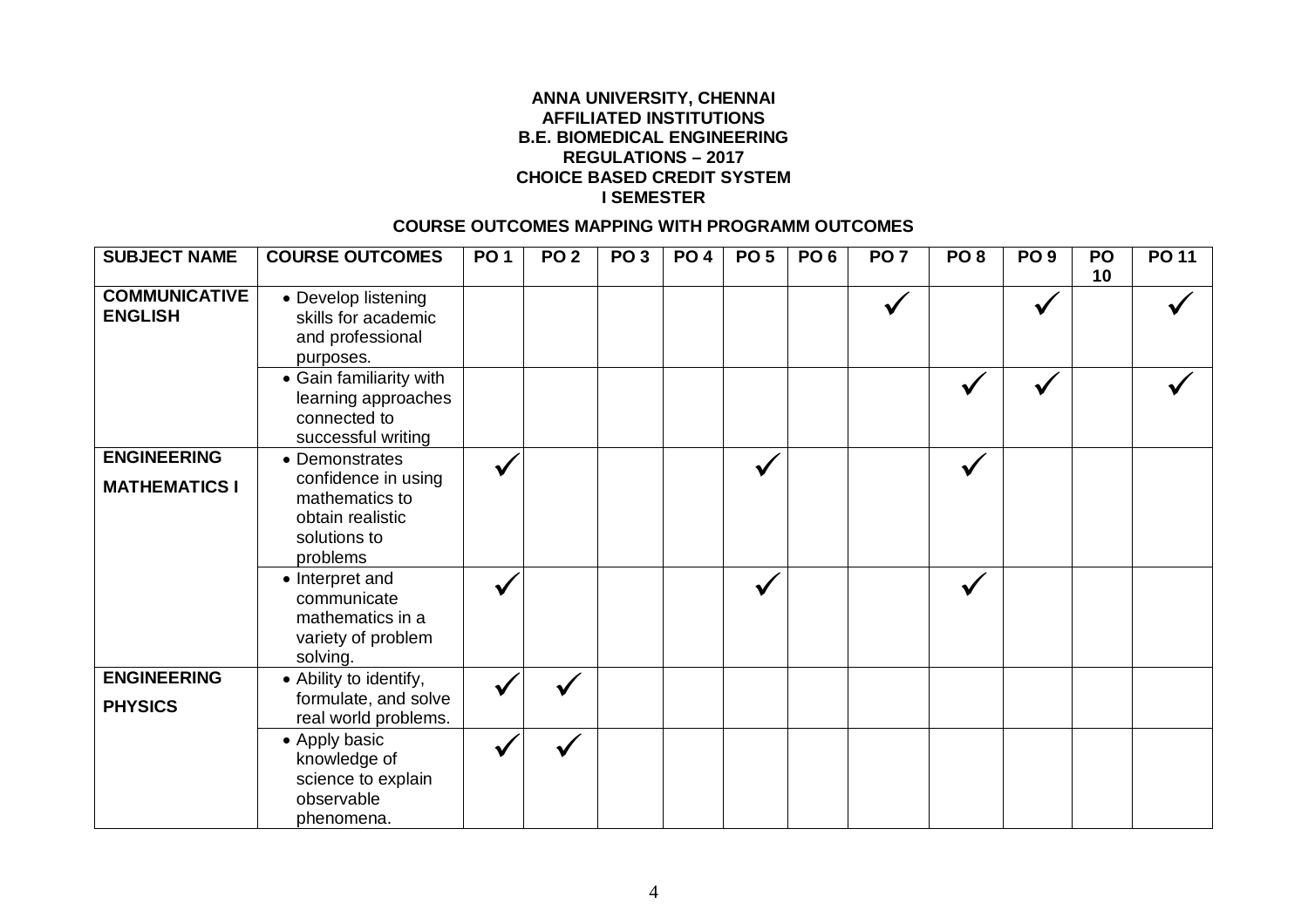| <b>ENGINEERING</b> | • Demonstrate the       |  |  |  |  |  |  |
|--------------------|-------------------------|--|--|--|--|--|--|
| <b>CHEMISTRY</b>   | principles of basic     |  |  |  |  |  |  |
|                    | chemistry including     |  |  |  |  |  |  |
|                    | the chemical            |  |  |  |  |  |  |
|                    |                         |  |  |  |  |  |  |
|                    | reactions and           |  |  |  |  |  |  |
|                    | mechanism               |  |  |  |  |  |  |
|                    | • Enhance the           |  |  |  |  |  |  |
|                    | thinking capabilities   |  |  |  |  |  |  |
|                    |                         |  |  |  |  |  |  |
|                    | in the modern trends    |  |  |  |  |  |  |
|                    | in Engineering &        |  |  |  |  |  |  |
|                    | Technology              |  |  |  |  |  |  |
| <b>PROBLEM</b>     | • Identify and          |  |  |  |  |  |  |
| <b>SOLVING AND</b> | eliminate errors in     |  |  |  |  |  |  |
| <b>PYTHON</b>      |                         |  |  |  |  |  |  |
|                    | programs                |  |  |  |  |  |  |
| <b>PROGRAMMING</b> | • Specify, trace, and   |  |  |  |  |  |  |
|                    | implement programs      |  |  |  |  |  |  |
|                    | written in a            |  |  |  |  |  |  |
|                    | contemporary            |  |  |  |  |  |  |
|                    |                         |  |  |  |  |  |  |
|                    | programming             |  |  |  |  |  |  |
|                    | language that solve     |  |  |  |  |  |  |
|                    | a stated problem in     |  |  |  |  |  |  |
|                    | a clean and robust      |  |  |  |  |  |  |
|                    | fashion                 |  |  |  |  |  |  |
| <b>ENGINEERING</b> | • Know and              |  |  |  |  |  |  |
|                    |                         |  |  |  |  |  |  |
| <b>GRAPHICS</b>    | understand the          |  |  |  |  |  |  |
|                    | conventions and the     |  |  |  |  |  |  |
|                    | methods of              |  |  |  |  |  |  |
|                    | engineering             |  |  |  |  |  |  |
|                    | drawing.                |  |  |  |  |  |  |
|                    | • Students will be able |  |  |  |  |  |  |
|                    |                         |  |  |  |  |  |  |
|                    | to improve their        |  |  |  |  |  |  |
|                    | visualization skills so |  |  |  |  |  |  |
|                    | that they can apply     |  |  |  |  |  |  |
|                    | these skills in         |  |  |  |  |  |  |
|                    | developing new          |  |  |  |  |  |  |
|                    |                         |  |  |  |  |  |  |
|                    | products.               |  |  |  |  |  |  |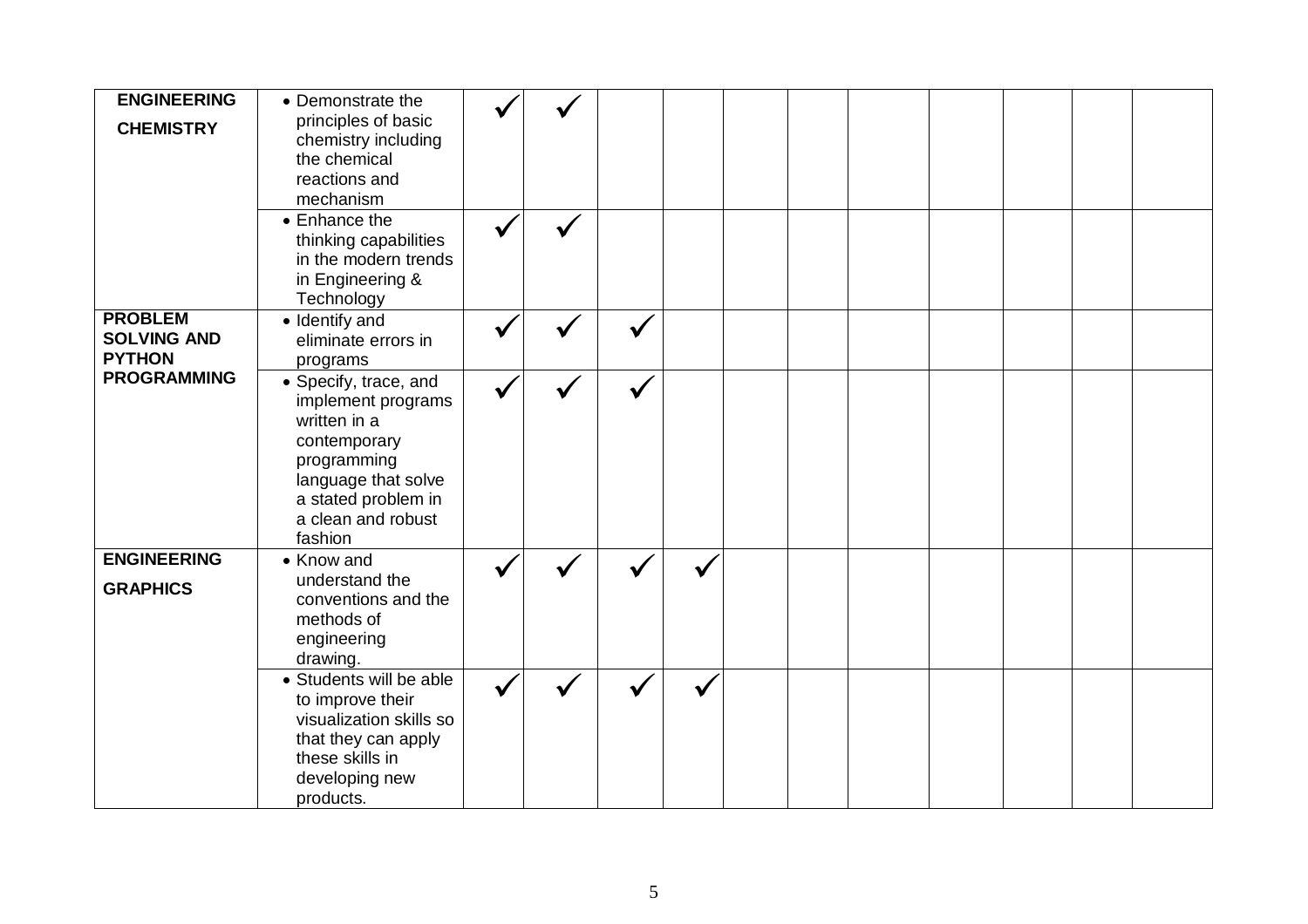| <b>PROBLEM</b><br><b>SOLVING AND</b><br><b>PYTHON</b><br><b>PROGRAMMING</b> | • Apply good<br>programming design<br>methods for<br>program<br>development.                                                       |  |  |  |  |  |  |
|-----------------------------------------------------------------------------|------------------------------------------------------------------------------------------------------------------------------------|--|--|--|--|--|--|
| <b>LABORATORY</b>                                                           | • Design and<br>implement<br>Computer programs<br>for simple<br>applications.                                                      |  |  |  |  |  |  |
| <b>PHYSICS AND</b><br><b>CHEMISTRY</b><br><b>LABORATORY</b>                 | • Practice applications<br>of various<br>phenomena of light,<br>which includes laser,<br>fibre optics,<br>spectrometer<br>grating. |  |  |  |  |  |  |
|                                                                             | • Gain hands-on<br>knowledge in the<br>quantitative<br>chemical analysis of<br>water quality related<br>parameters                 |  |  |  |  |  |  |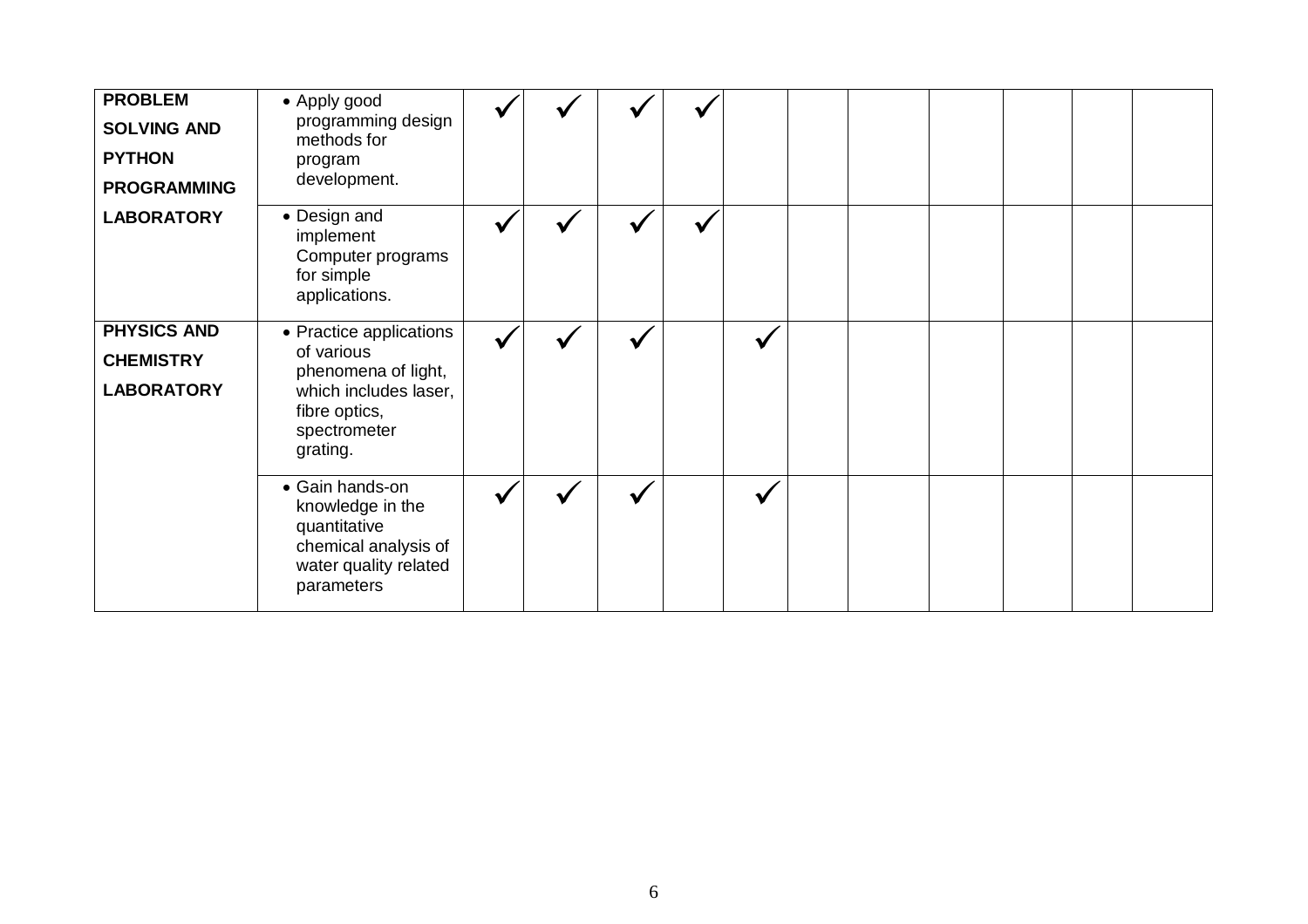|                                             |                                                                                                                                                                           |  | <b>SEMESTER II</b> |              |  |              |  |  |
|---------------------------------------------|---------------------------------------------------------------------------------------------------------------------------------------------------------------------------|--|--------------------|--------------|--|--------------|--|--|
| <b>TECHNICAL</b><br><b>ENGLISH</b>          | • Read different<br>genres of texts, infer<br>implied meanings<br>and critically analyse<br>and evaluate them<br>for ideas as well as<br>for method of<br>presentation.   |  |                    |              |  |              |  |  |
|                                             | • Listen/view and<br>comprehend<br>different spoken<br>excerpts critically<br>and infer unspoken<br>and infer unspoken<br>and implied<br>meanings.                        |  |                    |              |  |              |  |  |
| <b>ENGINEERING</b><br><b>MATHEMATICS II</b> | • The subject helps<br>the students to<br>develop the<br>fundamentals and<br>basic concepts in<br>vector calculus,<br>ODE, Laplace<br>transform and<br>complex functions. |  |                    |              |  |              |  |  |
|                                             | • Students will be able<br>to solve problems<br>related to<br>engineering<br>applications by using<br>mathematical                                                        |  |                    | $\checkmark$ |  | $\checkmark$ |  |  |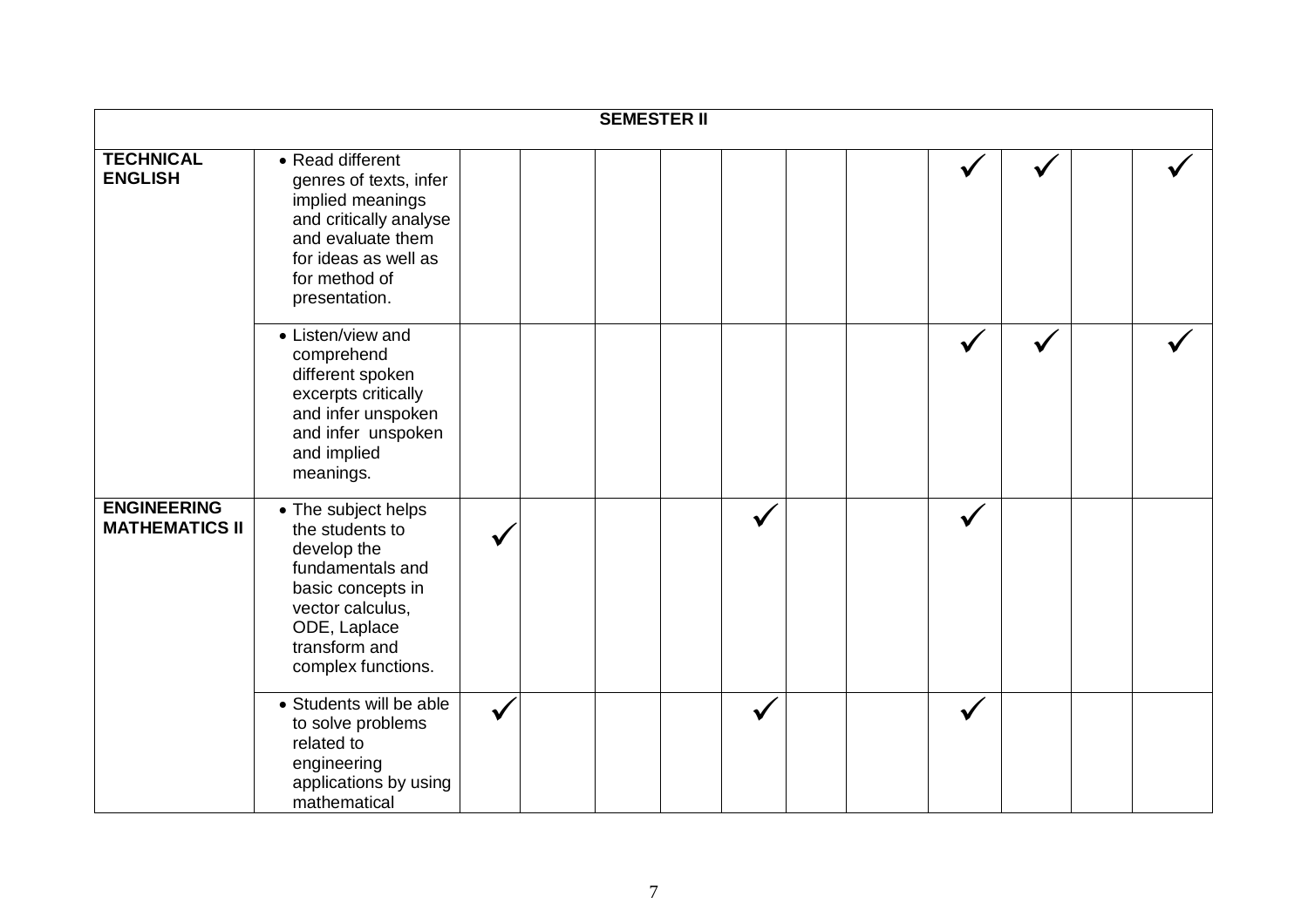|                                                                                               | techniques.                                                                                                                             |  |  |  |  |  |  |
|-----------------------------------------------------------------------------------------------|-----------------------------------------------------------------------------------------------------------------------------------------|--|--|--|--|--|--|
| <b>PHYSICS FOR</b><br><b>ELECTRONICS</b><br><b>ENGINEERING</b>                                | · Organize, analyze<br>and interpret<br>information and use<br>the scientific method<br>to make inferences<br>about material<br>physics |  |  |  |  |  |  |
|                                                                                               | • Relate concepts<br>learned in Physical<br>Science and<br>Engineering<br>Department classes<br>to real world<br>situations             |  |  |  |  |  |  |
| <b>ENGINEERING</b><br><b>MECHANICS</b><br><b>FOR</b><br><b>BIOMEDICAL</b><br><b>ENGINEERS</b> | • Use scalar and<br>vector analytical<br>techniques for<br>analysing forces in<br>statically<br>determinate<br>structures               |  |  |  |  |  |  |
|                                                                                               | • Apply fundamental<br>concepts of<br>kinematics and<br>kinetics of particles<br>to the analysis of<br>simple, practical<br>problems    |  |  |  |  |  |  |
| <b>FUNDAMENTALS</b><br>OF BIO<br><b>CHEMISTRY</b>                                             | Wide view about the<br>$\bullet$<br>classification,<br>structures and<br>properties of                                                  |  |  |  |  |  |  |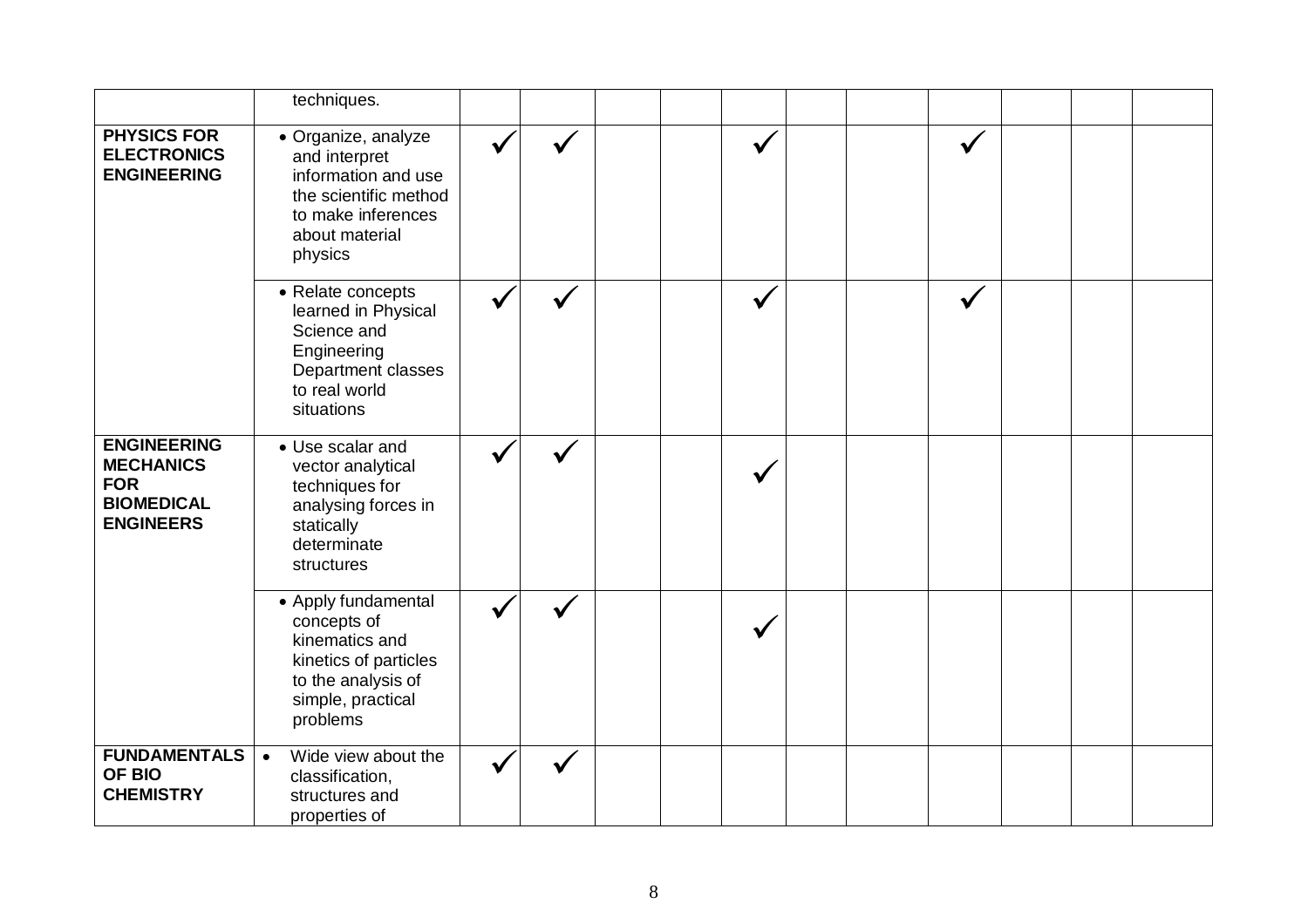|                                                             | carbohydrates,<br>lipids, aminoacids,<br>proteins and nucleic<br>acid and their<br>metabolism.<br>• Knowledge about<br>the mechanism of<br>actions of enzymes<br>and co-enzymes,<br>clinical importance<br>of enzymes and<br>interpretation of their<br>activities. |  |  |  |  |  |  |
|-------------------------------------------------------------|---------------------------------------------------------------------------------------------------------------------------------------------------------------------------------------------------------------------------------------------------------------------|--|--|--|--|--|--|
| <b>CIRCUIT</b><br><b>ANALYSIS</b>                           | • Learn how to<br>develop and employ<br>circuit models for<br>elementary<br>electronic<br>components                                                                                                                                                                |  |  |  |  |  |  |
|                                                             | • Become adopt at<br>using various<br>methods of circuit<br>analysis                                                                                                                                                                                                |  |  |  |  |  |  |
| <b>ENGINEERING</b><br><b>PRACTICES</b><br><b>LABORATORY</b> | • Ability to fabricate<br>electrical and<br>electronics circuits.                                                                                                                                                                                                   |  |  |  |  |  |  |
|                                                             | • Demonstrate wide<br>knowledge on<br>mechanical and civil<br>operations                                                                                                                                                                                            |  |  |  |  |  |  |
| <b>BIO</b><br><b>CHEMISTRY</b><br><b>LABORATORY</b>         | Demonstrate a<br>$\bullet$<br>qualitative and<br>quantitative                                                                                                                                                                                                       |  |  |  |  |  |  |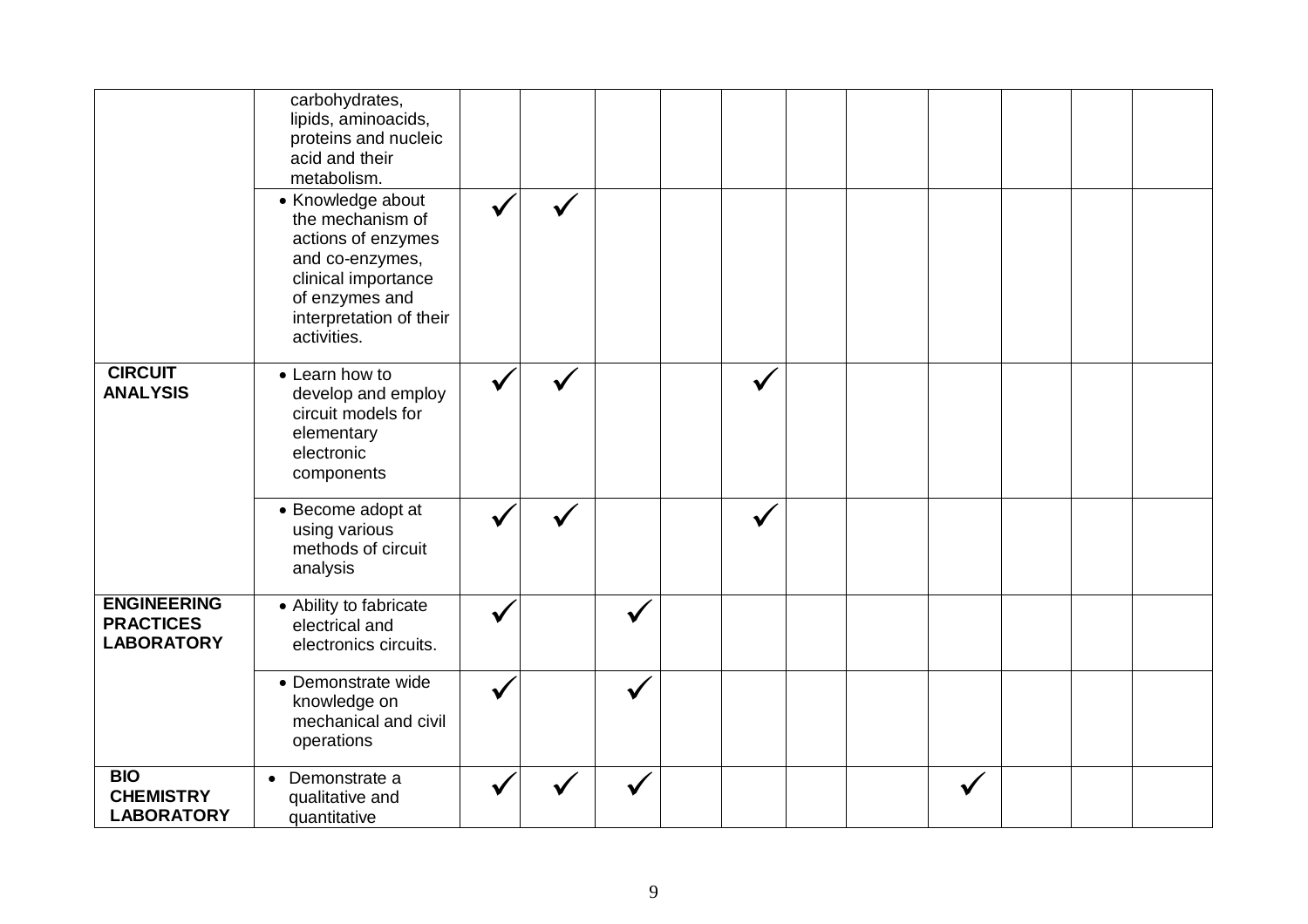| understanding of<br>major biomolecules<br>such as<br>carbohydrates, lipids<br>and proteins |  |  |  |  |  |  |
|--------------------------------------------------------------------------------------------|--|--|--|--|--|--|
| • Demonstrate the<br>basic analytical<br>techniques for<br>biochemical<br>applications     |  |  |  |  |  |  |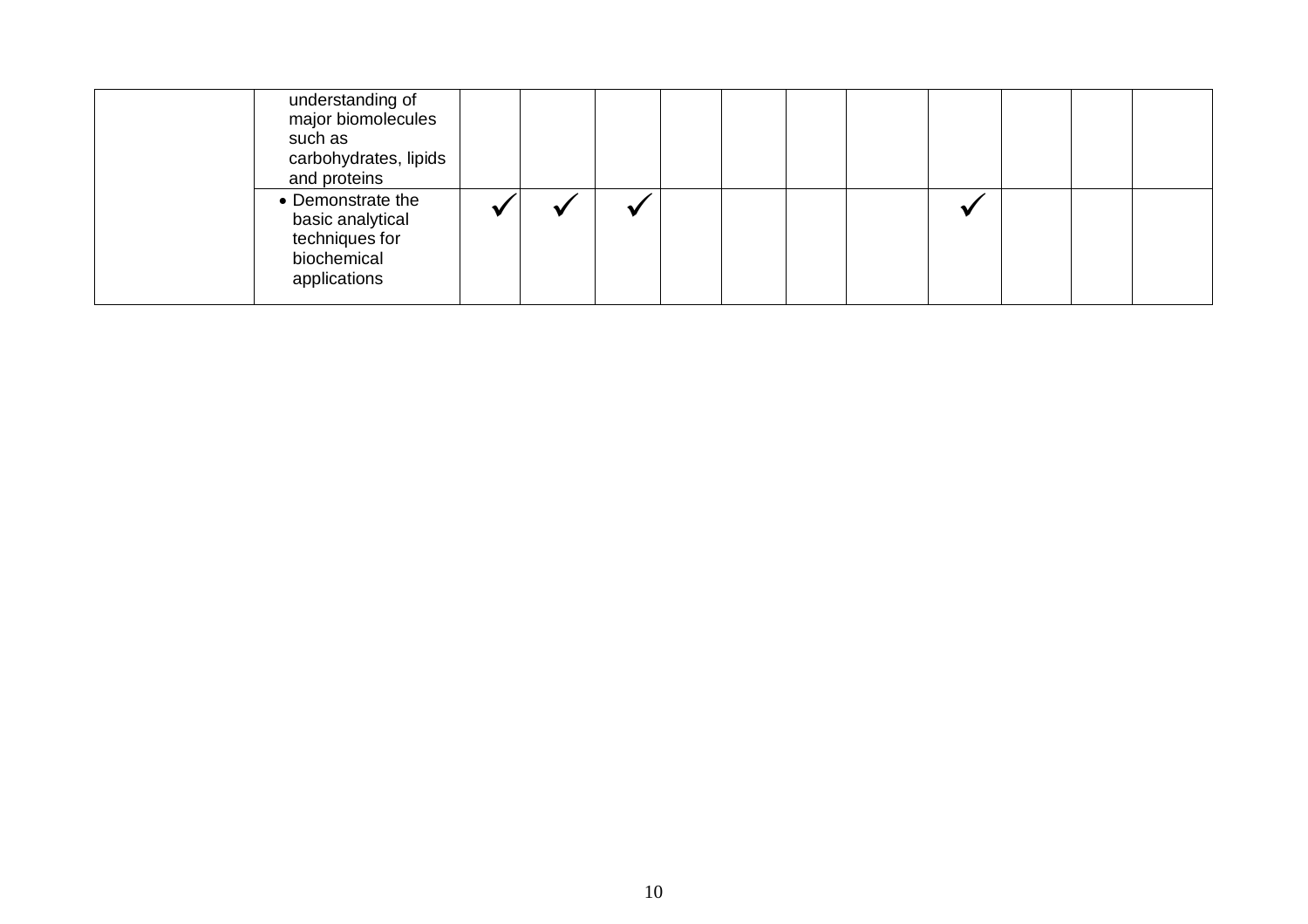| <b>SUBJECT NAME</b>                                                                    | <b>COURSE OUTCOMES</b>                                                                                                                                                                                                                                                                 | <b>PO1</b>   | PO <sub>2</sub> | PO <sub>3</sub> | PO <sub>4</sub> | <b>PO 5</b> | PO <sub>6</sub> | <b>PO 7</b> | PO <sub>8</sub> | PO <sub>9</sub> | <b>PO 10</b> | <b>PO</b><br>11 | <b>PO12</b> |
|----------------------------------------------------------------------------------------|----------------------------------------------------------------------------------------------------------------------------------------------------------------------------------------------------------------------------------------------------------------------------------------|--------------|-----------------|-----------------|-----------------|-------------|-----------------|-------------|-----------------|-----------------|--------------|-----------------|-------------|
|                                                                                        | Compute basic objects<br>associated with vector spaces<br>and linear transformation.                                                                                                                                                                                                   | $\checkmark$ |                 |                 |                 |             |                 |             |                 |                 |              |                 |             |
|                                                                                        | Concepts on eigenvalues and<br>eigenvectors of a matrix and<br>inner product spaces.                                                                                                                                                                                                   | $\checkmark$ |                 |                 |                 |             |                 |             |                 |                 |              |                 |             |
| <b>LINEAR ALGEBRA</b><br><b>AND PARTIAL</b><br><b>DIFFERENTIAL</b><br><b>EQUATIONS</b> | The fundamental concepts of<br>partial differential equations<br>and the various<br>solution<br>procedures for solving the first<br>non-linear<br>order<br>partial<br>differential equations.                                                                                          |              |                 |                 |                 |             |                 |             |                 |                 |              |                 |             |
|                                                                                        | Analytical methods for solving<br>higher order partial differential<br>equations and the application<br>of Fourier series for solving<br>the initial boundary value<br>problems in one dimensional<br>wave and heat equations and<br>boundary value problems in<br>elliptic equations. | $\checkmark$ |                 |                 |                 |             |                 |             |                 |                 |              |                 |             |

### **COURSE OUTCOMES MAPPING WITH PROGRAM OUTCOMES**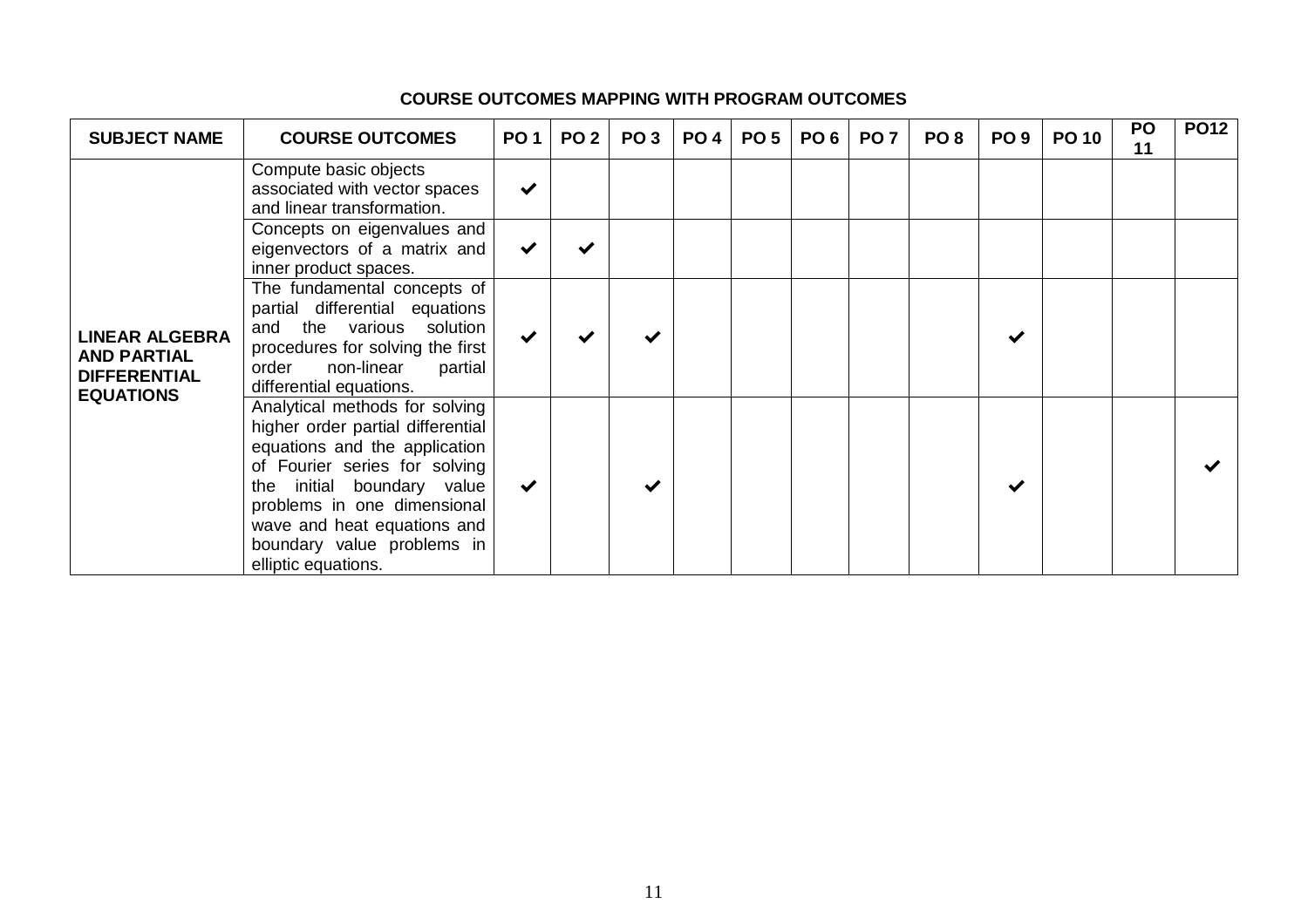|                                                          |                                                                                                    | PO           | PO           | PO           | PO               | PO           | PO           | PO | PO                 | PO           | PO | PO           | PO |
|----------------------------------------------------------|----------------------------------------------------------------------------------------------------|--------------|--------------|--------------|------------------|--------------|--------------|----|--------------------|--------------|----|--------------|----|
| <b>SUBJECT NAME</b>                                      | <b>COURSE OUTCOMES</b>                                                                             |              | $\mathbf 2$  | 3            | $\boldsymbol{4}$ | 5            | 6            | 7  | 8                  | 9            | 10 | 11           | 12 |
| <b>ANATOMY AND</b>                                       | Students would be able to explain<br>basic structure and functions of<br>cell                      |              |              |              |                  |              |              |    | $\checkmark$       |              |    | $\checkmark$ |    |
| <b>HUMAN</b><br><b>PHYSIOLOGY</b>                        | Students would be able to explain<br>interconnect of various systems                               | $\checkmark$ |              |              |                  |              |              |    | $\checkmark$       |              |    |              |    |
|                                                          | Students would be learnt about<br>and physiology<br>of<br>anatomy<br>various systems of human body | $\checkmark$ |              |              |                  |              | ✔            |    | $\boldsymbol{\nu}$ | $\checkmark$ |    |              |    |
|                                                          | Explain the structure and working<br>operation of basic electronic<br>devices.                     | ✔            |              |              |                  | $\checkmark$ |              |    |                    | $\checkmark$ |    |              |    |
|                                                          | Able to identify and differentiate<br>both active and passive elements                             | $\checkmark$ |              | $\checkmark$ |                  |              |              |    |                    |              |    |              |    |
| <b>ELECTRON</b><br><b>DEVICES AND</b><br><b>CIRCUITS</b> | Analyze the characteristics of<br>different electronic devices such<br>as diodes and transistors   |              |              |              | ✔                |              |              |    | $\checkmark$       |              |    |              |    |
|                                                          | Choose and adapt the required<br>components to construct an<br>amplifier circuit.                  | ✔            |              | $\checkmark$ | ✔                |              |              |    | ✔                  |              | ✔  |              |    |
|                                                          | Employ the acquired knowledge<br>in design and analysis of<br>oscillators                          |              | $\checkmark$ |              |                  | $\checkmark$ |              |    |                    |              |    | $\checkmark$ |    |
|                                                          | Analyze structural and functional<br>aspects of living organisms.                                  |              | $\checkmark$ |              |                  | $\checkmark$ |              |    | $\checkmark$       |              |    |              |    |
| <b>PATHOLOGY AND</b>                                     | Explain the function of<br>microscope                                                              | $\checkmark$ |              |              |                  | $\checkmark$ |              |    |                    | $\checkmark$ |    |              | ✔  |
| <b>MICROBIOLOGY</b>                                      | Discuss the importance of public<br>health.                                                        |              |              |              |                  | $\checkmark$ | $\checkmark$ |    | ✔                  | $\checkmark$ |    |              |    |
|                                                          | Describe methods involved in<br>treating the pathological<br>diseases.                             |              | ✔            |              |                  |              | ✔            |    | ✔                  |              |    |              |    |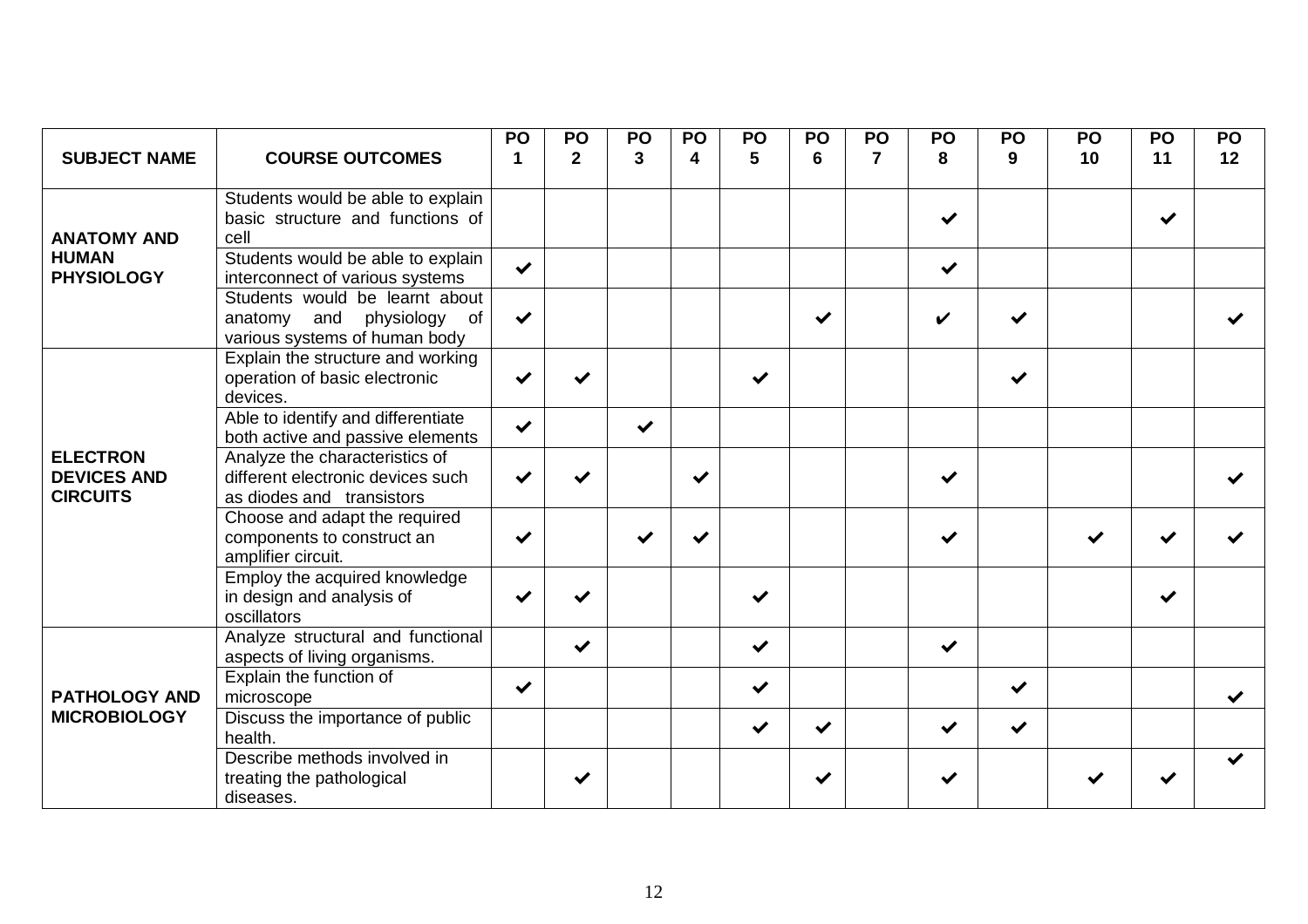| <b>SUBJECT NAME</b> | <b>COURSE OUTCOMES</b>               | PO 1                 | PO <sub>2</sub> | PO <sub>3</sub> | <b>PO 4</b> | PO <sub>5</sub> | PO <sub>6</sub> | <b>PO 7</b> | PO <sub>8</sub> | PO <sub>9</sub> | <b>PO 10</b> | <b>PO 11</b> | <b>PO12</b>          |
|---------------------|--------------------------------------|----------------------|-----------------|-----------------|-------------|-----------------|-----------------|-------------|-----------------|-----------------|--------------|--------------|----------------------|
| <b>PATHOLOGY</b>    | Student can perform practical        |                      |                 |                 |             |                 |                 |             |                 |                 |              |              |                      |
| <b>AND</b>          | tissue<br>experiments<br>on          |                      |                 |                 |             | $\checkmark$    |                 |             |                 | $\checkmark$    |              |              |                      |
| <b>MICROBIOLOGY</b> | processing, cryoprocessing,          |                      |                 |                 |             |                 |                 |             |                 |                 |              |              |                      |
| <b>LABORATORY</b>   | staining Processes etc.              |                      |                 |                 |             |                 |                 |             |                 |                 |              |              |                      |
|                     | Identification and enumeration       | $\checkmark$         |                 |                 |             | $\checkmark$    |                 |             |                 |                 | $\checkmark$ |              | ✔                    |
| <b>HUMAN</b>        | of blood cells                       |                      |                 |                 |             |                 |                 |             |                 |                 |              |              |                      |
| <b>PHYSIOLOGY</b>   | $\overline{of}$<br>Enumeration       |                      |                 |                 |             | $\checkmark$    |                 |             | $\checkmark$    | $\checkmark$    |              |              |                      |
| <b>LABORATORY</b>   | haematological parameters            |                      |                 |                 |             |                 |                 |             |                 |                 |              |              |                      |
|                     | Analysis of special sensory          | $\blacktriangledown$ |                 |                 |             |                 | $\checkmark$    |             |                 |                 |              |              | $\checkmark$         |
|                     | organs test                          |                      |                 |                 |             |                 |                 |             |                 |                 |              |              |                      |
|                     | Explain about non-ionizing           |                      |                 |                 |             |                 |                 |             |                 |                 |              |              |                      |
|                     | radiation,<br>interaction<br>with    | $\checkmark$         |                 |                 |             |                 | $\checkmark$    |             |                 |                 | ✔            |              |                      |
|                     | tissue and its effects.              |                      |                 |                 |             |                 |                 |             |                 |                 |              |              |                      |
|                     | Define<br>and<br>compare             |                      |                 |                 |             |                 |                 |             |                 |                 |              |              |                      |
|                     | intensities of sensory stimuli       | ✔                    |                 |                 |             |                 |                 |             |                 |                 |              |              |                      |
|                     |                                      |                      |                 |                 |             |                 |                 |             |                 |                 |              |              |                      |
|                     | <b>Summarizes</b><br>ionizing<br>how |                      |                 |                 |             |                 |                 |             |                 |                 |              |              |                      |
|                     | radiation interacts with the         |                      |                 |                 |             |                 |                 |             |                 |                 |              |              |                      |
| <b>MEDICAL</b>      | human body, how to quantify it       | $\checkmark$         |                 |                 |             |                 |                 |             |                 |                 |              | ✔            |                      |
| <b>PHYSICS</b>      | and its levels seen in the           |                      |                 |                 |             |                 |                 |             |                 |                 |              |              |                      |
|                     | environment and healthcare           |                      |                 |                 |             |                 |                 |             |                 |                 |              |              |                      |
|                     |                                      |                      |                 |                 |             |                 |                 |             |                 |                 |              |              |                      |
|                     | Explain the fundamentals of          |                      |                 |                 |             |                 |                 |             |                 |                 |              |              | $\blacktriangledown$ |
|                     | radioactivity and radioactive        |                      |                 |                 |             |                 |                 |             |                 | ✔               |              | ✔            |                      |
|                     | isotopes                             |                      |                 |                 |             |                 |                 |             |                 |                 |              |              |                      |
|                     | the methods of<br>Illustrates        |                      |                 |                 |             |                 |                 |             |                 |                 |              |              | $\checkmark$         |
|                     | detecting and recording the          |                      |                 |                 |             |                 |                 |             |                 |                 |              |              |                      |
|                     | its                                  |                      |                 |                 |             |                 |                 |             |                 |                 |              |              |                      |
|                     | ionizing radiation and               |                      |                 |                 |             |                 |                 |             |                 |                 |              |              |                      |
|                     | interaction with matter              |                      |                 |                 |             |                 |                 |             |                 |                 |              |              |                      |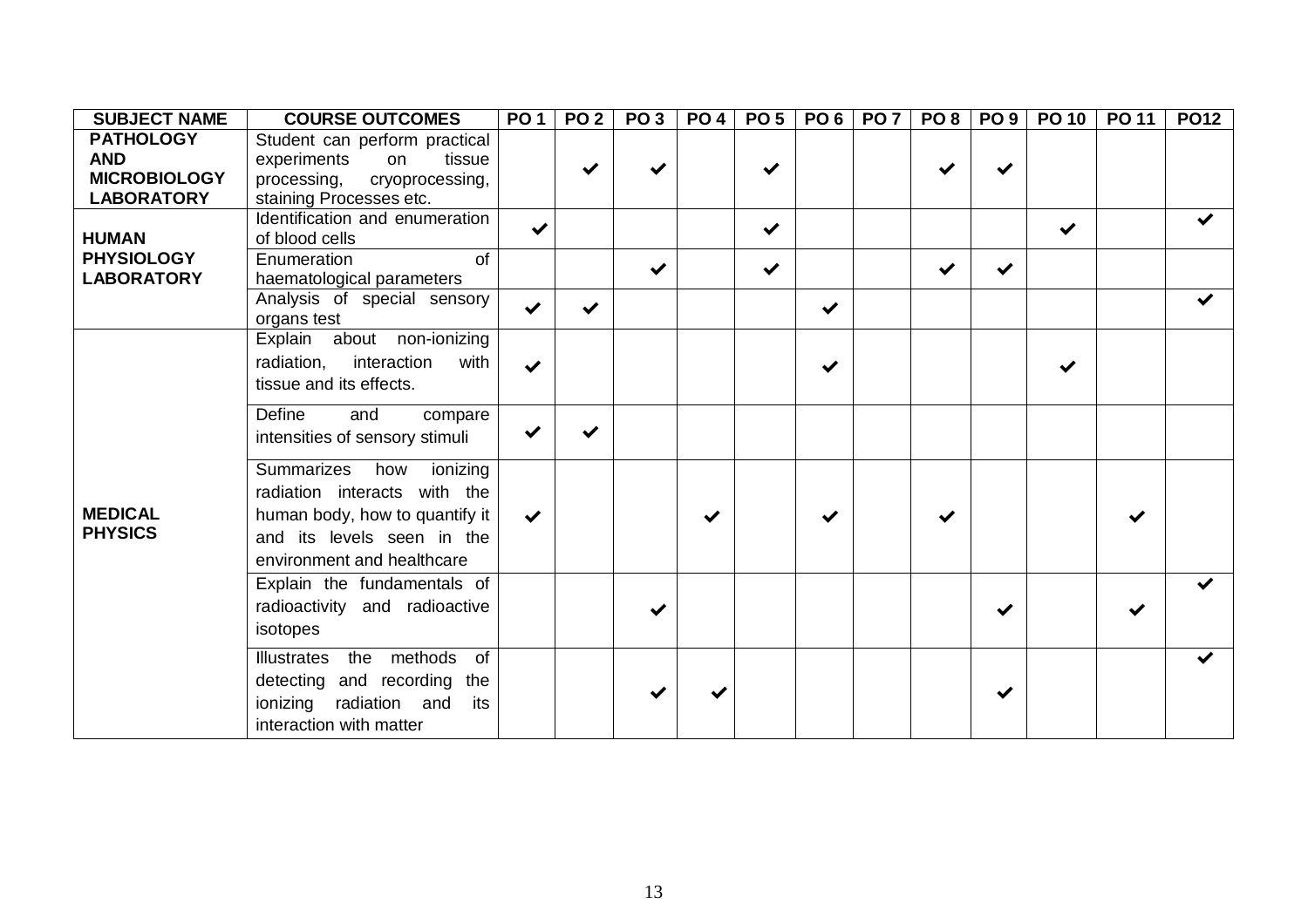| <b>SUBJECT NAME</b>                                         | <b>COURSE OUTCOMES</b>                                                                            | <b>PO1</b>   | <b>PO 2</b>  | PO3          |              | <b>PO 4 PO 5</b> | PO <sub>6</sub> | PO <sub>7</sub> | PO <sub>8</sub> | PO <sub>9</sub> | $\overline{PO10}$ | PO 11 | <b>PO12</b> |
|-------------------------------------------------------------|---------------------------------------------------------------------------------------------------|--------------|--------------|--------------|--------------|------------------|-----------------|-----------------|-----------------|-----------------|-------------------|-------|-------------|
|                                                             | Make right choice on motors for<br>different applications                                         |              |              | $\checkmark$ |              |                  |                 |                 | ✔               | ✔               |                   |       |             |
| <b>BASICS OF</b><br><b>ELECTRICAL</b><br><b>ENGINEERING</b> | Understand power distribution<br>and hence apply safety<br>principles to biomedical<br>equipments |              |              |              |              |                  |                 | ✔               |                 |                 |                   |       |             |
|                                                             | Analyze electromagnetic fields<br>and its effects on different<br>media                           |              | $\checkmark$ |              | ✔            |                  |                 | ✔               |                 |                 |                   |       |             |
|                                                             | Design linear and non linear<br>applications of op - amps                                         |              | $\checkmark$ |              |              |                  | $\checkmark$    |                 |                 |                 |                   |       |             |
| <b>LINEAR</b>                                               | applications<br>Design<br>using<br>analog multiplier and PLL                                      | $\checkmark$ |              |              |              |                  |                 |                 |                 |                 | ✔                 |       |             |
| <b>INTEGRATED</b><br><b>CIRCUITS</b>                        | Design ADC and DAC using op<br>$-$ amps                                                           | $\checkmark$ |              | ✔            |              | $\checkmark$     |                 |                 |                 |                 |                   |       |             |
|                                                             | Generate waveforms using op<br>- amp circuits                                                     |              |              |              |              | $\checkmark$     |                 |                 |                 |                 |                   |       |             |
|                                                             | Analyze special function ICs                                                                      |              | $\checkmark$ |              | $\checkmark$ |                  | $\checkmark$    |                 |                 | $\checkmark$    |                   |       |             |
|                                                             | oscillators<br>Design<br>and<br>amplifiers<br>using operational<br>amplifiers                     | $\checkmark$ |              |              |              | ✔                |                 |                 |                 | ✔               |                   |       |             |
|                                                             | Design filters using Op-amp<br>and perform experiment on<br>frequency response.                   |              |              |              |              |                  | ✔               |                 |                 |                 |                   |       |             |
| <b>INTEGRATED</b><br><b>CIRCUITS</b><br><b>LABORATORY</b>   | Analyze the working of PLL<br>and use PLL as frequency<br>multiplier.                             |              |              |              | ✔            |                  |                 |                 |                 |                 |                   |       |             |
|                                                             | Design DC power supply using<br>ICs.                                                              |              |              |              |              |                  |                 |                 |                 | ✔               |                   |       |             |
|                                                             | Acquire knowledge in using<br><b>SPICE</b>                                                        |              |              |              | ✔            |                  |                 | $\checkmark$    |                 |                 |                   |       |             |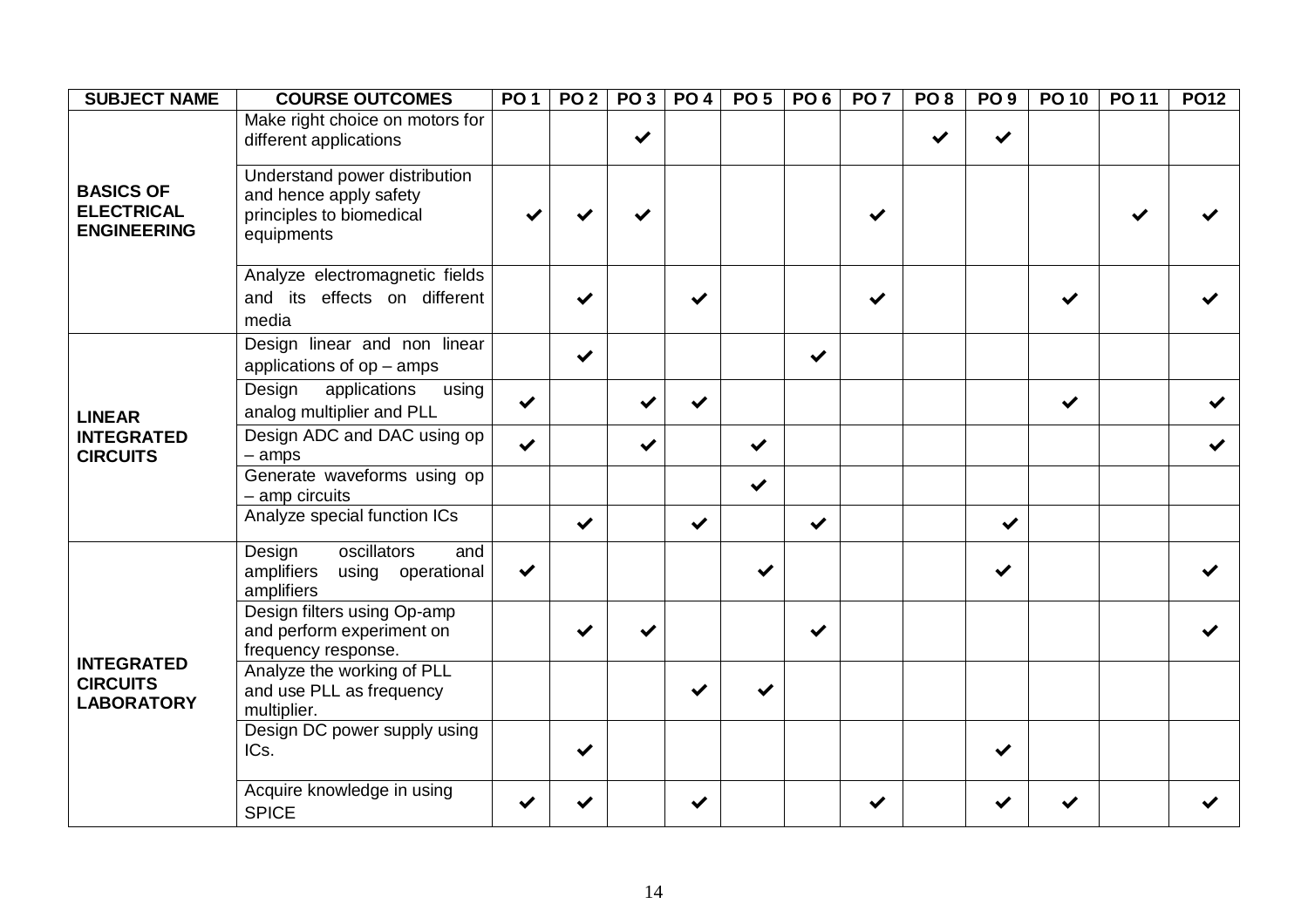| <b>SUBJECT NAME</b>                      | <b>COURSE OUTCOMES</b>                                                                                              |              | PO<br>$\mathbf 1$  | <b>PO 2</b>        | PO <sub>3</sub>    | <b>PO4</b> | <b>PO 5</b> | PO<br>$6\phantom{a}$ | PO <sub>7</sub> | PO <sub>8</sub> | PO <sub>9</sub> | <b>PO 10</b> | PO<br>11 | <b>PO</b><br>12 |
|------------------------------------------|---------------------------------------------------------------------------------------------------------------------|--------------|--------------------|--------------------|--------------------|------------|-------------|----------------------|-----------------|-----------------|-----------------|--------------|----------|-----------------|
|                                          | Analyse various electrical<br>parameters with accuracy,<br>precision, resolution                                    |              | V                  | V                  | $\boldsymbol{\nu}$ |            |             |                      |                 |                 |                 |              |          |                 |
|                                          | Select appropriate passive or<br>active transducers for<br>measurement of physical<br>phenomenon.                   |              |                    | V                  |                    |            |             | V                    |                 |                 |                 |              |          |                 |
| <b>SENSORS AND</b><br><b>MEASUREMENT</b> | Understand and select<br>appropriate light sensors for<br>measurement of physical<br>phenomenon.                    |              | $\boldsymbol{\nu}$ | V                  | ı                  | ✔          |             | V                    |                 |                 |                 |              |          |                 |
|                                          | Employ AC and DC bridges<br>for relevant parameter<br>measurement                                                   |              | V                  | V                  | ✔                  |            |             | V                    |                 |                 |                 |              |          |                 |
|                                          | Employ Multimeter, CRO and<br>different types of recorders<br>for appropriate<br>measurement.                       |              |                    | V                  |                    | ✔          |             | V                    |                 |                 |                 |              |          |                 |
|                                          | Analyze the characteristics of<br>basic electronic devices                                                          | $\checkmark$ | V                  | $\boldsymbol{\nu}$ |                    |            |             |                      |                 |                 |                 |              |          |                 |
| <b>DEVICES AND</b>                       | Design RL and RC circuits                                                                                           | V            | $\boldsymbol{\nu}$ | $\checkmark$       | $\boldsymbol{\nu}$ |            |             |                      |                 |                 |                 |              |          |                 |
| <b>CIRCUITS</b><br><b>LABORATORY</b>     | <b>Understand and Verify</b><br>Thevinin& Norton theorem<br>KVL & KCL, and Super<br><b>Position Theorems</b>        | V            |                    | V                  | ✓                  |            |             |                      |                 |                 |                 |              |          |                 |
| <b>BIOCONTROL</b><br><b>SYSTEMS</b>      | Understand the need<br>for<br>modeling<br>of<br>mathematical<br>various<br>systems,<br>representation of systems in | $\checkmark$ | $\checkmark$       |                    |                    | ✓          |             |                      |                 |                 |                 |              |          |                 |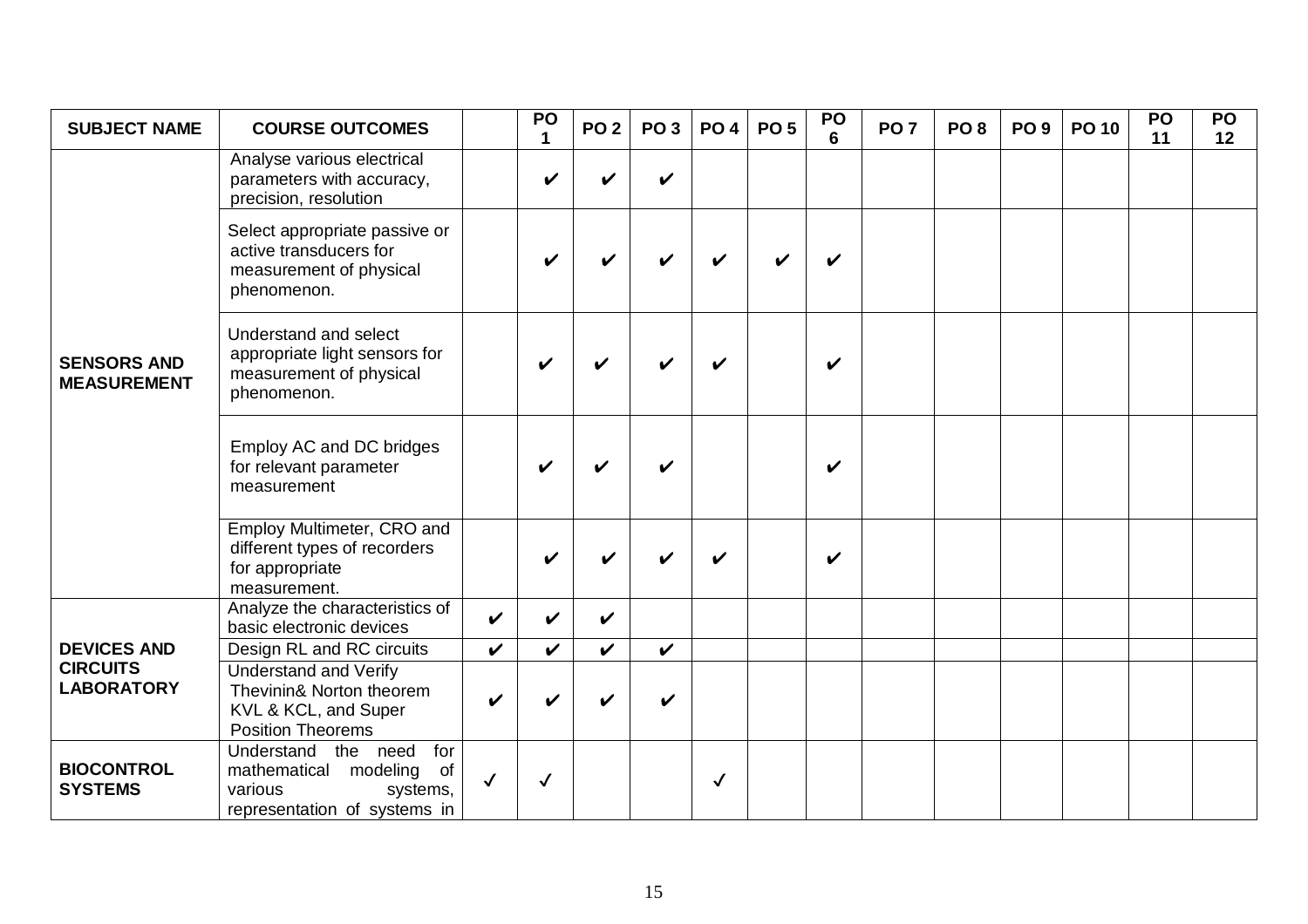|                                                                   | block diagrams and signal<br>flow<br>graphs<br>and<br>are<br>introduced<br>biological<br>to<br>control systems                                |              |              |              |              |              |   |  |              |  |              |  |
|-------------------------------------------------------------------|-----------------------------------------------------------------------------------------------------------------------------------------------|--------------|--------------|--------------|--------------|--------------|---|--|--------------|--|--------------|--|
|                                                                   | Analyze the time response of<br>various systems and discuss<br>the concept of system<br>stability                                             | $\checkmark$ | ✓            | $\checkmark$ |              |              |   |  |              |  |              |  |
|                                                                   | frequency<br>Analyze<br>the<br>response characteristics of<br>various<br>systems<br>using<br>different charts                                 | $\checkmark$ | ✓            | ✓            |              |              |   |  |              |  |              |  |
|                                                                   | Understand the concept of<br>modeling basic physiological<br>systems                                                                          | $\checkmark$ | $\checkmark$ | $\checkmark$ | $\checkmark$ |              |   |  | $\checkmark$ |  | $\checkmark$ |  |
|                                                                   | Comprehend the application<br>aspects of time and<br>frequency response analysis<br>in physiological control<br>systems.                      | $\checkmark$ | $\checkmark$ | $\checkmark$ | $\checkmark$ |              |   |  |              |  |              |  |
| <b>BIOMEDICAL</b>                                                 | Inculcating the knowledge<br>acquired from basic<br>integrated circuits lab to<br>design preamplifiers for<br>various bio signal acquisition. | ✔            |              | V            |              | V            |   |  | $\checkmark$ |  |              |  |
| <b>INSTRUMENTATI</b><br><b>ON LABORATORY</b>                      | Design and analyze the<br>characteristics of Isolation<br>amplifier                                                                           | V            |              | $\checkmark$ |              | V            |   |  | V            |  |              |  |
|                                                                   | To analyze the non-electrical<br>and biochemical<br>measurement techniques                                                                    | $\checkmark$ |              | V            |              | V            |   |  | V            |  |              |  |
| <b>DIAGNOSTIC AND</b><br><b>THERAPEUTIC</b><br><b>EQUIPMENT-1</b> | Students would be able to<br>describe the functioning and<br>recording setup of all cardiac<br>and neurological equipments                    |              |              | V            |              | V            |   |  |              |  |              |  |
|                                                                   | To explain the recording of                                                                                                                   |              |              | $\checkmark$ |              | $\checkmark$ | V |  |              |  |              |  |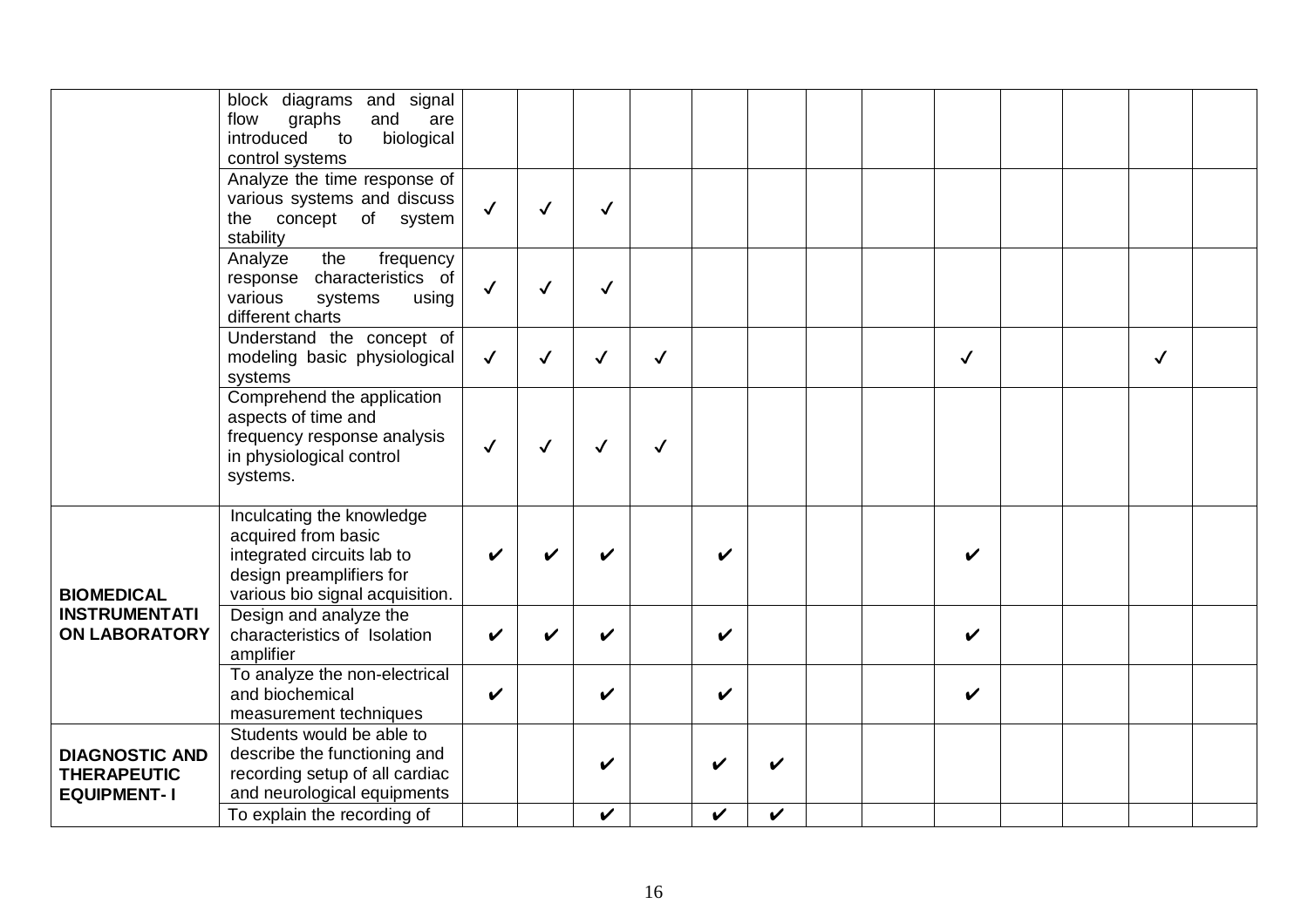|                       | <b>EMG</b> and respiratory                         |                    |                    |              |   |                            |                    |  |              |  |  |
|-----------------------|----------------------------------------------------|--------------------|--------------------|--------------|---|----------------------------|--------------------|--|--------------|--|--|
|                       | parameters<br>Describe the measurement             |                    |                    |              |   |                            |                    |  |              |  |  |
|                       | techniques of sensory                              |                    |                    |              |   |                            |                    |  |              |  |  |
|                       | responses                                          |                    |                    | V            |   | V                          | ✔                  |  |              |  |  |
|                       |                                                    |                    |                    |              |   |                            |                    |  |              |  |  |
|                       | Understand the principles of<br>mechanics          | $\checkmark$       | $\boldsymbol{\nu}$ | V            | V | V                          | ✔                  |  |              |  |  |
|                       | Outline the principles of<br>biofluid dynamics     | V                  | V                  | $\checkmark$ | V |                            |                    |  |              |  |  |
| <b>BIOMECHANICS</b>   | Explain the fundamentals of<br>bio-solid mechanics | V                  | V                  | $\checkmark$ |   |                            |                    |  |              |  |  |
|                       | Apply the knowledge of joint<br>mechanics.         | $\boldsymbol{\nu}$ | V                  | V            | V | V                          | ✔                  |  |              |  |  |
|                       | <b>Give Examples of</b>                            |                    |                    |              |   |                            |                    |  |              |  |  |
|                       | computational mathematical                         | V                  |                    | V            | ✔ | V                          | ✔                  |  |              |  |  |
|                       | modelling applied in<br>biomechanics.              |                    |                    |              |   |                            |                    |  |              |  |  |
|                       | Learn methods to measure                           |                    |                    |              |   |                            |                    |  |              |  |  |
|                       | different bioelectrical signals                    |                    |                    |              |   |                            |                    |  |              |  |  |
| <b>DIAGNOSTIC AND</b> | and non-electrical                                 | $\boldsymbol{\nu}$ |                    | V            |   | V                          |                    |  | V            |  |  |
| <b>THERAPEUTIC</b>    | parameters                                         |                    |                    |              |   |                            |                    |  |              |  |  |
| <b>EQUIPMENT</b>      | Acquire knowledge about the                        |                    |                    |              |   |                            |                    |  |              |  |  |
| <b>LABORATORY</b>     | various diagnostic and<br>therapeutic techniques   | $\checkmark$       |                    | V            |   | V                          |                    |  | V            |  |  |
|                       | Familiarise with electrical                        |                    |                    |              |   |                            |                    |  |              |  |  |
|                       | safety measurements                                | $\checkmark$       |                    | $\checkmark$ |   | $\checkmark$               | $\boldsymbol{\nu}$ |  | $\checkmark$ |  |  |
|                       | Analyse the characteristics of                     |                    |                    |              |   |                            |                    |  |              |  |  |
|                       | different bio signals using                        | V                  |                    | V            |   | V                          |                    |  | V            |  |  |
|                       | MATLAB and Lab VIEW.                               |                    |                    |              |   |                            |                    |  |              |  |  |
|                       | Discuss the various<br>equipments used in ICU and  |                    |                    | V            |   | V                          | $\boldsymbol{\nu}$ |  |              |  |  |
| <b>DIAGNOSTIC AND</b> | applications of telemetry.                         |                    |                    |              |   |                            |                    |  |              |  |  |
| <b>THERAPEUTIC</b>    | Explain the types of                               |                    |                    |              |   |                            |                    |  |              |  |  |
| <b>EQUIPMENT-II</b>   | diathermy and its                                  |                    |                    | V            |   | V                          | V                  |  |              |  |  |
|                       | applications.                                      |                    |                    |              |   |                            |                    |  |              |  |  |
|                       | Understand the basics of                           |                    |                    | $\checkmark$ |   | $\boldsymbol{\mathcal{U}}$ | V                  |  |              |  |  |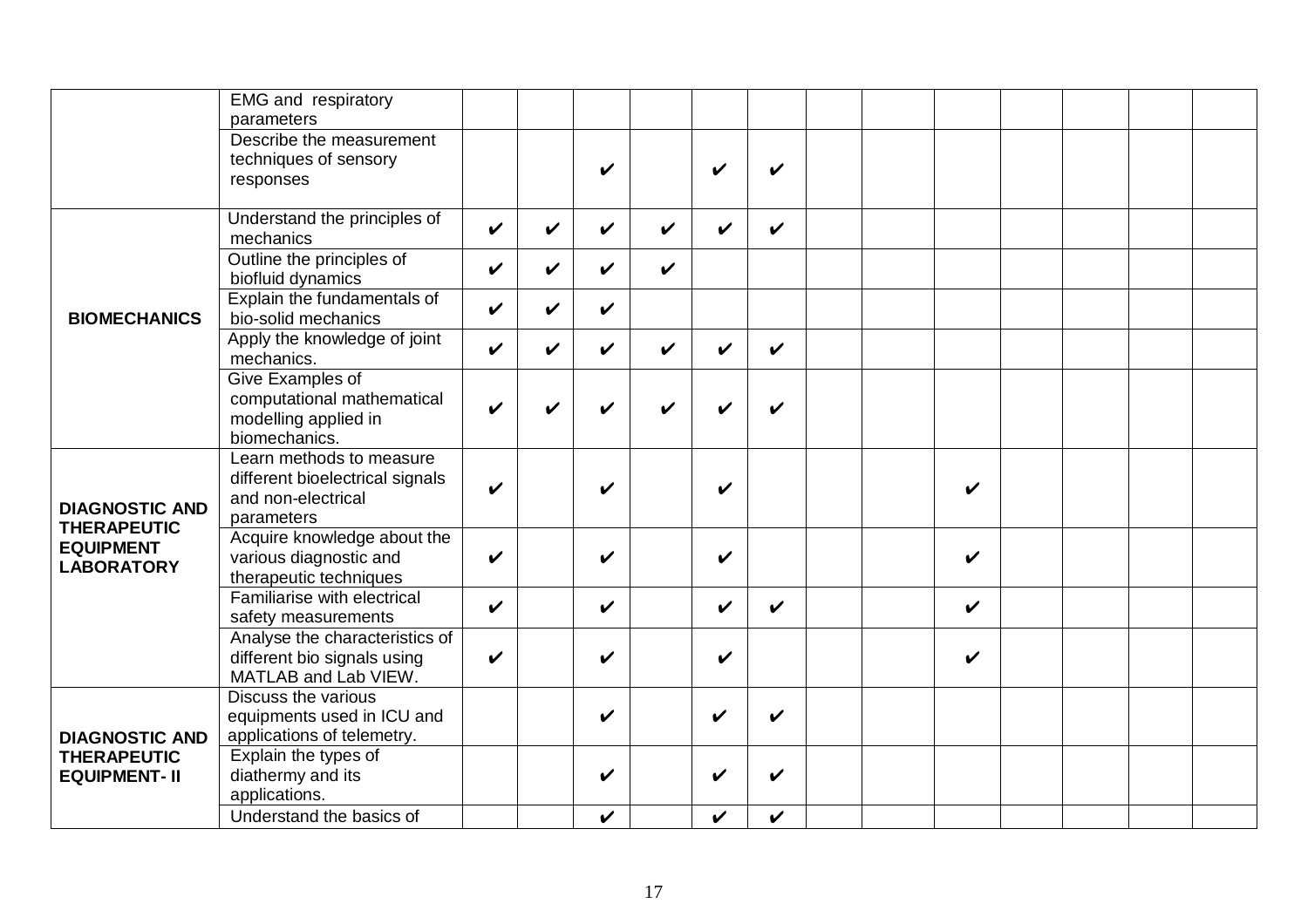|                                             | ultrasound and its application                                                                                      |                    |              |   |                    |   |   |              |   |   |  |  |
|---------------------------------------------|---------------------------------------------------------------------------------------------------------------------|--------------------|--------------|---|--------------------|---|---|--------------|---|---|--|--|
|                                             | in medicine<br>Discuss the various                                                                                  |                    |              |   |                    |   |   |              |   |   |  |  |
|                                             | extracorporeal and special<br>diagnostic devices used in<br>hospitals                                               |                    |              | V |                    | ✓ | ✔ |              |   |   |  |  |
|                                             | Outline the importance of<br>patient safety against<br>electrical hazard                                            |                    |              | V |                    | ✔ | V |              |   |   |  |  |
|                                             | Describe the working<br>principle of X ray machine<br>and its application                                           | ✔                  | V            |   |                    |   |   |              |   |   |  |  |
|                                             | Illustrate the principle<br>computed tomography                                                                     | V                  | $\checkmark$ |   | $\boldsymbol{\nu}$ |   |   |              |   |   |  |  |
| <b>RADIOLOGICAL</b><br><b>EQUIPMENTS</b>    | Interpret the technique used<br>for visualizing various<br>sections of the body using<br>magnetic resonance imaging | ✔                  | V            | ✔ |                    |   |   |              |   |   |  |  |
|                                             | Demonstrate the applications<br>of radio nuclide imaging                                                            | $\boldsymbol{\nu}$ | V            |   | $\boldsymbol{\nu}$ |   |   |              |   |   |  |  |
|                                             | Outline the methods of<br>radiation safety.                                                                         | ✔                  | V            |   |                    |   |   | $\checkmark$ | V |   |  |  |
|                                             | Gain adequate knowledge<br>about the needs of<br>rehabilitations and its future<br>development                      | ✔                  | V            |   |                    |   |   |              |   | V |  |  |
| <b>REHABILITATION</b><br><b>ENGINEERING</b> | Have an in depth idea about<br><b>Engineering Concepts in</b><br>Sensory & Motor<br>rehabilitation.                 | ✔                  | V            |   |                    |   |   |              |   |   |  |  |
|                                             | Apply the different types of<br><b>Therapeutic Exercise</b><br>Technique to benefit the<br>society                  |                    |              |   |                    |   |   |              |   | V |  |  |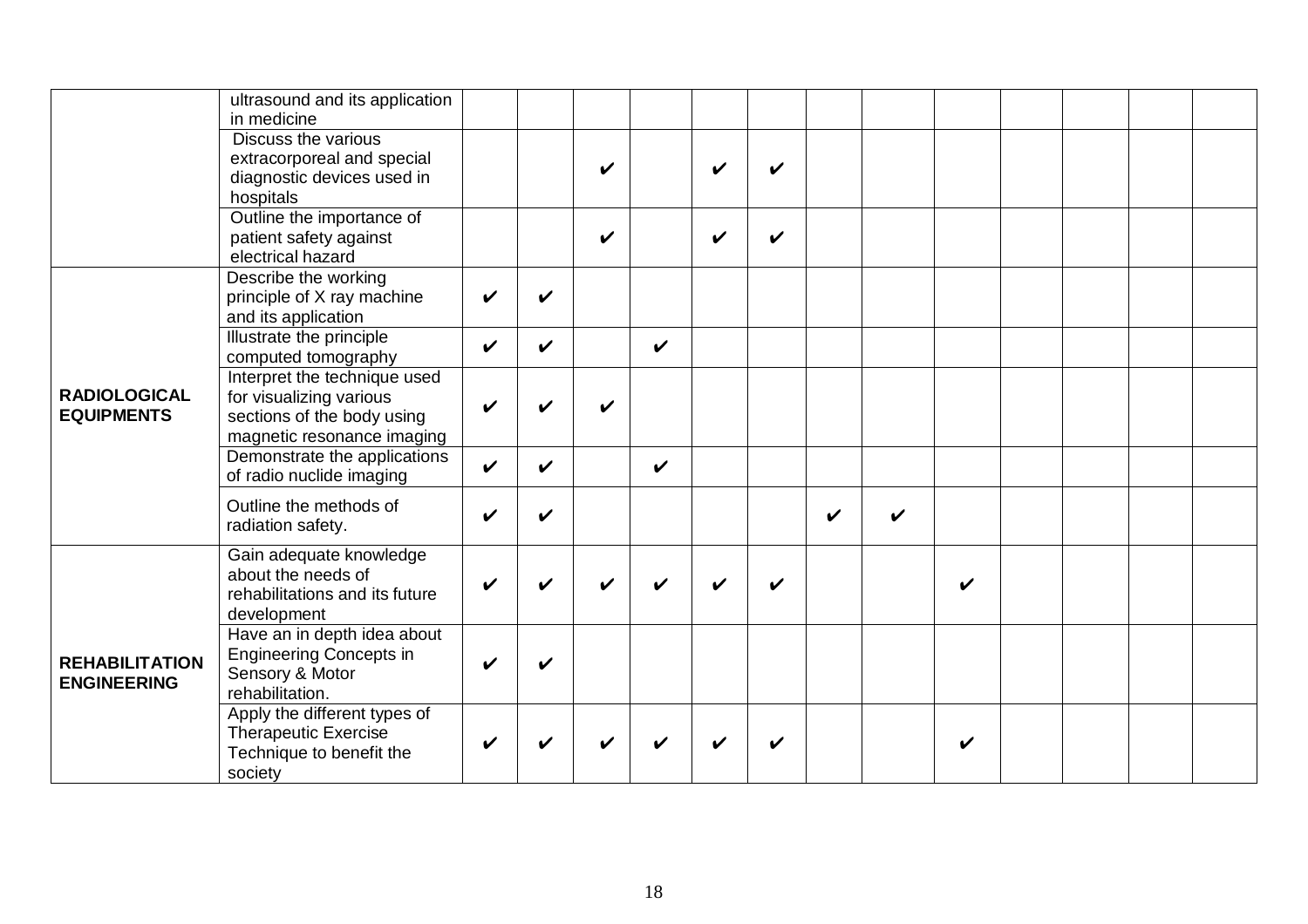|                   | Design and apply different<br>types Hearing aids, visual<br>aids and their application in<br>biomedical field and hence<br>the benefit of the society. | ✓ | $\boldsymbol{\mathcal{U}}$ | $\boldsymbol{\nu}$ | ✔ | ✔ | ✔                  |  | V |  |  |
|-------------------|--------------------------------------------------------------------------------------------------------------------------------------------------------|---|----------------------------|--------------------|---|---|--------------------|--|---|--|--|
|                   | Gain in-depth knowledge<br>about different types of<br>models of Hand and arm<br>replacement.                                                          | V | $\checkmark$               |                    |   |   |                    |  |   |  |  |
|                   | Describe various MEMS<br>fabrication techniques                                                                                                        | V |                            | V                  |   |   | ✔                  |  |   |  |  |
| <b>BIOMEMS</b>    | Explain different types of<br>sensors and actuators and<br>their principles of operation at<br>the micro Scale level.                                  | ✓ |                            | ✔                  |   |   | $\boldsymbol{\nu}$ |  |   |  |  |
|                   | Apply MEMS in different field<br>of medicine                                                                                                           |   |                            |                    |   |   |                    |  |   |  |  |
|                   | Plot different types of<br>biomedical signals and<br>analyse their spectral<br>components.                                                             |   |                            |                    |   | ✔ |                    |  |   |  |  |
| <b>BIO SIGNAL</b> | Implement different filters on<br>biomedical signals and<br>analyse its performance                                                                    | V |                            | V                  |   | V |                    |  |   |  |  |
| <b>PROCESSING</b> | Identify physiological<br>interferences and artifacts<br>affecting ECG signal                                                                          | ✔ |                            |                    |   | V |                    |  |   |  |  |
|                   | Compute power and<br>correlation spectra of EEG<br>signal.                                                                                             |   |                            |                    |   | ✔ |                    |  |   |  |  |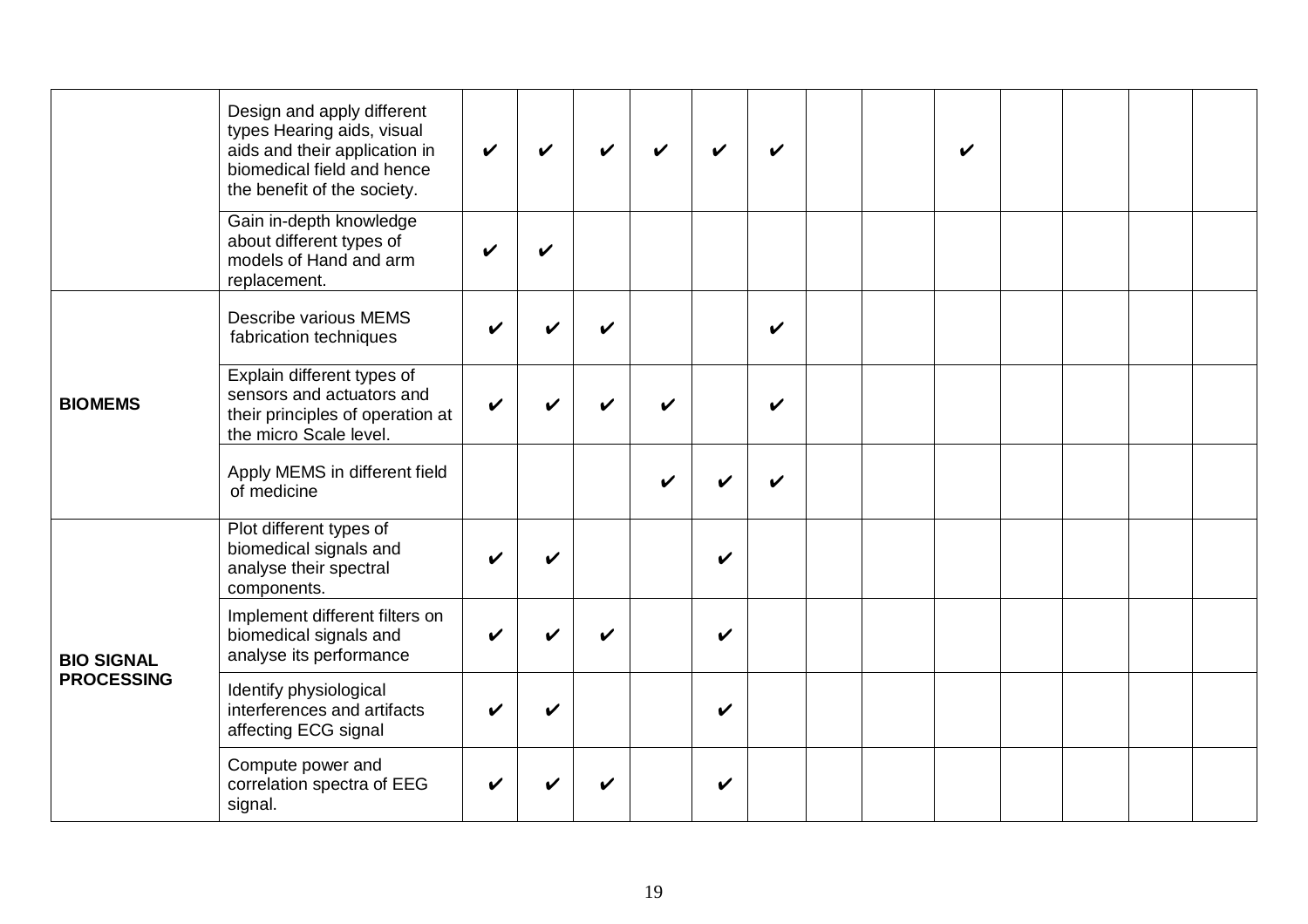|                                          | Propose an algorithm to<br>classify biomedical signals.                                               | ✓                  |              | ✔                  | V            | V                  | ✔ |  |              |  |  |
|------------------------------------------|-------------------------------------------------------------------------------------------------------|--------------------|--------------|--------------------|--------------|--------------------|---|--|--------------|--|--|
|                                          | Explain the application of<br>Physiological models                                                    | $\boldsymbol{\nu}$ |              |                    |              | V                  | ✔ |  |              |  |  |
|                                          | Describe the methods and<br>techniques for analysis and<br>synthesis of Linear and<br>dynamic system  | V                  |              | ✔                  |              |                    |   |  |              |  |  |
| <b>PHYSIOLOGICAL</b><br><b>MODELLING</b> | differential<br>Develop<br>equations to describe the<br>compartmental physiological<br>model          | $\checkmark$       |              | V                  |              |                    | V |  |              |  |  |
|                                          | Describe Nonlinear models<br>of physiological systems                                                 | V                  |              | $\boldsymbol{\nu}$ |              | $\boldsymbol{\nu}$ |   |  |              |  |  |
|                                          | Illustrate the Simulation of<br>physiological systems                                                 | $\mathbf v$        |              |                    |              | V                  |   |  |              |  |  |
|                                          | Understand the basics of<br>robotic systems.                                                          | $\checkmark$       |              |                    |              |                    |   |  |              |  |  |
| <b>ROBOTICS IN</b><br><b>MEDICINE</b>    | Design basic Robotics<br>system and formulate<br>Kinematics.                                          | $\checkmark$       | $\checkmark$ | ✓                  | $\checkmark$ |                    |   |  | $\checkmark$ |  |  |
|                                          | Construct Inverse Kinematic<br>motion planning solutions for<br>Robotic<br>various<br>configurations. | $\checkmark$       | $\checkmark$ |                    |              |                    |   |  |              |  |  |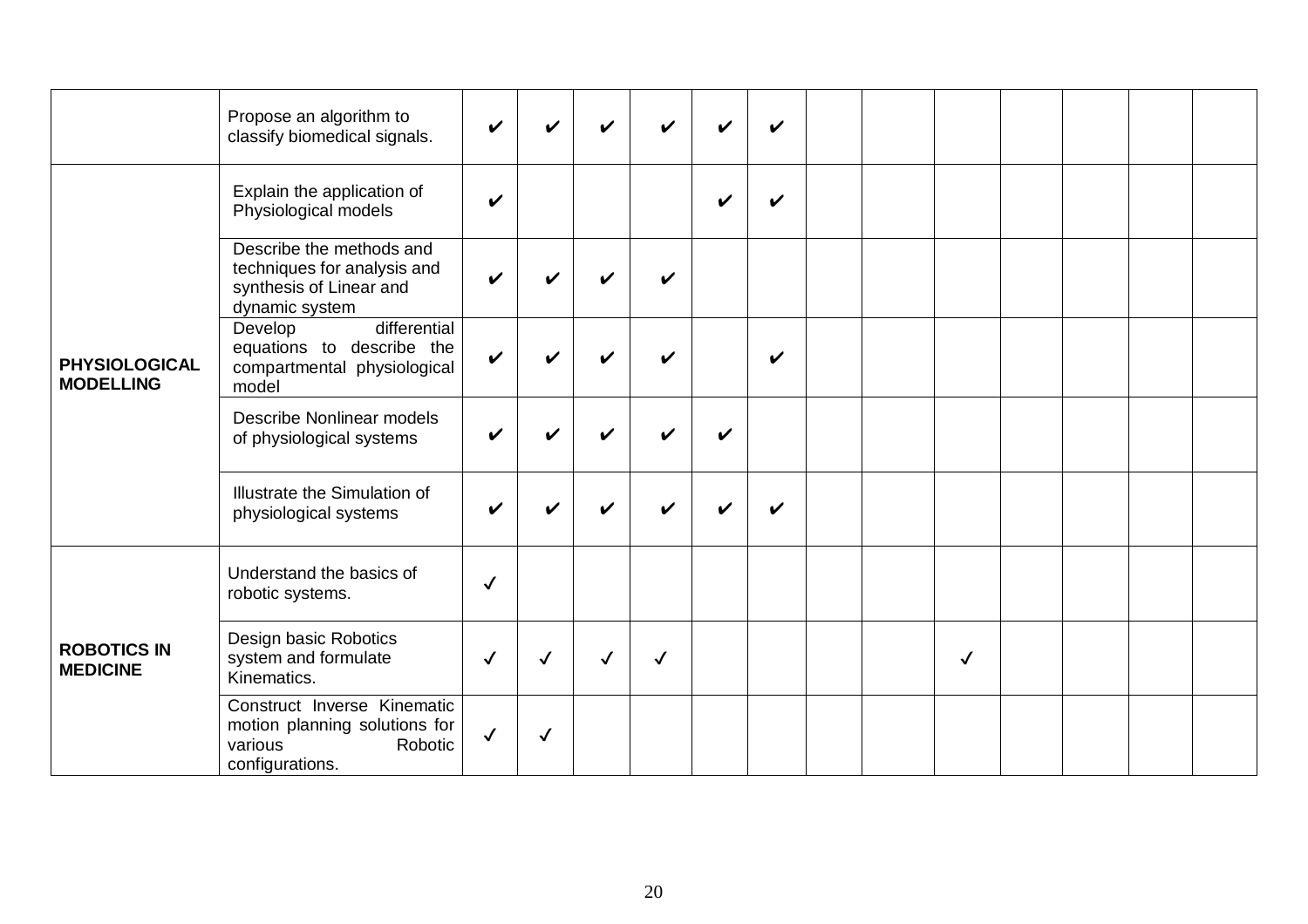|                                                           | Design Robotic systems for<br>Medical application                                                                  | $\checkmark$ | $\checkmark$ | √            | $\checkmark$ |              | $\checkmark$ |              |   | $\checkmark$ |              |              | $\checkmark$ |  |
|-----------------------------------------------------------|--------------------------------------------------------------------------------------------------------------------|--------------|--------------|--------------|--------------|--------------|--------------|--------------|---|--------------|--------------|--------------|--------------|--|
|                                                           | Analyse& Design a system or<br>process to meet given<br>specifications with realistic<br>engineering constraints   | $\checkmark$ | $\checkmark$ | $\checkmark$ | $\checkmark$ |              |              |              |   | $\checkmark$ | ✓            |              | $\checkmark$ |  |
| <b>VIRTUAL</b><br><b>REALITY AND</b><br><b>AUGMENTED</b>  | Identify problem statements<br>and function as a member of<br>an engineering design team                           | $\checkmark$ |              |              | $\checkmark$ |              | $\checkmark$ |              |   | $\checkmark$ | $\checkmark$ |              | $\checkmark$ |  |
| <b>REALITY</b>                                            | Utilize technical resources                                                                                        |              |              |              |              | $\checkmark$ | $\checkmark$ |              |   | $\checkmark$ |              |              | $\checkmark$ |  |
|                                                           | Propose technical documents<br>and give technical oral<br>presentations related to<br>design mini project results. | $\checkmark$ | $\checkmark$ | ✓            | $\checkmark$ | ✓            | $\checkmark$ |              | ✓ | $\checkmark$ | $\checkmark$ | $\checkmark$ |              |  |
|                                                           | Comprehend and appreciate<br>the significance and role of<br>this course in the present<br>contemporary world.     |              | $\checkmark$ |              |              |              |              | $\checkmark$ |   |              |              |              |              |  |
|                                                           | Evaluate concept of BCI.                                                                                           | $\checkmark$ | $\checkmark$ |              | $\checkmark$ |              |              |              |   | $\checkmark$ |              |              |              |  |
|                                                           | Assign functions<br>appropriately to the human<br>and to the machine                                               | $\checkmark$ | $\checkmark$ | $\checkmark$ | $\checkmark$ | ✓            | $\checkmark$ |              |   |              |              |              |              |  |
| <b>BRAIN</b><br><b>COMPUTER</b>                           | Select appropriate feature<br>extraction methods                                                                   | $\checkmark$ | $\checkmark$ |              |              | $\checkmark$ |              |              |   |              |              |              |              |  |
| <b>INTERFACE AND</b><br><b>ITS</b><br><b>APPLICATIONS</b> | Use machine learning<br>algorithms for translation                                                                 | $\checkmark$ | $\checkmark$ |              |              | $\checkmark$ |              |              |   |              |              |              |              |  |
|                                                           | Develop high-fidelity BCI<br>prototypes                                                                            | $\checkmark$ | $\checkmark$ |              |              |              |              |              | ✓ | $\checkmark$ | ✓            | √            |              |  |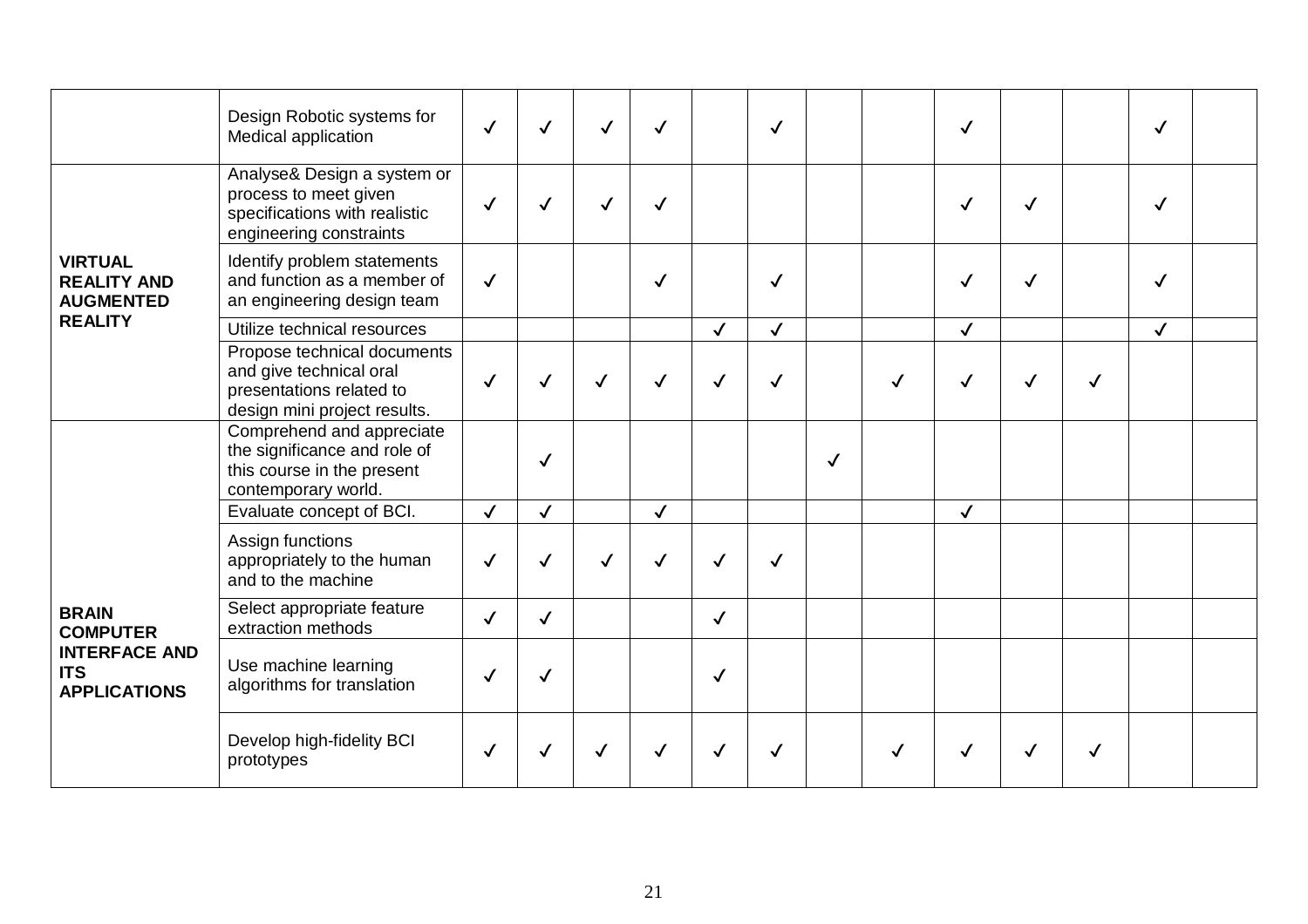| <b>SUBJECT NAME</b>                                        | <b>COURSE OUTCOMES</b>                                                               | <b>PO1</b>   | PO <sub>2</sub> | PO <sub>3</sub> | <b>PO 4</b>  | PO <sub>5</sub> | PO <sub>6</sub> | PO <sub>7</sub> | PO <sub>8</sub> | PO <sub>9</sub> | <b>PO 10</b> | <b>PO 11</b> | <b>PO12</b>          |
|------------------------------------------------------------|--------------------------------------------------------------------------------------|--------------|-----------------|-----------------|--------------|-----------------|-----------------|-----------------|-----------------|-----------------|--------------|--------------|----------------------|
|                                                            | Analyze and explain various                                                          | $\checkmark$ |                 |                 | $\checkmark$ |                 |                 |                 |                 |                 |              |              | $\blacktriangledown$ |
|                                                            | analog modulation schemes.                                                           |              |                 |                 |              |                 |                 |                 |                 | $\checkmark$    |              |              |                      |
|                                                            | Describe various digital                                                             |              |                 |                 |              |                 |                 |                 |                 |                 |              |              |                      |
|                                                            | modulation and pulse                                                                 | ✔            |                 |                 |              |                 |                 | ✔               |                 |                 |              | $\checkmark$ |                      |
| <b>ANALOG AND</b>                                          | modulation techniques.                                                               |              |                 |                 |              |                 |                 |                 |                 |                 |              |              |                      |
| <b>DIGITAL</b><br><b>COMMUNICATION</b>                     | Compare and contrast the                                                             |              |                 |                 |              |                 |                 |                 |                 |                 |              |              |                      |
|                                                            | strengths and weaknesses of                                                          |              |                 |                 |              |                 |                 |                 |                 |                 |              |              |                      |
|                                                            | various communication                                                                |              |                 |                 |              |                 |                 |                 |                 |                 |              |              |                      |
|                                                            | systems                                                                              |              |                 |                 |              |                 |                 |                 |                 |                 |              |              |                      |
|                                                            | Describe the source and Error                                                        |              |                 |                 |              |                 |                 |                 |                 |                 |              |              |                      |
|                                                            | control coding of information                                                        |              | $\checkmark$    |                 |              | $\checkmark$    |                 | $\checkmark$    |                 |                 | $\checkmark$ |              |                      |
|                                                            | Apply DFT for the analysis of                                                        |              |                 |                 |              |                 |                 |                 |                 |                 |              |              |                      |
|                                                            | digital signals and systems                                                          |              |                 |                 | ✔            |                 |                 |                 |                 |                 |              | $\checkmark$ |                      |
|                                                            |                                                                                      |              |                 |                 |              |                 |                 |                 |                 |                 |              |              |                      |
|                                                            | Design IIR and FIR filters                                                           | $\checkmark$ |                 | $\checkmark$    |              |                 |                 |                 |                 |                 |              |              | $\checkmark$         |
| <b>DISCRETE-TIME</b><br><b>SIGNAL</b><br><b>PROCESSING</b> | Characterize the effects of<br>finite precision representation<br>on digital filters |              |                 |                 | ✔            |                 |                 |                 |                 |                 | ✔            |              | $\blacktriangledown$ |
|                                                            | Design multirate filters                                                             |              | $\checkmark$    | $\checkmark$    |              | $\checkmark$    |                 |                 |                 |                 |              | $\checkmark$ |                      |
|                                                            | Apply adaptive filters<br>appropriately in<br>communication systems                  |              | $\checkmark$    |                 |              |                 |                 |                 |                 |                 |              |              | $\blacktriangledown$ |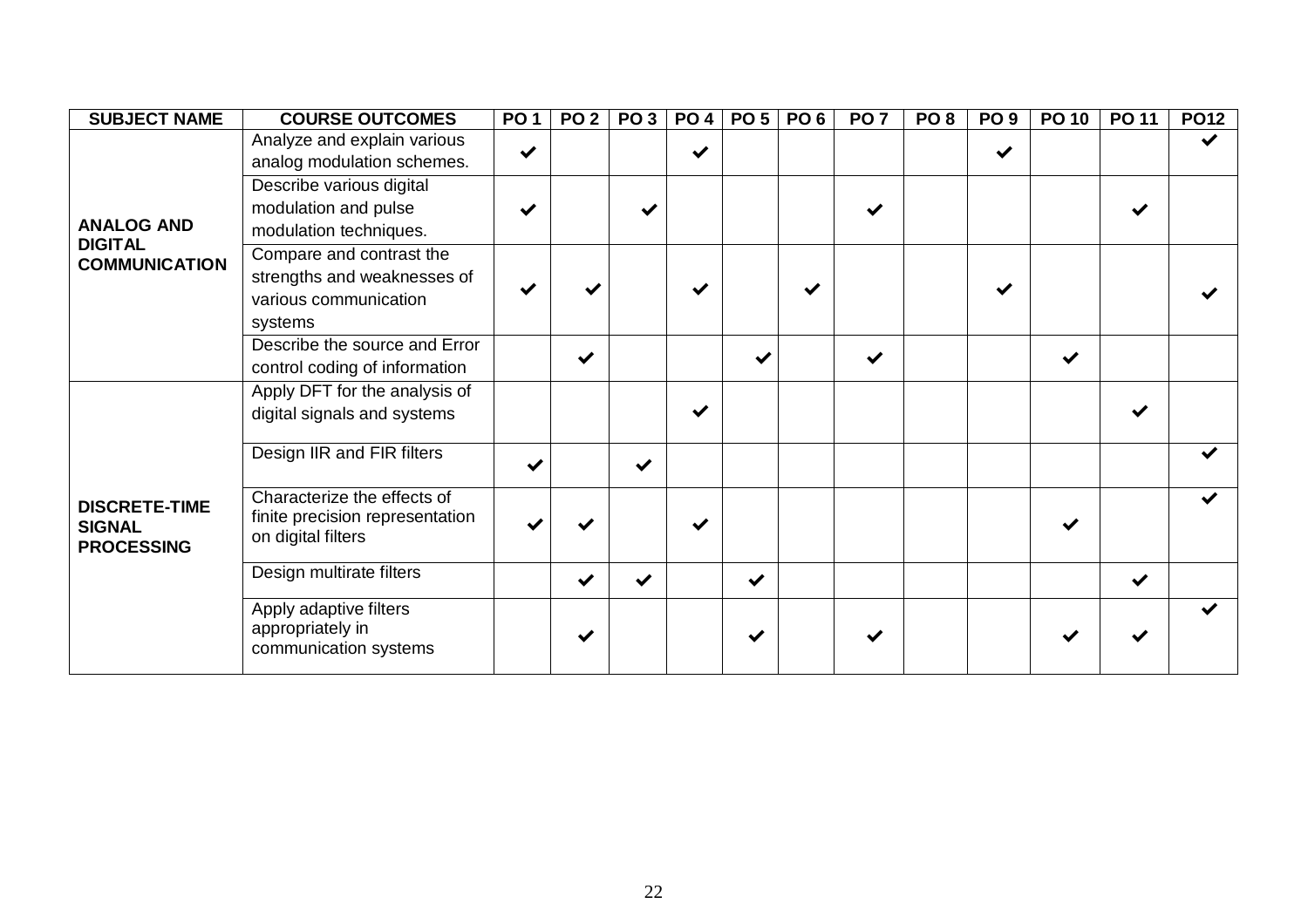| <b>SUBJECT NAME</b>                                              | <b>COURSE OUTCOMES</b>                                                                                            | PO <sub>1</sub> | PO <sub>2</sub> | <b>PO3</b>   | <b>PO 4</b> | PO <sub>5</sub> | PO6 | PO <sub>7</sub> | PO <sub>8</sub> | PO <sub>9</sub> | <b>PO 10</b> | PO 11 | <b>PO12</b> |
|------------------------------------------------------------------|-------------------------------------------------------------------------------------------------------------------|-----------------|-----------------|--------------|-------------|-----------------|-----|-----------------|-----------------|-----------------|--------------|-------|-------------|
|                                                                  | Create awareness among the<br>public in maintaining<br>the<br>environment.                                        |                 |                 |              |             |                 |     |                 |                 |                 |              |       |             |
| <b>ENVIRONMENTAL</b><br><b>SCIENCE AND</b><br><b>ENGINEERING</b> | Inculcate the knowledge of<br>cleanliness<br>environmental<br>among the public and to<br>eradicate misconception. |                 |                 |              |             |                 |     |                 |                 |                 |              | ✔     |             |
|                                                                  | To develop and improve the<br>standard of living by reducing<br>the environmental disaster                        |                 |                 |              |             |                 |     |                 |                 | ✔               |              |       |             |
|                                                                  | Explain the principles of<br>Hospital administration.                                                             |                 |                 | $\checkmark$ |             |                 |     |                 |                 |                 |              | ✔     |             |
|                                                                  | Identify the importance of<br>Human resource management                                                           |                 |                 |              | ✔           |                 | ✔   |                 |                 |                 | $\checkmark$ |       |             |
| <b>HOSPITAL</b><br><b>MANAGEMENT</b>                             | List various marketing<br>research techniques.                                                                    |                 |                 | $\checkmark$ |             |                 |     |                 |                 |                 |              |       |             |
|                                                                  | <b>Identify Information</b><br>management systems and its<br>uses.                                                |                 |                 |              | ✔           |                 |     |                 |                 |                 |              | ✔     |             |
|                                                                  | Understand safety procedures<br>followed in hospitals                                                             |                 |                 |              |             |                 |     |                 |                 |                 |              |       |             |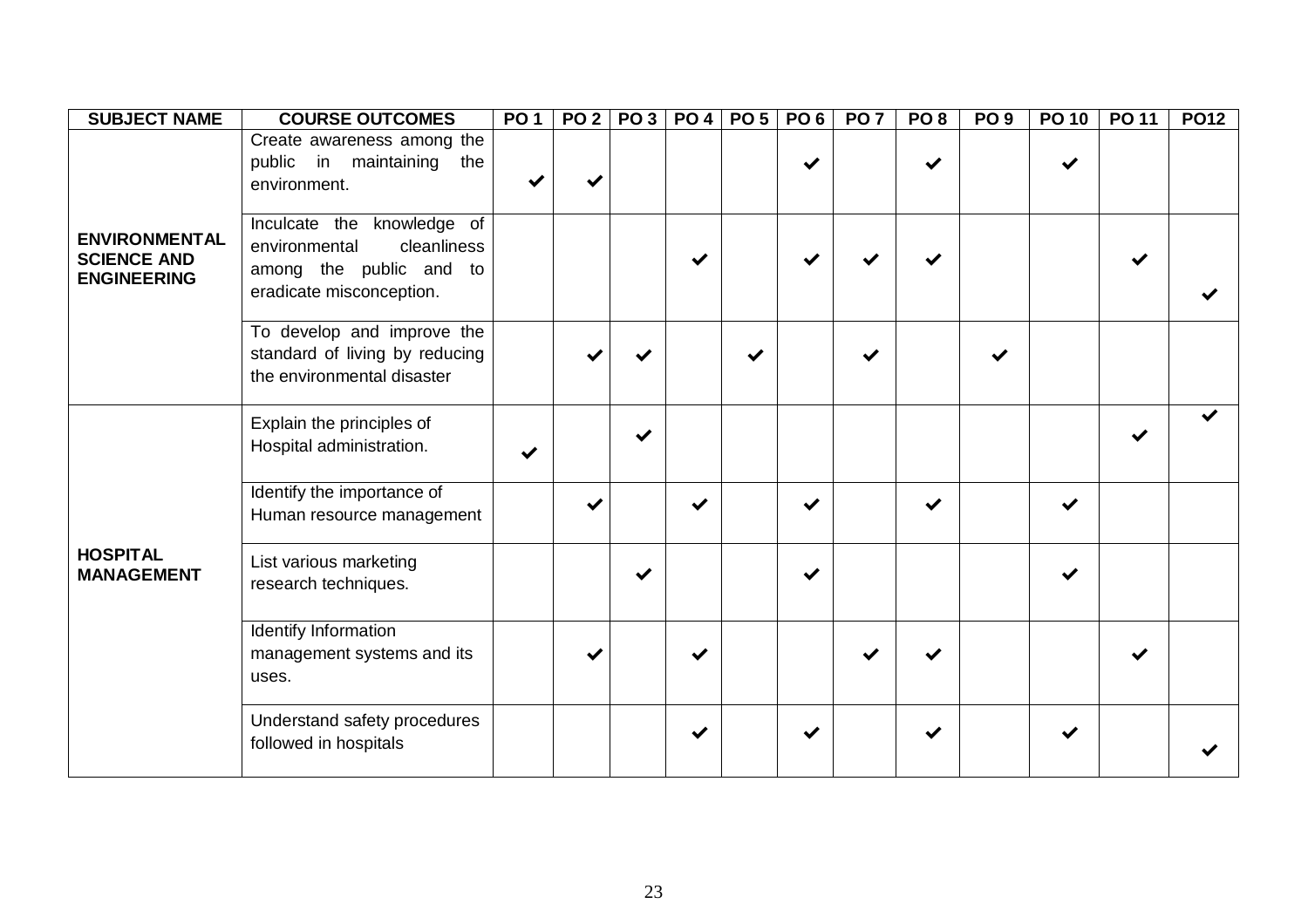| <b>SUBJECT NAME</b>                       | <b>COURSE OUTCOMES</b>                                                                                                                            | PO 1         |   | PO 2   PO 3   PO 4   PO 5 |  | PO <sub>6</sub> | PO <sub>7</sub> | PO <sub>8</sub> | PO <sub>9</sub> | <b>PO 10</b> | <b>PO 11</b> | <b>PO12</b> |
|-------------------------------------------|---------------------------------------------------------------------------------------------------------------------------------------------------|--------------|---|---------------------------|--|-----------------|-----------------|-----------------|-----------------|--------------|--------------|-------------|
|                                           | Formulate<br>real<br>world<br>a<br>identify<br>the<br>problem,<br>requirement and develop the<br>design solutions.                                | ✔            |   |                           |  |                 |                 |                 |                 |              |              |             |
|                                           | Express the technical ideas,<br>strategies and methodologies.                                                                                     |              |   |                           |  | $\checkmark$    |                 |                 | ✔               |              |              |             |
| <b>MINI PROJECT</b>                       | <b>Utilize</b><br>the<br>tools,<br>new<br>algorithms, techniques<br>that<br>contribute<br>to obtain<br>the<br>solution of the project.            |              |   |                           |  |                 |                 |                 |                 |              |              |             |
|                                           | Test and validate through<br>conformance of the developed<br>prototype and analysis the<br>cost<br>Effectiveness.                                 |              |   |                           |  |                 |                 |                 |                 |              |              |             |
|                                           | Prepare report and present the<br>oral demonstrations                                                                                             |              | ✔ |                           |  | ✔               |                 | ✔               |                 |              |              |             |
|                                           | Characterize images in the<br>transform<br>domain<br>and<br>configure image compression<br>and restoration techniques in<br>the transform domain. | $\checkmark$ |   |                           |  |                 |                 |                 | ✔               |              |              |             |
| <b>DIGITAL IMAGE</b><br><b>PROCESSING</b> | Design image enhancement<br>techniques<br>Design image compression<br>techniques                                                                  |              |   |                           |  |                 |                 |                 |                 |              |              |             |
|                                           | Apply image segmentation<br>methods as required by the<br>target application                                                                      |              |   |                           |  |                 |                 |                 |                 |              |              |             |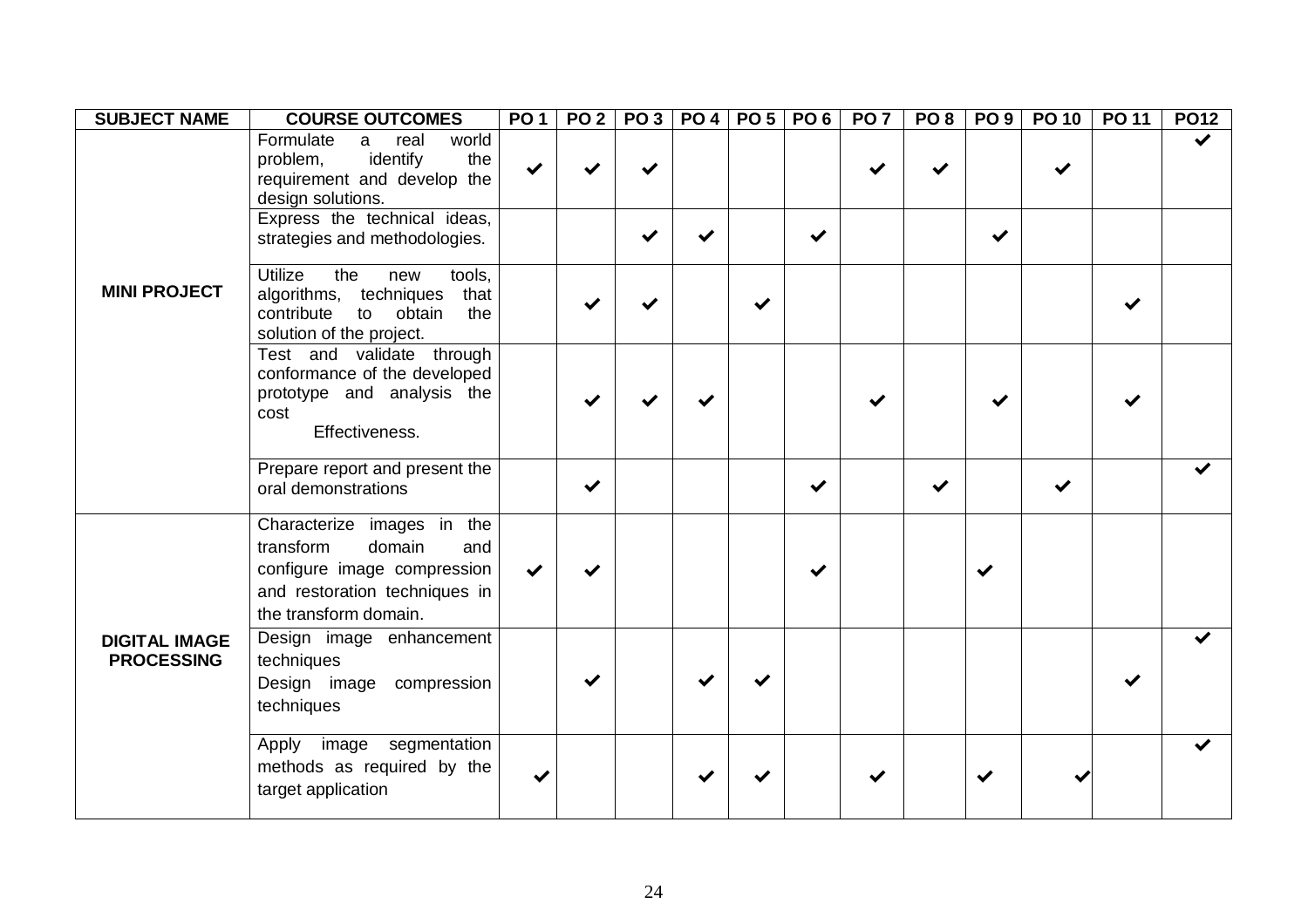| <b>SUBJECT NAME</b>                         | <b>COURSE OUTCOMES</b>                                                                                                                                                                          | <b>PO1</b>   | PO <sub>2</sub> | PO <sub>3</sub> |   | <b>PO 4 PO 5</b>     | PO <sub>6</sub> | PO <sub>7</sub> | PO <sub>8</sub> | PO <sub>9</sub> | <b>PO 10</b> | <b>PO 11</b> | <b>PO12</b> |
|---------------------------------------------|-------------------------------------------------------------------------------------------------------------------------------------------------------------------------------------------------|--------------|-----------------|-----------------|---|----------------------|-----------------|-----------------|-----------------|-----------------|--------------|--------------|-------------|
|                                             | Describe the working principle<br>of X- ray machine and its<br>application.                                                                                                                     |              |                 |                 |   |                      |                 |                 |                 |                 |              |              |             |
|                                             | <b>Illustrate the principle</b><br>computed tomography.                                                                                                                                         |              |                 | ✔               |   |                      |                 |                 |                 |                 |              | $\checkmark$ |             |
| <b>RADIOLOGICAL</b><br><b>EQUIPMENTS</b>    | Interpret the technique used<br>for visualizing various sections<br>of the body using magnetic<br>resonance imaging                                                                             | ✔            |                 |                 |   |                      |                 |                 |                 |                 |              |              |             |
|                                             | Demonstrate the applications<br>of radio nuclide imaging.                                                                                                                                       |              |                 |                 |   |                      |                 |                 |                 | $\checkmark$    |              | ✔            |             |
|                                             | Outline the methods of<br>radiation safety.                                                                                                                                                     |              |                 |                 |   | $\blacktriangledown$ | $\checkmark$    |                 |                 |                 | $\checkmark$ |              |             |
|                                             | Gain adequate knowledge<br>about the needs of<br>rehabilitations and its future<br>development.                                                                                                 | ✔            |                 |                 |   |                      |                 |                 |                 |                 |              |              |             |
| <b>REHABILITATION</b><br><b>ENGINEERING</b> | Have an in depth idea about<br><b>Engineering Concepts in</b><br>Sensory & Motor rehabilitation.<br>Apply the different types of<br>Therapeutic Exercise<br>Technique to benefit the<br>society |              |                 |                 |   |                      |                 |                 |                 |                 |              |              |             |
|                                             | Design and apply different<br>types Hearing aids, visual aids<br>and their application in<br>biomedical field and hence the<br>benefit of the society                                           |              |                 |                 |   |                      |                 |                 |                 |                 |              |              |             |
|                                             | Gain in-depth knowledge<br>about different types of models<br>of Hand and arm replacement.                                                                                                      | $\checkmark$ |                 |                 | ✔ |                      |                 |                 |                 |                 |              |              |             |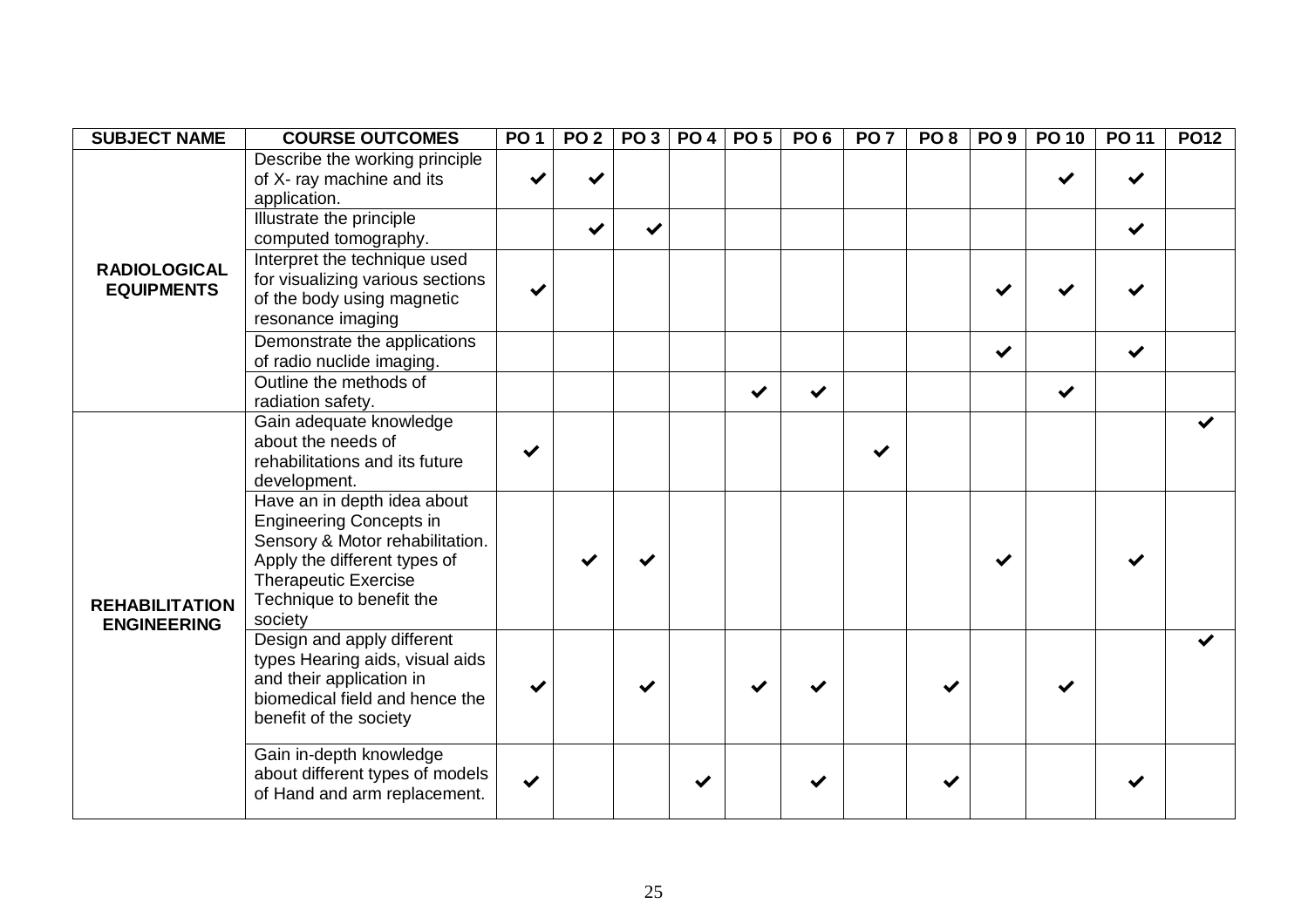| <b>SUBJECT</b><br><b>NAME</b>                       | <b>COURSE OUTCOMES</b>                                                                                                                             | <b>PO1</b> | <b>PO 2</b> | PO <sub>3</sub> | <b>PO 4</b>  | <b>PO 5</b> | PO <sub>6</sub> | PO <sub>7</sub> | PO <sub>8</sub> | PO <sub>9</sub> | <b>PO 10</b> | <b>PO 11</b> | <b>PO12</b> |
|-----------------------------------------------------|----------------------------------------------------------------------------------------------------------------------------------------------------|------------|-------------|-----------------|--------------|-------------|-----------------|-----------------|-----------------|-----------------|--------------|--------------|-------------|
|                                                     | Perform enhancing operations on<br>the image using spatial filters and<br>frequency domain filters.                                                |            |             |                 |              |             | ✔               |                 |                 |                 |              |              |             |
|                                                     | Use transforms and analyze the<br>characteristics of the image.                                                                                    |            |             |                 |              | ✔           |                 |                 |                 |                 |              |              |             |
| <b>DIGITAL</b><br><b>IMAGE</b><br><b>PROCESSING</b> | Perform segmentation operations<br>in the images.                                                                                                  |            |             |                 |              |             | $\checkmark$    |                 |                 |                 |              |              |             |
| <b>LABORATORY</b>                                   | Estimate the efficiency of the<br>compression technique on the<br>images                                                                           |            | ✔           |                 | ✔            |             |                 |                 |                 |                 |              |              |             |
|                                                     | Apply image processing technique<br>to solve real health care<br>problems.                                                                         |            |             |                 | ✔            | ✔           |                 | ✔               |                 |                 |              | $\checkmark$ |             |
|                                                     | Advocate a patient-centred<br>approach in healthcare                                                                                               |            |             |                 | $\checkmark$ |             |                 |                 | ✔               |                 |              |              |             |
| <b>HOSPITAL</b><br><b>TRAINING</b>                  | Communicate with other health<br>professionals in a respectful and<br>responsible manner                                                           |            |             |                 |              |             | ✔               |                 | ✔               |                 |              |              |             |
|                                                     | Recognize the importance of<br>inter-professional collaboration in<br>healthcare.                                                                  |            |             |                 | ✔            |             | ✔               |                 |                 |                 |              |              |             |
|                                                     | Propose a patient-centred inter-<br>professional health improvement<br>plan based upon the patient's<br>perceived need                             |            |             | $\checkmark$    |              |             |                 |                 |                 |                 |              |              |             |
|                                                     | Use the knowledge of one's own<br>role and those of other<br>professions to address the<br>healthcare needs of populations<br>and patients served. |            |             |                 |              |             |                 |                 |                 |                 |              |              |             |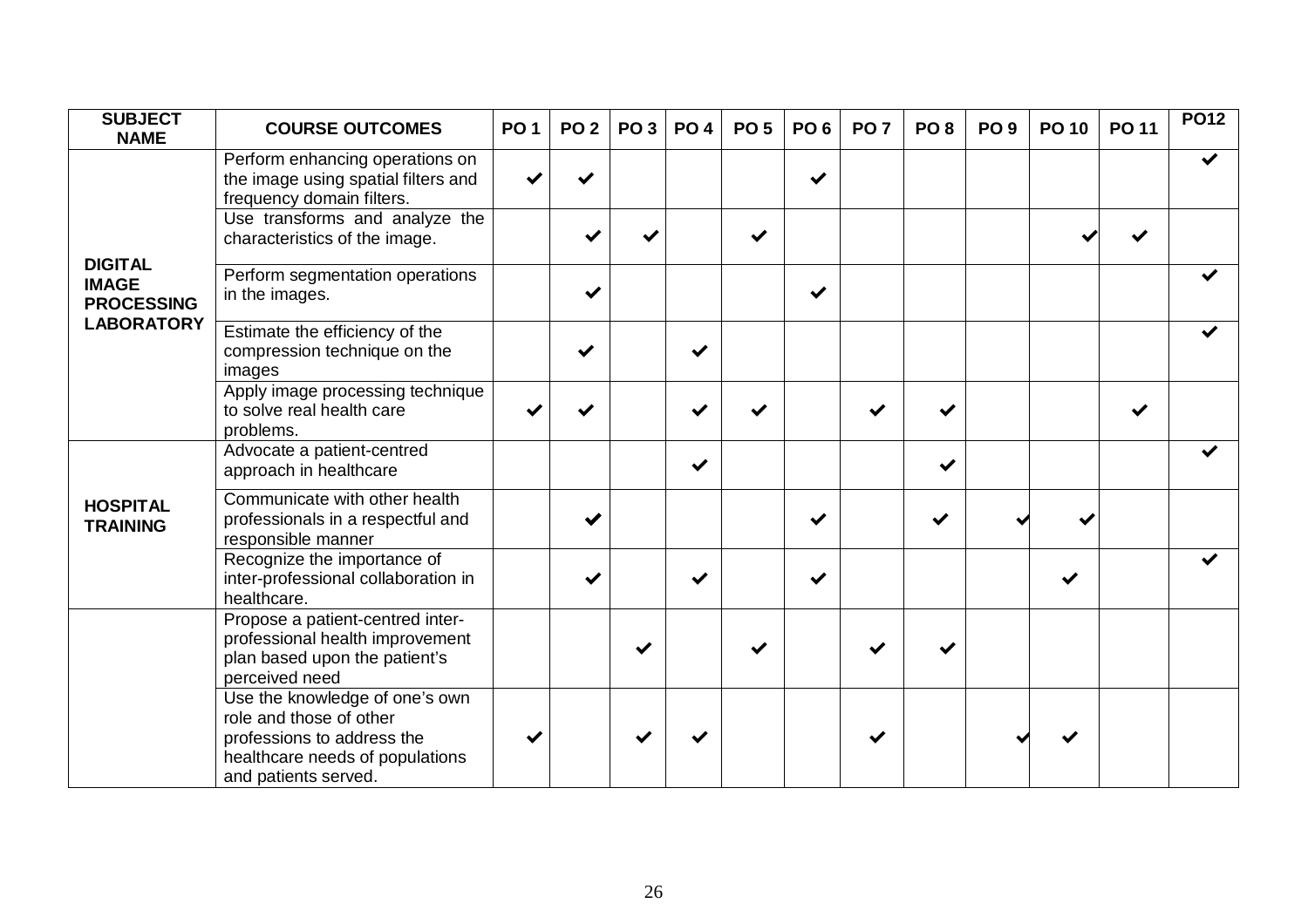| <b>SUBJECT NAME</b>                  | <b>COURSE OUTCOMES</b>                                                                                                                                                                                                                                                       | <b>PO1</b>   | PO 2   PO 3   PO 4   PO 5 |              | <b>PO 6</b> | <b>PO 7</b> | PO <sub>8</sub> | PO <sub>9</sub> | <b>PO 10</b> | <b>PO 11</b> | <b>PO12</b>  |
|--------------------------------------|------------------------------------------------------------------------------------------------------------------------------------------------------------------------------------------------------------------------------------------------------------------------------|--------------|---------------------------|--------------|-------------|-------------|-----------------|-----------------|--------------|--------------|--------------|
|                                      | Thorough knowledge of the<br>general principles of physics,<br>chemistry, electronics and<br>biology that play a role on the<br>nanometer scale                                                                                                                              | $\checkmark$ |                           |              |             |             |                 |                 |              |              | $\checkmark$ |
| <b>NANOTECHNOLO</b><br><b>GY AND</b> | Understanding of materials<br>and their properties at the<br>atomic and nanometer level,<br>including an understanding of<br>relationship<br>intimate<br>the<br>material<br>scale<br>between<br>the<br>(nanostructure)<br>and<br>properties/functionality<br>of<br>materials | $\checkmark$ |                           | $\checkmark$ |             |             |                 |                 |              |              |              |
| <b>APPLICATIONS</b>                  | Understanding the essential<br>concepts<br>used<br>in<br>synthesis<br>nanotechnology,<br>and fabrication                                                                                                                                                                     | $\checkmark$ |                           | $\checkmark$ |             |             |                 |                 |              |              |              |
|                                      | Having a sound grounding<br>knowledge in characterization<br>of nanomaterials                                                                                                                                                                                                | $\checkmark$ |                           | $\checkmark$ |             |             |                 |                 |              |              |              |
|                                      | the<br>Demonstrate<br>socioeconomic<br>impact<br><b>of</b><br>nanotechnology and ethical<br>issues associated with it.                                                                                                                                                       |              |                           |              |             |             |                 |                 |              |              |              |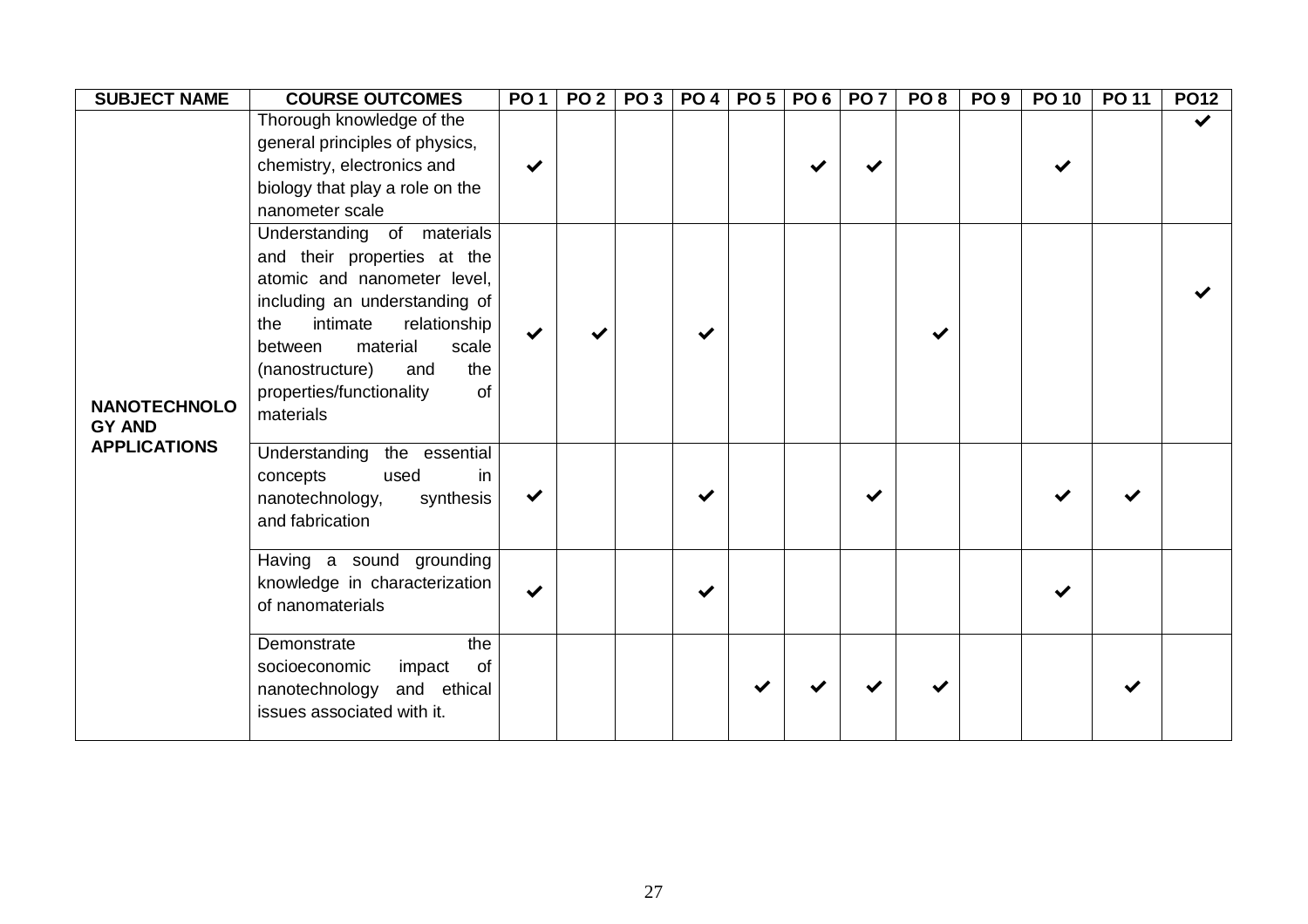| <b>SUBJECT NAME</b> | <b>COURSE OUTCOMES</b>                                                                                                                                         | <b>PO1</b>   | <b>PO 2</b> | <b>PO3</b> | <b>PO4</b> | PO <sub>5</sub> | PO <sub>6</sub> | PO <sub>7</sub> | PO <sub>8</sub> | PO <sub>9</sub> | <b>PO 10</b> | <b>PO 11</b> | <b>PO12</b>  |
|---------------------|----------------------------------------------------------------------------------------------------------------------------------------------------------------|--------------|-------------|------------|------------|-----------------|-----------------|-----------------|-----------------|-----------------|--------------|--------------|--------------|
|                     | Analyze different types<br>of<br><b>Biomaterials</b><br>and<br>its<br>classification and apply<br>the<br>concept of nanotechnology<br>towards biomaterials use |              |             |            |            |                 |                 |                 |                 |                 |              |              | $\checkmark$ |
| <b>BIOMATERIALS</b> | Identify significant gap required<br>to overcome challenges and<br>further development in metallic<br>and ceramic materials                                    |              |             |            |            |                 |                 |                 |                 |                 |              |              |              |
|                     | Identify significant gap required<br>to overcome challenges and<br>further<br>development<br>in<br>polymeric materials                                         |              |             |            |            |                 | ✔               |                 |                 |                 |              |              |              |
|                     | Create combinations of<br>materials that could be used as<br>a tissue replacement implant.                                                                     | $\checkmark$ |             |            |            |                 |                 | $\checkmark$    |                 |                 |              |              |              |
|                     | Understand<br>the<br>testing<br>standards<br>applied<br>for<br>biomaterials                                                                                    | $\checkmark$ |             |            | ✔          |                 |                 |                 |                 |                 |              | ✔            |              |
|                     | Demonstrate knowledge of the<br>fundamentals of optical<br>properties of tissues                                                                               | $\checkmark$ |             |            |            | $\checkmark$    |                 |                 |                 |                 |              |              |              |
| <b>MEDICAL</b>      | Analyze the components of<br>instrumentation<br>Medical<br>in<br>Photonics and Configurations                                                                  |              |             |            |            |                 |                 |                 |                 |                 |              |              |              |
| <b>OPTICS</b>       | Describe surgical applications<br>of lasers.                                                                                                                   |              |             |            |            |                 |                 | $\checkmark$    |                 |                 |              |              |              |
|                     | Describe photonics and its<br>diagnostic applications.                                                                                                         | $\checkmark$ |             |            |            | ✔               |                 |                 |                 |                 |              |              |              |
|                     | Investigate emerging<br>techniques in medical optics                                                                                                           |              |             |            |            |                 |                 |                 |                 |                 |              |              |              |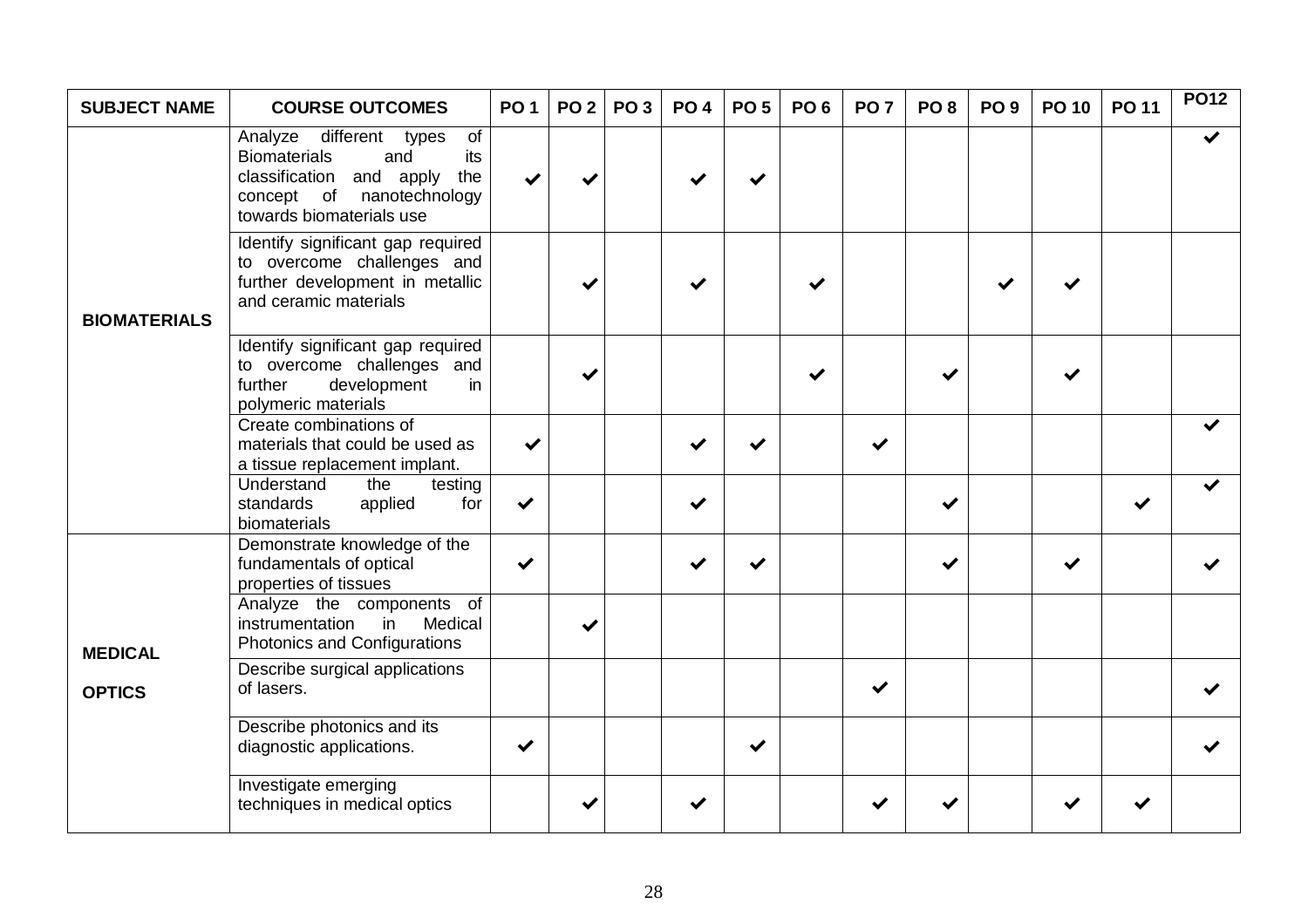| <b>SUBJECT NAME</b>                     | <b>COURSE OUTCOMES</b>                                                               | PO <sub>1</sub> | PO <sub>2</sub> | PO <sub>3</sub> | <b>PO 4</b>  | PO <sub>5</sub> | PO <sub>6</sub> | PO <sub>7</sub> | PO <sub>8</sub> | PO <sub>9</sub> | PO 10        | <b>PO 11</b> | <b>PO12</b>  |
|-----------------------------------------|--------------------------------------------------------------------------------------|-----------------|-----------------|-----------------|--------------|-----------------|-----------------|-----------------|-----------------|-----------------|--------------|--------------|--------------|
|                                         | Gain adequate knowledge<br>about artificial organs &<br>transplants                  | ✔               |                 |                 |              |                 |                 |                 | ✔               |                 |              | ✔            |              |
| <b>ARTIFICAL</b>                        | Get clear idea about implant<br>design and its parameters<br>and solution            |                 |                 |                 | ✔            |                 |                 |                 | ✔               |                 |              |              |              |
| <b>ORGANS AND</b><br><b>IMPLANTS</b>    | Have in-depth knowledge<br>about blood interfacing<br>implants                       | ✔               |                 | ✔               |              | $\checkmark$    |                 |                 | ✔               |                 |              |              |              |
|                                         | Explain different types of soft<br>tissue replacement and hard<br>tissue replacement |                 |                 |                 | ✔            |                 |                 | $\checkmark$    | $\checkmark$    |                 | ✔            |              |              |
|                                         | Apply multimedia<br>technologies in telemedicine                                     | $\checkmark$    |                 |                 | $\checkmark$ | $\checkmark$    |                 | $\checkmark$    |                 | $\checkmark$    |              | $\checkmark$ |              |
| <b>TELEHEALTH</b><br><b>TECHNOLOGY</b>  | Explain protocols behind<br>encryption techniques for<br>secure transmission of data |                 |                 |                 | $\checkmark$ |                 |                 |                 |                 |                 | ✔            |              |              |
|                                         | Apply telehealth in<br>healthcare.                                                   |                 | $\checkmark$    | $\checkmark$    |              |                 | ✔               | $\checkmark$    | $\checkmark$    |                 | $\checkmark$ |              |              |
|                                         | Understand the<br>basics of<br><b>Fluid Mechanics</b>                                | $\checkmark$    |                 |                 |              |                 | $\checkmark$    |                 |                 |                 |              |              |              |
|                                         | intracellular<br>Construe the<br>fluid mechanics and ocular<br>mechanics.            |                 |                 |                 |              |                 |                 |                 | ✔               |                 |              | ✔            |              |
| <b>BIOFLUIDS AND</b><br><b>DYNAMICS</b> | Describe the rheology<br>of<br>of<br>blood and mechanics<br>blood vessels.           |                 | ✔               |                 |              |                 |                 |                 | ✔               |                 |              |              |              |
|                                         | Elucidate<br><b>on</b><br>cardiorespiratory mechanics<br>and space medicine.         |                 |                 | ✔               |              | $\checkmark$    |                 |                 |                 | $\checkmark$    |              |              | $\checkmark$ |
|                                         | Develop<br>mathematical<br>models of biological systems<br>with fluids               | ✔               |                 |                 | ✔            |                 |                 | $\checkmark$    |                 |                 |              |              |              |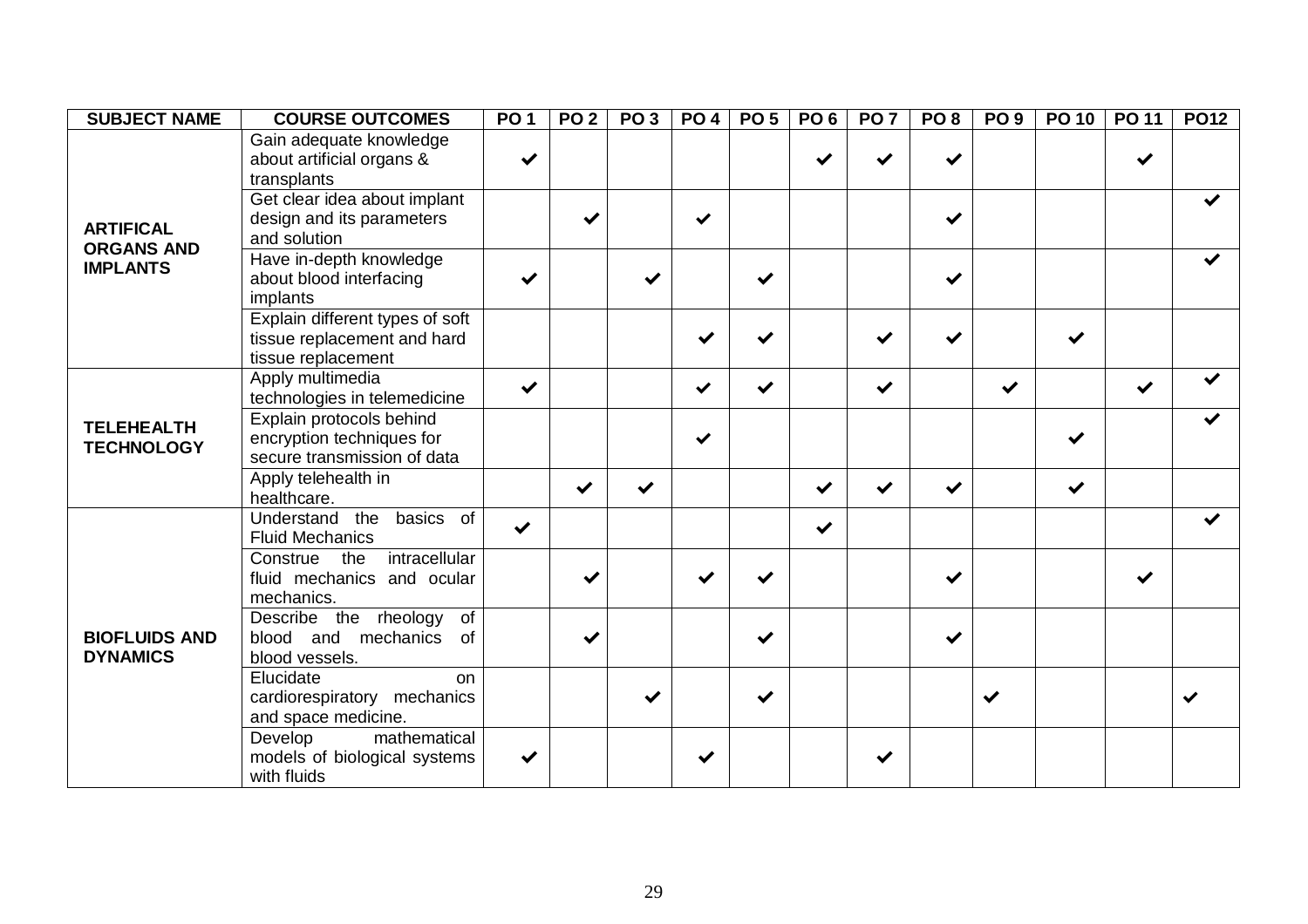| <b>SUBJECT NAME</b>                                                           | <b>COURSE OUTCOMES</b>                                                                                                   | PO <sub>1</sub> | PO <sub>2</sub> | PO <sub>3</sub> | PO <sub>4</sub> | PO <sub>5</sub> | PO <sub>6</sub> | PO <sub>7</sub> | PO <sub>8</sub> | PO 9 | <b>PO 10</b> | <b>PO 11</b> | <b>PO12</b>  |
|-------------------------------------------------------------------------------|--------------------------------------------------------------------------------------------------------------------------|-----------------|-----------------|-----------------|-----------------|-----------------|-----------------|-----------------|-----------------|------|--------------|--------------|--------------|
| <b>SOFT</b>                                                                   | Describe various neural, fuzzy<br>and Genetic algorithms.                                                                | $\checkmark$    |                 |                 |                 | $\checkmark$    |                 |                 |                 |      |              |              | $\checkmark$ |
| <b>COMPUTING</b><br><b>TECHNIQUES</b>                                         | Genetic<br>Implement Neural,<br>and Fuzzy algorithms for<br>classification<br>various<br>applications                    |                 |                 |                 |                 |                 |                 |                 |                 |      | ✔            |              | ✔            |
|                                                                               | Define, formulate and analyze<br>a problem                                                                               | $\checkmark$    |                 | ✔               |                 |                 |                 |                 | ✔               |      |              |              | $\checkmark$ |
| <b>FOUNDATION</b>                                                             | Solve specific problems<br>independently or as part of a<br>team                                                         |                 | $\checkmark$    |                 | ✔               | ✔               |                 |                 | ✔               |      |              |              | ✔            |
| <b>SKILLS IN</b><br><b>INTEGRATED</b><br><b>PRODUCT</b><br><b>DEVELOPMENT</b> | Gain knowledge of the<br>Innovation & Product<br>Development process in the<br><b>Business Context</b>                   |                 |                 |                 |                 |                 |                 |                 |                 |      |              |              |              |
|                                                                               | Work independently as well as<br>in teams<br>Manage a project from start to<br>finish                                    |                 |                 |                 |                 | ✔               |                 |                 |                 |      |              |              |              |
|                                                                               | Understand the physiology<br>behind generation of nerve<br>impulses                                                      |                 |                 |                 |                 | ✔               |                 |                 |                 |      |              |              |              |
| <b>NEURAL</b><br><b>ENGINEERING</b>                                           | Describe various techniques<br>that are used to evaluate the<br>functioning of central and<br>peripheral nervous system. |                 |                 |                 |                 |                 |                 |                 |                 |      |              |              |              |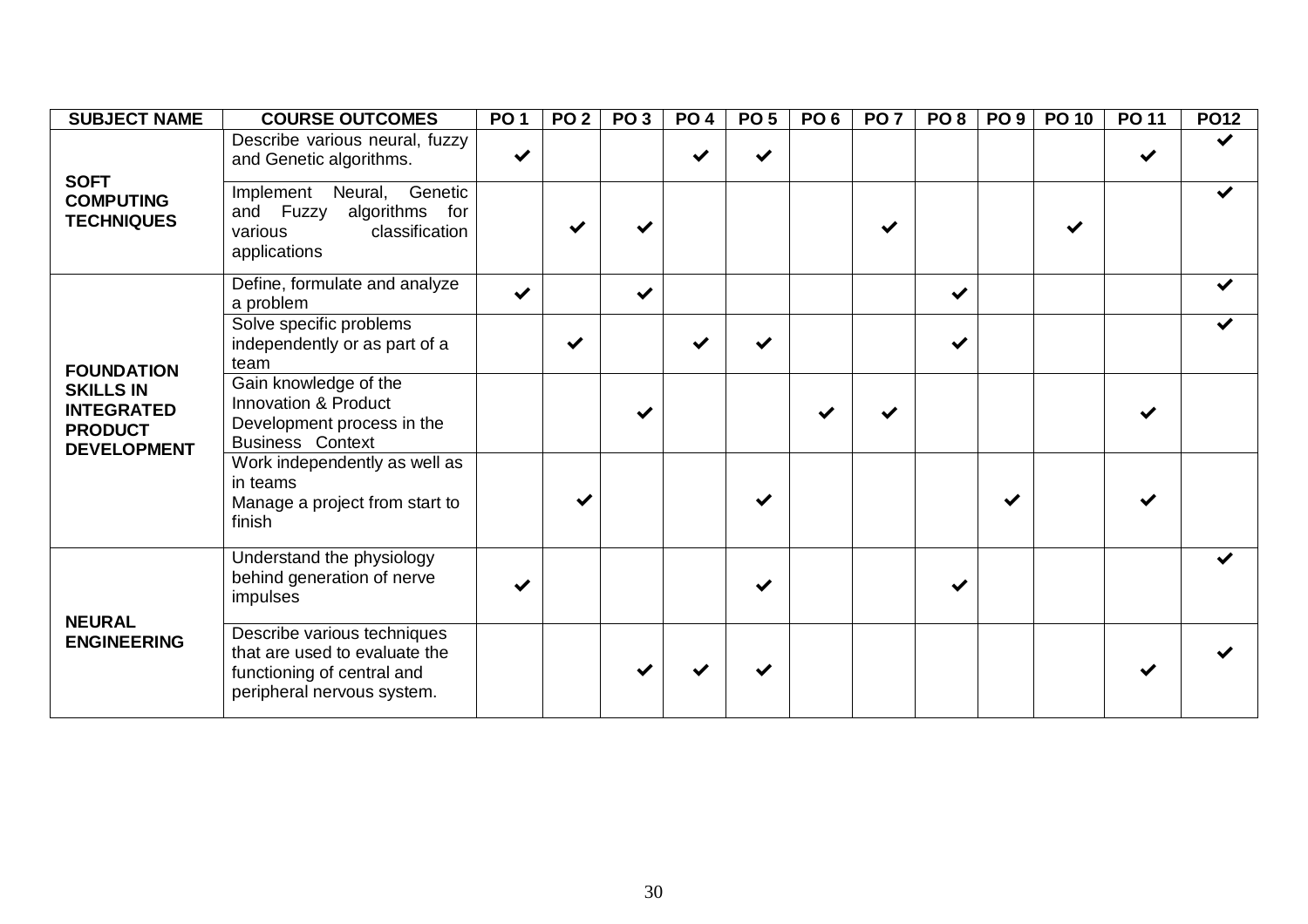| Differentiate between a normal ' |  |  |  |  |  |  |
|----------------------------------|--|--|--|--|--|--|
| and abnormal signal coming       |  |  |  |  |  |  |
| from a healthy and a diseased    |  |  |  |  |  |  |
| nervous system respectively      |  |  |  |  |  |  |
|                                  |  |  |  |  |  |  |

| <b>SUBJECT NAME</b>                                                          | <b>COURSE OUTCOMES</b>                                                                                                                                                    | <b>PO1</b>   | PO <sub>2</sub> | PO <sub>3</sub>      | <b>PO4</b>   | PO <sub>5</sub> | PO <sub>6</sub> | PO <sub>7</sub> | PO <sub>8</sub> | PO <sub>9</sub> | <b>PO 10</b> | <b>PO 11</b> | <b>PO12</b> |
|------------------------------------------------------------------------------|---------------------------------------------------------------------------------------------------------------------------------------------------------------------------|--------------|-----------------|----------------------|--------------|-----------------|-----------------|-----------------|-----------------|-----------------|--------------|--------------|-------------|
| <b>BIOMETRIC</b><br><b>SYSTEM</b>                                            | Demonstrate the knowledge<br>and engineering principles<br>underlying in biometric<br>systems.                                                                            | $\checkmark$ |                 |                      |              |                 |                 |                 |                 |                 |              |              | ✔           |
|                                                                              | Analyze and design the basic<br>biometric system applications                                                                                                             |              |                 |                      |              |                 |                 |                 |                 |                 |              |              |             |
| <b>ELECTRICAL</b><br><b>SAFETY AND</b><br><b>QUALITY</b><br><b>ASSURANCE</b> | Develop knowledge and<br>insight into the procedures<br>used in quality control and<br>assurance activities as well as<br>safety measures to be<br>followed in hospitals. | $\checkmark$ |                 |                      |              |                 |                 |                 |                 |                 |              |              |             |
| <b>ERGONOMICS</b>                                                            | Understand principles of<br>ergonomics.                                                                                                                                   | $\checkmark$ |                 |                      |              |                 |                 |                 |                 |                 |              |              |             |
|                                                                              | Design biomedical devices                                                                                                                                                 |              | $\checkmark$    | $\blacktriangledown$ | $\checkmark$ | $\checkmark$    |                 |                 |                 |                 |              |              |             |
|                                                                              | Will familiarize about the<br>science of nanomaterials                                                                                                                    | $\checkmark$ |                 |                      |              |                 |                 |                 | $\checkmark$    |                 |              |              |             |
| <b>FUNDAMENTAL</b><br>S OF<br><b>NANOSCIENCE</b>                             | Will demonstrate the<br>preparation of nanomaterials                                                                                                                      |              | ✔               |                      |              | ✔               |                 | ✔               |                 |                 |              | ✔            |             |
|                                                                              | Will develop knowledge in<br>characteristic nanomaterial                                                                                                                  | ✔            |                 | ✔                    |              |                 |                 |                 |                 |                 |              |              |             |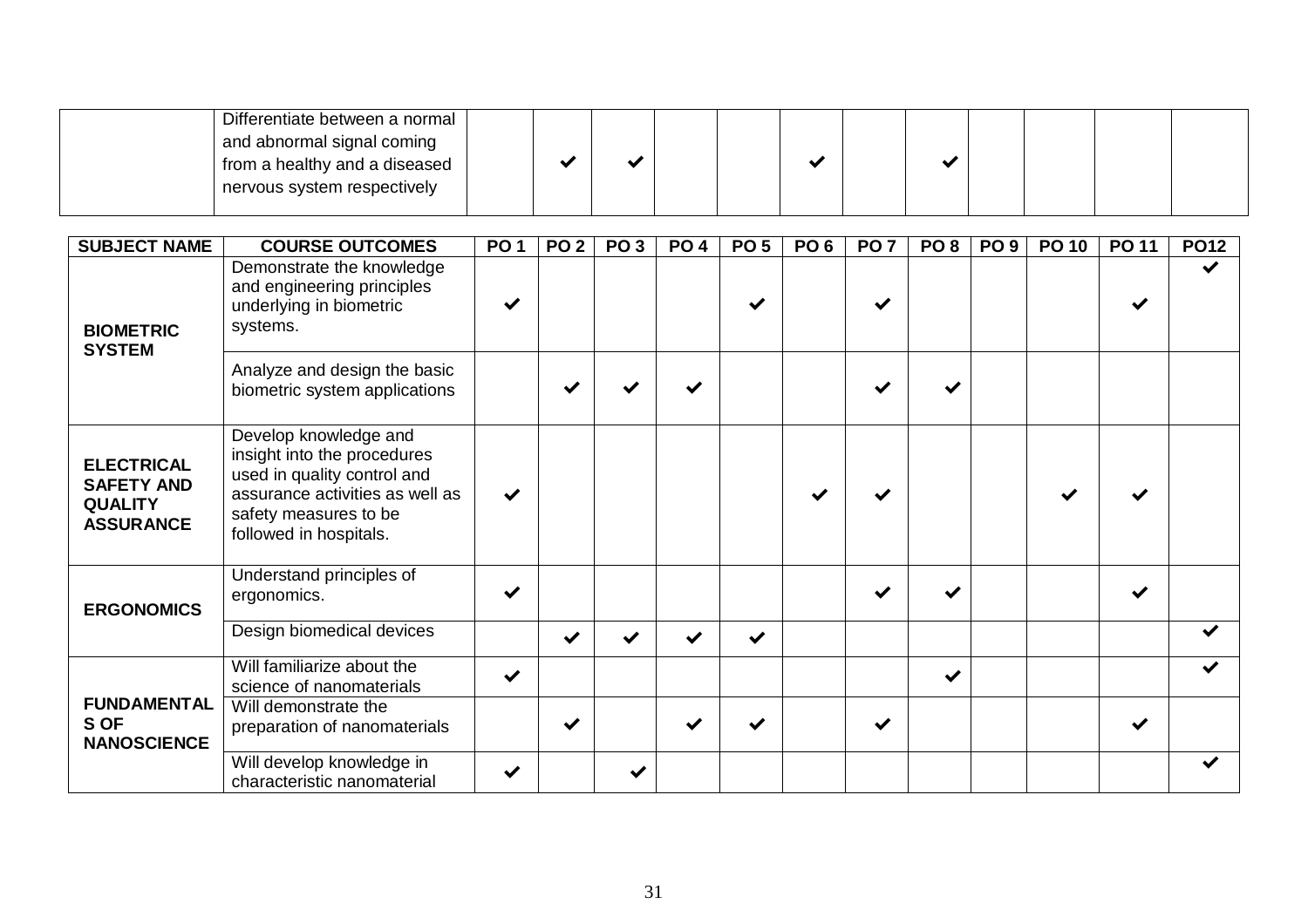#### **ANNA UNIVERSITY, CHENNAI AFFILIATED INSTITUTIONS B.E. BIOMEDICAL ENGINEERING REGULATIONS – 2017 CHOICE BASED CREDIT SYSTEM I - VIII SEMESTERS CURRICULA AND SYLLABI**

## **SEMESTER I**

| SI.<br><b>No</b> | <b>COURSE</b><br><b>CODE</b> | <b>COURSE TITLE</b>                                  | <b>CATEGORY</b> | <b>CONTACT</b><br><b>PERIODS</b> |                | т              | P        | С  |
|------------------|------------------------------|------------------------------------------------------|-----------------|----------------------------------|----------------|----------------|----------|----|
|                  | <b>THEORY</b>                |                                                      |                 |                                  |                |                |          |    |
| 1.               | <b>HS8151</b>                | <b>Communicative English</b>                         | <b>HS</b>       | 4                                | 4              | $\Omega$       | $\Omega$ | 4  |
| 2.               | MA8151                       | Engineering<br>Mathematics - I                       | BS              | 4                                | 4              | $\Omega$       | 0        | 4  |
| 3.               | PH8151                       | <b>Engineering Physics</b>                           | <b>BS</b>       | 3                                | 3              | $\Omega$       | 0        | 3  |
| $\overline{4}$ . | CY8151                       | <b>Engineering Chemistry</b>                         | <b>BS</b>       | 3                                | 3              | $\Omega$       | 0        | 3  |
| 5.               | GE8151                       | Problem Solving and Python<br>Programming            | ES              | 3                                | 3              | $\Omega$       | 0        | 3  |
| 6.               | GE8152                       | <b>Engineering Graphics</b>                          | ES              | 6                                | $\overline{2}$ | $\Omega$       | 4        | 4  |
|                  | <b>PRACTICALS</b>            |                                                      |                 |                                  |                |                |          |    |
| 7.               | GE8161                       | Problem Solving and Python<br>Programming Laboratory | ES              | $\overline{4}$                   | $\Omega$       | $\overline{0}$ | 4        | 2  |
| 8.               | <b>BS8161</b>                | <b>Physics and Chemistry</b><br>Laboratory           | <b>BS</b>       | 4                                | $\Omega$       | $\Omega$       | 4        | 2  |
|                  |                              |                                                      | <b>TOTAL</b>    | 31                               | 19             | $\bf{0}$       | 12       | 25 |

|               | <b>SEMESTER II</b>           |                                                                 |                 |                                  |          |          |   |                |  |  |  |  |  |
|---------------|------------------------------|-----------------------------------------------------------------|-----------------|----------------------------------|----------|----------|---|----------------|--|--|--|--|--|
| SI.<br>No     | <b>COURSE</b><br><b>CODE</b> | <b>COURSE TITLE</b>                                             | <b>CATEGORY</b> | <b>CONTACT</b><br><b>PERIODS</b> |          |          | P | C              |  |  |  |  |  |
| <b>THEORY</b> |                              |                                                                 |                 |                                  |          |          |   |                |  |  |  |  |  |
| 1.            | <b>HS8251</b>                | <b>Technical English</b>                                        | <b>HS</b>       | 4                                | 4        | $\Omega$ | Ω | 4              |  |  |  |  |  |
| 2.            | MA8251                       | Engineering<br>Mathematics - II                                 | <b>BS</b>       | 4                                | 4        | $\Omega$ | 0 | 4              |  |  |  |  |  |
| 3.            | PH8253                       | <b>Physics for Electronics</b><br>Engineering                   | <b>BS</b>       | 3                                | 3        | 0        | 0 | 3              |  |  |  |  |  |
| 4.            | <b>BM8251</b>                | <b>Engineering Mechanics for</b><br><b>Biomedical Engineers</b> | ES              | 3                                | 3        | 0        | 0 | 3              |  |  |  |  |  |
| 5.            | <b>BM8201</b>                | <b>Fundamentals of Bio Chemistry</b>                            | <b>PC</b>       | 3                                | 3        | $\Omega$ | 0 | 3              |  |  |  |  |  |
| 6.            | EC8251                       | <b>Circuit Analysis</b>                                         | PC              | 4                                | 4        | 0        | O | 4              |  |  |  |  |  |
|               | <b>PRACTICALS</b>            |                                                                 |                 |                                  |          |          |   |                |  |  |  |  |  |
| 7.            | GE8261                       | <b>Engineering Practices Laboratory</b>                         | ES              | 4                                | $\Omega$ | $\Omega$ | 4 | 2              |  |  |  |  |  |
| 8.            | BM8211                       | <b>Bio Chemistry Laboratory</b>                                 | <b>PC</b>       | 4                                | $\Omega$ | $\Omega$ | 4 | $\overline{2}$ |  |  |  |  |  |
|               |                              |                                                                 | <b>TOTAL</b>    | 29                               | 21       | 0        | 8 | 25             |  |  |  |  |  |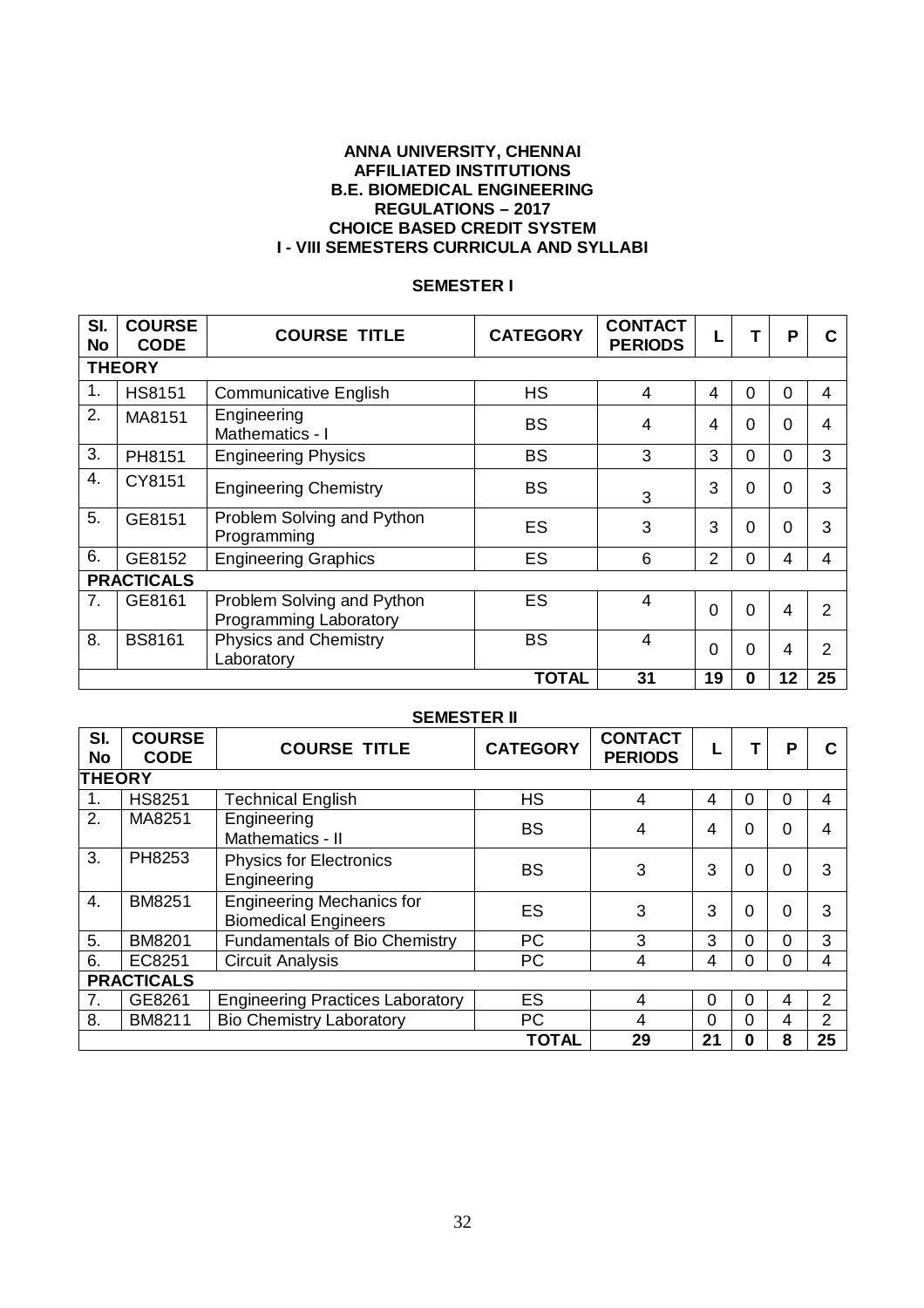|           | <b>SEMESTER III</b>          |                                                             |                 |                                  |                |          |    |    |  |  |  |  |  |
|-----------|------------------------------|-------------------------------------------------------------|-----------------|----------------------------------|----------------|----------|----|----|--|--|--|--|--|
| SI.<br>No | <b>COURSE</b><br><b>CODE</b> | <b>COURSE TITLE</b>                                         | <b>CATEGORY</b> | <b>CONTACT</b><br><b>PERIODS</b> |                |          | P  |    |  |  |  |  |  |
|           | <b>THEORY</b>                |                                                             |                 |                                  |                |          |    |    |  |  |  |  |  |
| 1.        | MA8352                       | Linear Algebra and Partial<br><b>Differential Equations</b> | BS              | 4                                | 4              | $\Omega$ | 0  | 4  |  |  |  |  |  |
| 2.        | EC8352                       | <b>Signals and Systems</b>                                  | <b>PC</b>       | 4                                | 4              | $\Omega$ | 0  | 4  |  |  |  |  |  |
| 3.        | <b>BM8351</b>                | Anatomy and Human<br>Physiology                             | <b>PC</b>       | 3                                | 3              | $\Omega$ | U  | 3  |  |  |  |  |  |
| 4.        | <b>BM8301</b>                | <b>Sensors and Measurements</b>                             | <b>PC</b>       | 4                                | $\overline{2}$ | $\Omega$ | 2  | 3  |  |  |  |  |  |
| 5.        | EC8353                       | <b>Electron Devices and Circuits</b>                        | <b>PC</b>       | 3                                | 3              | $\Omega$ | 0  | 3  |  |  |  |  |  |
| 6.        | <b>BM8302</b>                | Pathology and Microbiology                                  | <b>PC</b>       | 3                                | 3              | $\Omega$ | 0  | 3  |  |  |  |  |  |
|           | <b>PRACTICALS</b>            |                                                             |                 |                                  |                |          |    |    |  |  |  |  |  |
| 7.        | <b>BM8311</b>                | Pathology and Microbiology<br>Laboratory                    | <b>PC</b>       | 4                                | $\Omega$       | $\Omega$ | 4  | 2  |  |  |  |  |  |
| 8.        | <b>BM8312</b>                | <b>Devices and Circuits</b><br>Laboratory                   | <b>PC</b>       | 4                                | $\Omega$       | $\Omega$ | 4  | 2  |  |  |  |  |  |
| 9.        | <b>BM8313</b>                | Human Physiology Laboratory                                 | <b>PC</b>       | 2                                | $\Omega$       | $\Omega$ | 2  | 1  |  |  |  |  |  |
|           |                              |                                                             | TOTAL           | 31                               | 19             | 0        | 12 | 25 |  |  |  |  |  |

## **SEMESTER IV**

| SI.<br><b>No</b> | <b>COURSE</b><br><b>CODE</b> | <b>COURSE TITLE</b>                                       | <b>CATEGORY</b> | <b>CONTACT</b><br><b>PERIODS</b> |          | т        | P        |                |
|------------------|------------------------------|-----------------------------------------------------------|-----------------|----------------------------------|----------|----------|----------|----------------|
|                  | <b>THEORY</b>                |                                                           |                 |                                  |          |          |          |                |
| 1.               | MA8391                       | <b>Probability and Statistics</b>                         | <b>BS</b>       | 4                                | 4        | 0        | $\Omega$ | 4              |
| 2.               | BM8401                       | <b>Medical Physics</b>                                    | <b>PC</b>       | 3                                | 3        | $\Omega$ | $\Omega$ | 3              |
| 3.               | EE8452                       | <b>Basics of Electrical</b><br>Engineering                | ES              | 3                                | 3        | 0        | $\Omega$ | 3              |
| 4.               | EC8453                       | <b>Linear Integrated Circuits</b>                         | <b>PC</b>       | 3                                | 3        | $\Omega$ | $\Omega$ | 3              |
| 5.               | EC8393                       | <b>Fundamentals of Data</b><br>Structures In C            | ES              | 3                                | 3        | 0        | 0        | 3              |
| 6.               | EC8392                       | <b>Digital Electronics</b>                                | <b>PC</b>       | 3                                | 3        | 0        | 0        | 3              |
|                  | <b>PRACTICALS</b>            |                                                           |                 |                                  |          |          |          |                |
| 7.               | EC8381                       | <b>Fundamentals of Data</b><br>Structures In C Laboratory | ES              | 4                                | $\Omega$ | $\Omega$ | 4        | 2              |
| 8.               | <b>BM8411</b>                | <b>Integrated Circuits Laboratory</b>                     | PC              | 4                                | $\Omega$ | $\Omega$ | 4        | $\overline{2}$ |
|                  |                              |                                                           | <b>TOTAL</b>    | 27                               | 19       | 0        | 8        | 23             |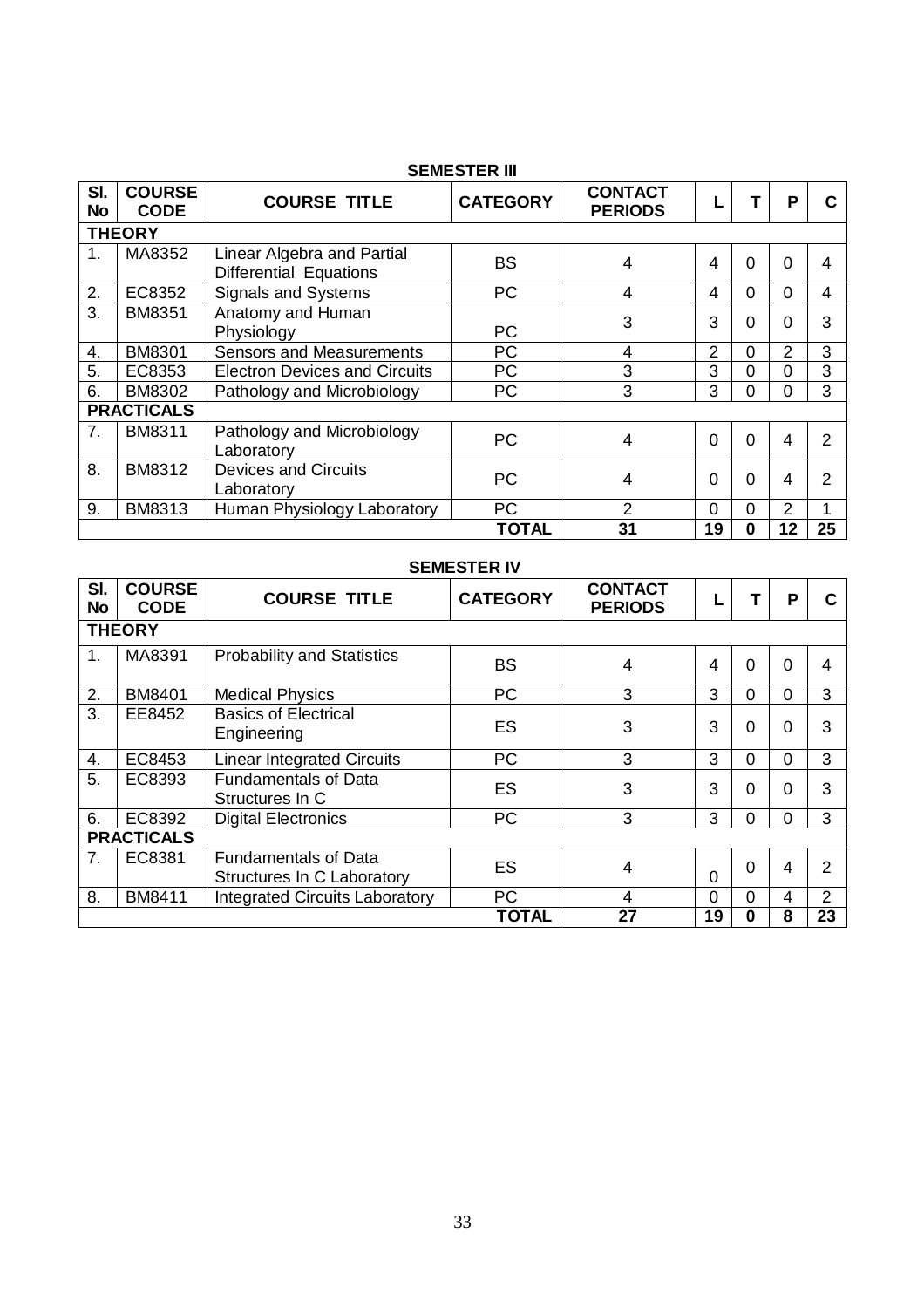# **SEMESTER V**

| SI.<br><b>No</b> | <b>COURSE</b><br><b>CODE</b> | <b>COURSE TITLE</b>                             | <b>CATEGORY</b> | <b>CONTACT</b><br><b>PERIODS</b> |                |                | P              | С              |
|------------------|------------------------------|-------------------------------------------------|-----------------|----------------------------------|----------------|----------------|----------------|----------------|
|                  | <b>THEORY</b>                |                                                 |                 |                                  |                |                |                |                |
| 1.               | EC8394                       | Analog and Digital<br>Communication             | <b>PC</b>       | 3                                | 3              | $\overline{0}$ | $\Omega$       | 3              |
| 2.               | <b>BM8501</b>                | <b>Biocontrol Systems</b>                       | PC              | 4                                | 4              | $\Omega$       | $\Omega$       | $\overline{4}$ |
| 3.               | <b>BM8502</b>                | <b>Biomedical Instrumentation</b>               | <b>PC</b>       | 3                                | 3              | 0              | 0              | 3              |
| 4.               | EC8553                       | Discrete-Time Signal<br>Processing              | <b>PC</b>       | 4                                | 4              | 0              | $\Omega$       | 4              |
| 5.               |                              | Professional Elective - I                       | <b>PE</b>       | 3                                | 3              | 0              | $\Omega$       | 3              |
| 6.               |                              | Open Elective -I                                | <b>OE</b>       | 3                                | 3              | 0              | $\Omega$       | 3              |
|                  | <b>PRACTICALS</b>            |                                                 |                 |                                  |                |                |                |                |
| 7.               | EC8562                       | <b>Digital Signal Processing</b><br>Laboratory  | <b>PC</b>       | 4                                | $\overline{0}$ | $\overline{0}$ | 4              | $\overline{2}$ |
| 8.               | BM8511                       | <b>Biomedical Instrumentation</b><br>Laboratory | <b>PC</b>       | 4                                | $\overline{0}$ | $\overline{0}$ | 4              | $\overline{2}$ |
| 9.               | <b>HS8381</b>                | Interpersonal Skills/Listening<br>& Speaking    | <b>EEC</b>      | 2                                | $\overline{0}$ | $\overline{0}$ | $\overline{2}$ | 1              |
|                  |                              |                                                 | <b>TOTAL</b>    | 30                               | 20             | $\bf{0}$       | 10             | 25             |

# **SEMESTER VI**

| SI.<br><b>NO</b> | <b>COURSE</b><br><b>CODE</b> | <b>COURSE TITLE</b>                                | <b>CATEGORY</b> | <b>CONTACT</b><br><b>PERIODS</b> |                |                | P              | C              |  |  |
|------------------|------------------------------|----------------------------------------------------|-----------------|----------------------------------|----------------|----------------|----------------|----------------|--|--|
|                  | <b>THEORY</b>                |                                                    |                 |                                  |                |                |                |                |  |  |
| 1.               | EC8691                       | Microprocessors and<br><b>Microcontrollers</b>     | <b>PC</b>       | 3                                | 3              | $\Omega$       | $\overline{0}$ | 3              |  |  |
| 2.               | <b>BM8601</b>                | Diagnostic and Therapeutic<br>Equipment - I        | <b>PC</b>       | 3                                | 3              | $\mathbf 0$    | $\mathbf 0$    | 3              |  |  |
| 3.               | <b>BM8651</b>                | <b>Biomechanics</b>                                | <b>PC</b>       | 3                                | 3              | $\Omega$       | $\overline{0}$ | 3              |  |  |
| 4.               | GE8291                       | <b>Environmental Science and</b><br>Engineering    | <b>HS</b>       | 3                                | 3              | $\Omega$       | $\Omega$       | 3              |  |  |
| 5.               | MD8091                       | Hospital Management                                | <b>PC</b>       | 3                                | 3              | $\overline{0}$ | $\overline{0}$ | 3              |  |  |
| 6.               |                              | Professional Elective - II                         | <b>PE</b>       | 3                                | 3              | $\overline{0}$ | $\overline{0}$ | 3              |  |  |
|                  | <b>PRACTICALS</b>            |                                                    |                 |                                  |                |                |                |                |  |  |
| 7.               | EC8681                       | Microprocessors and<br>Microcontrollers Laboratory | <b>PC</b>       | $\overline{4}$                   | $\overline{0}$ | $\Omega$       | $\overline{4}$ | $\overline{2}$ |  |  |
| 8.               | BM8611                       | Diagnostic and Therapeutic<br>Equipment Laboratory | <b>PC</b>       | 4                                | 0              | $\Omega$       | $\overline{4}$ | $\overline{2}$ |  |  |
| 9.               | BM8612                       | Mini Project                                       | <b>EEC</b>      | $\overline{2}$                   | $\overline{0}$ | $\overline{0}$ | 2              | 1              |  |  |
| 10.              | <b>HS8581</b>                | <b>Professional Communication</b>                  | <b>EEC</b>      | $\overline{2}$                   | $\overline{0}$ | $\overline{0}$ | $\overline{2}$ | 1              |  |  |
|                  |                              |                                                    | <b>TOTAL</b>    | 30                               | 18             | $\bf{0}$       | 12             | 24             |  |  |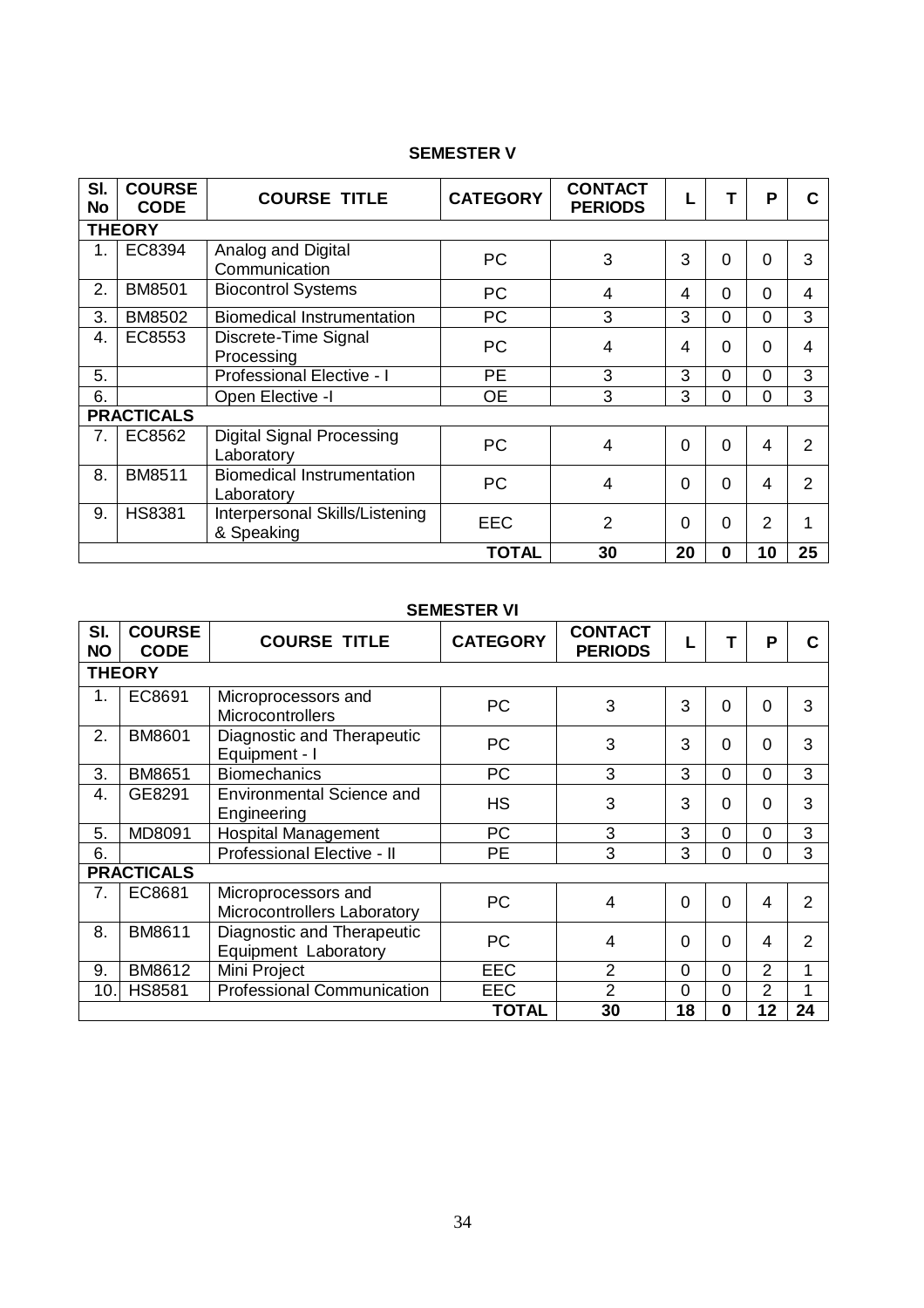| <b>SEMESTER VII</b> |                              |                                                |                 |                                  |          |          |          |                |  |
|---------------------|------------------------------|------------------------------------------------|-----------------|----------------------------------|----------|----------|----------|----------------|--|
| SI.<br><b>NO</b>    | <b>COURSE</b><br><b>CODE</b> | <b>COURSE TITLE</b>                            | <b>CATEGORY</b> | <b>CONTACT</b><br><b>PERIODS</b> |          |          | Р        |                |  |
|                     | <b>THEORY</b>                |                                                |                 |                                  |          |          |          |                |  |
| 1.                  | BM8701                       | Diagnostic and<br>Therapeutic Equipment -<br>н | <b>PC</b>       | 3                                | 3        | 0        | 0        | 3              |  |
| 2.                  | EC8093                       | <b>Digital Image Processing</b>                | <b>PC</b>       | 3                                | 3        | $\Omega$ | 0        | 3              |  |
| 3.                  | <b>BM8702</b>                | Radiological Equipments                        | <b>PC</b>       | 3                                | 3        | $\Omega$ | $\Omega$ | 3              |  |
| 4.                  | <b>BM8703</b>                | <b>Rehabilitation Engineering</b>              | <b>PC</b>       | 3                                | 3        | $\Omega$ | $\Omega$ | 3              |  |
| 5.                  |                              | <b>Professional Elective III</b>               | <b>PE</b>       | 3                                | 3        | $\Omega$ | 0        | 3              |  |
| 6.                  |                              | Open Elective -II                              | <b>OE</b>       | 3                                | 3        | 0        | $\Omega$ | 3              |  |
|                     | <b>PRACTICALS</b>            |                                                |                 |                                  |          |          |          |                |  |
| 7.                  | EC8762                       | Digital Image Processing<br>Laboratory         | <b>PC</b>       | 4                                | $\Omega$ | $\Omega$ | 4        | $\overline{2}$ |  |
| 8.                  | MD8751                       | <b>Hospital Training</b>                       | <b>EEC</b>      | 4                                | 0        | 0        | 4        | $\overline{2}$ |  |
|                     |                              |                                                | <b>TOTAL</b>    | 26                               | 18       | 0        | 8        | 22             |  |

| <b>SEMESTER VIII</b> |                              |                                 |                 |                                  |   |  |    |    |  |  |
|----------------------|------------------------------|---------------------------------|-----------------|----------------------------------|---|--|----|----|--|--|
| SI.<br><b>NO</b>     | <b>COURSE</b><br><b>CODE</b> | <b>COURSE TITLE</b>             | <b>CATEGORY</b> | <b>CONTACT</b><br><b>PERIODS</b> |   |  | Р  | C  |  |  |
|                      | <b>THEORY</b>                |                                 |                 |                                  |   |  |    |    |  |  |
|                      |                              | <b>Professional Elective IV</b> | <b>PE</b>       | 3                                | 3 |  |    | 3  |  |  |
| 2.                   |                              | Professional Elective V         | <b>PE</b>       | 3                                | 3 |  |    | 3  |  |  |
|                      | <b>PRACTICALS</b>            |                                 |                 |                                  |   |  |    |    |  |  |
| 3                    | <b>BM8811</b>                | <b>Project Work</b>             | <b>EEC</b>      | 20                               | 0 |  | 20 | 10 |  |  |
|                      |                              |                                 | TOTAL           | 26                               | 6 |  | 20 | 16 |  |  |

 **TOTAL NO. OF CREDITS:185**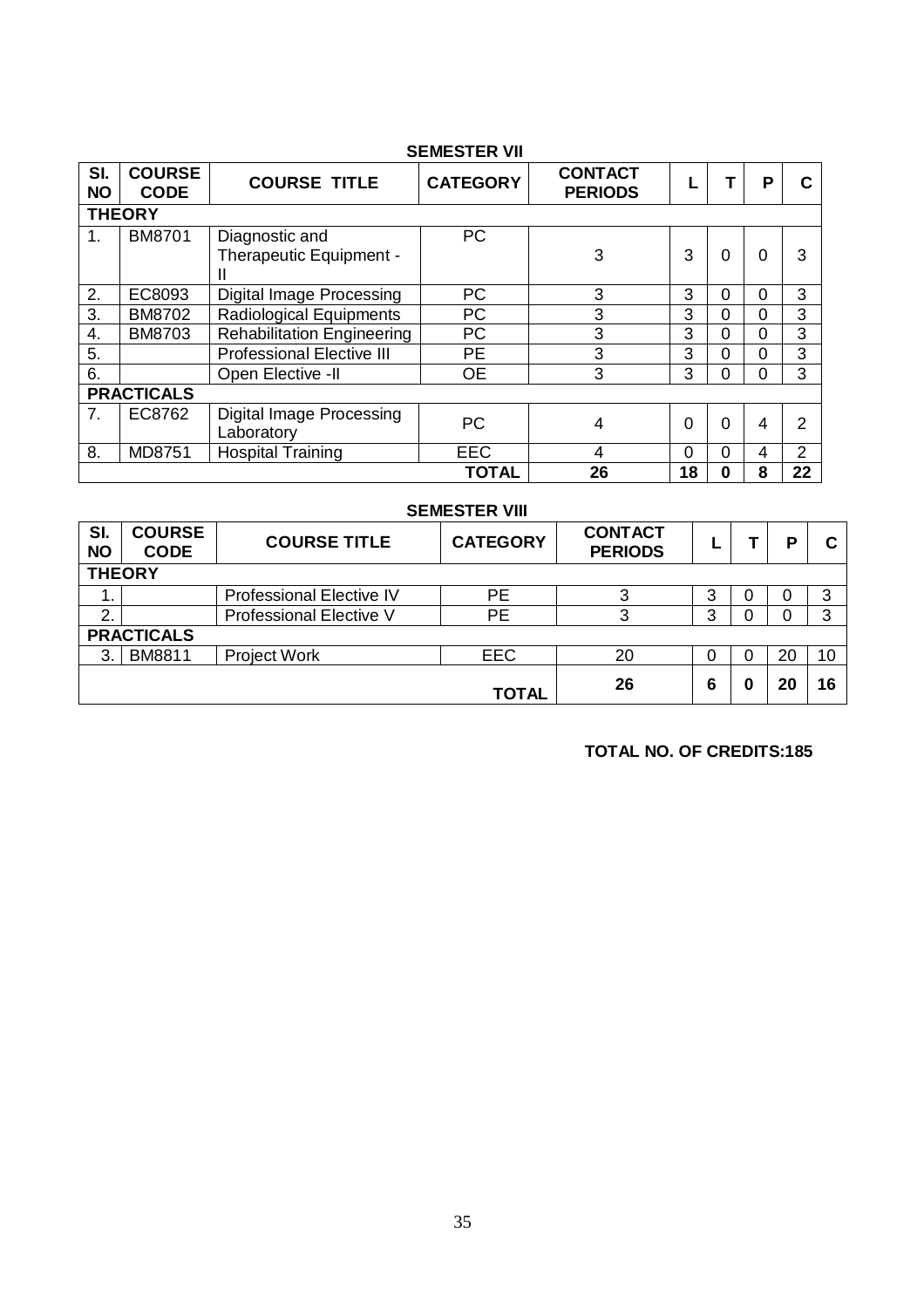# **HUMANITIES AND SOCIAL SCIENCES (HS)**

| SI.<br><b>NO</b> | <b>COURSE</b><br><b>CODE</b> | <b>COURSE TITLE</b>                             | <b>CATEGORY</b> | <b>CONTACT</b><br><b>PERIODS</b> |   |  |   |
|------------------|------------------------------|-------------------------------------------------|-----------------|----------------------------------|---|--|---|
|                  | <b>HS8151</b>                | <b>Communicative English</b>                    | HS              |                                  |   |  |   |
| $\mathcal{D}$    | <b>HS8251</b>                | <b>Technical English</b>                        | HS              |                                  |   |  |   |
| 2                | GE8291                       | <b>Environmental Science and</b><br>Engineering | <b>HS</b>       |                                  | ົ |  | ົ |

#### **BASIC SCIENCES (BS)**

| SI.<br><b>NO</b> | <b>COURSE</b><br><b>CODE</b> | <b>COURSE TITLE</b>                                         | <b>CATEGORY</b> | <b>CONTACT</b><br><b>PERIODS</b> |          |                | P        |   |
|------------------|------------------------------|-------------------------------------------------------------|-----------------|----------------------------------|----------|----------------|----------|---|
| 1.               | MA8151                       | Engineering<br><b>Mathematics I</b>                         | <b>BS</b>       | 4                                | 4        | $\Omega$       | 0        | 4 |
| 2.               | PH8151                       | <b>Engineering Physics</b>                                  | <b>BS</b>       | 3                                | 3        | $\overline{0}$ | 0        | 3 |
| 3.               | CY8151                       | <b>Engineering Chemistry</b>                                | <b>BS</b>       | 3                                | 3        | $\Omega$       | 0        | 3 |
| 4.               | <b>BS8161</b>                | <b>Physics and Chemistry</b><br>Laboratory                  | <b>BS</b>       | 4                                | $\Omega$ | $\Omega$       | 4        | 2 |
| 5.               | MA8251                       | Engineering<br>Mathematics II                               | <b>BS</b>       | 4                                | 4        | $\Omega$       | $\Omega$ | 4 |
| 6.               | PH8253                       | <b>Physics for Electronics</b><br>Engineering               | <b>BS</b>       | 3                                | 3        | $\Omega$       | 0        | 3 |
| 7.               | MA8352                       | Linear Algebra and Partial<br><b>Differential Equations</b> | <b>BS</b>       | 4                                | 4        | $\Omega$       | $\Omega$ | 4 |
| 8.               | MA8391                       | <b>Probability and Statistics</b>                           | <b>BS</b>       | 4                                | 4        | $\Omega$       | $\Omega$ | 4 |

# **ENGINEERING SCIENCES (ES)**

| SI.<br><b>NO</b> | <b>COURSE</b><br><b>CODE</b> | <b>COURSE TITLE</b>                                             | <b>CATEGORY</b> | <b>CONTACT</b><br><b>PERIODS</b> |                |   | P |   |
|------------------|------------------------------|-----------------------------------------------------------------|-----------------|----------------------------------|----------------|---|---|---|
| 1.               | GE8151                       | Problem Solving and Python<br>Programming                       | ES              | 3                                | 3              | 0 | 0 | 3 |
| 2.               | GE8152                       | <b>Engineering Graphics</b>                                     | <b>ES</b>       | 6                                | $\overline{2}$ | 0 | 4 | 4 |
| 3.               | GE8161                       | Problem Solving and Python<br>Programming Laboratory            | ES              | 4                                | $\Omega$       | 0 | 4 |   |
| $\overline{4}$ . | <b>BM8251</b>                | <b>Engineering Mechanics for</b><br><b>Biomedical Engineers</b> | <b>ES</b>       | 3                                | 3              | 0 | 0 |   |
| 5.               | GE8261                       | <b>Engineering Practices</b><br>Laboratory                      | ES              | 4                                | $\Omega$       | 0 | 4 |   |
| 6.               | EE8452                       | <b>Basics of Electrical</b><br>Engineering                      | <b>ES</b>       | 3                                | 3              | ი | 0 | 3 |
| 7.               | EC8393                       | <b>Fundamentals of Data</b><br>Structures In C                  | <b>ES</b>       | 3                                | 3              | 0 | 0 | 3 |
| 8.               | EC8381                       | <b>Fundamentals of Data</b><br>Structures In C Laboratory       | ES              | 4                                | $\Omega$       | Ω | 4 |   |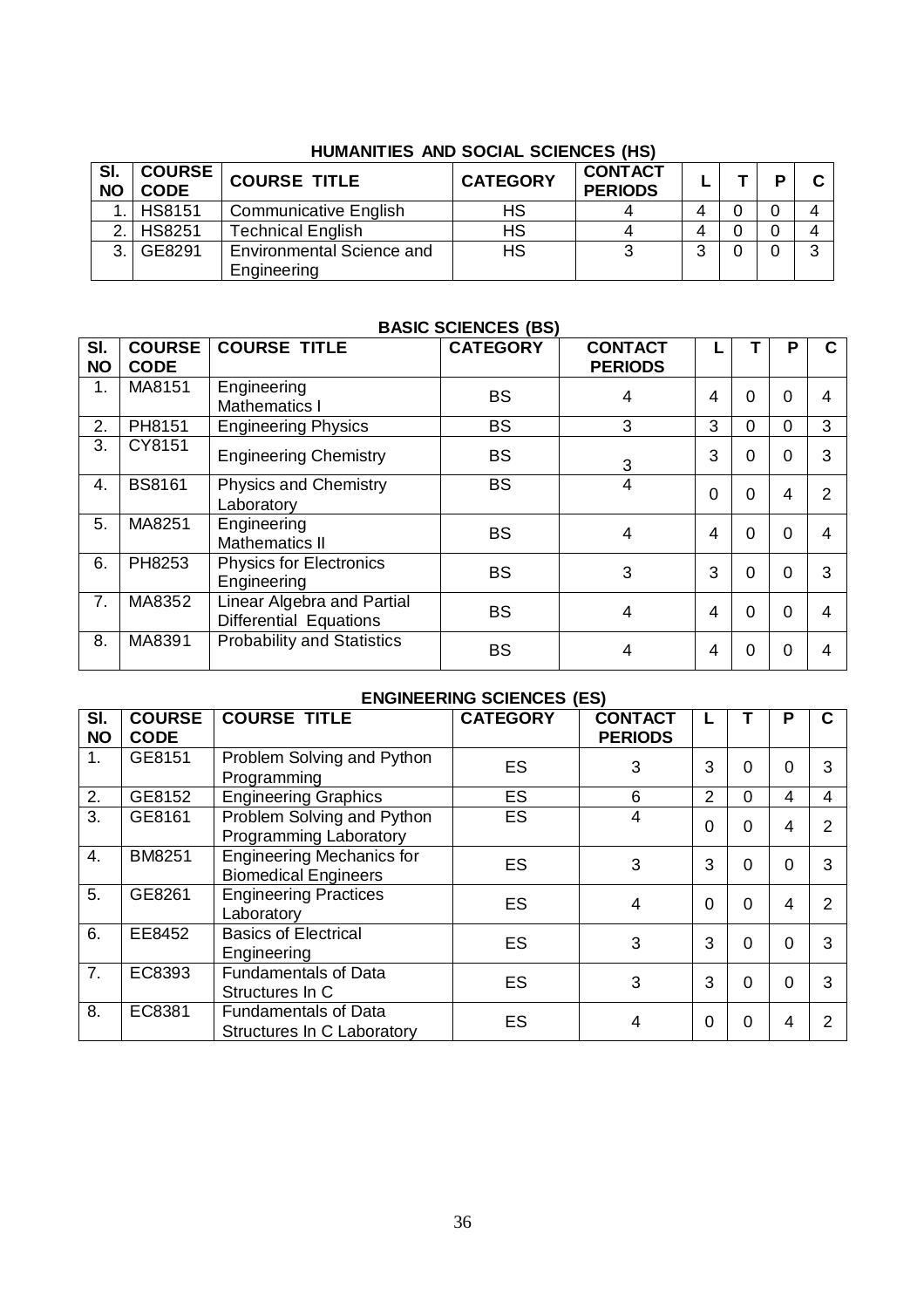|                                         |                              |                                                    | רמטרבססוטוזאב טטמב (רט)  |                                  |                         |                |                |                           |
|-----------------------------------------|------------------------------|----------------------------------------------------|--------------------------|----------------------------------|-------------------------|----------------|----------------|---------------------------|
| $\overline{\mathsf{SI}}$ .<br><b>NO</b> | <b>COURSE</b><br><b>CODE</b> | <b>COURSE TITLE</b>                                | <b>CATEGORY</b>          | <b>CONTACT</b><br><b>PERIODS</b> | L                       | T              | P              | C.                        |
| 1.                                      | <b>BM8201</b>                | <b>Fundamentals of Bio</b><br>Chemistry            | PC                       | 3                                | 3                       | 0              | $\mathbf 0$    | 3                         |
| 2.                                      | EC8251                       | <b>Circuit Analysis</b>                            | PC                       | $\overline{4}$                   | $\overline{\mathbf{4}}$ | $\mathbf 0$    | $\mathbf 0$    | 4                         |
| 3.                                      | BM8211                       | <b>Bio Chemistry Laboratory</b>                    | PC                       | 4                                | $\mathbf 0$             | $\mathbf 0$    | $\overline{4}$ | $\overline{2}$            |
| 4.                                      | EC8352                       | Signals and Systems                                | $\overline{\mathsf{PC}}$ | $\overline{4}$                   | $\overline{4}$          | $\overline{0}$ | $\Omega$       | $\overline{4}$            |
| $\overline{5}$ .                        | <b>BM8351</b>                | Anatomy and Human<br>Physiology                    | PC                       | 3                                | 3                       | 0              | 0              | 3                         |
| 6.                                      | <b>BM8301</b>                | <b>Sensors and Measurements</b>                    | PC                       | 4                                | $\overline{2}$          | 0              | $\overline{2}$ | $\ensuremath{\mathsf{3}}$ |
| 7.                                      | EC8353                       | <b>Electron Devices and Circuits</b>               | $\overline{PC}$          | $\overline{3}$                   | $\overline{3}$          | $\overline{0}$ | $\overline{0}$ | $\overline{3}$            |
| 8.                                      | <b>BM8302</b>                | Pathology and Microbiology                         | $\overline{PC}$          | $\overline{3}$                   | $\overline{3}$          | $\overline{0}$ | $\overline{0}$ | $\overline{3}$            |
| 9.                                      | BM8311                       | Pathology and Microbiology<br>Laboratory           | PC                       | $\overline{4}$                   | $\mathbf 0$             | 0              | 4              | $\overline{2}$            |
| 10.                                     | <b>BM8312</b>                | <b>Devices and Circuits</b><br>Laboratory          | PC                       | 4                                | $\mathbf 0$             | $\Omega$       | 4              | $\overline{2}$            |
| 11.                                     | <b>BM8313</b>                | Human Physiology<br>Laboratory                     | PC                       | $\overline{2}$                   | $\mathbf 0$             | $\mathbf 0$    | $\overline{2}$ | 1                         |
| 12.                                     | <b>BM8401</b>                | Medical physics                                    | $\overline{PC}$          | 3                                | 3                       | $\overline{0}$ | $\mathbf 0$    | 3                         |
| 13.                                     | EC8453                       | <b>Linear Integrated Circuits</b>                  | $\overline{PC}$          | $\overline{3}$                   | $\overline{3}$          | $\overline{0}$ | $\overline{0}$ | $\overline{3}$            |
| 14.                                     | EC8392                       | <b>Digital Electronics</b>                         | $\overline{PC}$          | $\overline{3}$                   | $\overline{3}$          | $\overline{0}$ | $\mathbf 0$    | $\overline{3}$            |
| 15.                                     | BM8411                       | <b>Integrated Circuits Laboratory</b>              | PC                       | $\overline{\mathbf{4}}$          | $\mathbf 0$             | $\mathbf 0$    | $\overline{4}$ | $\overline{2}$            |
| 16.                                     | EC8394                       | Analog and Digital<br>Communication                | PC                       | 3                                | 3                       | 0              | 0              | 3                         |
| 17.                                     | <b>BM8501</b>                | <b>Bio Control Systems</b>                         | PC                       | 4                                | $\overline{\mathbf{4}}$ | $\overline{0}$ | $\overline{0}$ | $\overline{\mathbf{4}}$   |
| 18.                                     | <b>BM8502</b>                | <b>Biomedical Instrumentation</b>                  | $\overline{PC}$          | $\overline{3}$                   | $\overline{3}$          | $\overline{0}$ | $\Omega$       | $\overline{3}$            |
| 19.                                     | EC8553                       | Discrete-Time Signal<br>Processing                 | PC                       | $\overline{4}$                   | 4                       | 0              | $\mathbf 0$    | 4                         |
| 20.                                     | MD8091                       | <b>Hospital Management</b>                         | PC                       | 3                                | 3                       | $\overline{0}$ | $\mathbf 0$    | 3                         |
| 21.                                     | EC8562                       | <b>Digital Signal Processing</b><br>Laboratory     | PC                       | $\overline{4}$                   | $\mathbf 0$             | 0              | 4              | $\overline{2}$            |
| 22.                                     | BM8511                       | <b>Biomedical Instrumentation</b><br>Laboratory    | PC                       | 4                                | $\mathbf 0$             | $\mathbf 0$    | 4              | $\overline{2}$            |
| 23.                                     | EC8691                       | Microprocessors and<br>Microcontrollers            | PC                       | 3                                | 3                       | 0              | 0              | 3                         |
| 24.                                     | <b>BM8601</b>                | Diagnostic and Therapeutic<br>Equipment - I        | PC                       | 3                                | 3                       | 0              | $\mathbf 0$    | 3                         |
| 25.                                     | <b>BM8651</b>                | <b>Biomechanics</b>                                | PC                       | 3                                | 3                       | $\mathbf 0$    | $\mathbf 0$    | 3                         |
| 26.                                     | EC8681                       | Microprocessors and<br>Microcontrollers Laboratory | <b>PC</b>                | $\overline{4}$                   | $\mathbf 0$             | $\Omega$       | 4              | $\overline{2}$            |
| 27.                                     | BM8611                       | Diagnostic and Therapeutic<br>Equipment Laboratory | PC                       | $\overline{4}$                   | $\mathbf 0$             | 0              | 4              | $\overline{2}$            |
| 28.                                     | BM8701                       | Diagnostic and Therapeutic<br>Equipment - II       | $\overline{PC}$          | 3                                | 3                       | 0              | 0              | 3                         |
| 29.                                     | EC8093                       | <b>Digital Image Processing</b>                    | <b>PC</b>                | 3                                | 3                       | $\overline{0}$ | $\mathbf 0$    | 3                         |
| 30.                                     | <b>BM8702</b>                | Radiological Equipments                            | $\overline{PC}$          | $\overline{3}$                   | $\overline{3}$          | $\overline{0}$ | $\overline{0}$ | $\overline{3}$            |
| 31.                                     | <b>BM8703</b>                | <b>Rehabilitation Engineering</b>                  | PC                       | 3                                | $\overline{3}$          | $\overline{0}$ | $\mathbf 0$    | 3                         |
| 32.                                     | EC8762                       | <b>Digital Image Processing</b><br>Laboratory      | PC                       | 4                                | 0                       | 0              | 4              | $\overline{2}$            |

# **PROFESSIONAL CORE (PC)**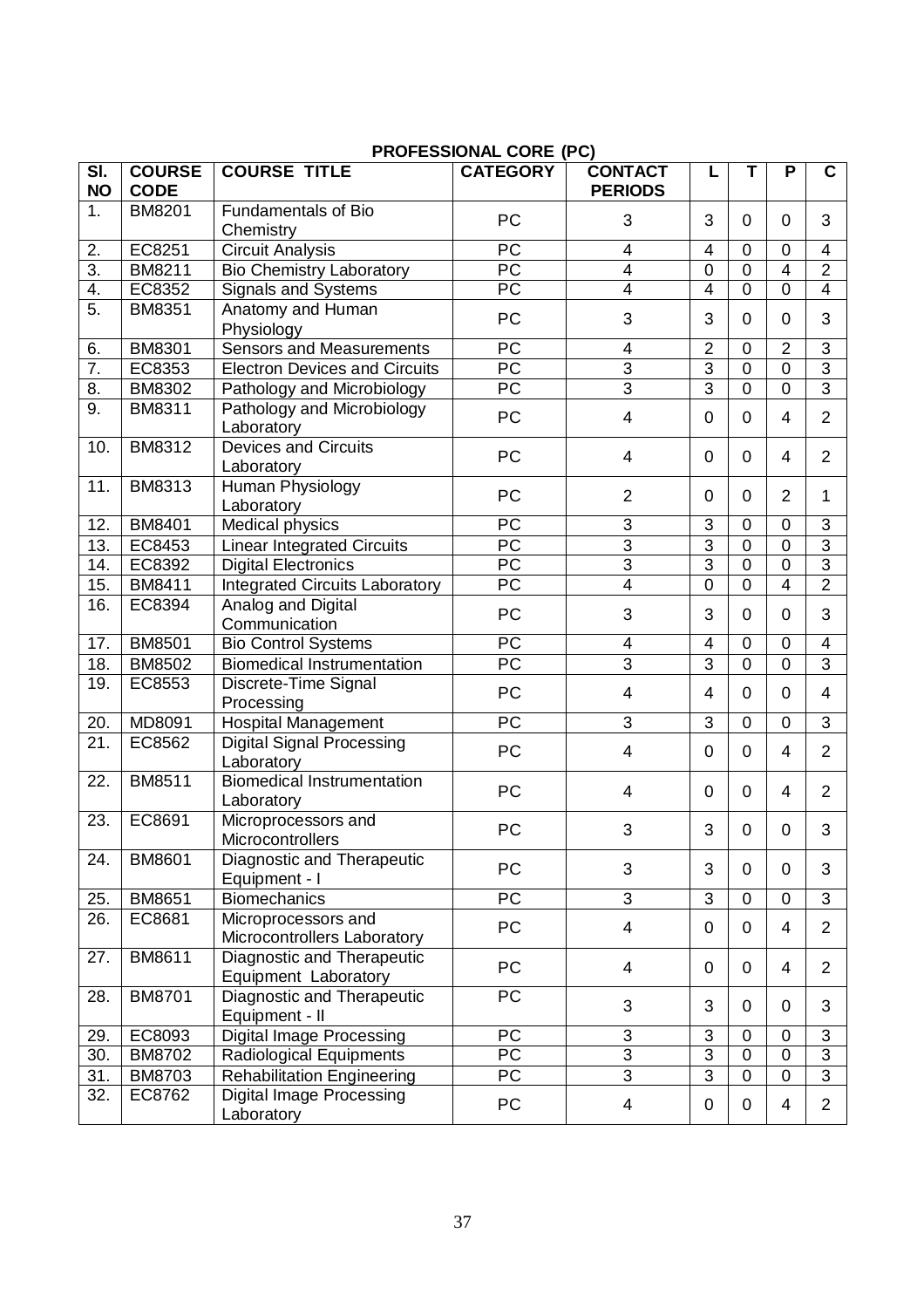#### **PROFESSIONAL ELECTIVES (PE)\* SEMESTER V ELECTIVE I**

| SI.<br><b>No</b> | <b>COURSE</b><br><b>CODE</b> | <b>COURSE TITLE</b>                 | <b>CATEGORY</b> | <b>CONTACT</b><br><b>PERIODS</b> |   |   | D |   |
|------------------|------------------------------|-------------------------------------|-----------------|----------------------------------|---|---|---|---|
|                  | <b>BM8071</b>                | <b>Bio MEMS</b>                     | PЕ              |                                  | 3 | 0 |   | ◠ |
| ◠                | EC8075                       | Nano Technology and<br>Applications | <b>PE</b>       | 3                                | 3 | O |   |   |
| 3.               | <b>BM8072</b>                | <b>Biomaterials</b>                 | PЕ              | っ                                | 3 | 0 |   | ◠ |
| 4                | <b>BM8001</b>                | <b>Medical Optics</b>               | <b>PE</b>       |                                  | 3 | 0 |   | ົ |
| 5.1              | GE8074                       | Human Rights                        | <b>PE</b>       |                                  | 3 | 0 |   | 3 |
| 6.               | GE8077                       | <b>Total Quality Management</b>     | PE              | っ                                | 3 |   |   | ົ |

#### **SEMESTER VI ELECTIVE II**

| SI.<br>No | <b>COURSE</b><br><b>CODE</b> | <b>COURSE TITLE</b>               | <b>CATEGORY</b> | <b>CONTACT</b><br><b>PERIODS</b> |   | в |   |
|-----------|------------------------------|-----------------------------------|-----------------|----------------------------------|---|---|---|
|           | <b>BM8074</b>                | <b>Biosignal Processing</b>       | PЕ              |                                  | 3 |   | 3 |
| 2         | <b>BM8002</b>                | Artificial organs and<br>Implants | <b>PE</b>       |                                  | 3 |   | 3 |
| 3.        | MD8071                       | <b>Telehealth Technology</b>      | PE              |                                  | 3 |   | 3 |
| 4.        | <b>BM8003</b>                | <b>Biofluids and Dynamics</b>     | PE              |                                  | 3 |   | 3 |
| 5         | GE8075                       | Intellectual Property Rights      | PE              |                                  | 3 |   | 3 |

#### **SEMESTER VII ELECTIVE III**

| SI.<br>No | <b>COURSE</b><br><b>CODE</b> | <b>COURSE TITLE</b>                                              | <b>CATEGORY</b> | <b>CONTACT</b><br><b>PERIODS</b> |   | D |   |
|-----------|------------------------------|------------------------------------------------------------------|-----------------|----------------------------------|---|---|---|
|           | MD8752                       | <b>Physiological Modeling</b>                                    | <b>PE</b>       |                                  | 3 |   | 3 |
| 2.        | <b>BM8004</b>                | Robotics in Medicine                                             | <b>PE</b>       | 3                                | 3 |   | 3 |
| 3.        | CS8081                       | Internet of Things                                               | <b>PE</b>       | 3                                | 3 |   | 3 |
| 4.        | <b>BM8078</b>                | Soft Computing<br><b>Techniques</b>                              | <b>PE</b>       | 3                                | 3 |   | 3 |
| 5.1       | GE8072                       | Foundation Skills in<br><b>Integrated Product</b><br>Development | <b>PE</b>       |                                  | 3 |   |   |
| 6.        | GE8071                       | <b>Disaster Management</b>                                       | PЕ              | ≏                                | 3 |   | 3 |

# **SEMESTER VIII ELECTIVE IV**

| SI.<br><b>No</b> | <b>COURSE</b><br><b>CODE</b> | <b>COURSE TITLE</b>                             | <b>CATEGORY</b> | <b>CONTACT</b><br><b>PERIODS</b> |   |  |   |
|------------------|------------------------------|-------------------------------------------------|-----------------|----------------------------------|---|--|---|
| 4                | <b>BM8079</b>                | Virtual Reality and<br><b>Augmented Reality</b> | <b>PE</b>       | 3                                | 3 |  |   |
| 2                | <b>BM8077</b>                | <b>Hospital Waste</b><br>Management             | <b>PE</b>       | 3                                | 3 |  | 3 |
| 3.               | <b>BM8005</b>                | <b>Neural Engineering</b>                       | <b>PE</b>       | ≏                                | 3 |  | 3 |
| 4                | <b>BM8073</b>                | <b>Biometric Systems</b>                        | <b>PE</b>       | ≏                                | 3 |  | 3 |
| 5.               | GE8076                       | Professional Ethics in<br>Engineering           | <b>PE</b>       | 3                                | 3 |  | 3 |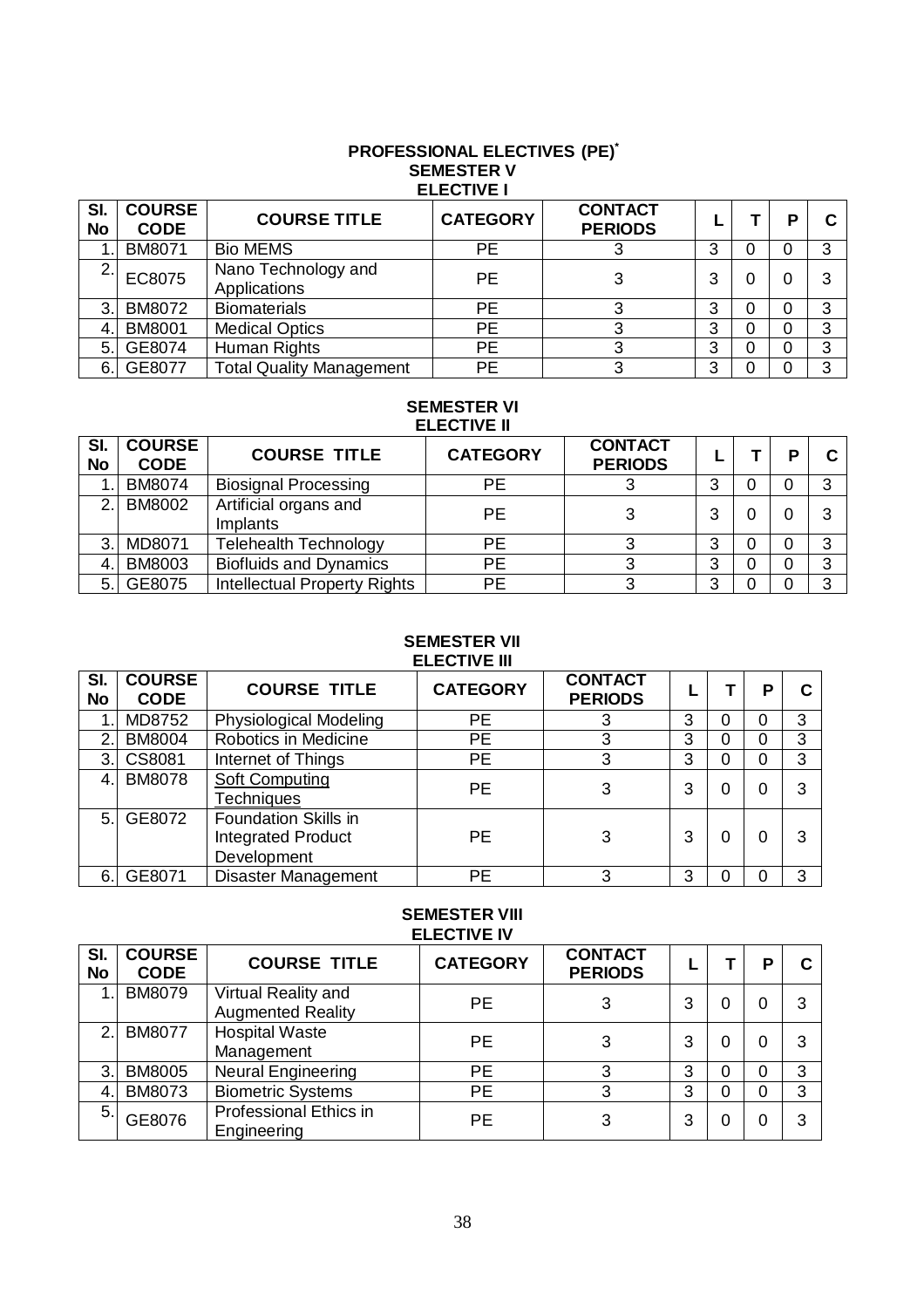#### **SEMESTER VIII ELECTIVE - V**

| SI.<br><b>No</b> | <b>COURSE</b><br><b>CODE</b> | <b>COURSE TITLE</b>                                      | <b>CATEGORY</b> | <b>CONTACT</b><br><b>PERIODS</b> |   |   | Р | C |
|------------------|------------------------------|----------------------------------------------------------|-----------------|----------------------------------|---|---|---|---|
| 1                | <b>BM8076</b>                | <b>Electrical Safety and</b><br><b>Quality Assurance</b> | PE              | 3                                | 3 | 0 |   |   |
| $\overline{2}$   | <b>BM8006</b>                | Ergonomics                                               | <b>PE</b>       |                                  | 3 | 0 |   | 3 |
| 3                | <b>BM8075</b>                | <b>Brain Computer Interface</b><br>and its Applications  | <b>PE</b>       | 3                                | 3 | 0 |   |   |
| 4.               | EC8791                       | <b>Embedded and Real time</b><br><b>Systems</b>          | PE              |                                  | 3 | 0 |   |   |
| 5                | GE8073                       | Fundamentals of<br>Nanoscience                           | <b>PE</b>       |                                  | 3 |   |   |   |

**\*Professional Electives are grouped according to elective number as was done previously.**

| SI.<br><b>No</b> | <b>CODE</b>   | <b>COURSE   COURSE TITLE</b>                 | <b>CATEGORY</b> | <b>CONTACT</b><br><b>PERIODS</b> |   |   | D |    |
|------------------|---------------|----------------------------------------------|-----------------|----------------------------------|---|---|---|----|
|                  | <b>HS8381</b> | Interpersonal Skills/Listening &<br>Speaking | <b>EEC</b>      |                                  |   |   | ⌒ |    |
| $\overline{2}$ . | BM8612        | Mini Project                                 | <b>EEC</b>      | ⌒                                | 0 |   | ⌒ |    |
| 3.               | <b>HS8581</b> | <b>Professional Communication</b>            | <b>EEC</b>      |                                  | 0 |   | ⌒ |    |
| 4.               | MD8751        | <b>Hospital Training</b>                     | <b>EEC</b>      |                                  | 0 | 0 |   |    |
| 5.               | BM8811        | <b>Project Work</b>                          | <b>EEC</b>      | 20                               | 0 |   |   | 10 |

# **EMPLOYABILITY ENHANCEMENT COURSES (EEC)**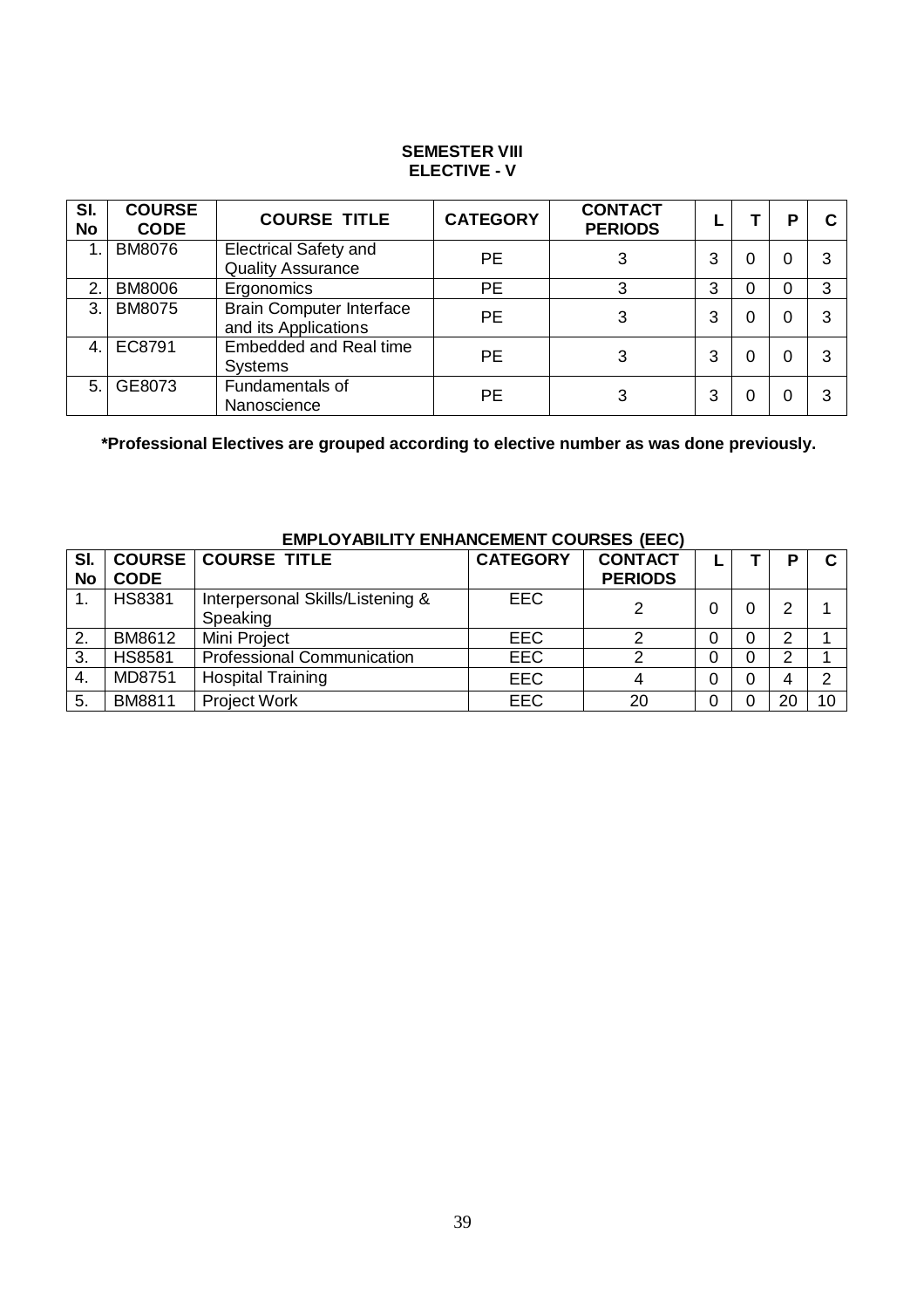### **SUMMARY**

| S.NO. | <b>SUBJECT</b><br><b>AREA</b> |    |    |    |    | <b>CREDITS AS PER SEMESTER</b> |    | <b>CREDITS</b><br><b>TOTAL</b> | Percentage |     |        |
|-------|-------------------------------|----|----|----|----|--------------------------------|----|--------------------------------|------------|-----|--------|
|       |                               |    | Ш  | Ш  | IV | ۷                              | VI | VII                            | VIII       |     |        |
| 1.    | <b>HS</b>                     | 4  | 4  |    |    |                                | 3  |                                |            | 11  | 6%     |
| 2.    | <b>BS</b>                     | 12 | 7  | 4  | 4  |                                |    |                                |            | 27  | 14.67% |
| 3.    | <b>ES</b>                     | 9  | 5  |    | 8  |                                |    |                                |            | 22  | 12%    |
| 4.    | <b>PC</b>                     |    | 9  | 21 | 11 | 18                             | 16 | 14                             |            | 89  | 48.36% |
| 5.    | <b>PE</b>                     |    |    |    |    | 3                              | 3  | 3                              | 6          | 15  | 8.15%  |
| 6.    | <b>OE</b>                     |    |    |    |    | 3                              |    | 3                              |            | 6   | 3.2%   |
| 7.    | <b>EEC</b>                    |    |    |    |    | 1                              | 2  | 2                              | 10         | 15  | 7.6%   |
|       | <b>Total</b>                  | 25 | 25 | 25 | 23 | 25                             | 24 | 22                             | 16         | 185 |        |
| 8.    | <b>Non Credit / Mandatory</b> |    |    |    |    |                                |    |                                |            |     |        |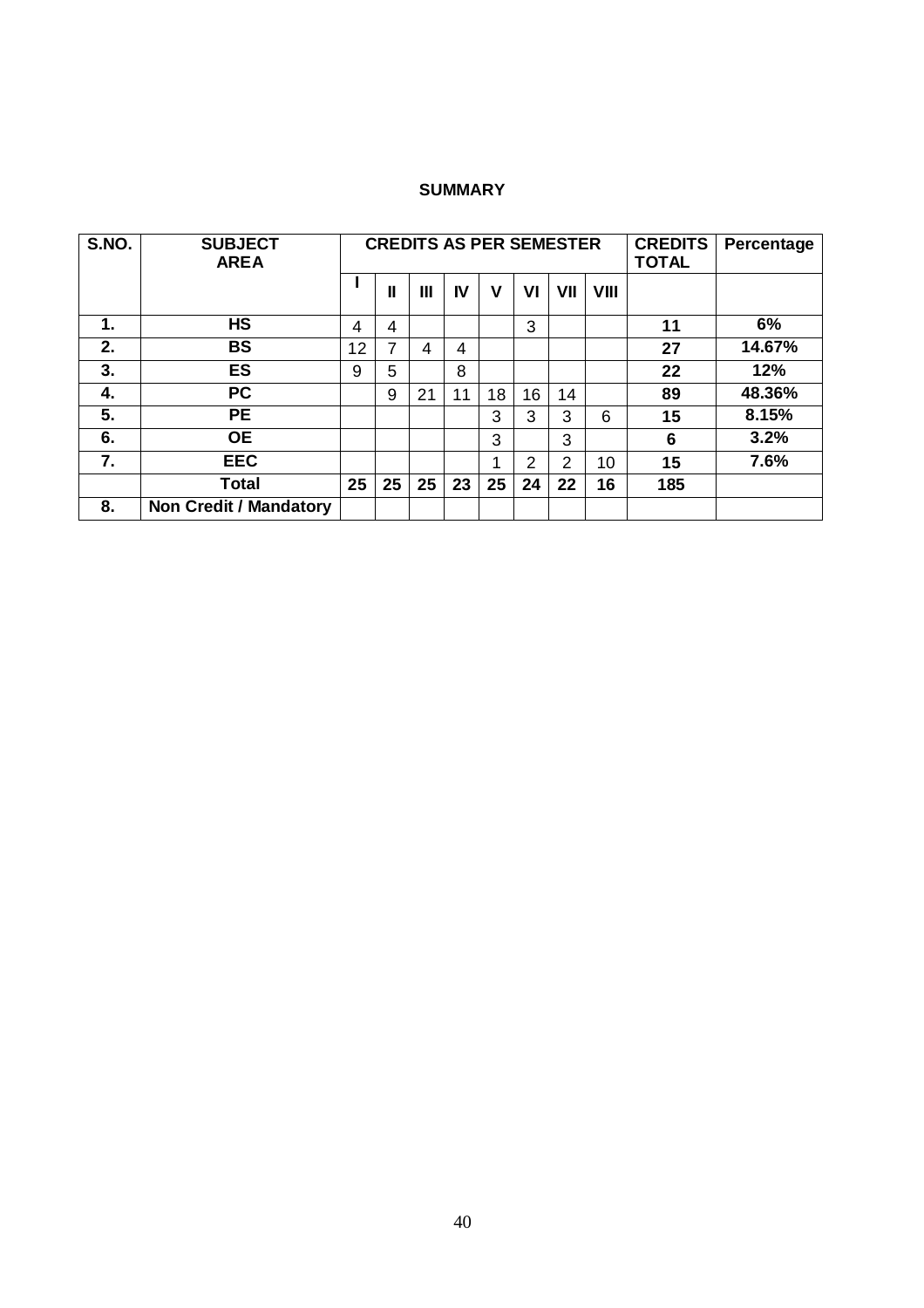### **HS8151 COMMUNICATIVE ENGLISH**

### **OBJECTIVES:**

- To develop the basic reading and writing skills of first year engineering and technology students.
- To help learners develop their listening skills, which will, enable them listen to lectures and comprehend them by asking questions; seeking clarifications.
- To help learners develop their speaking skills and speak fluently in real contexts.
- To help learners develop vocabulary of a general kind by developing their reading skills

# **UNIT I SHARING INFORMATION RELATED TO ONESELF/FAMILY& FRIENDS 12**

**Reading**- short comprehension passages, practice in skimming-scanning and predicting- **Writing**completing sentences- - developing hints. **Listening**- short texts- short formal and informal conversations. **Speaking-** introducing oneself - exchanging personal information- **Language development**- Wh- Questions- asking and answering-yes or no questions- parts of speech. **Vocabulary development-**- prefixes- suffixes- articles.- count/ uncount nouns.

#### **UNIT II GENERAL READING AND FREE WRITING 12**

**Reading -** comprehension-pre-reading-post reading- comprehension questions (multiple choice questions and /or short questions/ open-ended questions)-inductive reading- short narratives and descriptions from newspapers including dialogues and conversations (also used as short Listening texts)- register- **Writing** – paragraph writing- topic sentence- main ideas- free writing, short narrative descriptions using some suggested vocabulary and structures –**Listening**- telephonic conversations. **Speaking –** sharing information of a personal kind—greeting – taking leave- **Language development** – prepositions, conjunctions **Vocabulary development-** guessing meanings of words in context.

#### **UNIT III GRAMMAR AND LANGUAGE DEVELOPMENT 12**

**Reading**- short texts and longer passages (close reading) **Writing-** understanding text structure- use of reference words and discourse markers-coherence-jumbled sentences **Listening** – listening to longer texts and filling up the table- product description- narratives from different sources. **Speaking**asking about routine actions and expressing opinions. **Language development**- degrees of comparison- pronouns- direct vs indirect questions- **Vocabulary development –** single word substitutes- adverbs.

#### UNIT IV READING AND LANGUAGE DEVELOPMENT 12

**Reading-** comprehension-reading longer texts- reading different types of texts- magazines **Writing**letter writing, informal or personal letters-e-mails-conventions of personal email- **Listening**- listening to dialogues or conversations and completing exercises based on them. **Speaking-** speaking about oneself- speaking about one's friend- **Language development-** Tenses- simple present-simple pastpresent continuous and past continuous- **Vocabulary development**- synonyms-antonyms- phrasal verbs.

**L T P C 4 0 0 4**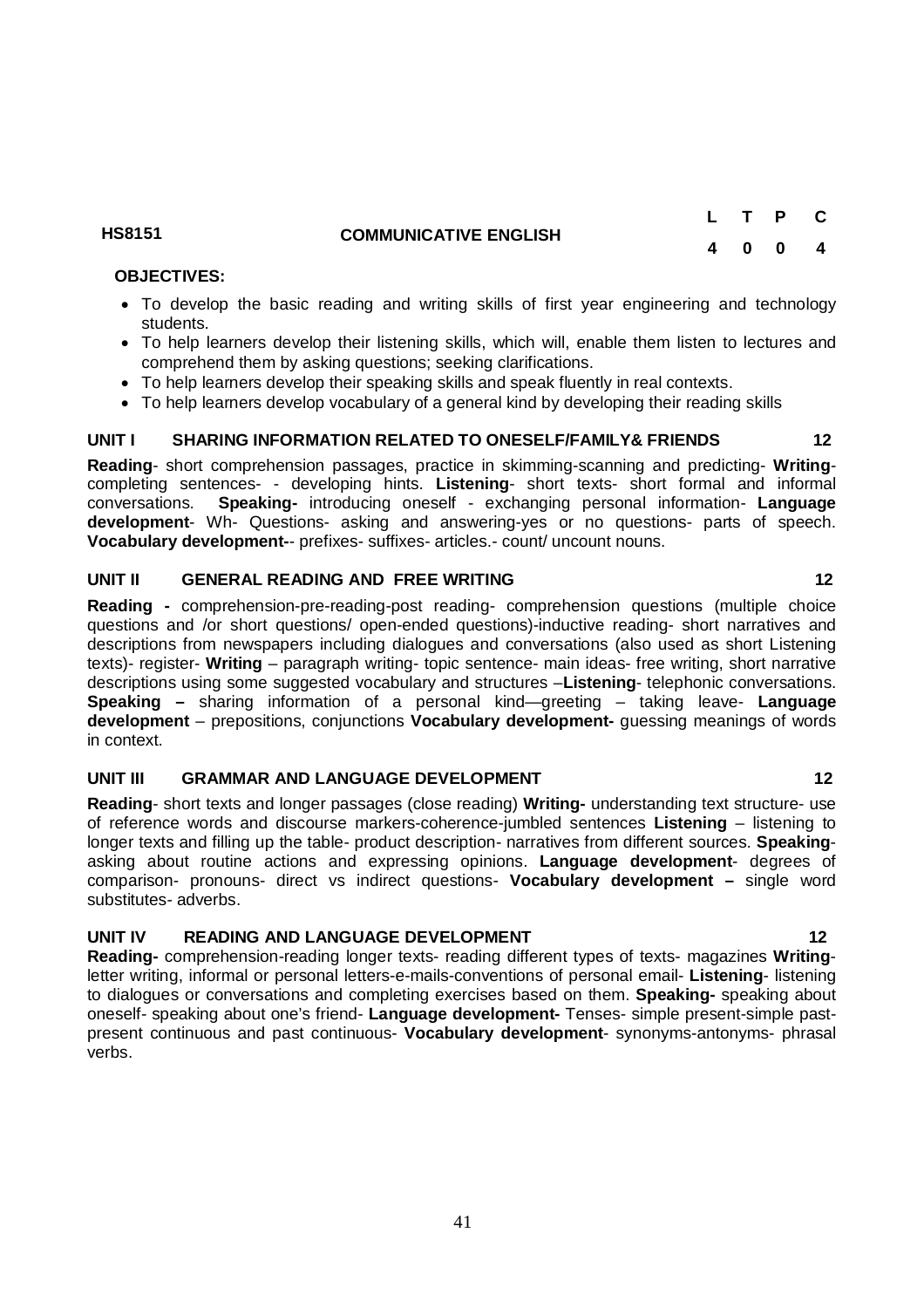#### **UNIT V EXTENDED WRITING 12**

**Reading-** longer texts- close reading –**Writing**- brainstorming -writing short essays **–** developing an outline- identifying main and subordinate ideas- dialogue writing-**Listening** – listening to talksconversations- **Speaking –** participating in conversations- short group conversations-**Language development**-modal verbs- present/ past perfect tense - **Vocabulary development**-collocationsfixed and semi-fixed expressions.

# **TOTAL: 60 PERIODS**

#### **OUTCOMES:**

#### **At the end of the course, learners will be able to:**

- Read articles of a general kind in magazines and newspapers.
- Participate effectively in informal conversations; introduce themselves and their friends and express opinions in English.
- Comprehend conversations and short talks delivered in English
- Write short essays of a general kind and personal letters and emails in English.

#### **TEXT BOOKS:**

- 1. Board of Editors. **Using English** A Course book for Undergraduate Engineers and Technologists**.** Orient Black Swan Limited, Hyderabad: 2015
- 2. Richards, C. Jack. **Interchange Students' Book-2** New Delhi: CUP, 2015.

#### **REFERENCES:**

- 1. Bailey, Stephen. **Academic Writing: A practical guide for students**. New York: Rutledge,2011.
- 2. Means,L. Thomas and Elaine Langlois. **English & Communication For Colleges.**  CengageLearning ,USA: 2007
- 3. Redston, Chris &Gillies Cunningham **Face2Face** (Pre-intermediate Student's Book& Workbook) Cambridge University Press, New Delhi: 2005
- 4. Comfort, Jeremy, et al. **Speaking Effectively: Developing Speaking Skills for Business English.** Cambridge University Press, Cambridge: Reprint 2011
- 5. Dutt P. Kiranmai and Rajeevan Geeta. **Basic Communication Skills,** Foundation Books: 2013.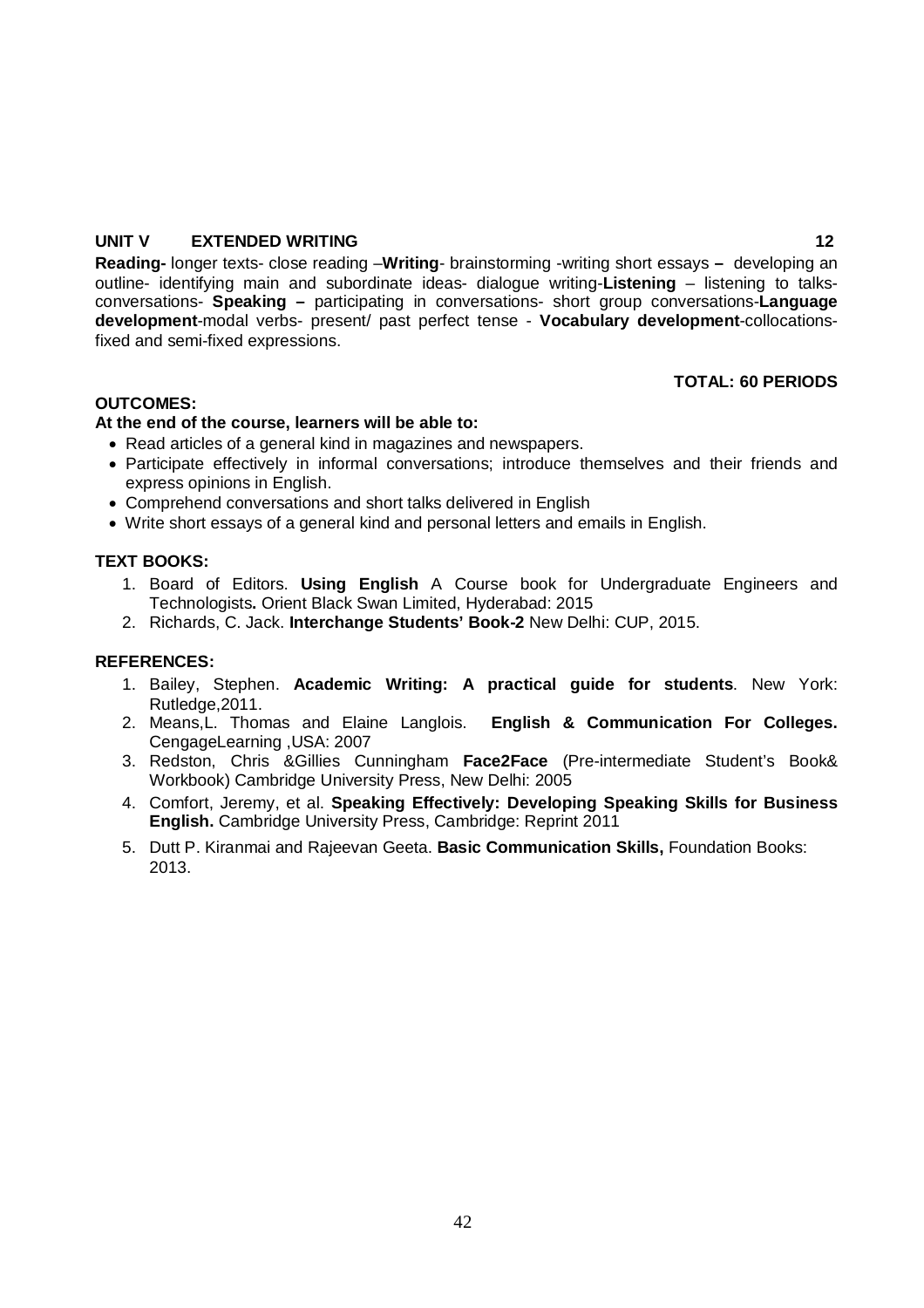#### **MA8151 ENGINEERING MATHEMATICS – I L T P C**

#### **4 0 0 4 OBJECTIVES :**

The goal of this course is to achieve conceptual understanding and to retain the best traditions of traditional calculus. The syllabus is designed to provide the basic tools of calculus mainly for the purpose of modelling the engineering problems mathematically and obtaining solutions. This is a foundation course which mainly deals with topics such as single variable and multivariable calculus and plays an important role in the understanding of science, engineering, economics and computer science, among other disciplines.

#### **UNIT I DIFFERENTIAL CALCULUS 12**

Representation of functions - Limit of a function - Continuity - Derivatives - Differentiation rules - Maxima and Minima of functions of one variable.

# **UNIT II FUNCTIONS OF SEVERAL VARIABLES 12**

Partial differentiation – Homogeneous functions and Euler's theorem – Total derivative – Change of variables – Jacobians – Partial differentiation of implicit functions – Taylor's series for functions of two variables – Maxima and minima of functions of two variables – Lagrange's method of undetermined multipliers.

#### **UNIT III INTEGRAL CALCULUS** 12

Definite and Indefinite integrals - Substitution rule - Techniques of Integration - Integration by parts, Trigonometric integrals, Trigonometric substitutions, Integration of rational functions by partial fraction, Integration of irrational functions - Improper integrals.

#### **UNIT IV MULTIPLE INTEGRALS** 12

Double integrals – Change of order of integration – Double integrals in polar coordinates – Area enclosed by plane curves – Triple integrals – Volume of solids – Change of variables in double and triple integrals.

#### **UNIT V DIFFERENTIAL EQUATIONS 12**

Higher order linear differential equations with constant coefficients - Method of variation of parameters – Homogenous equation of Euler's and Legendre's type – System of simultaneous linear differential equations with constant coefficients - Method of undetermined coefficients.

# **TOTAL: 60 PERIODS**

#### **OUTCOMES:**

# **After completing this course, students should demonstrate competency in the following skills:**

- Use both the limit definition and rules of differentiation to differentiate functions.
- Apply differentiation to solve maxima and minima problems.
- Evaluate integrals both by using Riemann sums and by using the Fundamental Theorem of Calculus.
- Apply integration to compute multiple integrals, area, volume, integrals in polar coordinates, in addition to change of order and change of variables.
- Evaluate integrals using techniques of integration, such as substitution, partial fractions and integration by parts.
- Determine convergence/divergence of improper integrals and evaluate convergent improper integrals.
- Apply various techniques in solving differential equations.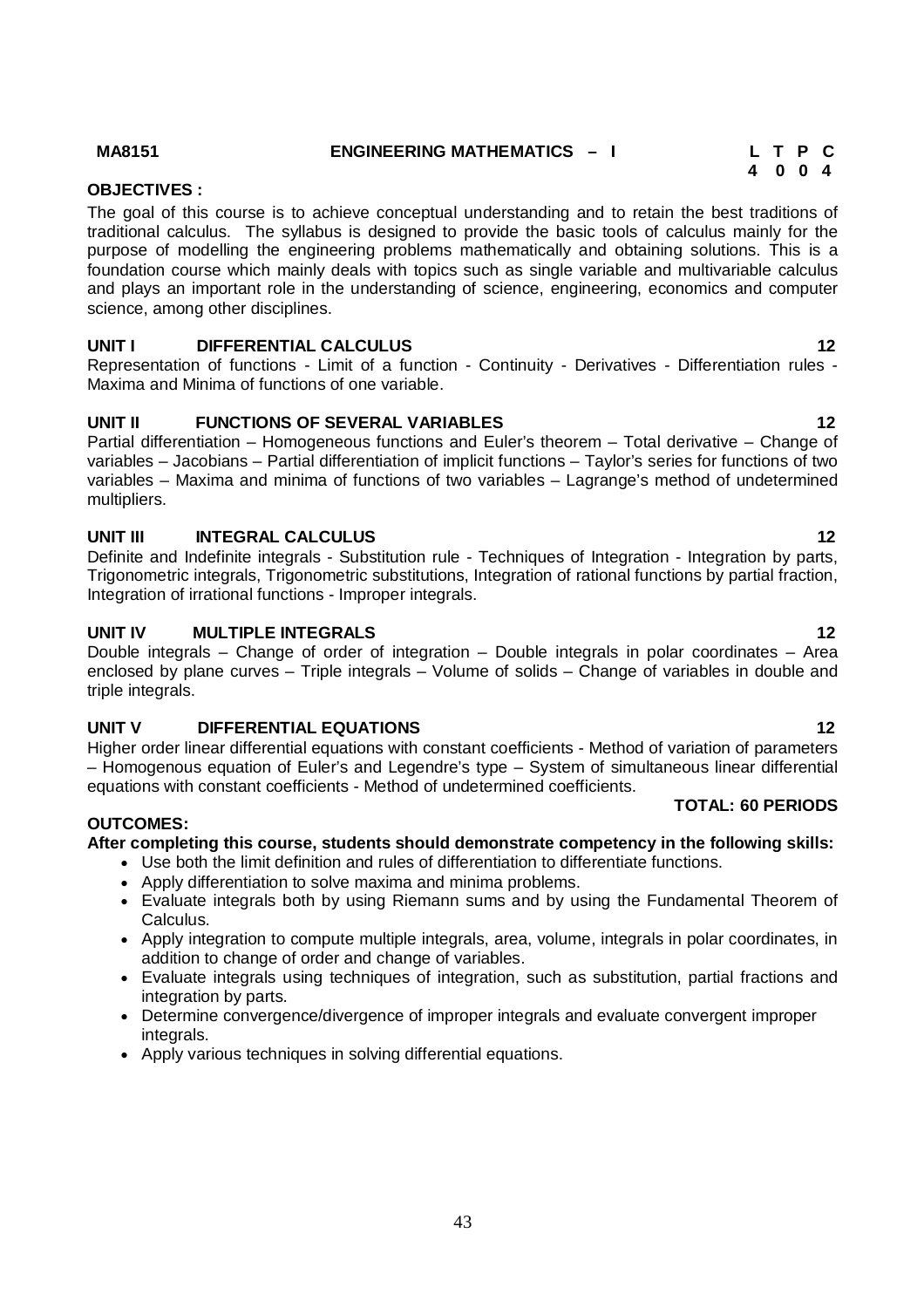#### **TEXT BOOKS:**

- 1. Grewal B.S., "Higher Engineering Mathematics", Khanna Publishers, New Delhi, 43<sup>rd</sup> Edition, 2014.
- 2. James Stewart, "Calculus: Early Transcendentals", Cengage Learning, 7<sup>th</sup> Edition, New Delhi, 2015. [For Units I & III - Sections 1.1, 2.2, 2.3, 2.5, 2.7(Tangents problems only), 2.8, 3.1 to 3.6, 3.11, 4.1, 4.3, 5.1(Area problems only), 5.2, 5.3, 5.4 (excluding net change theorem), 5.5, 7.1 - 7.4 and 7.8].

#### **REFERENCES:**

- 1. Anton, H, Bivens, I and Davis, S, "Calculus", Wiley, 10<sup>th</sup> Edition, 2016.
- 2. Jain R.K. and Iyengar S.R.K., "Advanced Engineering Mathematics", Narosa Publications, New Delhi, 3<sup>rd</sup> Edition, 2007.
- 3. Narayanan, S. and Manicavachagom Pillai, T. K., "Calculus" Volume I and II, S. Viswanathan Publishers Pvt. Ltd., Chennai, 2007.
- 4. Srimantha Pal and Bhunia, S.C, "Engineering Mathematics" Oxford University Press, 2015.
- 5. Weir, M.D and Joel Hass, "Thomas Calculus", 12<sup>th</sup> Edition, Pearson India, 2016.

|        |                            |         | TP C |  |
|--------|----------------------------|---------|------|--|
| PH8151 | <b>ENGINEERING PHYSICS</b> | 3 0 0 3 |      |  |

#### **OBJECTIVES:**

 To enhance the fundamental knowledge in Physics and its applications relevant to various streams of Engineering and Technology.

#### **UNIT I PROPERTIES OF MATTER 9**

Elasticity – Stress-strain diagram and its uses - factors affecting elastic modulus and tensile strength – torsional stress and deformations – twisting couple - torsion pendulum: theory and experiment bending of beams - bending moment – cantilever: theory and experiment – uniform and non-uniform bending: theory and experiment - I-shaped girders - stress due to bending in beams.

#### **UNIT II WAVES AND FIBER OPTICS 9**

Oscillatory motion – forced and damped oscillations: differential equation and its solution – plane progressive waves – wave equation. Lasers : population of energy levels, Einstein's A and B coefficients derivation – resonant cavity, optical amplification (qualitative) – Semiconductor lasers: homojunction and heterojunction – Fiber optics: principle, numerical aperture and acceptance angle types of optical fibres (material, refractive index, mode) – losses associated with optical fibers - fibre optic sensors: pressure and displacement.

#### **UNIT III THERMAL PHYSICS 9**

Transfer of heat energy – thermal expansion of solids and liquids – expansion joints - bimetallic strips - thermal conduction, convection and radiation – heat conductions in solids – thermal conductivity - Forbe's and Lee's disc method: theory and experiment - conduction through compound media (series and parallel) – thermal insulation – applications: heat exchangers, refrigerators, ovens and solar water heaters.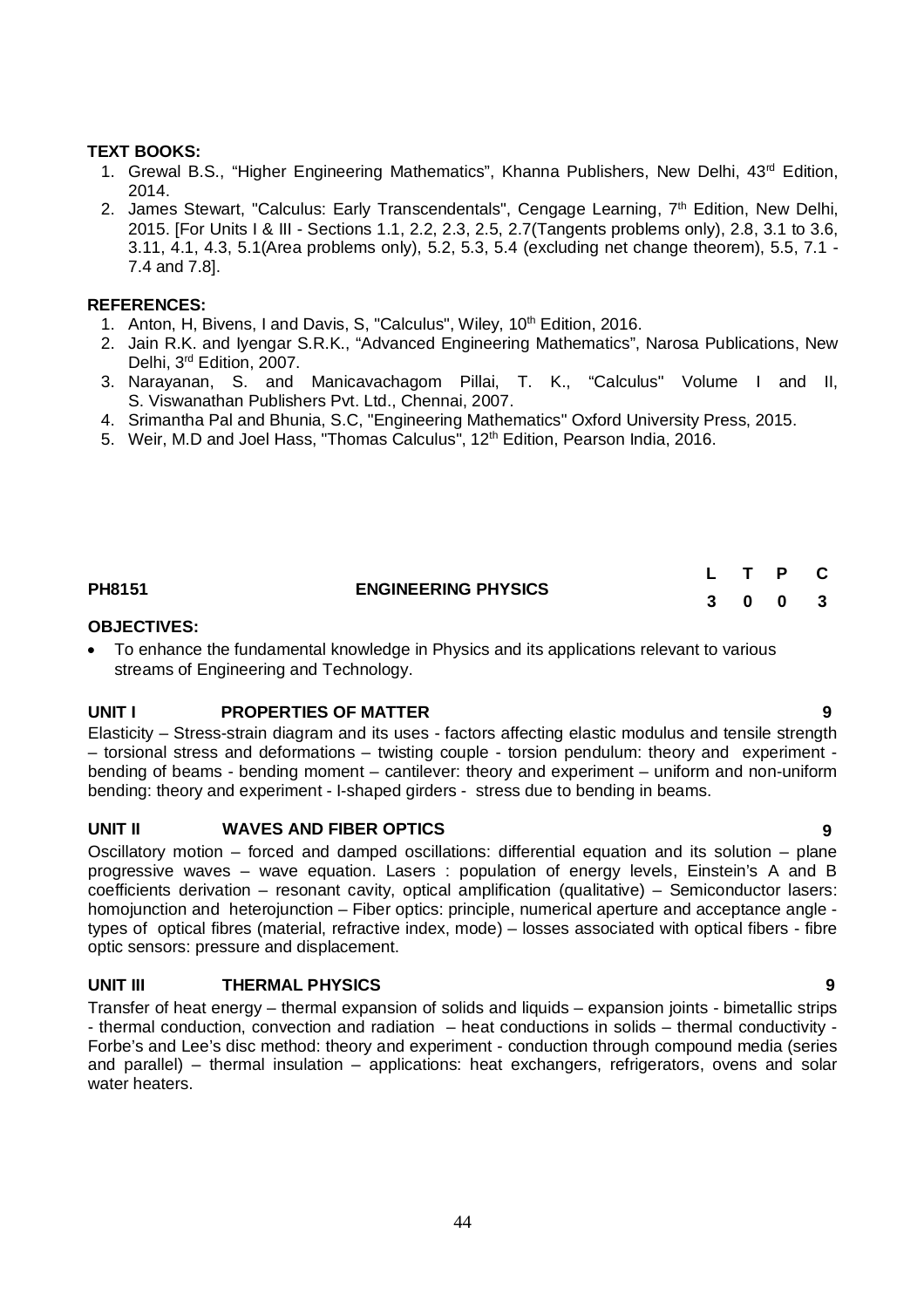#### **UNIT IV QUANTUM PHYSICS 9**

Black body radiation – Planck's theory (derivation) – Compton effect: theory and experimental verification – wave particle duality – electron diffraction – concept of wave function and its physical significance – Schrödinger's wave equation – time independent and time dependent equations – particle in a one-dimensional rigid box – tunnelling (qualitative) - scanning tunnelling microscope.

### **UNIT V CRYSTAL PHYSICS 9**

Single crystalline, polycrystalline and amorphous materials – single crystals: unit cell, crystal systems, Bravais lattices, directions and planes in a crystal, Miller indices – inter-planar distances - coordination number and packing factor for SC, BCC, FCC, HCP and diamond structures - crystal imperfections: point defects, line defects – Burger vectors, stacking faults – role of imperfections in plastic deformation - growth of single crystals: solution and melt growth techniques.

#### **TOTAL : 45 PERIODS**

# **OUTCOMES:**

#### **Upon completion of this course:**

- The students will gain knowledge on the basics of properties of matter and its applications,
- The students will acquire knowledge on the concepts of waves and optical devices and their applications in fibre optics,
- The students will have adequate knowledge on the concepts of thermal properties of materials and their applications in expansion joints and heat exchangers,
- The students will get knowledge on advanced physics concepts of quantum theory and its applications in tunneling microscopes, and
- The students will understand the basics of crystals, their structures and different crystal growth techniques.

### **TEXT BOOKS:**

- 1. Bhattacharya, D.K. & Poonam, T. "Engineering Physics". Oxford University Press, 2015.
- 2. Gaur, R.K. & Gupta, S.L. "Engineering Physics". Dhanpat Rai Publishers, 2012.
- 3. Pandey, B.K. & Chaturvedi, S. "Engineering Physics". Cengage Learning India, 2012.

#### **REFERENCES:**

- 1. Halliday, D., Resnick, R. & Walker, J. "Principles of Physics". Wiley, 2015.
- 2. Serway, R.A. & Jewett, J.W. "Physics for Scientists and Engineers". Cengage Learning, 2010.
- 3. Tipler, P.A. & Mosca, G. "Physics for Scientists and Engineers with Modern Physics'. W.H.Freeman, 2007.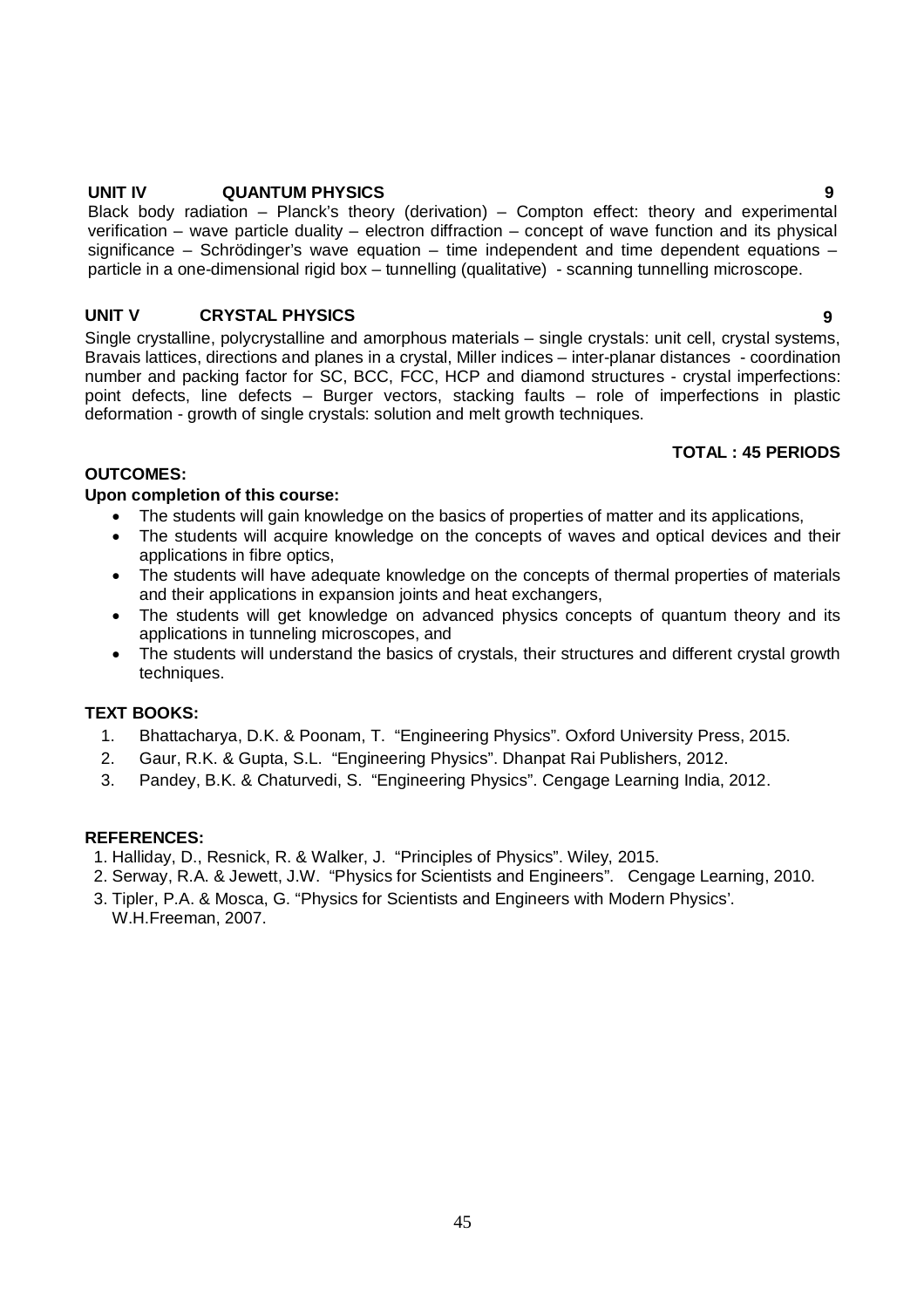#### **CY8151 ENGINEERING CHEMISTRY L T P C**

#### **OBJECTIVES:**

- To make the students conversant with boiler feed water requirements, related problems and water treatment techniques.
- To develop an understanding of the basic concepts of phase rule and its applications to single and two component systems and appreciate the purpose and significance of alloys.
- Preparation, properties and applications of engineering materials.
- Types of fuels, calorific value calculations, manufacture of solid, liquid and gaseous fuels.
- Principles and generation of energy in batteries, nuclear reactors, solar cells, wind mills and fuel cells.

#### **UNIT I WATER AND ITS TREATMENT 9**

Hardness of water – types – expression of hardness – units – estimation of hardness of water by EDTA – numerical problems – boiler troubles (scale and sludge) – treatment of boiler feed water – Internal treatment (phosphate, colloidal, sodium aluminate and calgon conditioning) external treatment – Ion exchange process, zeolite process – desalination of brackish water - Reverse Osmosis.

#### **UNIT II SURFACE CHEMISTRY AND CATALYSIS 9**

Adsorption: Types of adsorption – adsorption of gases on solids – adsorption of solute from solutions – adsorption isotherms – Freundlich's adsorption isotherm – Langmuir's adsorption isotherm – contact theory – kinetics of surface reactions, unimolecular reactions, Langmuir - applications of adsorption on pollution abatement.

Catalysis: Catalyst – types of catalysis – criteria – autocatalysis – catalytic poisoning and catalytic promoters - acid base catalysis – applications (catalytic convertor) – enzyme catalysis– Michaelis – Menten equation.

#### **UNIT III ALLOYS AND PHASE RULE 9**

Alloys: Introduction- Definition- properties of alloys- significance of alloying, functions and effect of alloying elements- Nichrome and stainless steel (18/8) – heat treatment of steel. Phase rule: Introduction, definition of terms with examples, one component system -water system - reduced phase rule - thermal analysis and cooling curves - two component systems - lead-silver system - Pattinson process.

#### **UNIT IV FUELS AND COMBUSTION 9**

Fuels: Introduction - classification of fuels - coal - analysis of coal (proximate and ultimate) carbonization - manufacture of metallurgical coke (Otto Hoffmann method) - petroleum - manufacture of synthetic petrol (Bergius process) - knocking - octane number - diesel oil - cetane number - natural gas - compressed natural gas (CNG) - liquefied petroleum gases (LPG) - power alcohol and biodiesel. Combustion of fuels: Introduction - calorific value - higher and lower calorific values- theoretical calculation of calorific value - ignition temperature - spontaneous ignition temperature - explosive range - flue gas analysis (ORSAT Method).

#### **UNIT V ENERGY SOURCES AND STORAGE DEVICES 9**

Nuclear fission - controlled nuclear fission - nuclear fusion - differences between nuclear fission and fusion - nuclear chain reactions - nuclear energy - light water nuclear power plant - breeder reactor solar energy conversion - solar cells - wind energy. Batteries, fuel cells and supercapacitors: Types of batteries – primary battery (dry cell) secondary battery (lead acid battery, lithium-ion-battery) fuel cells  $-$  H<sub>2</sub>-O<sub>2</sub> fuel cell.

### **TOTAL: 45 PERIODS**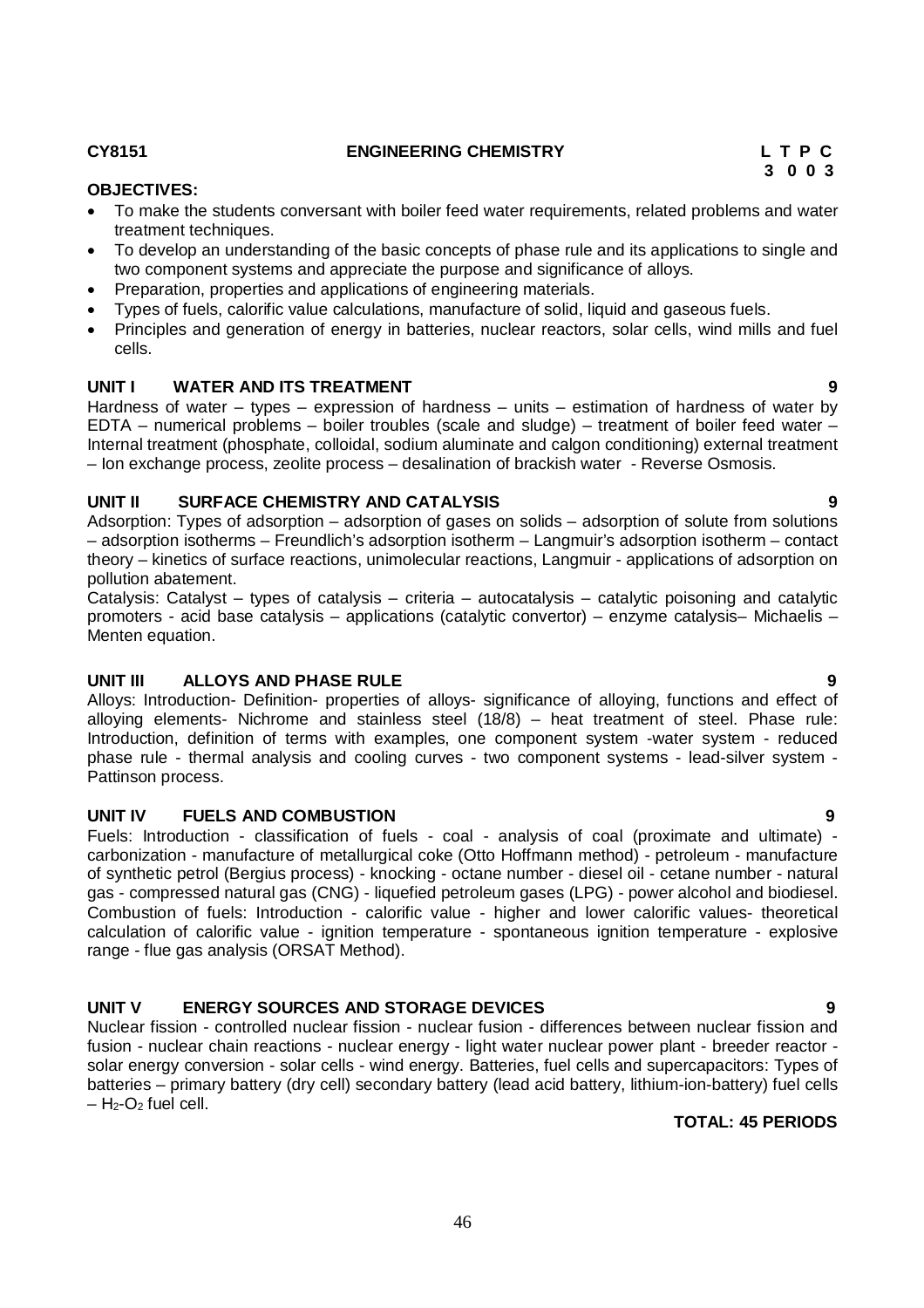### **OUTCOMES:**

 The knowledge gained on engineering materials, fuels, energy sources and water treatment techniques will facilitate better understanding of engineering processes and applications for further learning.

# **TEXT BOOKS:**

- 1. S. S. Dara and S. S. Umare, "A Textbook of Engineering Chemistry", S. Chand & Company LTD, New Delhi, 2015
- 2. P. C. Jain and Monika Jain, "Engineering Chemistry" Dhanpat Rai Publishing Company (P) LTD, New Delhi, 2015
- 3. S. Vairam, P. Kalyani and Suba Ramesh, "Engineering Chemistry", Wiley India PVT, LTD, New Delhi, 2013.

### **REFERENCES:**

- 1. Friedrich Emich, "Engineering Chemistry", Scientific International PVT, LTD, New Delhi, 2014.
- 2. Prasanta Rath, "Engineering Chemistry", Cengage Learning India PVT, LTD, Delhi, 2015.
- 3. Shikha Agarwal, "Engineering Chemistry-Fundamentals and Applications", Cambridge University Press, Delhi, 2015.

# GE8151 PROBLEM SOLVING AND PYTHON PROGRAMMING LTPC

 **3 0 0 3**

#### **OBJECTIVES:**

- To know the basics of algorithmic problem solving
- To read and write simple Python programs.
- To develop Python programs with conditionals and loops.
- To define Python functions and call them.
- To use Python data structures –- lists, tuples, dictionaries.
- To do input/output with files in Python.

#### **UNIT I ALGORITHMIC PROBLEM SOLVING 9**

Algorithms, building blocks of algorithms (statements, state, control flow, functions), notation (pseudo code, flow chart, programming language), algorithmic problem solving, simple strategies for developing algorithms (iteration, recursion). Illustrative problems: find minimum in a list, insert a card in a list of sorted cards, guess an integer number in a range, Towers of Hanoi.

#### **UNIT II DATA, EXPRESSIONS, STATEMENTS 9**

Python interpreter and interactive mode; values and types: int, float, boolean, string, and list; variables, expressions, statements, tuple assignment, precedence of operators, comments; modules and functions, function definition and use, flow of execution, parameters and arguments; Illustrative programs: exchange the values of two variables, circulate the values of n variables, distance between two points.

#### **UNIT III CONTROL FLOW, FUNCTIONS 9**

Conditionals: Boolean values and operators, conditional (if), alternative (if-else), chained conditional (if-elif-else); Iteration: state, while, for, break, continue, pass; Fruitful functions: return values, parameters, local and global scope, function composition, recursion; Strings: string slices, immutability, string functions and methods, string module; Lists as arrays. Illustrative programs: square root, gcd, exponentiation, sum an array of numbers, linear search, binary search.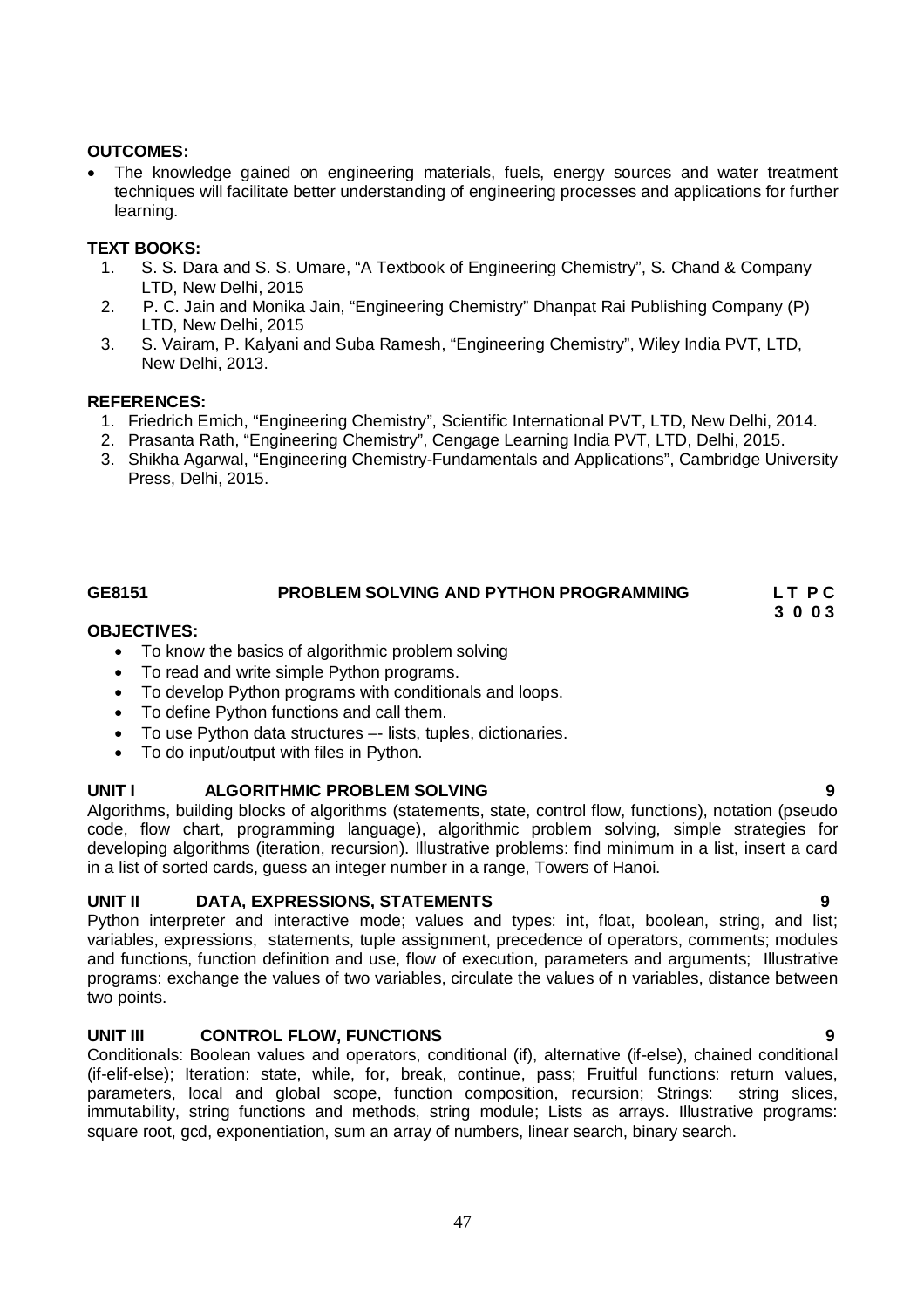### **UNIT IV LISTS, TUPLES, DICTIONARIES 9**

Lists: list operations, list slices, list methods, list loop, mutability, aliasing, cloning lists, list parameters; Tuples: tuple assignment, tuple as return value; Dictionaries: operations and methods; advanced list processing - list comprehension; Illustrative programs: selection sort, insertion sort, mergesort, histogram.

# **UNIT V FILES, MODULES, PACKAGES 9**

Files and exception: text files, reading and writing files, format operator; command line arguments, errors and exceptions, handling exceptions, modules, packages; Illustrative programs: word count, copy file.

#### **OUTCOMES:**

### **Upon completion of the course, students will be able to**

- Develop algorithmic solutions to simple computational problems
- Read, write, execute by hand simple Python programs.
- Structure simple Python programs for solving problems.
- Decompose a Python program into functions.
- Represent compound data using Python lists, tuples, dictionaries.
- Read and write data from/to files in Python Programs.

#### **TEXT BOOKS:**

#### **TOTAL: 45 PERIODS**

- 1. Allen B. Downey, "Think Python: How to Think Like a Computer Scientist", 2<sup>nd</sup> edition, Updated for Python 3, Shroff/O'Reilly Publishers, 2016 (http://greenteapress.com/wp/thinkpython/)
- 2. Guido van Rossum and Fred L. Drake Jr, "An Introduction to Python Revised and updated for Python 3.2, Network Theory Ltd., 2011.

#### **REFERENCES:**

- 1. John V Guttag, "Introduction to Computation and Programming Using Python'', Revised and expanded Edition, MIT Press , 2013
- 2. Robert Sedgewick, Kevin Wayne, Robert Dondero, "Introduction to Programming in Python: An Inter-disciplinary Approach, Pearson India Education Services Pvt. Ltd., 2016.
- 3. Timothy A. Budd, "Exploring Python", Mc-Graw Hill Education (India) Private Ltd.,, 2015.
- 4. Kenneth A. Lambert, "Fundamentals of Python: First Programs", CENGAGE Learning, 2012.
- 5. Charles Dierbach, "Introduction to Computer Science using Python: A Computational Problem-Solving Focus, Wiley India Edition, 2013.
- 6. Paul Gries, Jennifer Campbell and Jason Montojo, "Practical Programming: An Introduction to Computer Science using Python 3", Second edition, Pragmatic Programmers, LLC, 2013.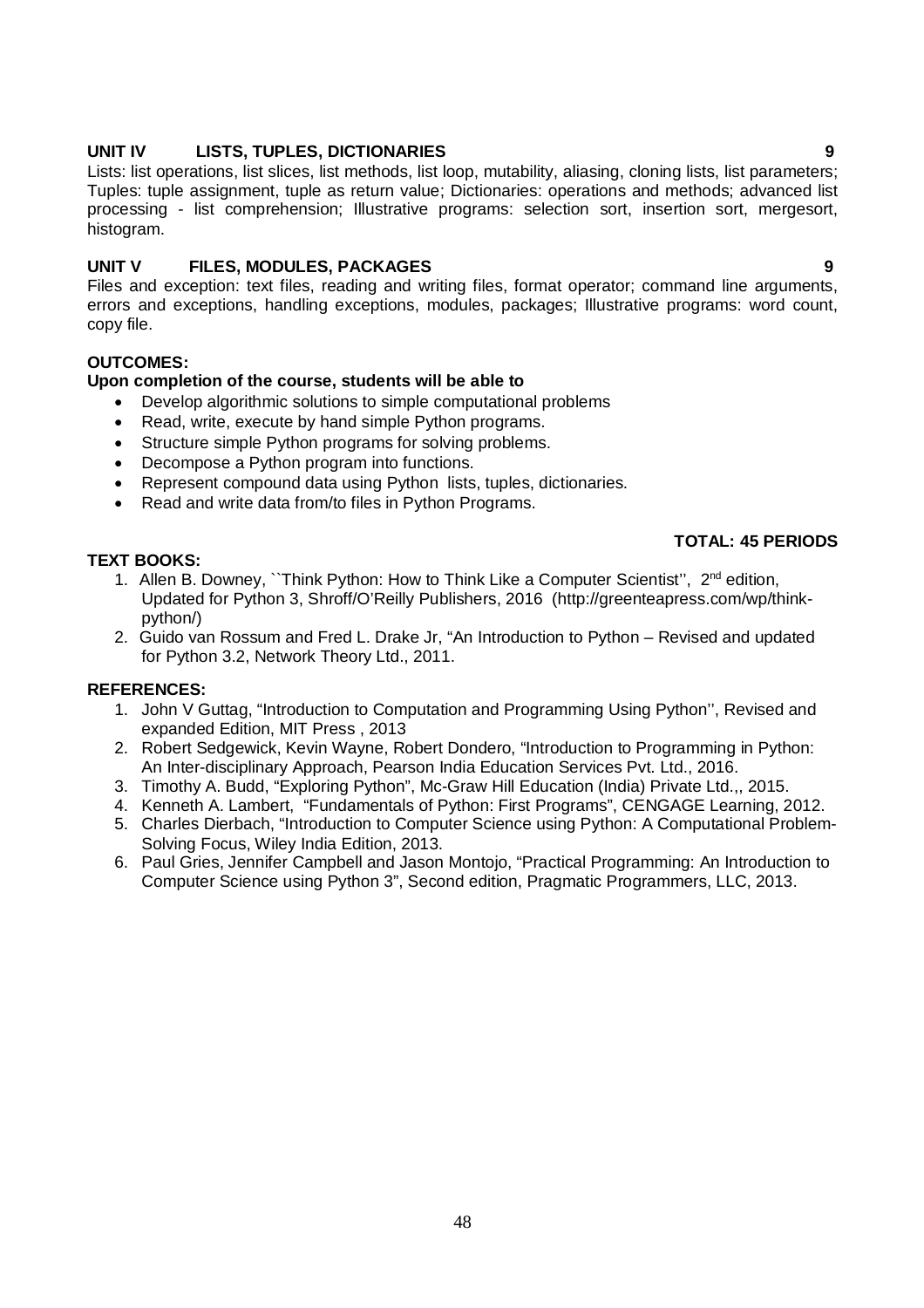#### **GE8152 ENGINEERING GRAPHICS L T P C**

### **OBJECTIVES:**

- To develop in students, graphic skills for communication of concepts, ideas and design of Engineering products.
- To expose them to existing national standards related to technical drawings.

# **CONCEPTS AND CONVENTIONS (Not for Examination) 1**

Importance of graphics in engineering applications – Use of drafting instruments – BIS conventions and specifications – Size, layout and folding of drawing sheets – Lettering and dimensioning.

# **UNIT I PLANE CURVES AND FREEHAND SKETCHING 7+12**

Basic Geometrical constructions, Curves used in engineering practices: Conics – Construction of ellipse, parabola and hyperbola by eccentricity method – Construction of cycloid – construction of involutes of square and circle – Drawing of tangents and normal to the above curves.

Visualization concepts and Free Hand sketching: Visualization principles –Representation of Three Dimensional objects – Layout of views- Freehand sketching of multiple views from pictorial views of objects

# **UNIT II PROJECTION OF POINTS, LINES AND PLANE SURFACE 6+12**

Orthographic projection- principles-Principal planes-First angle projection-projection of points. Projection of straight lines (only First angle projections) inclined to both the principal planes - Determination of true lengths and true inclinations by rotating line method and traces Projection of planes (polygonal and circular surfaces) inclined to both the principal planes by rotating object method.

# **UNIT III PROJECTION OF SOLIDS 5+12**

Projection of simple solids like prisms, pyramids, cylinder, cone and truncated solids when the axis is inclined to one of the principal planes by rotating object method.

### **UNIT IV PROJECTION OF SECTIONED SOLIDS AND DEVELOPMENT OF SURFACES** 5+12

Sectioning of above solids in simple vertical position when the cutting plane is inclined to the one of the principal planes and perpendicular to the other – obtaining true shape of section. Development of lateral surfaces of simple and sectioned solids – Prisms, pyramids cylinders and cones.

#### **UNIT V ISOMETRIC AND PERSPECTIVE PROJECTIONS 6+12**

Principles of isometric projection – isometric scale –Isometric projections of simple solids and truncated solids - Prisms, pyramids, cylinders, cones- combination of two solid objects in simple vertical positions - Perspective projection of simple solids-Prisms, pyramids and cylinders by visual ray method .

### **OUTCOMES:**

# **On successful completion of this course, the student will be able to**

- Familiarize with the fundamentals and standards of Engineering graphics
- Perform freehand sketching of basic geometrical constructions and multiple views of objects.
- Project orthographic projections of lines and plane surfaces.
- Draw projections and solids and development of surfaces.
- Visualize and to project isometric and perspective sections of simple solids.

 **TOTAL: 90 PERIODS**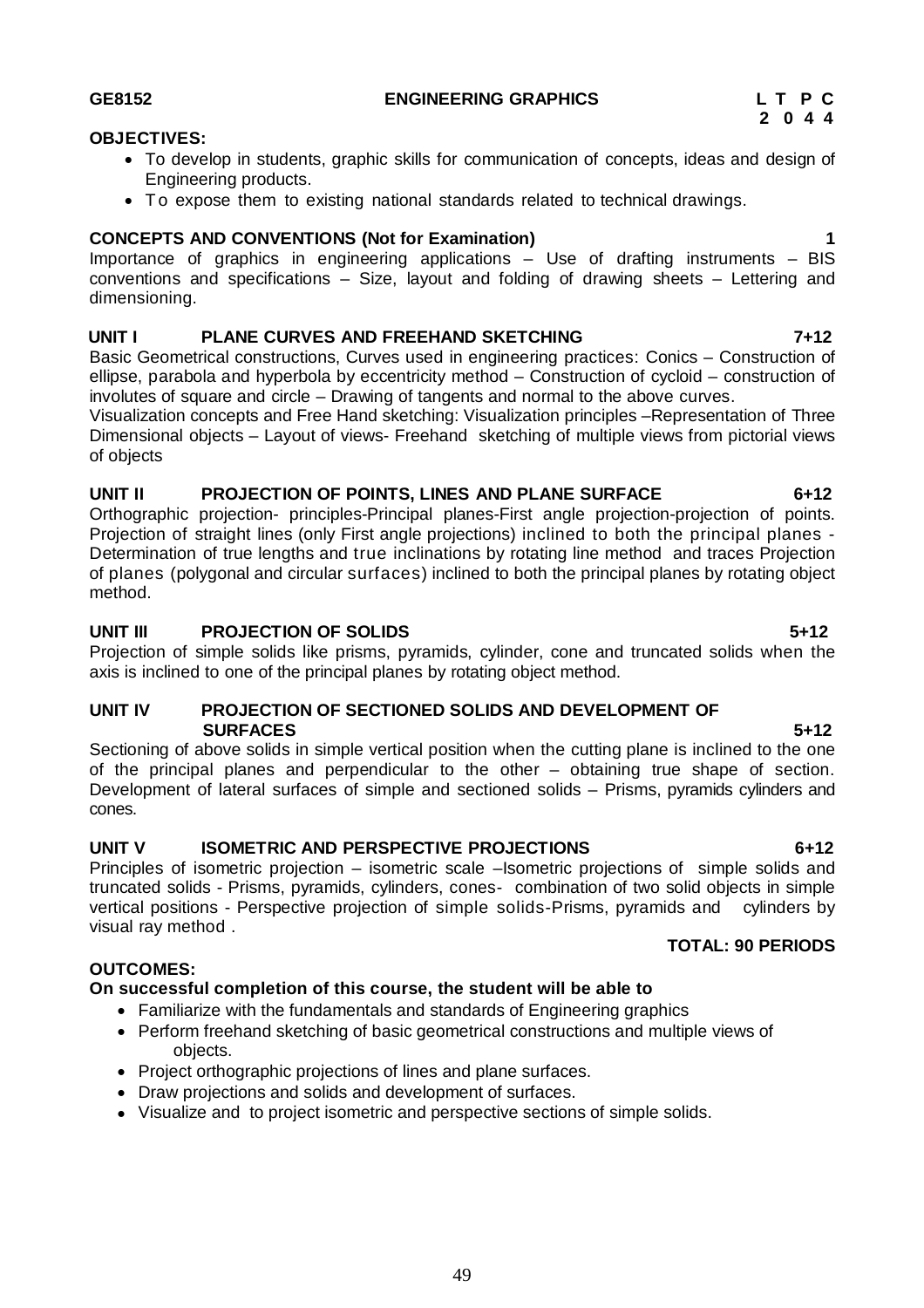# **TEXT BOOKS:**

- 1. Natrajan K.V., "A text book of Engineering Graphics", Dhanalakshmi Publishers, Chennai, 2009.
- 2. Venugopal K. and Prabhu Raja V., "Engineering Graphics", New Age International (P) Limited, 2008.

#### **REFERENCES:**

- 1. Bhatt N.D. and Panchal V.M., "Engineering Drawing", Charotar Publishing House, 50<sup>th</sup> Edition, 2010.
- 2. Basant Agarwal and Agarwal C.M., "Engineering Drawing", Tata McGraw Hill Publishing Company Limited, New Delhi, 2008.
- 3. Gopalakrishna K.R., "Engineering Drawing" (Vol. I&II combined), Subhas Stores, Bangalore, 2007.
- 4. Luzzader, Warren.J. and Duff,John M., "Fundamentals of Engineering Drawing with an introduction to Interactive Computer Graphics for Design and Production, Eastern Economy Edition, Prentice Hall of India Pvt. Ltd, New Delhi, 2005.
- 5. N S Parthasarathy And Vela Murali, "Engineering Graphics", Oxford University, Press, New Delhi, 2015.
- 6. Shah M.B., and Rana B.C., "Engineering Drawing", Pearson, 2nd Edition, 2009.

#### **Publication of Bureau of Indian Standards**:

- 1. IS 10711 2001: Technical products Documentation Size and lay out of drawing sheets.
- 2. IS 9609 (Parts 0 & 1) 2001: Technical products Documentation Lettering.
- 3. IS 10714 (Part 20) 2001 & SP 46 2003: Lines for technical drawings.
- 4. IS 11669 1986 & SP 46 2003: Dimensioning of Technical Drawings.
- 5. IS 15021 (Parts 1 to 4) 2001: Technical drawings Projection Methods.

#### **Special points applicable to University Examinations on Engineering Graphics:**

- 1. There will be five questions, each of either or type covering all units of the syllabus.
- 2. All questions will carry equal marks of 20 each making a total of 100.
- 3. The answer paper shall consist of drawing sheets of A3 size only.
- 4. The Students will be permitted to use appropriate scale to fit solution within A3 size.
- 5. The examination will be conducted in appropriate sessions on the same day

#### **GE8161 PROBLEM SOLVING AND PYTHON PROGRAMMING LABORATORY L T P C**

# **0 0 4 2**

#### **OBJECTIVES**

- To write, test, and debug simple Python programs.
- To implement Python programs with conditionals and loops.
- Use functions for structuring Python programs.
- Represent compound data using Python lists, tuples, dictionaries.
- Read and write data from/to files in Python.

#### **LIST OF PROGRAMS**

- 1. Compute the GCD of two numbers.
- 2. Find the square root of a number (Newton's method)
- 3. Exponentiation (power of a number)
- 4. Find the maximum of a list of numbers
- 5. Linear search and Binary search
- 6. Selection sort, Insertion sort
- 7. Merge sort
- 8. First n prime numbers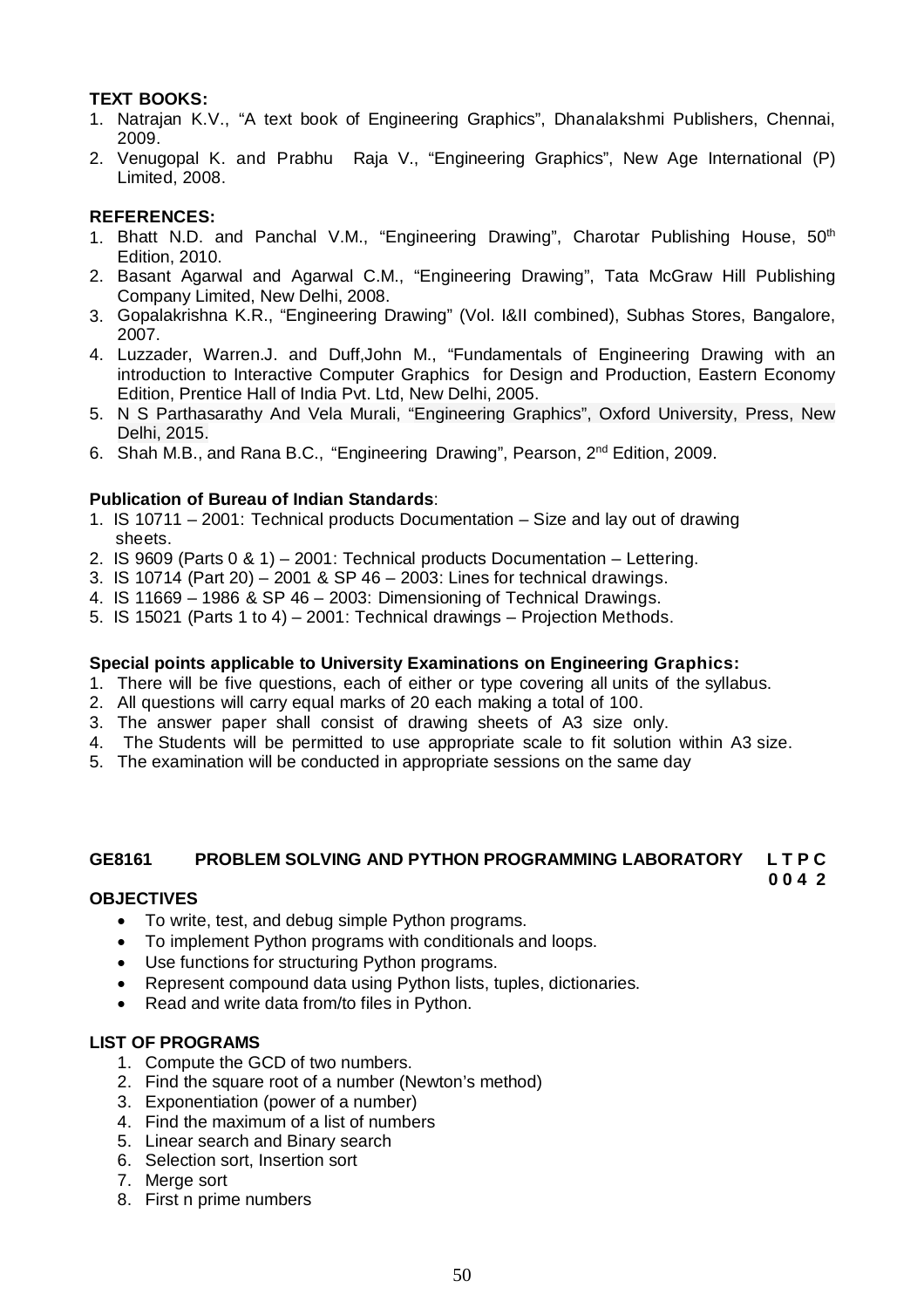- 9. Multiply matrices
- 10. Programs that take command line arguments (word count)
- 11. Find the most frequent words in a text read from a file
- 12. Simulate elliptical orbits in Pygame
- 13. Simulate bouncing ball using Pygame

# **PLATFORM NEEDED**

Python 3 interpreter for Windows/Linux.

### **OUTCOMES**

**Upon completion of the course, students will be able to**

- Write, test, and debug simple Python programs.
- Implement Python programs with conditionals and loops.
- Develop Python programs step-wise by defining functions and calling them.
- Use Python lists, tuples, dictionaries for representing compound data.
- Read and write data from/to files in Python.

# **TOTAL: 60 PERIODS.**

#### **BS8161 PHYSICS AND CHEMISTRY LABORATORY (Common to all branches of B.E. / B.Tech Programmes) L T P C 0 0 4 2**

# **OBJECTIVES:**

 To introduce different experiments to test basic understanding of physics concepts applied in optics, thermal physics, properties of matter and liquids.

# **LIST OF EXPERIMENTS: PHYSICS LABORATORY (Any 5 Experiments)**

- 1. Determination of rigidity modulus Torsion pendulum
- 2. Determination of Young's modulus by non-uniform bending method
- 3. (a) Determination of wavelength, and particle size using Laser
- (b) Determination of acceptance angle in an optical fiber.
- 4. Determination of thermal conductivity of a bad conductor Lee's Disc method.
- 5. Determination of velocity of sound and compressibility of liquid Ultrasonic interferometer
- 6. Determination of wavelength of mercury spectrum spectrometer grating
- 7. Determination of band gap of a semiconductor
- 8. Determination of thickness of a thin wire Air wedge method

#### **TOTAL: 30 PERIODS**

#### **OUTCOMES:**

# **Upon completion of the course, the students will be able to**

Apply principles of elasticity, optics and thermal properties for engineering applications.

# **CHEMISTRY LABORATORY: (Any seven experiments to be conducted)**

#### **OBJECTIVES**:

- To make the student to acquire practical skills in the determination of water quality parameters through volumetric and instrumental analysis.
- To acquaint the students with the determination of molecular weight of a polymer by viscometery.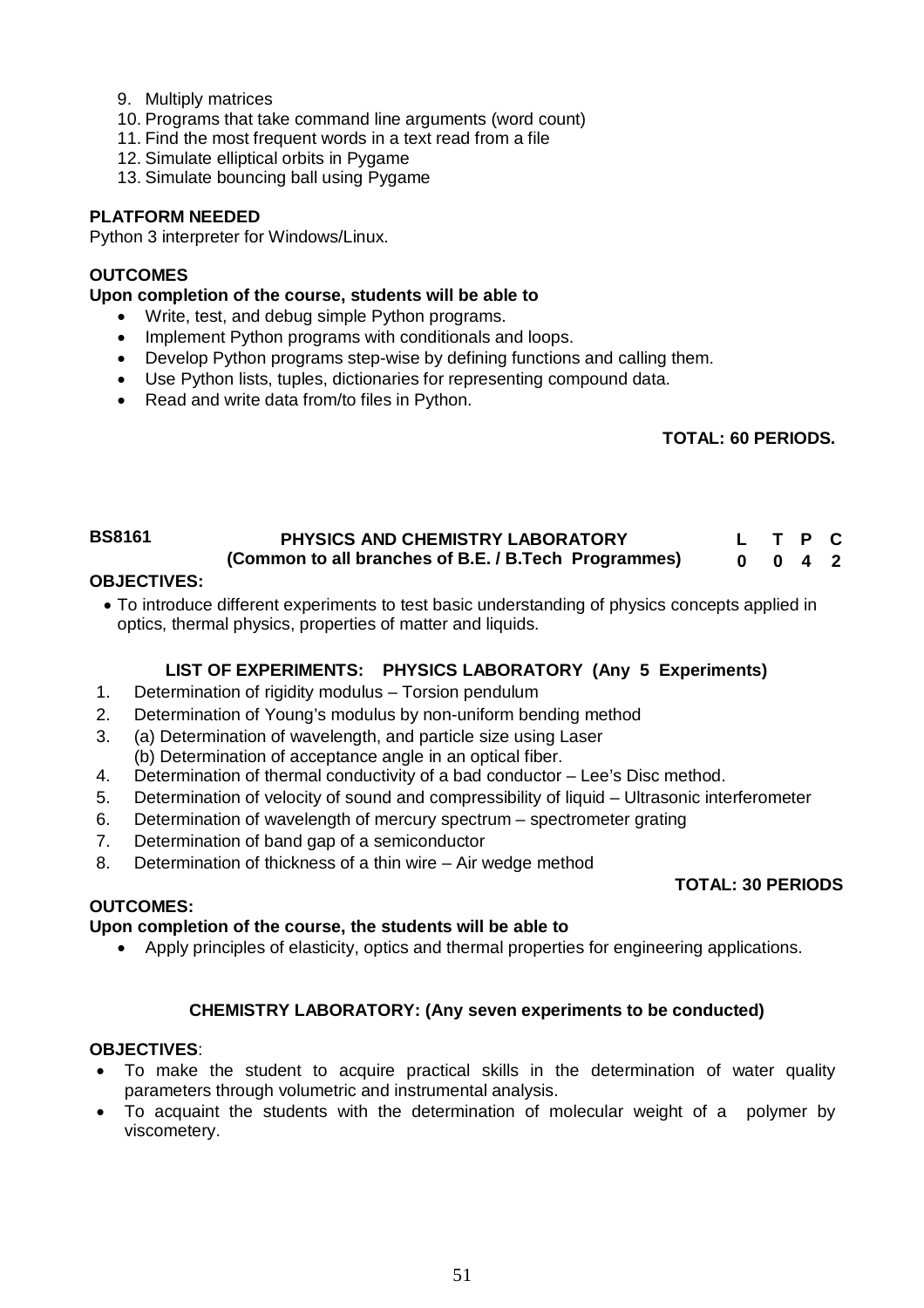- 1. Estimation of HCI using  $Na<sub>2</sub>CO<sub>3</sub>$  as primary standard and Determination of alkalinity in water sample.
- 2. Determination of total, temporary & permanent hardness of water by EDTA method.
- 3. Determination of DO content of water sample by Winkler's method.
- 4. Determination of chloride content of water sample by argentometric method.
- 5. Estimation of copper content of the given solution by Iodometry.
- 6. Determination of strength of given hydrochloric acid using pH meter.
- 7. Determination of strength of acids in a mixture of acids using conductivity meter.
- 8. Estimation of iron content of the given solution using potentiometer.
- 9. Estimation of iron content of the water sample using spectrophotometer (1, 10- Phenanthroline / thiocyanate method).
- 10. Estimation of sodium and potassium present in water using flame photometer.
- 11. Determination of molecular weight of polyvinyl alcohol using Ostwald viscometer.
- 12. Pseudo first order kinetics-ester hydrolysis.
- 13. Corrosion experiment-weight loss method.
- 14. Determination of CMC.
- 15. Phase change in a solid.
- 16. Conductometric titration of strong acid vs strong base.

#### **OUTCOMES:**

 The students will be outfitted with hands-on knowledge in the quantitative chemical analysis of water quality related parameters.

#### **TOTAL: 30 PERIODS**

#### **TEXTBOOKS:**

1. Vogel's Textbook of Quantitative Chemical Analysis (8<sup>TH</sup> edition, 2014)

| <b>HS8251</b> | <b>TECHNICAL ENGLISH</b> |  | L T P C |  |
|---------------|--------------------------|--|---------|--|
|               |                          |  | 4 0 0 4 |  |

#### **OBJECTIVES:**

**The Course prepares second semester engineering and Technology students to:**

- Develop strategies and skills to enhance their ability to read and comprehend engineering and technology texts.
- Foster their ability to write convincing job applications and effective reports.
- Develop their speaking skills to make technical presentations, participate in group discussions.
- Strengthen their listening skill which will help them comprehend lectures and talks in their areas of specialisation.

### **UNIT I INTRODUCTION TECHNICAL ENGLISH 12**

**Listening**- Listening to talks mostly of a scientific/technical nature and completing information-gap exercises- **Speaking** –Asking for and giving directions- **Reading** – reading short technical texts from journals- newsapapers- **Writing**- purpose statements – extended definitions – issue- writing instructions – checklists-recommendations-**Vocabulary Development**- technical vocabulary **Language Development** –subject verb agreement - compound words.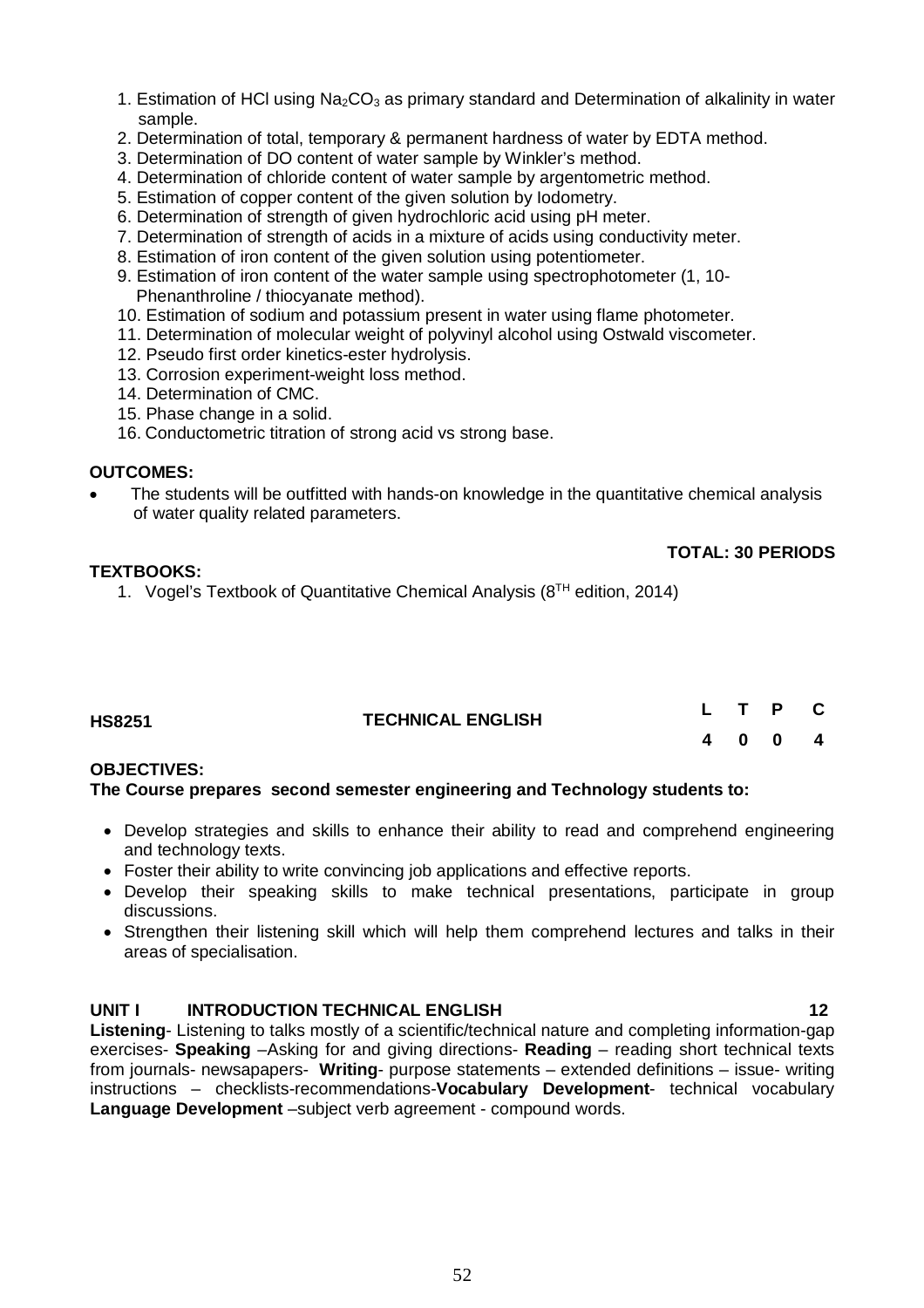# **UNIT II READING AND STUDY SKILLS 12**

**Listening**- Listening to longer technical talks and completing exercises based on them-**Speaking** – describing a process-**Reading** – reading longer technical texts- identifying the various transitions in a text- paragraphing- **Writing**- interpreting cgarts, graphs- **Vocabulary Development**vocabulary used in formal letters/emails and reports **Language Development-** impersonal passive voice, numerical adjectives.

# **UNIT III TECHNICAL WRITING AND GRAMMAR 12**

**Listening**- Listening to classroom lectures/ talkls on engineering/technology -**Speaking** – introduction to technical presentations- **Reading** – longer texts both general and technical, practice in speed reading; **Writing**-Describing a process, use of sequence words- **Vocabulary Development-** sequence words- Misspelled words. **Language Development-** embedded sentences

# **UNIT IV REPORT WRITING 12**

**Listening**- Listening to documentaries and making notes. **Speaking** – mechanics of presentations- **Reading** – reading for detailed comprehension- **Writing**- email etiquette- job application – cover letter –Résumé preparation( via email and hard copy)- analytical essays and issue based essays--**Vocabulary Development**- finding suitable synonyms-paraphrasing-. **Language Development-** clauses- if conditionals.

# **UNIT V GROUP DISCUSSION AND JOB APPLICATIONS 12**

**Listening**- TED/Ink talks; **Speaking** –participating in a group discussion -**Reading**– reading and understanding technical articles **Writing**– Writing reports- minutes of a meeting- accident and survey-**Vocabulary Development- verbal analogies Language Development-** reported speech

# **TOTAL : 60 PERIODS**

# **OUTCOMES:**

#### **At the end of the course learners will be able to:**

- Read technical texts and write area- specific texts effortlessly.
- Listen and comprehend lectures and talks in their area of specialization successfully.
- Speak appropriately and effectively in varied formal and informal contexts.
- Write reports and winning job applications.

#### **TEXT BOOKS:**

- 1. Board of editors. **Fluency in English A Course book for Engineering and Technology.**  Orient Blackswan, Hyderabad: 2016.
- 2. Sudharshana.N.P and Saveetha. C. **English for Technical Communication**. Cambridge University Press: New Delhi, 2016.

#### **REFERENCES:**

- 1. Raman, Meenakshi and Sharma, Sangeetha- **Technical Communication Principles and Practice.**Oxford University Press: New Delhi,2014.
- 2. Kumar, Suresh. E. **Engineering English**. Orient Blackswan: Hyderabad,2015.
- 3. Booth-L. Diana**, Project Work,** Oxford University Press**,** Oxford: 2014.
- 4. Grussendorf, Marion, **English for Presentations,** Oxford University Press, Oxford: 2007.
- 5. Means, L. Thomas and Elaine Langlois, **English & Communication For Colleges.** Cengage Learning, USA: 2007.

#### **Students can be asked to read Tagore, Chetan Bhagat and for supplementary reading.**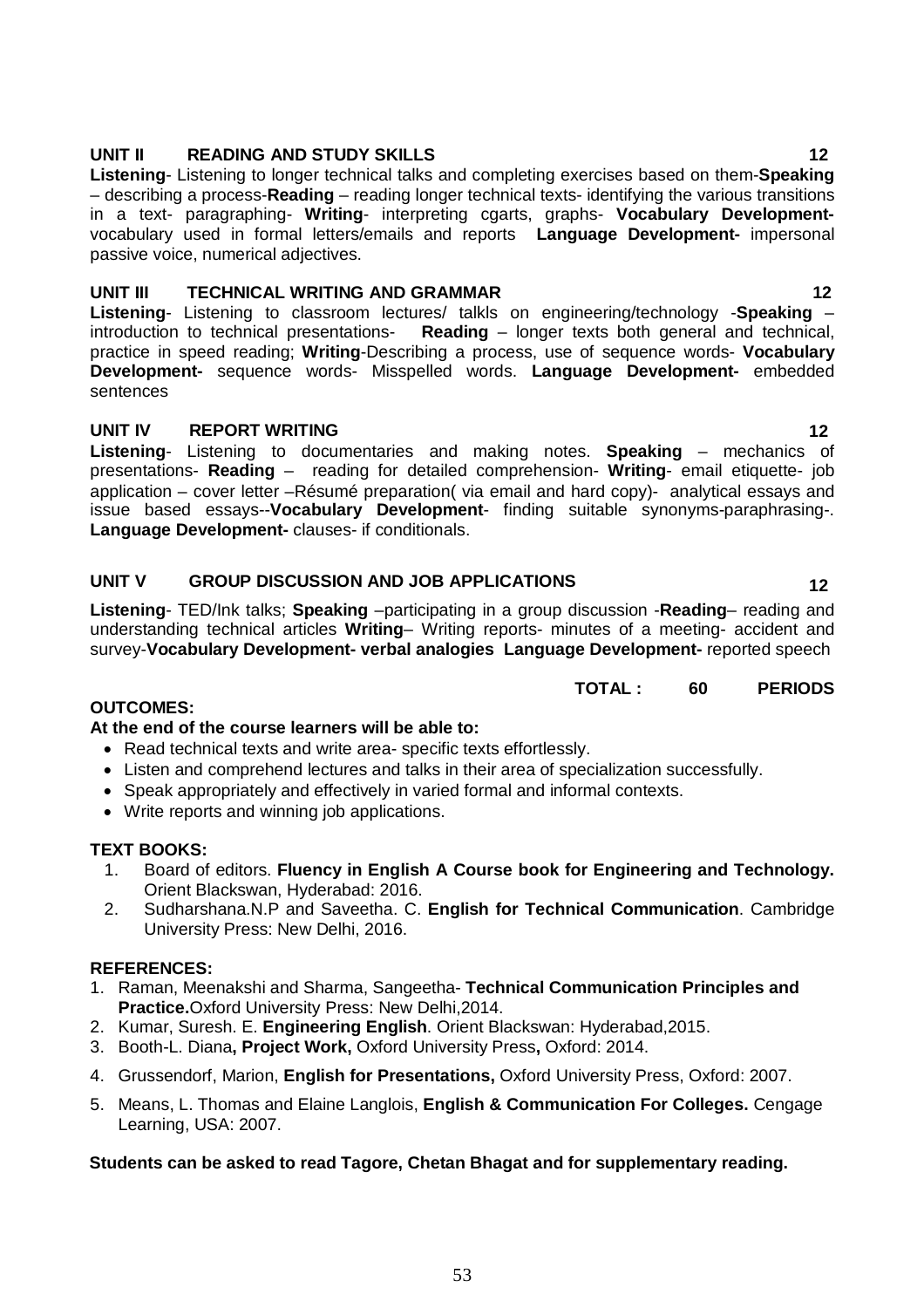**MA8251 ENGINEERING MATHEMATICS – II L T P C** 

### **OBJECTIVES :**

This course is designed to cover topics such as Matrix Algebra, Vector Calculus, Complex Analysis and Laplace Transform. Matrix Algebra is one of the powerful tools to handle practical problems arising in the field of engineering. Vector calculus can be widely used for modelling the various laws of physics. The various methods of complex analysis and Laplace transforms can be used for efficiently solving the problems that occur in various branches of engineering disciplines.

# **UNIT I** MATRICES 12

Eigenvalues and Eigenvectors of a real matrix – Characteristic equation – Properties of Eigenvalues and Eigenvectors – Cayley-Hamilton theorem – Diagonalization of matrices – Reduction of a quadratic form to canonical form by orthogonal transformation – Nature of quadratic forms.

# **UNIT II VECTOR CALCULUS 12**

Gradient and directional derivative – Divergence and curl - Vector identities – Irrotational and Solenoidal vector fields – Line integral over a plane curve – Surface integral - Area of a curved surface - Volume integral - Green's, Gauss divergence and Stoke's theorems – Verification and application in evaluating line, surface and volume integrals.

# **UNIT III ANALYTIC FUNCTIONS 12**

Analytic functions – Necessary and sufficient conditions for analyticity in Cartesian and polar coordinates - Properties – Harmonic conjugates – Construction of analytic function - Conformal

#### mapping – Mapping by functions  $w = z + c, \, cz, \frac{1}{z^2}$ *z*  $W = Z + C$ ,  $CZ, \frac{1}{2}$ ,  $Z^2$  - Bilinear transformation.

# **UNIT IV COMPLEX INTEGRATION 12**

Line integral - Cauchy's integral theorem – Cauchy's integral formula – Taylor's and Laurent's series – Singularities – Residues – Residue theorem – Application of residue theorem for evaluation of real integrals – Use of circular contour and semicircular contour.

# **UNIT V LAPLACE TRANSFORMS** 12

Existence conditions – Transforms of elementary functions – Transform of unit step function and unit impulse function – Basic properties – Shifting theorems -Transforms of derivatives and integrals – Initial and final value theorems – Inverse transforms – Convolution theorem – Transform of periodic functions – Application to solution of linear second order ordinary differential equations with constant coefficients.

#### **OUTCOMES :**

#### **After successfully completing the course, the student will have a good understanding of the following topics and their applications:**

- Eigenvalues and eigenvectors, diagonalization of a matrix, Symmetric matrices, Positive definite matrices and similar matrices.
- Gradient, divergence and curl of a vector point function and related identities.
- Evaluation of line, surface and volume integrals using Gauss, Stokes and Green's theorems and their verification.
- Analytic functions, conformal mapping and complex integration.
- Laplace transform and inverse transform of simple functions, properties, various related theorems and application to differential equations with constant coefficients.

### **TEXT BOOKS:**

- 1. Grewal B.S., "Higher Engineering Mathematics", Khanna Publishers, New Delhi, 43rd Edition, 2014.
- 2. Kreyszig Erwin, "Advanced Engineering Mathematics ", John Wiley and Sons, 10<sup>th</sup> Edition, New Delhi, 2016.

 **TOTAL: 60 PERIODS**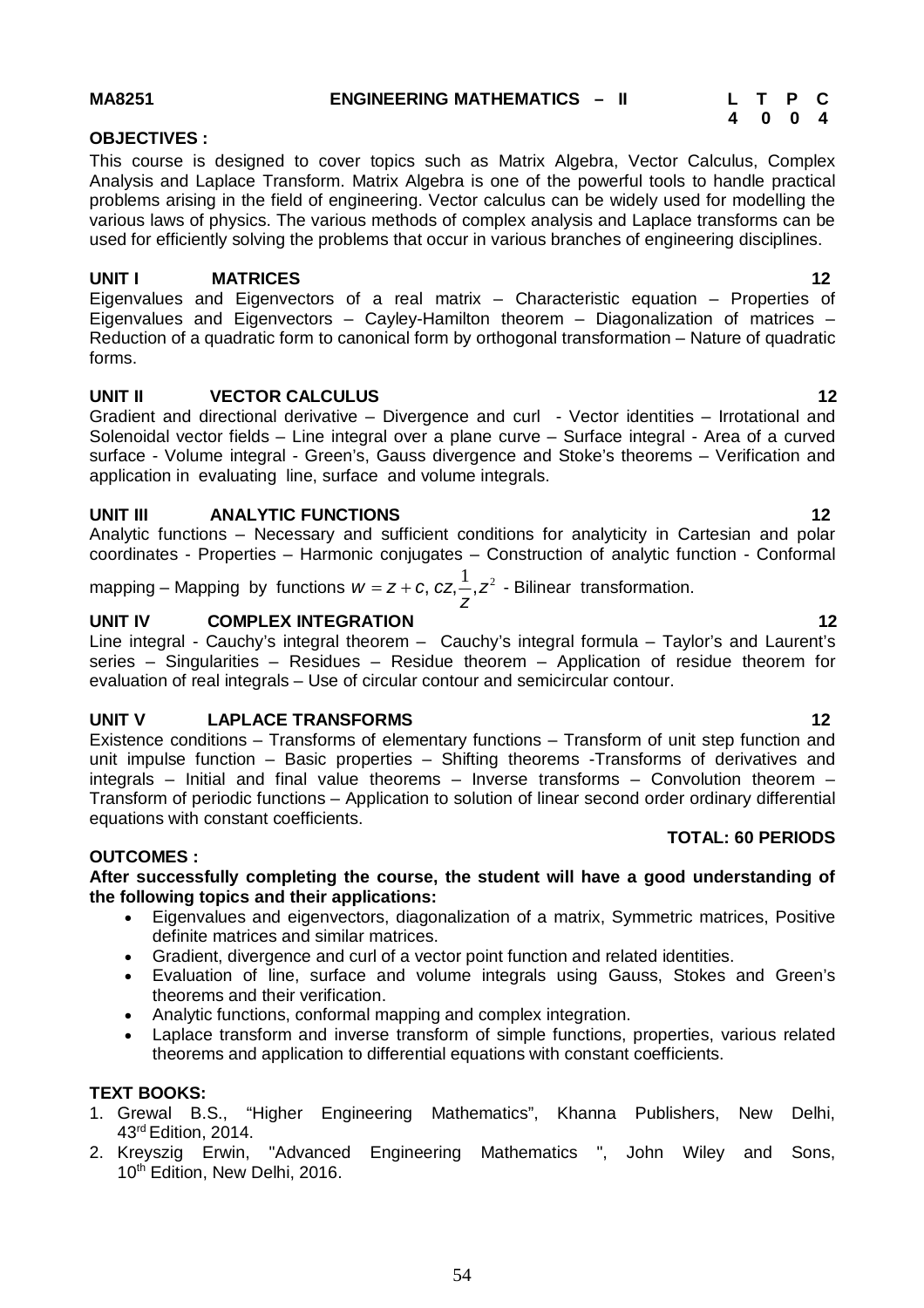# **REFERENCES:**

- 1. Bali N., Goyal M. and Watkins C., "Advanced Engineering Mathematics", Firewall Media (An imprint of Lakshmi Publications Pvt., Ltd.,), New Delhi, 7<sup>th</sup> Edition, 2009.
- 2. Jain R.K. and Iyengar S.R.K., " Advanced Engineering Mathematics ", Narosa Publications, New Delhi, 3<sup>rd</sup> Edition, 2007.<br>3. O'Neil. P.V. "Advanced Engineering
- Engineering Mathematics", Cengage Learning India Pvt., Ltd, New Delhi, 2007.
- 4. Sastry, S.S, "Engineering Mathematics", Vol. I & II, PHI Learning Pvt. Ltd, 4 th Edition, New Delhi, 2014.
- 5. Wylie, R.C. and Barrett, L.C., "Advanced Engineering Mathematics "Tata McGraw Hill Education Pvt. Ltd, 6th Edition, New Delhi, 2012.

|               | <b>PHYSICS FOR ELECTRONICS ENGINEERING</b>  |     |  |  |
|---------------|---------------------------------------------|-----|--|--|
| <b>PH8253</b> | (Common to BME, ME, CC, ECE, EEE, E&I, ICE) | 300 |  |  |

**3 0 0 3**

# **OBJECTIVES:**

 To understand the essential principles of Physics of semiconductor device and Electron transport properties. Become proficient in magnetic, dielectric and optical properties of materials and nano devices.

#### **UNIT I ELECTRICAL PROPERTIES OF MATERIALS 9**

Classical free electron theory - Expression for electrical conductivity – Thermal conductivity, expression - Wiedemann-Franz law – Success and failures - electrons in metals – Particle in a three dimensional box – degenerate states – Fermi- Dirac statistics – Density of energy states – Electron in periodic potential: Bloch thorem – metals and insulators - Energy bands in solids– tight binding approximation - Electron effective mass – concept of hole.

### **UNIT II SEMICONDUCTOR PHYSICS 9**

Intrinsic Semiconductors – Energy band diagram – direct and indirect semiconductors – Carrier concentration in intrinsic semiconductors – extrinsic semiconductors - Carrier concentration in Ntype & P-type semiconductors – Carrier transport: Velocity-electric field relations – drift and  $diffusion$  transport - Einstein's relation – Hall effect and devices – Zener and avalanche breakdown in p-n junctions - Ohmic contacts – tunnel diode - Schottky diode – MOS capacitor power transistor.

# UNIT III MAGNETIC AND DIELECTRIC PROPERTIES OF MATERIALS

Magnetism in materials – magnetic field and induction – magnetization - magnetic permeability and susceptibility–types of magnetic materials – microscopic classification of magnetic materials - Ferromagnetism: origin and exchange interaction- saturation magnetization and Curie temperature – Domain Theory. Dielectric materials: Polarization processes – dielectric loss – internal field – Clausius-Mosotti relation- dielectric breakdown – high-k dielectrics.

# **UNIT IV OPTICAL PROPERTIES OF MATERIALS 9**

Classification of optical materials – carrier generation and recombination processes - Absorption emission and scattering of light in metals, insulators and Semiconductors (concepts only) - photo current in a P- N diode – solar cell –photo detectors - LED – Organic LED – Laser diodes – excitons - quantum confined Stark effect – quantum dot laser.

#### **UNIT V NANOELECTRONIC DEVICES 9**

Introduction - electron density in bulk material – Size dependence of Fermi energy– quantum confinement – quantum structures - Density of states in quantum well, quantum wire and quantum dot structures –Zener-Bloch oscillations – resonant tunneling – quantum interference effects – mesoscopic structures: conductance fluctuations and coherent transport – Coulomb blockade effects - Single electron phenomena and Single electron Transistor – magnetic semiconductors– spintronics - Carbon nanotubes: Properties and applications.

#### **TOTAL :45 PERIODS**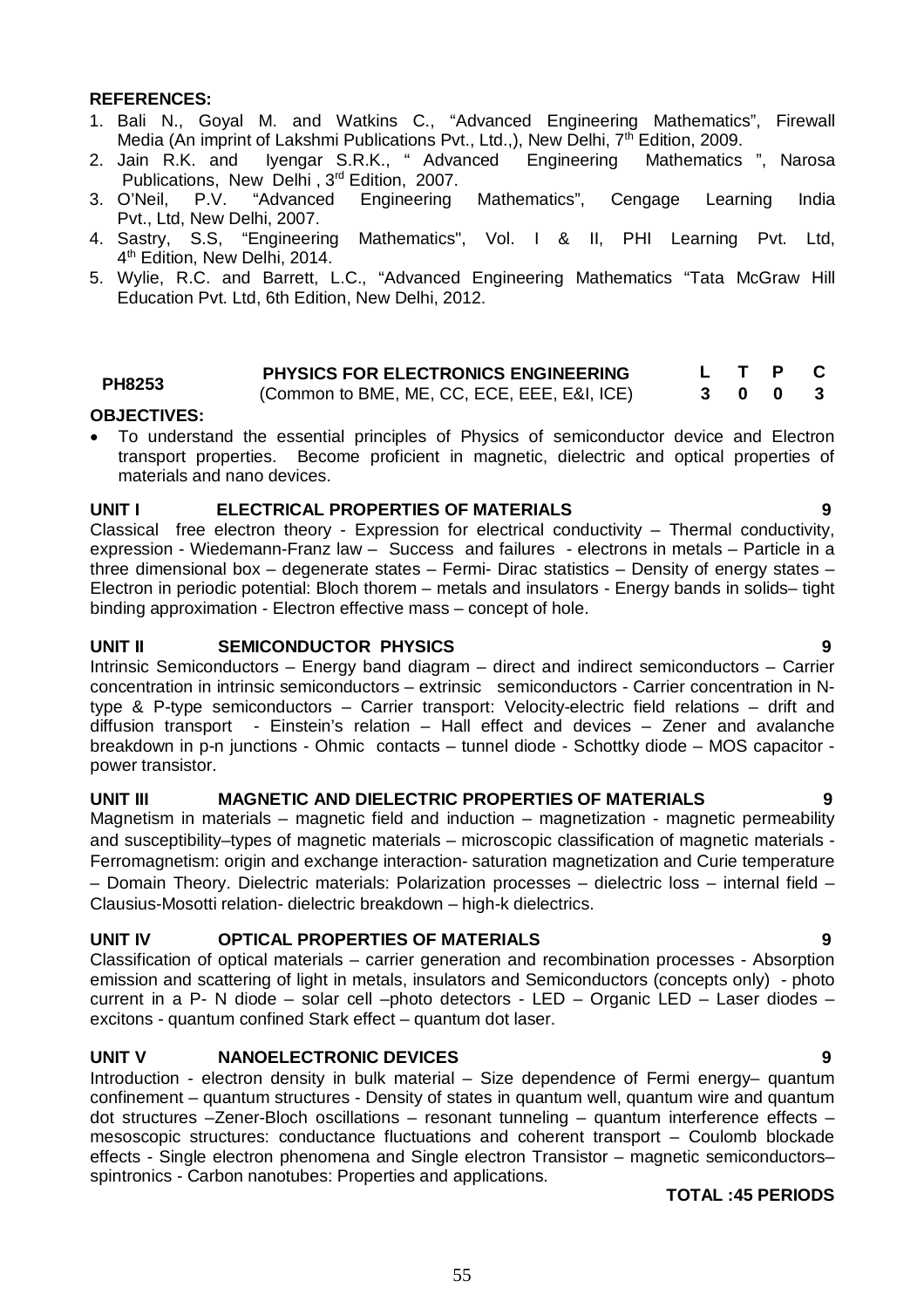### **OUTCOMES:**

#### **At the end of the course, the students will able to**

- Gain knowledge on classical and quantum electron theories, and energy band structures,
- Acquire knowledge on basics of semiconductor physics and its applications in various devices,
- Get knowledge on magnetic and dielectric properties of materials,
- Have the necessary understanding on the functioning of optical materials for optoelectronics,
- Understand the basics of quantum structures and their applications in spintronics and carbon electronics..

#### **TEXT BOOKS:**

- 1. Kasap, S.O. "Principles of Electronic Materials and Devices", McGraw-Hill Education, 2007.
- 2. Umesh K Mishra & Jasprit Singh, "Semiconductor Device Physics and Design", Springer, 2008.
- 3. Wahab, M.A. "Solid State Physics: Structure and Properties of Materials". Narosa Publishing House, 2009.

#### **REFERENCES:**

- 1. Garcia, N. & Damask, A. "Physics for Computer Science Students". Springer-Verlag, 2012.
- 2. Hanson, G.W. "Fundamentals of Nanoelectronics". Pearson Education, 2009
- 3. Rogers, B., Adams, J. & Pennathur, S. "Nanotechnology: Understanding Small Systems". CRC Press, 2014

# **BM8251 ENGINEERING MECHANICS FOR BIOMEDICAL ENGINEERS L T P C**

#### **3 0 0 3 OBJECTIVES:**

- Be exposed to the fundamental principles of mechanics
- To learn effect of force on bodies
- To learn basics of fluid mechanics and relate it to bio-fluids
- To understand the action of friction and motion

#### **UNIT I BASICS AND STATICS OF PARTICLES 9**

Introduction – Units and Dimensions – Laws of Mechanics – Lami's theorem, Parallelogram and triangular Law of forces –– Vectorial representation of forces – Vector operations of forces additions, subtraction, dot product, cross product – Coplanar Forces – rectangular components – Equilibrium of a particle – Forces in space – Equilibrium of a particle in space – Equivalent systems of forces – Principle of transmissibility.

#### **UNIT II EQUILIBRIUM OF RIGID BODIES 9**

Free body diagram – Types of supports –Action and reaction forces –stable equilibrium – Moments and Couples – Moment of a force about a point and about an axis – Vectorial representation of moments and couples – Scalar components of a moment – Varignon's theorem – Single equivalent force -Equilibrium of Rigid bodies in two dimensions – Equilibrium of Rigid bodies in three dimensions.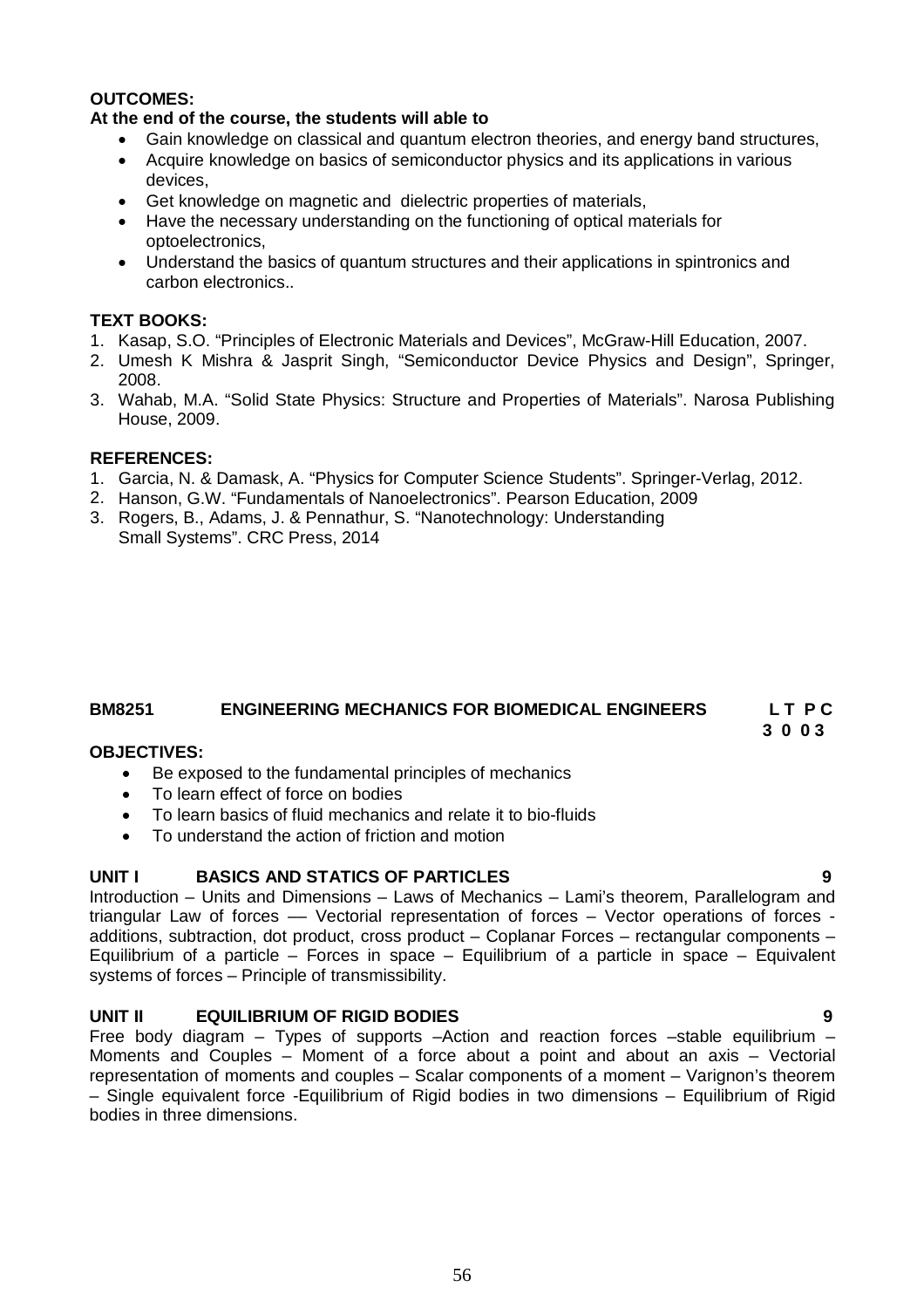# **UNIT III MECHANICS OF SOLIDS 9**

Rigid bodies and deformable solids – Tension, Compression and Shear Stresses – Deformation of rigid and non rigid bodies - Centroids and centre of mass- Centroids of lines and areas - Rectangular, circular, triangular areas by integration –Principal moments of inertia of plane areas – Principal axes of inertia-Mass moment of inertia –mass moment of inertia for prismatic, cylindrical and spherical solids from first principle.

# **UNIT IV BASICS OF MECHANICS OF FLUIDS 9**

Fluids – density – pressure – blood pressure and gravity – buoyancy – moments of force and stability – movement in water –Newton's laws of viscosity – Definitions and simple problems on<br>Newtonian fluid, Non-Newtonian fluid, Euler equations and Navier Stoke's fluid, Non-Newtonian fluid, Euler equations and Navier Stoke's equations,Viscoelasticity, laminar flow, Couette flow, turbulent flow and Hagenpoiseuille equation.

# **UNIT V DYNAMICS OF PARTICLES 9**

Displacements, Velocity and acceleration, their relationship – Relative motion – Newton's laws of motion – Work Energy Equation– Friction force – Laws of sliding friction – equilibrium analysis of simple systems with sliding friction.

#### **TOTAL : 45 PERIODS**

# **OUTCOMES:**

### **At the end of the course students will be able to:**

- Use scalar and vector analytical techniques for analysing forces in statically determinate structures
- Apply fundamental concepts of kinematics and kinetics of particles to the analysis of simple, practical problems

#### **TEXT BOOKS:**

- 1. Beer, F.P and Johnston Jr. E.R., "Vector Mechanics for Engineers (In SI Units): Statics and Dynamics", 8th Edition, Tata McGraw-Hill Publishing company, New Delhi (2004).
- 2. Dr. R. K. Bansal, A Text Book of Fluid Mechanics, Laxmin Publications (P) Ltd., New Delhi.

#### **REFERENCES:**

1. Vela Murali, "Engineering Mechanics", Oxford University Press (2010).

2. Frank Bell, "Principles of Mechanics and Biomechanics",Stanley Thorne (Publishers) Ltd., 1998.

3. Lee Waite, "Biofluid Mechanics in Cardiovascular Systems", The McGraw-Hill Companies, 2006.

# **BM8201 FUNDAMENTALS OF BIO CHEMISTRY L T P C**

 **3 0 0 3**

#### **OBJECTIVES:**

#### **The student should be:**

- To study structural and functional properties of carbohydrates, proteins, lipids and nucleic acids
- To emphasize the role of these biomolecules by providing basic information on specific metabolic diseases and disorders of these biomolecules

# **UNIT I** INTRODUCTION TO BIOCHEMISTRY **9**

Introduction to Biochemistry, water as a biological solvent, weak acid and bases, pH, buffers, Handerson - Hasselbalch equation, physiological buffers in living systems, Energy in living organism. Properties of water and their applications in biological systems. Introduction to Biomolecules, Biological membrane, Clinical application of Electrolytes and radioisotopes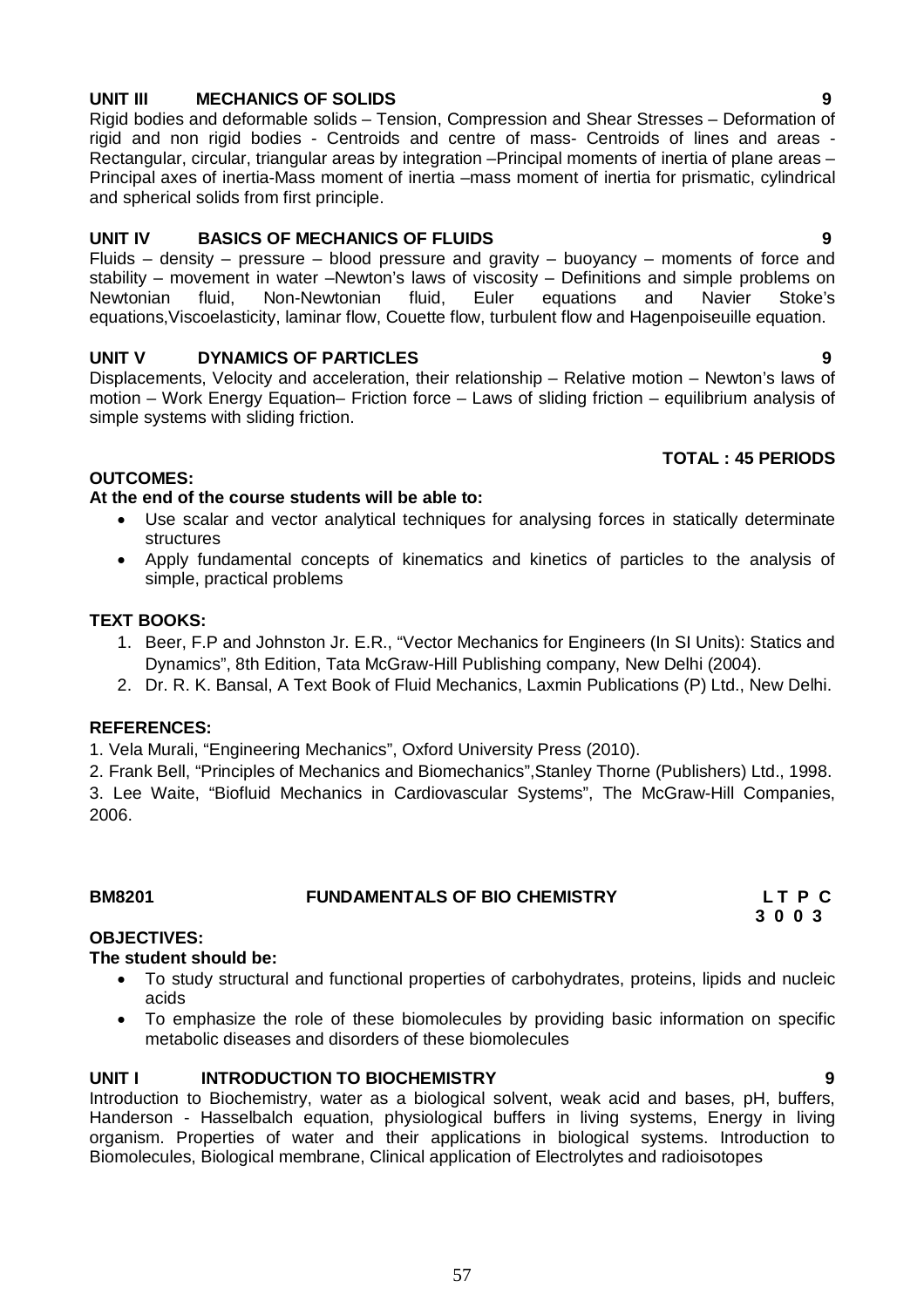# **UNIT II CARBOHYDRATES 9**

Classification of carbohydrates - mono, di, oligo and polysaccharides. Structure, physical and chemical properties of carbohydrates Isomerism, racemisation and mutarotation. Digestion and absorption of carbohydrates. Metabolic pathways and bioenergetics – Glycolysis, glycogenesis, glycogenolysis and its hormonal regulation. TCA cycle and electron transport chain. Oxidative phosphorylation. Biochemical aspect of Diabetes mellitus and Glycogen storage Disease.

# **UNIT III LIPIDS 9**

Classification of lipids- simple, compound and derived lipids. Nomenclature of fatty acid, physical and chemical properties of fat..Metabolic pathways: synthesis and degradation of fatty acid (beta oxidation), hormonal regulation of fatty acid metabolism, ketogenesis, Biosynthesis of Cholesterol. Disorders of lipid metabolism.

# **UNIT IV NUCLEIC ACID & PROTEIN 9**

Structure of purines and pyrimidines, nucleoside, nucleotide, DNA act as a genetic material, chargoffs rule. Watson and crick model of DNA. Structure of RNA and its type. Metabolism and Disorder of purines and pyrimidines nucleotide Classification, structure and properties of proteins, structural organization of proteins, classification and properties of amino acids. Separation of protein, Inborn Metabolic error of amino acid metabolism

# **UNIT V ENZYME AND ITS CLINICAL APPLICATION 9**

Classification of enzymes, apoenzyme, coenzyme, holoenzyme and cofactors. Kinetics of enzymes - Michaelis-Menten equation.Factors affecting enzymatic activity: temperature, pH, substrate concentration and enzyme concentration. Inhibitors of enzyme action: Competitive, noncompetitive, irreversible. Enzyme: Mode of action, allosteric and covalent regulation. Clinical enzymology. Measurement of enzyme activity and interpretation of units.

**TOTAL: 45 PERIODS**

### **OUTCOMES:**

#### **Upon Completion of the Course the students will be able to**

- Explain the fundamentals of biochemistry
- Clinical application of Biochemistry

#### **TEXT BOOKS:**

- 1. RAFI MD "Text book of biochemistry for Medical Student" Second Edition, University Press, 2014.
- 2. David.W.Martin, Peter.A.Mayes , Victor. W.Rodwell, "Harper's Review of Biochemistry", LANGE Medical Publications, 1981.

#### **REFERENCES:**

- 1. Keith Wilson & John Walker, "Practical Biochemistry Principles & Techniques", Oxford University Press, 2009.
- 2. Pamela.C.Champe & Richard.A.Harvey, "Lippincott Biochemistry Lippincott's Illustrated Reviews", Raven publishers,1994.

# **EC8251 CIRCUIT ANALYSIS L T P C**

 **4 0 0 4**

#### **OBJECTIVES:**

- To introduce the basic concepts of DC and AC circuits behavior
- To study the transient and steady state response of the circuits subjected to step and sinusoidal excitations.
- To introduce different methods of circuit analysis using Network theorems, duality and topology.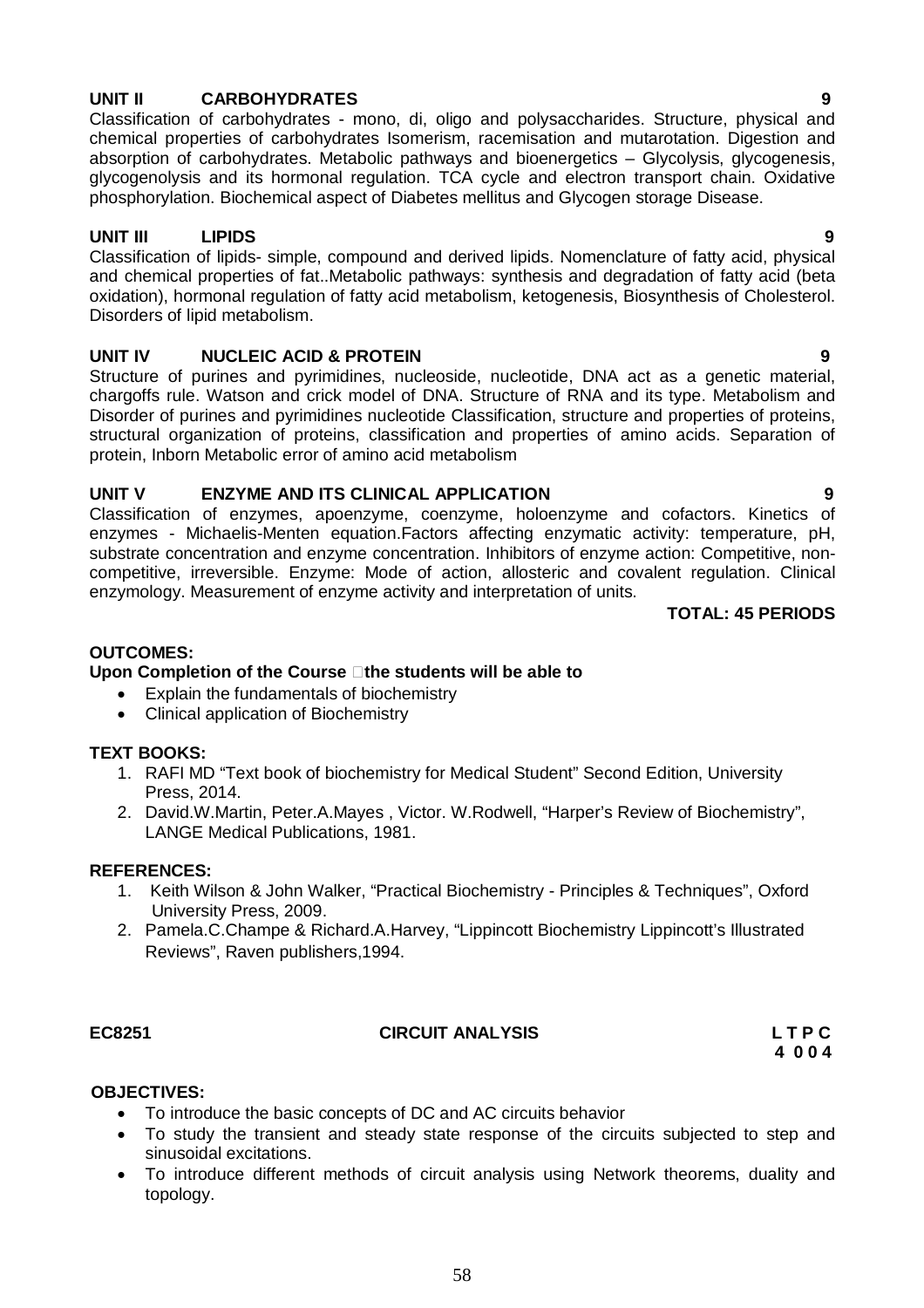# **UNIT I BASIC CIRCUITS ANALYSIS AND NETWORK TOPOLOGY 12**

Ohm's Law – Kirchhoff's laws – Mesh current and node voltage method of analysis for D.C and A.C. circuits - Network terminology - Graph of a network - Incidence and reduced incidence matrices – Trees –Cutsets - Fundamental cutsets - Cutset matrix – Tie sets - Link currents and Tie set schedules -Twig voltages and Cutset schedules, Duality and dual networks.

# **UNIT II NETWORK THEOREMS FOR DC AND AC CIRCUITS 12**

Network theorems -Superposition theorem, Thevenin's theorem, Norton's theorem, Reciprocity theorem, Millman's theorem, and Maximum power transfer theorem ,application of Network theorems- Network reduction: voltage and current division, source transformation – star delta conversion.

# **UNIT III RESONANCE AND COUPLED CIRCUITS 12**

Resonance - Series resonance - Parallel resonance - Variation of impedance with frequency - Variation in current through and voltage across L and C with frequency – Bandwidth - Q factor - Selectivity. Self inductance - Mutual inductance - Dot rule - Coefficient of coupling -Analysis of multiwinding coupled circuits - Series, Parallel connection of coupled inductors - Single tuned and double tuned coupled circuits.

# **UNIT IV TRANSIENT ANALYSIS 12**

Natural response-Forced response - Transient response of RC, RL and RLC circuits to excitation by Step Signal, Impulse Signal and exponential sources - Complete response of RC, RL and RLC Circuits to sinusoidal excitation.

# **UNIT V TWO PORT NETWORKS 12**

Two port networks, Z parameters, Y parameters, Transmission (ABCD) parameters, Hybrid(H) Parameters, Interconnection of two port networks, Symmetrical properties of T and π networks.

# **TOTAL:60 PERIODS**

# **OUTCOMES:**

# **At the end of the course, the student should be able to:**

- Develop the capacity to analyze electrical circuits, apply the circuit theorems in real time
- Design and understand and evaluate the AC and DC circuits

# **TEXT BOOKS:**

- 1. William H. Hayt, Jr. Jack E. Kemmerly and Steven M. Durbin, "Engineering Circuit Analysis", McGraw Hill Science Engineering, Eighth Edition, 11<sup>th</sup> Reprint 2016.
- 2. Joseph Edminister and Mahmood Nahvi, "Electric Circuits", Schaum's Outline Series, Tata McGraw Hill Publishing Company, New Delhi, Fifth Edition Reprint 2016.

# **REFERENCES:**

1. Charles K. Alexander, Mathew N.O. Sadiku, "Fundamentals of Electric Circuits", Fifth Edition,

McGraw Hill, 9<sup>th</sup> Reprint 2015.

- 2. A.Bruce Carlson, "Cicuits: Engineering Concepts and Analysis of Linear Electric Circuits", Cengage Learning, India Edition 2nd Indian Reprint 2009.
- 3. Allan H.Robbins, Wilhelm C.Miller, "Circuit Analysis Theory and Practice", Cengage Learning, Fifth Edition, 1<sup>st</sup> Indian Reprint 2013.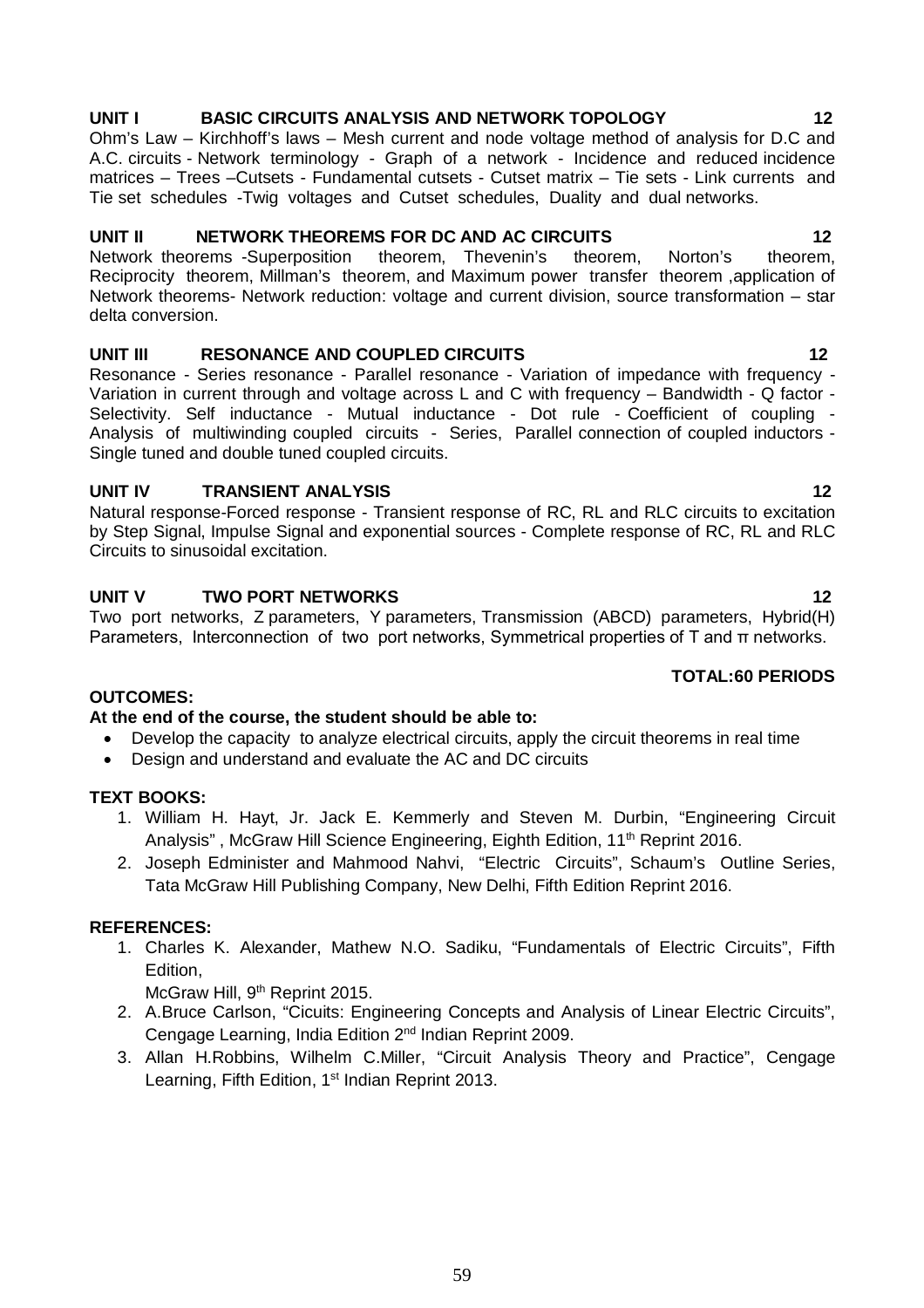#### **OBJECTIVES:**

To provide exposure to the students with hands on experience on various basic engineering practices in Civil, Mechanical, Electrical and Electronics Engineering.

#### **GROUP A (CIVIL & MECHANICAL)**

#### **Buildings:**

# **I** CIVIL ENGINEERING PRACTICE 13

(a) Study of plumbing and carpentry components of residential and industrial buildings. Safety aspects.

#### **Plumbing Works**:

(a) Study of pipeline joints, its location and functions: valves, taps, couplings, unions, reducers,

elbows in household fittings.

- (b) Study of pipe connections requirements for pumps and turbines.
- (c) Preparation of plumbing line sketches for water supply and sewage works.
- (d) Hands-on-exercise:

Basic pipe connections – Mixed pipe material connection – Pipe connections with different joining components.

(e) Demonstration of plumbing requirements of high-rise buildings.

#### **Carpentry using Power Tools only:**

(a) Study of the joints in roofs, doors, windows and furniture. (b) Hands-on-exercise: Wood work, joints by sawing, planing and cutting.

### **II MECHANICAL ENGINEERING PRACTICE 18**

#### **Welding:**

- (a) Preparation of butt joints, lap joints and T- joints by Shielded metal arc welding.
- (b) Gas welding practice

#### **Basic Machining:**

- (a) Simple Turning and Taper turning
- (b) Drilling Practice

#### **Sheet Metal Work:**

- (a) Forming & Bending:
- (b) Model making Trays and funnels.
- (c) Different type of joints.

#### **Machine assembly practice:**

- (a) Study of centrifugal pump
- (b) Study of air conditioner

#### **Demonstration on:**

- (a) Smithy operations, upsetting, swaging, setting down and bending. Example Exercise – Production of hexagonal headed bolt.
- (b) Foundry operations like mould preparation for gear and step cone pulley.
- (c) Fitting  $-$  Exercises Preparation of square fitting and V fitting models.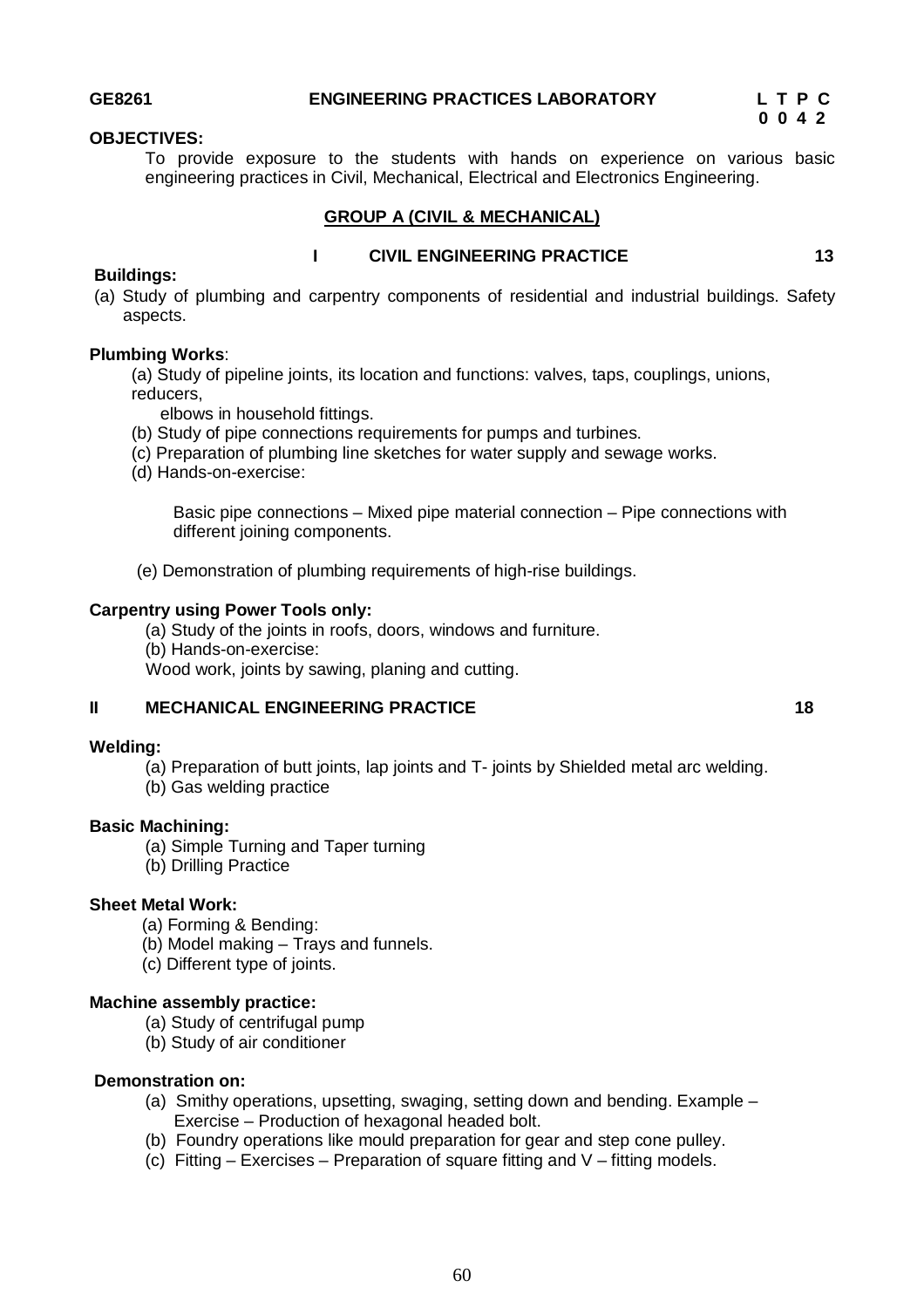# **GROUP B (ELECTRICAL & ELECTRONICS)**

# **III ELECTRICAL ENGINEERING PRACTICE**

#### **13**

- 1. Residential house wiring using switches, fuse, indicator, lamp and energy meter.
- 2. Fluorescent lamp wiring.
- 3. Stair case wiring
- 4. Measurement of electrical quantities voltage, current, power & power factor in RLC circuit.
- 5. Measurement of energy using single phase energy meter.
- 6. Measurement of resistance to earth of an electrical equipment.

### **IV ELECTRONICS ENGINEERING PRACTICE**

#### **16**

- 1. Study of Electronic components and equipments Resistor, colour coding measurement of AC signal parameter (peak-peak, rms period, frequency) using CR.
- 2. Study of logic gates AND, OR, EX-OR and NOT.
- 3. Generation of Clock Signal.
- 4. Soldering practice Components Devices and Circuits Using general purpose PCB.

**TOTAL: 60 PERIODS** 

5. Measurement of ripple factor of HWR and FWR.

#### **OUTCOMES:**

#### **On successful completion of this course, the student will be able to**

- Fabricate carpentry components and pipe connections including plumbing works.
- Use welding equipments to join the structures.
- Carry out the basic machining operations
- Make the models using sheet metal works
- Illustrate on centrifugal pump, Air conditioner, operations of smithy, foundary and
- fittings
- Carry out basic home electrical works and appliances
- Measure the electrical quantities
- Elaborate on the components, gates, soldering practices.

#### **LIST OF EQUIPMENT FOR A BATCH OF 30 STUDENTS:**

#### **CIVIL** 1. Assorted components for plumbing consisting of metallic pipes,

| plastic pipes, flexible pipes, couplings, unions, elbows, plugs and |          |
|---------------------------------------------------------------------|----------|
| other fittings.                                                     | 15 Sets. |
| 2. Carpentry vice (fitted to work bench)                            | 15 Nos.  |
| 3. Standard woodworking tools                                       | 15 Sets. |
| 4. Models of industrial trusses, door joints, furniture joints      | 5 each   |
| 5. Power Tools: (a) Rotary Hammer                                   | 2 Nos    |
| (b) Demolition Hammer                                               | 2 Nos    |
| (c) Circular Saw                                                    | 2 Nos    |
| (d) Planer                                                          | 2 Nos    |
| (e) Hand Drilling Machine                                           | 2 Nos    |
| (f) Jigsaw                                                          | 2 Nos    |
| <b>MECHANICAL</b>                                                   |          |
| 1. Arc welding transformer with cables and holders                  | 5 Nos.   |
| 2. Welding booth with exhaust facility                              | 5 Nos.   |
| 3. Welding accessories like welding shield, chipping hammer,        |          |
| wire brush, etc.                                                    | 5 Sets.  |
| 4. Oxygen and acetylene gas cylinders, blow pipe and other          |          |

welding outfit. A set of the set of the set of the set of the set of the set of the set of the set of the set of the set of the set of the set of the set of the set of the set of the set of the set of the set of the set of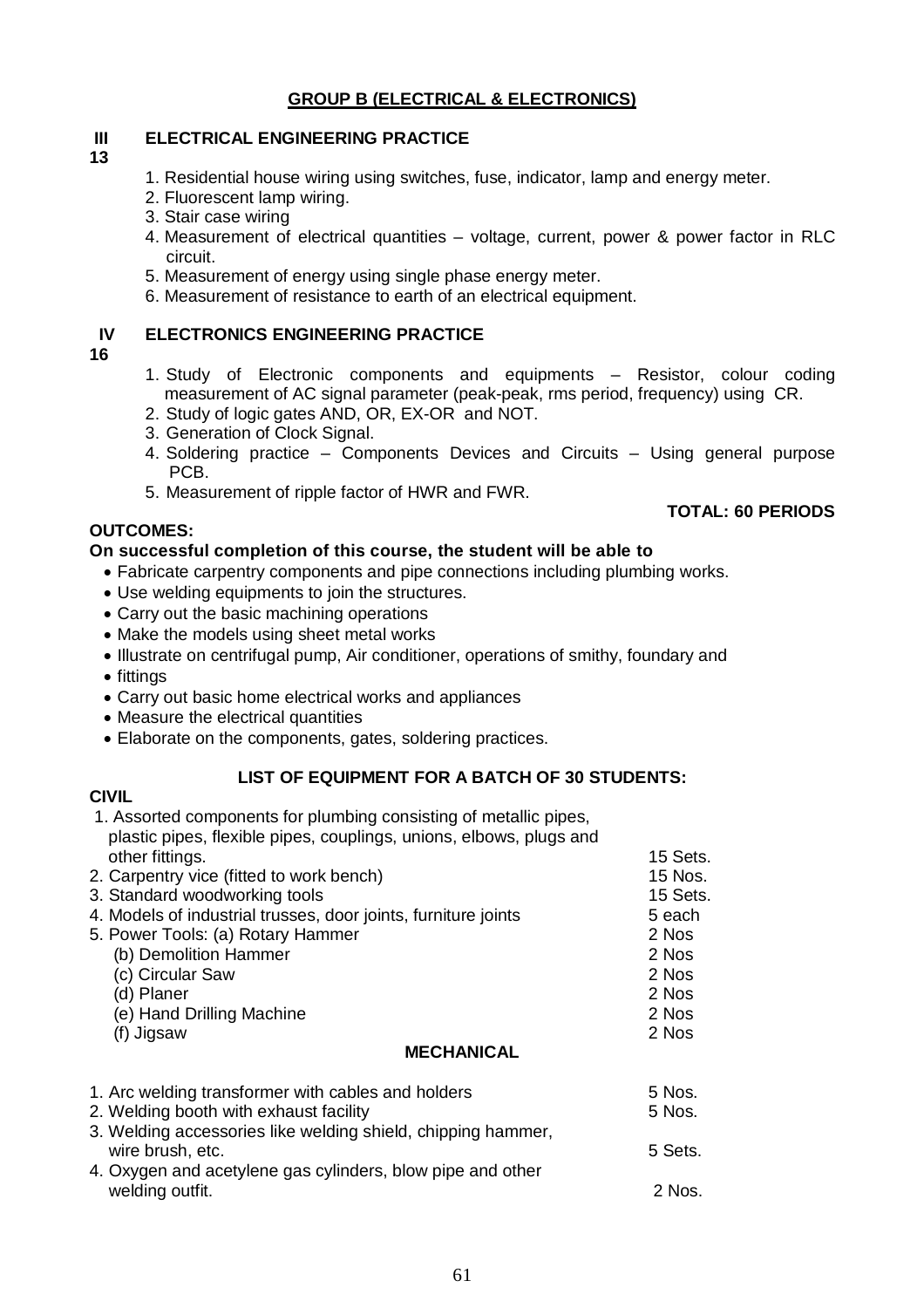| 5. Centre lathe<br>6. Hearth furnace, anvil and smithy tools<br>7. Moulding table, foundry tools<br>8. Power Tool: Angle Grinder<br>9. Study-purpose items: centrifugal pump, air-conditioner                                                                   | 2 Nos.<br>2 Sets.<br>2 Sets.<br>2 Nos<br>One each.      |
|-----------------------------------------------------------------------------------------------------------------------------------------------------------------------------------------------------------------------------------------------------------------|---------------------------------------------------------|
| <b>ELECTRICAL</b>                                                                                                                                                                                                                                               |                                                         |
| 1. Assorted electrical components for house wiring<br>2. Electrical measuring instruments<br>3. Study purpose items: Iron box, fan and regulator, emergency lamp<br>4. Megger (250V/500V)<br>5. Power Tools: (a) Range Finder<br>(b) Digital Live-wire detector | 15 Sets<br>10 Sets<br>1 each<br>1 No.<br>2 Nos<br>2 Nos |
| <b>ELECTRONICS</b>                                                                                                                                                                                                                                              |                                                         |
| 1. Soldering guns                                                                                                                                                                                                                                               | 10 Nos.                                                 |
| 2. Assorted electronic components for making circuits                                                                                                                                                                                                           | 50 Nos.                                                 |
| 3. Small PCBs                                                                                                                                                                                                                                                   | 10 Nos.                                                 |
| 4. Multimeters                                                                                                                                                                                                                                                  | 10 Nos.                                                 |
| 5. Study purpose items: Telephone, FM radio, low-voltage power<br>supply                                                                                                                                                                                        |                                                         |

### **BIOCHEMISTRY LABORATORY LET PC**

# **0 0 4 2**

# **OBJECTIVES:**

### **To provide practice on:**

- Estimation and quantification of biomolecules.
- Separation of macromolecules.
- Estimation and interpretation of biochemical parameter.

# **LIST OF EXPERIMENTS:**

- 1. General guidelines for working and functional component of biochemistry lab
- 2. Preparation of solutions: 1) percentage solutions, 2) molar solutions, 3) normal solutions
- 3. Standardization of pH meter, preparation of buffers, emulsions.
- 4. Spectroscopy: Determination of absorption maxima (λmax) of a given solution
- 5. General tests for carbohydrates, proteins and lipids.
- 6. Identification of Blood Collection Tubes and Phlebotomy equipments
- 7. Preparation of serum and plasma from blood.
- 8. Estimation of Haemoglobin
- 9. Estimation of blood glucose.
- 10. Estimation of creatinine.
- 11. Estimation of urea.
- 12. Estimation of Uric acid
- 13. Estimation of cholesterol
- 14. Assay of SGOT/SGPT.
- 15. ELISA test
- 16. Separation of proteins by SDS electrophoresis(Demo)
- 17. Separation of amino acids by thin layer chromatography (Demo).

#### **TOTAL: 60 PERIODS**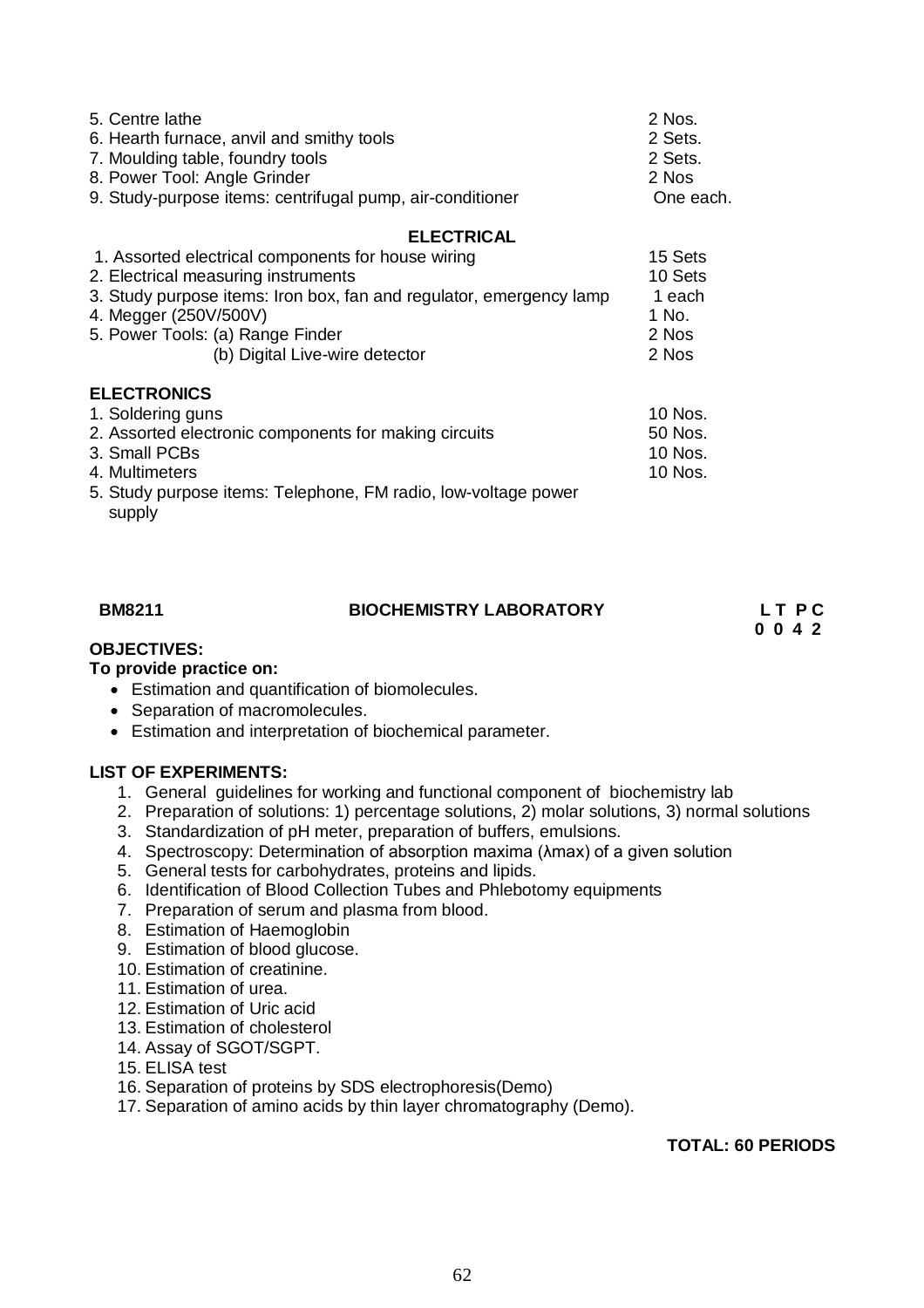#### **OUTCOMES:**

#### **Upon completion of the course, students will be able to:**

- Understand the Biochemistry laboratory functional components
- Understand the basics principle of preparation of buffers.
- Have a sound knowledge of qualitative test of different biomolecules.
- Understand the basics knowledge of Biochemical parameter and their interpretation in Blood sample.
- Have a sound knowledge of separation technology of proteins and aminoacids.

# **LAB REQUIREMENT FOR A BATCH OF 30 STUDENTS:**

**Requirement for a batch of 30 students** Colorimeter 2 Nos Spectrophotometer 1 No. pH meter 1 No Weighing balance 1 No Refrigerator 1 No SDS gel electrophoresis 1 No TLC, ready TLC plates 1 No Wintrobe's tube 2 Nos. Centrifuge Normal 1 No Microslides 2 packets Lancet 5 boxes Microscope 1 No Neubaur's Chamber 2 Nos. Heparinized Syringe 1box Haemoglobinometer 1 No Elisa reader.1 nos Capillary tubes 1 box

# **MA8352 LINEAR ALGEBRA AND PARTIAL DIFFERENTIAL EQUATIONS L T P C**

#### **4 0 0 4 OBJECTIVES:**

- To introduce the basic notions of groups, rings, fields which will then be used to solve related problems.
- To understand the concepts of vector space, linear transformations and diagonalization.
- To apply the concept of inner product spaces in orthogonalization.
- To understand the procedure to solve partial differential equations.
- To give an integrated approach to number theory and abstract algebra, and provide a firm basis for further reading and study in the subject

#### **UNIT I VECTOR SPACES 12**

Vector spaces – Subspaces – Linear combinations and linear system of equations – Linear independence and linear dependence – Bases and dimensions.

#### **UNIT II LINEAR TRANSFORMATION AND DIAGONALIZATION 12**

Linear transformation - Null spaces and ranges - Dimension theorem - Matrix representation of a linear transformations - Eigenvalues and eigenvectors - Diagonalizability.

#### **UNIT III INNER PRODUCT SPACES 12**

Inner product, norms - Gram Schmidt orthogonalization process - Adjoint of linear operations - Least square approximation.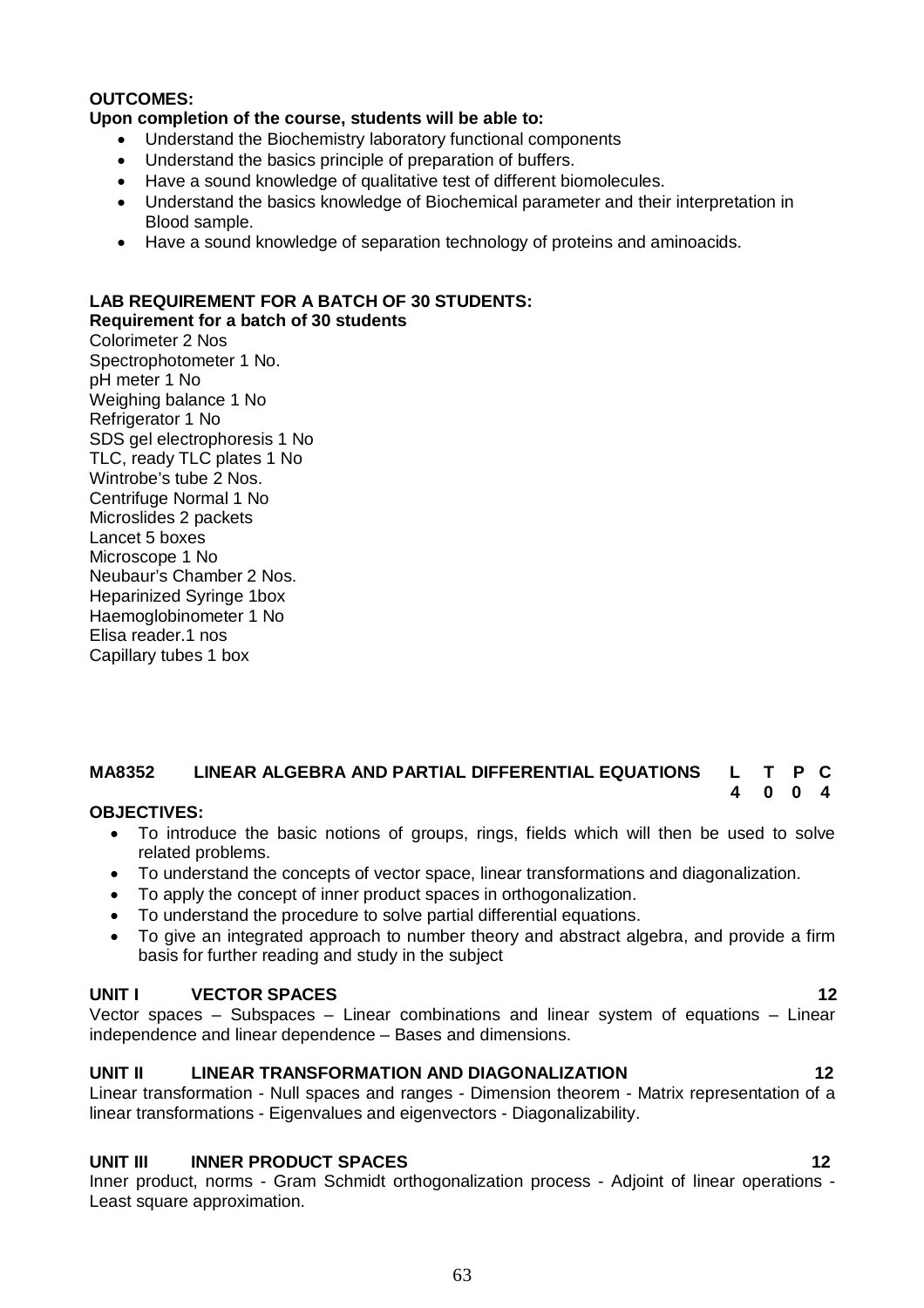# **UNIT IV PARTIAL DIFFERENTIAL EQUATIONS 12**

Formation – Solutions of first order equations – Standard types and equations reducible to standard types – Singular solutions – Lagrange's linear equation – Integral surface passing through a given curve – Classification of partial differential equations - Solution of linear equations of higher order with constant coefficients – Linear non-homogeneous partial differential equations.

#### **UNIT V FOURIER SERIES SOLUTIONS OF PARTIAL DIFFERENTIAL EQUATIONS 12** Dirichlet's conditions – General Fourier series – Half range sine and cosine series - Method of separation of variables – Solutions of one dimensional wave equation and one-dimensional heat equation – Steady state solution of two-dimensional heat equation – Fourier series solutions in Cartesian coordinates.

#### **OUTCOMES:**

# **Upon successful completion of the course, students should be able to:**

- Explain the fundamental concepts of advanced algebra and their role in modern mathematics and applied contexts.
- Demonstrate accurate and efficient use of advanced algebraic techniques.
- Demonstrate their mastery by solving non trivial problems related to the concepts and by proving simple theorems about the statements proven by the text.
- Able to solve various types of partial differential equations.
- Able to solve engineering problems using Fourier series

#### **TEXT BOOKS:**

- 1. Grewal B.S., "Higher Engineering Mathematics", Khanna Publishers, New Delhi, 43<sup>rd</sup> Edition, 2014.
- 2. Friedberg, A.H., Insel, A.J. and Spence, L., "Linear Algebra", Prentice Hall of India, New Delhi, 2004.

#### **REFERENCES:**

- 1. Burden, R.L. and Faires, J.D, "Numerical Analysis", 9<sup>th</sup> Edition, Cengage Learning, 2016.
- 2. James, G. "Advanced Modern Engineering Mathematics", Pearson Education, 2007.
- 3. Kolman, B. Hill, D.R., "Introductory Linear Algebra", Pearson Education, New Delhi, First Reprint, 2009.
- 4. Kumaresan, S., "Linear Algebra A Geometric Approach", Prentice Hall of India, New Delhi, Reprint, 2010.
- 5. Lay, D.C., "Linear Algebra and its Applications", 5<sup>th</sup> Edition, Pearson Education, 2015.
- 6. O'Neil, P.V., "Advanced Engineering Mathematics", Cengage Learning, 2007.
- 7. Strang, G., "Linear Algebra and its applications", Thomson (Brooks/Cole), New Delhi, 2005.
- 8. Sundarapandian, V. "Numerical Linear Algebra", Prentice Hall of India, New Delhi, 2008.

| EC8352 | <b>SIGNALS AND SYSTEMS</b> |  | L T P C |  |
|--------|----------------------------|--|---------|--|
|        |                            |  | 4 0 0 4 |  |

#### **OBJECTIVES:**

- To understand the basic properties of signal & systems
- To know the methods of characterization of LTI systems in time domain
- To analyze continuous time signals and system in the Fourier and Laplace domain
- To analyze discrete time signals and system in the Fourier and Z transform domain

**TOTAL: 60 PERIODS**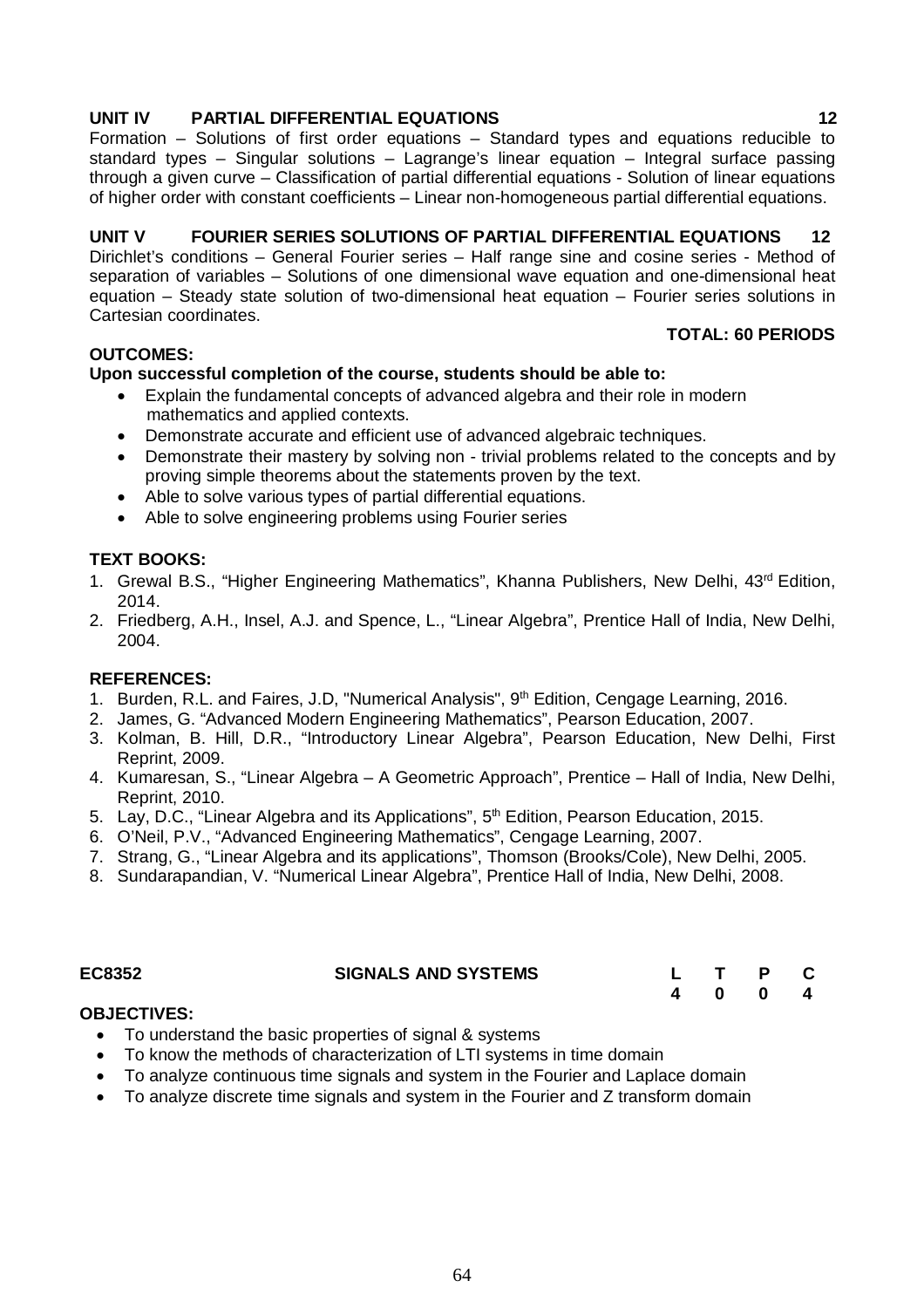# **UNIT I CLASSIFICATION OF SIGNALS AND SYSTEMS 12**

Standard signals- Step, Ramp, Pulse, Impulse, Real and complex exponentials and Sinusoids\_ Classification of signals – Continuous time (CT) and Discrete Time (DT) signals, Periodic & Aperiodic signals, Deterministic & Random signals, Energy & Power signals - Classification of systems- CT systems and DT systems- – Linear & Nonlinear, Time-variant & Time-invariant, Causal & Noncausal, Stable & Unstable.

#### **UNIT II ANALYSIS OF CONTINUOUS TIME SIGNALS 12**

Fourier series for periodic signals - Fourier Transform – properties- Laplace Transforms and properties

### **UNIT III LINEAR TIME INVARIANT CONTINUOUS TIME SYSTEMS 12**

Impulse response - convolution integrals- Differential Equation- Fourier and Laplace transforms in Analysis of CT systems - Systems connected in series / parallel.

#### **UNIT IV ANALYSIS OF DISCRETE TIME SIGNALS 12**

Baseband signal Sampling – Fourier Transform of discrete time signals (DTFT) – Properties of DTFT - Z Transform & Properties

### **UNIT V LINEAR TIME INVARIANT-DISCRETE TIME SYSTEMS 12**

Impulse response – Difference equations-Convolution sum- Discrete Fourier Transform and Z Transform Analysis of Recursive & Non-Recursive systems-DT systems connected in series and parallel.

#### **TOTAL: 60 PERIODS**

# **OUTCOMES:**

#### **At the end of the course, the student should be able to:**

- To be able to determine if a given system is linear/causal/stable
- Capable of determining the frequency components present in a deterministic signal
- Capable of characterizing LTI systems in the time domain and frequency domain
- To be able to compute the output of an LTI system in the time and frequency domains

#### **TEXT BOOK:**

1. Allan V.Oppenheim, S.Wilsky and S.H.Nawab, "Signals and Systems", Pearson, 2015.(Unit 1- V)

#### **REFERENCES:**

- 1. B. P. Lathi, "Principles of Linear Systems and Signals", Second Edition, Oxford, 2009.
- 2. R.E.Zeimer, W.H.Tranter and R.D.Fannin, "Signals & Systems Continuous and Discrete", Pearson, 2007.
- 3. John Alan Stuller, "An Introduction to Signals and Systems", Thomson, 2007.

# **BM8351 ANATOMY AND HUMAN PHYSIOLOGY L T P C**

# **3 0 0 3**

#### **OBJECTIVES**

- To identify all the organelles of an animal cell and their function.
- To understand structure and functions of the various types of systems of human body.
- To demonstrate their knowledge of importance of anatomical features and physiology of human systems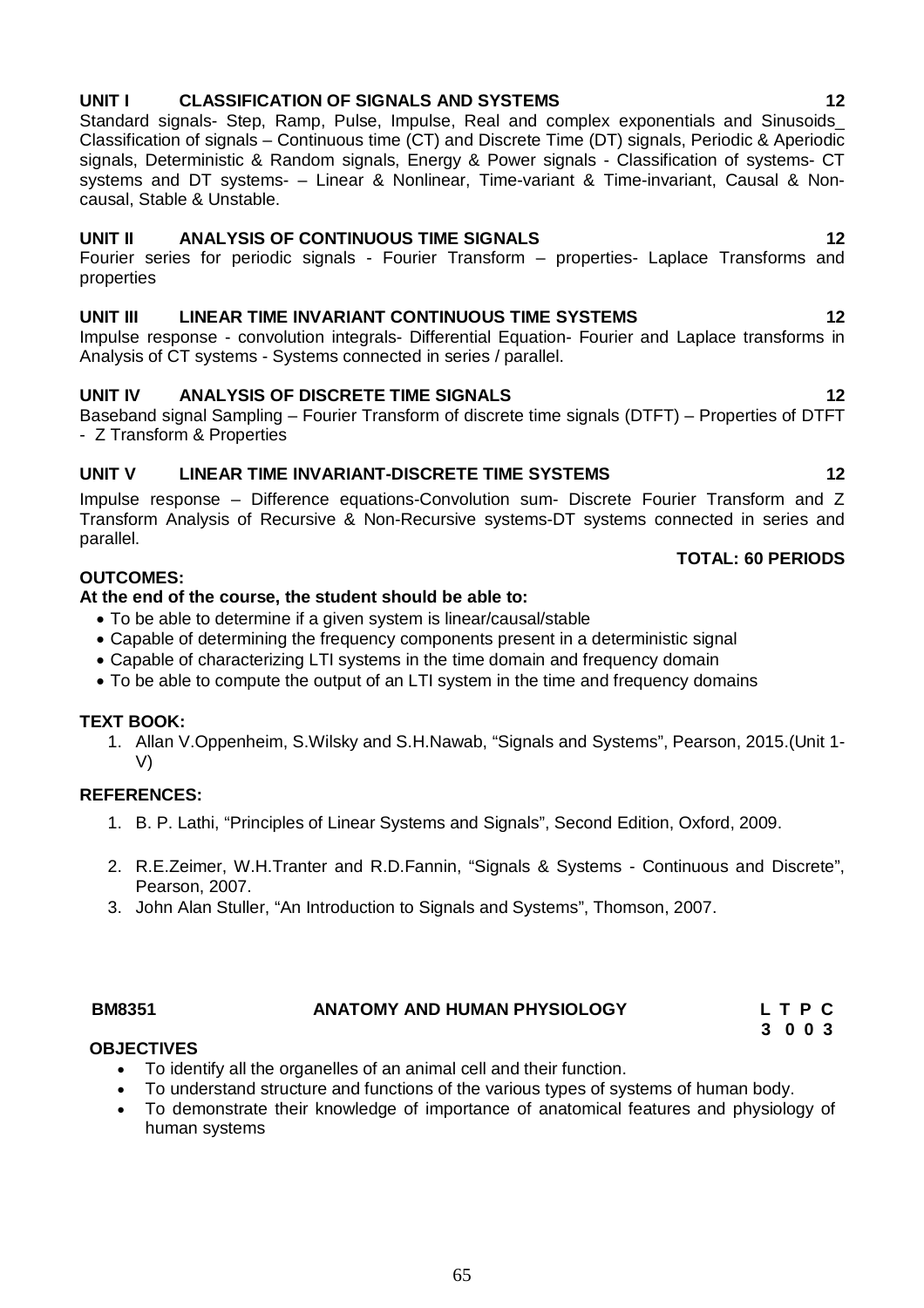# 66

# **UNIT I CELL AND TISSUE STRUCTURE 9**

Structure of Cell – structure and functions of sub organelles – Cell Membrane –Transport of Across Cell Membrane - Action Potential – Cell to Cell Signaling – Cell Division. Types of Specialized tissues – Functions

# **UNIT II SKELETAL, MUSCULAR AND RESPIRATORY SYSTEMS 9**

**Skeletal:**:Types of Bone and function – Physiology of Bone formation – Division of Skeleton – Types of joints and function – Types of cartilage and function. **Muscular:** Parts of Muscle – Movements. **Respiratory:** Parts of Respiratory Systems – Types of respiration - Mechanisms of Breathing – Regulation of Respiration

# **UNIT III CARDIOVASCULAR AND LYMPHATIC SYSTEMS 9**

**Cardiovascular:** Components of Blood and functions.- Blood Groups and importance – Structure of Heart – Conducting System of Heart – Properties of Cardiac Muscle - Cardiac Cycle - Heart Beat – Types of Blood vessel – Regulation of Heart rate and Blood pressure. **Lymphatic:** Parts and Functions of Lymphatic systems – Types of Lymphatic organs and vessels

# **UNIT IV NERVOUS AND ENDOCRINE SYSTEMS AND SENSE ORGANS 9**

**Nervous:** Cells of Nervous systems – Types of Neuron and Synapses – Mechanisms of Nerve impulse – Brain : Parts of Brain – Spinal Cord – Tract and Pathways of Spines – Reflex Mechanism – Classification of Nerves - Autonomic Nervous systems and its functions. **Endocrine - Pituitary** and thyroid gland, Sense Organs: Eye and Ear

# **UNIT V DIGESTIVE AND URINARY SYSTEMS 9**

Digestive: Organs of Digestive system – Digestion and Absorption. **Urinary:** Structure of Kidney and Nephron – Mechanisms of Urine formation – Regulation of Blood pressure by Urinary System – Urinary reflex

# **TOTAL: 45 PERIODS**

# **OUTCOMES:**

# **At end of the course**

- Students would be able to explain basic structure and functions of cell
- Students would be learnt about anatomy and physiology of various systems of human body
- Students would be able to explain interconnect of various systems

# **TEXT BOOKS:**

- 1. Prabhjot Kaur. Text Book of Anatomy and Physiology. Lotus Publsihers. 2014
- 2. Elaine.N. Marieb , "Essential of Human Anatomy and Physiology", Eight Edition, Pearson Education, New Delhi, 2007

# **REFERENCES:**

- 1. Frederic H. Martini, Judi L. Nath, Edwin F. Bartholomew, Fundamentals of Anatomy and Physiology. Pearson Publishers, 2014
- 2. Gillian Pocock, Christopher D. Richards, The human Body An introduction for Biomedical and Health Sciences, Oxford University Press, USA, 2013
- 3. William F.Ganong, "Review of Medical Physiology", 22nd Edition, Mc Graw Hill, New Delhi, 2010
- 4. Eldra Pearl Solomon, "Introduction to Human Anatomy and Physiology", W.B. Saunders Company, 2015
- 5. Guyton & Hall, "Medical Physiology", 13<sup>th</sup> Edition, Elsevier Saunders, 2015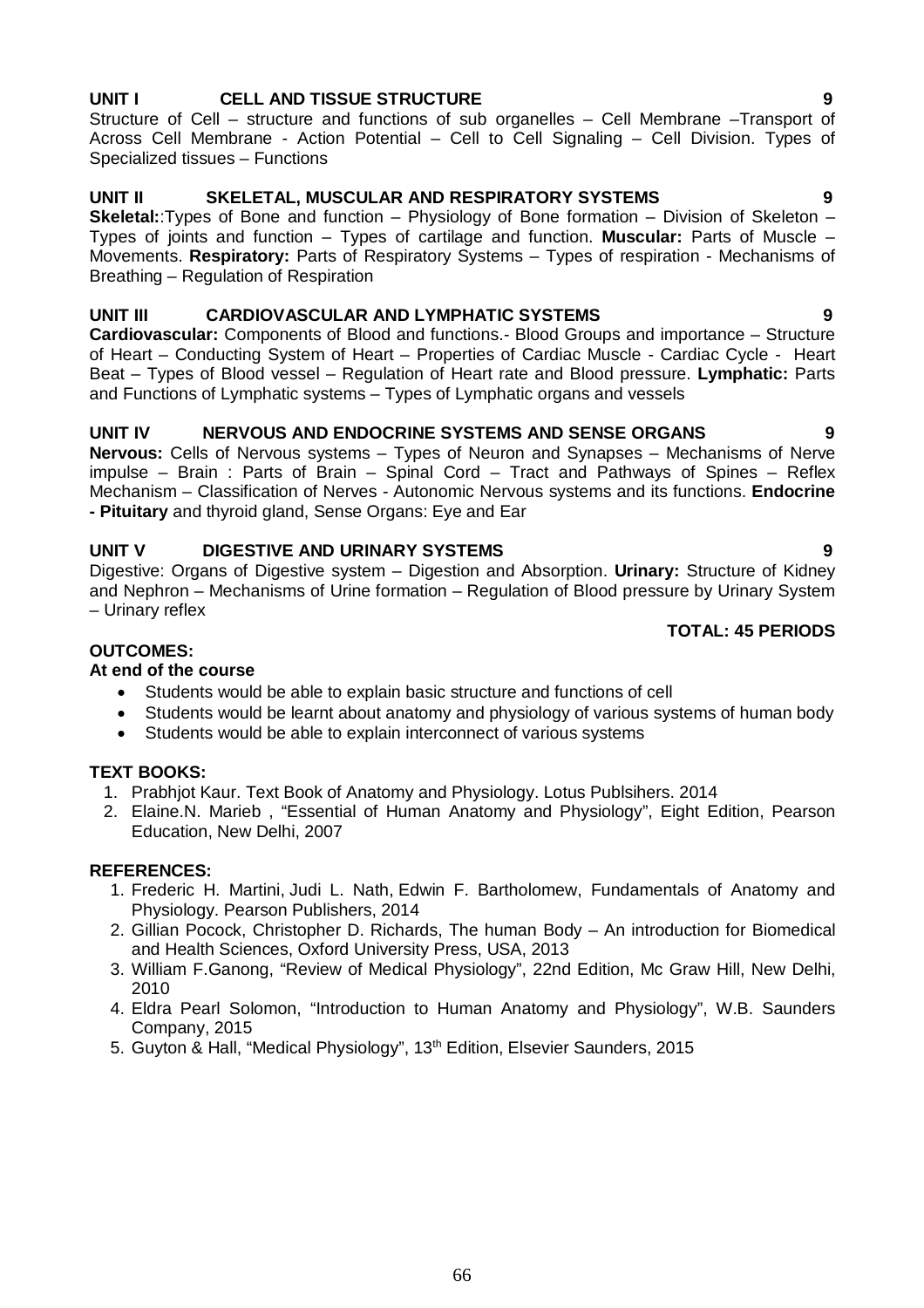**BM8301 SENSORS AND MEASUREMENTS L T P C**

 **2 0 2 3**

#### **OBJECTIVES:**

#### **The student should be made to:**

- Understand the purpose of measurement, the methods of measurements, errors associated with measurements.
- Know the principle of transduction, classifications and the characteristics of different transducers
- Know the different bridges for measurement.
- Know the different display and recording devices.

# UNIT I SCIENCE OF MEASUREMENT 6+6

Measurement System – Instrumentation - Classification and Characteristics of Transducers - Static and Dynamic - Errors in Measurements and their statistical analysis – Calibration - Primary and secondary standards.

# **UNIT II DISPLACEMENT, PRESSURE, TEMPERATURE SENSORS 6+6**

Strain Gauge: Gauge factor, sensing elements, configuration, and unbounded strain gage. Capacitive transducer - various arrangements, Inductive transducer, LVDT, Passive types: RTD materials & range, relative resistance vs. temperature characteristics, thermistor characteristics, Active type: Thermocouple - characteristics.

#### **UNIT III PHOTOELECTRIC AND PIEZO ELECTRIC SENSORS 6+6**

Phototube, scintillation counter, photo multiplier tube (PMT), photovoltaic, photo conductive cells, photo diodes, phototransistor, comparison of photoelectric transducers. Optical displacement sensors and optical encoders. Piezoelectric active transducer- Equivalent circuit and its characteristics.

#### **UNIT IV SIGNAL CONDITIONING CIRCUITS 6+6**

Functions of signal conditioning circuits, Preamplifiers, Concepts of passive filters, Impedance matching circuits, AC and DC Bridges - wheat stone bridge, Kelvin, Maxwell, Hay, Schering

#### **UNIT V DISPLAY AND RECORDING DEVICES 6+6**

Digital voltmeter – Multi meter – CRO – block diagram, CRT – vertical & horizontal deflection system, DSO, LCD monitor, PMMC writing systems, servo recorders, photographic recorder, magnetic tape recorder, Inkjet recorder, thermal recorder.

#### **LIST OF LABORATORY EXPERIMENTS TO DEMONSTRATE:**

- 1. Characteristics of various temperature sensors RTD, Thermistor and Thermocouple
- 2. Displacement measurement using LVDT.
- 3. Characteristics of various light sensors LDR, Photodiode and Phototransistor
- 4. Measurement of resistance using DC bridges
- 5. Measurement of inductance using Maxwell bridge
- 6. Measurement of capacitance using Schering bridge
- 7. Measurement of amplitude, time, frequency using CRO

### **OUTCOMES**:

#### **Upon completion of the course, the student should be able to:**

- Measure various electrical parameters with accuracy, precision, resolution.
- Select appropriate passive or active transducers for measurement of physical phenomenon.
- Select appropriate light sensors for measurement of physical phenomenon.
- Use AC and DC bridges for relevant parameter measurement.
- Employ Multimeter, CRO and different types of recorders for appropriate measurement.

# **TOTAL: 60 PERIODS**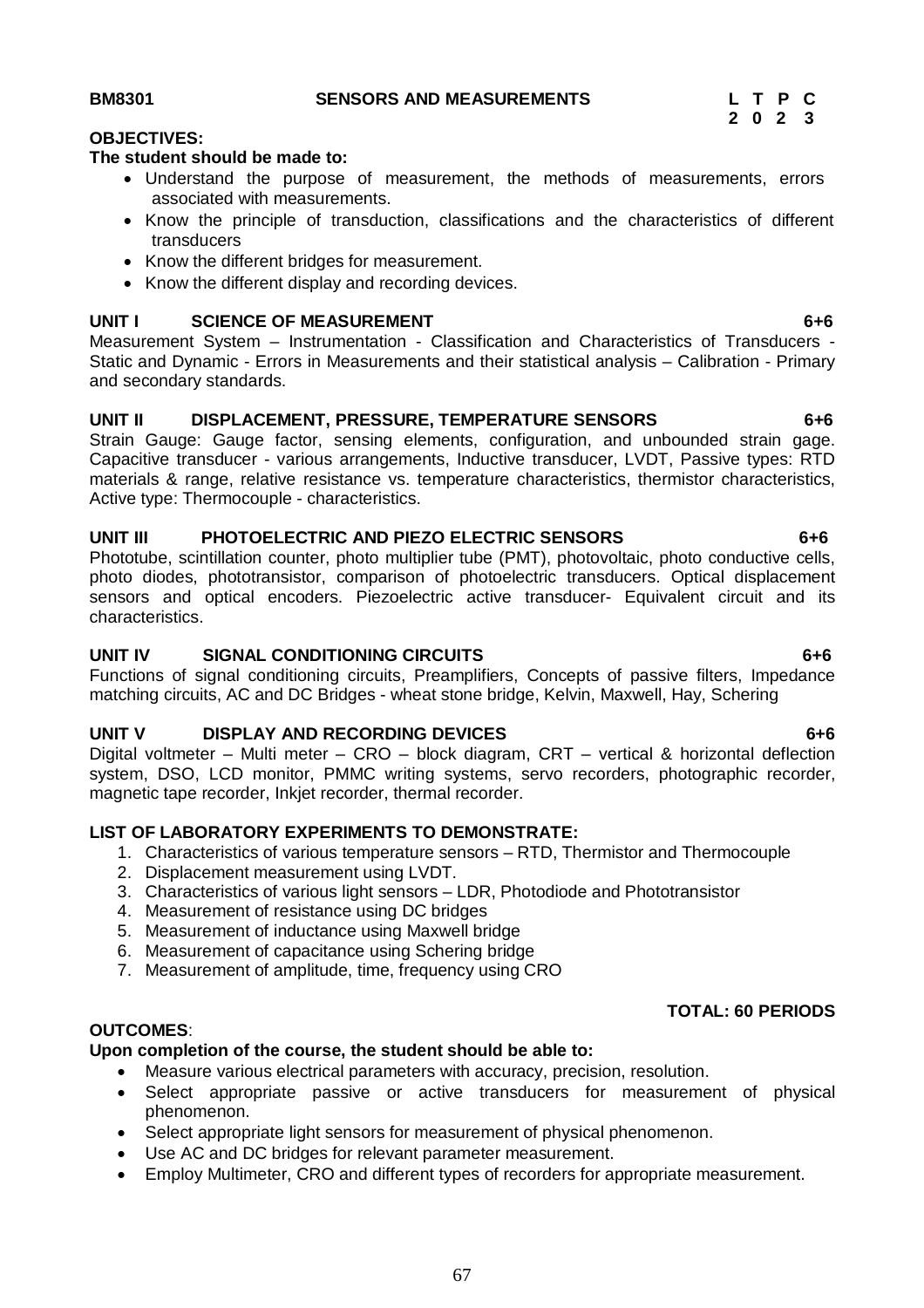### **TEXT BOOKS:**

- 1. A.K.Sawhney, "Electrical & Electronics Measurement and Instrumentation", 10<sup>th</sup> edition, DhanpatRai& Co, New Delhi, 19th Revised edition 2011, Reprint 2014.
- 2. John G. Webster, "Medical Instrumentation Application and Design", 4<sup>th</sup> edition, Wilev India Pvt Ltd,New Delhi, 2015.

#### **REFERENCES:**

- 1. Ernest O Doebelin and Dhanesh N Manik, Measurement systems, Application and design, 6th edition, McGraw-Hill, 2012.
- 2. Khandpur R.S, "Handbook of Biomedical Instrumentation". 3<sup>rd</sup>edition.Tata McGraw-Hill. New Delhi, 2014.
- 3. Leslie Cromwell, "Biomedical Instrumentation and measurement", 2<sup>nd</sup> edition, Prentice hall of India, New Delhi, 2015.
- 4. Albert D.Helfrick and William D. Cooper. Modern Electronic Instrumentation and Measurement Techniques", Prentice Hall of India, 1<sup>st</sup>edition, 2016.

#### **EC8353 ELECTRON DEVICES AND CIRCUITS L T P C**

#### **OBJECTIVES:**

#### **The student should be made to:**

- Understand the structure of basic electronic devices.
- Be exposed to active and passive circuit elements.
- Familiarize the operation and applications of transistor like BJT and FET.
- Explore the characteristics of amplifier gain and frequency response.
- Learn the required functionality of positive and negative feedback systems.

#### **UNIT I PN JUNCTION DEVICES 9**

PN junction diode –structure, operation and V-I characteristics, diffusion and transition capacitance - Rectifiers – Half Wave and Full Wave Rectifier,– Display devices- LED, Laser diodes, Zener diodecharacteristics- Zener Reverse characteristics – Zener as regulator

#### **UNIT II TRANSISTORS AND THYRISTORS 9**

BJT, JFET, MOSFET- structure, operation, characteristics and Biasing UJT, Thyristors and IGBT - Structure and characteristics.

#### **UNIT III AMPLIFIERS 9**

BJT small signal model – Analysis of CE, CB, CC amplifiers- Gain and frequency response – MOSFET small signal model– Analysis of CS and Source follower – Gain and frequency response- High frequency analysis.

#### **UNIT IV MULTISTAGE AMPLIFIERS AND DIFFERENTIAL AMPLIFIER 9**

BIMOS cascade amplifier, Differential amplifier – Common mode and Difference mode analysis – FET input stages – Single tuned amplifiers – Gain and frequency response – Neutralization methods, power amplifiers –Types (Qualitative analysis).

#### **UNIT V FEEDBACK AMPLIFIERS AND OSCILLATORS 9**

Advantages of negative feedback – voltage / current, series, Shunt feedback –positive feedback – Condition for oscillations, phase shift – Wien bridge, Hartley, Colpitts and Crystal oscillators.

#### **TOTAL: 45 PERIODS**

**3 0 0 3**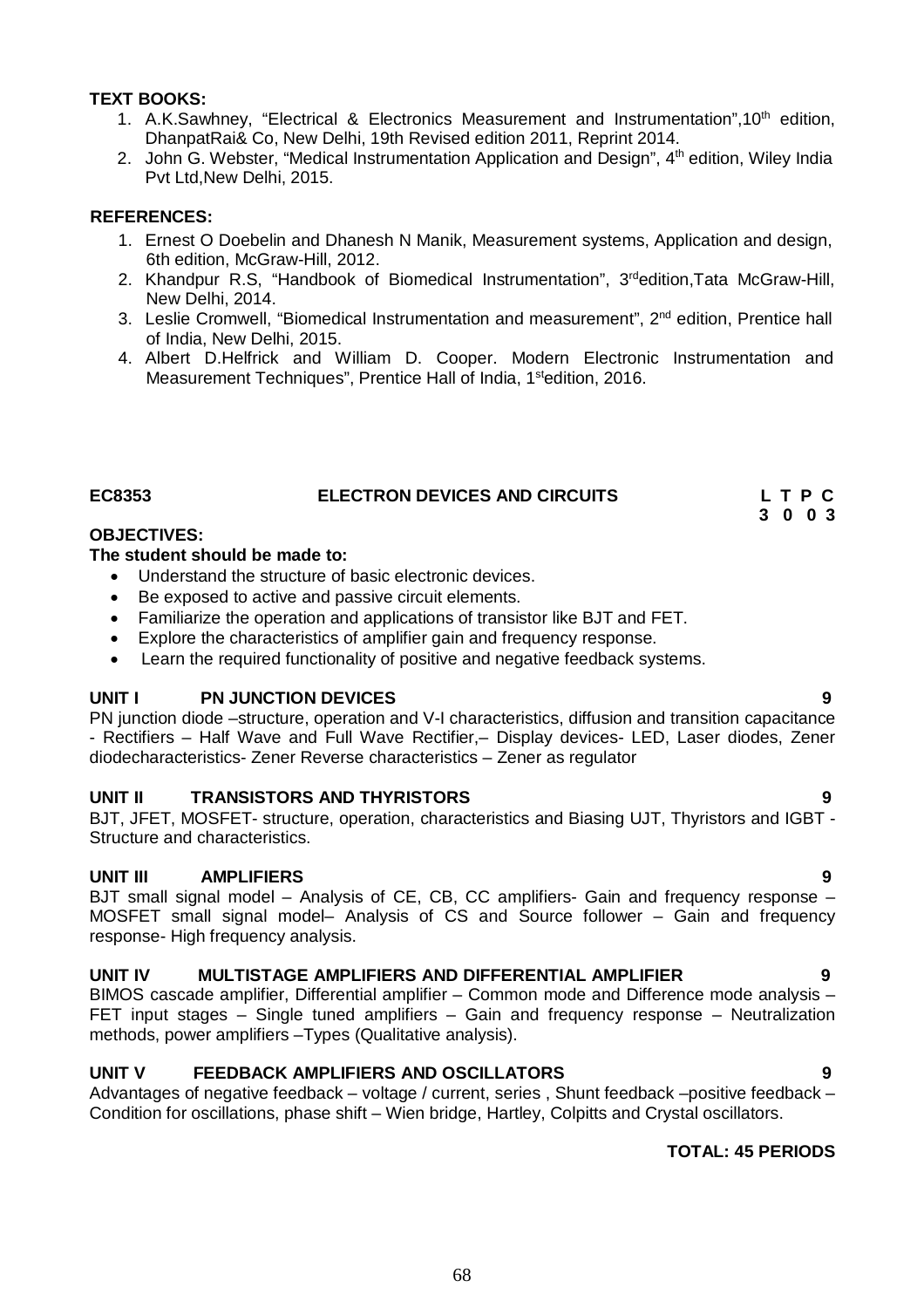#### **OUTCOMES:**

#### **Upon Completion of the course, the students will be able to:**

- Explain the structure and working operation of basic electronic devices.
- Able to identify and differentiate both active and passive elements
- Analyze the characteristics of different electronic devices such as diodes and transistors
- Choose and adapt the required components to construct an amplifier circuit.
- Employ the acquired knowledge in design and analysis of oscillators

#### **TEXT BOOKS:**

- 1. David A. Bell, "Electronic devices and circuits", Oxford University higher education, 5<sup>th</sup> edition 2008.
- 2. Sedra and smith, "Microelectronic circuits", 7<sup>th</sup> Ed., Oxford University Press

#### **REFERENCES:**

- 1. Balbir Kumar, Shail.B.Jain, "Electronic devices and circuits" PHI learning private limited, 2<sup>nd</sup> edition 2014.
- 2. Thomas L.Floyd, "Electronic devices" Conventional current version, Pearson prentice hall, 10<sup>th</sup> Edition, 2017.
- 3. Donald A Neamen, "Electronic Circuit Analysis and Design" Tata McGraw Hill, 3rd Edition, 2003.
- 4. Robert L.Boylestad, "Electronic Devices and Circuit Theory", 2002.
- 5. Robert B. Northrop, "Analysis and Application of Analog Electronic Circuits to Biomedical Instrumentation", CRC Press, 2004.

#### **BM8302 PATHOLOGY AND MICROBIOLOGY L T P C**

**OBJECTIVES:**

#### **The student should be made to:**

- Gain a knowledge on the structural and functional aspects of living organisms.
- Know the etiology and remedy in treating the pathological diseases.
- Empower the importance of public health.

#### **UNIT I CELL DEGENERATION, REPAIR AND NEOPLASIA 9**

Cell injury - Reversible cell injury and Irreversible cell injury and Necrosis, Apoptosis, Intracellular accumulations, Pathological calcification- Dystrophic and Metastatic. cellular adaptations of growth and differentiation, Inflammation and Repair including fracture healing, Neoplasia, Classification, Benign and Malignant tumours, carcinogenesis, spread of tumours Autopsy and biopsy.

#### **UNIT II FLUID AND HEMODYNAMIC DERANGEMENTS 9**

Edema, Hyperemia/Ischemia, normal hemostasis, thrombosis, disseminated intravascular coagulation, embolism, infarction, shock, Chronic venous congestion. Hematological disorders-Bleeding disorders, Leukaemias, Lymphomas Haemorrhage.

#### . **UNIT III MICROBIOLOGY 9**

Structure of Bacteria and Virus. Routes of infection and spread; endogenous and exogenous infections, Morphological features and structural organization of bacteria and virus, growth curve, identification of bacteria , culture media and its types , culture techniques and observation of culture. Disease caused by bacteria, fungi, protozoal, virus and helminthes.

 **3 0 0 3**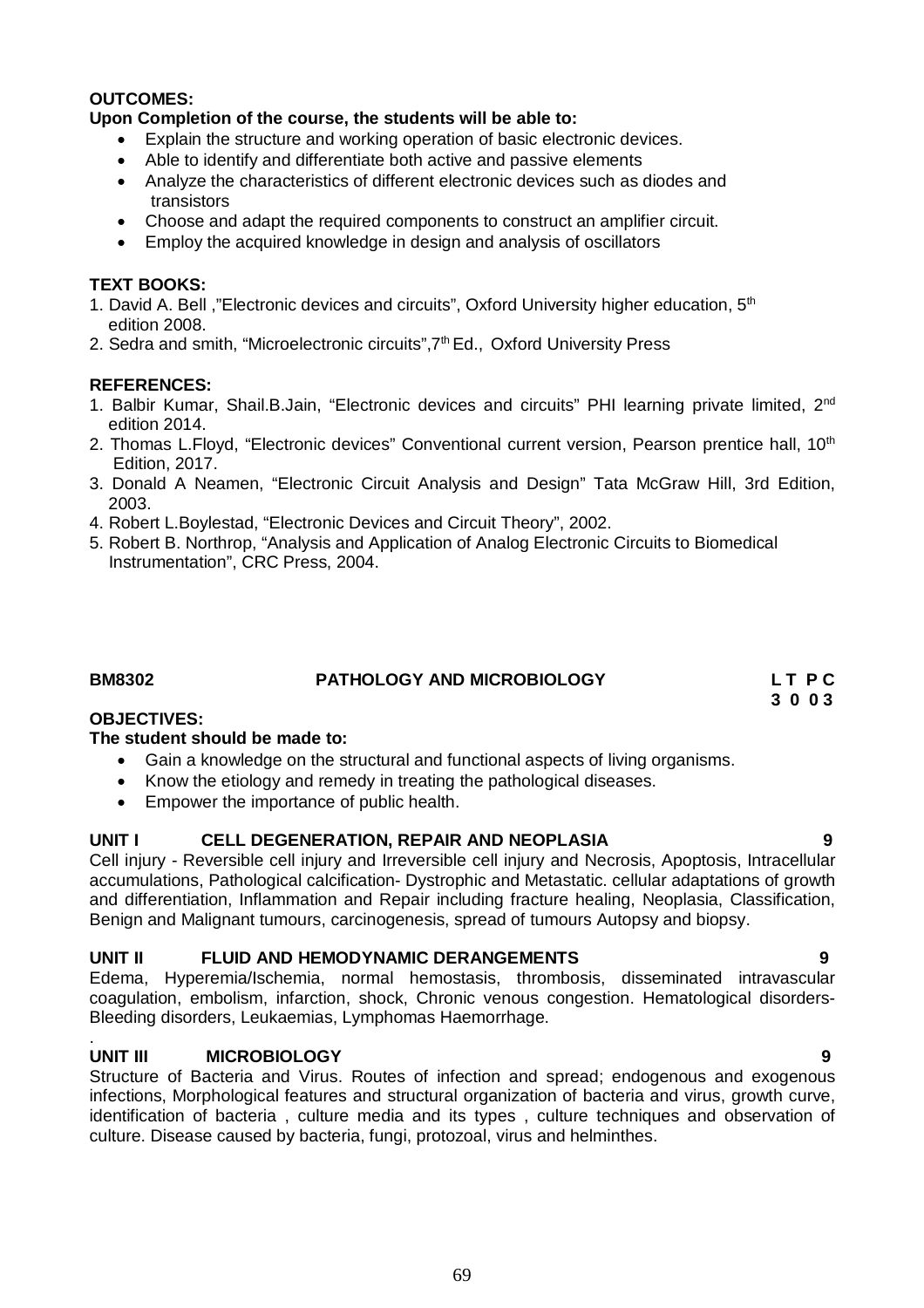# **UNIT IV MICROSCOPES 9**

Light microscope – bright field, dark field, phase contrast, fluorescence, Electron microscope (TEM & SEM). Preparation of samples for electron microscope. Staining methods – simple, gram staining and AFB staining.

# **UNIT V IMMUNOPATHOLOGY****9**

Natural and artificial immunity, types of Hypersensitivity, antibody and cell mediated tissue injury: opsonization, phagocytosis, inflammation, Secondary immunodeficiency including HIV infection. Auto-immune disorders: Basic concepts and classification, SLE.Antibodies and its types, antigen and antibody reactions, immunological techniques: immune diffusion, immuno electrophoresis, RIA and ELISA, monoclonal antibodies.

### **OUTCOMES:**

# **At the end of the course, the student should be able to:**

- Analyze structural and functional aspects of living organisms.
- Explain the function of microscope
- Discuss the importance of public health.
- Describe methods involved in treating the pathological diseases.

# **TEXT BOOKS:**

- 1. Ramzi S Cotran, Vinay Kumar & Stanley L Robbins, "Pathologic Basis of Diseases", 7th edition,WB Saunders Co. 2005 (Units I & II).
- 2. Ananthanarayanan & Panicker, "Microbiology" Orientblackswan, 2017 10<sup>th</sup> edition. (Units III,IV and V).

#### **REFERENCES:**

- 1. Underwood JCE: General and Systematic Pathology Churchill Livingstone, 3rd edition, 2000.
- 2. Dubey RC and Maheswari DK. "A Text Book of Microbiology" Chand & Company Ltd, 2007
- 3. Prescott, Harley and Klein, "Microbiology", 10th edition, McGraw Hill, 2017

# **BM8311 PATHOLOGY AND MICROBIOLOGY LABORATORY L T P C**

# **0 0 4 2**

# **OBJECTIVES:**

# **The student should be made to:**

- Use Compound microscope
	- Practice on chemical examinations, Cryoprocessing, Histopathological examinations etc

#### **LIST OF EXPERIMENTS:**

- 1. Urine physical and chemical examination (protein, reducing substances, ketones, bilirubin and blood)
- 2. Study of parts of compound microscope
- 3. Histopathological slides of benign and malignant tumours.
- 4. Manual paraffin tissue processing and section cutting (demonstration)
- 5. Cryo processing of tissue and cryosectioning (demonstration)
- 6. Basic staining Hematoxylin and eosin staining.
- 7. Special stains cresyl fast Blue (CFV)- Trichrome oil red O PAS
- 8. Capsule stain
- 10. Simple stain.
- 11. Gram stain.
- 12. AFB stain.
- 13.Antigen-Antibody reaction Immuno electrophoresis
- 14. Slides of malarial parasites, micro filaria and leishmania donovani.

**TOTAL : 45 PERIODS**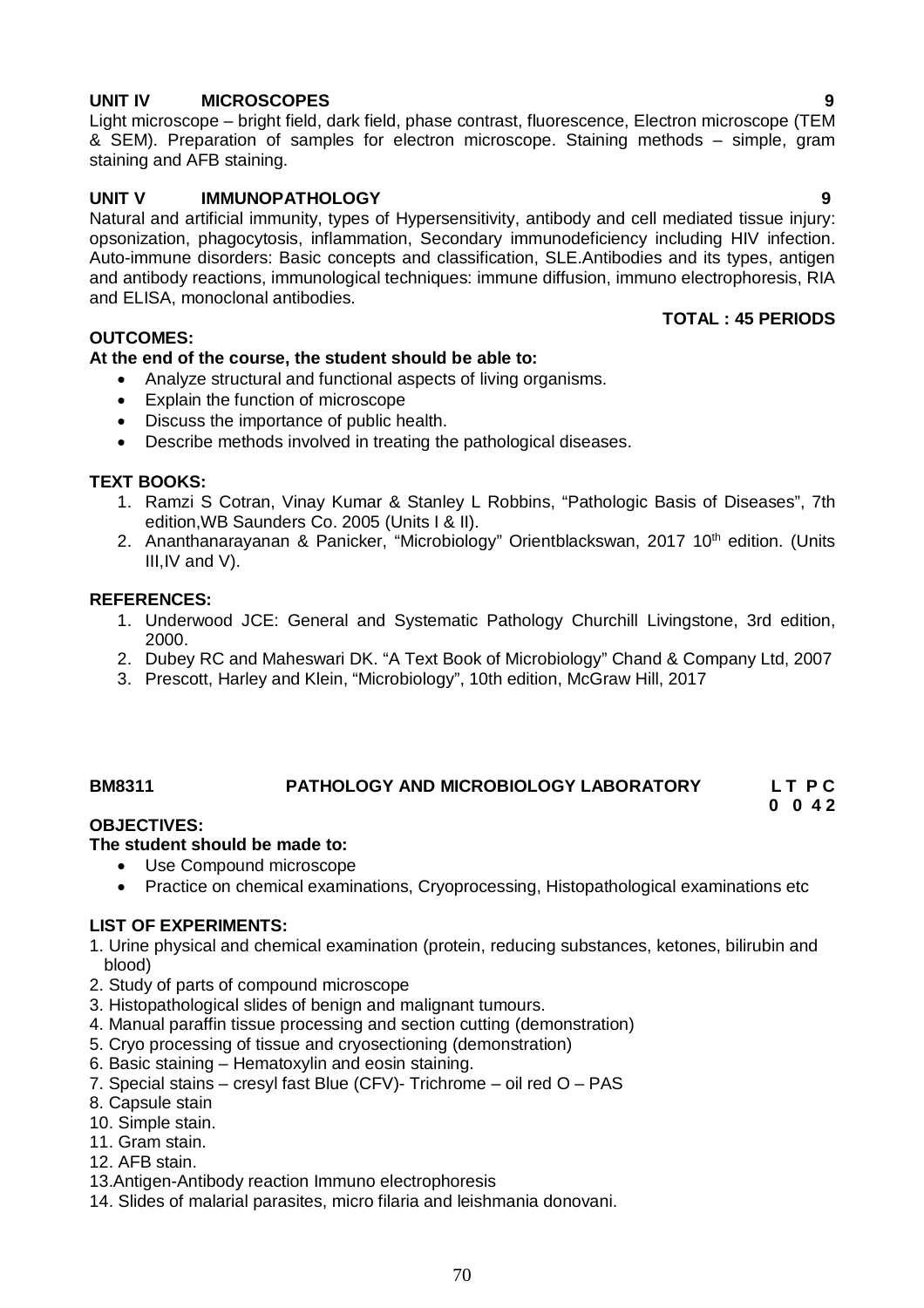- 15. Haematology slides of anemia and leukemia.
- 16. Study of bone marrow charts.

#### **OUTCOME:**

# **TOTAL: 60 PERIODS**

 Student can perform practical experiments on tissue processing, cryoprocessing, staining Processes etc.

#### **TEXT BOOK** :

1.Textbook of Medical Laboratory Technology, Ramnik Sood, 6thEdition, Jaypee Brothers Medical Publishers, 2009

#### **BM8312 DEVICES AND CIRCUITS LABORATORY L T P C**

**0 0 4 2**

# **OBJECTIVES:**

- To learn the characteristics of basic electronic devices such as Diode, BJT,FET, SCR
- To understand the working of RL,RC and RLC circuits
- To gain hand on experience in Thevinin & Norton theorem, KVL & KCL, and Super Position Theorems

#### **LIST OF EXPERIMENTS**

- 1. Characteristics of PN Junction Diode
- 2. Zener diode Characteristics & Regulator using Zener diode
- 3. Common Emitter input-output Characteristics
- 4. Common Base input-output Characteristics
- 5. FET Characteristics
- 6. SCR Characteristics
- 7. Clipper and Clamper & FWR
- 8. Verifications of Thevinin & Norton theorem
- 9. Verifications of KVL & KCL
- 10. Verifications Of Super Position Theorem
- 11. Verifications of maximum power transfer & reciprocity theorem
- 12. Determination Of Resonance Frequency of Series & Parallel RLC Circuits
- 13. Transient analysis of RL and RC circuits

#### **LABORATORY REQUIREMENTS**

BC 107, BC 148,2N2646,BFW10 - 25 each 1N4007, Zener diodes - 25 each Resistors, Capacitors, Inductors - sufficient quantities Bread Boards - 15 Nos CRO (30MHz) – 10 Nos. Function Generators (3MHz) – 10 Nos. Dual Regulated Power Supplies ( $0 - 30V$ ) – 10 Nos

#### **OUTCOMES:**

#### **At the end of the course, the student should be able to:**

- Analyze the characteristics of basic electronic devices
- Design RL and RC circuits
- Verify Thevinin & Norton theorem KVL & KCL, and Super Position Theorems

### **TOTAL: 60 PERIODS**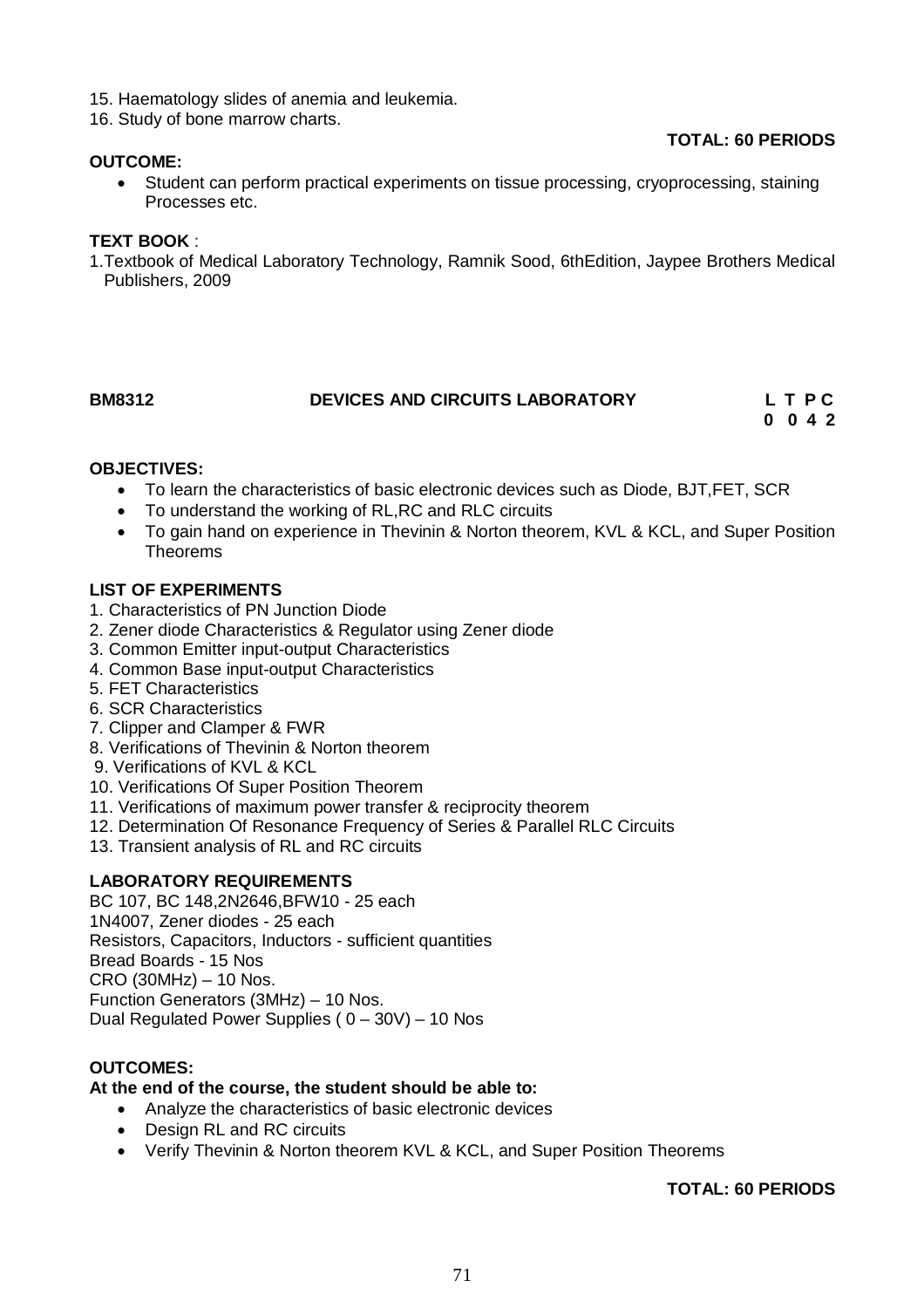| <b>BM8313</b>                                   | <b>HUMAN PHYSIOLOGY LABORATORY</b>                                                                                                                      | LTPC<br>$0 \t0 \t2 \t1$  |
|-------------------------------------------------|---------------------------------------------------------------------------------------------------------------------------------------------------------|--------------------------|
| <b>OBJECTIVES:</b>                              |                                                                                                                                                         |                          |
| $\bullet$<br>$\bullet$                          | • To estimation and quantification of blood cells<br>To learnt methods for identification of blood groups<br>To estimation of haematological parameters |                          |
| $\bullet$                                       | To learnt the analysis of visual and hearing test                                                                                                       |                          |
| <b>LIST OF EXPERIMENTS</b>                      |                                                                                                                                                         |                          |
|                                                 | 1. Collection of Blood Samples                                                                                                                          |                          |
|                                                 | 2. Identification of Blood groups (Forward and Reverse)<br>3. Bleeding and Clotting time                                                                |                          |
| 4. Estimation of Hemoglobin                     |                                                                                                                                                         |                          |
| 5. Total RBC Count                              |                                                                                                                                                         |                          |
| 6. Total WBC Count                              | 7. Differential count of Blood cells                                                                                                                    |                          |
| 8. Estimation of ESR                            |                                                                                                                                                         |                          |
| 9. PCV, MCH, MCV, MCHC                          |                                                                                                                                                         |                          |
|                                                 | 10. Hearing test - Tuning fork<br>11. Visual Activity – Snellen's Chart and Jaeger's Chart                                                              |                          |
|                                                 |                                                                                                                                                         |                          |
| <b>OUTCOMES:</b>                                |                                                                                                                                                         | <b>TOTAL: 30 PERIODS</b> |
|                                                 | At end of the course, Students would be able to                                                                                                         |                          |
|                                                 | Identification and enumeration of blood cells                                                                                                           |                          |
| $\bullet$                                       | Enumeration of haematological parameters                                                                                                                |                          |
| $\bullet$                                       | Analysis of special sensory organs test                                                                                                                 |                          |
|                                                 | <b>LAB REQUIREMENT FOR A BATCH OF 30 STUDENTS:</b>                                                                                                      |                          |
|                                                 | Requirement for a batch of 30 students                                                                                                                  |                          |
| Microscope<br>$Contribution$ Mormal $\Delta$ Ma | 2 Nos                                                                                                                                                   |                          |

| Microscope                 | 2 Nos                   |
|----------------------------|-------------------------|
| <b>Centrifuge Normal</b>   | 1 No                    |
| Wintrobe's tube            | 2 Nos.                  |
| PCV tube                   | 2 Nos                   |
| Neubaur's Chamber          | 2 Nos.                  |
| <b>Heparinized Syringe</b> | 1box                    |
| Haemoglobinometer          | 1 No                    |
| Blood grouping kit         | 1 No                    |
| Capillary tubes            | 1 box                   |
| Ophthalmoscope             | 1 No                    |
| Tuning fork                | (256Hz to 512Hz) 5 Nos. |
| <b>Microslides</b>         | 2 packets               |
| Lancet                     | 5 boxes                 |
|                            |                         |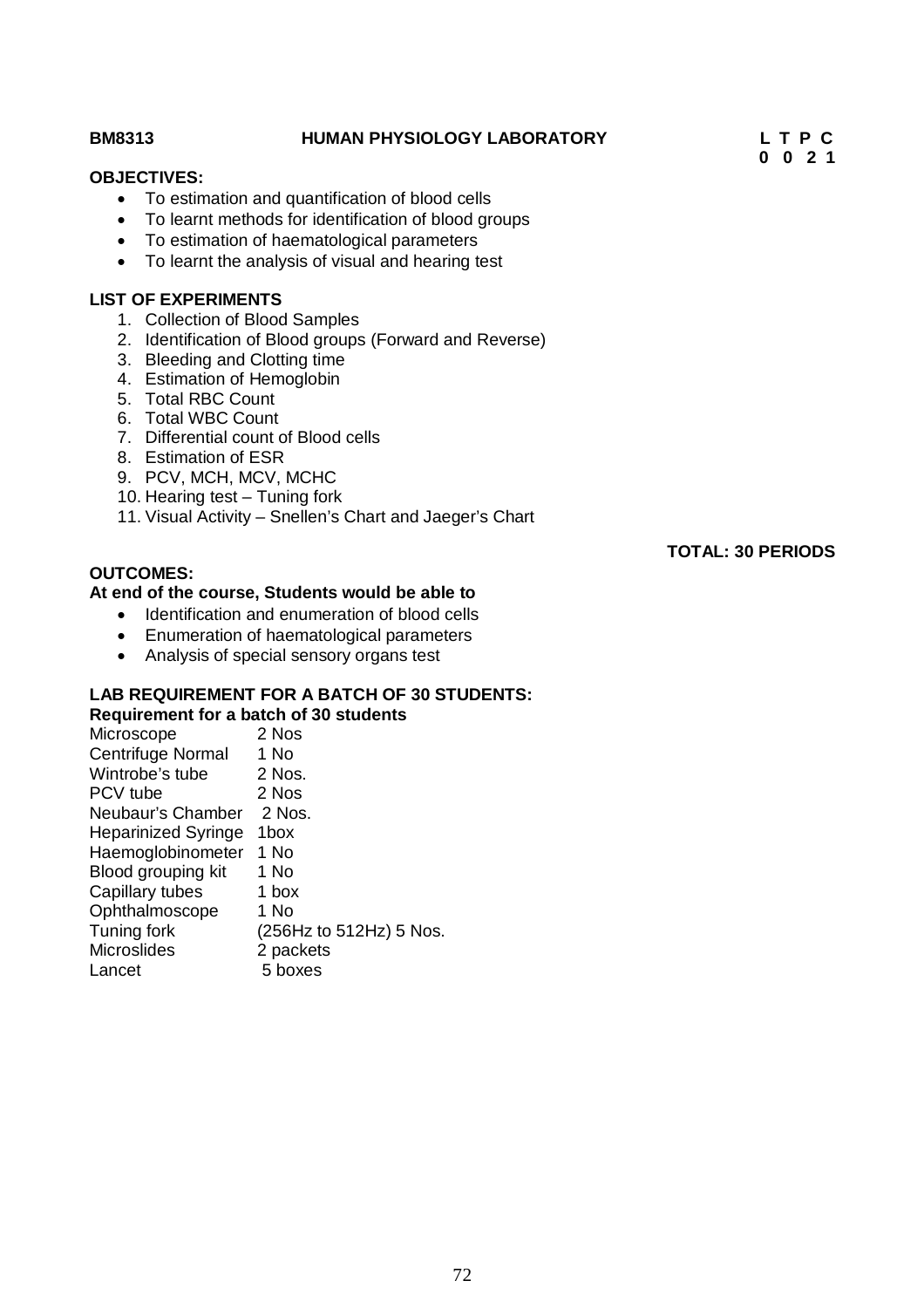### 73

# **MA8391 PROBABILITY AND STATISTICS L T P C**

### **OBJECTIVES:**

- This course aims at providing the required skill to apply the statistical tools in engineering problems.
- To introduce the basic concepts of probability and random variables.
- To introduce the basic concepts of two dimensional random variables.
- To acquaint the knowledge of testing of hypothesis for small and large samples which plays an important role in real life problems.
- To introduce the basic concepts of classifications of design of experiments which plays very important roles in the field of agriculture and statistical quality control

## **UNIT I PROBABILITY AND RANDOM VARIABLES 12**

Probability – The axioms of probability – Conditional probability – Baye's theorem - Discrete and continuous random variables - Moments - Moment generating functions - Binomial, Poisson, Geometric, Uniform, Exponential and Normal distributions.

## **UNIT II TWO - DIMENSIONAL RANDOM VARIABLES 12**

Joint distributions – Marginal and conditional distributions – Covariance – Correlation and linear regression – Transformation of random variables – Central limit theorem (for independent and identically distributed random variables).

## **UNIT III TESTING OF HYPOTHESIS 12**

Sampling distributions - Estimation of parameters - Statistical hypothesis - Large sample tests based on Normal distribution for single mean and difference of means -Tests based on t, Chisquare and F distributions for mean, variance and proportion - Contingency table (test for independent) - Goodness of fit.

### **UNIT IV DESIGN OF EXPERIMENTS** 12

One way and Two way classifications - Completely randomized design – Randomized block design – Latin square design - 2<sup>2</sup> factorial design.

## **UNIT V STATISTICAL QUALITY CONTROL 12**

Control charts for measurements  $(X \text{ and } R \text{ charts}) -$ Control charts for attributes (p, c and np charts) – Tolerance limits - Acceptance sampling.

### **OUTCOMES:**

## **Upon successful completion of the course, students will be able to:**

- Understand the fundamental knowledge of the concepts of probability and have knowledge of standard distributions which can describe real life phenomenon.
- Understand the basic concepts of one and two dimensional random variables and apply in engineering applications.
- Apply the concept of testing of hypothesis for small and large samples in real life problems.
- Apply the basic concepts of classifications of design of experiments in the field of agriculture and statistical quality control.
- Have the notion of sampling distributions and statistical techniques used in engineering and management problems.

### **TEXT BOOKS:**

- 1. Johnson, R.A., Miller, I and Freund J., "Miller and Freund's Probability and Statistics for Engineers", Pearson Education, Asia, 8<sup>th</sup> Edition, 2015.
- 2. Milton. J. S. and Arnold. J.C., "Introduction to Probability and Statistics", Tata McGraw Hill, 4<sup>th</sup> Edition, 2007.

# **TOTAL : 60 PERIODS**

 **4 0 0 4**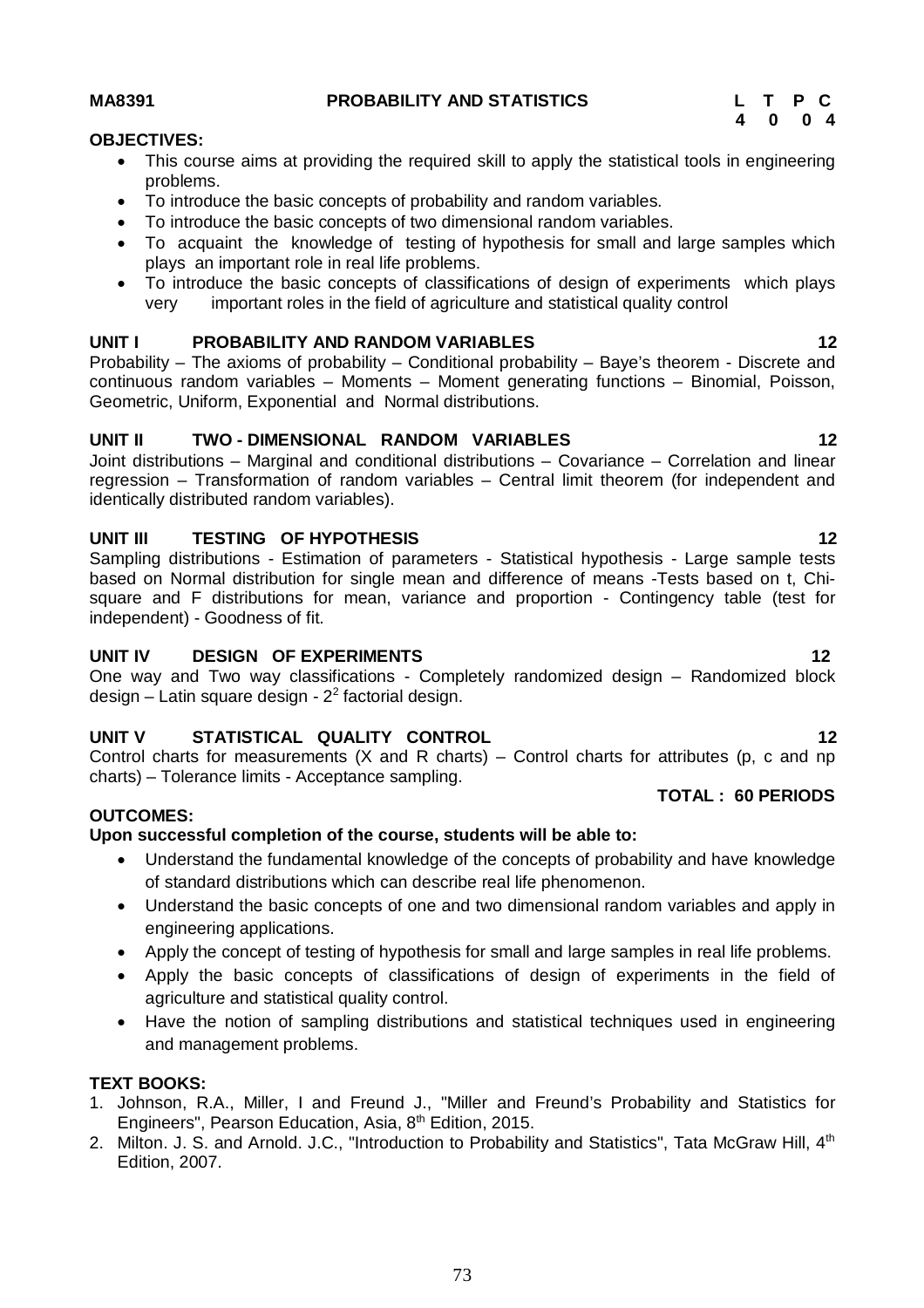### **REFERENCES:**

- 1. Devore. J.L., "Probability and Statistics for Engineering and the Sciences", Cengage Learning, New Delhi, 8<sup>th</sup> Edition, 2014.
- 2. Papoulis, A. and Unnikrishnapillai, S., "Probability, Random Variables and Stochastic Processes", McGraw Hill Education India, 4<sup>th</sup> Edition, New Delhi, 2010.
- 3. Ross, S.M., "Introduction to Probability and Statistics for Engineers and Scientists", 3<sup>rd</sup> Edition, Elsevier, 2004.
- 4. Spiegel. M.R., Schiller. J. and Srinivasan, R.A., "Schaum's Outline of Theory and Problems of Probability and Statistics", Tata McGraw Hill Edition, 2004.
- 5. Walpole. R.E., Myers. R.H., Myers. S.L. and Ye. K., "Probability and Statistics for Engineers and Scientists", Pearson Education, Asia, 8th Edition, 2007.

### **BM8401 MEDICAL PHYSICS L T P C**

 **3 0 0 3**

### **OBJECTIVES:**

### **The student should be made to:**

- To study principles and effects of ionizing and non-ionizing radiation in human body
- To discuss the physics of the senses
- To explore the effects of radiation in matter and how isotopes are produced
- To understand various detectors for detecting the presence of ionizing radiation.

### **UNIT I NON-IONIZING RADIATION AND ITS MEDICAL APPLICATIONS 9**

Introduction and objectives - Tissue as a leaky dielectric - Relaxation processes, Debye model, Cole–Cole model, Overview of non-ionizing radiation effects-Low Frequency Effects- Higher frequency effects. Physics of light, Measurement of light and its unit- limits of vision and color vision an overview, Ultraviolet

### **UNIT II PHYSICS OF THE SENSES 7**

Introduction and objectives - Cutaneous sensation - The chemical senses – Audition –Vision - **Psychophysics** 

### **UNIT III PRINCIPLES OF RADIOACTIVE NUCLIDES 10**

Radioactive Decay – Spontaneous Emission – Isometric Transition – Gamma ray emission, alpha, beta, Positron decay, electron capture, Sources of Radioisotopes Natural and Artificial radioactivity, Radionuclide used in Medicine and Technology ,Decay series, Production of radionuclides – Cyclotron produced Radionuclide- Reactor produced Radio- nuclide-fission and electron Capture reaction, Target and Its Processing Equation for Production of Radionuclides, radionuclide Generator-Technetium generator.

### **UNIT IV RADIOACTIVE DECAY AND INTERACTIONOF RADIATION WITH MATTER 11**

Spontaneous Fission- Isomeric Transition-Alpha Decay-Beta Decay-PositronDecay-Electron Capture-Interaction of charged particles with matter –Specific ionization, Linear energy transfer range, Bremsstrahlung, Annihilation,Interaction of X and Gamma radiation with matter-Photoelectric effect, Compton Scattering , Pair production, Attenuation of Gamma Radiation ,Interaction of neutron with matter and their clinical significance.

### **UNIT V SCINTILLATION, SEMICONDUCTOR and GAS FILLED DETECTORS 8**

Scintillation Detectors - Solid Scintillation Counters - Gamma-Ray Spectrometry-Liquid Scintillation Counters-Characteristics of Counting Systems-Gamma Well Counters-Thyroid Probe-Principles of Gas-Filled Detectors - Ionization Chambers-Geiger–Müller Counters

### **TOTAL: 45 PERIODS**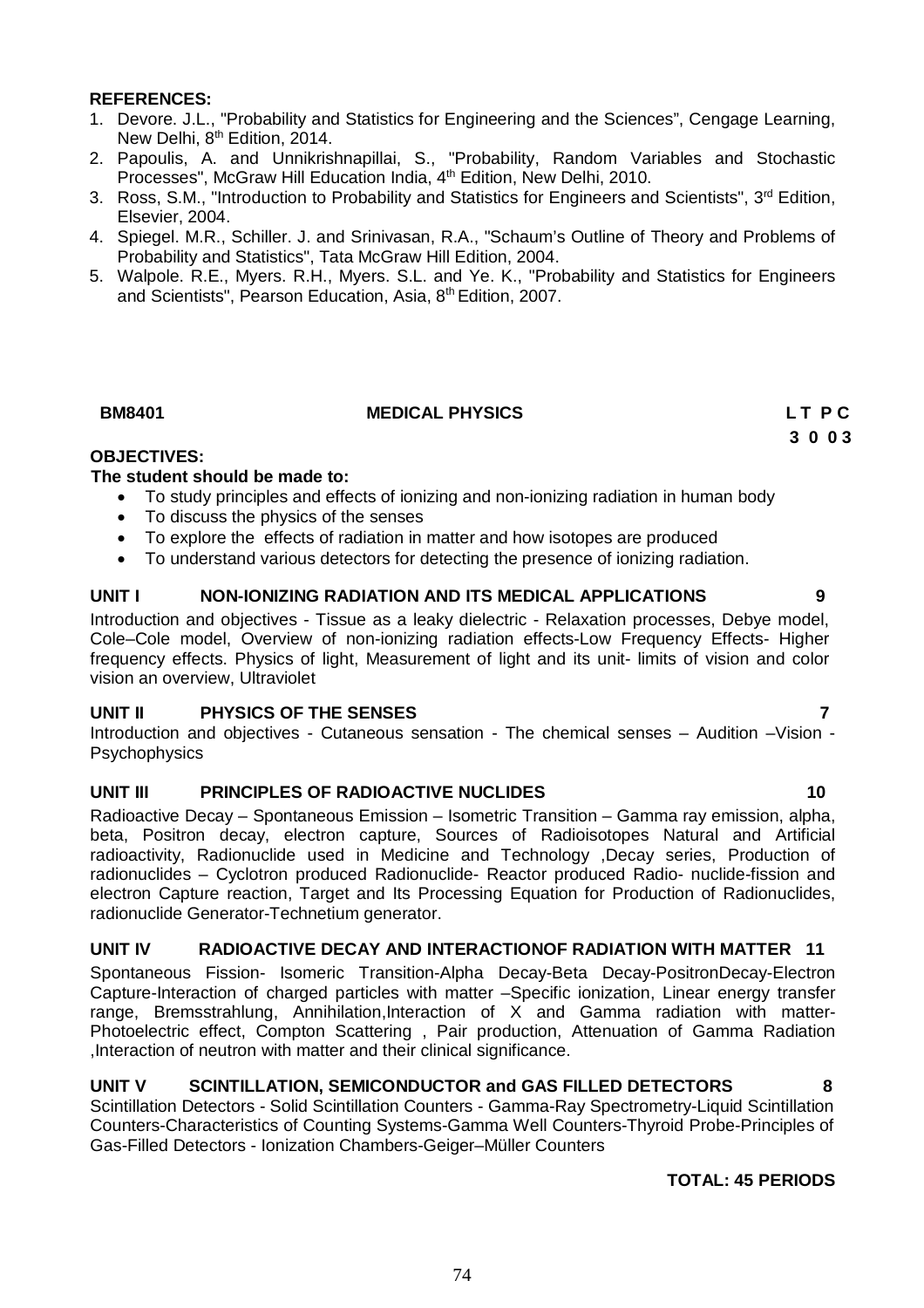### **OUTCOMES:**

### **At the end of the course, the student should be able to:**

- Explain about non-ionizing radiation, interaction with tissue and its effects.
- Define and compare intensities of sensory stimuli
- Summarizes how ionizing radiation interacts with the human body, how to quantify it and its levels seen in the environment and healthcare
- Explain the fundamentals of radioactivity and radioactive isotopes
- Illustrates the methods of detecting and recording the ionizing radiation and its interaction with matter

### **TEXT BOOKS:**

- 1. Gopal B. Saha, "Physics and Radiobiology of Nuclear Medicine", 4<sup>th</sup> Edition, Springer, 2013.
- 2. B H Brown, R H Smallwood, D C Barber, P V Lawford and D R Hose, "Medical Physics and Biomedical Engineering", 2nd Edition, IOP Publishers.2001.

### **REFERENCES:**

- 1. S.Webb " The Physics of Medical Imaging", Taylor and Francis, 1988
- 2. J.P.Woodcock, "Ultrasonic,Medical Physics Handbook series 1", Adam Hilger, Bristol, 2002
- 3. HyltonB.Meire and Pat Farrant "Basic Ultrasound" John Wiley & Sons, 1995

### **EE8452 BASICS OF ELECTRICAL ENGINEERING L T P C**

# **3 0 0 3**

### **AIM**

To make the students understand the basics of electrical engineering required for incorporating the knowledge for smart application development.

### **OBJECTIVES:**

- To introduce the fundamental concepts of electrical circuits connections with load.
- To understand the basic theory, operational characteristics of AC and DC machines
- To study the operating principles of measuring instrument for V, I, energy, power.
- To create awareness on the methods for electrical safety, load protection.
- To observe the electricity supply sources based on classical and standalone systems.

### **UNIT I ELECTRICAL CIRCUITS AND ANALYSIS 9**

Ohm's law,DC and AC circuits fundamentals, Energy sources,Kirchhoff's laws,Mesh and Nodal analysis, Star -delta and Delta -star transformation; theorems and simple problems :Superposition, Thevenins's, Maximum power transfer theorem.

### **UNIT II ELECTRICAL MACHINES 9**

DC Machines: D.C generators &D.C motors: Principle of operation, constructions, types, Applications -A.C Machines: Types-Introduction to Alternators-Single Phase and Three phase induction motors: principle of operation, Types and Applications-Transformers : Principles of operation, Constructional Details, Types and Applications.

## **UNIT III BASIC ELECTRICAL INSTRUMENTATION 9**

Introduction, classification of instruments, operating principles, essential features of measuring instruments(elementary Treatment only)- Moving coil , permanent magnet (PMMC) instruments, Moving Iron of Ammeters and Voltmeters Energy meter, Current Transformer, Potential Transformer.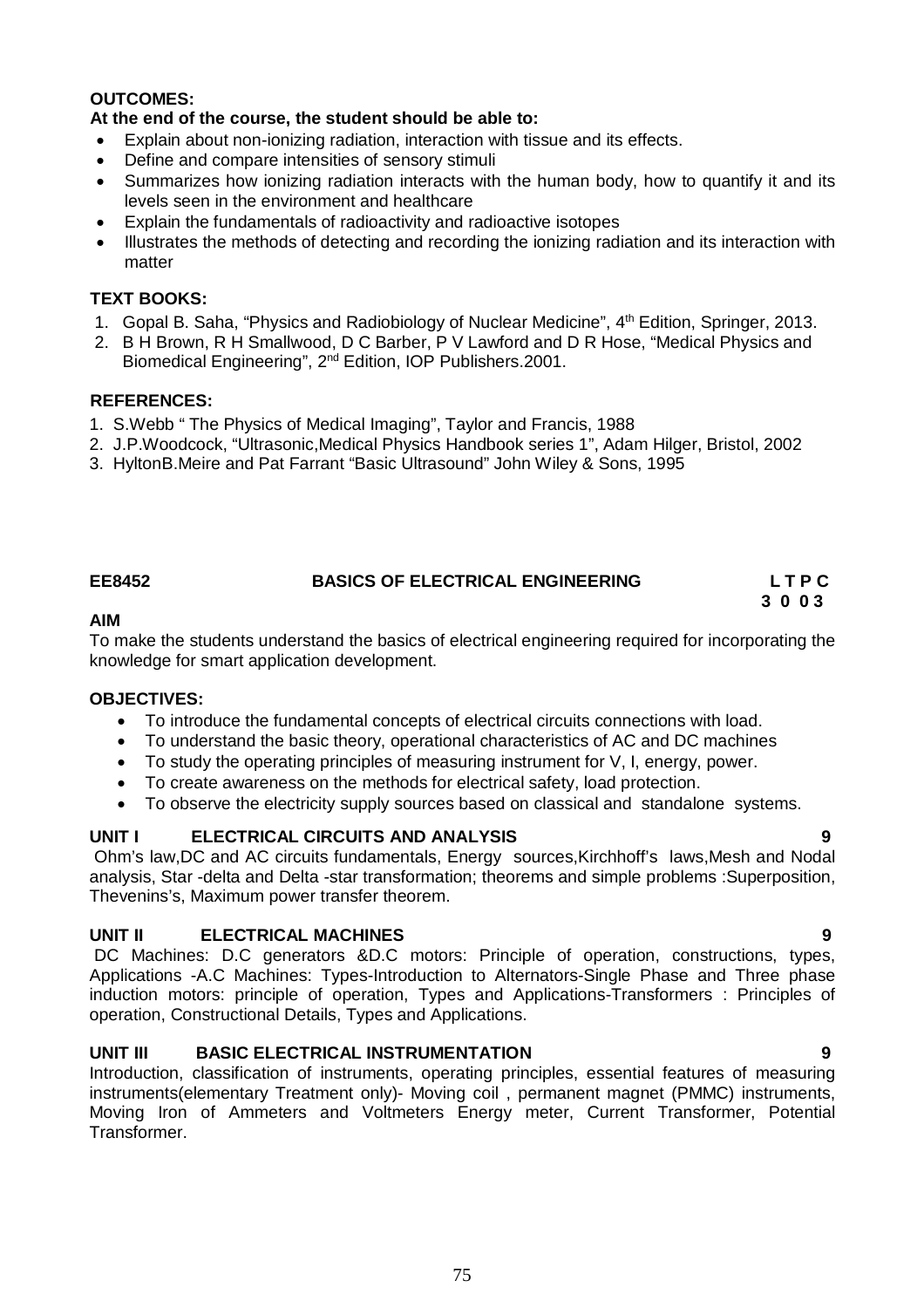# **UNIT IV ELECTRICAL WIRING AND SAFETY 9**

Cable and wire types and applications, Service mains, meter board and distribution board. Brief discussion on concealed conduit wiring. Two-way and three-way control. Elementary discussion on Circuit protective devices: fuse and Miniature Circuit Breaker (MCB's). Electric shock, precautions against shock, Objectives for Neutral and Earthing, types of earthing; pipe and plate earthing, Residual current circuit breaker.

### **UNIT V ELECTRICAL POWER SYSTEM AND ITS APPLICATION 9**

Introduction to Power generation, distribution and Transmission. Power supply circuits with SMPS, UPS, Batteries : Types, Principle of operation. Smart Grid based on solar and wind energy systems- Electrical vehicle charging, Application of Computer in Electrical Grid, Power Tariffs.

### **TOTAL: 45 PERIODS**

### **OUTCOMES:**

### **At the end of the course, students will be able to**

- Design simple electrical circuits and understand through nodal, mesh analysis about constructing series and parallel configuration of circuits with sources and variable loads.
- Get knowledge on electrical machines and on its efficient operating principle.
- Understand metering principles, safety measures while working with electrical circuits.
- Analyse existing power distribution and hence apply technology in electrical applications

### **TEXT BOOKS:**

- 1. Dr. D P Kothari, Prof I J Nagrath, "Basic Electrical Engineering", 3<sup>rd</sup> Edition, Tata McGraw-Hill, 2009.
- 2. P.C. Sen,Principles of Electrical Machines and Power Electronics,Wiley,2016(Reprint)

### **REFERENCES:**

- 1. Joseph Edminister, Mahmood Nahvi, "Schaum's Outline of Electromagnetics, 4th Edition, Tata McGraw-Hill, 2013
- 2. Vijay kumar Garg,Basic Electrical Engineering(A complete Solution),Wiley Reprint 2015.

| EC8453 | <b>LINEAR INTEGRATED CIRCUITS</b> |  |  |
|--------|-----------------------------------|--|--|

### **OBJECTIVES:**

- To introduce the basic building blocks of linear integrated circuits
- To learn the linear and non-linear applications of operational amplifiers
- To introduce the theory and applications of analog multipliers and PLL
- To learn the theory of ADC and DAC
- To introduce the concepts of waveform generation and introduce some special function ICs

### **UNIT I BASICS OF OPERATIONAL AMPLIFIERS 9**

Current mirror and current sources, Current sources as active loads, Voltage sources, Voltage References, BJT Differential amplifier with active loads, Basic information about op-amps – Ideal Operational Amplifier - General operational amplifier stages -and internal circuit diagrams of IC 741, DC and AC performance characteristics, slew rate, Open and closed loop configurations – JFET Operational Amplifiers – LF155 and TL082.

### **UNIT II APPLICATIONS OF OPERATIONAL AMPLIFIERS 9**

Sign Changer, Scale Changer, Phase Shift Circuits, Voltage Follower, V-to-I and I-to-V converters, adder, subtractor, Instrumentation amplifier, Integrator, Differentiator, Logarithmic amplifier, Antilogarithmic amplifier, Comparators, Schmitt trigger, Precision rectifier, peak detector, clipper and clamper, Low-pass, high-pass and band-pass Butterworth filters.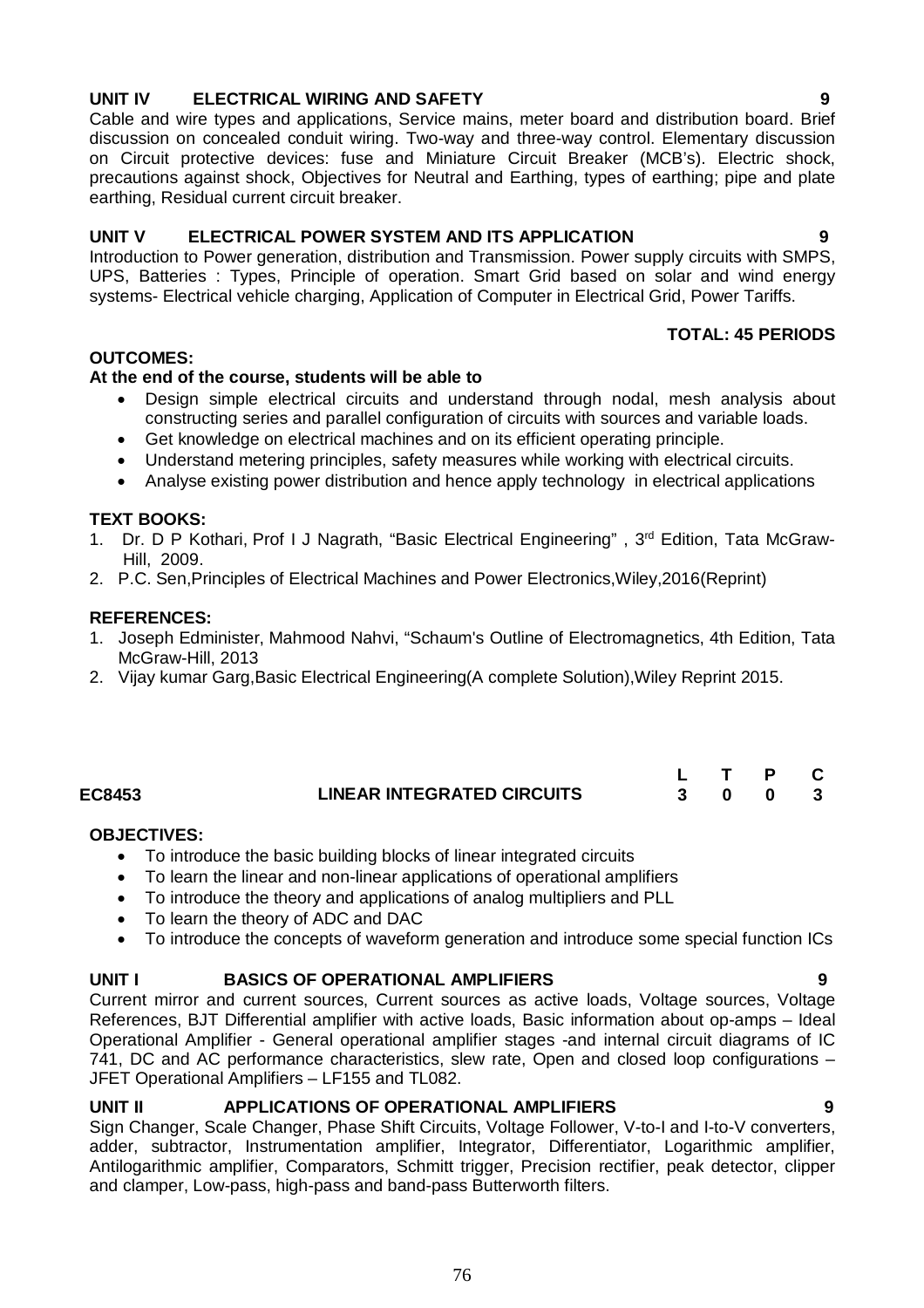# **UNIT III ANALOG MULTIPLIER AND PLL 9**

Analog Multiplier using Emitter Coupled Transistor Pair - Gilbert Multiplier cell – Variable transconductance technique, analog multiplier ICs and their applications, Operation of the basic PLL, Closed loop analysis, Voltage controlled oscillator, Monolithic PLL IC 565, application of PLL for AM detection, FM detection, FSK modulation and demodulation and Frequency synthesizing and clock synchronisation.

# **UNIT IV ANALOG TO DIGITAL AND DIGITAL TO ANALOG CONVERTERS 9**

Analog and Digital Data Conversions, D/A converter – specifications - weighted resistor type, R-2R Ladder type, Voltage Mode and Current-Mode *R* - *2R* Ladder types - switches for D/A converters, high speed sample-and-hold circuits, A/D Converters – specifications - Flash type - Successive Approximation type - Single Slope type – Dual Slope type - A/D Converter using Voltage-to-Time Conversion - Over-sampling A/D Converters, Sigma – Delta converters.

# UNIT V WAVEFORM GENERATORS AND SPECIAL FUNCTION ICS 9

Sine-wave generators, Multivibrators and Triangular wave generator, Saw-tooth wave generator, ICL8038 function generator, Timer IC 555, IC Voltage regulators – Three terminal fixed and adjustable voltage regulators - IC 723 general purpose regulator - Monolithic switching regulator, Low Drop – Out(LDO) Regulators - Switched capacitor filter IC MF10, Frequency to Voltage and Voltage to Frequency converters, Audio Power amplifier, Video Amplifier, Isolation Amplifier, Opto-couplers and fibre optic IC.

# **OUTCOMES:**

# **Upon completion of the course, the student should be able to:**

- Design linear and non linear applications of OP AMPS
- Design applications using analog multiplier and PLL
- Design ADC and DAC using OP AMPS
- Generate waveforms using OP AMP Circuits
- Analyze special function ICs

# **TEXT BOOKS:**

- 1. D.Roy Choudhry, Shail Jain, "Linear Integrated Circuits", New Age International Pvt. Ltd., 2018, Fifth Edition. (Unit  $I - V$ )
- 2. Sergio Franco, "Design with Operational Amplifiers and Analog Integrated Circuits", 4th Edition, Tata Mc Graw-Hill, 2016 (Unit  $I - V$ )

# **REFERENCES:**

- 1. Ramakant A. Gayakwad, "OP-AMP and Linear ICs", 4th Edition, Prentice Hall / Pearson Education, 2015.
- 2. Robert F.Coughlin, Frederick F.Driscoll, "Operational Amplifiers and Linear Integrated Circuits", Sixth Edition, PHI, 2001.
- 3. B.S.Sonde, "System design using Integrated Circuits" , 2nd Edition, New Age Pub, 2001.
- 4. Gray and Meyer, "Analysis and Design of Analog Integrated Circuits", Wiley International, 5<sup>th</sup> Edition, 2009.
- 5. William D.Stanley, "Operational Amplifiers with Linear Integrated Circuits", Pearson Education,4th Edition,2001.
- 6. S.Salivahanan & V.S. Kanchana Bhaskaran, "Linear Integrated Circuits", TMH,2nd Edition, 4<sup>th</sup> Reprint, 2016..

# **TOTAL:45 PERIODS**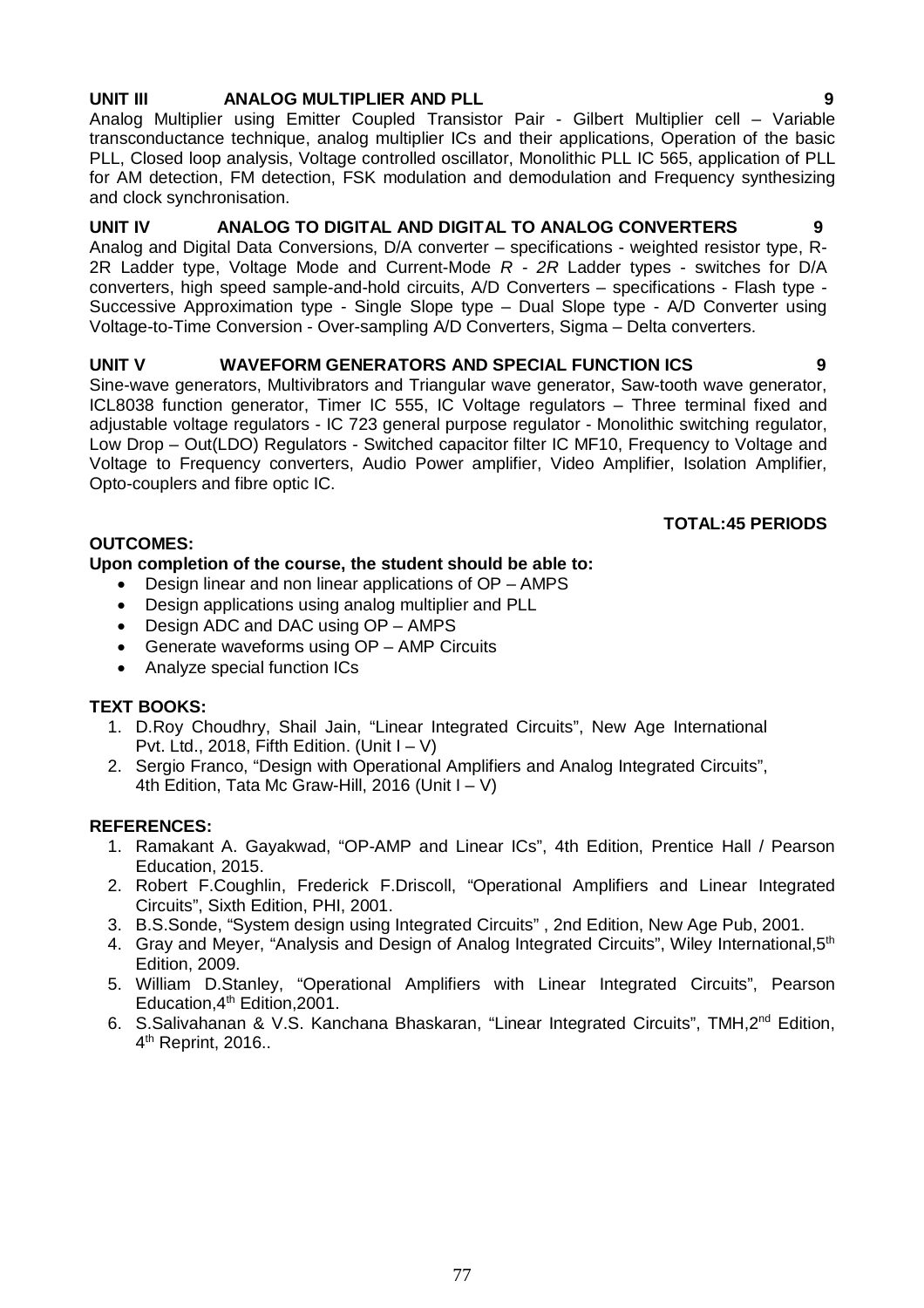**EC8393 FUNDAMENTALS OF DATA STRUCTURES IN C L T P C**

# **OBJECTIVES:**

- To learn the features of C
- To learn the linear and non-linear data structures
- To explore the applications of linear and non-linear data structures
- To learn to represent data using graph data structure
- To learn the basic sorting and searching algorithms

# **UNIT I C PROGRAMMING BASICS 9**

Structure of a Cprogram – compilation and linking processes – Constants, Variables – Data Types – Expressions using operators in C – Managing Input and Output operations – Decision Making and Branching – Looping statements. Arrays – Initialization – Declaration – One dimensional and Two dimensional arrays. Strings- String operations – String Arrays. Simple programs- sortingsearching – matrix operations.

# **UNIT II FUNCTIONS, POINTERS, STRUCTURES AND UNIONS 9**

Functions – Pass by value – Pass by reference – Recursion – Pointers - Definition – Initialization – Pointers arithmetic . Structures and unions - definition – Structure within a structure - Union - Programs using structures and Unions – Storage classes, Pre-processor directives.

# **UNIT III LINEAR DATA STRUCTURES 9**

Arrays and its representations – Stacks and Queues – Linked lists – Linked list based implementation of Stacks and Queues – Evaluation of Expressions – Linked list based polynomial addition.

# **UNIT IV NON-LINEAR DATA STRUCTURES 9**

Trees – Binary Trees – Binary tree representation and traversals –Binary Search Trees – Applications of trees. Set representations - Union-Find operations. Graph and its representations – Graph Traversals.

# **UNIT V SEARCHING AND SORTING ALGORITHMS 9**

Linear Search – Binary Search. Bubble Sort, Insertion sort – Merge sort – Quick sort - Hash tables – Overflow handling.

# **TOTAL: 45 PERIODS**

# **OUTCOMES:**

# **Upon completion of the course, students will be able to:**

- Implement linear and non-linear data structure operations using C
- Suggest appropriate linear / non-linear data structure for any given data set.
- Apply hashing concepts for a given problem
- Modify or suggest new data structure for an application
- Appropriately choose the sorting algorithm for an application

# **TEXTBOOKS:**

- 1. Pradip Dey and Manas Ghosh, ―Programming in C, Second Edition, Oxford University Press, 2011.
- 2. Ellis Horowitz, Sartaj Sahni, Susan Anderson-Freed, ―Fundamentals of Data Structures in C, Second Edition, University Press, 2008.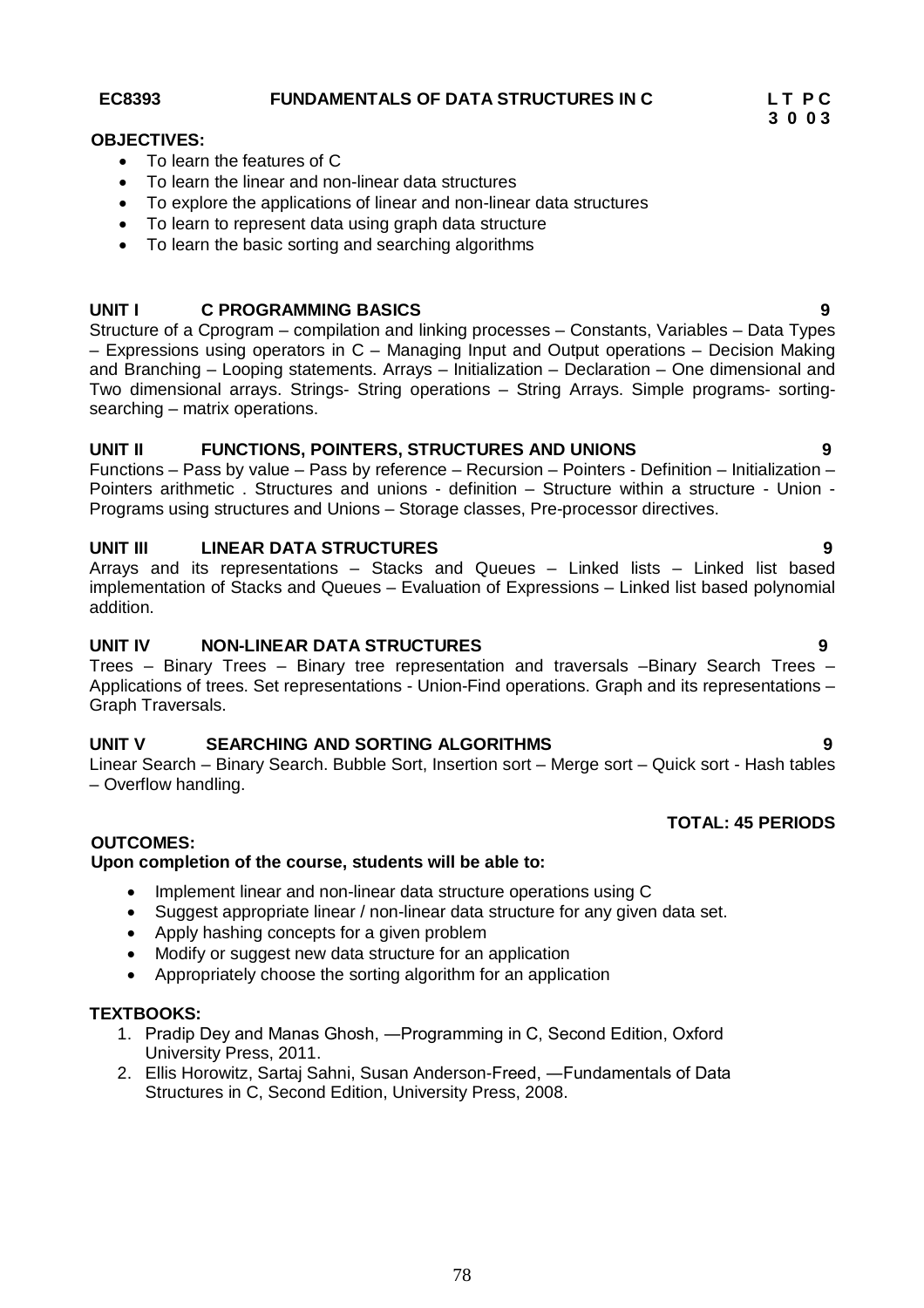### **REFERENCES:**

- 1. Mark Allen Weiss, ―Data Structures and Algorithm Analysis in C, Second Edition, Pearson Education, 1996
- 2. Alfred V. Aho, John E. Hopcroft and Jeffrey D. Ullman, ―Data Structures and Algorithms, Pearson Education, 1983.
- 3. Robert Kruse, C.L.Tondo, Bruce Leung, Shashi Mogalla , ― Data Structures and Program Design in C, Second Edition, Pearson Education, 2007
- 4. Jean-Paul Tremblay and Paul G. Sorenson, ―An Introduction to Data Structures with Applications, Second Edition, Tata McGraw-Hill, 1991.

### **EC8392 DIGITAL ELECTRONICS L T P C**

# **3 0 0 3**

### **OBJECTIVES:**

- To present the Digital fundamentals, Boolean algebra and its applications in digital systems
- To familiarize with the design of various combinational digital circuits using logic gates
- To introduce the analysis and design procedures for synchronous and asynchronous sequential circuits
- To explain the various semiconductor memories and related technology
- To introduce the electronic circuits involved in the making of logic gates

### **UNIT I DIGITAL FUNDAMENTALS 9**

Number Systems – Decimal, Binary, Octal, Hexadecimal, 1's and 2's complements, Codes – Binary, BCD, Excess 3, Gray, Alphanumeric codes, Boolean theorems, Logic gates, Universal gates, Sum of products and product of sums, Minterms and Maxterms, Karnaugh map Minimization and Quine-McCluskey method of minimization.

### **UNIT II COMBINATIONAL CIRCUIT DESIGN 9**

Design of Half and Full Adders, Half and Full Subtractors, Binary Parallel Adder – Carry look ahead Adder, BCD Adder, Multiplexer, Demultiplexer, Magnitude Comparator, Decoder, Encoder, Priority Encoder.

### **UNIT III SYNCHRONOUS SEQUENTIAL CIRCUITS 9**

Flip flops – SR, JK, T, D, Master/Slave FF – operation and excitation tables, Triggering of FF, Analysis and design of clocked sequential circuits – Design - Moore/Mealy models, state minimization, state assignment, circuit implementation – Design of Counters- Ripple Counters, Ring Counters, Shift registers, Universal Shift Register.

### **UNIT IV ASYNCHRONOUS SEQUENTIAL CIRCUITS 9**

Stable and Unstable states, output specifications, cycles and races, state reduction, race free assignments, Hazards, Essential Hazards, Pulse mode sequential circuits, Design of Hazard free circuits.

### **UNIT V MEMORY DEVICES AND DIGITAL INTEGRATED CIRCUITS 9**

Basic memory structure – ROM -PROM – EPROM – EEPROM –EAPROM, RAM – Static and dynamic RAM - Programmable Logic Devices – Programmable Logic Array (PLA) - Programmable Array Logic (PAL) – Field Programmable Gate Arrays (FPGA) - Implementation of combinational logic circuits using PLA, PAL.

Digital integrated circuits: Logic levels, propagation delay, power dissipation, fan-out and fanin, noise margin, logic families and their characteristics-RTL, TTL, ECL, CMOS

### **TOTAL:45 PERIODS**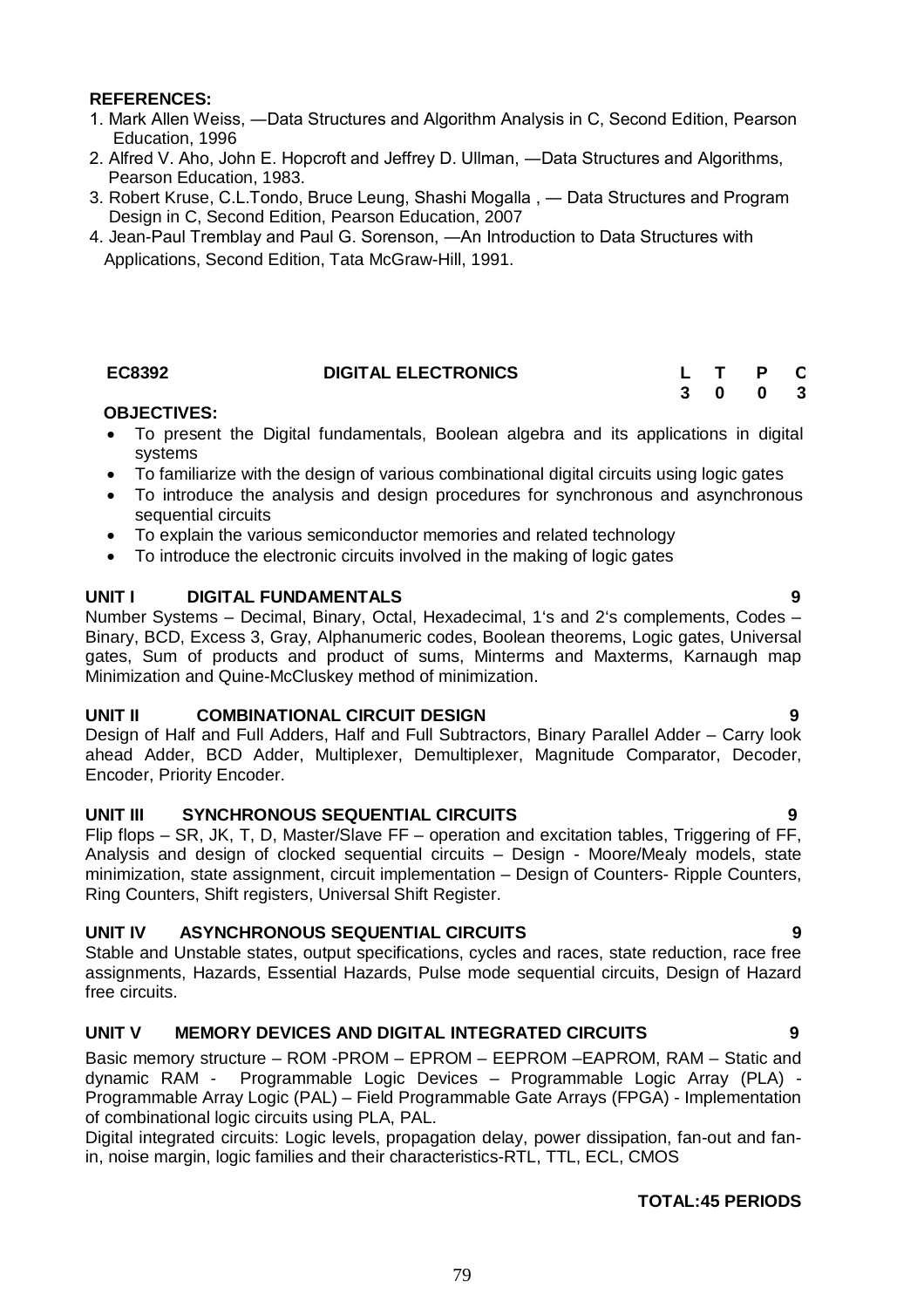### **OUTCOMES:**

### **At the end of the course:**

- Use digital electronics in the present contemporary world
- Design various combinational digital circuits using logic gates
- Do the analysis and design procedures for synchronous and asynchronous sequential circuits
- Use the semiconductor memories and related technology
- Use electronic circuits involved in the design of logic gates

### **TEXT BOOK:**

1. M. Morris Mano and Michael D. Ciletti, "Digital Design", 5th Edition, Pearson, 2014.

### **REFERENCES**

- 1. Charles H.Roth. "Fundamentals of Logic Design", 6th Edition, Thomson Learning, 2013.
- 2. Thomas L. Floyd, "Digital Fundamentals", 10th Edition, Pearson Education Inc, 2011
- 3. S.Salivahanan and S.Arivazhagan"Digital Electronics", Ist Edition, Vikas Publishing House pvt Ltd, 2012.
- 4. Anil K.Maini "Digital Electronics", Wiley, 2014.
- 5. A.Anand Kumar "Fundamentals of Digital Circuits", 4th Edition, PHI Learning Private Limited, 2016.
- 6. Soumitra Kumar Mandal " Digital Electronics", McGraw Hill Education Private Limited, 2016.

## **EC8381 FUNDAMENTALS OF DATA STRUCTURES IN C LABORATORY L T P C**

 **0 0 4 2**

### **OBJECTIVES:**

- To understand and implement basic data structures using C
- To apply linear and non-linear data structures in problem solving.
- To learn to implement functions and recursive functions by means of data structures
- To implement searching and sorting algorithms

### **LIST OF EXERCISES:**

- 1. Basic C Programs looping, data manipulations, arrays
- 2. Programs using strings string function implementation
- 3. Programs using structures and pointers
- 4. Programs involving dynamic memory allocations
- 5. Array implementation of stacks and queues
- 6. Linked list implementation of stacks and queues
- 7. Application of Stacks and Queues
- 8. Implementation of Trees, Tree Traversals
- 9. Implementation of Binary Search trees
- 10. Implementation of Linear search and binary search
- 11. Implementation Insertion sort, Bubble sort, Quick sort and Merge Sort
- 12. Implementation Hash functions, collision resolution technique

**TOTAL:60 PERIODS**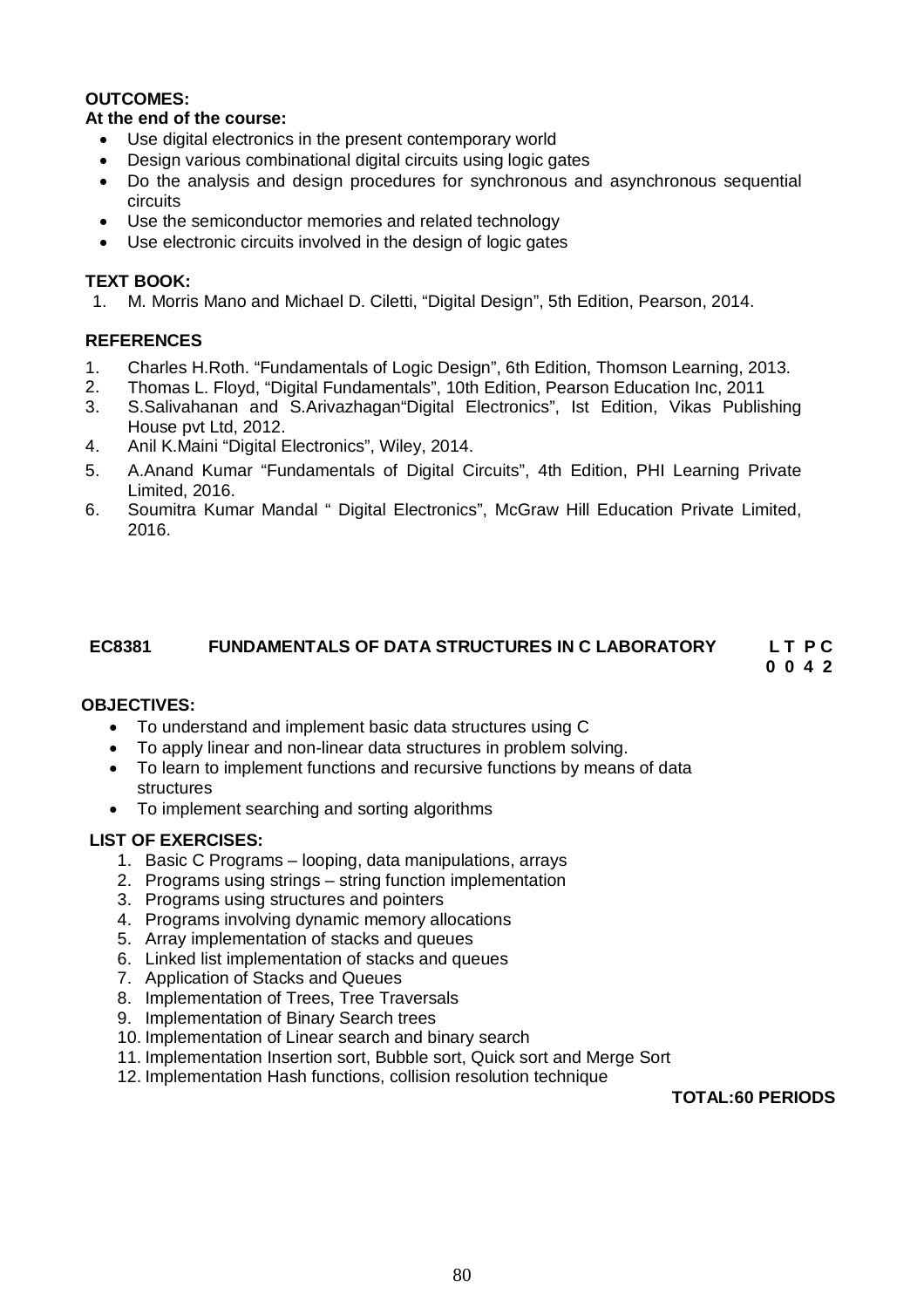### **OUTCOMES:**

### **Upon completion of the course, the students will be able to:**

- Write basic and advanced programs in C
- Implement functions and recursive functions in C
- Implement data structures using C
- Choose appropriate sorting algorithm for an application and implement it in a modularized way

### **BM8411 INTEGRATED CIRCUITS LABORATORY L T P C 0 0 4 2**

### **OBJECTIVES**:

- To expose the students to linear and integrated circuits
- To understand the basics of linear integrated circuits and available ICs
- To understand characteristics of operational amplifier.
- To apply operational amplifiers in linear and nonlinear applications.
- To acquire the basic knowledge of special function IC.
- To use SPICE software for circuit design

### **LIST OF EXPERIMENTS**

### **DESIGN AND TESTING OF**

- 1. Inverting, Non inverting and Differential amplifiers.
- 2. Integrator and Differentiator.
- 3. Instrumentation amplifier
- 4. Active low-pass, High-pass and band-pass filters.
- 5. Astable & Monostable multivibrators and Schmitt Trigger using op-amp.
- 6. RC Phase shift and Wien bridge oscillators using op-amp.
- 7. Astable and monostable multivibrators using NE555 Timer.
- 8. PLL characteristics and its use as Frequency Multiplier.
- 9. DC power supply using LM317 and LM723.

## **LIST OF DIGITAL EXPERIMENTS**

10. Design and implementation of code converters using logic gates

- (i) BCD to excess-3 code and vice versa (ii) Binary to gray and vice-versa
- 11. Design and implementation of 4 bit binary Adder/ Subtractor and BCD adder using IC 7483
- 12. Design and implementation of Multiplexer and De-multiplexer using logic gates
- 13. Design and implementation of encoder and decoder using logic gates
- 14. Construction and verification of 4 bit ripple counter and Mod-10 / Mod-12 Ripple counters
- 15. Design and implementation of 3-bit synchronous up/down counter
- 16. Implementation of SISO, SIPO, PISO and PIPO shift registers using Flip- flops.
- 17. SPICE Simulation studies.

## **TOTAL : 60 PERIODS**

## **OUTCOMES:**

### **At the end of the course, the student should be able to:**

- Design oscillators and amplifiers using operational amplifiers.
- Design filters using Opamp and perform experiment on frequency response.
- Analyse the working of PLL and use PLL as frequency multiplier.
- Design DC power supply using ICs.
- Aquire knowledge in using SPICE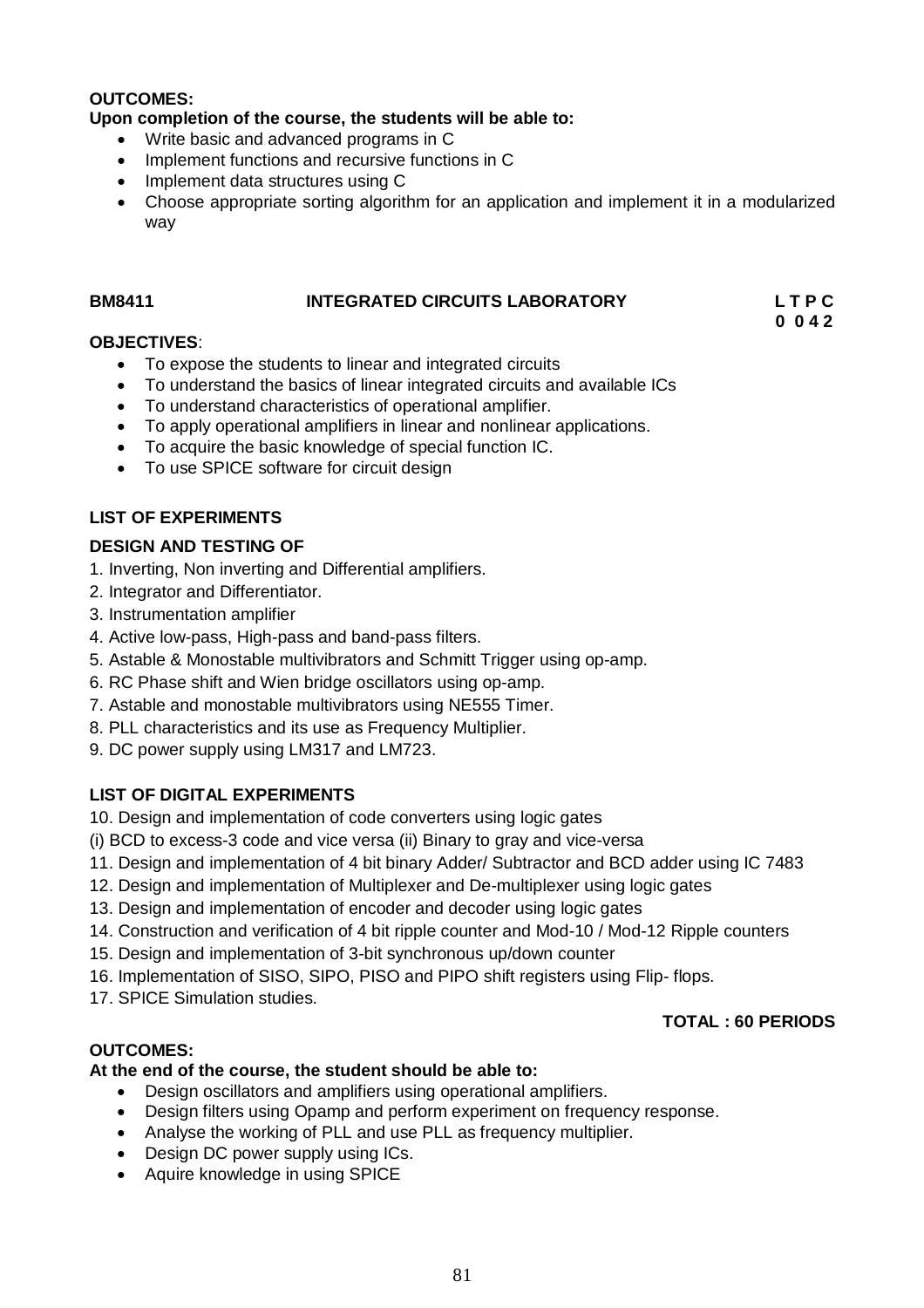### **EC8394 ANALOG AND DIGITAL COMMUNICATION L T P C**

### **OBJECTIVES:**

### **The student should be made to:**

- Understand analog and digital communication techniques.
- Learn data and pulse communication techniques.
- Be familiarized with source and Error control coding.
- Gain knowledge on multi-user radio communication.

### **UNIT I ANALOG COMMUNICATION 9**

Introduction to Communication Systems - Modulation – Types - Need for Modulation. Theory of Amplitude Modulation - Evolution and Description of SSB Techniques - Theory of Frequency and Phase Modulation – Comparison of Analog Communication Systems (AM – FM – PM).

## **UNIT II PULSE AND DATA COMMUNICATION 9**

**Pulse Communication:** Pulse Amplitude Modulation (PAM) – Pulse Time Modulation (PTM) – Pulse code Modulation (PCM) - Comparison of various Pulse Communication System (PAM – PTM – PCM).

**Data Communication:** History of Data Communication - Standards Organizations for Data Communication- Data Communication Circuits - Data Communication Codes - Data communication Hardware - serial and parallel interfaces.

### **UNIT III DIGITAL COMMUNICATION 9**

Amplitude Shift Keying (ASK) – Frequency Shift Keying (FSK)–Phase Shift Keying (PSK) – BPSK – QPSK – Quadrature Amplitude Modulation (QAM) – 8 QAM – 16 QAM – Bandwidth Efficiency– Comparison of various Digital Communication System (ASK – FSK – PSK – QAM).

### **UNIT IV SOURCE AND ERROR CONTROL CODING 9**

Entropy, Source encoding theorem, Shannon fano coding, Huffman coding, mutual information, channel capacity, Error Control Coding, linear block codes, cyclic codes - ARQ Techniques.

### **UNIT V MULTI-USER RADIO COMMUNICATION 9**

Global System for Mobile Communications (GSM) - Code division multiple access (CDMA) – Cellular Concept and Frequency Reuse - Channel Assignment and Handover Techniques - Overview of Multiple Access Schemes - Satellite Communication - Bluetooth.

## **TOTAL: 45 PERIODS**

### **OUTCOMES:**

### **At the end of the course, the student should be able to:**

- Apply analog and digital communication techniques.
- Use data and pulse communication techniques.
- Analyze Source and Error control coding.
- Utilize multi-user radio communication.

### **TEXT BOOK:**

1. Wayne Tomasi, "Advanced Electronic Communication Systems", 6<sup>th</sup> Edition, Pearson Education, 2009.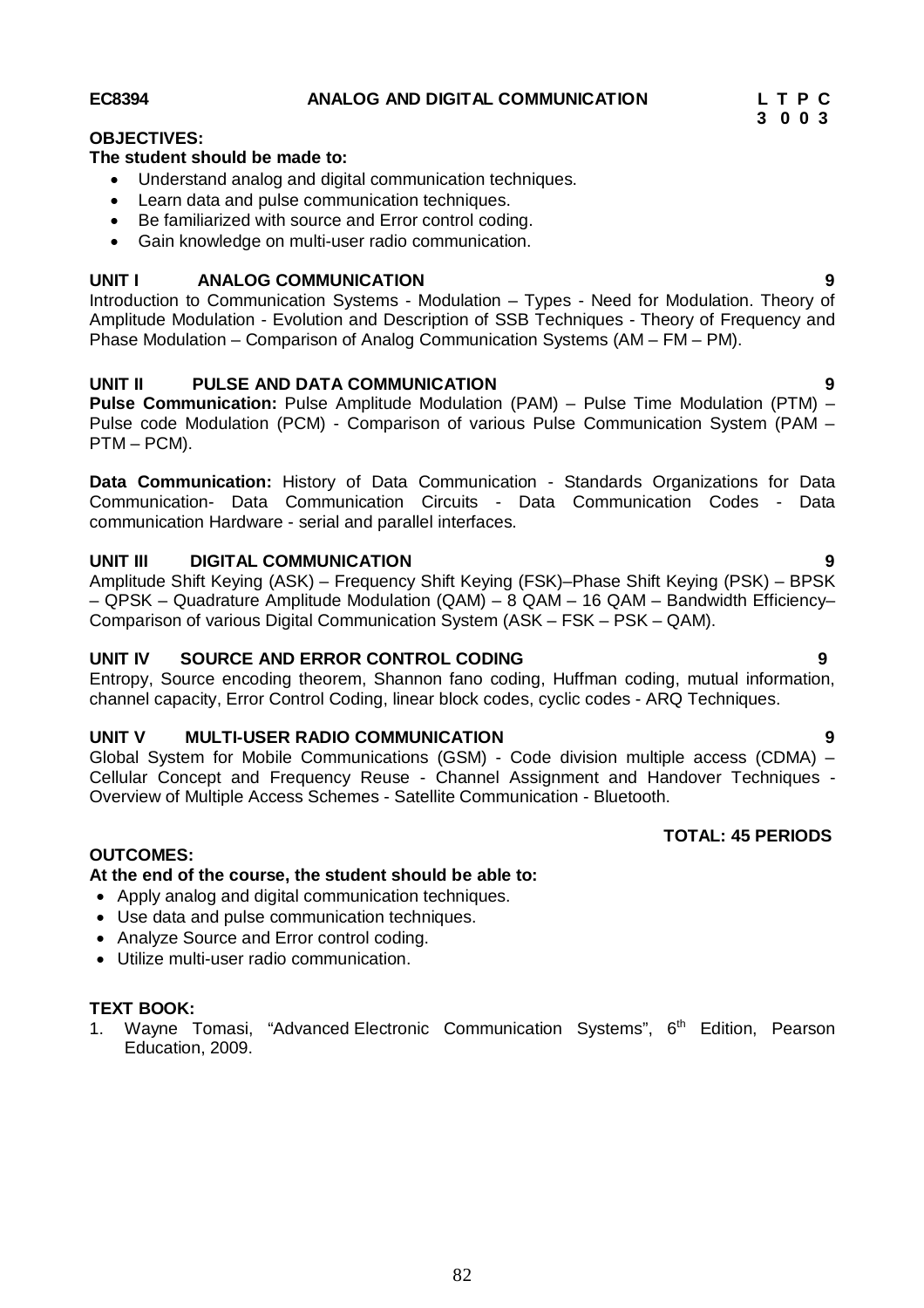### **REFERENCES:**

- 1. Simon Haykin, "Communication Systems", 4<sup>th</sup> Edition, John Wiley & Sons, 2004
- 2. Rappaport T.S, "Wireless Communications: Principles and Practice", 2<sup>nd</sup> Edition, Pearson Education, 2007
- 3. H.Taub, D L Schilling and G Saha, "Principles of Communication", 3<sup>rd</sup> Edition, Pearson Education, 2007.
- 4. B. P.Lathi, "Modern Analog and Digital Communication Systems", 3<sup>rd</sup> Edition, Oxford University Press, 2007.
- 5. Blake, "Electronic Communication Systems", Thomson Delmar Publications, 2002.
- 6. Martin S.Roden, "Analog and Digital Communication System",  $3^{\text{rd}}$  Edition, Prentice Hall of India, 2002.
- 7. B.Sklar, "Digital Communication Fundamentals and Applications" 2<sup>nd</sup> Edition Pearson Education 2007.

| 3M850 <sup>.</sup> |  |
|--------------------|--|
|                    |  |

### **BM8501** BIOCONTROL SYSTEMS **LT P C**

**4 0 0 4**

# **OBJECTIVES**

### **The student should be made:**

- To understand the concept behind feedback and continuum in various systems and subsystems.
- To analyse the systems in time and frequency domain and to understand the concept of stability
- To apply mathematical modelling principles in understanding the various fundamental biological systems
- To analyse biological system models using MATLAB

### **UNIT I INTRODUCTION 12**

Open and Closed loop Systems, Modeling and Block Diagrams, Block diagram and signal flow graph representation of systems, reduction of block diagram and signal flow graph, Introduction to Physiological control systems- Illustration, Linear models of physiological systems, Difference between engineering and physiological control system.

### **UNIT II TIME RESPONSE ANALYSIS 12** 12

Step and impulse responses of first order and second order systems, time domain specifications of first and second order systems, steady state error constants, Definition of stability, Routh- Hurwitz criteria of stability, root locus technique, construction of root locus and study of stability.

### UNIT III FREQUENCY RESPONSE ANALYSIS **12**

Frequency domain specifications - Polar plots, Bode plots, Nyquist plot, Nyquist stability criterion, closed loop stability, Constant M and N circles, Nichol's chart.

### **UNIT IV BIOLOGICAL SYSTEM MODELS 12**

Distributed parameter versus lumped parameter models, Model development of Cardiovascular system- Heart model-circulatory model, Pulmonary mechanics- Lung tissue visco-elastance-chest wall- airways, Interaction of Pulmonary and Cardiovascular models, Static analysis of physiological systems – Regulation of cardiac output, Regulation of ventilation.

# **UNIT V BIOLOGICAL CONTROL SYSTEM ANALYSIS** 12

Simple models of muscle stretch reflex action, Study of steady state analysis of muscle stretch reflex action, Study of transient response analysis of neuromuscular reflex model action, Study of frequency response of circulatory control model, Stability analysis of Pupillary light reflex.

### **TOTAL: 60 PERIODS**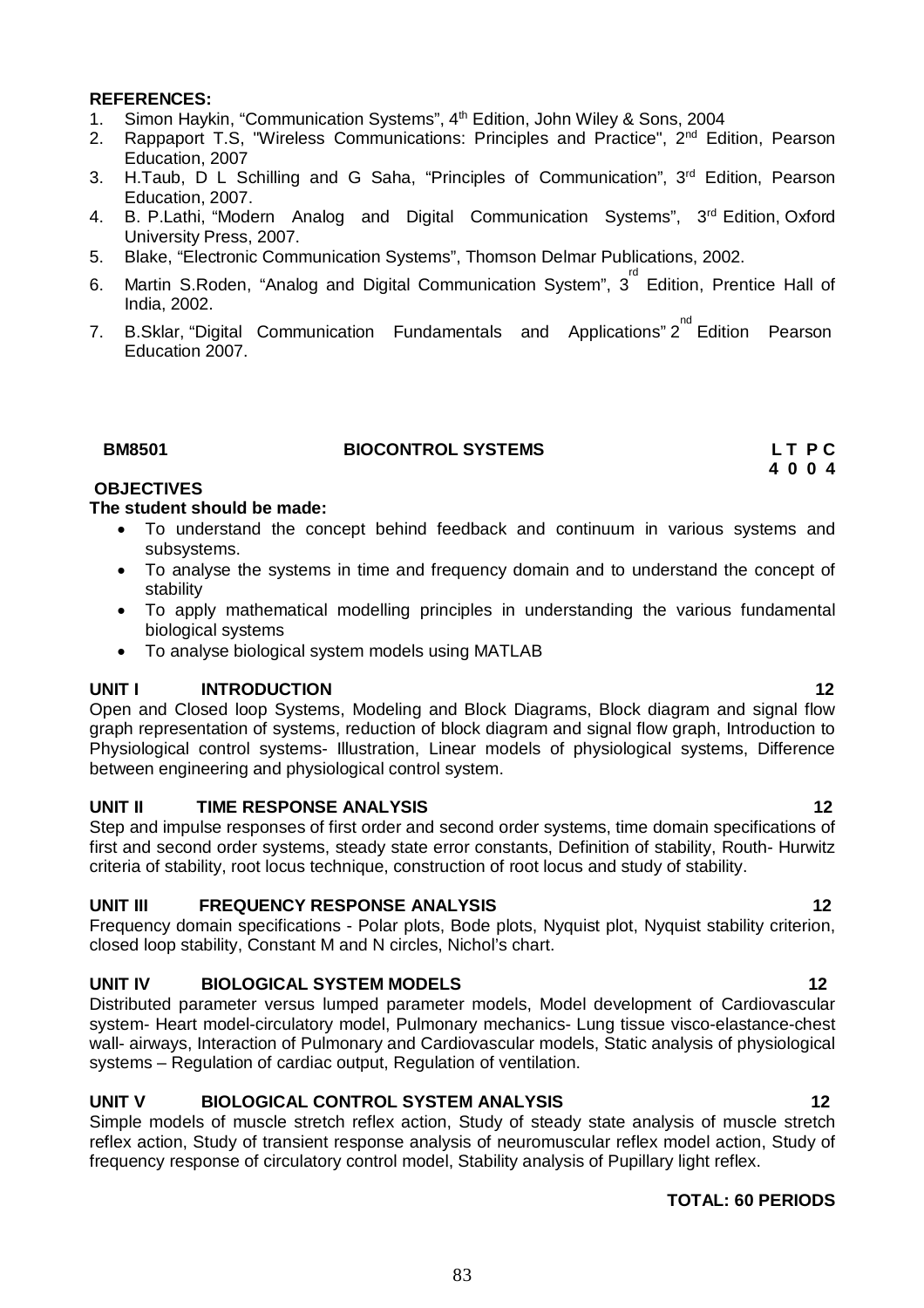### **OUTCOMES:**

### **Upon completion of this subject, the student will be able to**:

- Understand the need for mathematical modeling of various systems, representation of systems in block diagrams and signal flow graphs and are introduced to biological control systems
- Analyze the time response of various systems and discuss the concept of system stability
- Analyze the frequency response characteristics of various systems using different charts
- Understand the concept of modeling basic physiological systems
- Comprehend the application aspects of time and frequency response analysis in physiological control systems.

### **TEXT BOOKS:**

- 1. I.J. Nagarath and M. Gopal "Control Systems Engineering", Fifth Edition, Anshan Publishers, 2008.(UNIT
- 2. Michael C K Khoo, "Physiological Control Systems", IEEE Press, Prentice Hall of India, 2005

### **REFERENCES:**

- 1. Benjamin C. Kuo, "Automatic Control Systems", Prentice Hall of India, 1995.
- 2. John Enderle Susan Blanchard, Joseph Bronzino "Introduction to Biomedical Engineering", second edition, Academic Press, 2005.
- 3. Richard C. Dorf, Robert H. Bishop, "Modern control systems", Pearson, 2004.

# **BM8502 BIOMEDICAL INSTRUMENTATION L T P C 3 0 0 3**

### **OBJECTIVES:**

### **The student should be made to**

- To Illustrateorigin of bio potentials and its propagations
- To understand the different types of electrodes and its placement for various recordings
- To design bio amplifier for various physiological recordings
- To learn the different measurement techniques for non-physiological parameters.
- To Summarizedifferent biochemical measurements.

### **UNIT I BIOPOTENTIAL ELECTRODES 9**

Origin of bio potential and its propagation. Electrode-electrolyte interface, electrode–skin interface, half-cell potential, Contact impedance, polarization effects of electrode – non polarizable electrodes. Types of electrodes - surface, needle and micro electrodes and their equivalent circuits. Recording problems - motion artifacts, measurement with two electrodes.

### **UNIT II BIOPOTENTIAL MEASUREMENTS 9**

Bio signals characteristics – frequency and amplitude ranges. ECG – Einthoven's triangle, standard 12 lead system, Principles of vector cardiography.EEG – 10-20 electrode system, unipolar, bipolar and average mode. EMG– unipolar and bipolar mode. Recording of ERG, EOG and EGG

### **UNIT III SIGNAL CONDITIONING CIRCUITS 9**

Need for bio-amplifier - single ended bio-amplifier, differential bio-amplifier, Impedance matching circuit, isolation amplifiers – transformer and optical isolation - isolated DC amplifier and AC carrier amplifier., Power line interference, Right leg driven ECG amplifier, Band pass filtering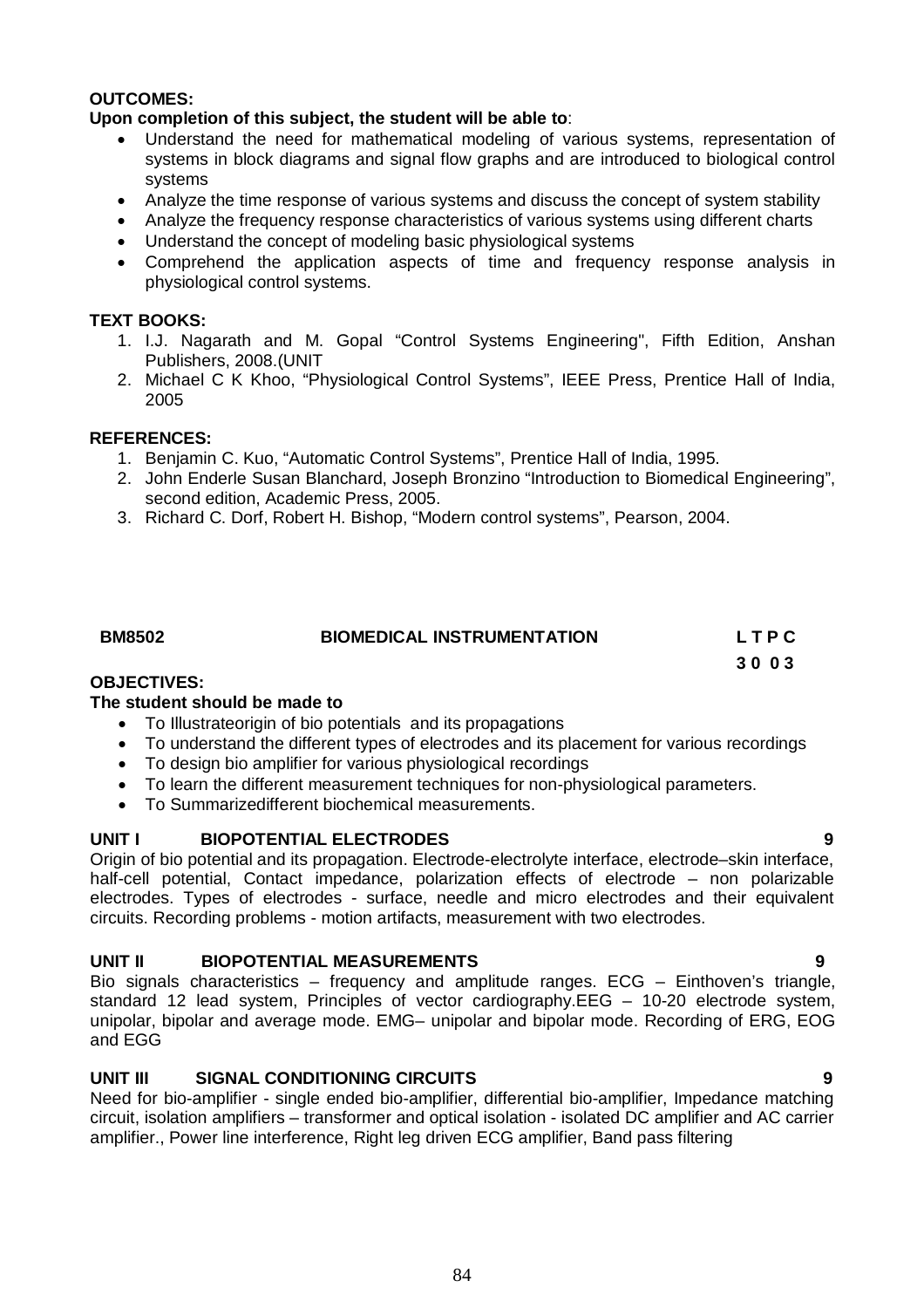### **UNIT IV MEASUREMENT OF NON-ELECTRICAL PARAMETERS 9**

Temperature, respiration rate and pulse rate measurements. Blood Pressure: indirect methods - Auscultatory method, oscillometric method, direct methods: electronic manometer, Pressure amplifiers, Systolic, diastolic, mean detector circuit. Blood flow and cardiac output measurement: Indicator dilution, thermal dilution and dye dilution method, Electromagnetic and ultrasound blood flow measurement.

### **UNIT V BIOCHEMICAL MEASUREMENT AND BIOSENSORS 9**

Biochemical sensors - pH, pO2 and pCO2, Ion selective Field effect Transistor (ISFET), Immunologically sensitive FET (IMFET), Blood glucose sensors, Blood gas analyzers colorimeter, Sodium Potassium Analyser, spectrophotometer, blood cell counter, auto analyzer (simplified schematic description) – Bio Sensors – Principles – amperometric and voltometric techniques.

### **TOTAL: 45 PERIODS**

### **OUTCOMES:**

### **At the end of the course, the student should be able to:**

- Differentiate different bio potentials and its propagations.
- Illustrate different electrode placement for various physiological recordings
- Design bio amplifier for various physiological recordings
- Explain various technique for non-electrical physiogical measurements
- Demonstrate different biochemical measurement techniques.

### **TEXT BOOK:**

1. Leslie Cromwell, "Biomedical Instrumentation and measurement", 2nd edition, Prentice hall of India, New Delhi, 2015.

### **REFERENCES:**

- 1. John G. Webster, "Medical Instrumentation Application and Design", 4<sup>th</sup> edition, Wiley India Pvt Ltd,New Delhi, 2015.
- 2. Joseph J. Carr and John M. Brown, "Introduction to Biomedical Equipment Technology", Pearson Education, 2004.
- 3. Myer Kutz, "Standard Handbook of Biomedical Engineering and Design", McGraw Hill Publisher, 2003.
- 4. Khandpur R.S, "Handbook of Biomedical Instrumentation", 3<sup>rd</sup> edition, Tata McGraw-Hill New Delhi, 2014

### **EC8553 DISCRETE-TIME SIGNAL PROCESSING L T P C 4 0 0 4**

### **OBJECTIVES:**

- To learn discrete fourier transform, properties of DFT and its application to linear filtering
- To understand the characteristics of digital filters, design digital IIR and FIR filters and apply these filters to filter undesirable signals in various frequency bands
- To understand the effects of finite precision representation on digital filters
- To understand the fundamental concepts of multi rate signal processing and its applications
- To introduce the concepts of adaptive filters and its application to communication engineering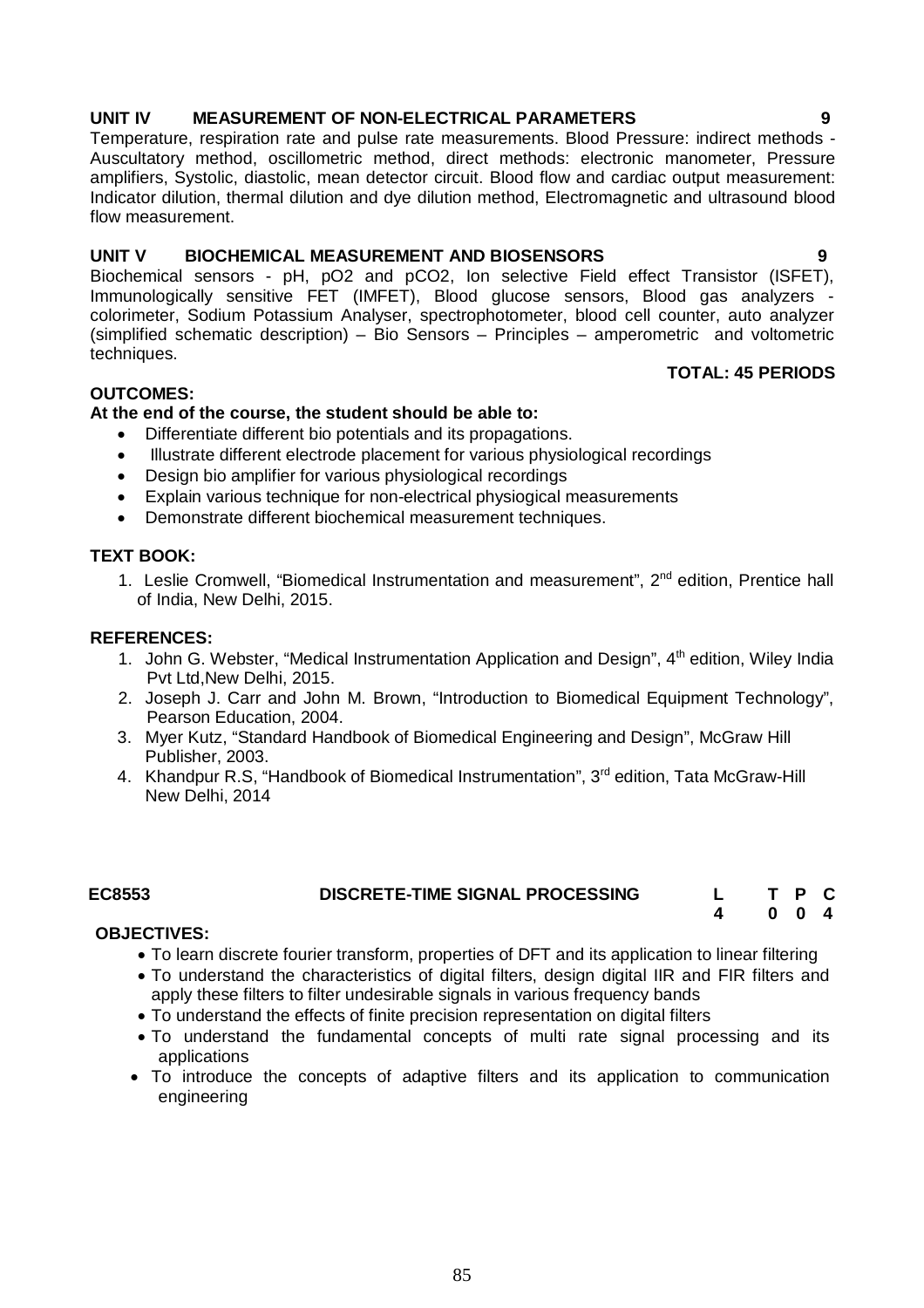# **UNIT I DISCRETE FOURIER TRANSFORM 12**

Review of signals and systems, concept of frequency in discrete-time signals, summary of analysis & synthesis equations for FT & DTFT, frequency domain sampling, Discrete Fourier transform (DFT) - deriving DFT from DTFT, properties of DFT - periodicity, symmetry, circular convolution. Linear filtering using DFT. Filtering long data sequences - overlap save and overlap add method. Fast computation of DFT - Radix-2 Decimation-in-time (DIT) Fast Fourier transform (FFT), Decimation-in-frequency (DIF) Fast Fourier transform (FFT). Linear filtering using FFT.

### **UNIT II INFINITE IMPULSE RESPONSE FILTERS** 12

Characteristics of practical frequency selective filters. characteristics of commonly used analog filters - Butterworth filters, Chebyshev filters. Design of IIR filters from analog filters (LPF, HPF, BPF, BRF) - Approximation of derivatives, Impulse invariance method, Bilinear transformation. Frequency transformation in the analog domain. Structure of IIR filter - direct form I, direct form II, Cascade, parallel realizations.

# **UNIT III FINITE IMPULSE RESPONSE FILTERS 12**

Design of FIR filters - symmetric and Anti-symmetric FIR filters - design of linear phase FIR filters using Fourier series method - FIR filter design using windows (Rectangular, Hamming and Hanning window), Frequency sampling method. FIR filter structures - linear phase structure, direct form realizations

## **UNIT IV FINITE WORD LENGTH EFFECTS**

Fixed point and floating point number representation - ADC - quantization - truncation and rounding - quantization noise - input / output quantization - coefficient quantization error - product quantization error - overflow error - limit cycle oscillations due to product quantization and summation - scaling to prevent overflow.

## **UNIT V INTRODUCTION TO DIGITAL SIGNAL PROCESSORS 12**

DSP functionalities - circular buffering – DSP architecture – Fixed and Floating point architecture principles – Programming – Application examples.

## **TOTAL:60PERIODS**

## **OUTCOMES:**

## **At the end of the course, the student should be able to**

- Apply DFT for the analysis of digital signals and systems
- Design IIR and FIR filters
- Characterize the effects of finite precision representation on digital filters
- Design multirate filters
- Apply adaptive filters appropriately in communication systems

### **TEXT BOOK:**

1. John G. Proakis & Dimitris G.Manolakis, "Digital Signal Processing – Principles, Algorithms & Applications", Fourth Edition, Pearson Education / Prentice Hall, 2007.  $(UNIT I - V)$ 

### **REFERENCES:**

- 1. Emmanuel C. Ifeachor & Barrie. W. Jervis, "Digital Signal Processing", Second Edition, Pearson Education / Prentice Hall, 2002.
- 2. A. V. Oppenheim, R.W. Schafer and J.R. Buck, "Discrete-Time Signal Processing", 8th Indian Reprint, Pearson, 2004.
- 3. Sanjit K. Mitra, "Digital Signal Processing A Computer Based Approach", Tata Mc Graw Hill, 2007.
- 4. Andreas Antoniou, "Digital Signal Processing", Tata Mc Graw Hill, 2006.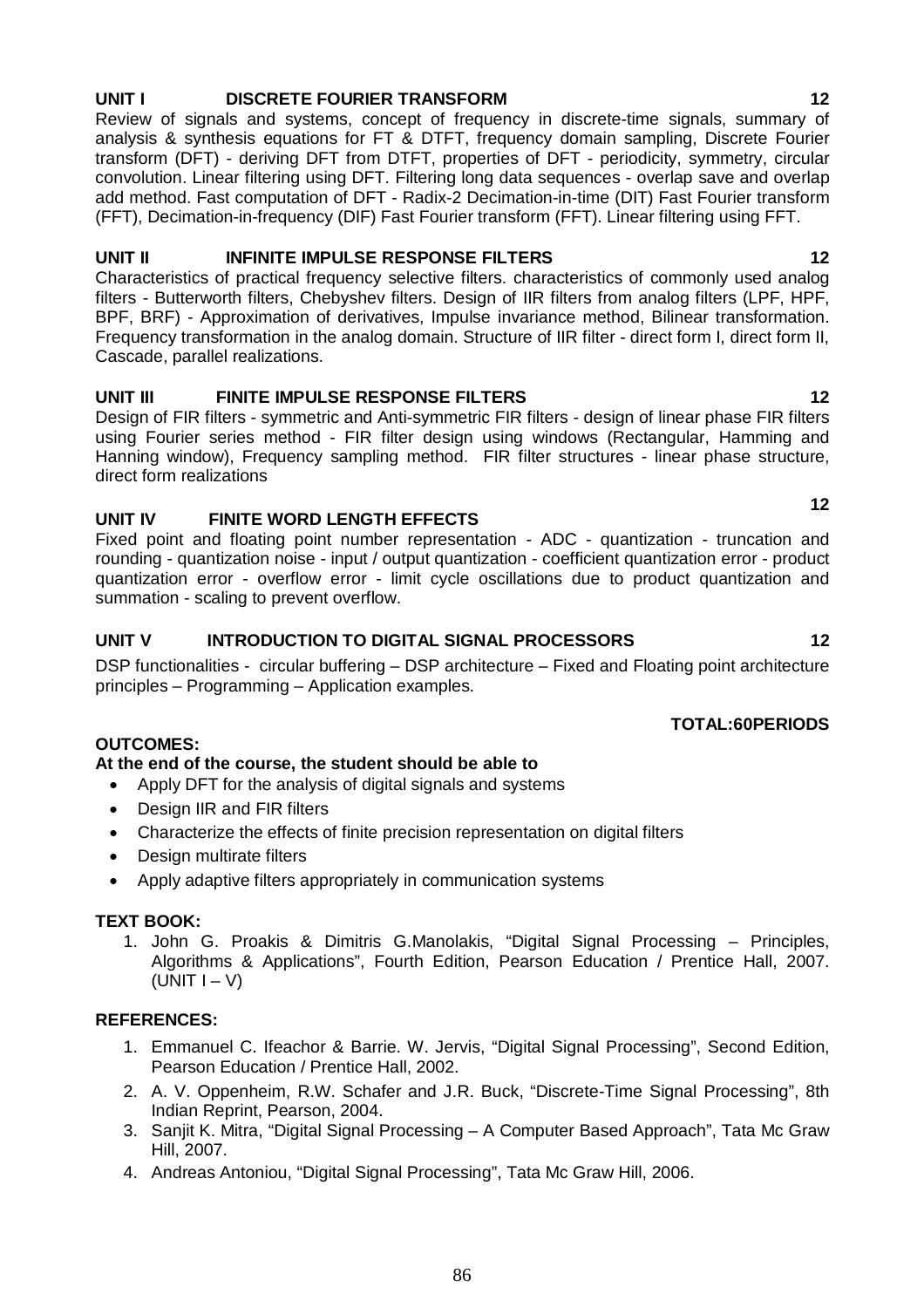### **EC8562 DIGITAL SIGNAL PROCESSING LABORATORY L T P C**

# **0 0 4 2**

### **OBJECTIVES:**

### **The student should be made:**

- To perform basic signal processing operations such as Linear Convolution, Circular Convolution, Auto Correlation, Cross Correlation and Frequency analysis in **MATLAB**
- To implement FIR and IIR filters in MATLAB and DSP Processor
- To study the architecture of DSP processor
- To design a DSP system to demonstrate the Multi-rate and Adaptive signal processing concepts

### **LIST OF EXPERIMENTS: MATLAB / EQUIVALENT SOFTWARE PACKAGE**

- 1. Generation of elementary Discrete-Time sequences
- 2. Linear and Circular convolutions
- 3. Auto correlation and Cross Correlation
- 4. Frequency Analysis using DFT
- 5. Design of FIR filters (LPF/HPF/BPF/BSF) and demonstrates the filtering operation
- 6. Design of Butterworth and Chebyshev IIR filters (LPF/HPF/BPF/BSF) and demonstrate the filtering operations

### **DSP PROCESSOR BASED IMPLEMENTATION**

- 1. Study of architecture of Digital Signal Processor
- 2. Perform MAC operation using various addressing modes
- 3. Generation of various signals and random noise
- 4. Design and demonstration of FIR Filter for Low pass, High pass, Band pass and Band stop filtering
- 5. Design and demonstration of Butter worth and Chebyshev IIR Filters for Low pass, High pass, Band pass and Band stop filtering
- 6. Implement an Up-sampling and Down-sampling operation in DSP Processor

### **TOTAL: 60 PERIODS**

### **OUTCOMES:**

### **At the end of the course, the student should be able to:**

- Carryout basic signal processing operations
- Demonstrate their abilities towards MATLAB based implementation of various DSP systems
- Analyze the architecture of a DSP Processor
- Design and Implement the FIR and IIR Filters in DSP Processor for performing filtering operation over real-time signals
- Design a DSP system for various applications of DSP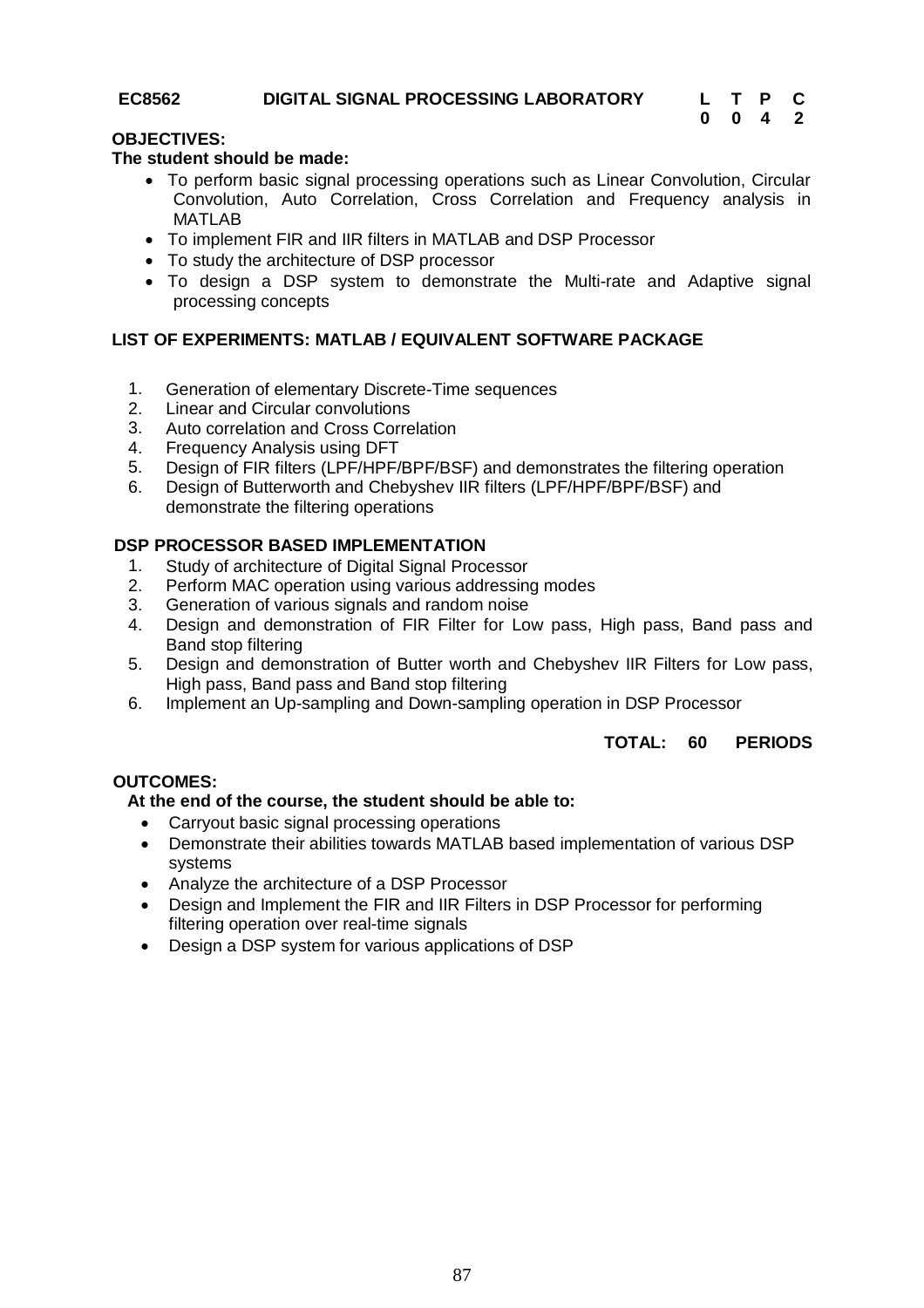### **OBJECTIVES:**

 To provide hands-on training on designing of bio signal acquisition system and measurement of physiological parameters, biochemical parameters.

### **LIST OF EXPERIMENTS:**

- 1. Design of pre amplifiers to acquire bio signals along with impedance matching circuit using suitable IC's
- 2. Design of ECG Amplifiers with appropriate filter to remove power line and other artifacts.
- 3. Design of EMG amplifier
- 4. Design a suitable circuit to detect QRS complex and measure heart rate
- 5. Design of frontal EEG amplifier
- 6. Design of EOG amplifier to detect eye blink
- 7. Design a right leg driven ECG amplifier.
- 8. Design and study the characteristics of optical Isolation amplifier
- 9. Design a Multiplexer and Demultiplexer for any two biosignals.
- 10. Measurement of pulse-rate using Photo transducer.
- 11. Measurement of pH and conductivity.
- 12. Measurement of blood pressure using sphygmomanometer.
- 13. Measurement and recording of peripheral blood flow
- 14. Design a PCB layout for any bio amplifier using suitable software tool.

### **TOTAL: 60 PERIODS**

### **OUTCOMES:**

### **At the end of the lab, the student should be able to:**

- Design preamplifiers and amplifiers for various bio signal recordings.
- Measure various non-electrical parameters using suitable sensors/transducers
- Design PCB layout for any bio amplifier.

### **LAB REQUIREMENTS FOR A BATCH OF 30 STUDENTS:**

pH meter and conductivity meter: 1 No. Photo transducer for pulse measurement: 1 No. Sphygmomanometer and Stethoscope: 1 No. Blood flow measurement system: 1 No. Multiparameter (ECG, EMG, EEG) Simulator: 2 No. Function generator, DSO, Regulated Power supplies, Bread boards – 8 each IC LM 324, AD 620, INA series (126,128 etc.), 555 Timer: 20 each Opto Isolator IC: MCT2E – 1 No. Software tool for PCB design: 1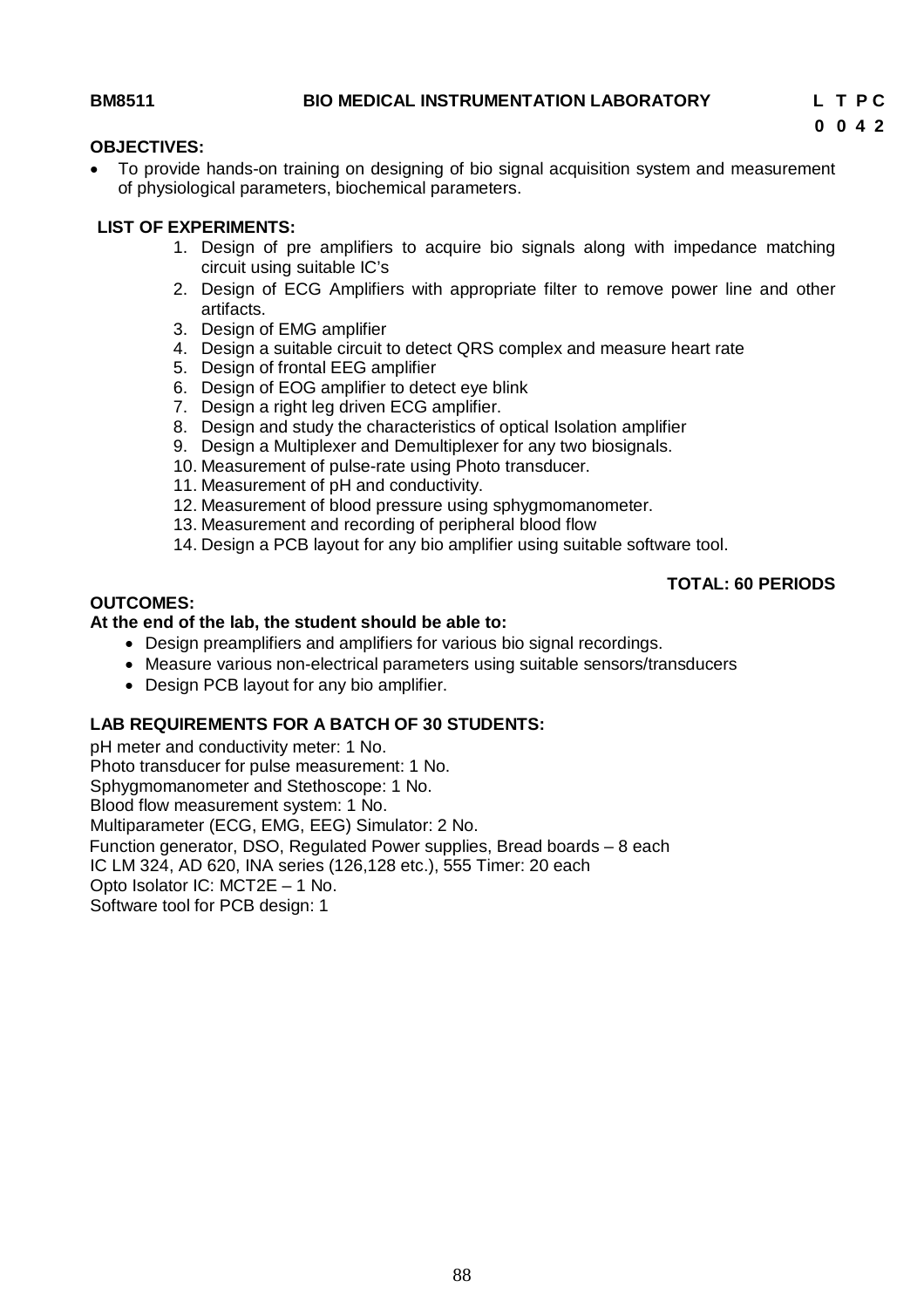### **HS8381 INTERPERSONAL SKILLS/LISTENING&SPEAKING L T P C**

### **OBJECTIVES:**

### **The Course will enable learners to:**

- Equip students with the English language skills required for the successful undertaking of academic studies with primary emphasis on academic speaking and listening skills.
- Provide guidance and practice in basic general and classroom conversation and to engage in specific academic speaking activities.
- improve general and academic listening skills
- Make effective presentations.

### **UNIT I**

Listening as a key skill- its importance- speaking - give personal information - ask for personal information - express ability - enquire about ability - ask for clarification Improving pronunciation pronunciation basics taking lecture notes - preparing to listen to a lecture - articulate a complete idea as opposed to producing fragmented utterances.

### **UNIT II**

Listen to a process information- give information, as part of a simple explanation - conversation starters: small talk - stressing syllables and speaking clearly - intonation patterns - compare and contrast information and ideas from multiple sources- converse with reasonable accuracy over a wide range of everyday topics.

### **UNIT III**

Lexical chunking for accuracy and fluency- factors influence fluency, deliver a five-minute informal talk - greet - respond to greetings - describe health and symptoms - invite and offer - accept decline - take leave - listen for and follow the gist- listen for detail

### **UNIT IV**

Being an active listener: giving verbal and non-verbal feedback - participating in a group discussion - summarizing academic readings and lectures conversational speech listening to and participating in conversations - persuade.

### **UNIT V**

Formal and informal talk - listen to follow and respond to explanations, directions and instructions in academic and business contexts - strategies for presentations and interactive communication group/pair presentations - negotiate disagreement in group work.

**TOTAL : 30 PERIODS**

### **OUTCOMES:**

### **At the end of the course Learners will be able to:**

- Listen and respond appropriately.
- Participate in group discussions
- Make effective presentations
- Participate confidently and appropriately in conversations both formal and informal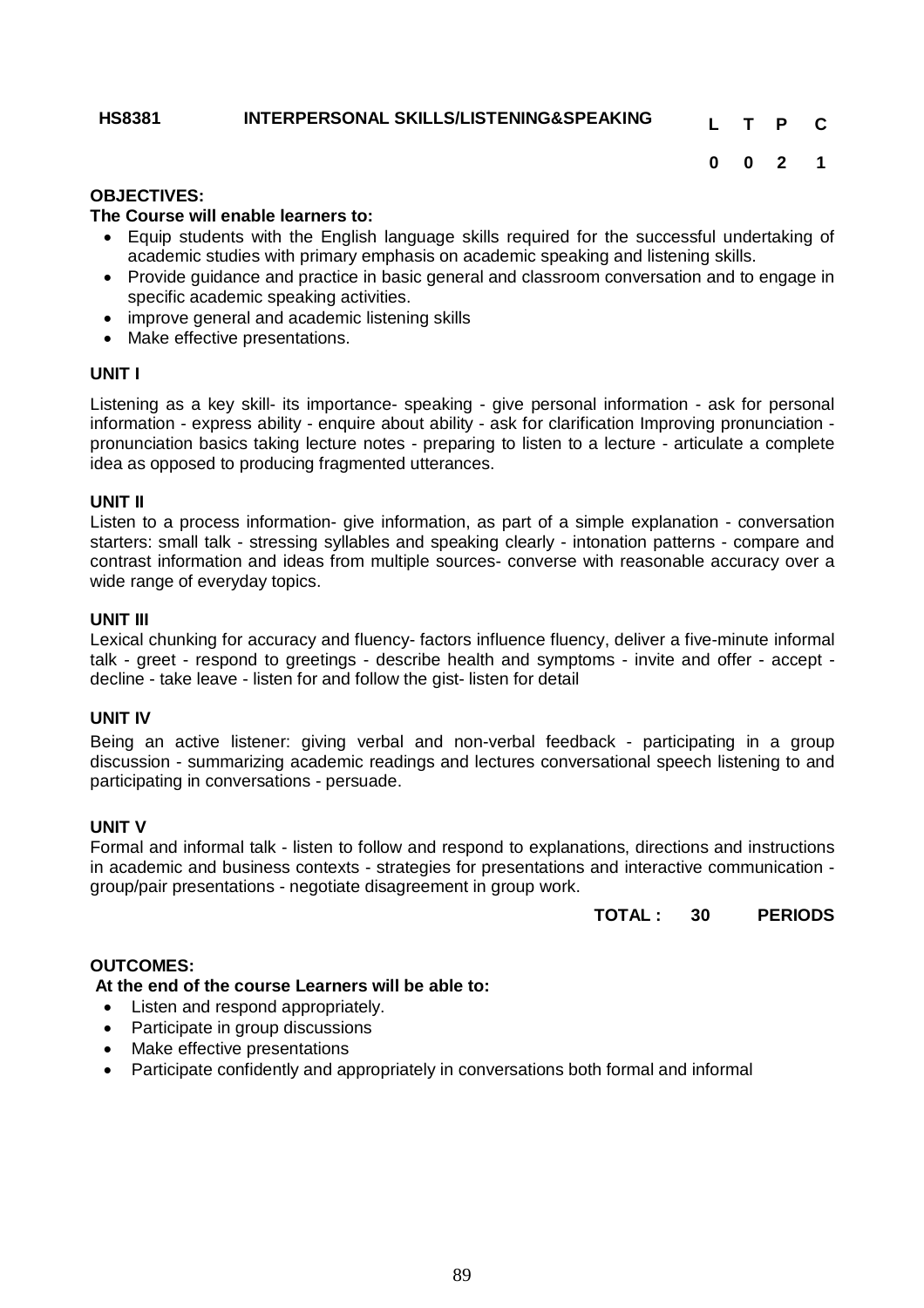### **TEXT BOOKS:**

- 1. Brooks,Margret. Skills for Success. Listening and Speaking. Level 4 Oxford University Press, Oxford: 2011.
- 2. Richards,C. Jack. & David Bholke. Speak Now Level 3. Oxford University Press, Oxford: 2010

### **REFERENCES:**

- 1. Bhatnagar, Nitin and MamtaBhatnagar. Communicative English for Engineers and Professionals. Pearson: New Delhi, 2010.
- 2. Hughes, Glyn and Josephine Moate. Practical English Classroom. Oxford University Press: Oxford, 2014.
- 3. Vargo, Mari. Speak Now Level 4. Oxford University Press: Oxford, 2013.
- 4. Richards C. Jack. Person to Person (Starter). Oxford University Press: Oxford, 2006.
- 5. Ladousse, Gillian Porter. Role Play. Oxford University Press: Oxford, 2014

### **EC8691 MICROPROCESSORS AND MICROCONTROLLERS L T P C**

 **3 0 0 3**

### **OBJECTIVES:**

- To understand the Architecture of 8086 microprocessor.
- To learn the design aspects of I/O and Memory Interfacing circuits.
- To interface microprocessors with supporting chips.
- To study the Architecture of 8051 microcontroller.
- To design a microcontroller based system

### **UNIT I THE 8086 MICROPROCESSOR**

Introduction to 8086 – Microprocessor architecture – Addressing modes - Instruction set and assembler directives – Assembly language programming – Modular Programming - Linking and Relocation - Stacks - Procedures – Macros – Interrupts and interrupt service routines – Byte and String Manipulation.

### **UNIT II 8086 SYSTEM BUS STRUCTURE 9**

8086 signals – Basic configurations – System bus timing –System design using  $8086 - I/O$ programming – Introduction to Multiprogramming – System Bus Structure – Multiprocessor configurations – Coprocessor, Closely coupled and loosely Coupled configurations – Introduction to advanced processors.

### **UNIT III I/O INTERFACING 9**

Memory Interfacing and I/O interfacing - Parallel communication interface – Serial communication interface – D/A and A/D Interface - Timer – Keyboard /display controller – Interrupt controller – DMA controller – Programming and applications Case studies: Traffic Light control, LED display , LCD display, Keyboard display interface and Alarm Controller.

### **UNIT IV MICROCONTROLLER 9**

Architecture of 8051 – Special Function Registers(SFRs) - I/O Pins Ports and Circuits - Instruction set - Addressing modes - Assembly language programming.

### **UNIT V INTERFACING MICROCONTROLLER 9**

Programming 8051 Timers - Serial Port Programming - Interrupts Programming – LCD & Keyboard Interfacing - ADC, DAC & Sensor Interfacing - External Memory Interface- Stepper Motor and Waveform generation - Comparison of Microprocessor, Microcontroller, PIC and ARM processors

### **TOTAL: 45 PERIODS**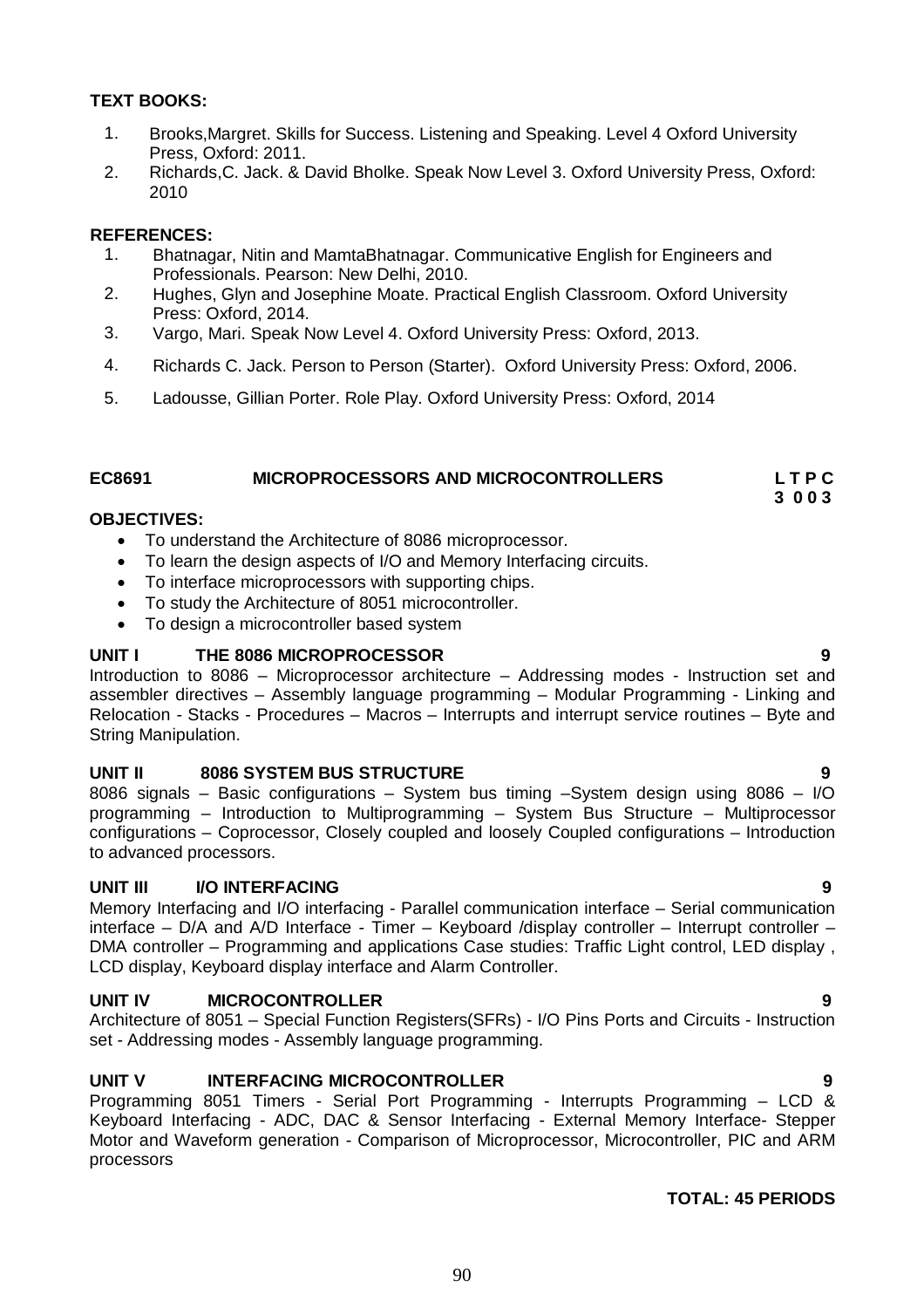### **OUTCOMES:**

### **At the end of the course, the students should be able to:**

- Understand and execute programs based on 8086 microprocessor.
- Design Memory Interfacing circuits.
- Design and interface I/O circuits.
- Design and implement 8051 microcontroller based systems.

### **TEXT BOOKS:**

- 1. Yu-Cheng Liu, Glenn A.Gibson, "Microcomputer Systems: The 8086 / 8088 Family Architecture, Programming and Design", Second Edition, Prentice Hall of India, 2007. (UNITI-III)
- 2. Mohamed Ali Mazidi, Janice Gillispie Mazidi, Rolin McKinlay, "The 8051 Microcontroller and Embedded Systems: Using Assembly and C", Second Edition, Pearson education, 2011.(UNIT IV-V)

### **REFERENCES:**

- 1. Doughlas V.Hall, "Microprocessors and Interfacing, Programming and Hardware",TMH,2012
- 2. A.K.Ray,K.M.Bhurchandi, "Advanced Microprocessors and Peripherals" 3<sup>rd</sup> edition, Tata McGrawHill, 2012

| <b>BM8601</b> | <b>DIAGNOSTIC AND THERAPEUTIC EQUIPMENT-1</b> | LTPC |
|---------------|-----------------------------------------------|------|
|               |                                               |      |

# **3 0 0 3**

### **OBJECTIVES:**

### **The student should be made to:**

- Understand the devices for measurement of parameters related to cardiology.
- $\bullet$  Illustrate the recording and measurement of EEG
- Demonstrate EMG recording unit and its uses.
- Explain diagnostic and therapeutic devices related to respiratory parameters.
- Understand the various sensory measurements that hold clinical importance.

### **UNIT I CARDIAC EQUIPMENT 9**

Electrocardiograph, Normal and Abnormal Waves, Heart rate monitor, Holter Monitor, Phonocardiography, ECG machine maintenance and troubleshooting, Cardiac Pacemaker-Internal and External Pacemaker– Batteries, AC and DC Defibrillator- Internal and External,Defibrillator Protection Circuit, Cardiac ablation catheter.

### **UNIT II NEUROLOGICAL EQUIPMENT 8**

Clinical significance of EEG, Multi-channel EEG recording system, Epilepsy, Evoked Potential– Visual, Auditory and Somatosensory, MEG (Magneto Encephalo Graph). EEG Bio Feedback Instrumentation. EEG system maintenance and troubleshooting.

### **UNIT III MUSCULAR AND BIOMECHANICAL MEASUREMENTS 10**

Recording and analysis of EMG waveforms, fatigue characteristics, Muscle stimulators, nerve stimulators, Nerve conduction velocity measurement, EMG Bio Feedback Instrumentation. Static Measurement – Load Cell, Pedobarograph. Dynamic Measurement – Velocity, Acceleration, GAIT, Limb position.

### **UNIT IV RESPIRATORY MEASUREMENT SYSTEM 10**

Instrumentation for measuring the mechanics of breathing – Spirometer -Lung Volume and vital capacity, measurements of residual volume, Pneumotachometer – Airway resistance measurement, Whole body Plethysmograph, Intra-Alveolar and Thoracic pressure measurements, Apnoea Monitor. Types of Ventilators – Pressure, Volume, and Time controlled. Flow, Patient Cycle Ventilators, Humidifiers, Nebulizers, Inhalators.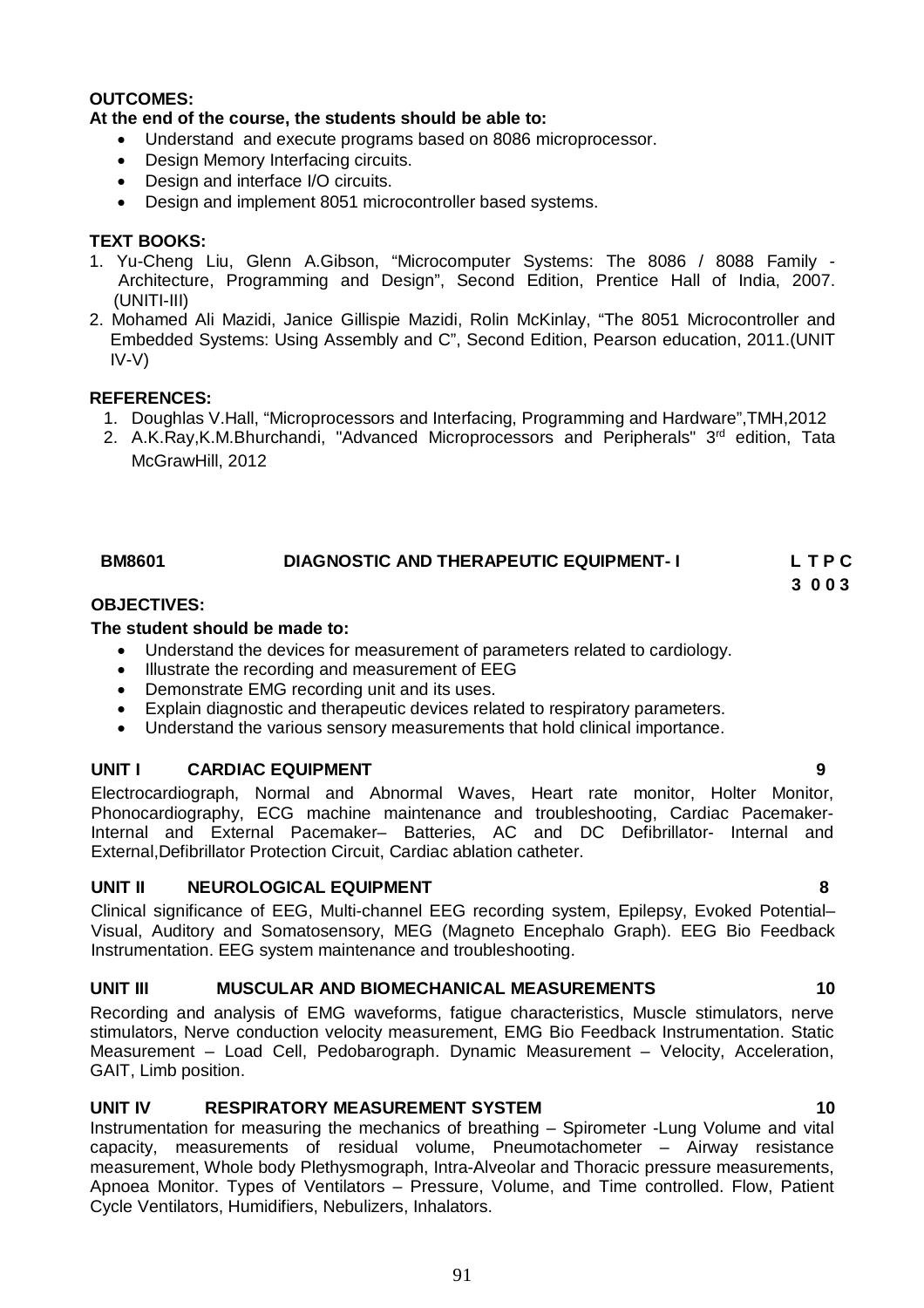## **UNIT V SENSORY MEASUREMENT 8**

Psychophysiological Measurements – polygraph, basal skin resistance (BSR), galvanic skin resistance (GSR), Sensory responses - Audiometer-Pure tone, Speech, Eye Tonometer, Applanation Tonometer, slit lamp, auto refractometer. **TOTAL: 45 PERIODS**

### **OUTCOMES:**

### **At the end of the course, the student should be able to:**

- Describe the working and recording setup of all basic cardiac equipment.
- Understand the working and recording of all basic neurological equipment's.
- Discuss the recording of diagnostic and therapeutic equipment's related to EMG.
- Explain about measurements of parameters related to respiratory system.
- Describe the measurement techniques of sensory responses.

### **TEXT BOOKS:**

- 1. John G. Webster, "Medical Instrumentation Application and Design", 4<sup>th</sup> edition, Wiley India PvtLtd,New Delhi, 2015.
- 2. Joseph J. Carr and John M. Brown, "Introduction to Biomedical Equipment Technology", Pearson education, 2012.

### **REFERENCES:**

- 1. Myer Kutz, "Standard Handbook of Biomedical Engineering & Design", McGraw Hill, 2003.
- 2. L.A Geddes and L.E.Baker, "Principles of Applied Biomedical Instrumentation", 3rd Edition, 2008
- 3. Leslie Cromwell, "Biomedical Instrumentation and Measurement", Pearson Education, New Delhi, 2007.
- 4. Antony Y.K.Chan,"Biomedical Device Technology, Principles and design", Charles Thomas Publisher Ltd, Illinois, USA, 2008.
- 5. B H Brown, R H Smallwood, D C Barber, P V Lawford and D R Hose, "Medical Physics and Biomedical Engineering", 2nd Edition, IOP Publishers. 2001.

# **BM8651 BIOMECHANICS L T P C**

 **3 0 0 3** 

### **OBJECTIVES:**

### **The student should be made to:**

- Explain the principles of mechanics.
- Discuss the mechanics of physiological systems.
- Explain the mechanics of joints.
- Illustrate the mathematical models used in the analysis of biomechanical systems

### **UNIT I INTRODUCTION TO MECHANICS 9**

Introduction – Scalars and vectors, Statics – Force types, Resolution and composition of forces, Moments of force and couple, Resultant force determination, parallel forces in space, equilibrium of coplanar forces, Dynamics, Basic principles – Linear motion, Newton's laws of motion, Impulse and Momentum, Work and Energy Kinetics – Velocity and acceleration, Kinematics – Link segment models, Force transducers, Force plates, Introduction to Constitutive equations – Constitutive equations of Nonviscous fluid, Newtonian Viscous fluid and Hookean Elastic solid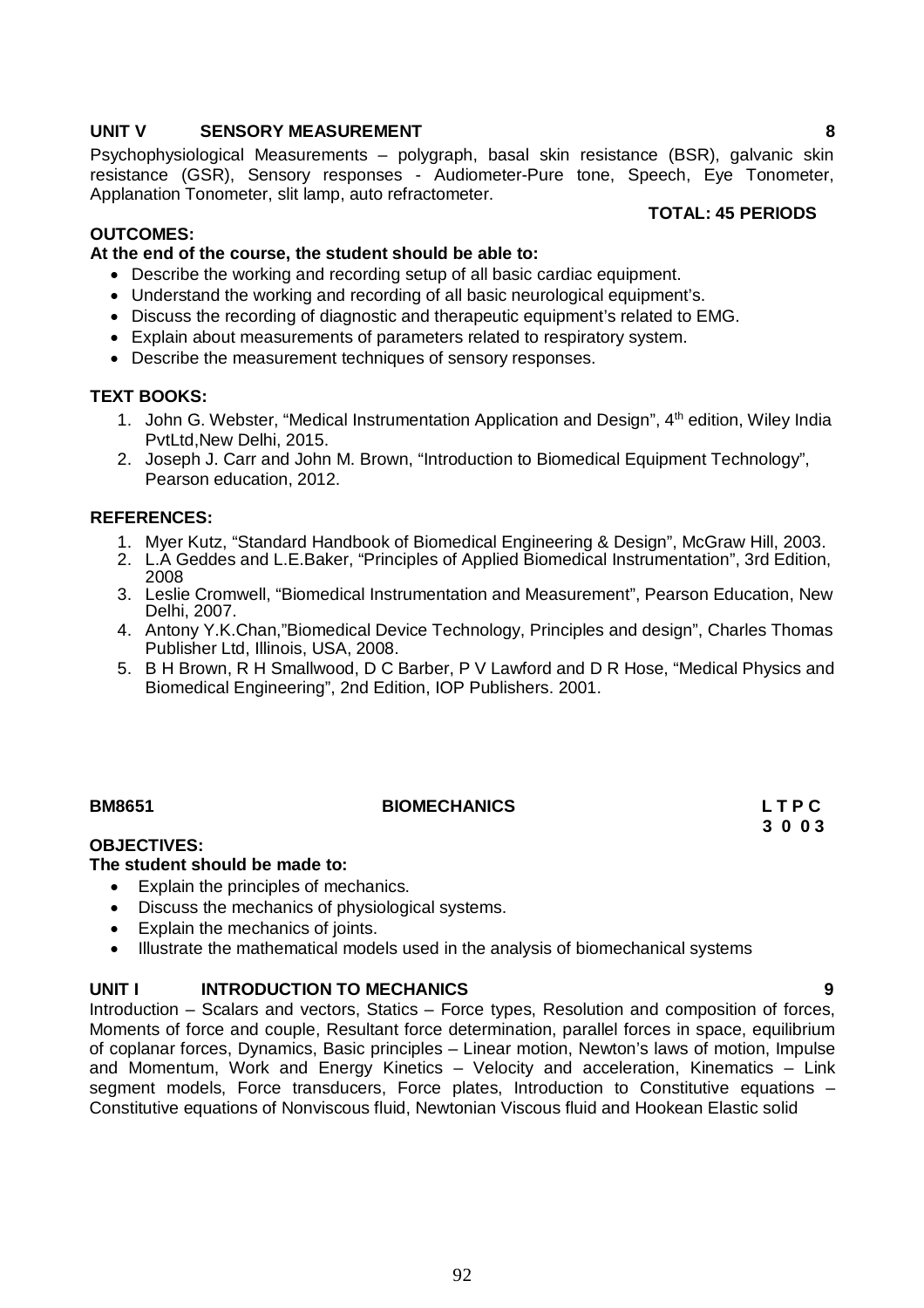### **UNIT II BIOFLUID MECHANICS 9**

Intrinsic fluid properties – Density, Viscosity, Compressibility and Surface Tension, Viscometers – Capillary, Coaxial cylinder and cone and plate, Rheological properties of blood, Pressure-flow relationship for Non-Newtonian Fluids, Fluid mechanics in straight tube – Steady Laminar flow, Turbulent flow, Flow development, Viscous and Turbulent Sheer Stress, Effect of pulsatility, Boundary Layer Separation, Structure of blood vessels, Material properties and modeling of Blood vessels, Heart –Cardiac muscle characterisation, Native heart valves – Mechanical properties and valve dynamics, Prosthetic heart valve fluid dynamics.

### **UNIT III BIOSOLID MECHANICS 9**

Constitutive equation of viscoelasticity – Maxwell &Voight models, anisotropy, Hard Tissues – Structure, blood circulation, elasticity and strength, viscoelastic properties, functional adaptation, Soft Tissues – Structure, functions, material properties and modeling of Soft Tissues – Cartilage, Tendons and Ligaments Skeletal Muscle – Muscle action, Hill's models, mathematical modeling, Bone fracture mechanics, Implants for bone fractures.

### **UNIT IV BIOMECHANICS OF JOINTS 9**

Skeletal joints, forces and stresses in human joints, Analysis of rigid bodies in equilibrium, Free body diagrams, Structure of joints, Types of joints, Biomechanical analysis of elbow, shoulder, spinal column, hip, knee and ankle, Lubrication of synovial joints, Gait analysis, Motion analysis using video.

### **UNIT V MODELING AND ERGONOMICS 9**

Introduction to Finite Element Analysis, finite element analysis of lumbar spine; Ergonomics – Musculoskeletal disorders, Ergonomic principles contributing to good workplace design, Design of a Computer work station, Whole body vibrations, Hand transmitted vibrations.

**TOTAL: 45 PERIODS**

### **OUTCOMES:**

### **At the end of the course, the student should be able to**:

- Understand the principles of mechanics
- Outline the principles of biofluid dynamics.
- Explain the fundamentals of bio-solid mechanics.
- Apply the knowledge of joint mechanics.
- Give Examples of computational mathematical modelling applied in biomechanics.

### **TEXT BOOKS:**

- 1. Y.C. Fung, "Bio-Mechanics- Mechanical Properties of Tissues", Springer-Verlag, 1998.
- 2. Subrata Pal, "Textbook of Biomechanics", Viva Books Private Limited, 2009.

### **REFERENCES:**

- 1. Krishna B. Chandran, Ajit P. Yoganathan and Stanley E. Rittgers, "Biofluid Mechanics: The Human Circulation", Taylor and Francis, 2007.
- 2. Sheraz S. Malik and Shahbaz S. Malik, "Orthopaedic Biomechanics Made Easy", Cambridge University Press, 2015.
- 3. Jay D. Humphrey, Sherry De Lange, "An Introduction to Biomechanics: Solids and Fluids, Analysis and Design", Springer Science Business Media, 2004.
- 4. Shrawan Kumar, "Biomechanics in Ergonomics", Second Edition, CRC Press 2007.
- 5. Neil J. Mansfeild, "Human Response to Vibration", CRC Press, 2005.
- 6. Carl J. Payton, "Biomechanical Evaluation of movement in sports and Exercise", 2008.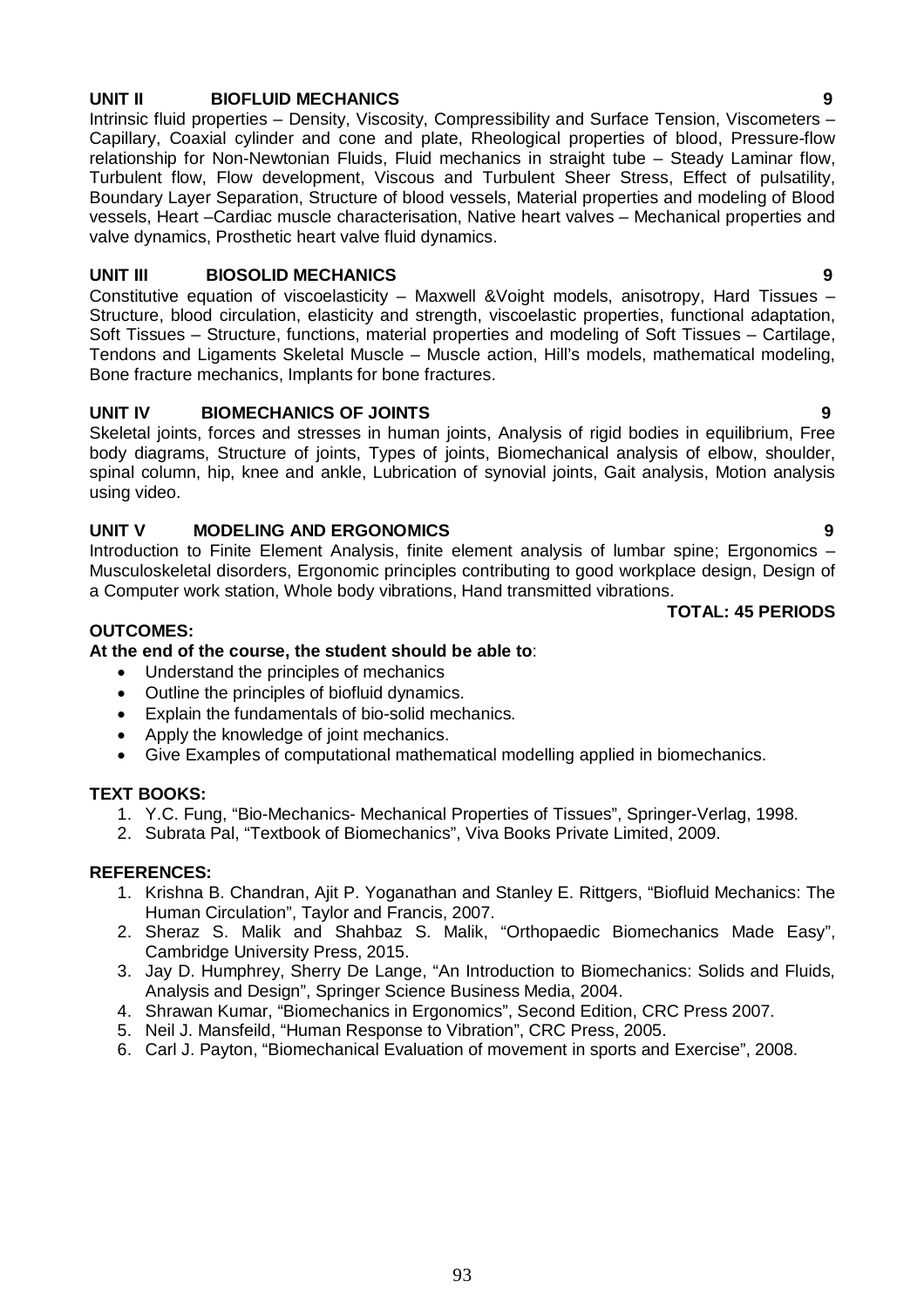# **GE8291 ENVIRONMENTAL SCIENCE AND ENGINEERING L T P C**

# **3 0 0 3**

### **OBJECTIVES:**

- To study the nature and facts about environment.
- To finding and implementing scientific, technological, economic and political solutions to environmental problems.
- To study the interrelationship between living organism and environment.
- To appreciate the importance of environment by assessing its impact on the human world; envision the surrounding environment, its functions and its value.
- To study the dynamic processes and understand the features of the earth"s interior and surface.
- To study the integrated themes and biodiversity, natural resources, pollution control and waste management.

### **UNIT I ENVIRONMENT, ECOSYSTEMS AND BIODIVERSITY 14**

Definition, scope and importance of environment – need for public awareness - concept of an ecosystem – structure and function of an ecosystem – producers, consumers and decomposers – energy flow in the ecosystem – ecological succession – food chains, food webs and ecological pyramids – Introduction, types, characteristic features, structure and function of the (a) forest ecosystem (b) grassland ecosystem (c) desert ecosystem (d) aquatic ecosystems (ponds, streams, lakes, rivers, oceans, estuaries) – Introduction to biodiversity definition: genetic, species and ecosystem diversity – biogeographical classification of India – value of biodiversity: consumptive use, productive use, social, ethical, aesthetic and option values – Biodiversity at global, national and local levels – India as a mega-diversity nation – hot-spots of biodiversity – threats to biodiversity: habitat loss, poaching of wildlife, man-wildlife conflicts – endangered and endemic species of India – conservation of biodiversity: In-situ and ex-situ conservation of biodiversity. Field study of common plants, insects, birds; Field study of simple ecosystems – pond, river, hill slopes, etc.

### **UNIT II ENVIRONMENTAL POLLUTION 8**

Definition – causes, effects and control measures of: (a) Air pollution (b) Water pollution (c) Soil pollution (d) Marine pollution (e) Noise pollution (f) Thermal pollution (g) Nuclear hazards – solid waste management: causes, effects and control measures of municipal solid wastes – role of an individual in prevention of pollution – pollution case studies – disaster management: floods, earthquake, cyclone and landslides. Field study of local polluted site – Urban / Rural / Industrial / Agricultural.

## **UNIT III NATURAL RESOURCES 10**

Forest resources: Use and over-exploitation, deforestation, case studies- timber extraction, mining, dams and their effects on forests and tribal people – Water resources: Use and over- utilization of surface and ground water, floods, drought, conflicts over water, dams-benefits and problems – Mineral resources: Use and exploitation, environmental effects of extracting and using mineral resources, case studies – Food resources: World food problems, changes caused by agriculture and overgrazing, effects of modern agriculture, fertilizer-pesticide problems, water logging, salinity, case studies – Energy resources: Growing energy needs, renewable and non renewable energy sources, use of alternate energy sources. case studies – Land resources: Land as a resource, land degradation, man induced landslides, soil erosion and desertification – role of an individual in conservation of natural resources – Equitable use of resources for sustainable lifestyles. Field study of local area to document environmental assets – river / forest / grassland / hill / mountain.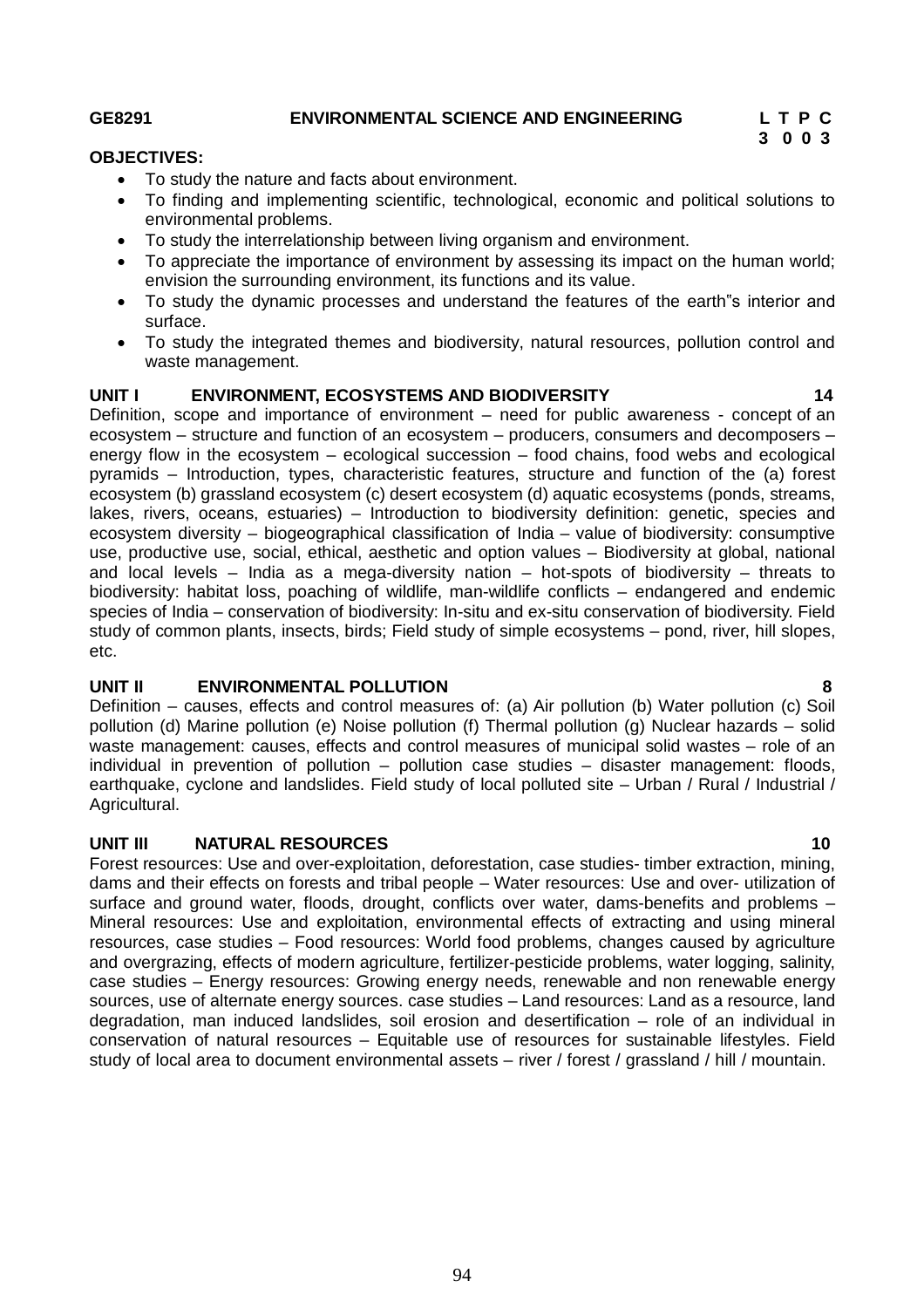# **UNIT IV SOCIAL ISSUES AND THE ENVIRONMENT 7**

From unsustainable to sustainable development  $-$  urban problems related to energy  $$ water conservation, rain water harvesting, watershed management – resettlement and rehabilitation of people; its problems and concerns, case studies – role of non-governmental organization- environmental ethics: Issues and possible solutions – climate change, global warming, acid rain, ozone layer depletion, nuclear accidents and holocaust, case studies. – wasteland reclamation – consumerism and waste products – environment production act – Air (Prevention and Control of Pollution) act – Water (Prevention and control of Pollution) act – Wildlife protection act – Forest conservation act – enforcement machinery involved in environmental legislation- central and state pollution control boards- Public awareness.

# **UNIT V HUMAN POPULATION AND THE ENVIRONMENT 6**

Population growth, variation among nations – population explosion – family welfare programme – environment and human health – human rights – value education – HIV / AIDS – women and child welfare – role of information technology in environment and human health – Case studies.

# **TOTAL: 45 PERIODS**

### **OUTCOMES:**

- Environmental Pollution or problems cannot be solved by mere laws. Public participation is an important aspect which serves the environmental Protection. One will obtain knowledge on the following after completing the course.
- Public awareness of environmental is at infant stage.
- Ignorance and incomplete knowledge has lead to misconceptions
- Development and improvement in std. of living has lead to serious environmental disasters

### **TEXTBOOKS:**

- 1. Benny Joseph, 'Environmental Science and Engineering', Tata McGraw-Hill, New Delhi, 2006.
- 2. Gilbert M.Masters, 'Introduction to Environmental Engineering and Science', 2<sup>nd</sup> edition, Pearson Education, 2004.

### **REFERENCES :**

- 1. Dharmendra S. Sengar, 'Environmental law', Prentice hall of India PVT LTD,New Delhi, 2007.
- 2. Erach Bharucha, "Textbook of Environmental Studies", Universities Press(I) PVT, LTD, Hydrabad, 2015.
- 3. Rajagopalan, R, 'Environmental Studies-From Crisis to Cure', Oxford University Press, 2005.
- 4. G. Tyler Miller and Scott E. Spoolman, "Environmental Science", Cengage Learning India PVT, LTD, Delhi, 2014.

### **MD8091 HOSPITAL MANAGEMENT L T P C**

**3 0 0 3**

### **OBJECTIVES:**

- To understand the fundamentals of hospital administration and management.
- To know the market related research process
- To explore various information management systems and relative supportive services.
- To learn the quality and safety aspects in hospital.

### UNIT I OVERVIEW OF HOSPITAL ADMINISTRATION

Distinction between Hospital and Industry, Challenges in Hospital Administration – Hospital Planning- Equipment Planning – Functional Planning - Current Issues in Hospital Management – Telemedicine - Bio-Medical Waste Management.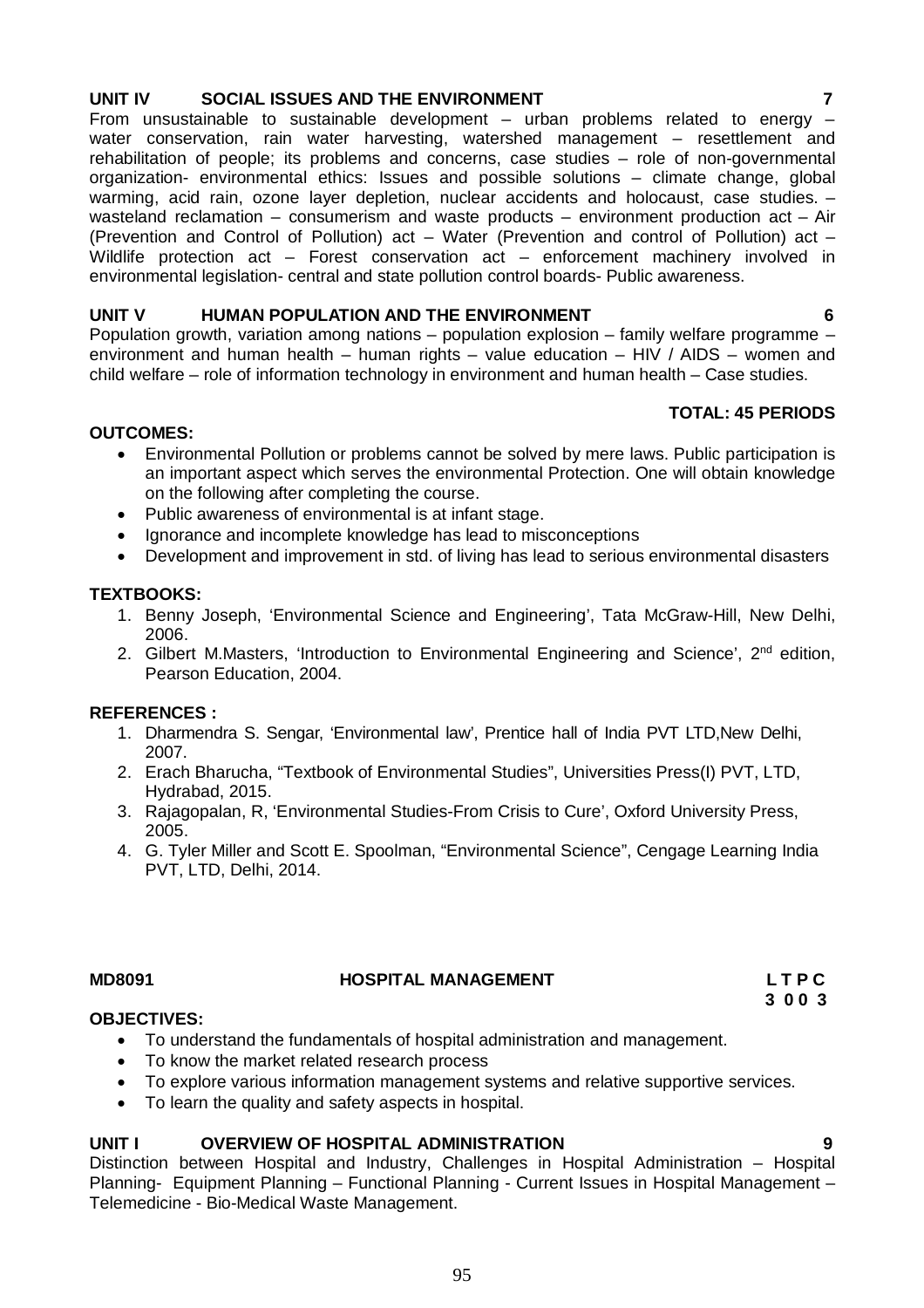## **UNIT II HUMAN RESOURCE MANAGEMENT IN HOSPITAL 9**

Principles of HRM – Functions of HRM – Profile of HRD Manager – Tools of HRD –Human Resource Inventory – Manpower Planning. Different Departments of Hospital, Recruitment, Selection, Training Guidelines –Methods of Training – Evaluation of Training – Leadership grooming and Training, Promotion – Transfer, Communication – nature, scope, barriers, styles and modes of communication.

### **UNIT III MARKETING RESEARCH PROCESS 9**

Marketing information systems - assessing information needs, developing & disseminating information - Market Research process - Other market research considerations – Consumer Markets & Consumer Buyer Behaviour - Model of consumer behaviour - The buyer decision process - Model of business buyer behavior – Major types of buying situations - WTO and its implications.

### **UNIT IV HOSPITAL INFORMATION SYSTEMS & SUPPORTIVE SERVICES 9**

Management Decisions and Related Information Requirement - Clinical Information Systems - Administrative Information Systems - Support Service Technical Information Systems – Medical Transcription, Medical Records Department – Central Sterilization and Supply Department – Pharmacy– Food Services - Laundry Services.

### **UNIT V QUALITY AND SAFETY ASPECTS IN HOSPITAL 9**

Quality system – Elements, implementation of quality system, Documentation, Quality auditing, International Standards ISO 9000 – 9004 – Features of ISO 9001 – ISO 14000 – Environment Management Systems. NABA, JCI, NABL. Security – Loss Prevention – Fire Safety – Alarm System – Safety Rules. Health Insurance & Managing Health Care – Medical Audit – Hazard and Safety in a hospital Setup.

### **TOTAL: 45 PERIODS**

### **OUTCOMES:**

## **At the end of the course, the student should be able to:**

- Explain the principles of Hospital administration.
- Identify the importance of Human resource management.
- List various marketing research techniques.
- Identify Information management systems and its uses.
- Understand safety procedures followed in hospitals.

### **TEXT BOOKS:**

- 1. R.C.Goyal, "Hospital Administration and Human Resource Management", PHI Fourth Edition, 2006.
- 2. G.D.Kunders, "Hospitals Facilities Planning and Management TMH, New Delhi Fifth Reprint 2007.

### **REFERENCES:**

- 1**.** Cesar A.Caceres and Albert Zara, "The Practice of Clinical Engineering, Academic Press, New York, 1977.
- 2. Norman Metzger, "Handbook of Health Care Human Resources Management", 2nd edition Aspen Publication Inc. Rockville, Maryland, USA, 1990.
- 3. Peter Berman "Health Sector Reform in Developing Countries" Harvard University Press, 1995.
- 4. William A. Reinke "Health Planning For Effective Management" Oxford University Press.1988
- 5. Blane, David, Brunner, "Health and SOCIAL Organization: Towards a Health Policy for the 21<sup>st</sup> Century", Eric Calrendon Press 2002.
- 6. Arnold D. Kalcizony & Stephen M. Shortell, "Health Care Management", 6th Edition Cengage Learning, 2011.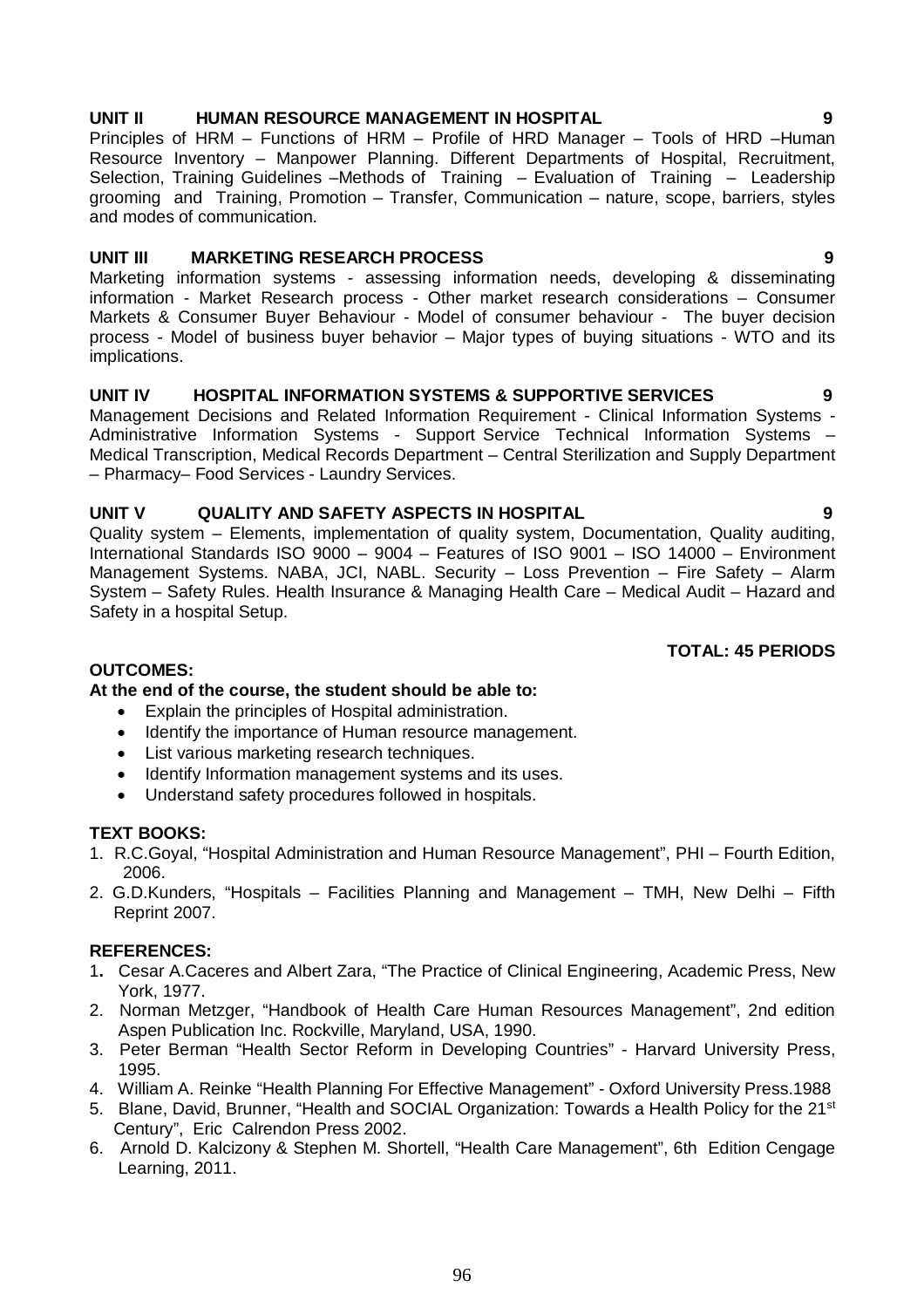### **EC8681 MICROPROCESSORS AND MICROCONTROLLERS LABORATORY L T P C**

### **OBJECTIVES:**

- To Introduce ALP concepts, features and Coding methods
- Write ALP for arithmetic and logical operations in 8086 and 8051
- Differentiate Serial and Parallel Interface
- Interface different I/Os with Microprocessors
- Be familiar with MASM

### **LIST OF EXPERIMENTS:**

### **8086 Programs using kits and MASM**

- 1. Basic arithmetic and Logical operations
- 2. Move a data block without overlap
- 3. Code conversion, decimal arithmetic and Matrix operations.
- 4. Floating point operations, string manipulations, sorting and searching
- 5. Password checking, Print RAM size and system date
- 6. Counters and Time Delay

### **Peripherals and Interfacing Experiments**

- 7. Traffic light controller
- 8. Stepper motor control
- 9. Digital clock
- 10. Key board and Display
- 11. Printer status
- 12. Serial interface and Parallel interface
- 13. A/D and D/A interface and Waveform Generation

### **8051 Experiments using kits and MASM**

- 14. Basic arithmetic and Logical operations
- 15. Square and Cube program, Find 2's complement of a number
- 16. Unpacked BCD to ASCII

### **OUTCOMES:**

### **At the end of the course, the student should be able to:**

- Write ALP Programmes for fixed and Floating Point and Arithmetic operations
- Interface different I/Os with processor
- Generate waveforms using Microprocessors
- Execute Programs in 8051
- Explain the difference between simulator and Emulator

# **LAB EQUIPMENT FOR A BATCH OF 30 STUDENTS:**

### **HARDWARE:**

8086 development kits - 30 nos Interfacing Units - Each 10 nos Microcontroller - 30 nos

### **SOFTWARE:**

Intel Desktop Systems with MASM - 30 nos 8086 Assembler 8051 Cross Assembler

### **TOTAL: 60 PERIODS**

**0 0 4 2**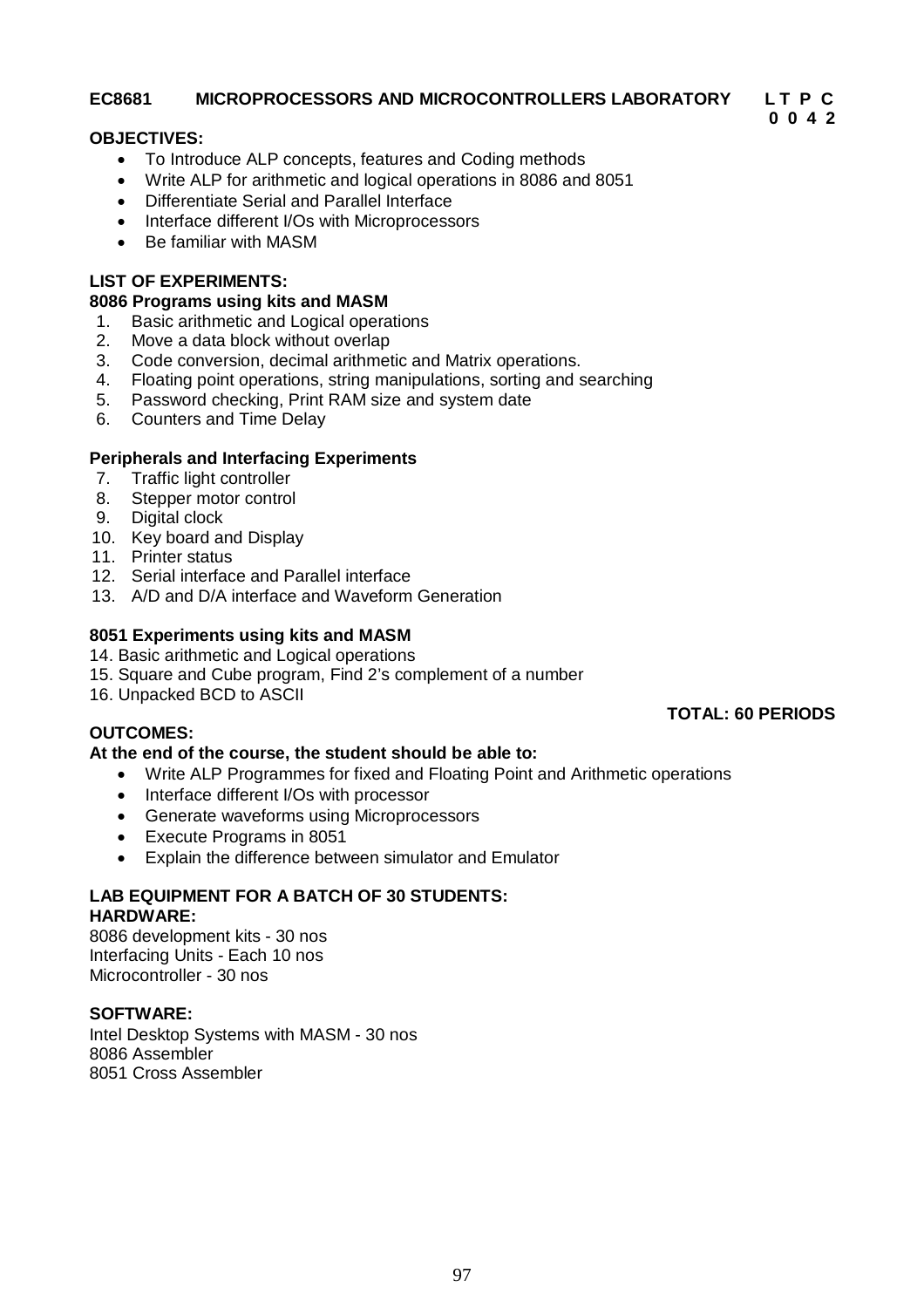### **BM8611 DIAGNOSTIC AND THERAPEUTIC EQUIPMENT LABORATORY L T P C**

**0 0 4 2**

## **OBJECTIVES:**

### **The student should be made to**

- To demonstrate recording and analysis of different Bio potentials
- To examine different therapeutic modalities.

### **LIST OF EXPERIMENTS:**

- 1. Measurement of visually evoked potential
- 2. Galvanic skin resistance (GSR) measurement
- 3. Study of shortwave and ultrasonic diathermy
- 4. Measurement of various physiological signals using biotelemetry
- 5. Study of hemodialysis model
- 6. Electrical safety measurements
- 7. Measurement of Respiratory parameters using spirometry.
- 8. Study of medical stimulator
- 9. Analyze the working of ESU cutting and coagulation modes
- 10. Recording of Audiogram
- 11. Study the working of Defibrillator and pacemakers
- 12. Analysis of ECG, EEG and EMG signals
- 13. Study of ventilators
- 14. Study of Ultrasound Scanners
- 15. Study of heart lung machine model

### **OUTCOMES:**

### **TOTAL: 60 PERIODS**

### **At the end of the lab, the student should be able to:**

- Measure different bioelectrical signals using various methods
- Assess different non-electrical parameters using various methodologies
- Illustrate various diagnostic and therapeutic techniques
- Examine the electrical safety measurements
- Analyze the different bio signals using suitable tools.

### **LAB REQUIREMENTS FOR 30 STUDENTS**

Visually evoked potential setup: 1 No. GSR setup: 1 No. Multi-output power supply (+15v, -15v, +30V variable, +5V, 2A): 2 Nos. Short wave Diathermy 1 No. Ultrasound diathermy 1 No. Multiparameter biotelemetry system 1 No. Electrical Safety Analyser 1 No. Spirometry with associated analysis system: 1 No. ECG Simulator 1 No. Medical stimulator 1 No Surgical diathermy with analyzer 1 No Audiometer 1No Pacemaker and Defibrillator: 1 No. each Haemodialysis model and Heart lung Model: 1 No. each Ventilator: 1 No. Ultrasound Scanner: 1 No. Software to Analyze ECG,EEG and EMG: 1 No.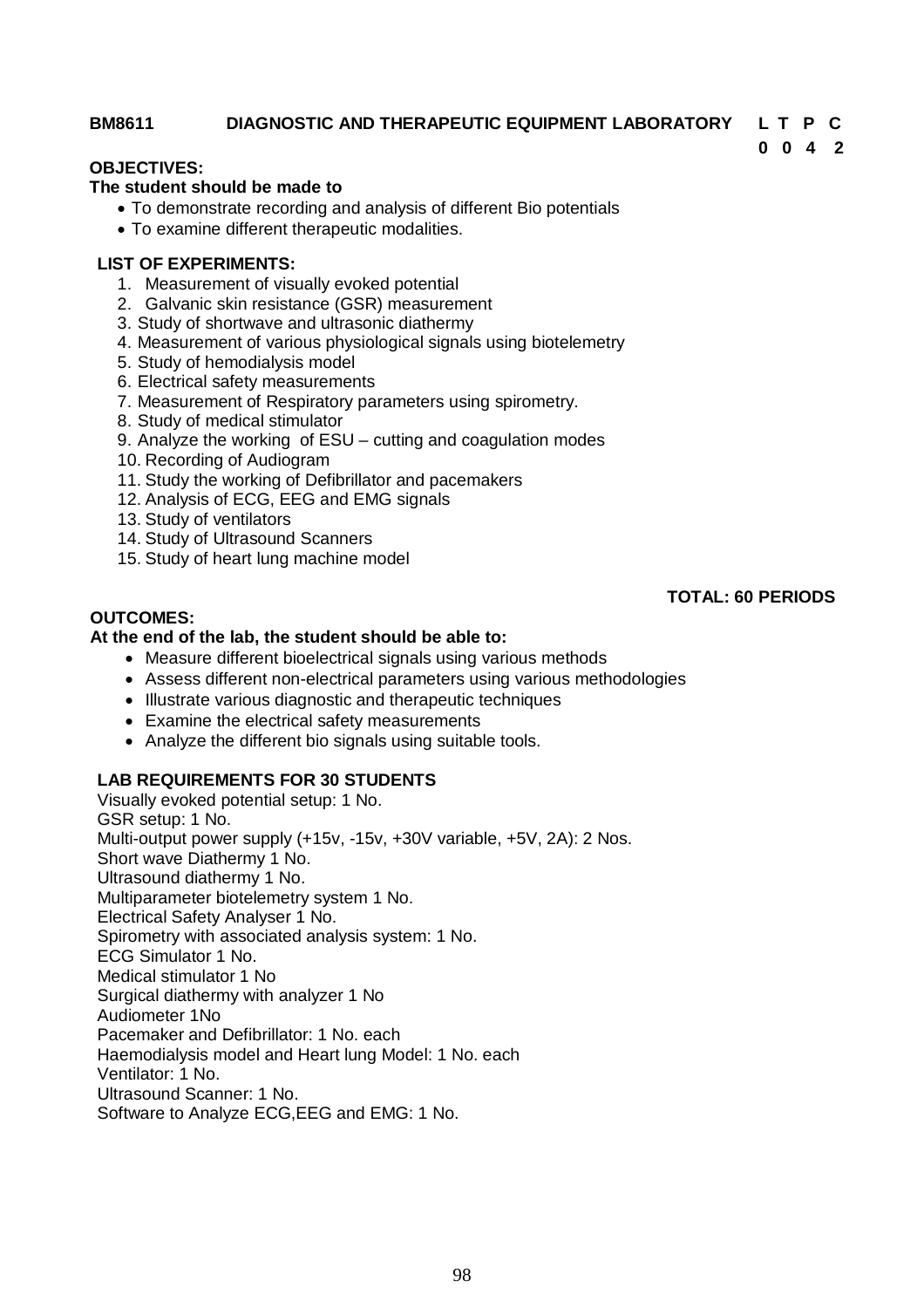### **BM8612** L T P C MINI PROJECT L T P C

### **OBJECTIVES**

- To develop skills to formulate a technical project.
- To estimate the ability of the student in transforming the theoretical knowledge studied so far into a working model of a Biomedical/ Electronics/ Mechatronic/ Instrumentation system.
- To teach use of new tools, algorithms and techniques required to carry out the projects.
- To give guidance on the various procedures for validation of the product and analyze the cost effectiveness.
- For enabling the students to gain experience in organization and implementation of a small project and thus acquire the necessary confidence to carry out main project in the final year.
- To provide guidelines to prepare technical report of the project.

### **OUTCOMES:**

### **At the end of the course, the student should be able to:**

- Formulate a real world problem, identify the requirement and develop the design solutions.
- Express the technical ideas, strategies and methodologies.
- Utilize the new tools, algorithms, techniques that contribute to obtain the solution of the project.
- Test and validate through conformance of the developed prototype and analysis the cost effectiveness.
- Prepare report and present the oral demonstrations.

| <b>HS8581</b>      | <b>PROFESSIONAL COMMUNICATION</b> | L T P C |  |  |
|--------------------|-----------------------------------|---------|--|--|
|                    |                                   | 0 0 2 1 |  |  |
| <b>OBJECTIVES:</b> |                                   |         |  |  |

## **The course aims to:**

- Enhance the Employability and Career Skills of students
- Orient the students towards grooming as a professional
- Make them Employable Graduates
- Develop their confidence and help them attend interviews successfully.

### **UNIT I**

Introduction to Soft Skills-- Hard skills & soft skills - employability and career Skills—Grooming as a professional with values—Time Management—General awareness of Current Affairs

### **UNIT II**

Self-Introduction-organizing the material - Introducing oneself to the audience – introducing the topic – answering questions – individual presentation practice— presenting the visuals effectively – 5 minute presentations

### **UNIT III**

Introduction to Group Discussion— Participating in group discussions – understanding group dynamics - brainstorming the topic -– questioning and clarifying –GD strategies- activities to improve GD skills

### **UNIT IV**

Interview etiquette – dress code – body language – attending job interviews– telephone/skype interview -one to one interview &panel interview – FAQs related to job interviews

### **UNIT V**

Recognizing differences between groups and teams- managing time-managing stress- networking professionally- respecting social protocols-understanding career management-developing a long-term career plan-making career changes

**TOTAL : 30 PERIODS**

**TOTAL: 30 PERIODS**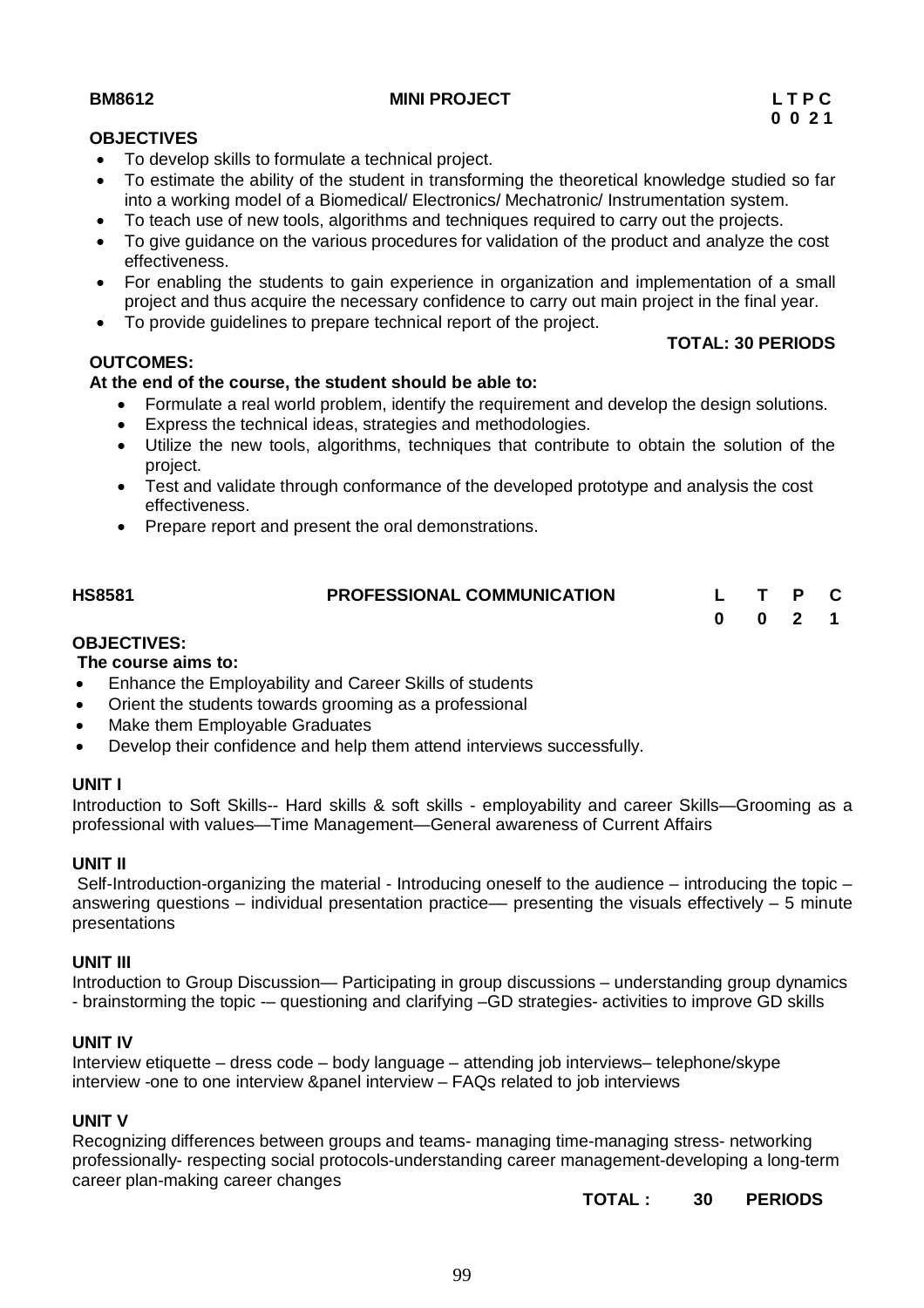### **OUTCOMES:**

### **At the end of the course Learners will be able to:**

- Make effective presentations
- Participate confidently in Group Discussions.
- Attend job interviews and be successful in them.
- Develop adequate Soft Skills required for the workplace

### **Recommended Software**

- 1. Open Source Software
- 2. Win English

## **REFERENCES:**

- 1. Butterfield, Jeff Soft Skills for Everyone. Cengage Learning: New Delhi, 2015
- 2. E. Suresh Kumar et al. Communication for Professional Success. Orient Blackswan: Hyderabad, 2015
- 3. Interact English Lab Manual for Undergraduate Students,. OrientBalckSwan: Hyderabad, 2016.
- 4. Raman, Meenakshi and Sangeeta Sharma. Professional Communication. Oxford University Press: Oxford, 2014
- 5. S. Hariharanetal. Soft Skills. MJP Publishers: Chennai, 2010.

# **BM8701 DIAGNOSTIC AND THERAPEUTIC EQUIPMENT – II L T P C**

**3 0 0 3**

### **OBJECTIVES:**

### **The student should be made to:**

- Understand the devices used in ICU and principles of Telemetry.
- Describe types of diathermy and its uses
- Demonstrate applications of ultrasound in medicine
- Explain extracorporeal devices used in critical care
- Discuss the importance of patient safety against electrical hazard

### **UNIT I PATIENT MONITORING AND BIOTELEMETRY 9**

Patient monitoring systems, ICU/CCU Equipments, bed side monitors, Infusion pumps, Central consoling controls. Radio Telemetry (single, multi), Portable and Landline Telemetry unit, Applications in ECG and EEG Transmission.

### **UNIT II DIATHERMY 9**

IR and UV lamp and its application. Short wave diathermy, ultrasonic diathermy, Microwave diathermy, Electro surgery machine - Current waveforms, Tissue Responses, Electro surgical current level, Hazards and safety procedures.

### **UNIT III ULTRASONIC EQUIPMENTS 9**

Diagnosis: Tissue Reaction, Basic principles of Echo technique, display techniques A, B and M mode, B Scan, Application of ultrasound as diagnostic tool – Echocardiogram, Echoencephalogram, abdomen, obstetrics and gynecology, ophthalmology.

### 100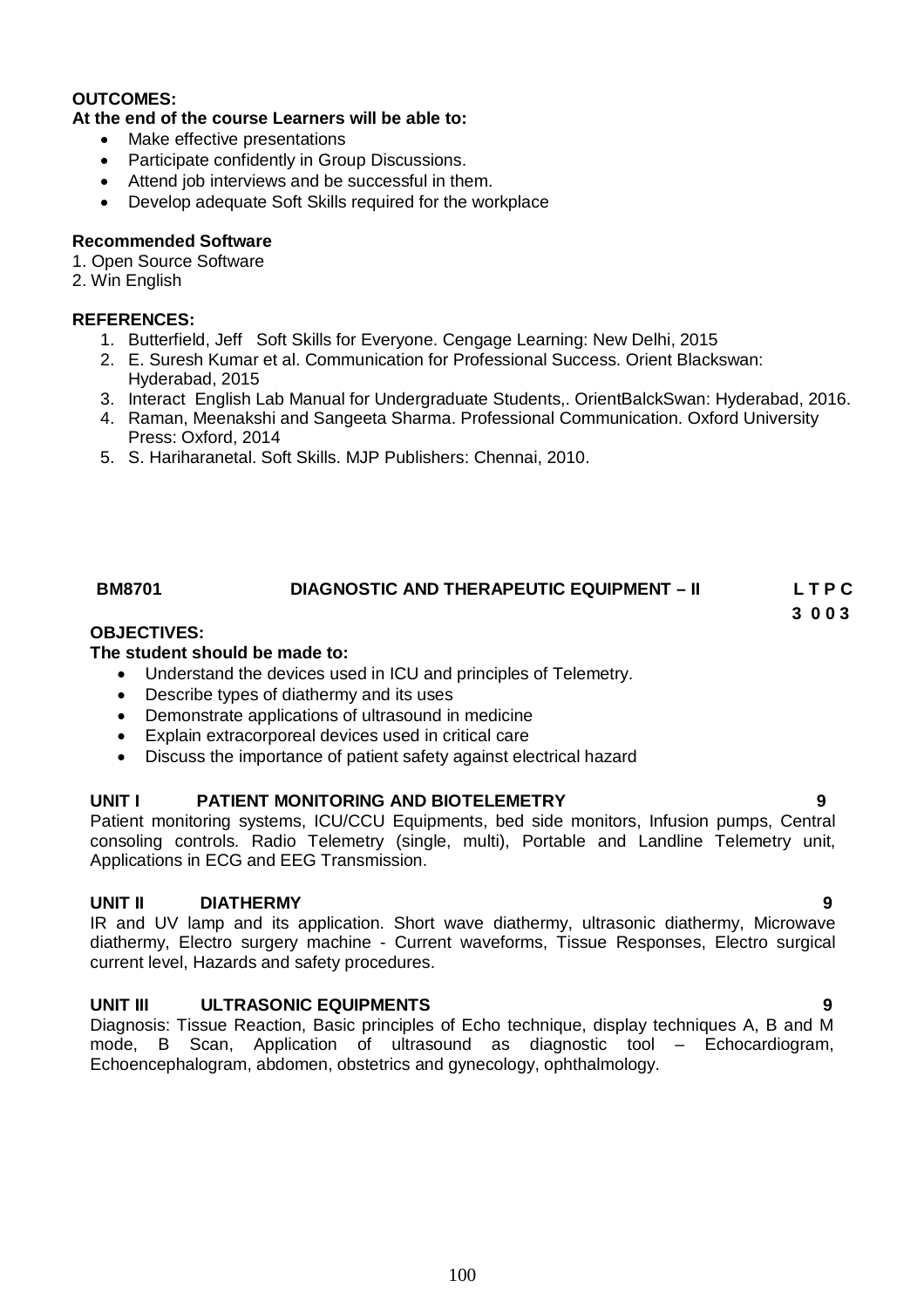# **UNIT IV EXTRA CORPOREAL DEVICES AND SPECIAL DIAGNOSTIC TECHNIQUES 9**

Need for heart lung machine, functioning of bubble, disc type and membrane type oxygenators, finger pump, roller pump, electronic monitoring of functional parameters. Hemo Dialyser unit, Lithotripsy, Principles of Cryogenic technique and application, Endoscopy, Laproscopy, Otoscopes. Thermography – Recording and clinical application.

### **UNIT V PATIENT SAFETY 9**

Physiological effects of electricity – important susceptibility parameters – Macro shock – Micro shock hazards – Patient's electrical environment – Isolated Power system – Conductive surfaces – Electrical safety codes and standards – IEC 60601-1 2005 standard, Basic Approaches to Protection against shock, Protection equipment design, Electrical safety analyzer – Testing the Electric system **TOTAL: 45 PERIODS**

### **OUTCOMES:**

### **At the end of the course, the student should be able to:**

- Discuss the various equipment used in ICU and applications of telemetry.
- Explain the types of diathermy and its applications.
- Express the basics of ultrasound and its application in medicine
- Discuss the various extracorporeal and special diagnostic devices used in hospitals
- Outline the importance of patient safety against electrical hazard

### **TEXT BOOKS:**

- 1. John G. Webster, "Medical Instrumentation Application and Design", 4<sup>th</sup> edition, Wiley India PvtLtd,New Delhi, 2015
- 2. Joseph J. Carr and John M. Brown, "Introduction to Biomedical Equipment Technology", Pearson education, 2012.

### **REFERENCES:**

- 1. Leslie Cromwell, "Biomedical Instrumentation and measurement", 2<sup>nd</sup> edition, Prentice hall of India, New Delhi, 2015.
- 2. Richard Aston "Principles of Biomedical Instrumentation and Measurement", Merril Publishing Company, 1990.
- 3. L.A Geddas and L.E.Baker "Principles of Applied Biomedical Instrumentation" 2004.
- 4. Myer Kutz "Standard Handbook of Biomedical Engineering & Design", McGraw-Hill Publisher, 2003.
- 5. Khandpur R.S, "Handbook of Biomedical Instrumentation", 3<sup>rd</sup>edition, Tata McGraw-Hill, New Delhi, 2014.

| EC8093 | <b>DIGITAL IMAGE PROCESSING</b> |  | L T P C |  |
|--------|---------------------------------|--|---------|--|
|        |                                 |  | 3 0 0 3 |  |

### **OBJECTIVES:**

- To become familiar with digital image fundamentals
- To get exposed to simple image enhancement techniques in Spatial and Frequency domain.
- To learn concepts of degradation function and restoration techniques.
- To study the image segmentation and representation techniques.
- To become familiar with image compression and recognition methods

# **UNIT I DIGITAL IMAGE FUNDAMENTALS 9**

Steps in Digital Image Processing – Components – Elements of Visual Perception – Image Sensing and Acquisition – Image Sampling and Quantization – Relationships between pixels - Color image fundamentals - RGB, HSI models, Two-dimensional mathematical preliminaries, 2D transforms - DFT, DCT.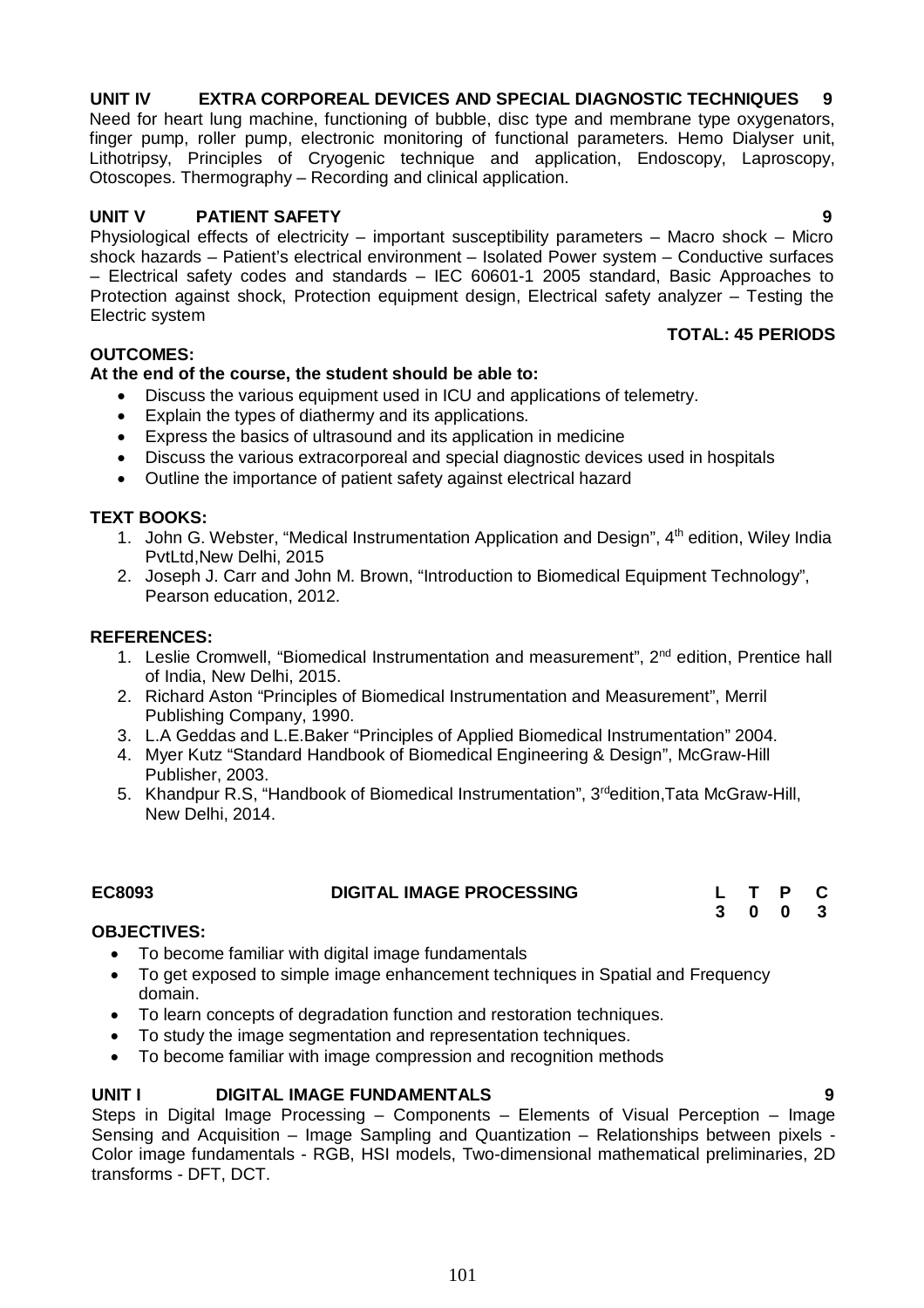# **UNIT II** IMAGE ENHANCEMENT **19** 9

Spatial Domain: Gray level transformations – Histogram processing – Basics of Spatial Filtering– Smoothing and Sharpening Spatial Filtering, Frequency Domain: Introduction to Fourier Transform– Smoothing and Sharpening frequency domain filters – Ideal, Butterworth and Gaussian filters, Homomorphic filtering, Color image enhancement.

### **UNIT III IMAGE RESTORATION 9**

Image Restoration - degradation model, Properties, Noise models – Mean Filters – Order Statistics – Adaptive filters – Band reject Filters – Band pass Filters – Notch Filters – Optimum Notch Filtering – Inverse Filtering – Wiener filtering

### **UNIT IV IMAGE SEGMENTATION 9**

Edge detection, Edge linking via Hough transform – Thresholding - Region based segmentation – Region growing – Region splitting and merging – Morphological processing- erosion and dilation, Segmentation by morphological watersheds – basic concepts – Dam construction – Watershed segmentation algorithm.

### **UNIT V IMAGE COMPRESSION AND RECOGNITION 9**

Need for data compression, Huffman, Run Length Encoding, Shift codes, Arithmetic coding, JPEG standard, MPEG. Boundary representation, Boundary description, Fourier Descriptor, Regional Descriptors – Topological feature, Texture - Patterns and Pattern classes - Recognition based on matching.

**TOTAL 45 PERIODS**

### **OUTCOMES:**

### **At the end of the course, the students should be able to:**

- Know and understand the basics and fundamentals of digital image processing, such as digitization, sampling, quantization, and 2D-transforms.
- Operate on images using the techniques of smoothing, sharpening and enhancement.
- Understand the restoration concepts and filtering techniques.
- Learn the basics of segmentation, features extraction, compression and recognition methods for color models.

## **TEXT BOOKS:**

- 1. Rafael C. Gonzalez, Richard E. Woods, 'Digital Image Processing', Pearson, Third Edition, 2010.
- 2. Anil K. Jain, 'Fundamentals of Digital Image Processing', Pearson, 2002.

### **REFERENCES:**

- 1. Kenneth R. Castleman, 'Digital Image Processing', Pearson, 2006.
- 2. Rafael C. Gonzalez, Richard E. Woods, Steven Eddins, 'Digital Image Processing using MATLAB', Pearson Education, Inc., 2011.
- 3. D,E. Dudgeon and RM. Mersereau, 'Multidimensional Digital Signal Processing', Prentice Hall Professional Technical Reference, 1990.
- 4. William K. Pratt, 'Digital Image Processing', John Wiley, New York, 2002
- 5. Milan Sonka et al 'Image processing, analysis and machine vision', Brookes/Cole, Vikas Publishing House, 2nd edition, 1999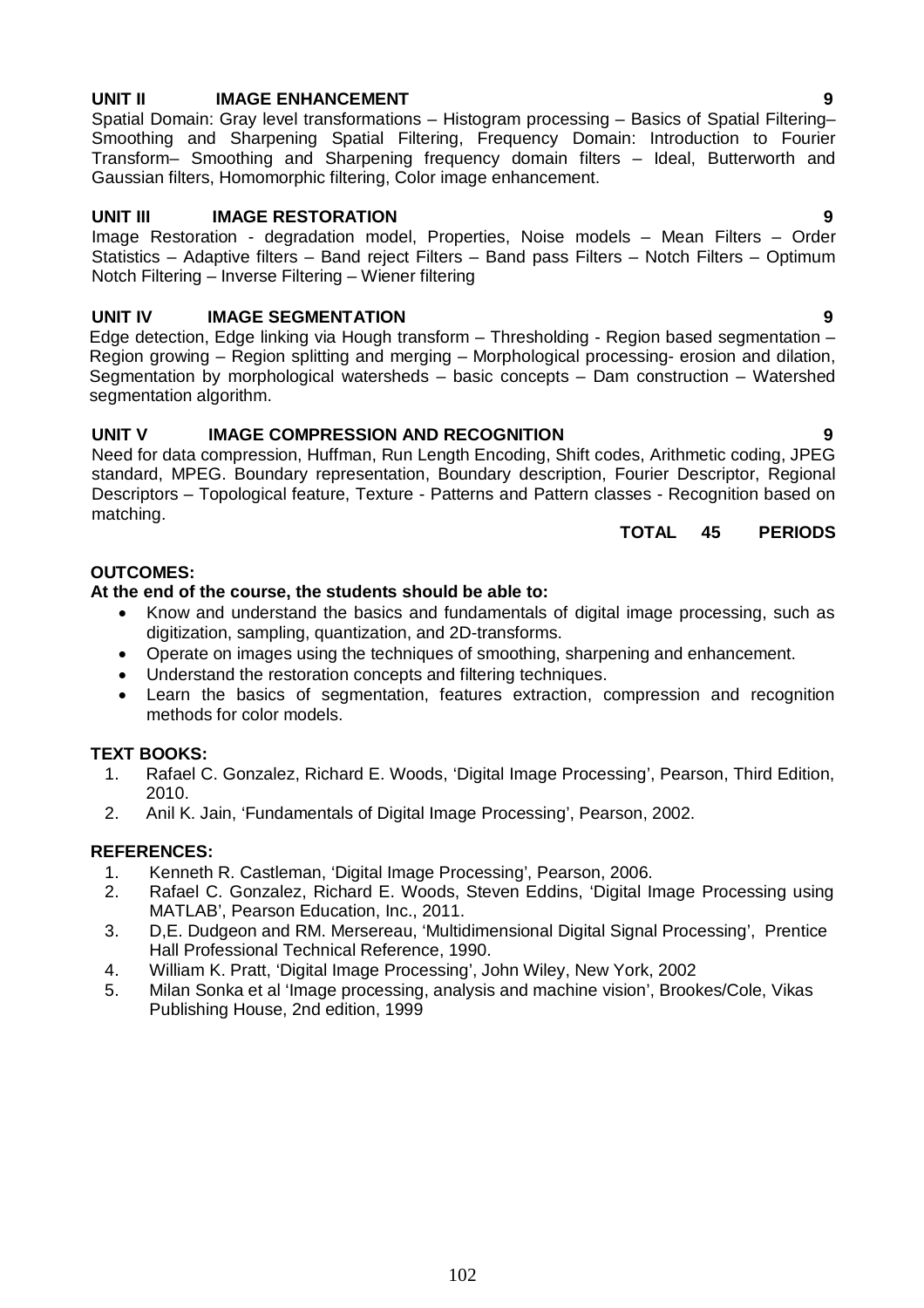### **BM8702 RADIOLOGICAL EQUIPMENTS L T P C**

### **OBJECTIVES:**

### **The student should be made**

- To understand the generation of X-ray and its uses in imaging
- To describe the principle of Computed Tomography.
- To know the techniques used for visualizing various sections of the body.
- To learn the principles of different radio diagnostic equipment in Imaging
- To discuss the radiation therapy techniques and radiation safety.

### **UNIT I MEDICAL X-RAY EQUIPMENT 9**

Nature of X-rays- X-Ray absorption – Tissue contrast. X- Ray Equipment (Block Diagram) – X-Ray Tube, the collimator, Bucky Grid, power supply, Cathode and filament currents, Focusing cup, Thermionic emission, Electromagnetic induction, Line focus principle and the heel effect, Causes of x-ray tube failure: Electron arcing/filament burn out, Failure to warm up tube, High temp due to over exposure, x-ray tube rating charts.X-ray Image Intensifier tubes – Fluoroscopy – Digital Fluoroscopy. Angiography, Cine Angiography, Digital subtraction Angiography. Mammography and Dental x-ray unit.

## **UNIT II COMPUTED TOMOGRAPHY 9**

Principles of tomography, CT Generations, X- Ray sources- collimation- X- Ray detectors-Viewing systems- spiral CT scanning – Ultra fast CT scanners. Advantages of computed radiography over film screen radiography: Time, Image quality, Lower patient dose, Differences between conventional imaging equipment and digital imaging equipment: Image plate, Plate readers, Image characteristics, Image reconstruction techniques- back projection and iterative method. Spiral CT, 3D Imaging and its application.

### **UNIT III MAGNETIC RESONANCE IMAGING 9**

Fundamentals of magnetic resonance- Interaction of Nuclei with static magnetic field and Radio frequency wave- rotation and precession – Induction of magnetic resonance signals – bulk magnetization – Relaxation processes T1 and T2. Block Diagram approach of MRI systemsystem magnet (Permanent, Electromagnet and Super conductors), generations of gradient magnetic fields, Radio Frequency coils (sending and receiving), and shim coils, Electronic components, fMRI.

## **UNIT IV NUCLEAR MEDICINE TECHNIQUES 9**

Nuclear imaging – Anger scintillation camera –Nuclear tomography – single photon emission computer tomography, positron emission tomography – Recent advances .Radionuclide imaging-Bone imaging, dynamic renal function, myocardial perfusion. Non imaging techniqueshematological measurements, Glomerular filtration rate, volume measurements, clearance measurement, whole -body counting, surface counting

## **UNIT V RADIATION THERAPY AND RADIATION SAFETY 9**

Radiation therapy – linear accelerator, Telegamma Machine. SRS –SRT,-Recent Techniques in radiation therapy - 3DCRT – IMRT – IGRT and Cyber knife- radiation measuring instruments-Dosimeter, film badges, Thermo Luminescent dosimeters- electronic dosimeter- Radiation protection in medicine- radiation protection principles.

### **OUTCOMES:**

## **At the end of this course, the student should be able to**

- Describe the working principle of X ray machine and its application.
- Illustrate the principle computed tomography.
- Interpret the technique used for visualizing various sections of the body using magnetic resonance imaging
- Demonstrate the applications of radio nuclide imaging.
- Outline the methods of radiation safety.

**TOTAL: 45 PERIODS**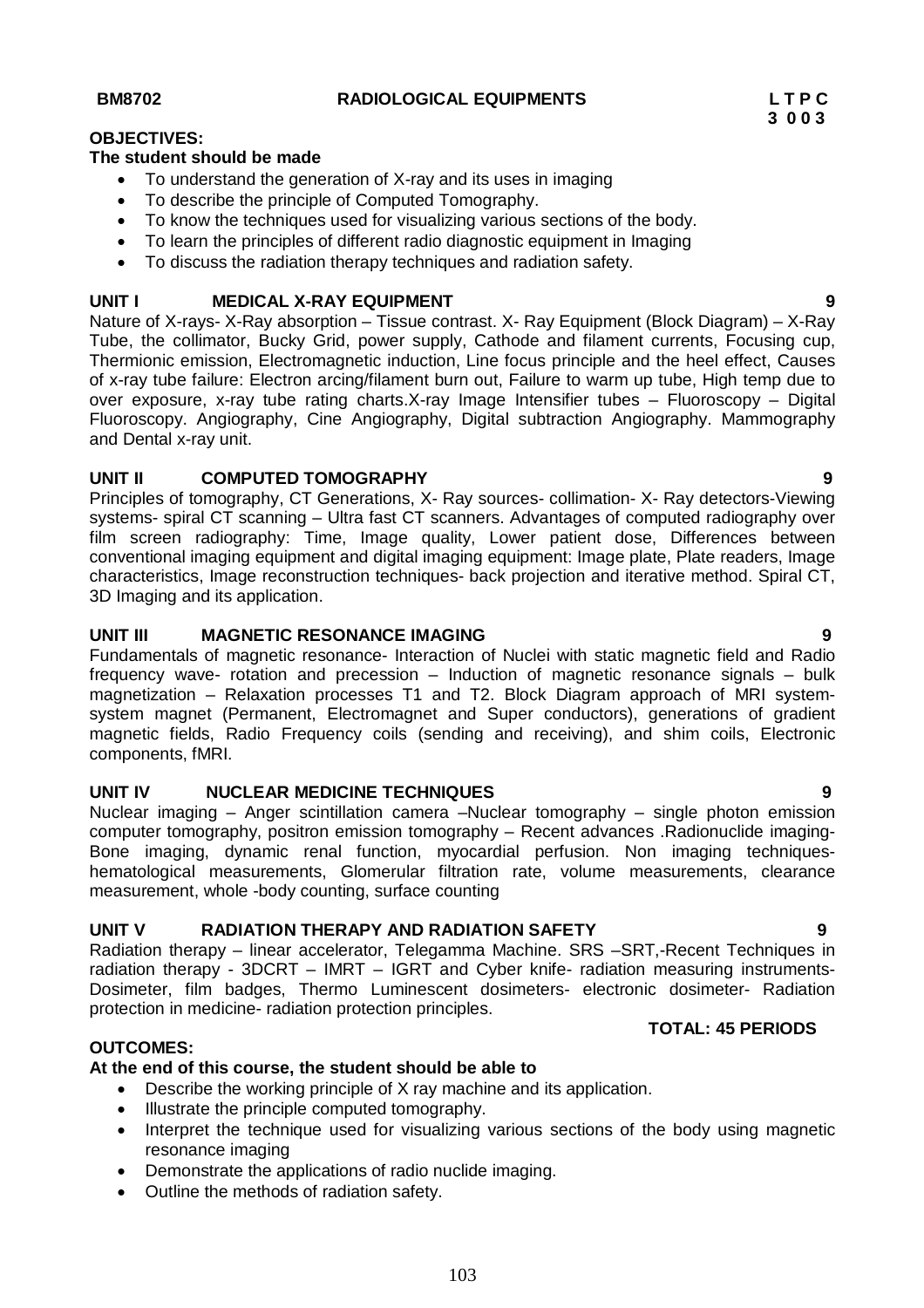### **TEXT BOOKS:**

- 1. Steve Webb, "The Physics of Medical Imaging", Adam Hilger, Philadelpia, 1988 (Units I, II,  $III & IV$ ).
- 2. R.Hendee and Russell Ritenour "Medical Imaging Physics", Fourth Edition William, Wiley-Liss, 2002.

### **REFERENCES:**

- 1. Gopal B. Saha "Physics and Radiobiology of Nuclear Medicine"- Third edition Springer, 2006.
- 2. B.H.Brown, PV Lawford, R H Small wood, D R Hose, D C Barber, "Medical physics and Biomedical Engineering", - CRC Press, 1999.
- 3. Myer Kutz, "Standard handbook of Biomedical Engineering and design", McGraw Hill, 2003.
- 4. P.Ragunathan, "Magnetic Resonance Imaging and Spectroscopy in Medicine Concepts and Techniques",Paperback – Import, 2007

### **BM8703 REHABILITATION ENGINEERING L T P C**

 **3 0 0 3**

### **OBJECTIVES:**

- To understand the rehabilitation concepts and Rehabilitation team members for future development and applications.
- To study various Principles of Rehabilitation Engineering.
- To understand different types of Therapeutic Exercise Technique.
- To understand the tests to assess the hearing loss, development of electronic devices to compensate for the loss and various assist devices for visually and auditory impaired.
- To study the various orthotic devices and prosthetic devices to overcome orthopedic problems.

### **UNIT I INTRODUCTION TO REHABILITATION 9**

What is Rehabilitation, Epidemiology of Rehabilitation, Health, Levels of Prevention, Preventive Rehabilitation, Diagnosis of Disability, Functional Diagnosis, Importance of Psychiatry in Functional diagnosis, Impairment disability handicap, Primary & secondary Disabilities, Rehabilitation team Classification of members, The Role of Psychiatrist, Occupational therapist, Physical therapist, Recreation therapist, Prosthetist - Orthotist, Speech pathologist, Rehabilitation nurse, Social worker, Corrective therapist, Psychologist, Music therapist, Dance therapist & Biomedical engineer.

## **UNIT II PRINCIPLES OF REHABILITATION 9**

Introduction, The Human Component, Principles of Assistive Technology Assessment, Principles of Rehabilitation Engineering- Key Engineering Principles, Key Ergonomic Principles - Practice of Rehabilitation and Assistive Technology.

## **UNIT III THERAPEUTIC EXERCISE TECHNIQUE 9**

Co-ordination exercises, Frenkels exercises, Gait analyses-Pathological Gaits, Gait Training, Relaxation exercises-Methods for training Relaxation, Strengthening exercises-Strength training, Types of Contraction, Mobilisation exercises, Endurance exercises.

### **UNIT IV MANAGEMENT OF COMMUNICATION & VIRTUAL REALITY 9**

Impairment-introduction to communication, Aphasia, Types of aphasia, Treatment of aphasic patient, Augmentative communication-general form of communication, types of visual aids, Hearing aids, Types of conventional hearing aid, Writing aids. Introduction to virtual reality, Virtual reality based rehabilitation, Hand motor recovery systems with Phantom haptics, Robotics and Virtual Reality Applications in Mobility Rehabilitation.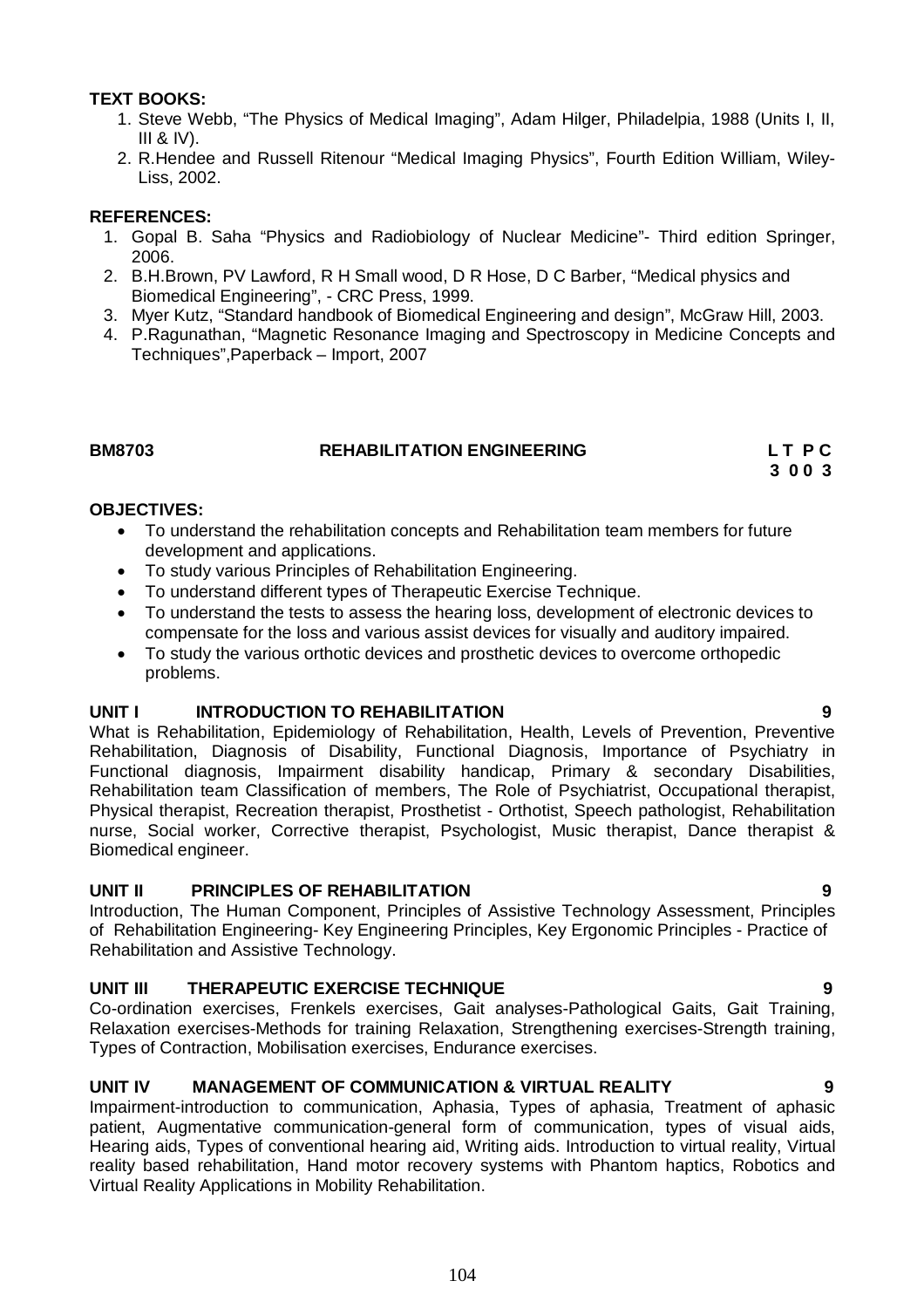### **UNIT V ORTHOTIC, PROSTHETIC DEVICES & RESTORATION TECHNIQUES 9**

General orthotics, Classification of orthotics-functional & regional, General principles of Orthosis, Calipers- FO, AFO, KAFO, HKAFO. Prosthetic devices: Hand and arm replacement, Body powered prosthetics, Myoelectric controlled prosthetics and Externally powered limb prosthetics. Functional Electrical Stimulation systems-Restoration of hand function, restoration of standing and walking, Hybrid Assistive Systems (HAS).

## **TOTAL : 45 PERIODS**

## **OUTCOMES**

### **Students will be able to**

- Gain adequate knowledge about the needs of rehabilitations and its future development.
- Have an in depth idea about Engineering Concepts in Sensory & Motor rehabilitation. Apply the different types of Therapeutic Exercise Technique to benefit the society.
- Design and apply different types Hearing aids, visual aids and their application in biomedical field and hence the benefit of the society.
- Gain in-depth knowledge about different types of models of Hand and arm replacement.

## **TEXT BOOKS:**

- 1 Sunder 'Textbook of Rehabilitation', Jaypee Brothers Medical Publishers Pvt. Ltd, New Delhi, 2<sup>nd</sup> Edition, Reprint 2007
- 2. Joseph D.Bronzino, The Biomedical Engineering Handbook, Third edition-3 volume set, Taylor & Francis, 2006

### **REFERENCES:**

- 1. Horia- Nocholai Teodorecu, L.C.Jain ,Intelligent systems and technologies in rehabilitation Engineering; CRC; December 2000.
- 2. Keswick. J., What is Rehabilitation Engineering, Annual Reviews of Rehabilitation- Springer-Verlag, New York, 1982.
- 3. Warren E. Finn,Peter G. LoPresti; Handbook of Neuroprosthetic Methods CRC; edition 2002.
- 4. Rory A Cooper (Editor), Hisaichi Ohnabe (Editor), Douglas A. Hobson (Editor), 'An Introduction to Rehabilitation Engineering (Series in Medical Physics and Biomedical Engineering' CRC Press, 2006.

## **EC8762 DIGITAL IMAGE PROCESSING LABORATORY L T P C**

 **0 0 4 2**

## **OBJECTIVES:**

- To practice the basic image processing techniques.
- To compute magnitude and phasor representation of images.
- To understand the concepts of image restoration and segmentation.
- To explore the applications of image processing techniques.

## **LIST OF EXPERIMENTS**

### **Simulation using MATLAB**

- 1. Image sampling and quantization
- 2. Analysis of spatial and intensity resolution of images.
- 3. Intensity transformation of images.
- 4. DFT analysis of images
- 5. Transforms (Walsh, Hadamard, DCT, Haar)
- 6. Histogram Processing and Basic Thresholding functions
- 7. Image Enhancement-Spatial filtering
- 8. Image Enhancement- Filtering in frequency domain
- 9. Image segmentation Edge detection, line detection and point detection.
- 10. Basic Morphological operations.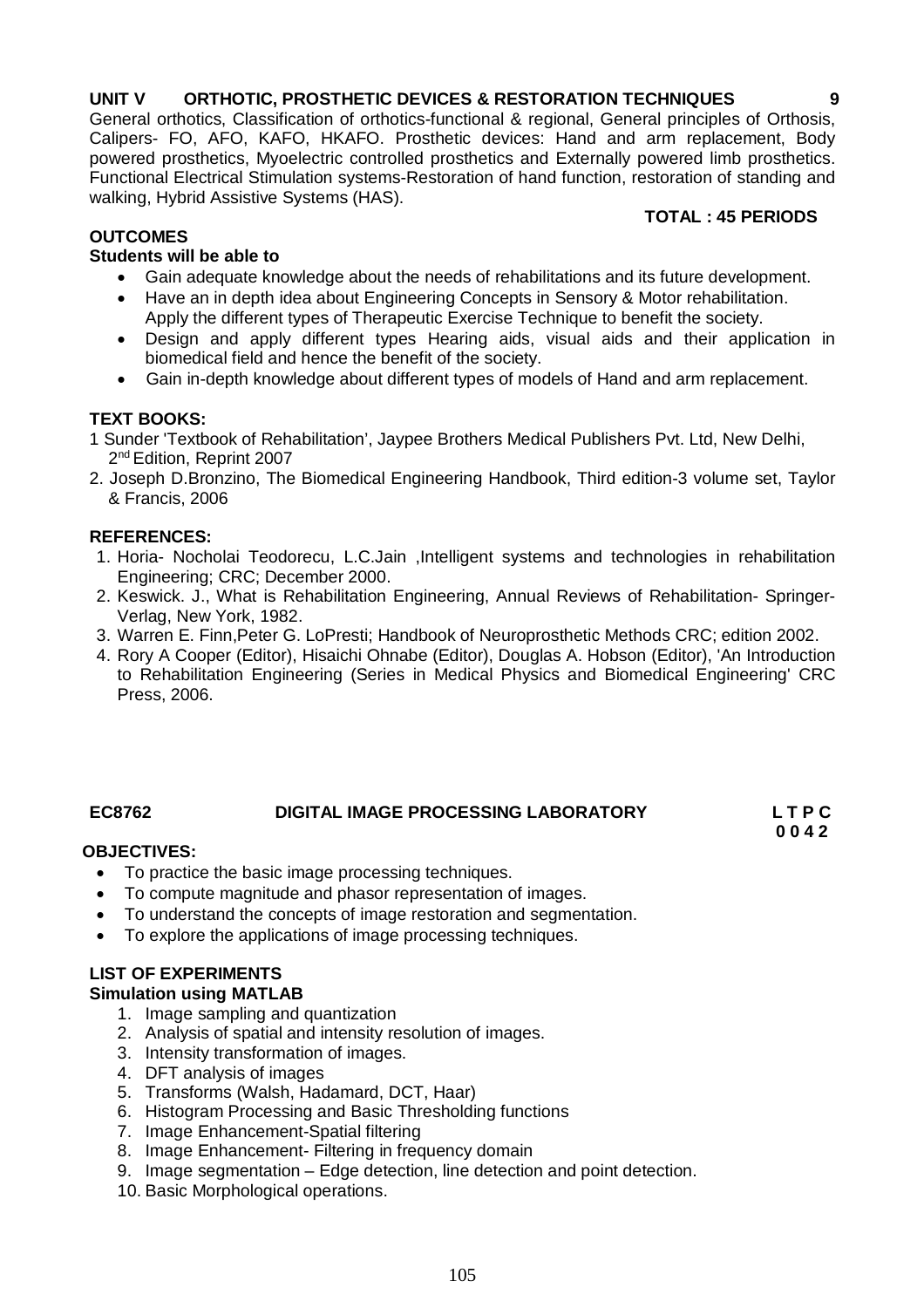- 11. Region based Segmentation
- 12. Segmentation using watershed transformation
- 13. Analysis of images with different color models.
- 14. Study of DICOM standards
- 15. Image compression techniques
- 16. Image restoration
- 17. A mini project based on medical image processing

### **TOTAL : 60 PERIODS**

### **OUTCOMES**

### **At the end of the course, the student should be able to:**

- Perform enhancing operations on the image using spatial filters and frequency domain filters.
- Use transforms and analyse the characteristics of the image.
- Perform segmentation operations in the images.
- Estimate theefficiency of the compression technique on the images.
- Apply image processing technique to solve real health care problems.

### **REFERENCE:**

1. Rafael C. Gonzalez, Richard E. Woods, Steven Eddins,' Digital Image Processing using MATLAB', Pearson Education, Inc., 2004.

# MD8751 **HOSPITAL TRAINING** L T P C **L** T P C **C** 0 0 4 2

 **0 0 4 2**

## **OBJECTIVES:**

### **The student should be made to**

- Observe medical professionals at work in the wards and the roles of Allied Health Professionals;
- Provide access to healthcare Professionals to get a better understanding of their work;
- Demonstrate patient-care in a hospital setting.

### **ASSESSMENT:**

- Students need to complete training in any leading Multi-speciality hospital for a period of 15 days. They need to prepare an extensive report and submit to their respective course incharges during the session.
- Out of the following departments, it is mandatory to complete training in any 10. The students can give a presentation of the remaining departments during laboratory hours.

| S.No.          | <b>Departments for visit</b>      |
|----------------|-----------------------------------|
|                | Cardiology                        |
| 2              | FNT                               |
| 3              | Ophthalmology                     |
| $\overline{4}$ | Orthopaedic and Physiotherapy     |
| 5              | <b>ICU/CCU</b>                    |
| 6              | <b>Operation Theatre</b>          |
|                | Neurology                         |
| 8              | Nephrology                        |
| 9              | Radiology                         |
| 10             | <b>Nuclear Medicine</b>           |
| 11             | Pulmonology                       |
| 12             | Urology                           |
| 13             | <b>Obstetrics and Gynaecology</b> |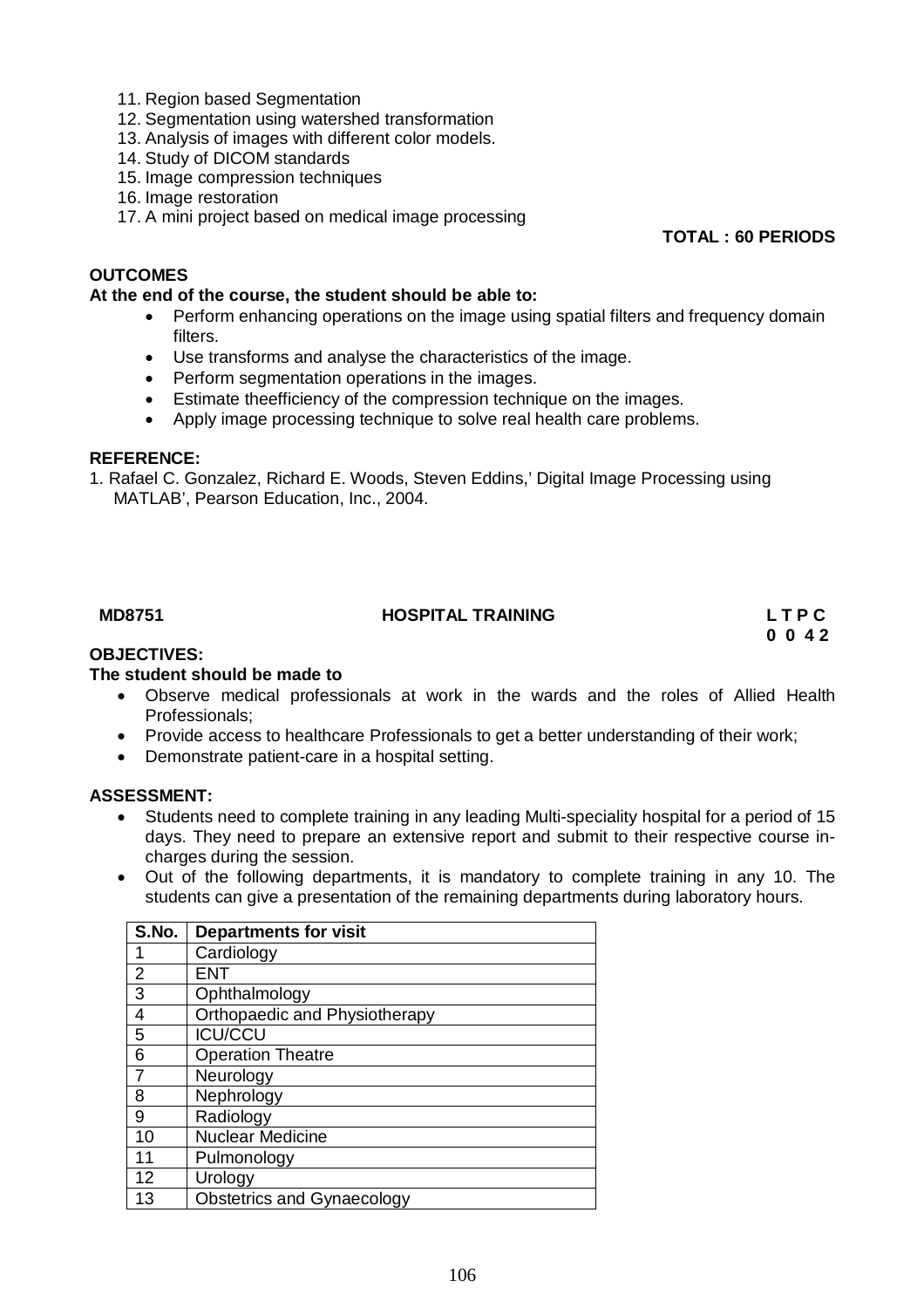| 14 | <b>Emergency Medicine</b>                |
|----|------------------------------------------|
| 15 | <b>Biomedical Engineering Department</b> |
| 16 | <b>Histo Pathology</b>                   |
| 17 | Biochemistry                             |
| 18 | Paediatric/Neonatal                      |
| 19 | Dental                                   |
| 20 | Oncology                                 |
| 21 | PAC's                                    |
| 22 | <b>Medical Records / Telemetry</b>       |
|    |                                          |

**TOTAL : 60 PERIODS**

### **OUTCOMES:**

### **At the end of the course, the student should be able to:**

- Advocate a patient-centred approach in healthcare
- Communicate with other health professionals in a respectful and responsible manner
- Recognize the importance of inter-professional collaboration in healthcare.
- Propose a patient-centred inter-professional health improvement plan based upon the patient's perceived needs
- Use the knowledge of one's own role and those of other professions to address the healthcare needs of populations and patients served.

### **BM8811 PROJECT WORK L T P C**

# **0 0 20 10**

### **OBJECTIV ES:**

To develop the ability to solve a specific problem right from its identification and literature review till the successful solution of the same. To train the students in preparing project reports and to face reviews and viva voce examination.

The students in a group of 3 to 4 works on a topic approved by the head of the department under the guidance of a faculty member and prepares a comprehensive project report after completing the work to the satisfaction of the supervisor. The progress of the project is evaluated based on a minimum of three reviews. The review committee may be constituted by the Head of the Department.

A project report is required at the end of the semester. The project work is evaluated based on oral presentation and the project report jointly by external and internal examiners constituted by the Headof the Department.

### **TOTAL: 300 PERIODS**

### **OUTCOMES:**

On Completion of the project work students will be in a position to take up any challenging practical problems and find solution by formulating proper methodology.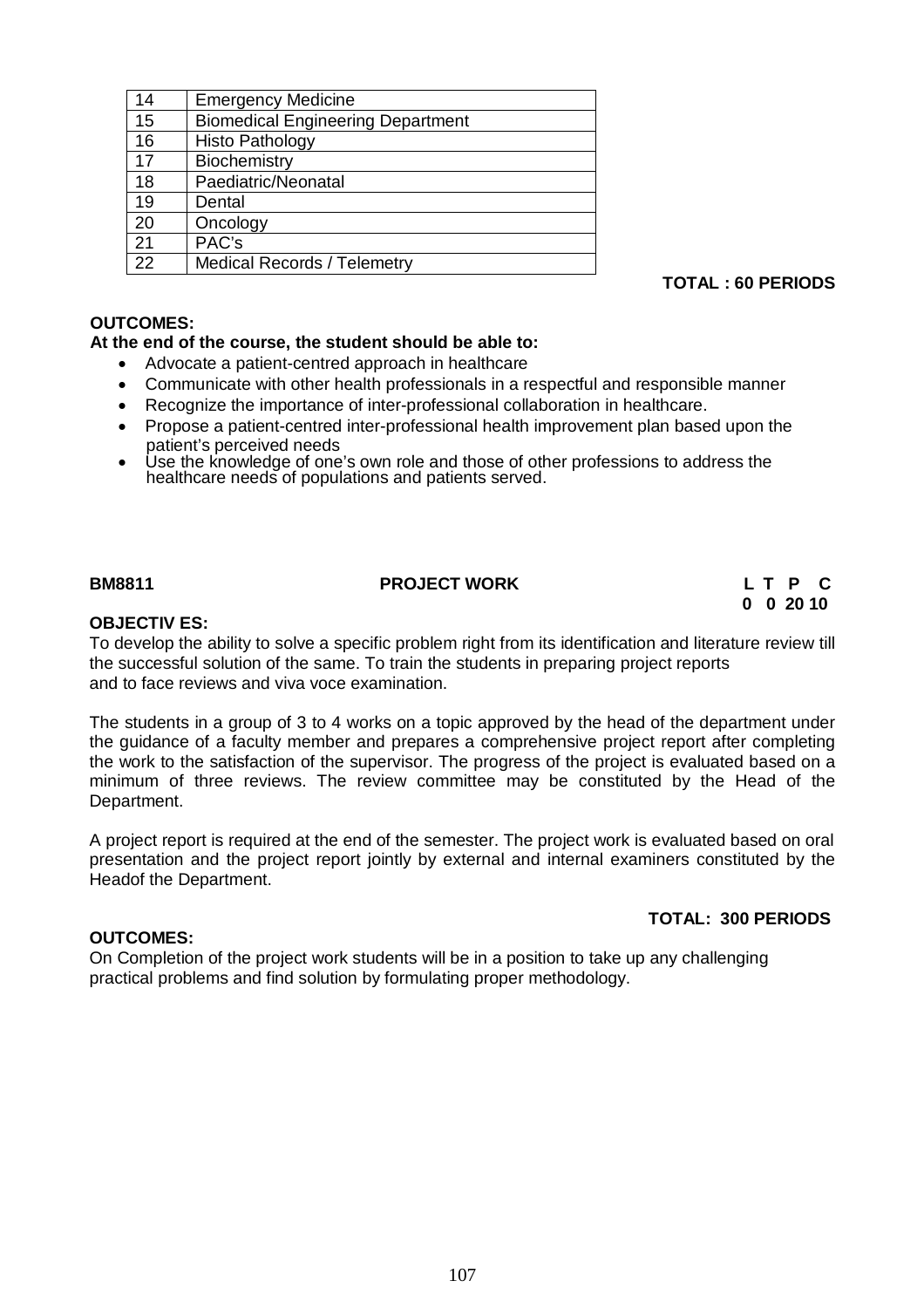### **OBJECTIVES:**

### **The student should be made to:**

- Learn various MEMS fabrication techniques.
- Understand different types of sensors and actuators and their principles of operation at the micro scale level.
- Know the application of MEMS in different field of medicine.

### **UNIT I MEMS MATERIALS AND FABRICATION 9**

Typical MEMs and Microsystems, materials for MEMS - active substrate materials-Silicon and its compounds, Silicon piezoresistors, Gallium Arsenide, quartz, polymers. Micromachining photolithography, thin film deposition, doping, etching, bulk machining, wafer bonding, LIGA.

### **UNIT II MECHANICAL AND THERMAL SENSORS AND ACTUATORS 9**

Mechanics for MEMs design- static bending of thin plates, mechanical vibration, thermomechanics, fracture and thin film mechanics. Mechanical sensors and actuators – beam and cantilever –microplates, strain, pressure and flow measurements, Thermal sensors and actuators- actuator based on thermal expansion, thermal couples, thermal resistor, Shape memory alloys- Inertia sensor, flow sensor

### **UNIT III ELECTROSTATIC AND PIEZOELECTRIC SENSORS AND ACTUATORS 9**

Parallel plate capacitor, pull in effect, Electrostatic sensors and actuators- Inertia sensor, Pressure sensor, flow sensor, tactile sensor, comb drive. Properties of piezoelectric materials, Piezoelectric sensor and actuator – inchworm motor, inertia sensor, flow sensor.

### **UNIT IV MICROFLUIDIC SYSTEMS 9**

Fluid dynamics, continuity equation, momentum equation, equation of motion, laminar flow in circular conduits, fluid flow in microconduits, in submicrometer and nanoscale. Microscale fluid, expression for liquid flow in a channel, fluid actuation methods, dielectrophoresis, microfluid dispenser, microneedle, micropumps-continuous flow system, micromixers

### **UNIT V APPLICATIONS OF BIOMEMS 9**

CAD for MEMS, Drug delivery, micro total analysis systems (MicroTAS) detection and measurement methods, microsystem approaches to polymerase chain reaction (PCR),DNA sensor, MEMS based drug delivery, Biosensors- sensors for glucose, uric acid, urea and triglyceride sensor.

### **OUTCOMES:**

### **At the end of the course, the student should be able to:**

- Discuss various MEMS fabrication techniques.
- Explain different types of sensors and actuators and their principles of operation at the micro Scale level.
- Apply MEMS in different field of medicine.

### **TEXT BOOKS:**

- 1. Tai Ran Hsu, "MEMS and Microsystems Design and Manufacture", Tata McGraw Hill Publishing Company, New Delhi, 2002. (Unit I, II, III & IV).
- 2. Wanjun Wang, Stephen A.Soper, "BioMEMS: Technologies and Applications", CRC Press, New York, 2007.(Unit V).

 **TOTAL: 45 PERIODS**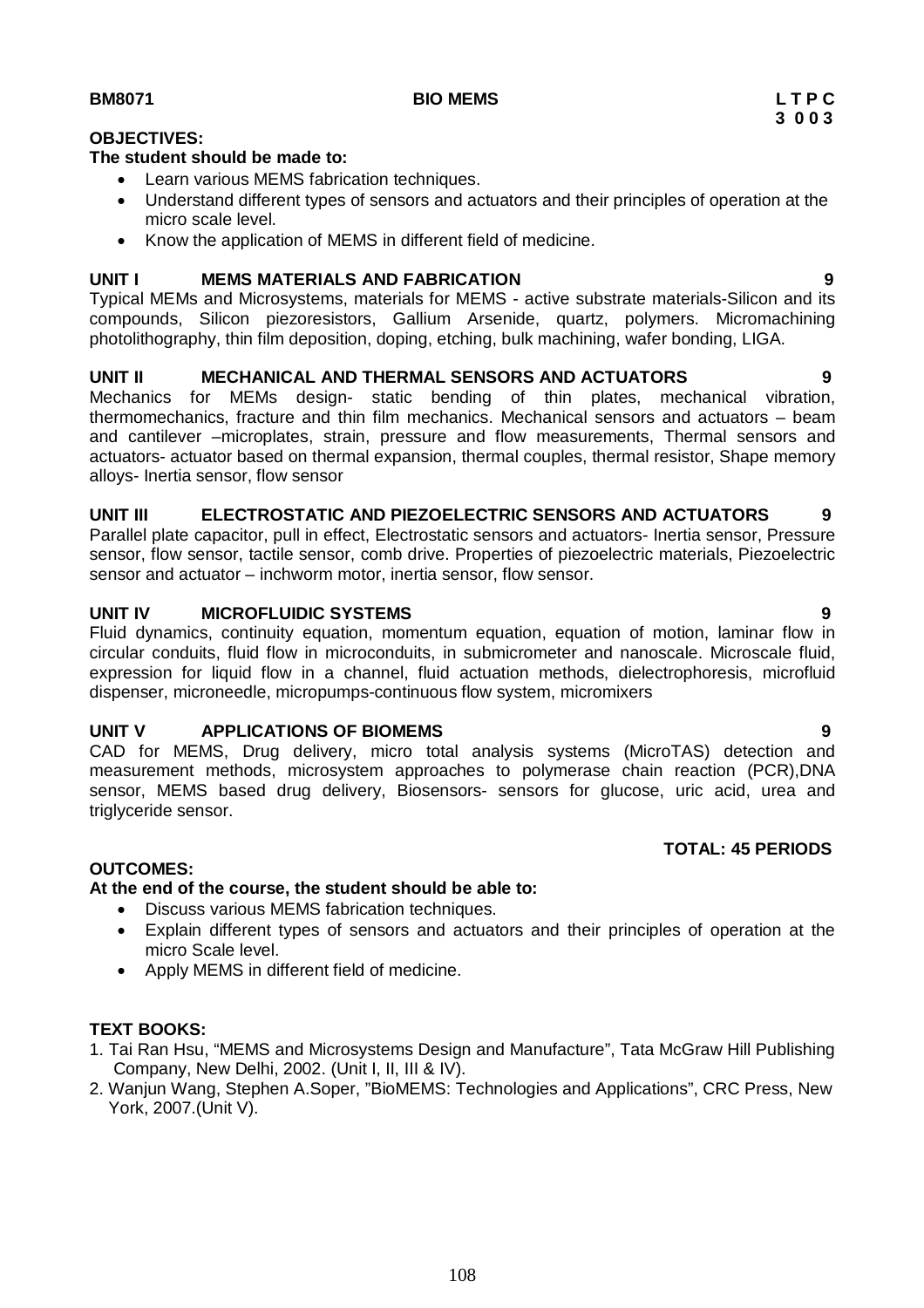# **REFERENCES:**

- 1. Marc J. Madou "Fundamentals of Microfabrication: the Science of Miniaturization", CRC Press,2002.
- 2. Nadim Maluf, Kirt Williams. "An introduction to Microelectro Mechancial Systems Engineering", Second Edition, Artech House Inc, MA, 2004.
- 3. Chang Liu,' Foundations of MEMS', Pearson Education International, New Jersey, USA,2006
- 4. Nitaigour Premchand Mahalik, "MEMS", Tata McGraw Hill Publishing Company, New Delhi, 2007

# **EC8075 NANOTECHNOLOGY AND APPLICATIONS L T P C**

# **3 0 0 3**

# **OBJECTIVES**

- To provide a broad view of the nascent field of nanoscience and nanotechnology to undergraduates
- To explore the basics of nanomaterial synthesis and characterization.
- To introduce the applications of nanotechnology

# **UINI I INTRODUCTION TO NANOTECHNOLOGY 9**

Basic Structure of Nanoparticles- Kinetics in Nanostructured Materials- Zero dimensional, size and shape of nanoparticles; one-dimensional and two dimensional nanostructures- clusters of metals and semiconductors, bionano-particles.

# **UNIT II FABRICATION AND CHARACTERIZATION OF NANOMATERIALS 9**

Types of Nanomaterials (Quantum dots, Nanoparticles, Nanocrystals, Dendrimers, Buckyballs, Nanotubes); Gas, liquid, and solid –phase synthesis of nanomaterials; Lithography techniques (Photolithography, Dip-pen and Electron beam lithography); Thin film deposition; Electrospinning. Bio-synthesis of nanomaterials.

### **UNIT III PROPERTIES AND MEASUREMENT OF NANOMATERIALS 9**

Optical Properties: Absorption, Fluorescence, and Resonance; Methods for the measurement of nanomaterials; Microscopy measurements: SEM, TEM, AFM and STM. Confocal and TIRF imaging.

# **UNIT IV NANO STRUCTURES 9**

Carbon Nanotubes, Fullerenes, Nanowires, Quantum Dots. Applications of nanostructures. Reinforcement in Ceramics, Drug delivery, Giant magnetoresistance, etc. Cells response to Nanostructures.

# **UNIT V APPLICATIONS OF NANOTECHNOLOGY 9**

Nano electronics, Nanosensors, Nanotechnology in Diagnostics applications, Environmental and Agricultural Applications of nanotechnology, Nano technology for energy systems

# **TOTAL : 45 PERIODS**

# **OUTCOMES:**

# **At the end of the course, the student should be able to:**

- Describe the basic science behind the properties of materials.
- Interpret the creation, characterization, and manipulation of nanoscale materials.
- Comprehend the exciting applications of nanotechnology at the leading edge of scientific research
- Apply their knowledge of nanotechnology to identify how they can be exploited for new applications.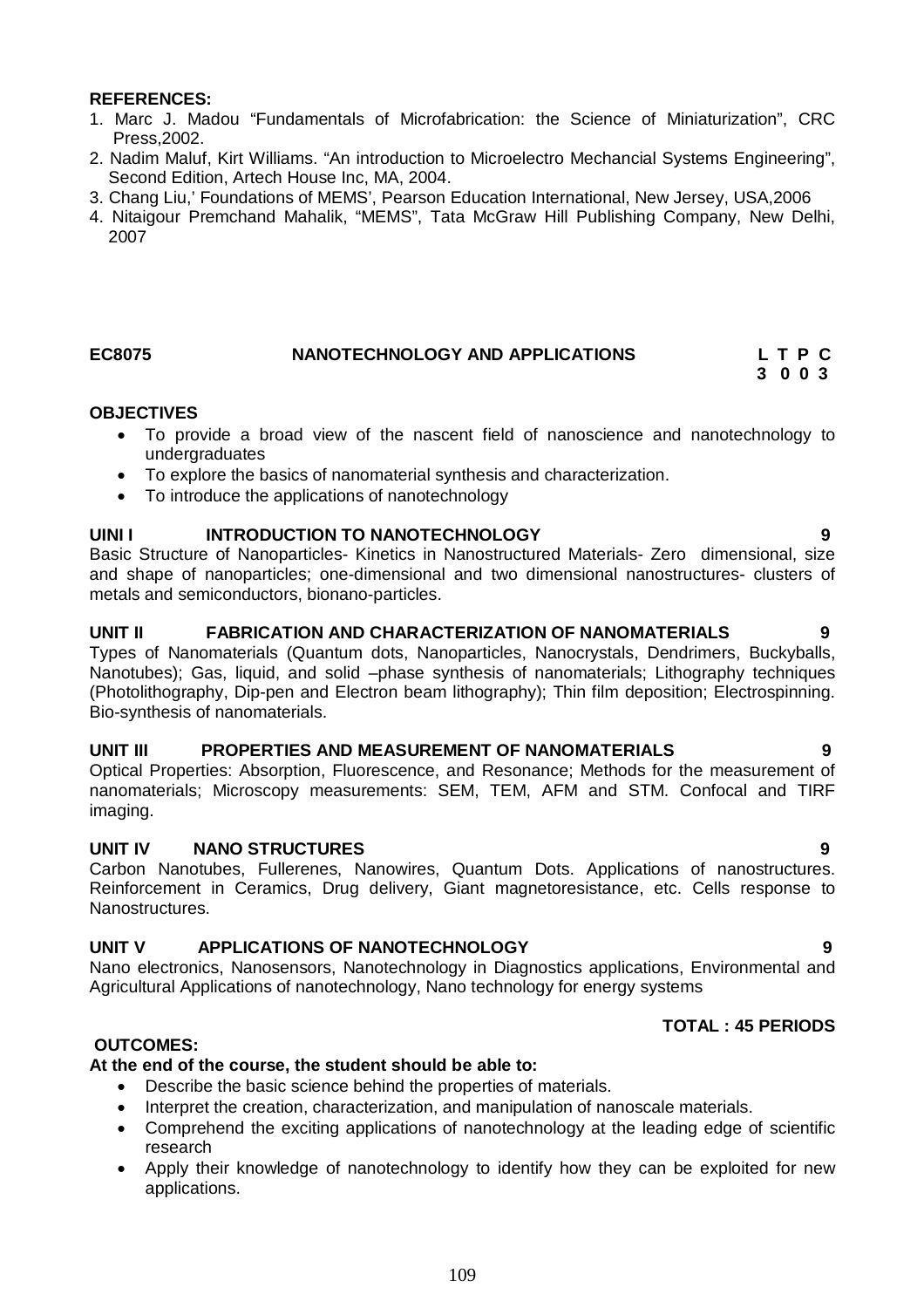# **TEXT BOOKS:**

- 1. Springer Handbook of Nanotechnology by Bharat Bhushan 2004.(Unit I V)
- 2. Encyclopedia of Nanotechnology Hari Singh Nalwa 2004. (Unit I V)

# **REFERENCES:**

- 1. Nanomaterials, Nanotechnologies and Design: an Introduction to Engineers and Architects, D. Michael Ashby, Paulo Ferreira, Daniel L. Schodek, Butterworth-Heinemann, 2009.
- 2. Handbook of Nanophase and Nanostructured Materials (in four volumes), Eds: Z.L. Wang, Y. Liu, Z. Zhang, Kluwer Academic/Plenum Publishers, 2003.
- 3. Handbook of Nanoceramics and their Based Nanodevices (Vol. 2) Edited by Tseung-Yuen Tseng and Hari Singh Nalwa, American Scientific Publishers.

# **BM8072 BIOMATERIALS L T P C**

 **3 0 0 3**

# **OBJECTIVES**

# **The student should be made to:**

- Learn characteristics and classification of Biomaterials
- Understand different metals, ceramics and its nanomaterial's characteristics as biomaterials
- Learn polymeric materials and its combinations that could be used as a tissue replacement implants
- Get familiarized with the concepts of Nano Science and Technology
- Understand the concept of biocompatibility and the methods for biomaterials testing

# **UNIT I INTRODUCTION TO BIO-MATERIALS 9**

Definition and classification of bio-materials, mechanical properties, visco elasticity, biomaterial performance, body response to implants, wound healing, blood compatibility, Nano scale phenomena.

# **UNIT II METALLIC AND CERAMIC MATERIALS 9**

Metallic implants - Stainless steels, co-based alloys, Ti-based alloys, shape memory alloy, nanostructured metallic implants, degradation and corrosion, ceramic implant – bio inert, biodegradable or bioresorbable, bioactive ceramics, nanostructured bio ceramics.

# **UNIT III POLYMERIC IMPLANT MATERIALS 9**

Polymerization, factors influencing the properties of polymers, polymers as biomaterials, biodegradable polymers, Bio polymers: Collagen, Elastin and chitin. Medical Textiles, Materials for ophthalmology: contact lens, intraocular lens. Membranes for plasma separation and Blood oxygenation, electro spinning: a new approach.

### **UNIT IV TISSUE REPLACEMENT IMPLANTS 9**

Small intestinal sub mucosa and other decullarized matrix biomaterials for tissue repair: Extra cellular Matrix. Softtissue replacements, sutures, surgical tapes, adhesive, Percutaneous and skin implants, maxillofacial augmentation, Vascular grafts, hard tissue replacement Implants, joint replacements, tissue scaffolding and engineering using Nano biomaterials.

# **UNIT V TESTING OF BIOMATERIALS: 9**

Biocompatibility, blood compatibility and tissue compatibility tests, Toxicity tests, sensitization, carcinogenicity, mutagenicity and special tests, Invitro and Invivo testing; Sterilisation of implants and devices: ETO, gamma radiation, autoclaving. Effects of sterilization.

# **TOTAL: 45 PERIODS**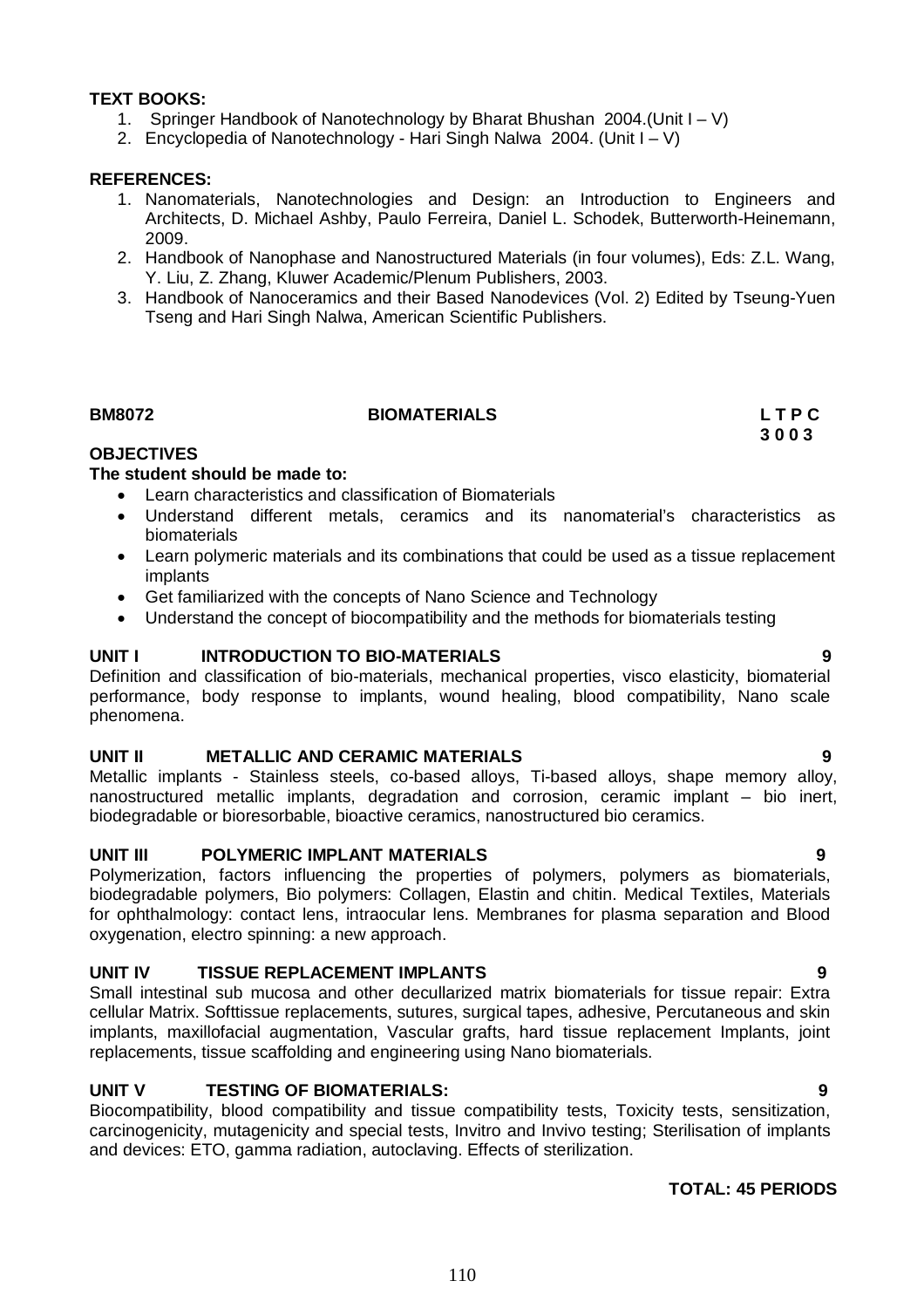# **OUTCOMES:**

# **At the end of the course, the student should be able to:**

- Analyze different types of Biomaterials and its classification and apply the concept of nanotechnology towards biomaterials use.
- Identify significant gap required to overcome challenges and further development in metallic and ceramic materials
- Identify significant gap required to overcome challenges and further development in polymeric materials
- Create combinations of materials that could be used as a tissue replacement implant.
- Understand the testing standards applied for biomaterials.

# **TEXT BOOKS:**

- 1. Sujata V. Bhatt, "Biomaterials", Second Edition, Narosa Publishing House, 2005.
- 2. Sreeram Ramakrishna, MuruganRamalingam, T. S. Sampath Kumar, and Winston O. Soboyejo, "Biomaterials: A Nano Approach", CRC Press, 2010.

# **REFERENCES:**

- 1. Myer Kutz, "Standard Handbook of Biomedical Engineering & Design", McGraw Hill, 2003
- 2. John Enderle, Joseph D. Bronzino, Susan M.Blanchard, "Introduction to Biomedical Engineering", Elsevier, 2005.
- 3. Park J.B., "Biomaterials Science and Engineering", Plenum Press, 1984.
- 4. A.C Anand, J F Kennedy, M.Miraftab, S.Rajendran,"Woodhead Medical Textiles and Biomaterials for Healthcare", Publishing Limited 2006.
- 5. D F Williams, "Materials Science and Technology: Volume 14, Medical and Dental Materials: A comprehensive Treatment Volume", VCH Publishers 1992.
- 6. Monika Saini, Yashpal Singh, Pooja Arora, Vipin Arora, and KratiJain. "Implant biomaterials: A comprehensive review", World Journal of Clinical Cases, 2015.

# **BM8001 MEDICAL OPTICS L T P C**

# **3 0 0 3**

# **OBJECTIVES:**

# **To Study about:**

- The optical properties of the tissues and the interactions of light with tissues.
- The instrumentation and components in Medical Optics.
- The Medical Lasers and their applications
- The optical diagnostic applications
- The emerging optical diagnostic and therapeutic techniques

# **UNIT I OPTICAL PROPERTIES OF THE TISSUES 9**

Fundamental Properties of light - Refraction, Reflection, Laws (Snell's law and Fresnel law) Scattering, Absorption, Light transport inside the tissue, Tissue properties, Laser Characteristics as applied to medicine and biology, Laser tissue Interactions – Photo chemical, Photo thermal and Photo mechanical interactions, Fluorescence, Speckles, Photo ablative processes.

# **UNIT II INSTRUMENTATION IN PHOTONICS 9**

Instrumentation for absorption, Scattering and emission measurements, Excitation light sources – high pressure arc lamps, LEDs, Lasers, Optical filters – Prism and Monochromators, Polarizers, Optical detectors – Single Channel and Multichannel detectors, Time resolved and phase resolved detection methods, Optical fibers – Total Internal Reflection.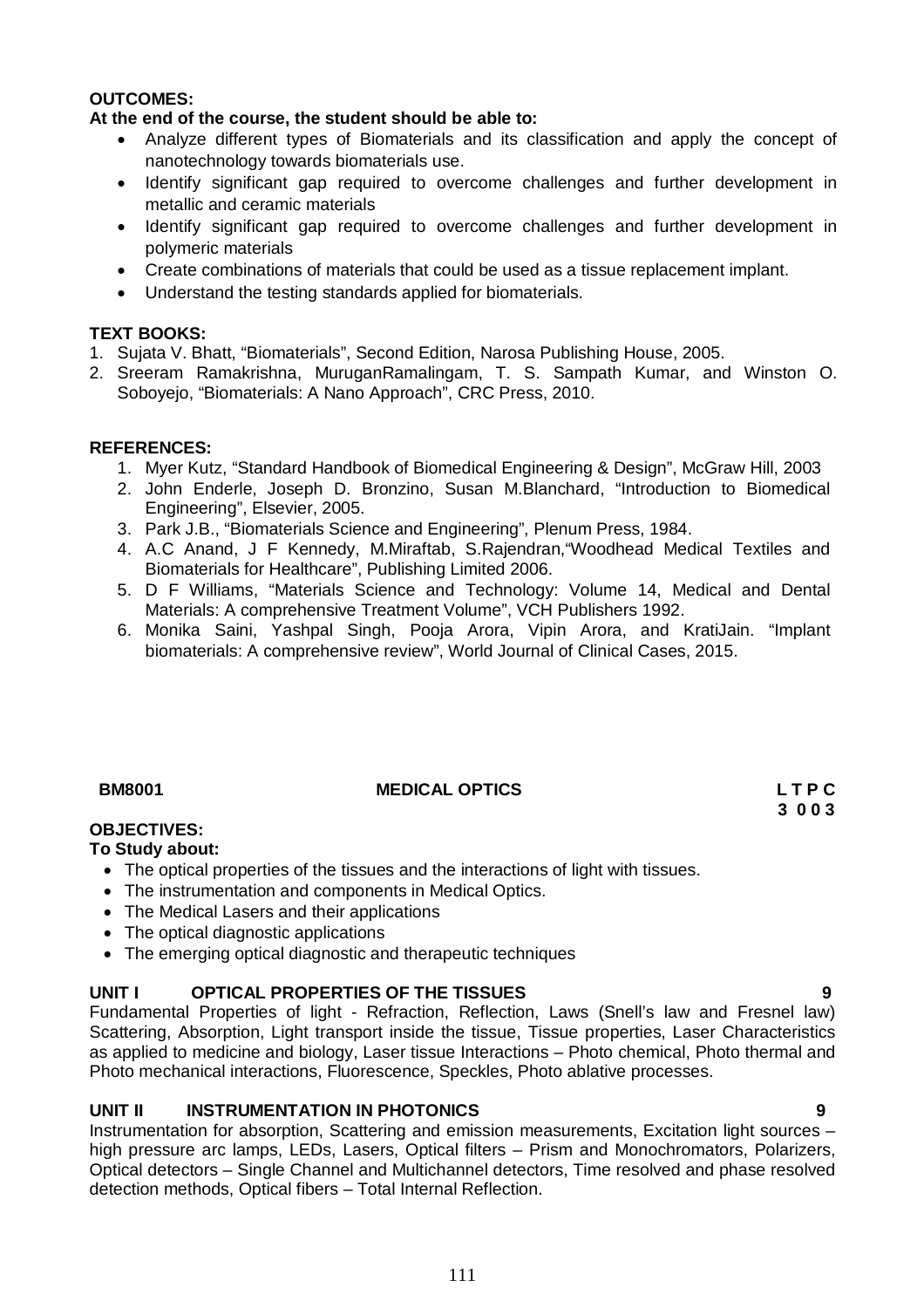# **UNIT III SURGICAL THERAPEUTIC APPLICATIONS OF LASERS 9**

Lasers in ophthalmology, Dermatology, Dentistry, Urology, Otolaryngology, Tissue welding and Soldering.

# **UNIT IV NON THERMAL DIAGNOSTIC APPLICATIONS 9**

Optical coherence tomography, Elastography, Laser Induced Fluorescence (LIF)-Imaging, FLIM Raman Spectroscopy and Imaging, FLIM – Holographic and Speckle applications of lasers in biology and medicine.

# **UNIT V DIAGNOSTIC AND THERAPEUTIC TECHNIQUES 9**

Near field imaging of biological structures, *In vitro* clinical diagnostics, Phototherapy, Photodynamic therapy (PDT) - Principles and mechanisms - Oncological and non-oncological applications of PDT - Biostimulation effect – applications - Laser Safety Procedures.

# **TOTAL: 45 PERIODS**

# **OUTCOMES:**

# **At the end of the course, the students should be able to:**

- Demonstrate knowledge of the fundamentals of optical properties of tissues
- Analyze the components of instrumentation in Medical Photonics and Configurations
- Describe surgical applications of lasers.
- Describe photonics and its diagnostic applications.
- Investigate emerging techniques in medical optics

# **TEXT BOOKS:**

- 1. Tuan Vo Dirh, "Biomedical Photonics Handbook", CRC Press, Bocaraton, 2014.
- 2. Paras N. Prasad, "Introduction to Biophotonics", A. John Wiley and Sons, Inc. Publications, 2003

# **REFERENCES:**

- 1. Markolf H.Niemz, "Laser-Tissue Interaction Fundamentals and Applications", Springer, 2007
- 2. G.David Baxter "Therapeutic Lasers Theory and practice", Churchill Livingstone publications Edition- 2001.
- 3. Leon Goldman, M.D., & R.James Rockwell, Jr., "Lasers in Medicine", Gordon and Breach, Science Publishers Inc., 1975.

# **GE8074 HUMAN RIGHTS L T P C**

# **OBJECTIVE :**

To sensitize the Engineering students to various aspects of Human Rights.

**UNIT I 9** Human Rights – Meaning, origin and Development. Notion and classification of Rights – Natural, Moral and Legal Rights. Civil and Political Rights, Economic, Social and Cultural Rights; collective / Solidarity Rights.

# **UNIT II 9**

Evolution of the concept of Human Rights Magana carta – Geneva convention of 1864. Universal Declaration of Human Rights, 1948. Theories of Human Rights.

# **UNIT III 9**

Theories and perspectives of UN Laws – UN Agencies to monitor and compliance.

# **3 0 0 3**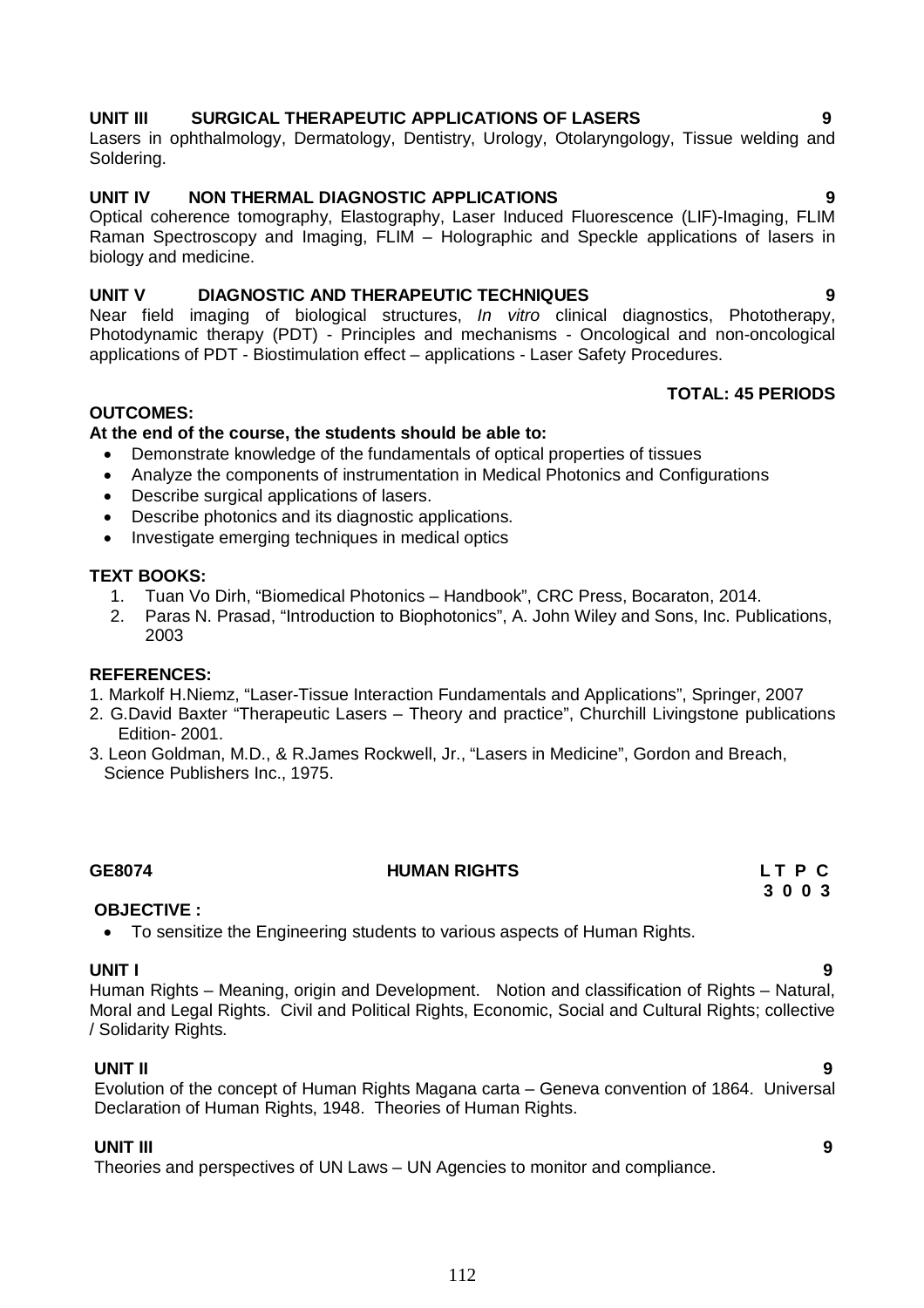# **UNIT IV 9**

Human Rights in India – Constitutional Provisions / Guarantees.

### **UNIT V 9**

Human Rights of Disadvantaged People – Women, Children, Displaced persons and Disabled persons, including Aged and HIV Infected People. Implementation of Human Rights – National and State Human Rights Commission – Judiciary – Role of NGO's, Media, Educational Institutions, Social Movements.

### **OUTCOME:**

Engineering students will acquire the basic knowledge of human rights.

### **REFERENCES:**

- 1. Kapoor S.K., "Human Rights under International law and Indian Laws", Central Law Agency, Allahabad, 2014.
- 2. Chandra U., "Human Rights", Allahabad Law Agency, Allahabad, 2014.
- 3. Upendra Baxi, The Future of Human Rights, Oxford University Press, New Delhi.

### **GE8077 TOTAL QUALITY MANAGEMENT L T P C**

### **OBJECTIVE:**

To facilitate the understanding of Quality Management principles and process.

### **UNIT I INTRODUCTION 9**

Introduction - Need for quality - Evolution of quality - Definitions of quality - Dimensions of product and service quality - Basic concepts of TQM - TQM Framework - Contributions of Deming, Juran and Crosby - Barriers to TQM - Customer focus - Customer orientation, Customer satisfaction, Customer complaints, Customer retention.

### **UNIT II TQM PRINCIPLES 9**

Leadership - Quality Statements, Strategic quality planning, Quality Councils - Employee involvement - Motivation, Empowerment, Team and Teamwork, Recognition and Reward, Performance appraisal - Continuous process improvement - PDCA cycle, 5S, Kaizen - Supplier partnership - Partnering, Supplier selection, Supplier Rating.

### **UNIT III TQM TOOLS AND TECHNIQUES I 9**

The seven traditional tools of quality - New management tools - Six sigma: Concepts, Methodology, applications to manufacturing, service sector including IT - Bench marking - Reason to bench mark, Bench marking process - FMEA - Stages, Types.

### **UNIT IV TQM TOOLS AND TECHNIQUES II 9**

Quality Circles - Cost of Quality - Quality Function Deployment (QFD) - Taguchi quality loss function - TPM - Concepts, improvement needs - Performance measures.

### **UNIT V QUALITY MANAGEMENT SYSTEM 9**

Introduction—Benefits of ISO Registration—ISO 9000 Series of Standards—Sector-Specific Standards—AS 9100, TS16949 and TL 9000-- ISO 9001 Requirements—Implementation— Documentation—Internal Audits—Registration- ENVIRONMENTAL MANAGEMENT SYSTEM: Introduction—ISO 14000 Series Standards—Concepts of ISO 14001—Requirements of ISO 14001—Benefits of EMS.

### **TOTAL: 45 PERIODS**

**TOTAL: 45 PERIODS**

 **3 0 0 3**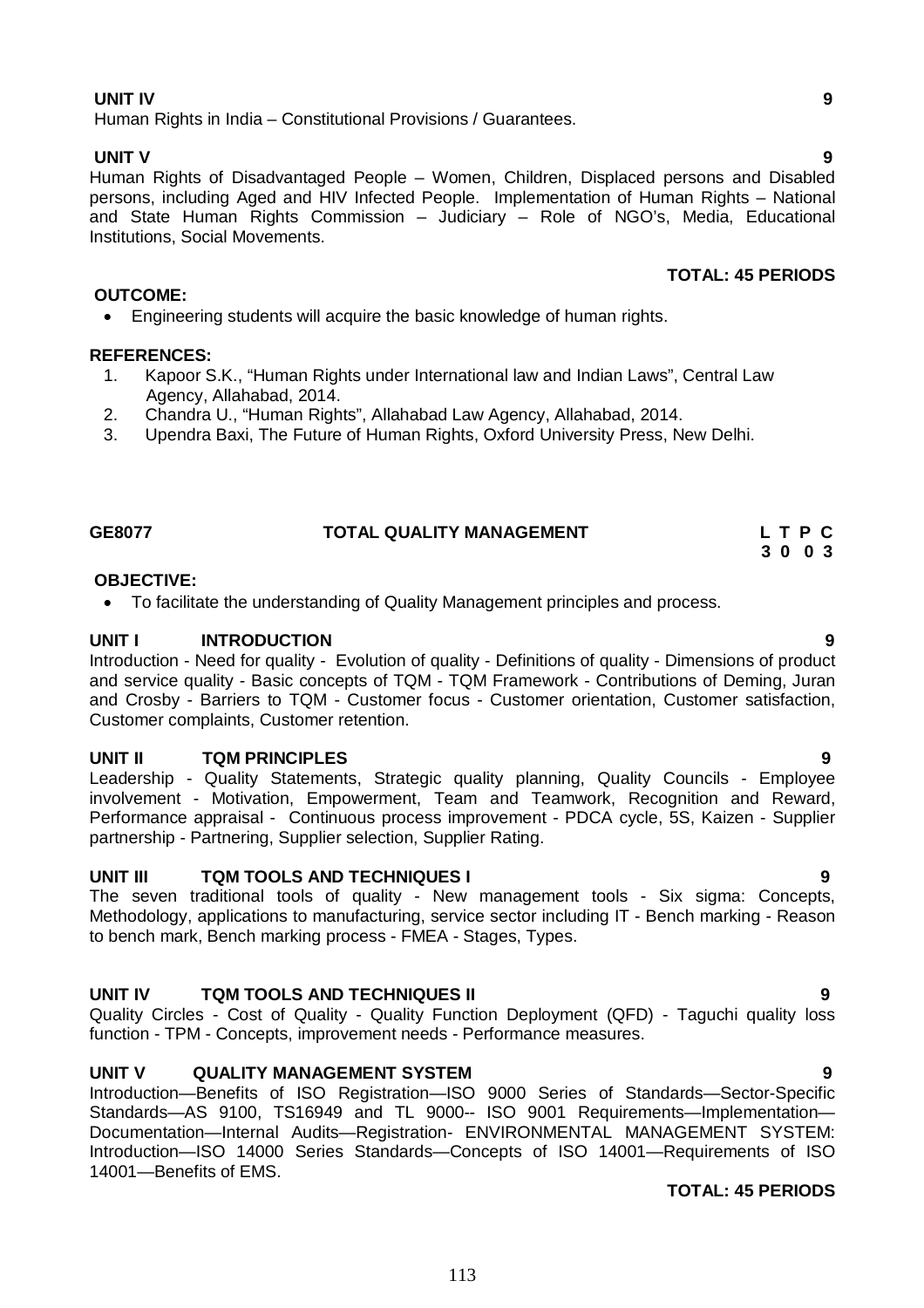# **OUTCOME:**

 The student would be able to apply the tools and techniques of quality management to manufacturing and services processes.

# **TEXT BOOK:**

1. Dale H.Besterfiled, Carol B.Michna,Glen H. Besterfield,Mary B.Sacre,Hemant Urdhwareshe and Rashmi Urdhwareshe, "Total Quality Management", Pearson Education Asia, Revised Third Edition, Indian Reprint, Sixth Impression, 2013.

# **REFERENCES:**

- 1. James R. Evans and William M. Lindsay, "The Management and Control of Quality", 8<sup>th</sup> Edition, First Indian Edition, Cengage Learning, 2012.
- 2. Janakiraman. B and Gopal .R.K., "Total Quality Management Text and Cases", Prentice Hall (India) Pvt. Ltd., 2006.
- 3. Suganthi.L and Anand Samuel, "Total Quality Management", Prentice Hall (India) Pvt. Ltd., 2006.
- 4. ISO9001-2015 standards

# BIOSIGNAL PROCESSING L T P C

 **3 0 0 3**

# **OBJECTIVES**

# **The student should be made to**

- Understand characteristics of some of the most commonly used biomedical signals, including ECG, EEG, EOG, and EMG.
- Understand choice of filters to remove noise and artifacts from biomedical signals.
- Apply established engineering methods to analyse ECG signal problems.
- Apply established engineering methods to analyse neurological signals.
- Analyse various biomedical signals through advanced techniques.

# **UNIT I INTRODUCTION TO BIOMEDICAL SIGNALS 9**

Biosignal Characteristics of Electro Cardiogram (ECG), Electroencephalogram (EEG), Electromyogram (EMG), Electrooculogram (EOG), Electroretinogram (ERG), Electrogastrogram (EGG), Electroneurogram (ENG), Event related potentials (ERPs), Phonocardiogram (PCG), Speech signal, Objectives of Biomedical signal analysis, Difficulties in Biomedical signal analysis, Computer-aided diagnosis.

# **UNIT II FILTERING FOR REMOVAL OF ARTIFACTS 9**

Time-domain Filters - synchronized averaging, Moving Average Filters, Derivative-based operators to remove low-frequency artifacts. Frequency-domain filters - Removal of High Frequency noise, Removal of low frequency noise, Removal of periodic artifacts, optimal filter- Wiener filter, Adaptive filters for removal of interference.

# **UNIT III CARDIOVASCULAR APPLICATIONS 9**

Noise & Artifacts, ECG Signal Processing: Baseline Wandering, Power line interference, Muscle noise filtering – QRS detection, Adaptive noise canceling in ECG, improved adaptive filtering in FECG, Wavelet detection in ECG – structural features, matched filtering, adaptive wavelet detection, detection of overlapping wavelets. Computation of diagnostic signal parameters of ECG like Heart rate and QRS detection using Multivariate analysis (PCA and ICA). Segmentation of PCG, intensity patterns, Spectral modeling and analysis of PCG signals.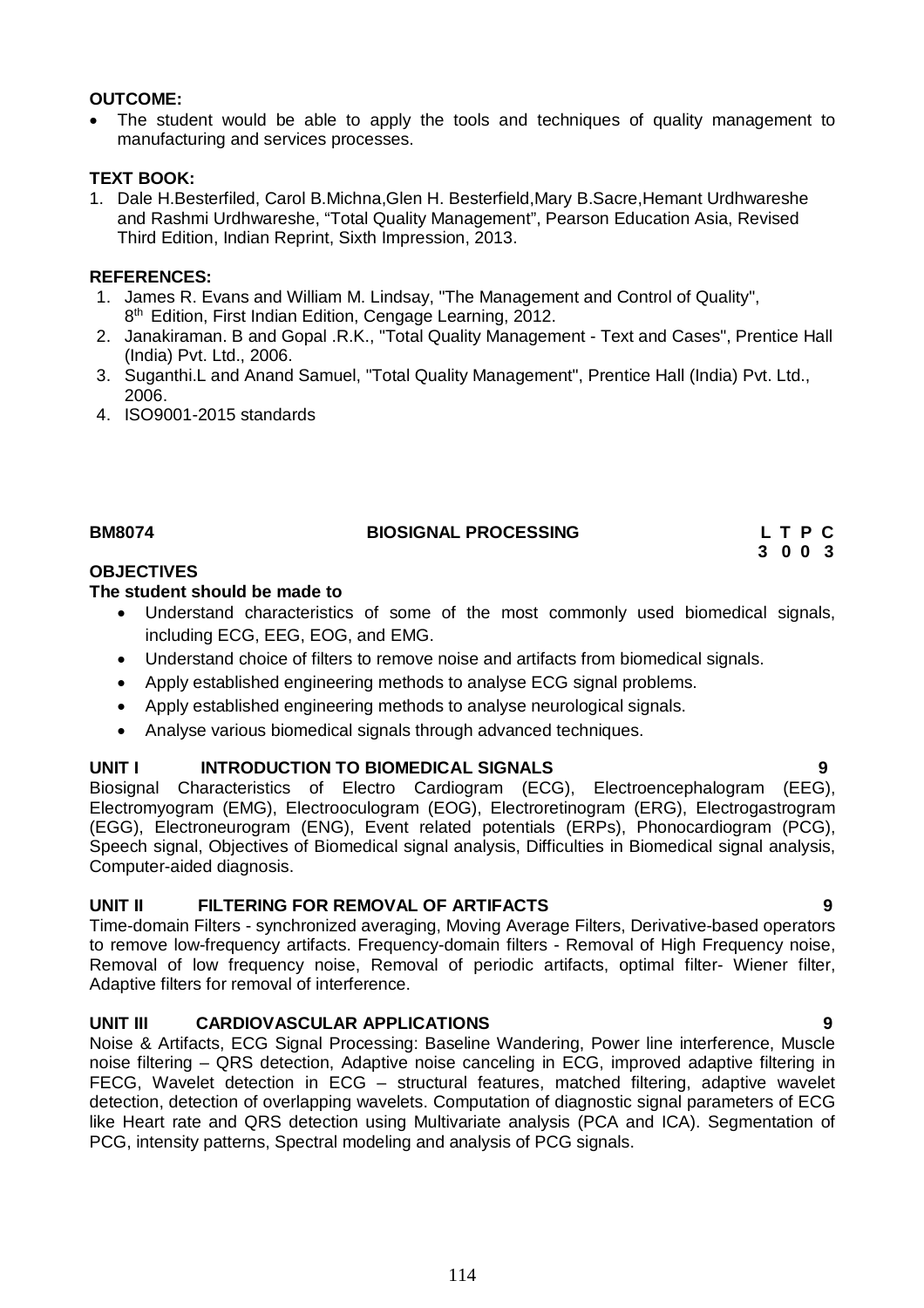# **UNIT IV NEUROLOGICAL APPLICATIONS 9**

EEG rhythms & waveforms, EEG applications- Epilepsy, sleep disorders, brain computer interface. Modeling EEG- linear, stochastic models - Nonlinear modeling of EEG - artifacts in EEG & their characteristics and processing – Nonparametric spectral analysis, Model based spectral analysis - EEG segmentation - Joint Time-Frequency analysis - correlation analysis of EEG channels coherence analysis of EEG channels. Evoked potentials- noise characteristics, Noise reduction by linear filtering.

# **UNIT V ANALYSIS ON WAVESHAPE, SIGNAL CLASSIFICATION AND RECOGNITION 9**

Modeling intramuscular EMG-Intramuscular signal decomposition-Fractal analysis of EMG signals. Statistical analysis of VAG signals. Analysis on amplitude and latency of MEG signals. Analysis of ERP effect. Signal classification and recognition – Statistical signal classification, linear discriminant function, direct feature selection and ordering, Back propagation neural network based classification. Analysis of EEG using Empirical mode decomposition (EMD).

# **TOTAL: 45 PERIODS**

# **OUTCOMES**

# **At the end of the course student should be able to**

- Draw different types of biomedical signals and identify their spectral components.
- Use different filters on biomedical signals and judge filter performance.
- Identify physiological interferences and artifacts affecting ECG signal.
- Compute power and correlation spectra of EEG signal.
- Propose an algorithm to classify biomedical signals.

# **TEXT BOOKS:**

- 1. Rangayyan, "Biomedical Signal Analysis", Wiley 2002.
- 2. Semmlow, "Biosignal and Biomedical Image Processing", Marcel Dekker, 2004

# **REFERENCES:**

- 1. Arnon Cohen, "Bio-Medical Signal Processing Vol I and Vol II", CRC Press Inc., Boca Rato, Florida 1999.
- 2. D.C.Reddy, "Biomedical Signal Processing: Principles and techniques" , Tata McGraw Hill, New Delhi, 2005
- 3. Willis J Tompkins, "Biomedical Digital Signal Processing", Prentice Hall, 1993
- 4. Bruce, "Biomedical Signal Processing & Signal Modeling," Wiley, 2001
- 5. Sörnmo, "Bioelectrical Signal Processing in Cardiac & Neurological Applications", Elsevier 2005.

# **BM8002 ARTIFICIAL ORGANS AND IMPLANTS L T P C**

 **3 0 0 3**

# **OBJECTIVES**

- To have an overview of artificial organs & transplants
- To describe the principles of implant design with a case study
- To explain the implant design parameters and solution in use
- To study about various blood interfacing implants
- To study about soft tissue replacement and hard tissue replacement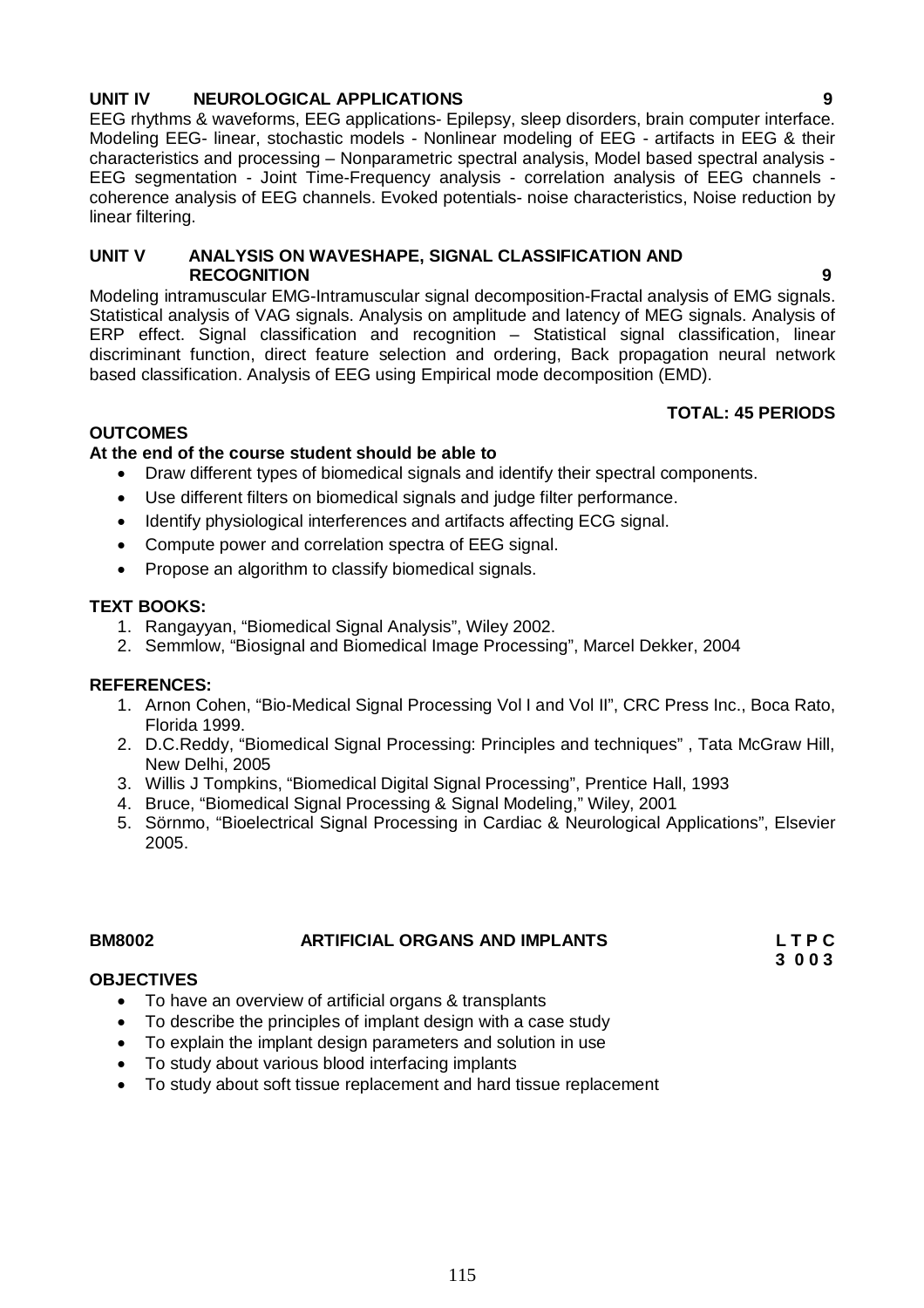# **UNIT I ARTIFICIAL ORGANS & TRANSPLANTS 9**

**ARTIFICIAL ORGANS:-**Introduction, outlook for organ replacements, design consideration, evaluation process.

**TRANSPLANTS**:-Overview, Immunological considerations, Blood transfusions, individual organs – kidney, liver, heart and lung, bone marrow, cornea.

# **UNIT II PRINCIPLES OF IMPLANT DESIGN 9**

Principles of implant design, Clinical problems requiring implants for solution, Permanent versus absorbable devices, the missing organ and its replacement, Tissue engineering, scaffolds, cells and regulators criteria for materials selection, Case study of organ regeneration.

# **UNIT III IMPLANT DESIGN PARAMETERS AND ITS SOLUTION 9**

Biocompatibility, local and systemic effects of implants, Design specifications for tissue bonding and modulus matching, Degradation of devices, natural and synthetic polymers, corrosion, wear and tear, Implants for Bone, Devices for nerve regeneration.

# **UNIT IV BLOOD INTERFACING IMPLANTS 9**

Neural and neuromuscular implants, heart valve implants, heart and lung assist devices, artificial heart, cardiac pacemakers, artificial kidney- dialysis membrane and artificial blood.

# **UNIT V IMPLANTABLE MEDICAL DEVICES AND ORGANS 9**

Gastrointestinal system, Dentistry, Maxillofacial and craniofacial replacement, Soft tissue repair, replacement and augmentation, recent advancement and future directions.

# **TOTAL : 45 PERIODS**

# **OUTCOMES:**

# **Students will be able to**

- Gain adequate knowledge about artificial organs & transplants
- Get clear idea about implant design and its parameters and solution
- Have in-depth knowledge about blood interfacing implants
- Explain different types of soft tissue replacement and hard tissue replacement

# **TEXT BOOKS:**

- 1. Kopff W.J, Artificial Organs, John Wiley and sons, New York, 1st edition, 1976.
- 2. Park J.B., "Biomaterials Science and Engineering", Plenum Press, 1984.

# **REFERENCES:**

- 1. J D Bronzino, Biomedical Engineering handbook Volume II, (CRC Press / IEEE Press), 2000.
- 2. R S Khandpur, Handbook of Biomedical Instrumentation,Tata McGraw Hill, 2003
- 3. Joon B Park, Biomaterials An Introduction, Plenum press, New York, 1992.
- 4. Yannas, I. V, "Tissue and Organ Regeneration in Adults", New York, NY: Springer, 2001. ISBN:9780387952147.
- 5. Yadin David, Wolf W. von Maltzahn, Michael R. Neuman, Joseph.D, Bronzino, "Clinical Engineering", CRC Press, 1st edition,2010.
- 6. Standard Handbook of Biomedical Engineering & Design Myer Kutz, McGraw- Hill, 2003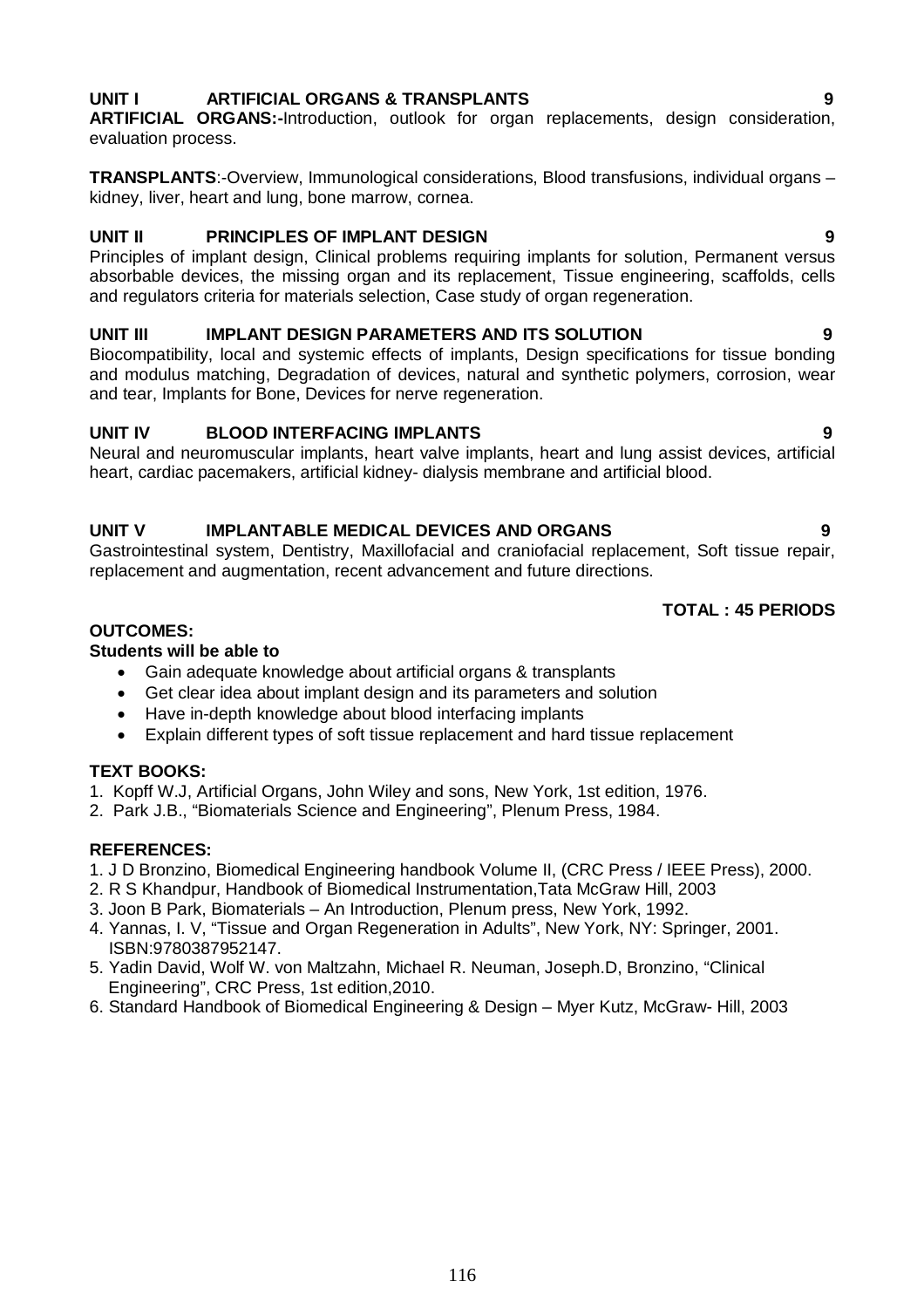# **OBJECTIVES:**

# **The students should be made to**

- Learn the key principles for telemedicine and health
- Understand telemedical technology.
- Know telemedical standards, mobile telemedicine and it applications.

# **UNIT I FUNDAMENTALS OF TELEMEDICINE 9**

History of telemedicine, definition of telemedicine, tele-health, tele-care, scope, Telemedicine Systems, benefits & limitations of telemedicine.

### **UNIT II TYPE OF INFORMATION & COMMUNICATION INFRASTRUCTURE FOR TELEMEDICINE 9**

Audio, video, still images, text and data, fax-type of communications and network: PSTN, POTS, ANT, ISDN, internet, air/ wireless communications, GSM satellite, micro wave, Mobile health and ubiquitous healthcare.

# **UNIT III ETHICAL AND LEGAL ASPECTS OF TELEMEDICINE 9**

Confidentiality, patient rights and consent: confidentiality and the law, the patient-doctor relationship, access to medical records, consent treatment - data protection & security, jurisdictional issues, intellectual property rights.

# **UNIT IV PICTURE ARCHIVING AND COMMUNICATION SYSTEM 9**

Introduction to radiology information system and ACS, DICOM, PACS strategic plan and needs assessment, technical Issues, PACS architecture.

# **UNIT V APPLICATIONS OF TELEMEDICINE 9**

Teleradiology, telepathology, telecardiology, teleoncology, teledermatology, telesurgery, e Health and Cyber Medicine.

### **TOTAL : 45 PERIODS**

# **OUTCOMES:**

# **The students will be able to**

- Apply multimedia technologies in telemedicine
- Explain protocols behind encryption techniques for secure transmission of data
- Apply telehealth in healthcare.

### **TEXTBOOKS:**

- 1. Norris A C, "Essentials of Telemedicine and Telecare", John Wiley, New York, 2002.
- 2. H K Huang, "PACS and Imaging Informatics: Basic Principles and Applications" Wiley, New Jersey, 2010.

### **REFERENCES:**

- 1. Olga Ferrer Roca, Marcelo Sosa Iudicissa, "Handbook of Telemedicine", IOS Press, Netherland, 2002.
- 2. Khandpur R S, "Handbook of Biomedical Instrumentation", Tata McGraw Hill, New Delhi, 2003.
- 3. Keith J Dreyer, Amit Mehta, James H Thrall, "Pacs: A Guide to the Digital Revolution", Springer, New York, 2002.
- 4. Khandpur R S, "TELEMEDICINE Technology and Applications", PHI Learning Pvt Ltd., New Delhi, 2017.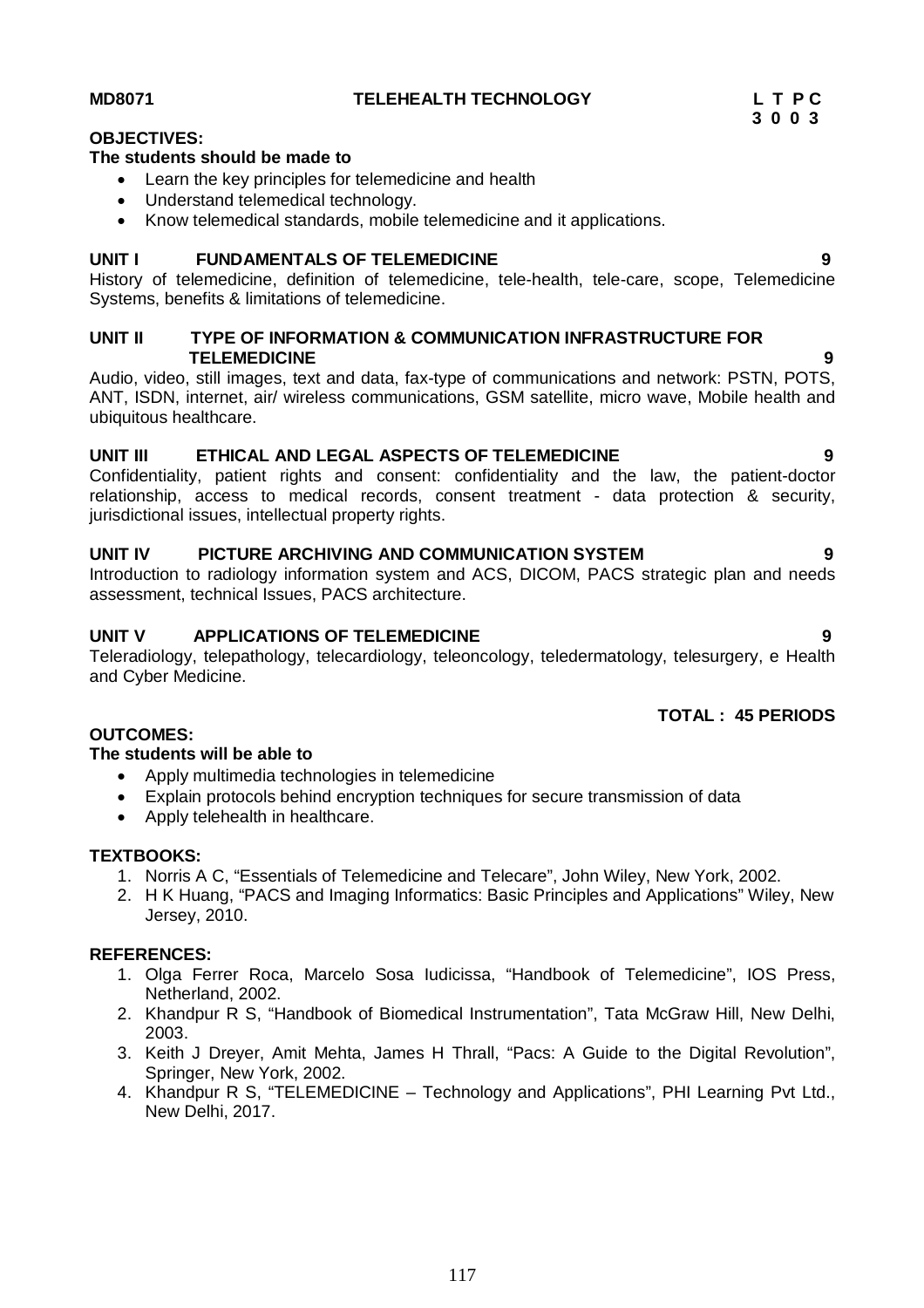# **OBJECTIVES:**

# **The student should be made**

- To understand the basics of fluid mechanics,
- To analyze cellular, ocular, cardiovascular and respiratory fluid mechanics
- To learn mathematical modelling of fluid biological systems.

# **UNIT I BIOFLUID MECHANICS 8**

Intrinsic fluid properties - Density, Viscosity, Compressibility, Surface tension, Hydrostatics Fluid characteristics and viscosity – Displacement and velocity, Sheer stress and viscosity Bernoulli equation, Introduction to pipe flow – Reynolds number, Poiseuille's law, Flow Rate, Womersley number, Constitutive equations – Newtonian fluid, Non-Newtonian viscous fluid, Diameter, velocity and pressure of blood flow relationship, Resistance against flow, Viscoelasticity – Viscoelastic models, Response to Harmonic variation, Use of viscoelastic models, Bio-Viscoelastic fluids – Protoplasm, Mucus, Saliva, Synovial fluids.

# **UNIT II CELLULAR AND OCCULAR MECHANICS 8**

Cellular Biomechanics – Eukaryotic cell architecture, Cytoskeleton, Cell-matrix interactions, Mechanical property measurement – Atomic Force microscopy, Optical Trapping, Magnetic bead microrheometry, Micropipette aspiration, Models of cellular biomechanical behavior, Computational model of a chondrocyte in its matrix, Mechanotransduction, Techniques for mechanical stimulation of the cells, Tissue cell mechanobiology – Endothelial, smooth muscle cells, Chondrocytes, Osteoblasts, Ocular Biomechanics – Occular anatomy, Biomechanics of Glaucoma, Ocular blood flow.

# **UNIT III BLOOD RHEOLOGY AND BLOOD VESSEL MECHANICS 10**

Viscometry, Elements of Blood, Blood characteristics – Viscosity of blood, Einstein's equation, Biomechanics of red cell membrane, Apparent and relative viscosity, Blood viscosity variation,Casson"s equation, Rheology of Blood In Micro vessels – Fahraeus-Lindquist effect and its inversion, Anatomy and physiology of blood vessels, Arterial wall as membrane – Uniaxial loading, Biaxial loading, Torsion, Hemodynamics of Large arteries – Ventricular outflow and the aorta, Pressure-flow relations and Vascular Impedance, Wave propagation and reflection.

# **UNIT IV CARDIO RESPIRATORY MECHANICS AND SPACE MEDICINE 9**

Cardiac cycle – Pressure volume diagrams, Changes in contractility, Ventricular performance, Congestive heart failure, Pulsality index, Physics of valvular diseases, Prosthetic heart valves and replacements, Respiratory System – Alveolar ventilation-lung volumes and capacities, Mechanics of breathing, Work of breathing – Lung compliance, Airway resistance, Gas exchange and transport, Oxygen dissociation curve, Lung surfactant, Pulmonary pathologies, Space Medicine – Hypoxia, Physiology of decompressive sickness, Human response to acceleration, Thermal Stress.

# **UNIT V COMPUTATIONAL FLUID DYNAMICS 10**

Computational fluid dynamics – CFD Code, Problem solving with CFD, Conservation Laws of Fluid Motion and Boundary Conditions, Turbulence and its modelling, The Finite Volume Method for Diffusion Problems and Convection-Diffusion Problems, Solution Algorithms for Pressure-Velocity Coupling in steady flows, Solution of Discretized Equations, The Finite Volume Method for Unsteady flows, Implementation of Boundary Conditions Application – Multiphysics computational models for cardiac flow and virtual cardiography.

# **TOTAL: 45 PERIODS**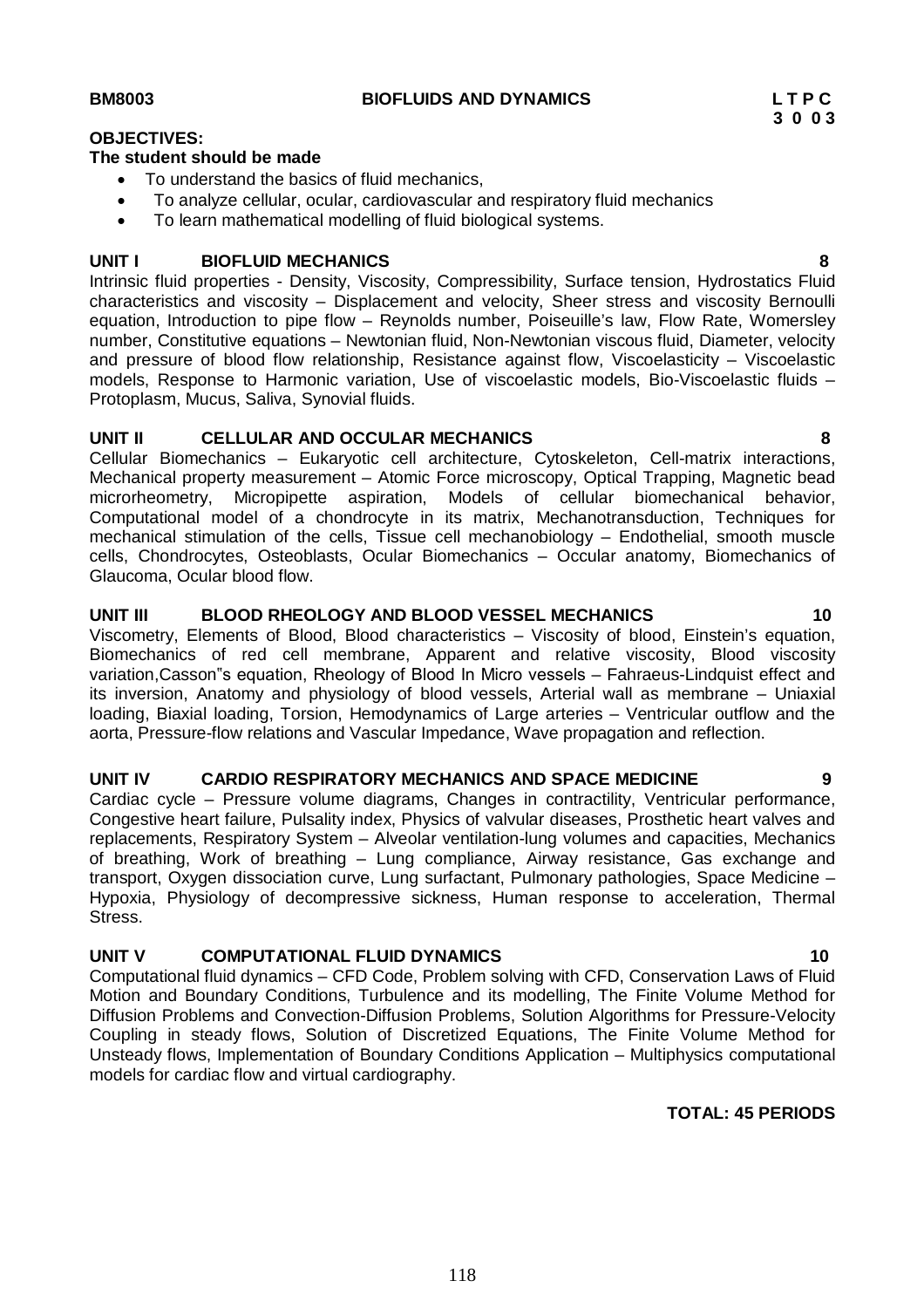# **OUTCOMES:**

# **At the end of the course, the student should be able to:**

- Understand the basics of Fluid Mechanics
- Construe the intracellular fluid mechanics and ocular mechanics.
- Describe the rheology of blood and mechanics of blood vessels.
- Elucidate on cardiorespiratory mechanics and space medicine.
- Develop mathematical models of biological systems with fluids

# **TEXT BOOKS:**

- 1. Krishnan B. Chandran, Ajit P. Yoganathan, Stanley E. Rittgers, "Biofluid Mechanics- The human circulation", CRC Taylor and Francis, 2007.
- 2. Y.C Fung, "Biomechanics- Mechanical properties of living tissues", 2nd Edition, Springer-Verlag, 1993.
- 3. Jeffery R. Davis et. Al., "Fundamentals of Aerospace Medicine", Wolter Kluwer Health, Lippincott Williams and Wilkins, 2008

# **REFERENCES:**

- 1. Jung HeeSeo, Vijay Vedula, Theodore Abraham and Rajat Mittal, "Multiphysics computational models for cardiac flow and virtual cardiography", Int. J. Numer. Meth. Biomed. Engng. (2013) Published online in Wiley Online Library
- 2. Lee Waite, Jerry Fine, "Applied Biofluid Mechanics", McGraw Hill, 2007
- 3. John K-J Li, "Dynamics of Vascular System", World Scientific, 2004
- 4. C. Ross Ethier, Craig A Simmons, "Introduction to Biomechanics- From Cells to Organisms", Cambridge Texts in Biomedical Engineering, 2007
- 5. H K Versteeg, W Malalasekera, "An Introduction to Computational Fluid Dynamics The Finite Volume Method", Longman Scientific and Technical, 1995

# **GE8075 INTELLECTUAL PROPERTY RIGHTS L T P C 3 0 0 3**

# **OBJECTIVE:**

• To give an idea about IPR, registration and its enforcement.

# **UNIT I INTRODUCTION 9**

Introduction to IPRs, Basic concepts and need for Intellectual Property - Patents, Copyrights, Geographical Indications, IPR in India and Abroad – Genesis and Development – the way from WTO to WIPO –TRIPS, Nature of Intellectual Property, Industrial Property, technological Research, Inventions and Innovations – Important examples of IPR.

# **UNIT II REGISTRATION OF IPRs 10**

Meaning and practical aspects of registration of Copy Rights, Trademarks, Patents, Geographical Indications, Trade Secrets and Industrial Design registration in India and Abroad

# **UNIT III AGREEMENTS AND LEGISLATIONS 10**

International Treaties and Conventions on IPRs, TRIPS Agreement, PCT Agreement, Patent Act of India, Patent Amendment Act, Design Act, Trademark Act, Geographical Indication Act.

# **UNIT IV DIGITAL PRODUCTS AND LAW 9**

Digital Innovations and Developments as Knowledge Assets – IP Laws, Cyber Law and Digital Content Protection – Unfair Competition – Meaning and Relationship between Unfair Competition and IP Laws – Case Studies.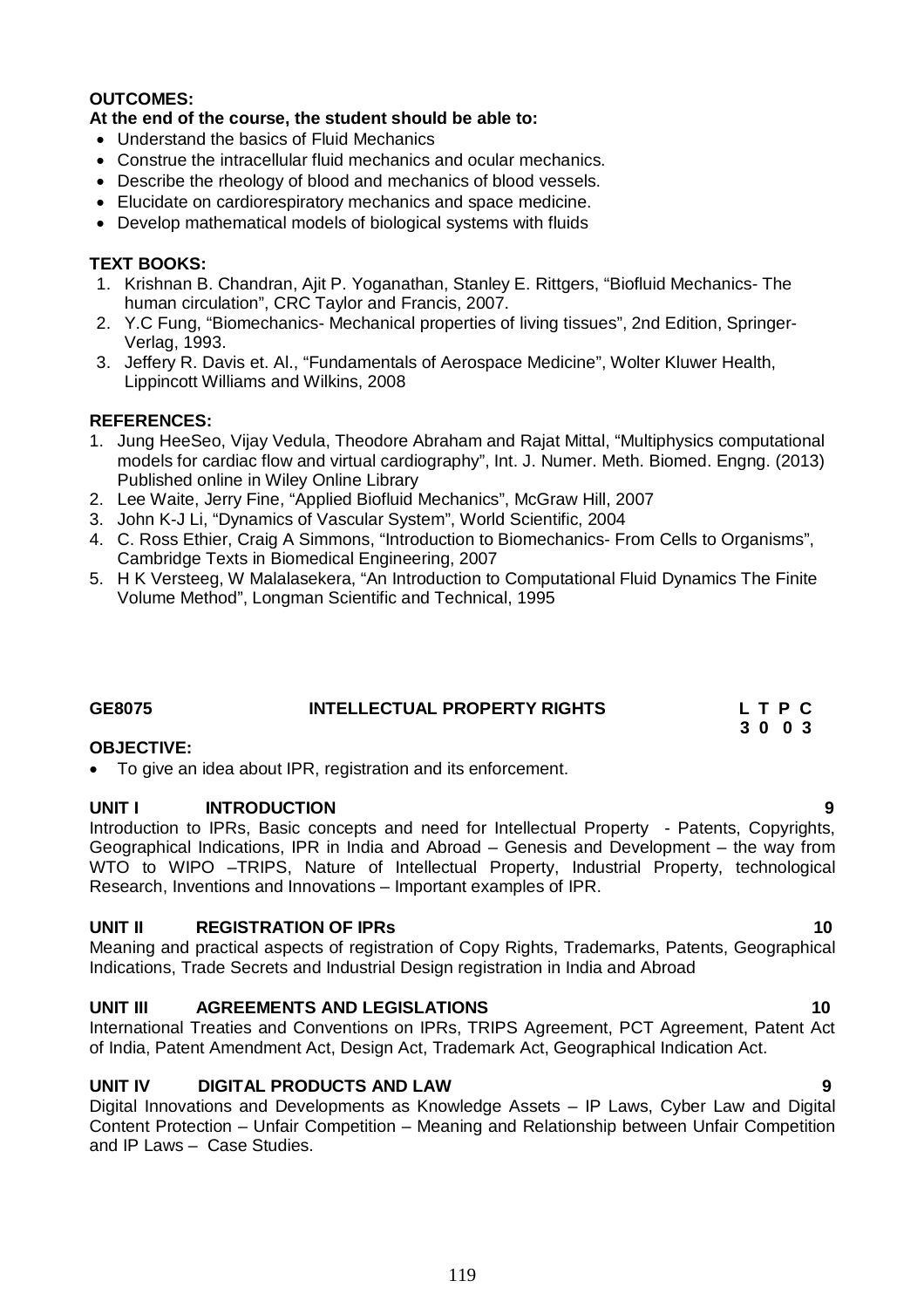# **UNIT V ENFORCEMENT OF IPRs 7**

Infringement of IPRs, Enforcement Measures, Emerging issues – Case Studies.

# **OUTCOME:**

# **TOTAL : 45 PERIODS**

Ability to manage Intellectual Property portfolio to enhance the value of the firm.

# **TEXT BOOKS:**

- 1. V. Scople Vinod, Managing Intellectual Property, Prentice Hall of India pvt Ltd, 2012
- 2. S. V. Satakar, "Intellectual Property Rights and Copy Rights, Ess Ess Publications, New Delhi, 2002.

# **REFERENCES**

- 1. Deborah E. Bouchoux, "Intellectual Property: The Law of Trademarks, Copyrights, Patents and Trade Secrets", Cengage Learning, Third Edition, 2012.
- 2. Prabuddha Ganguli,"Intellectual Property Rights: Unleashing the Knowledge Economy", McGraw Hill Education, 2011.
- 3. Edited by Derek Bosworth and Elizabeth Webster, The Management of Intellectual Property, Edward Elgar Publishing Ltd., 2013.

| <b>MD8752</b> | <b>PHYSIOLOGICAL MODELING</b> | L T PC |  |
|---------------|-------------------------------|--------|--|
|               |                               | 3003   |  |

# **OBJECTIVES:**

# **The student should be made to:**

- To explain the application of Physiological models and vital organs.
- To Formulate the methods and techniques for analysis and synthesis of dynamic models
- To describe the dynamic models, simulate and visualize, dynamic responses of physiological models using software.
- To describe nonlinear models of physiological systems
- To compute the Simulation of physiological systems

# UNIT I INTRODUCTION TO PHYSIOLOGICAL MODELING

Approaches to modeling: The technique of mathematical modeling, classification of models, characteristics of models. Time invariant and time varying systems for physiological modeling.Introduction to physiology (homeostasis, cell biology) Modeling physicalsystems, linearmodels of physiological systems,the Laplace transform, Transfer functions and block diagram analysis Physiology.

# **UNIT II MODELING OF DYNAMIC PHYSIOLOGICAL SYSTEM 9**

Dynamic systems and their control, modeling and block diagrams, the pupil control systems(Human Eye), general structure of control systems, the dynamic response characteristics of the pupil control system, open &close loop systems instability, automatic aperture control.

**UNIT III MONLINEAR MODELS OF PHYSIOLOGICAL SYSTEMS**<br>Nonparametric Modeling-Volterra Models.Wiener Models. Efficient Volterra Kernel Nonparametric Modeling-Volterra Models.Wiener Models. Efficient Volterra Estimation.Parametric Modeling- Basic Parametric Model Forms and Estimation Procedures-Volterra Kernels of Nonlinear Differential Equations. Discrete-Time Volterra Kernels of NARMAX Models.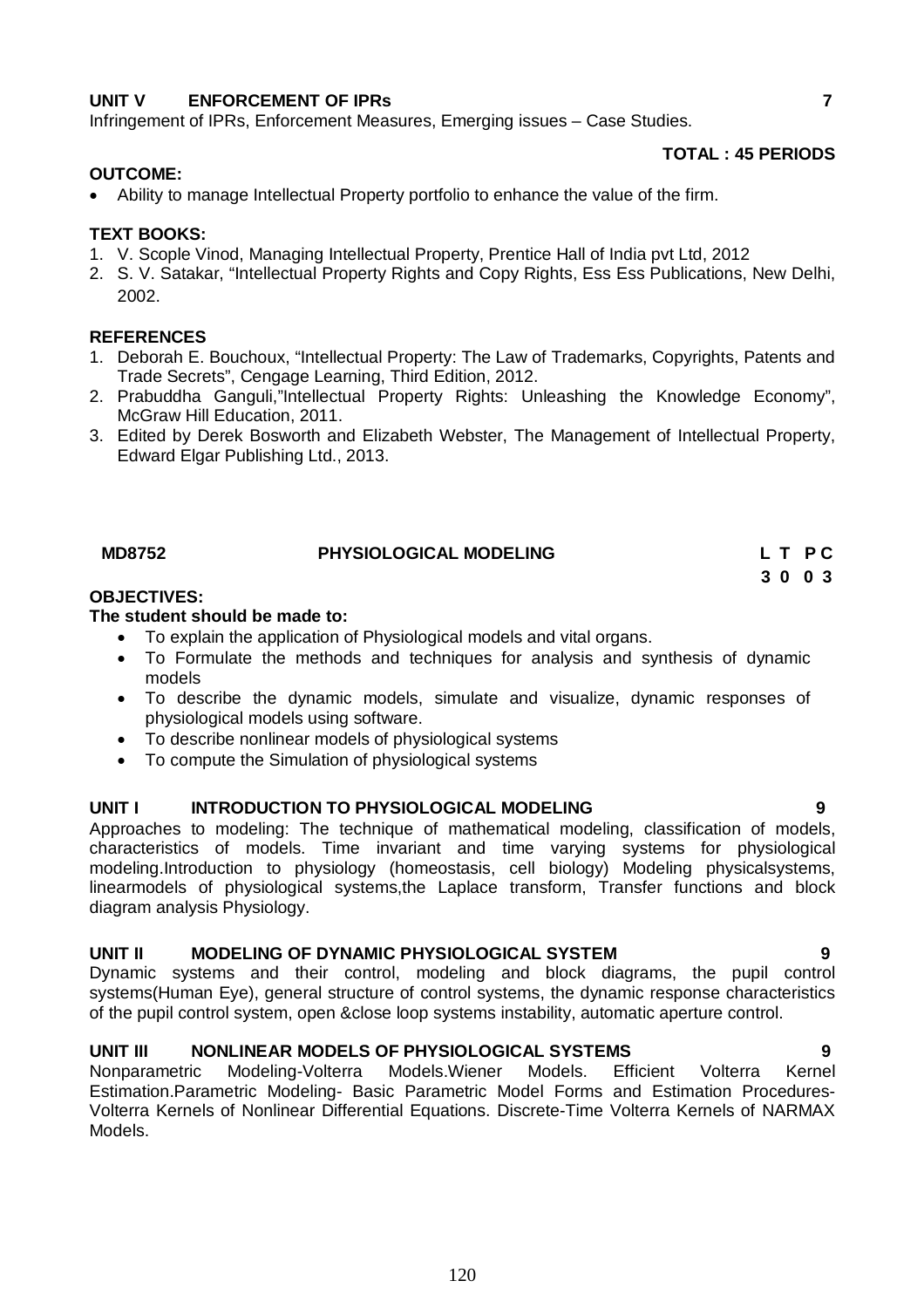# 121

# **UNIT IV COMPARTMENTENTAL PHYSIOLOGICAL MODEL 9**

Modeling the body as compartments, behaviour in simple compartmental system, pharmacokinetic model, and multi compartmental system. Physiological modeling: Electrical analogy of blood vessels, model of systematic blood flow and model of coronary circulation.Mathematical modeling of the system: Thermo regulation, Thermoregulation of cold bloodedness& warm bloodedness, the anatomy of thermo regulation, lumping & partial differential equations, heat transfer examples, mathematical model of the controlled process of the body.

# **UNIT V SIMULATION OF PHYSIOLOGICALSYSTEMS 9**

Simulation of physiologicalsystemsusing Open CV / MATLAB software. Biological receptors: - Introduction, receptor characteristics, transfer function models of receptors, receptor and perceived intensity. Neuromuscular model, Renal System, Drug Delivery Model.

# **TOTAL : 45 PERIODS**

**3 0 0 3** 

# **OUTCOMES:**

# **At the end of this course, the student should be able to**

- Explain the application of Physiological models
- Describe the methods and techniques for analysis and synthesis of Linear and dynamic system
- Develop differential equations to describe the compartmental physiological model
- Describe Nonlinear models of physiological systems
- Illustrate the Simulation of physiological systems

### **TEXT BOOKS:**

- 1. Michel C Khoo, "Physiological Control Systems -Analysis, simulation and estimation", Prentice Hall of India, 2001.
- 2. Marmarelis, "Nonlinear Dynamic Modeling of Physiological Systems", Wiley-IEEE Press,2004.

### **REFERENCES:**

- 1. Benjamin C Kuo, "Automatic control systems", Tenth Edition, McGraw-Hill Education, 2017.
- 2. DavidTWestwick, Robert E. Kearney, Identification of Nonlinear PhysiologicalSystems, Wiley-IEEE Press, 2003.
- 3. V.Z. Marmarelis, "Advanced methods of physiological modeling" , *Springer*, 1989
- 4. L.Stark," Neurological Control System, Plenum Press",1968.
- 5. John H Milsum , "Biological control systems", McGraw Hill 1966
- 6. MinruiFei, Shiwei Ma, Xin Li, Xin Sun, Li Jia and Zhou Su,"Advanced Computational Methods in Life System Modeling and Simulation", *Springer*,2017

# **BM8004 ROBOTICS IN MEDICINE L T P C**

# **OBJECTIVES**

# **The student should be made to**

- Understand the basics of Robotics, Kinematics.
- Understand the basics of Inverse Kinematics.
- Explore various kinematic motion planning solutions for various Robotic configurations.
- Explore various applications of Robots in Medicine.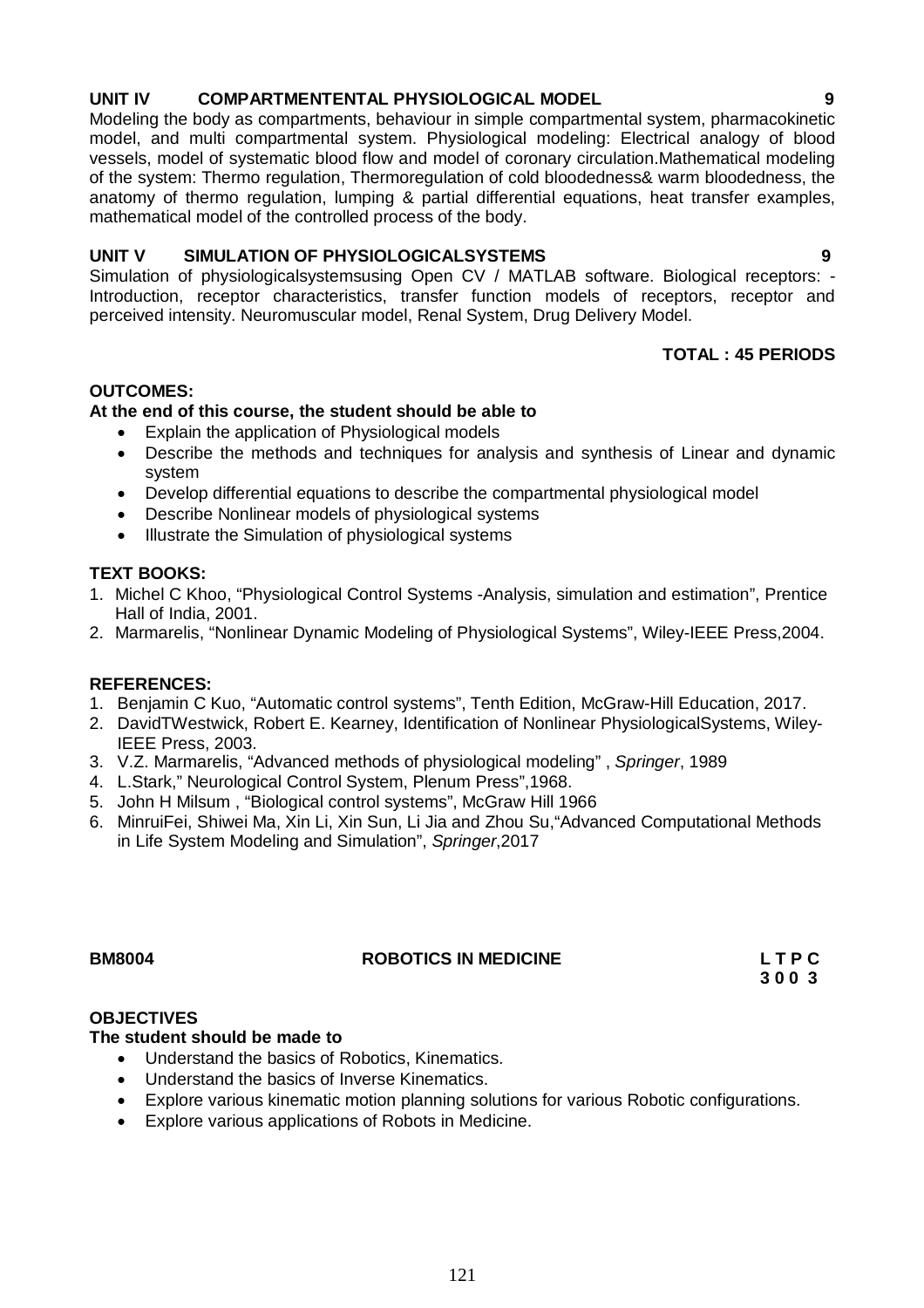# **UNIT I INTRODUCTION 9**

Introduction Automation and Robots, Classification, Application, Specification, Notations, Direct Kinematics Dot and cross products, Coordinate frames, Rotations, Homogeneous coordinates Link coordination arm equation – Five-axis robot, Four-axis robot, Six-axis robot

# **UNIT II KINEMATICS 9**

Inverse Kinematics – General properties of solutions tool configuration, Five axis robots, Three-Four axis, Six axis Robot, Workspace analysis and trajectory planning work envelope and examples, workspace fixtures, Pick and place operations, Continuous path motion, Interpolated motion, Straight-line motion.

# **UNIT III ROBOT VISION 9**

Robot Vision Image representation, Template matching, Polyhedral objects, Shane analysis, Segmentation – Thresholding, region labeling, Shrink operators, Swell operators, Euler numbers, Perspective transformation, Structured illumination, Camera calibration.

# **UNIT IV PLANNING 9**

Task Planning Task level programming, Uncertainty, Configuration, Space, Gross motion, Planning, Grasp Planning, Fine-motion planning, Simulation of planar motion, Source and Goal scenes, Task Planner simulation.

# **UNIT V APPLICATIONS 9**

Applications in Biomedical Engineering – Bio Engineering Biologically Inspired Robots, Neural Engineering, Application in Rehabilitation – Interactive Therapy, Bionic Arm, Clinical and Surgical – Gynaecology, Orthopaedics, Neurosurgery

# **TOTAL: 45 PERIODS**

# **OUTCOMES:**

# **At the end of the course student should be able to**

- Understand the basics of robotic systems.
- Design basic Robotics system and formulate Kinematics.
- Construct Inverse Kinematic motion planning solutions for various Robotic configurations.
- Design Robotic systems for Medical application.

# **TEXT BOOKS:**

- 1. Robert Schilling, "Fundamentals of Robotics-Analysis and control", Prentice Hall, 2003.
- 2. J.J.Craig, "Introduction to Robotics", Pearson Education, 2005.

### **REFERENCES:**

- 1. Staugaard, Andrew C,"Robotics and Artificial Intelligence: An Introduction to Applied Machine Learning", Prentice Hall Of India, 1987
- 2. Grover, Wiess, Nagel, Oderey, "Industrial Robotics: Technology, Programming and Applications", McGraw Hill, 1986.
- 3. Wolfram Stadler, "Analytical Robotics and Mechatronics", McGraw Hill, 1995.
- 4. Saeed B. Niku, "Introduction to Robotics: Analysis, Systems, Applications", Prentice Hall, 2001.

122

5. K. S. Fu, R. C. Gonzales and C. S. G. Lee, "Robotics", McGraw Hill, 2008.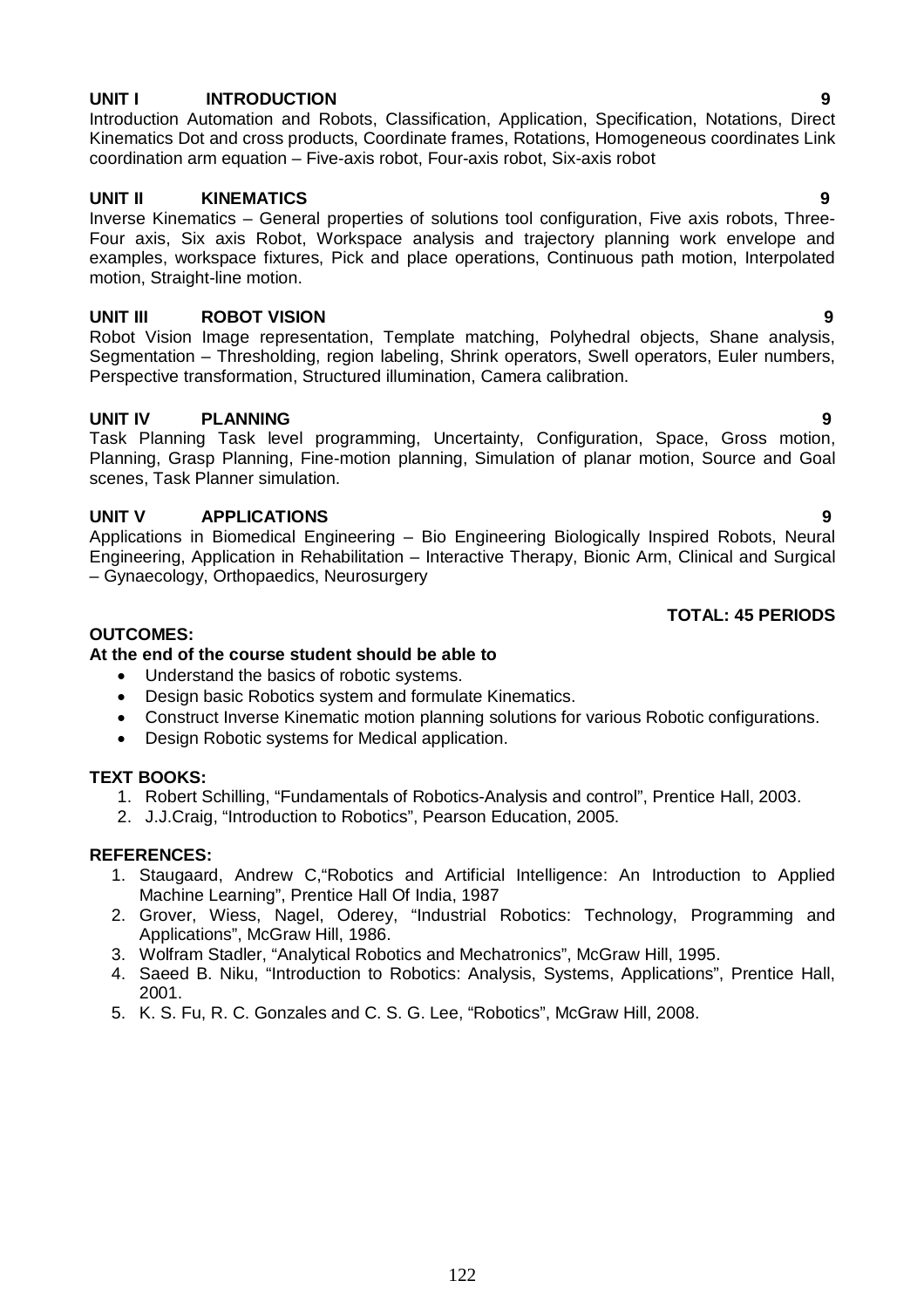# **CS8081 INTERNET OF THINGS L T P C**

# **OBJECTIVES:**

- To understand Smart Objects and IoT Architectures
- To learn about various IOT-related protocols
- To build simple IoT Systems using Arduino and Raspberry Pi.
- To understand data analytics and cloud in the context of IoT
- To develop IoT infrastructure for popular applications

# **UNIT I FUNDAMENTALS OF IoT 9**

Evolution of Internet of Things - Enabling Technologies – IoT Architectures: oneM2M, IoT World Forum (IoTWF) and Alternative IoT models – Simplified IoT Architecture and Core IoT Functional Stack  $-$  Fog, Edge and Cloud in IoT – Functional blocks of an IoT ecosystem – Sensors, Actuators, Smart Objects and Connecting Smart Objects

# **UNIT II IoT PROTOCOLS 9**

IoT Access Technologies: Physical and MAC layers, topology and Security of IEEE 802.15.4, 802.15.4g, 802.15.4e, 1901.2a, 802.11ah and LoRaWAN – Network Layer: IP versions, Constrained Nodes and Constrained Networks – Optimizing IP for IoT: From 6LoWPAN to 6Lo, Routing over Low Power and Lossy Networks – Application Transport Methods: Supervisory Control and Data Acquisition – Application Layer Protocols: CoAP and MQTT

# U**NIT III DESIGN AND DEVELOPMENT 9**

Design Methodology - Embedded computing logic - Microcontroller, System on Chips - IoT system building blocks - Arduino - Board details, IDE programming - Raspberry Pi - Interfaces and Raspberry Pi with Python Programming.

# **UNIT IV DATA ANALYTICS AND SUPPORTING SERVICES 9**

Structured Vs Unstructured Data and Data in Motion Vs Data in Rest – Role of Machine Learning – No SQL Databases – Hadoop Ecosystem – Apache Kafka, Apache Spark – Edge Streaming Analytics and Network Analytics – Xively Cloud for IoT, Python Web Application Framework – Django – AWS for IoT – System Management with NETCONF-YANG

# **UNIT V CASE STUDIES/INDUSTRIAL APPLICATIONS 9**

Cisco IoT system - IBM Watson IoT platform – Manufacturing - Converged Plantwide Ethernet Model (CPwE) – Power Utility Industry – GridBlocks Reference Model - Smart and Connected Cities: Layered architecture, Smart Lighting, Smart Parking Architecture and Smart Traffic Control

# **OUTCOMES:**

**Upon completion of the course, the student should be able to:** 

- Explain the concept of IoT.
- Analyze various protocols for IoT.
- Design a PoC of an IoT system using Rasperry Pi/Arduino
- Apply data analytics and use cloud offerings related to IoT.
- Analyze applications of IoT in real time scenario

### **TEXTBOOK:**

1. David Hanes, Gonzalo Salgueiro, Patrick Grossetete, Rob Barton and Jerome Henry, "IoT Fundamentals: Networking Technologies, Protocols and Use Cases for Internet of Things, Cisco Press, 2017

**TOTAL : 45 PERIODS**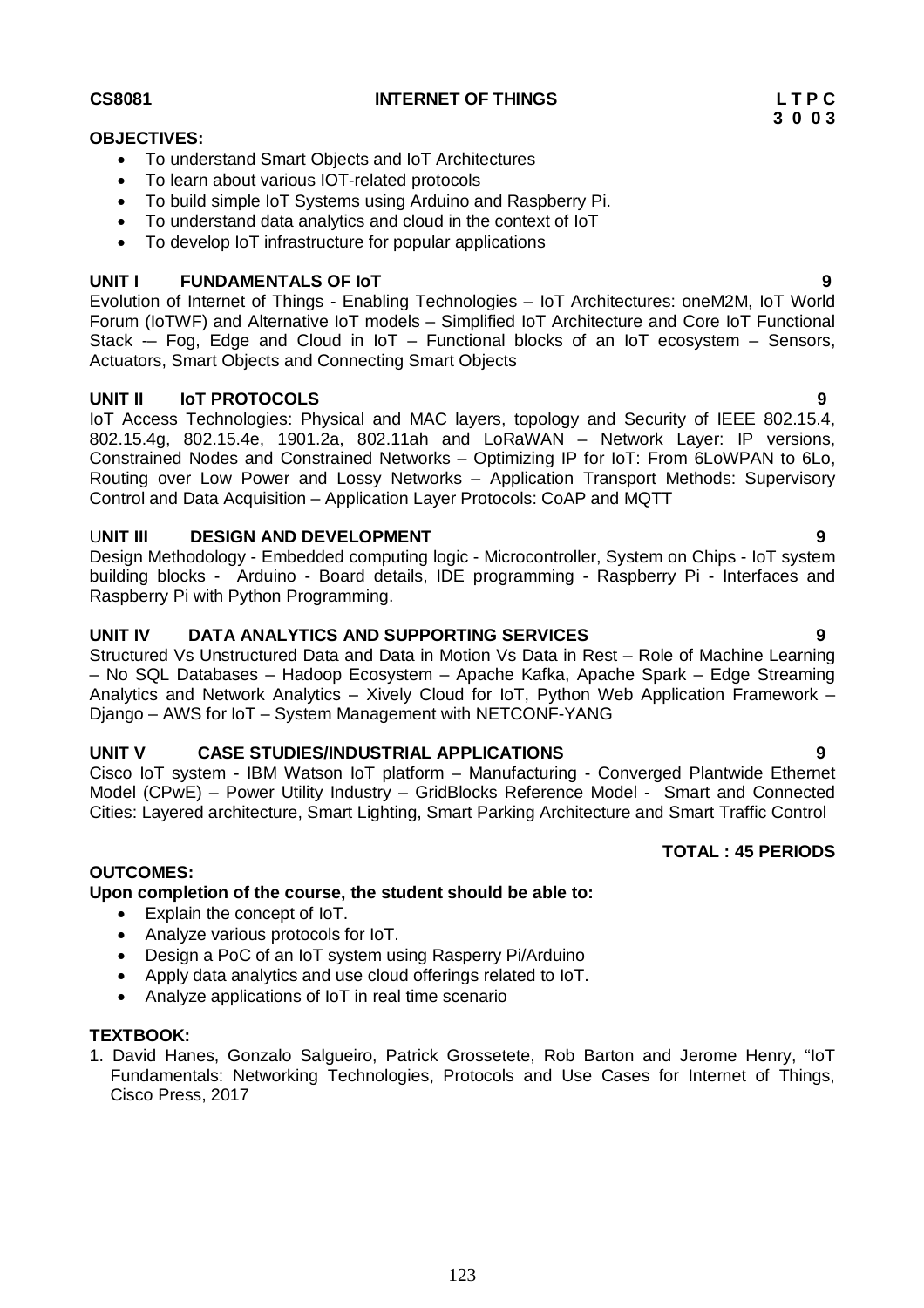# **REFERENCES:**

- 1. Arshdeep Bahga, Vijay Madisetti, "Internet of Things A hands-on approach", Universities Press, 2015
- 2. Olivier Hersent, David Boswarthick, Omar Elloumi , "The Internet of Things Key applications and Protocols", Wiley, 2012 (for Unit 2).
- 3. Jan Ho¨ ller, Vlasios Tsiatsis , Catherine Mulligan, Stamatis , Karnouskos, Stefan Avesand. David Boyle, "From Machine-to-Machine to the Internet of Things - Introduction to a New Age of Intelligence", Elsevier, 2014.
- 4. Dieter Uckelmann, Mark Harrison, Michahelles, Florian (Eds), "Architecting the Internet of Things", Springer, 2011.
- 5. Michael Margolis, Arduino Cookbook, Recipes to Begin, Expand, and Enhance Your Projects, 2<sup>nd</sup> Edition, O'Reilly Media, 2011. https://www.arduino.cc/

https://www.ibm.com/smarterplanet/us/en/?ca=v\_smarterplanet

# **BM8078 SOFT COMPUTING TECHNIQUES L T P C**

**3 0 0 3**

# **OBJECTIVES:**

# **The student should be made to**

- Understand the different soft computing techniques.
- Understand neural network architectures and learning algorithms, for different applications
- Explore the use of Fuzzy and Genetic Algorithm
- Understand different Optimization techniques in soft computing
- To introduce Hybrid and Other advanced model in soft computing.

# **UNIT I FROM BIOLOGY TO ARTIFICIAL NEURAL NETWORKS –INTRODUCTION 9**

Biological Neural Networks, Components of Artificial Neural Networks – Connections, Propagation function and Network Inputs, Common Activation Functions, Threshold, Network Topologies, Learning - Supervised, Unsupervised, Reinforcement. Backpropagation, Radial Basis Function, Self-Organizing Maps, Counter Propagation Networks, Adaptive Resonant Theory (ART).

# **UNIT II FUZZY SET THEORY 10**

Introduction to Fuzzy – Fuzzy Sets – Basic Definition and Terminology – Set-theoretic Operations – Member Function Formulation and Parameterization – Fuzzy Rules and Fuzzy Reasoning – Extension Principle and Fuzzy Relations – Fuzzy If-Then Rules – Fuzzy Reasoning – Fuzzy Inference Systems – Mamdani Fuzzy Models – Sugeno Fuzzy Models – Tsukamoto Fuzzy Models – Input Space Partitioning and Fuzzy Modelling.

# **UNIT III GENETIC ALGORITHM 9**

Genetic Algorithms: Introduction to Genetic Algorithms (GA), Representation, Operators in GA, Fitness function, population, building block hypothesis and schema theorem.; Genetic algorithms operators methods of selection, crossover and mutation, simple GA (SGA), other types of GA, generation gap, steady state GA.

# **UNIT IV OPTIMIZATION USING SOFT COMPUTING 9**

Single variable optimization - Region Elimination Methods, Fibonacci Search Method, Multivariable Optimization - Cauchy's Steepest Descent Method, Newton's method, Swarm Intelligence-Particle Swarm Optimization, ANT Intelligence – ANT Colony Optimization, Artificial Bee Colony Algorithm, Jumping Frog Optimization.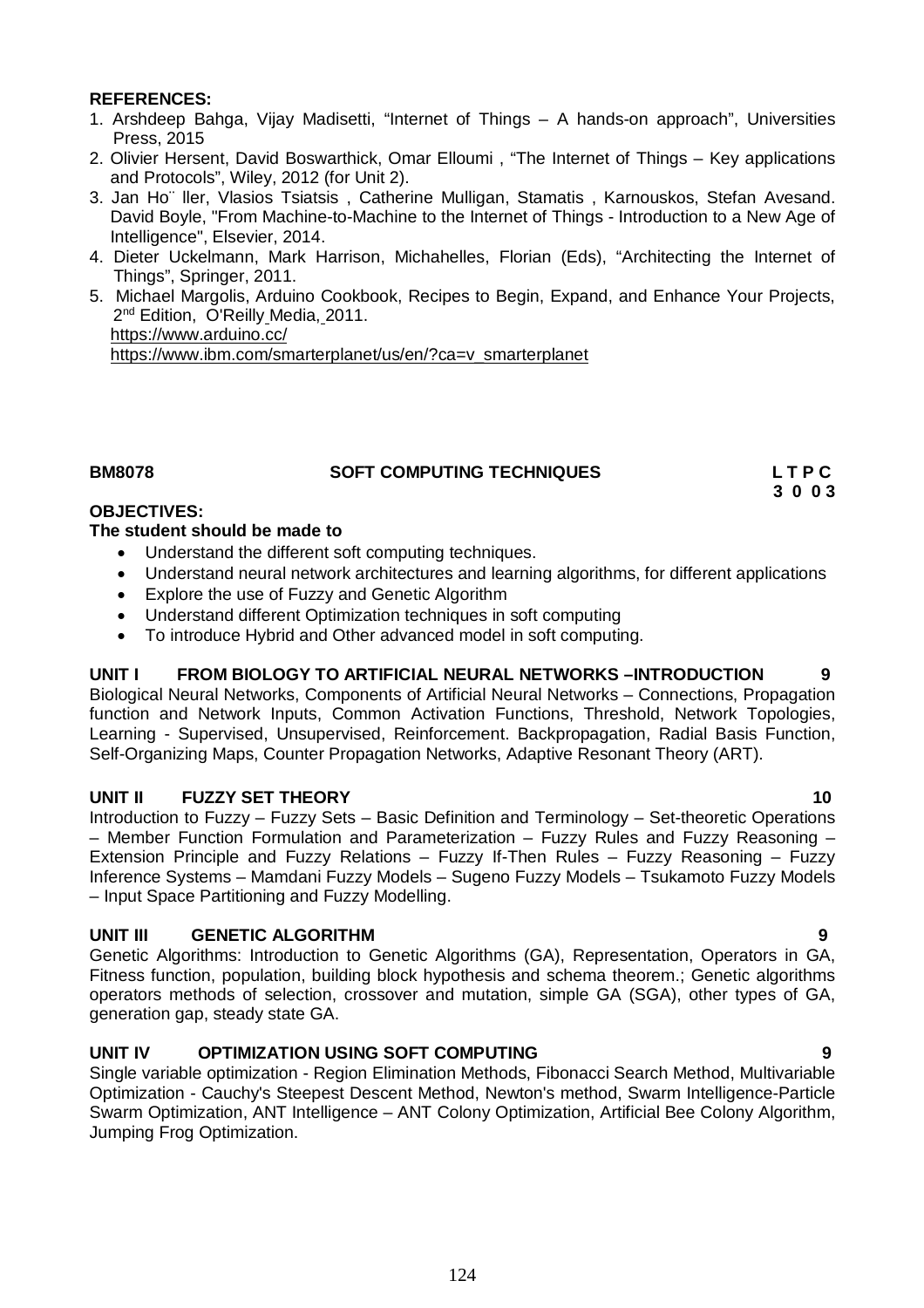# **UNIT V HYBRID AND ADVANCED MODEL IN SOFT COMPUTING 8**

Genetic Algorithm based Back propagation Network, Fuzzy Logic Controlled Genetic Algorithms, Neuro-fuzzy hybrid systems, Support Vector Machine, Extreme Learning Machine (ELM), Extended ELM, Random Forest Algorithm.

# **OUTCOMES:**

# **TOTAL : 45 PERIODS**

# **Upon successful completion of the course student should be able to**

- Describe various neural, fuzzy and Genetic algorithms.
- Implement Neural, Genetic and Fuzzy algorithms for various classification applications

# **TEXT BOOKS:**

- 1. J.S.R.Jang, C.T.Sun and E.Mizutani, "Neuro-Fuzzy and Soft Computing", PHI, 2004, Pearson Education 2004.
- 2. James A Freeman and David M.Skapra, "Neural Networks: Algorithms, Applications, and Programming Techniques", Addison-Wesley, 1991, Digital Version 2007.
- 3. Davis E.Goldberg, "Genetic Algorithms: Search, Optimization and MachineLearning", Addison Wesley, N.Y., 1989

# **REFERENCES:**

- 1. LaureneFausett, "Fundamentals of neural networks- Architectures, algorithms and applications", Prentice Hall, 1994.
- 2. Simon O. Haykins,"Neural Networks: A Comprehensive Foundation", 2nd Edition, Pearson 1994
- 3. Zimmermann H.J. "Fuzzy set theory and its Applications" Springer international edition, 2011.

### **GE8072 FOUNDATION SKILLS IN INTEGRATED PRODUCT DEVELOPMENT L T P C 3 0 0 3**

# **OBJECTIVES:**

- To understand the global trends and development methodologies of various types of products and services
- To conceptualize, prototype and develop product management plan for a new product based on the type of the new product and development methodology integrating the hardware, software, controls, electronics and mechanical systems
- To understand requirement engineering and know how to collect, analyze and arrive at requirements for new product development and convert them in to design specification
- To understand system modeling for system, sub-system and their interfaces and arrive at the optimum system specification and characteristics
- To develop documentation, test specifications and coordinate with various teams to validate and sustain up to the EoL (End of Life) support activities for engineering customer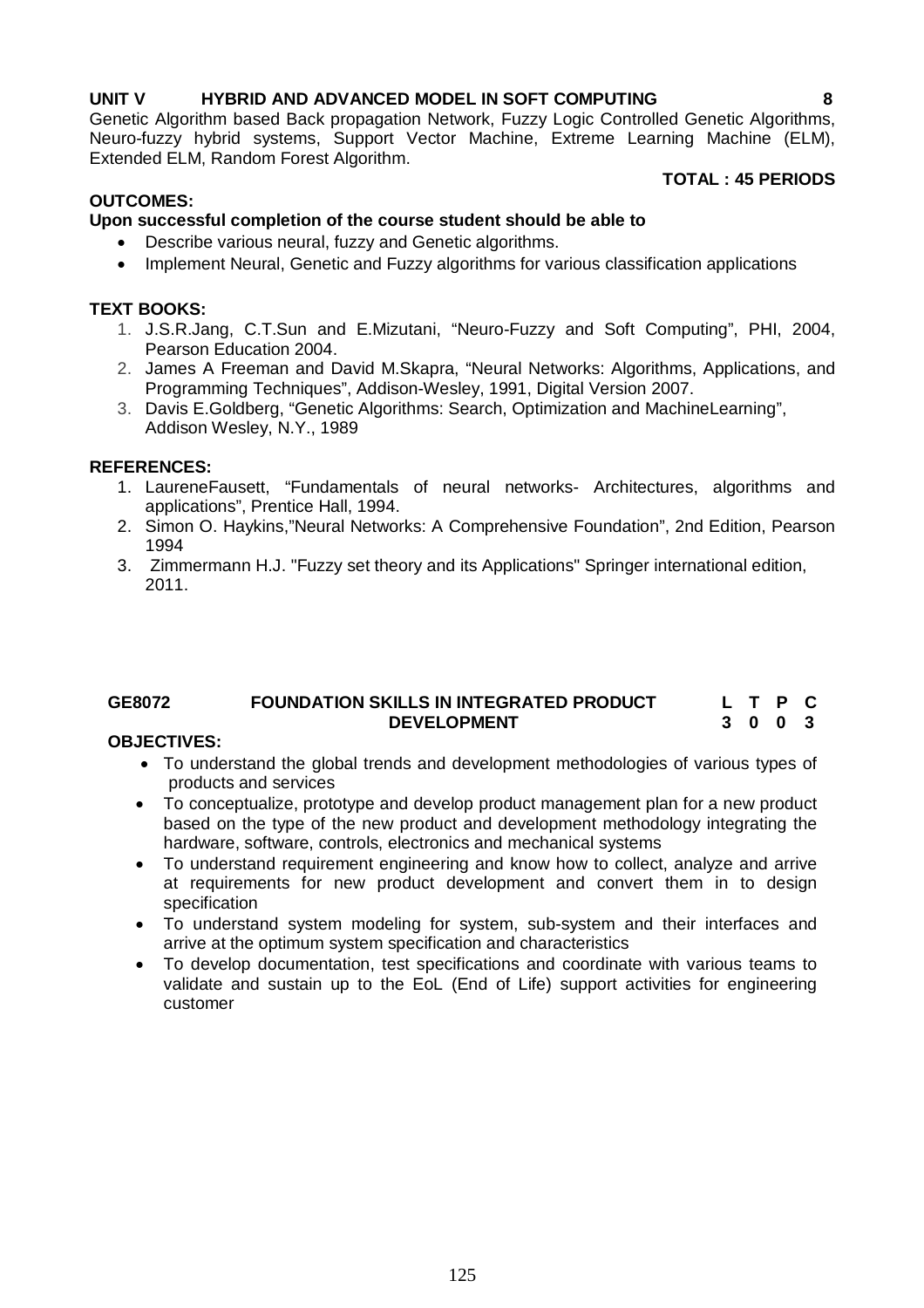# **UNIT I FUNDAMENTALS OF PRODUCT DEVELOPMENT 9**

**Global Trends Analysis and Product decision -** Social Trends - Technical Trends-Economical Trends - Environmental Trends - Political/Policy Trends **- Introduction to Product Development Methodologies and Management -** Overview of Products and Services - Types of Product Development - Overview of Product Development methodologies **-** Product Life Cycle – Product Development Planning and Management.

# **UNIT II REQUIREMENTS AND SYSTEM DESIGN 9**

**Requirement Engineering -** Types of Requirements - Requirement Engineering traceability Matrix and Analysis - Requirement Management - **System Design & Modeling -** Introduction to System Modeling - System Optimization - System Specification - Sub-System Design - Interface Design.

# **UNIT III DESIGN AND TESTING 9**

**Conceptualization -** Industrial Design and User Interface Design - Introduction to Concept generation Techniques – **Challenges in Integration of Engineering Disciplines** - Concept Screening & Evaluation - **Detailed Design -** Component Design and Verification – **Mechanical, Electronics and Software Subsystems** - High Level Design/Low Level Design of S/W Program **-** Types of Prototypes, S/W Testing- Hardware Schematic, Component design, Layout and Hardware Testing – **Prototyping -** Introduction to Rapid Prototyping and Rapid Manufacturing - **System Integration, Testing, Certification and Documentation**

**UNIT IV SUSTENANCE ENGINEERING AND END-OF-LIFE (EOL) SUPPORT 9** Introduction to Product verification processes and stages - Introduction to Product Validation processes and stages - Product Testing Standards and Certification - Product Documentation - **Sustenance -**Maintenance and Repair – Enhancements - **Product EoL -** Obsolescence Management – Configuration Management - EoL Disposal

**UNIT V BUSINESS DYNAMICS – ENGINEERING SERVICES INDUSTRY 9 The Industry -** Engineering Services Industry - Product Development in Industry versus Academia –**The IPD Essentials -** Introduction to Vertical Specific Product Development processes -Manufacturing/Purchase and Assembly of Systems - Integration of Mechanical, Embedded and Software Systems – Product Development Trade-offs - Intellectual Property Rights and Confidentiality – Security and Configuration Management.

# **TOTAL: 45 PERIODS**

# **OUTCOMES:**

# **Upon completion of the course, the students will be able to:**

- Define, formulate and analyze a problem
- Solve specific problems independently or as part of a team
- Gain knowledge of the Innovation & Product Development process in the Business Context
- Work independently as well as in teams
- Manage a project from start to finish

# **TEXTBOOKS:**

- 1. Book specially prepared by NASSCOM as per the MoU.
- 2. Karl T Ulrich and Stephen D Eppinger, "Product Design and Development", Tata McGraw Hill, Fifth Edition, 2011.
- 3. John W Newstorm and Keith Davis, "Organizational Behavior", Tata McGraw Hill, Eleventh Edition, 2005.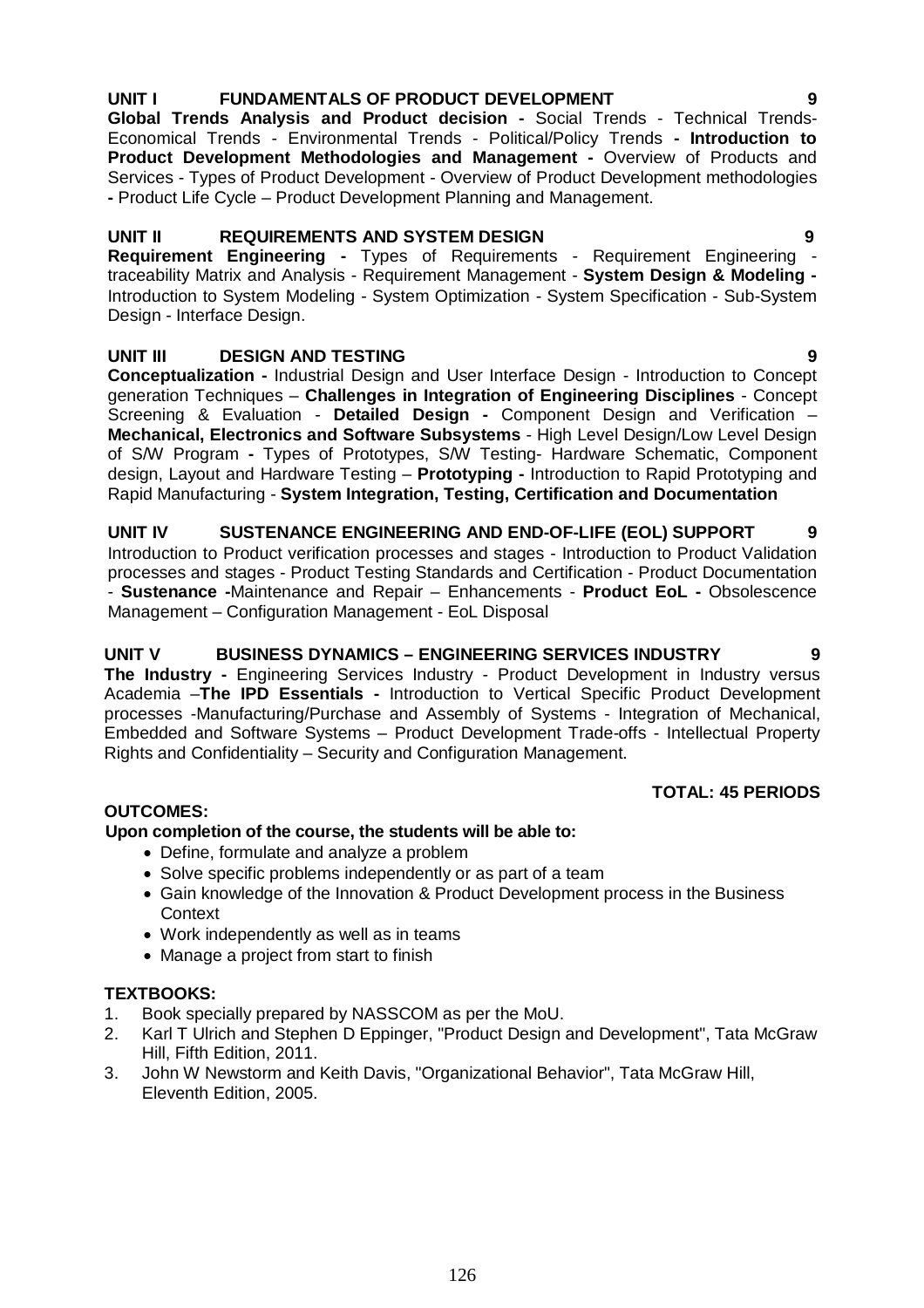### **REFERENCES:**

- 1. Hiriyappa B, "Corporate Strategy Managing the Business", Author House, 2013.
- 2. Peter F Drucker, "People and Performance", Butterworth Heinemann [Elsevier], Oxford, 2004.
- 3. Vinod Kumar Garg and Venkita Krishnan N K, "Enterprise Resource Planning Concepts", Second Edition, Prentice Hall, 2003.
- 4. Mark S Sanders and Ernest J McCormick, "Human Factors in Engineering and Design", McGraw Hill Education, Seventh Edition, 2013

# GE8071 DISASTER MANAGEMENT LT P C<br>3 0 0 3

# **3 0 0 3**

# **OBJECTIVES:**

- To provide students an exposure to disasters, their significance and types.
- To ensure that students begin to understand the relationship between vulnerability, disasters, disaster prevention and risk reduction
- To gain a preliminary understanding of approaches of Disaster Risk Reduction (DRR)
- To enhance awareness of institutional processes in the country and
- To develop rudimentary ability to respond to their surroundings with potential disaster response in areas where they live, with due sensitivity

# **UNIT I INTRODUCTION TO DISASTERS 9**

Definition: Disaster, Hazard, Vulnerability, Resilience, Risks – Disasters: Types of disasters – Earthquake, Landslide, Flood, Drought, Fire etc - Classification, Causes, Impacts including social, economic, political, environmental, health, psychosocial, etc.- Differential impacts- in terms of caste, class, gender, age, location, disability - Global trends in disasters: urban disasters, pandemics, complex emergencies, Climate change- Dos and Don'ts during various types of Disasters.

# **UNIT II APPROACHES TO DISASTER RISK REDUCTION (DRR) 9**

Disaster cycle - Phases, Culture of safety, prevention, mitigation and preparedness community based DRR, Structural- nonstructural measures, Roles and responsibilities of- community, Panchayati Raj

Institutions/Urban Local Bodies (PRIs/ULBs), States, Centre, and other stake-holders- Institutional Processess and Framework at State and Central Level- State Disaster Management Authority(SDMA) – Early Warning System – Advisories from Appropriate Agencies.

# **UNIT III INTER-RELATIONSHIP BETWEEN DISASTERS AND DEVELOPMENT 9**

Factors affecting Vulnerabilities, differential impacts, impact of Development projects such as dams, embankments, changes in Land-use etc.- Climate Change Adaptation- IPCC Scenario and Scenarios in the context of India - Relevance of indigenous knowledge, appropriate technology and local resources.

# **UNIT IV DISASTER RISK MANAGEMENT IN INDIA 9**

Hazard and Vulnerability profile of India, Components of Disaster Relief: Water, Food, Sanitation, Shelter, Health, Waste Management, Institutional arrangements (Mitigation, Response and Preparedness, Disaster Management Act and Policy - Other related policies, plans, programmes and legislation – Role of GIS and Information Technology Components in Preparedness, Risk Assessment, Response and Recovery Phases of Disaster – Disaster Damage Assessment.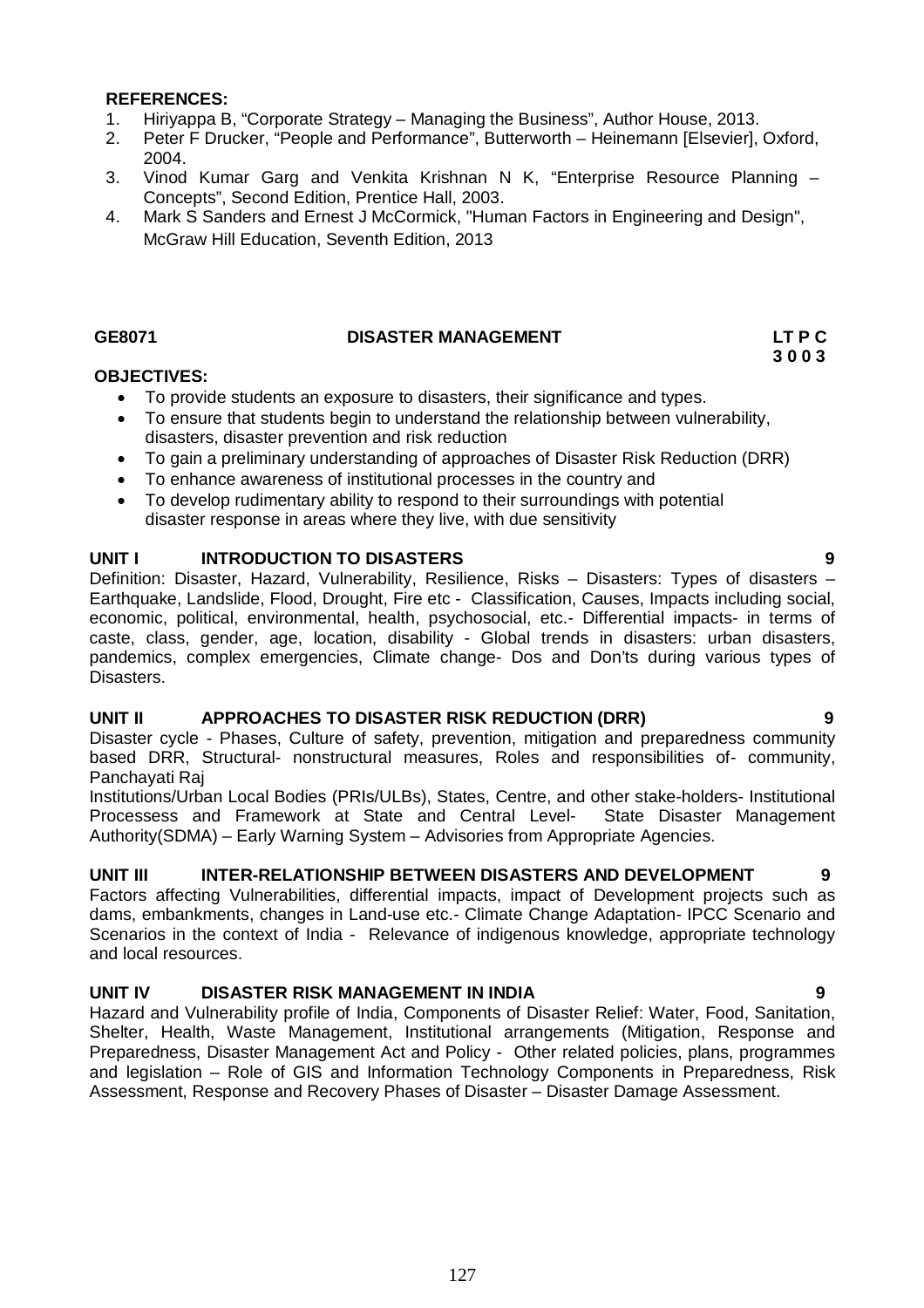# **UNIT V DISASTER MANAGEMENT: APPLICATIONS AND CASE STUDIES AND FIELD WORKS 9**

Landslide Hazard Zonation: Case Studies, Earthquake Vulnerability Assessment of Buildings and Infrastructure: Case Studies, Drought Assessment: Case Studies, Coastal Flooding: Storm Surge Assessment, Floods: Fluvial and Pluvial Flooding: Case Studies; Forest Fire: Case Studies, Man Made disasters: Case Studies, Space Based Inputs for Disaster Mitigation and Management and field works related to disaster management.

# **TOTAL: 45 PERIODS**

 **3 0 0 3**

# **OUTCOMES:**

# **The students will be able to**

- Differentiate the types of disasters, causes and their impact on environment and society
- Assess vulnerability and various methods of risk reduction measures as well as mitigation.
- Draw the hazard and vulnerability profile of India, Scenarious in the Indian context, Disaster damage assessment and management.

# **TEXTBOOKS:**

- 1. Singhal J.P. "Disaster Management", Laxmi Publications, 2010. ISBN-10: 9380386427 ISBN-13: 978-9380386423
- 2. Tushar Bhattacharya, "Disaster Science and Management", McGraw Hill India Education Pvt. Ltd., 2012. **ISBN-10:** 1259007367, **ISBN-13:** 978-1259007361]
- 3. Gupta Anil K, Sreeja S. Nair. Environmental Knowledge for Disaster Risk Management, NIDM, New Delhi, 2011
- 4. Kapur Anu Vulnerable India: A Geographical Study of Disasters, IIAS and Sage Publishers, New Delhi, 2010.

# **REFERENCES**

- 1. Govt. of India: Disaster Management Act , Government of India, New Delhi, 2005
- 2. Government of India, National Disaster Management Policy,2009.

# **BM8079 VIRTUAL REALITY AND AUGMENTED REALITY L T P C**

# **OBJECTIVES:**

# **The student should be made:**

- To introduce the relevance of this course to the existing technology through demonstrations, case studies and applications with a futuristic vision along with socio-economic impact and issues
- To understand virtual reality, augmented reality and using them to build Biomedical engineering applications
- To know the intricacies of these platform to develop PDA applications with better optimality

# **UNIT I INTRODUCTION 9**

The three I's of virtual reality-commercial VR technology and the five classic components of a VR system - Input Devices: (Trackers, Navigation, and Gesture Interfaces): Three-dimensional position trackers, navigation and manipulation-interfaces and gesture interfaces-Output Devices: Graphics displays-sound displays & haptic feedback.

# **UNIT II VR DEVELOPMENT PROCESS 9**

Geometric modeling - kinematics modeling- physical modeling - behaviour modeling - model Management.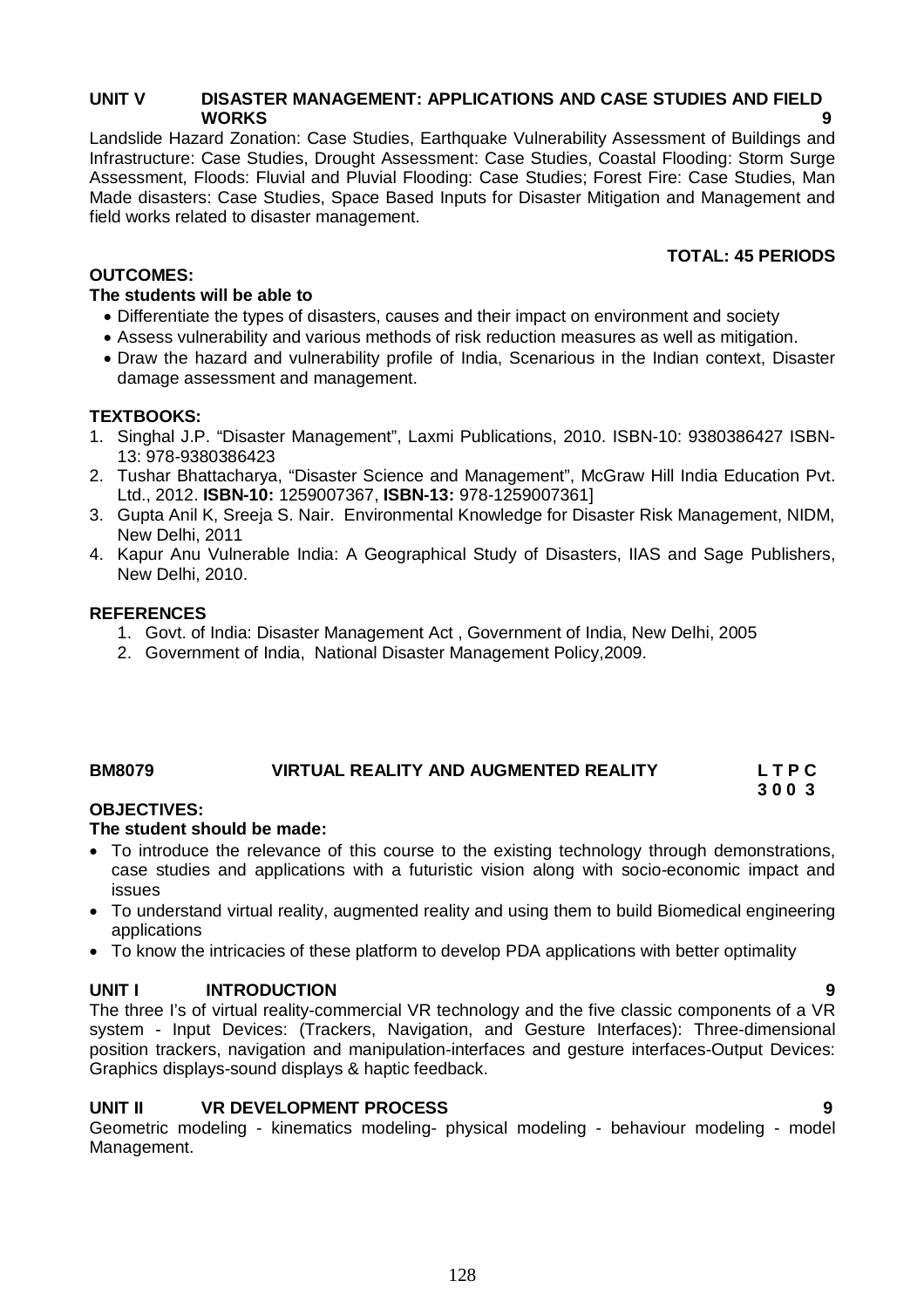# 129

# **UNIT III CONTENT CREATION CONSIDERATIONS FOR VR 9**

Methodology and terminology-user performance studies-VR health and safety issues-Usability of virtual reality system- cyber sickness -side effects of exposures to virtual reality environment

# **UNIT IV VR ON THE WEB & VR ON THE MOBILE 10**

JS-pros and cons-building blocks (WebVR, WebGL, Three.js, device orientation events) frameworks (A-frame, React VR)-Google VR for Android-Scripts, mobile device configuration, building to android-cameras and interaction-teleporting-spatial audio-Assessing human parameters-device development and drivers-Design Haptics

# **UNIT V APPLICATIONS 8**

Medical applications-military applications-robotics applications- Advanced Real time Trackingother applications- games, movies, simulations, therapy

# **TOTAL: 45 PERIODS**

# **OUTCOMES:**

# **At the end of the course, the student should be able to:**

- Analyse & Design a system or process to meet given specifications with realistic engineering constraints.
- Identify problem statements and function as a member of an engineering design team.
- Utilize technical resources
- Propose technical documents and give technical oral presentations related to design mini project results.

### **TEXT BOOKS:**

- 1. C. Burdea & Philippe Coiffet, "Virtual Reality Technology", Second Edition, Gregory, John Wiley & Sons, Inc.,2008
- 2. Jason Jerald. 2015. The VR Book: Human-Centred Design for Virtual Reality. Association for Computing Machinery and Morgan & Claypool, New York, NY, USA.

### **REFERENCES:**

- 1. Augmented Reality: Principles and Practice (Usability) by Dieter Schmalstieg & Tobias Hollerer, Pearson Education (US), Addison-Wesley Educational Publishers Inc, New Jersey, United States, 2016. ISBN: 9780321883575
- 2. Practical Augmented Reality: A Guide to the Technologies, Applications, and Human Factors for AR and VR (Usability),Steve Aukstakalnis, Addison-Wesley Professional; 1 edition, 2016.
- 3. The Fourth Transformation: How Augmented Reality & Artificial Intelligence Will Change Everything, Robert Scoble & Shel Israel, Patrick Brewster Press; 1 edition, 2016.
- 4. Learning Virtual Reality: Developing Immersive Experiences and Applications for Desktop, Web, and Mobile, Tony Parisi, O'Reilly Media; 1 edition, 2015.
- 5. Programming 3D Applications with HTML5 and WebGL: 3D Animation and Visualization for Web Pages, Tony Parisi, O'Reilly Media; 1 edition, 2014.
- 6. Learning Three.js: The JavaScript 3D Library for WebGL Second Edition, Jos Dirksen, Packt Publishing - ebooks Account; 2nd Revised ed. Edition 2015.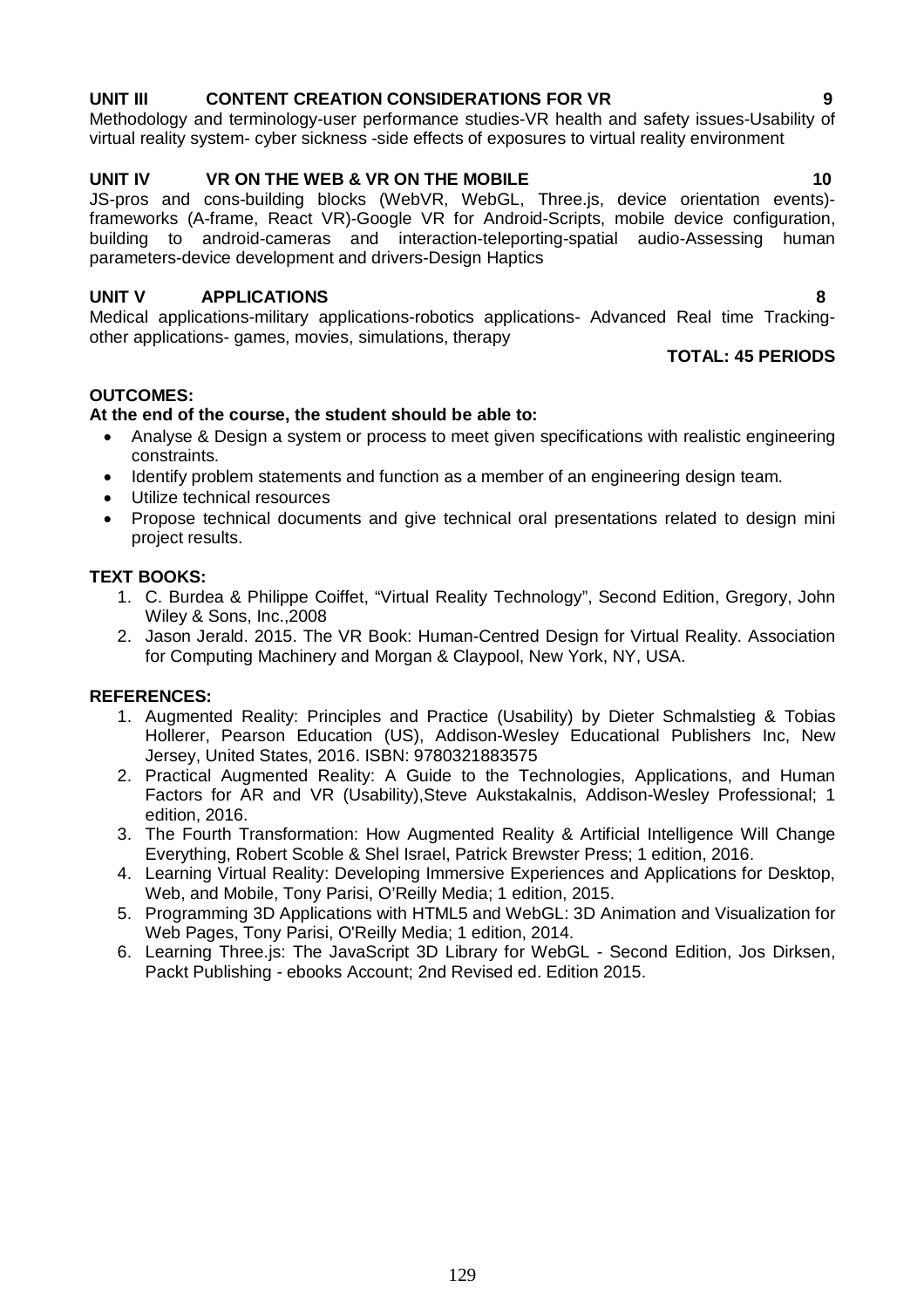### **OBJECTIVES:**

# **The student should be made to:**

- Understand the hazardous materials used in hospital and its impact on health
- Understand various waste disposal procedures and management.

# **UNIT I HEALTHCARE HAZARD CONTROL AND UNDERSTANDING ACCIDENTS 9**

Healthcare Hazard Control : Introduction, Hazard Control, Hazard Control Management, Hazard Control Responsibilities, Addressing Behaviors, Hazard Control Practice, Understanding Hazards, Hazard Analysis, Hazard Control and Correction, Personal Protective Equipment, Hazard Control Committees, Hazard Control Evaluation, Hazards, System Safety, Ergonomics. Understanding Accidents: Accident Causation Theories, Human Factors, Accident Deviation Models, Accident Reporting, Accident Investigations, Accident Analysis, Organizational Functions That Support Accident Prevention, Workers' Compensation, Orientation, Education, and Training.

# **UNIT II BIOMEDICAL WASTE MANAGEMENT 9**

Biomedical Waste Management : Types of wastes, major and minor sources of biomedical waste, Categories and classification of biomedical waste, hazard of biomedical waste, need for disposal of biomedical waste, waste minimization, waste segregation and labeling, waste handling, collection, storage and transportation, treatment and disposal.

# **UNIT III HAZARDOUS MATERIALS 9**

Hazardous Materials : Hazardous Substance Safety, OSHA Hazard Communication Standard, DOT Hazardous Material Regulations, Healthcare Hazardous Materials, Medical Gas Systems, Hazardous Waste Operations and Emergency Response Standard, Respiratory Protection.

# **UNIT IV FACILITY SAFETY 9**

Facility Safety : Introduction, Facility Guidelines Institute, Administrative Area Safety, Slip, Trip, and Fall Prevention, Safety Signs, Colors, and Marking Requirements, Scaffolding, Fall Protection, Tool Safety, Machine Guarding, Compressed Air Safety, Electrical Safety, Control of Hazardous Energy, Permit Confined Spaces, OSHA Hearing Conservation Standard, Heating, Ventilating, and Air-Conditioning Systems, Assessing IAQ, Landscape and Grounds Maintenance, Fleet and Vehicle Safety.

# **UNIT V INFECTION CONTROL, PREVENTION AND PATIENT SAFETY 9**

Healthcare Immunizations, Centers for Disease Control and Prevention, Disinfectants, Sterilants, and Antiseptics, OSHA Bloodborne Pathogens Standard, Tuberculosis, Healthcare Opportunistic Infections, Medical Waste. Patient Safety: An Organizational Function, Errors and Adverse Events, Safety Cultures, Patient-Centered Healthcare, Quality Improvement Tools and Strategies, Healthcare-Associated Infections, Medication Safety.

# **OUTCOMES:**

# **At the end of the course, the student should be able to**

- Analyse various hazards, accidents and its control
- Design waste disposal procedures for different biowastes
- Categorise different biowastes based on its properties
- Design different safety facility in hospitals
- Propose various regulations and safety norms

# **TOTAL : 45 PERIODS**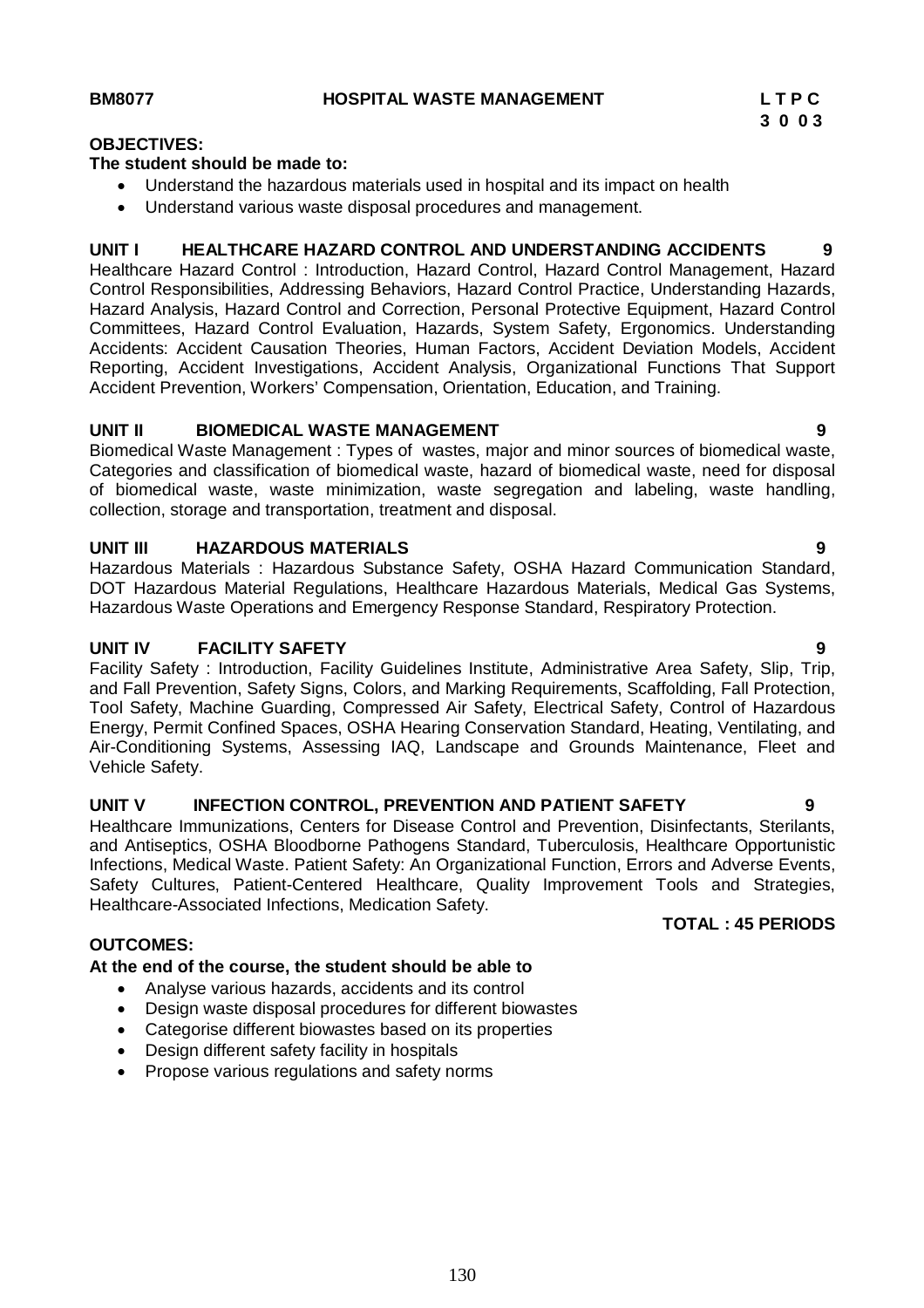# **TEXT BOOKS:**

- 1. Tweedy, James T., Healthcare hazard control and safety management-CRC Press\_Taylor and Francis (2014).
- 2. Anantpreet Singh, Sukhjit Kaur, Biomedical Waste Disposal, Jaypee Brothers Medical Publishers (P) Ltd (2012).

# **REFERENCE:**

- 1. R.C.Goyal, "Hospital Administration and Human Resource Management", PHI Fourth Edition, 2006
- 2. V.J. Landrum, "Medical Waste Management and disposal", Elsevier, 1991

### **BM8005 NEURAL ENGINEERING L T P C**

**3 0 0 3**

# **OBJECTIVES:**

# **The student should be made**

- To discuss the physiological concepts of nerve impulse generation and Electromyography
- To discuss about EEG and its various applications
- To Explore Evoked potentials and its importance in medicine
- To introduce various techniques to study central and peripheral nerve function
- To discuss the electrophysiological evaluation in special situations .

# **UNIT I NERVE EXCITABILITY AND ELECTROMYOGRAPHY 8**

Nerve Excitability: Functional insights derived from axonal structures, Nerve excitability findings in Neurologic diseases: Chemotherapy induced neurotoxicity, Porphyric Neuropathy, Inflammatory Neuropathy and its Treatment, Spinal Cord Injury; Nerve conduction studies, Microneurography and its potential clinical applications.Clinical Electromyography (EMG), Quantitative EMG,Neuromuscular Ultrasound as a compliment to the electrodiagnostic evaluation, Electrophysiologic study of Disorders of Neuromuscular Junction:, H-Reflex and F-Reflex, Blink reflex and other cranial nerve reflexes, Electrophysiological evaluation of movement disorders, Evaluation of autonomic nervous system.

# **UNIT II ELECTROENCEPHALOGRAPHY 10**

Electroencephalography (EEG): General Principles and Clinical Applications, Neonatal and Paediatric EEG, EEG Artefacts and Benign Variants, Video EEG monitoring for epilepsy, Invasive Clinical Neurophysiology in Epilepsy and movement disorders, Topographic mapping, Frequency analysis and other quantitative techniques in EEG, Intraoperative EEG monitoring during carotid endarterectomy and cardiac surgery, Magnetoencephalography.

# **UNIT III EVOKED POTENTIALS 9**

Evoked Potentials and Related Techniques: Visual Evoked potentials (VEPs), Electroretinography and other diagnostic approaches to the Visual System, VEPs in infants and children, Brainstem Auditory Evoked Potentials (AEPs), Brainstem AEPs in infants and children, Somatosensory evoked potentials, Diagnostic and therapeutic role of Magnetic stimulation in neurology.

# **UNIT IV FUNCTIONAL NEUROIMAGING AND COGNITION 9**

Historical and physiological perspective, Functional neuroimaging methods: PET and fMRI, Network analyses, Functional neuroimaging of: Attention, Visual recognition, Semantic memory, Language, Episodic memory, Working memory, Cognitive aging, Neuro-psychologically impaired patients

# 131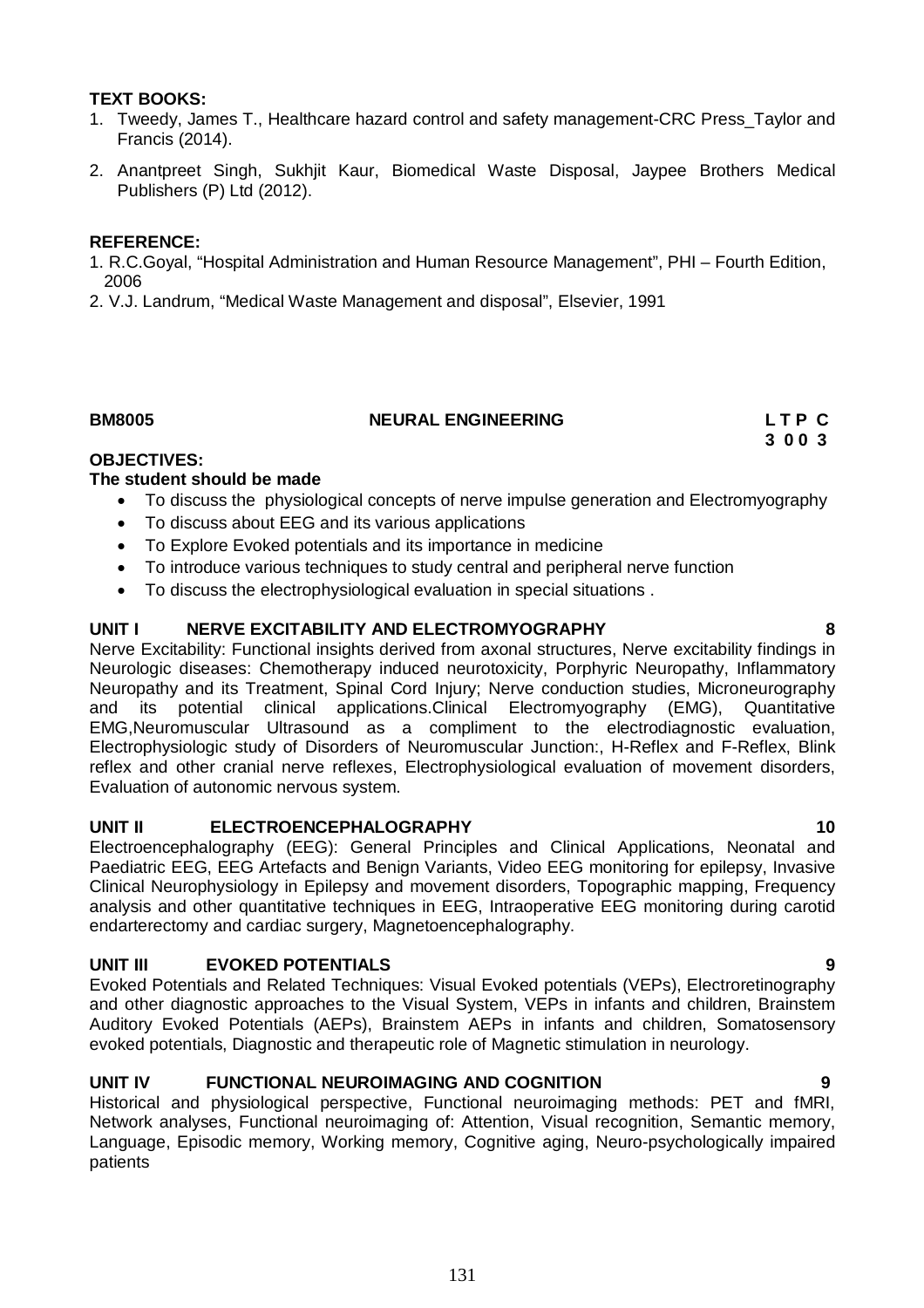Fingerprint Patterns, Fingerprint Features, Fingerprint Image, width between two ridges - Fingerprint Image Processing - Minutiae Determination - Fingerprint Matching: Fingerprint Classification, Matching policies.

**UNIT V ELECTROPHYSIOLOGICAL EVALUATION IN SPECIAL SITUATIONS 9**

Electrophysiological evaluation of sacral function: Bladder, bowel and sexual function, Vestibular laboratory testing, Polysomnographic evaluation of sleep disorders, Electrophysiologic evaluation of: brain death, patients in the intensive care unit, patients with suspected neurotoxic disorders.

# **TOTAL : 45 PERIODS**

# **OUTCOMES:**

# **At the end of the course learner will be able to**,

- Understand the physiology behind generation of nerve impulses.
- Describe various techniques that are used to evaluate the functioning of central and peripheral nervous system.
- Differentiate between a normal and abnormal signal coming from a healthy and a diseased nervous system respectively.

# **TEXT BOOKS:**

- 1. Michael J. Aminoff, et. al., "Aminoff'selectrodiagnosis in Clinical Neurology", Sixth Edition, Elsevier Saunders, 2012.
- 2. Kim E. Baretteet. al., "Ganong's review of Medical Physiology", 23<sup>rd</sup> Edition, McGraw Hill Medical, 2010.

# **REFERENCES:**

- 1. Eric R. Kandelet. al., "Principles of Neural Science" ,McGraw-Hill, New York, 2012.
- 2. R. Cooper, et. al, "Techniques in Clinical Neurophysiology: A Practical Manual , Elsevier, Amsterdam, The Netherlands, 2005.
- 3. Holodny, Andrei I., et al, "Functional neuroimaging: a clinical approach". Informa Health Care, 2008.

# **BM8073 BIOMETRIC SYSTEMS L T P C**

**OBJECTIVES:**

- To understand the technologies of fingerprint, iris, face and speech recognition<br>• To understand the general principles of design of biometric systems and the un
- To understand the general principles of design of biometric systems and the underlying trade-offs.
- To recognize personal privacy and security implications of biometrics based identification technology.
- To identify issues in the realistic evaluation of biometrics based systems.

# **UNIT I INTRODUCTION TO BIOMETRICS 9**

Introduction and back ground – biometric technologies – passive biometrics – active biometrics - Biometrics Vs traditional techniques – Benefits of biometrics - Operation of a biometric system– Key biometric processes: verification, identification and biometric matching – Performance measures in biometric systems: FAR, FRR, FTE rate, FTA rate and rate- Need for strong authentication – Protecting privacy and biometrics and policy – Biometric applications

# UNIT II FINGERPRINT IDENTIFICATION TECHNOLOGY 9

132

 **3 0 0 3**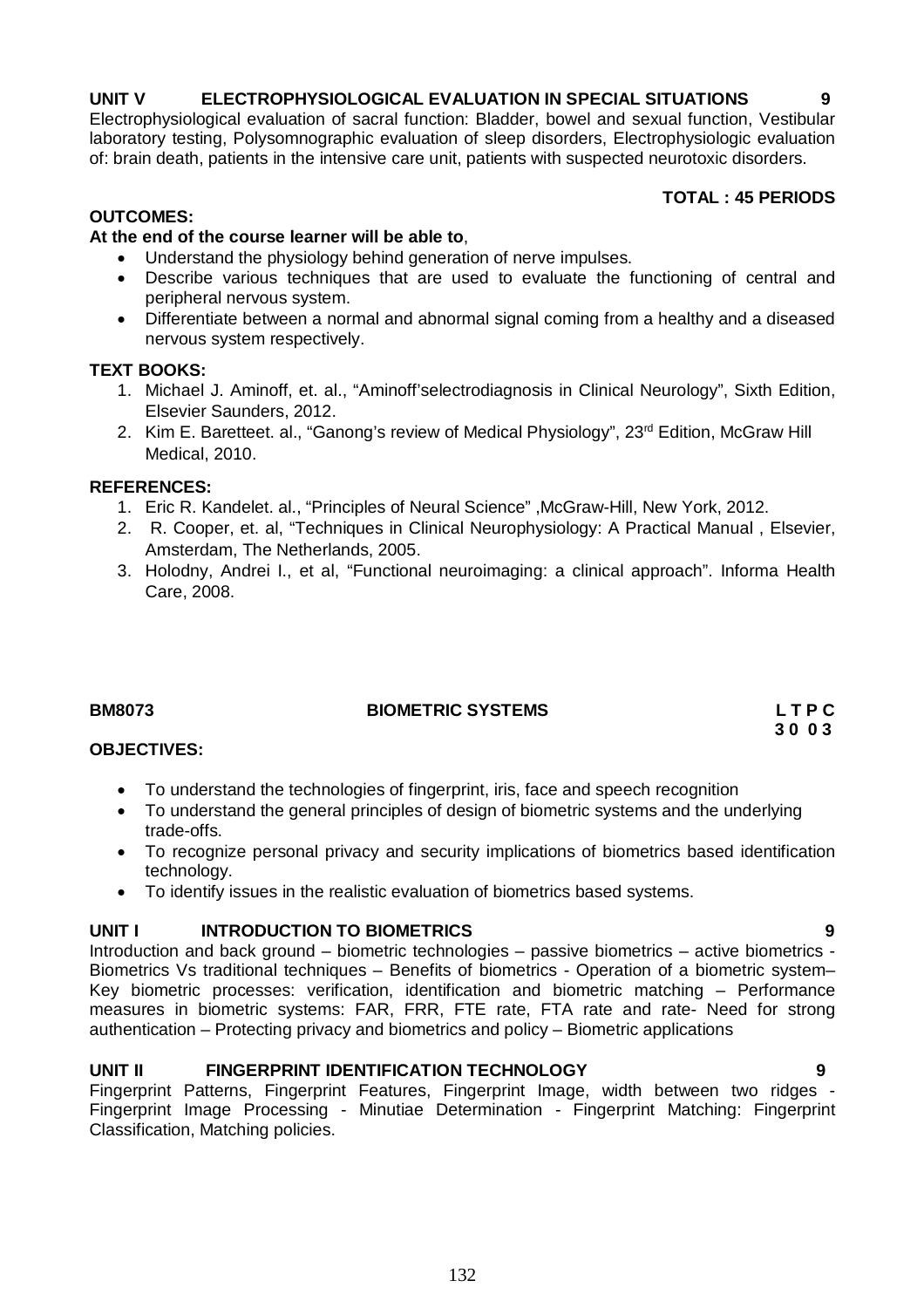# **UNIT III FACE RECOGNITION 9**

# Introduction, components, Facial Scan Technologies, Face Detection, Face Recognition, Representation and Classification, Kernel- based Methods and 3D Models, Learning the Face Spare, Facial Scan Strengths and Weaknesses, Methods for assessing progress in Face Recognition.

# **UNIT IV VOICE SCAN 9**

Introduction, Components, Features and Models, Addition Method for managing Variability, Measuring Performance, Alternative Approaches, Voice Scan Strengths and Weaknesses, NIST Speaker Recognition Evaluation Program, Biometric System Integration.

# **UNIT V FUSION IN BIOMETRICS 9**

Introduction to Multibiometric - Information Fusion in Biometrics - Issues in Designing a Multibiometric System - Sources of Multiple Evidence - Levels of Fusion in Biometrics - Sensor level, Feature level, Rank level, Decision level fusion - Score level Fusion. Examples – biopotential and gait based biometric systems.

# **TOTAL : 45 PERIODS**

# **OUTCOMES:**

# **At the end of the course, the student should be able to:**

- Demonstrate knowledge engineering principles underlying biometric systems.
- Analyze design basic biometric system applications.

# **TEXT BOOKS:**

- 1. James Wayman, Anil Jain, Davide Maltoni, Dario Maio, "Biometric Systems, Technology Design and Performance Evaluation", Springer, 2005.
- 2. David D. Zhang, "Automated Biometrics: Technologies and Systems", Kluwer Academic Publishers, New Delhi, 2000.
- 3. Arun A. Ross , Karthik Nandakumar, A.K.Jain, "Handbook of Multibiometrics", Springer, New Delhi, 2006.

# **REFERENCES:**

- 1. Paul Reid, "Biometrics for Network Security", Pearson Education, 2004.
- 2. Nalini K Ratha, Ruud Bolle, "Automatic fingerprint Recognition System", Springer, 2003
- 3. L C Jain, I Hayashi, S B Lee, U Halici, "Intelligent Biometric Techniques in Fingerprint and Face Recognition" CRC Press, 1999.
- 4. John Chirillo, Scott Blaul, "Implementing Biometric Security", John Wiley, 2003.
- 5. S.Y. Kung, S.H. Lin, M.W.Mak, "Biometric Authentication: A Machine Learning Approach"Prentice Hall, 2005

# **GE8076 PROFESSIONAL ETHICS IN ENGINEERING LT P C**

### **3 0 0 3 OBJECTIVE:**

 To enable the students to create an awareness on Engineering Ethics and Human Values, to instill Moral and Social Values and Loyalty and to appreciate the rights of others.

# **UNIT I HUMAN VALUES 10**

Morals, values and Ethics – Integrity – Work ethic – Service learning – Civic virtue – Respect for others – Living peacefully – Caring – Sharing – Honesty – Courage – Valuing time – Cooperation – Commitment – Empathy – Self confidence – Character – Spirituality – Introduction to Yoga and meditation for professional excellence and stress management.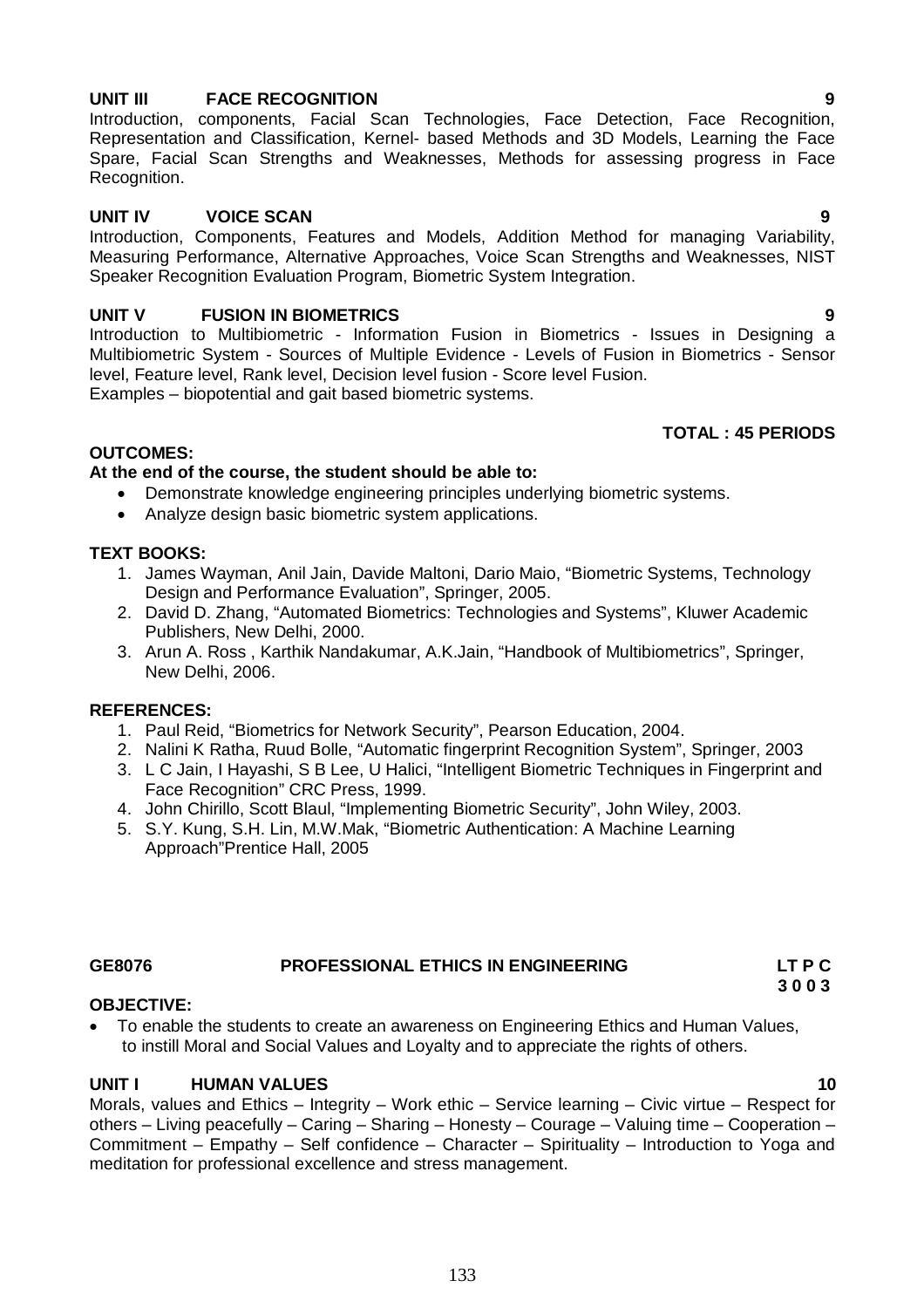# **UNIT II ENGINEERING ETHICS 9**

Senses of 'Engineering Ethics' – Variety of moral issues – Types of inquiry – Moral dilemmas – Moral Autonomy – Kohlberg's theory – Gilligan's theory – Consensus and Controversy – Models of professional roles - Theories about right action – Self-interest – Customs and Religion – Uses of Ethical Theories.

# **UNIT III ENGINEERING AS SOCIAL EXPERIMENTATION 9**

Engineering as Experimentation – Engineers as responsible Experimenters – Codes of Ethics – A Balanced Outlook on Law.

# **UNIT IV SAFETY, RESPONSIBILITIES AND RIGHTS 9**

Safety and Risk – Assessment of Safety and Risk – Risk Benefit Analysis and Reducing Risk - Respect for Authority – Collective Bargaining – Confidentiality – Conflicts of Interest – Occupational Crime – Professional Rights – Employee Rights – Intellectual Property Rights (IPR) – Discrimination.

# **UNIT V GLOBAL ISSUES 8**

Multinational Corporations – Environmental Ethics – Computer Ethics – Weapons Development – Engineers as Managers – Consulting Engineers – Engineers as Expert Witnesses and Advisors – Moral Leadership –Code of Conduct – Corporate Social Responsibility.

# **TOTAL: 45 PERIODS**

# **OUTCOME:**

 Upon completion of the course, the student should be able to apply ethics in society, discuss the ethical issues related to engineering and realize the responsibilities and rights in the society.

# **TEXT BOOKS:**

- 1. Mike W. Martin and Roland Schinzinger, "Ethics in Engineering", Tata McGraw Hill, New Delhi, 2003.
- 2. Govindarajan M, Natarajan S, Senthil Kumar V. S, "Engineering Ethics", Prentice Hall of India, New Delhi, 2004.

# **REFERENCES:**

- 1. Charles B. Fleddermann, "Engineering Ethics", Pearson Prentice Hall, New Jersey, 2004.
- 2. Charles E. Harris, Michael S. Pritchard and Michael J. Rabins, "Engineering Ethics Concepts and Cases", Cengage Learning, 2009.
- 3. John R Boatright, "Ethics and the Conduct of Business", Pearson Education, New Delhi, 2003
- 4. Edmund G Seebauer and Robert L Barry, "Fundamentals of Ethics for Scientists and Engineers", Oxford University Press, Oxford, 2001.
- 5. Laura P. Hartman and Joe Desjardins, "Business Ethics: Decision Making for Personal Integrity and Social Responsibility" Mc Graw Hill education, India Pvt. Ltd., New Delhi. 2013.
- 6. World Community Service Centre, ' Value Education', Vethathiri publications, Erode, 2011.

### **Web sources:**

- 1. www.onlineethics.org
- 2. www.nspe.org
- 3. www.globalethics.org
- 4. www.ethics.org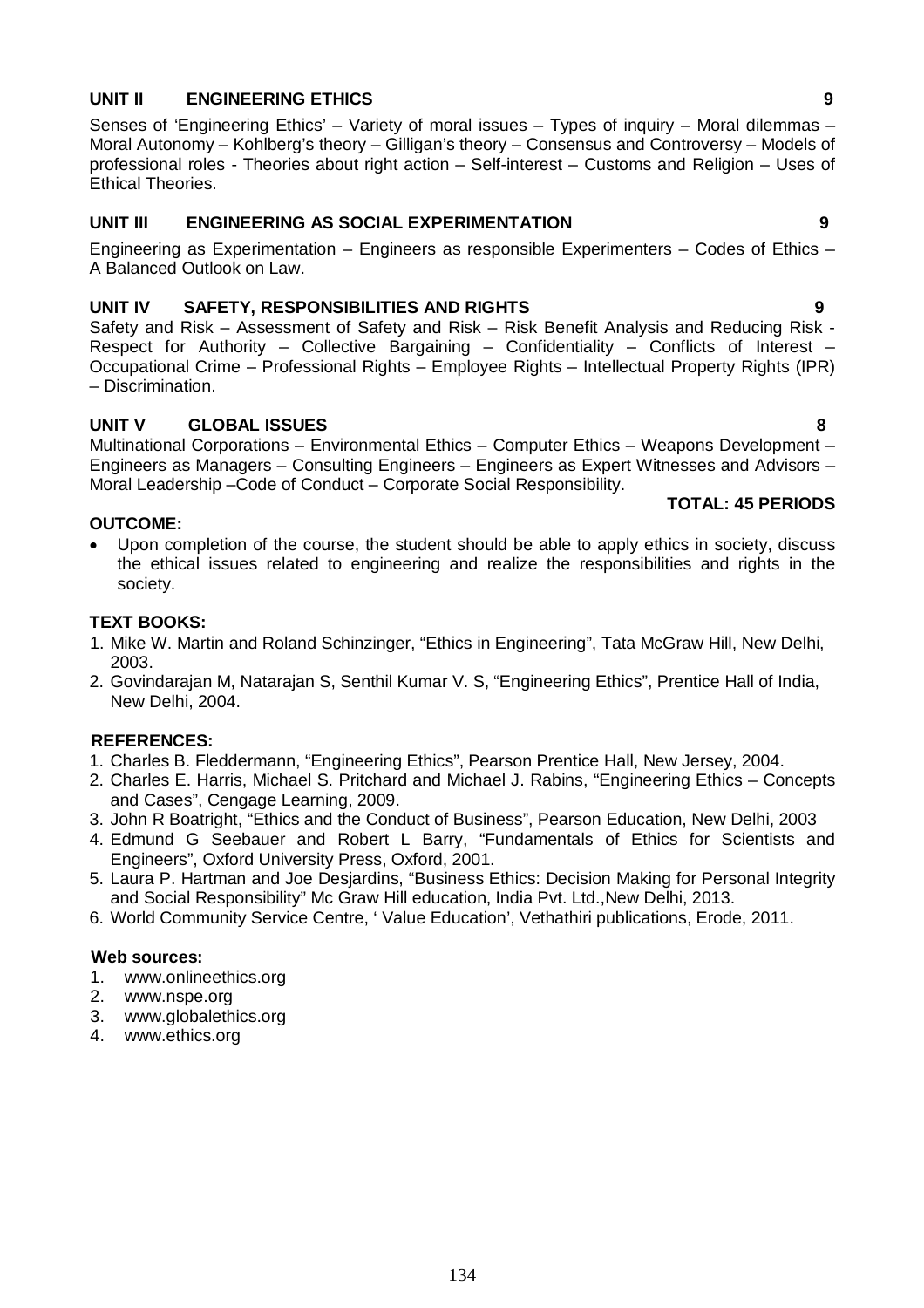# **3 0 0 3**

# **OBJECTIVE**

To provide electrical protection and maintenance in working environment and ensure that electrical safety.

# **UNIT I ELECTRICAL HAZARDS 12**

Review of Electrical concept, Electrostatic – Electro magnetism – Electrical Hazards – Energy leakage – Clearance and insulation– Current surges – Electrical causes of fire and explosion – Human interface with electricity – Human resistance to electricity

# **UNIT II STANDARDS AND REQUIREMENTS 12**

National electrical Safety code - Standards and statutory requirements – Indian electricity acts and rules – statutory requirements from Electrical inspectorate. Hazardous area classification and classification of electrical equipments for hazardous areas (IS, NFPA, API and OSHA standards).

# **UNIT III ELECTRICAL PROTECTION AND MAINTENANCE 9**

Selection of Environment, Protection and Interlock – Discharge rods and earthing device – Safety in the use of portable tools - Preventive maintenance. First aid-cardio pulmonary resuscitation(CPR).

# **UNIT IV STANDARDIZATION OF QUALITY MEDICAL CARE IN HOSPITALS 6**

Define Quality- Need for Standarization & Quality Management, QM in Health care organization-Quality assurance methods ,QA in (Medical Imaging & Nuclear medicine) Diagnostic services – Classification of equipments

# **UNIT V REGULATORY REQUIREMENT FOR HEALTH CARE 6**

CE and FDA regulations, Accreditation for hospitals - JCI, NABH and NABL, Other regulatory Codes.

# **TOTAL :45 PERIODS**

# **OUTCOME:**

 The purpose of this course is to help students to develop knowledge and insight into the procedures used in quality control and assurance activities as well as safety measures to be followed in hospitals.

# **TEXT BOOKS:**

- 1. B.M.Sakharkar, Principles of Hospital administration and Planning, JAYPEE Brothers, Medical Publishers (P) Ltd. 24
- 2. K.Shridhara Bhat, Quality Management, Himalaya Publishing House Cesar A. Cacere & Albert Zana, The Practice of Clinical Engg. Academic press, New York, 1977.

# **REFERENCES:**

- 1. Webster J.G and Albert M.Cook, Clinical Engg, Principles & Practices, Prentice Hall Inc., Engle wood Cliffs, New Jersy, 1979.
- 2. Karen Parsley, Karen Parsley Philomena Corrigan" Quality improvement in Healthcare, 2nd edition ,Nelson Thrones Pub, 2002
- 3. Sharon Myers "Patient Safety & Hospital Accreditation A Model for Ensuring Success" Springer Publishers 2012 7. Joseph F Dyro "Clinical Engineering Handbook" Elsevier Publishers, 2004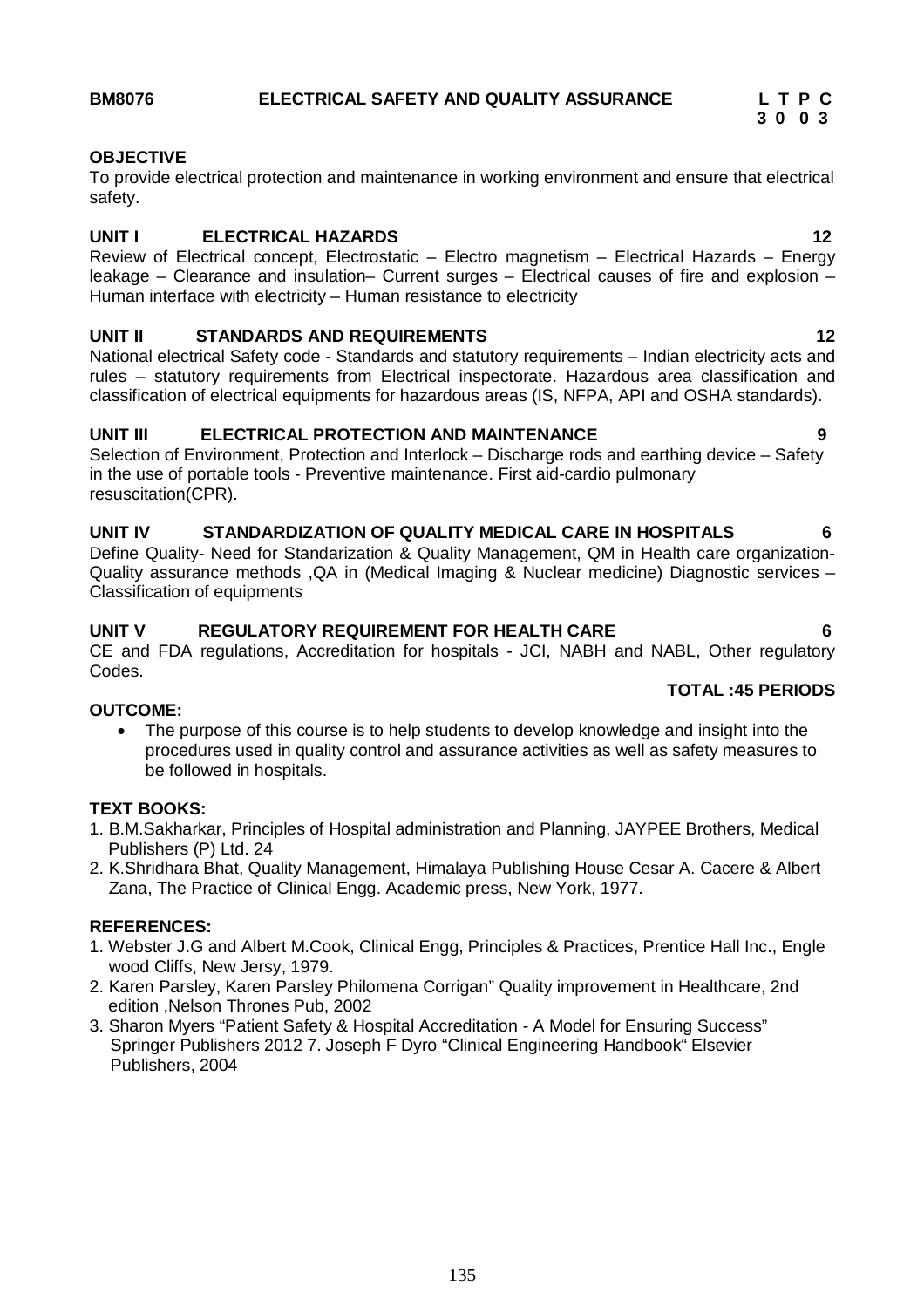# **BM8006 ERGONOMICS L T P C**

# **OBJECTIVES:**

# **The student should be made to:**

- Be exposed to principles of ergonomics.
- Learn the mechanics of muscle physiology.
- Be familiar with the mathematical models, analysis and design of biomedical devices using case studies.

# **UNIT I VISUAL AND AUDITORY ERGONOMICS 9**

Process of seeing – visual capabilities-factors affecting visual acuity and contrast sensitivity – human factor aspects of hard copy text and computer screen text, factors in selecting graphic representations symbols, qualitative visual display-process of hearing-principles of auditory display.

# **UNIT II MUSCLE PHYSIOLOGY 9**

Muscle physiology -muscle metabolism-respiratory response-joint motion study- measure of physiological in-efficiency and energy consumption-work rest cycles-aspects of manual and posture study, materialhandling (MMH) Bio-mechanical recommended limits of MMH.

# **UNIT III CONTROLS AND DISPLAYS 9**

Spatial compatibility physical arrangement of displays and controls- movement capability- rotary controls and rotar displays movement of displays orientation of the operator and movement relationships control orders and control responses- human limitations in tracking task.

# **UNIT IV ANTHROPOMETRY 9**

Anthropometry- anthropometric design principles –work space envelope- factors in design of work space surfaces- principles of seat design –principles of control panel. Organization classification of human errorstheories of accident causation-reducing accidents by altering behavior.

# **UNIT V CASE STUDIES 9**

Case Study 1: computer design, control panel design of an electronic instrument, computer key board, hand drill etc. Case Study 2: Biomedical Application, Design optimization of Medical Equipments.

# **OUTCOMES:**

# **At the end of the course, the student should be able to:**

- Understand principles of ergonomics.
- Design biomedical devices.

### **TEXT BOOKS:**

- 1. Pascale Carayon, Handbook of Human Factors and Engineering, Second Edition, CRC Press, 2011
- 2. Robert.N. Bailey, Human Performance Engineering, Third Edition, 1996
- 3. Martin Helander, Guide to Human Factors and Ergonomics, Second Edition, CRC Press, 2005

# **REFERENCES:**

- 1. Shrawan Kumar, Biomechanics in Ergonomics, Second Edition, CRC Press 2007.
- 2. Stephen Pheasant, Christine M. Haslegrave, Bodyspace: Anthropometry, Ergonomics and the Design of Work, CRC Press, Third Edition, 2016.

 **TOTAL: 45 PERIODS**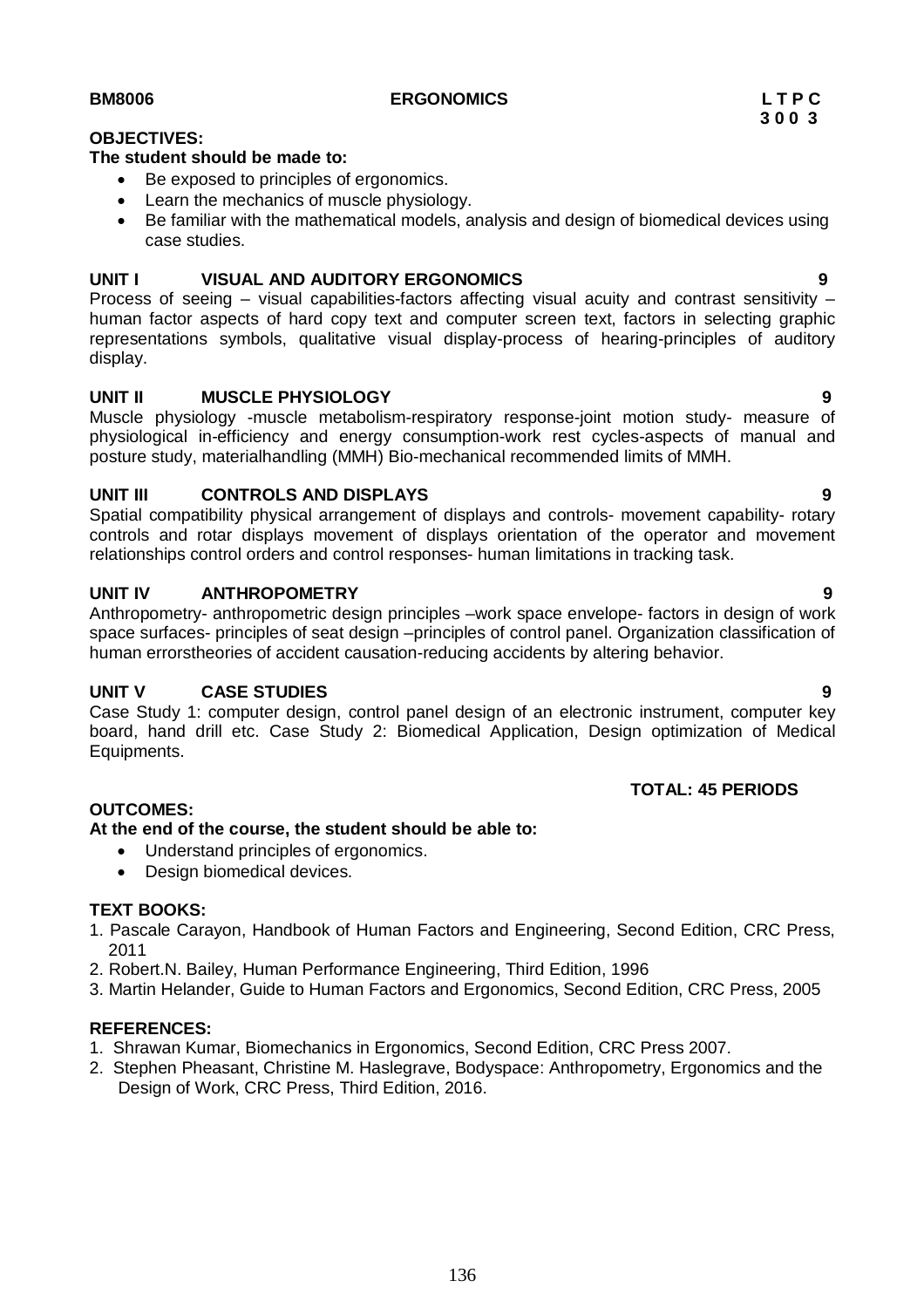# **3 0 0 3**

# **OBJECTIVES:**

# **The student should be made to:**

- Understand the basic concepts of brain computer interface
- Study the various signal acquisition methods
- Learn about the signal processing methods used in BCI
- Understand the various machine learning methods of BCI.
- Learn the various applications of BCI

# **UNIT I INTRODUCTION TO BCI 9**

Introduction - Brain structure and function, Brain Computer Interface Types - Synchronous and Asynchronous -Invasive BCI -Partially Invasive BCI - Non Invasive BCI, Structure of BCI System, BCI Monitoring Hardware, EEG, ECoG, MEG, fMRI.

# **UNIT II BRAIN ACTIVATION 9**

Brain activation patterns - Spikes, Oscillatory potential and ERD, Slow cortical potentials, Movement related potentials-Mu rhythms, motor imagery, Stimulus related potentials - Visual Evoked Potentials – P300 and Auditory Evoked Potentials, Potentials related to cognitive tasks.

# **UNIT III FEATURE EXTRACTION METHODS 9**

Data Processing – Spike sorting, Frequency domain analysis, Wavelet analysis, Time domain analysis, Spatial filtering -Principal Component Analysis (PCA), Independent Component Analysis (ICA), Artefacts reduction, Feature Extraction - Phase synchronization and coherence

# **UNIT IV MACHINE LEARNING METHODS FOR BCI 9**

Classification techniques –Binary classification, Ensemble classification, Multiclass Classification, Evaluation of classification performance, Regression - Linear, Polynomial, RBF's, Perceptron's, Multilayer neural networks, Support vector machine, Graph theoretical functional connectivity analysis

# **UNIT V APPLICATIONS OF BCI 9**

Case Studies - Invasive BCIs: decoding and tracking arm (hand) position, controlling prosthetic devices such as orthotic hands, Cursor and robotic control using multi electrode array implant, Cortical control of muscles via functional electrical stimulation. Noninvasive BCIs:P300 Mind Speller, Visual cognitive BCI, Emotion detection. Ethics of Brain Computer Interfacing.

# **TOTAL : 45 PERIODS**

### **OUTCOMES:**

### **At the end of the course, the student should be able to:**

- Comprehend and appreciate the significance and role of this course in the present contemporary world.
- Evaluate concept of BCI.
- Assign functions appropriately to the human and to the machine.
- Select appropriate feature extraction methods
- Use machine learning algorithms for translation.

### **TEXT BOOKS:**

- 1. Rajesh.P.N.Rao, "Brain-Computer Interfacing: An Introduction", Cambridge University Press, First edition, 2013.
- 2. Jonathan Wolpaw, Elizabeth Winter Wolpaw, "Brain Computer Interfaces: Principles and practice", Oxford University Press, USA, Edition 1, January 2012.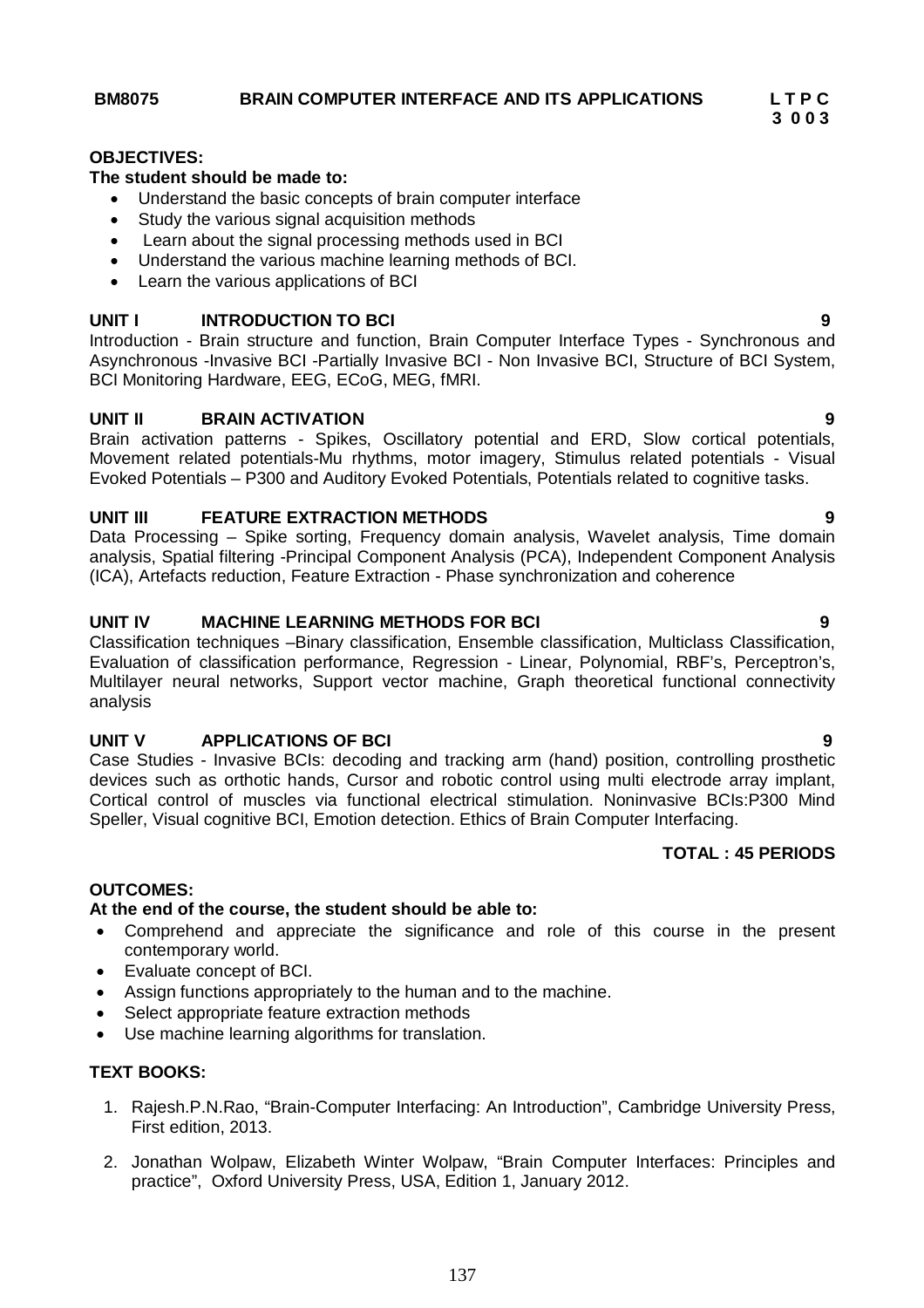# **REFERENCES:**

- 1. Ella Hassianien, A &Azar.A.T (Editors), "Brain-Computer Interfaces Current Trends and Applications", Springer, 2015.
- 2. Bernhard Graimann, Brendan Allison, GertPfurtscheller, "Brain-Computer Interfaces: Revolutionizing Human-Computer Interaction", Springer, 2010
- 3. Ali Bashashati, MehrdadFatourechi, Rabab K Ward, Gary E Birch," A survey of signal Processing algorithms in brain–computer interfaces based on electrical brain signals" Journal of Neural Engineering, Vol.4, 2007, PP.32-57
- 4. Arnon Kohen, "Biomedical Signal Processing", Vol I and II, CRC Press Inc, Boca Rato, Florida.
- 5. Bishop C.M., "Neural networks for Pattern Recognition", Oxford, Clarendon Press, 1995.
- 6. Andrew Webb, "Statistical Pattern Recognition", Wiley International, Second Edition, 2002.

# **EC8791 EMBEDDED AND REAL TIME SYSTEMS L T P C**

**3 0 0 3**

# **OBJECTIVES:**

# **The student should be made to:**

- Understand the concepts of embedded system design and analysis
- Learn the architecture and programming of ARM processor
- Be exposed to the basic concepts of embedded programming
- Learn the real time operating systems

# **UNIT I INTRODUCTION TO EMBEDDEDSYSTEM DESIGN 9**

Complex systems and micro processors– Embedded system design process –Design example: Model train controller- Design methodologies- Design flows - Requirement Analysis – Specifications-System analysis and architecture design – Quality Assurance techniques - Designing with computing platforms – consumer electronics architecture – platform-level performance analysis.

### **UNIT II ARM PROCESSOR AND PERIPHERALS 9**

ARM Architecture Versions – ARM Architecture – Instruction Set – Stacks and Subroutines – Features of the LPC 214X Family – Peripherals – The Timer Unit – Pulse Width Modulation Unit – UART – Block Diagram of ARM9 and ARM Cortex M3 MCU.

# **UNIT III EMBEDDED PROGRAMMING 9**

Components for embedded programs- Models of programs- Assembly, linking and loading – compilation techniques- Program level performance analysis – Software performance optimization – Program level energy and power analysis and optimization – Analysis and optimization of program size- Program validation and testing.

# **UNIT IV REAL TIME SYSTEMS 9**

Structure of a Real Time System –– Estimating program run times – Task Assignment and Scheduling – Fault Tolerance Techniques – Reliability, Evaluation – Clock Synchronisation.

# **UNIT V PROCESSES AND OPERATING SYSTEMS 9**

Introduction – Multiple tasks and multiple processes – Multirate systems- Preemptive realtime operating systems- Priority based scheduling- Interprocess communication mechanisms – Evaluating operating system performance- power optimization strategies for processes – Example Real time operating systems-POSIX-Windows CE. - Distributed embedded systems – MPSoCs and shared memory multiprocessors. – Design Example - Audio player, Engine control unit – Video accelerator.

# **TOTAL:45 PERIODS**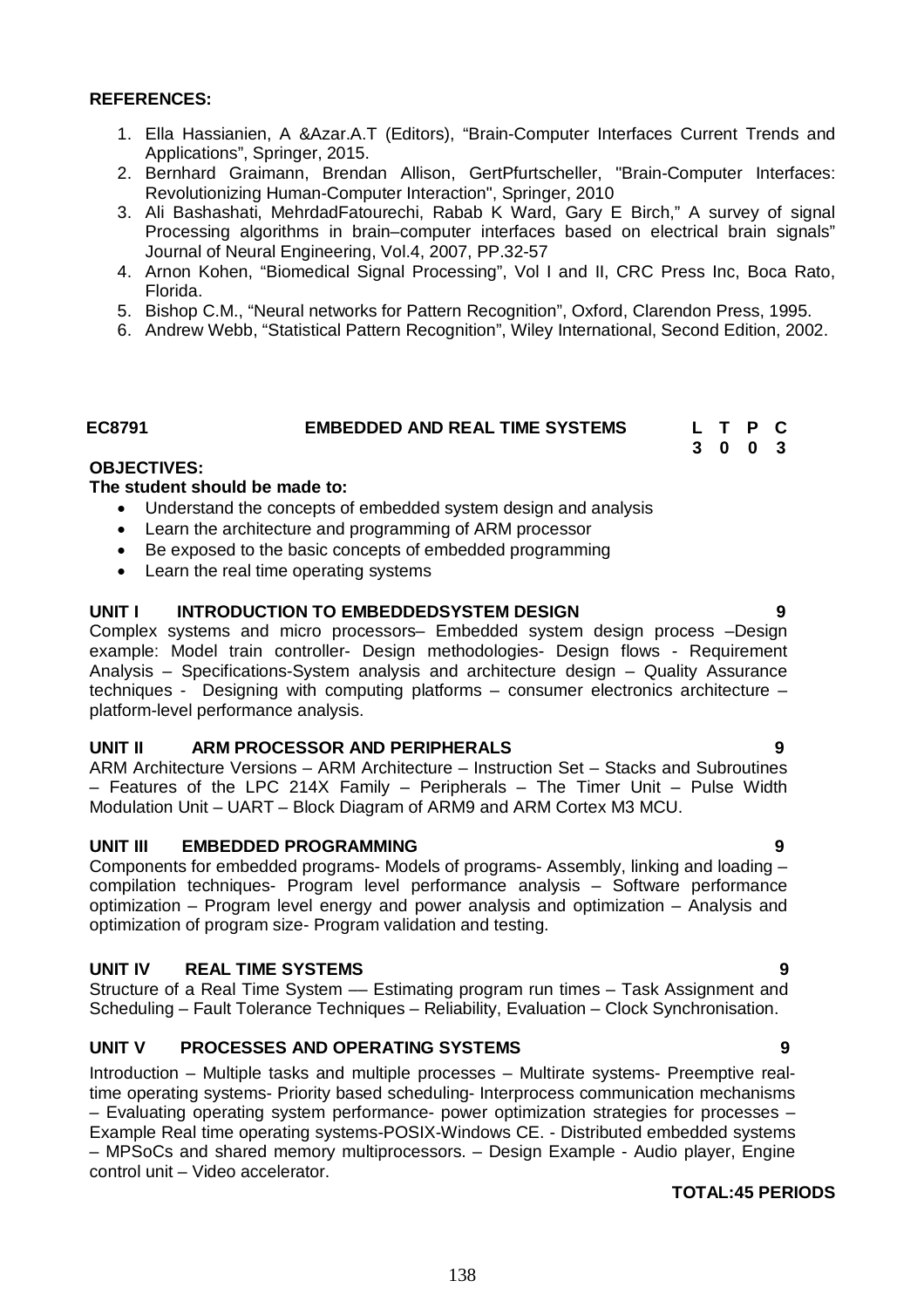# **OUTCOMES:**

# **At the end of the course, the student should be able to:**

- Describe the architecture and programming of ARM processor
- Outline the concepts of embedded systems
- Explain the basic concepts of real time operating system design
- Model real-time applications using embedded-system concepts

# **TEXT BOOKS:**

- 1. Marilyn Wolf, "Computers as Components Principles of Embedded Computing System Design", Third Edition "Morgan Kaufmann Publisher (An imprint from Elsevier), 2012. (UNIT I, II, III, V)
- 2. Jane W.S.Liu," Real Time Systems", Pearson Education, Third Indian Reprint, 2003 UNIT IV).

# **REFERENCES:**

- 1. Lyla B.Das, "Embedded Systems : An Integrated Approach" Pearson Education, 2013.
- 2. Jonathan W.Valvano, "Embedded Microcomputer Systems Real Time Interfacing", Third Edition Cengage Learning, 2012.
- 3.David. E. Simon, "An Embedded Software Primer", 1st Edition, Fifth Impression, Addison- Wesley Professional, 2007.
- 4. Raymond J.A. Buhr, Donald L.Bailey, "An Introduction to Real-Time Systems- From Design to Networking with C/C++", Prentice Hall, 1999.
- 5. C.M. Krishna, Kang G. Shin, "Real-Time Systems", International Editions, Mc Graw Hill 1997
- 6. K.V.K.K.Prasad, "Embedded Real-Time Systems: Concepts, Design & Programming", Dream Tech Press, 2005.
- 7. Sriram V Iyer, Pankaj Gupta, "Embedded Real Time Systems Programming", Tata Mc Graw Hill, 2004.

# **GE8073 FUNDAMENTALS OF NANOSCIENCE L T P C**

# **3 0 0 3**

# **OBJECTIVE:**

To learn about basis of nanomaterial science, preparation method, types and application

# **UNIT I INTRODUCTION 8**

Nanoscale Science and Technology- Implications for Physics, Chemistry, Biology and Engineering-Classifications of nanostructured materials- nano particles- quantum dots, nanowiresultra-thinfilms-multilayered materials. Length Scales involved and effect on properties: Mechanical, Electronic, Optical, Magnetic and Thermal properties. Introduction to properties and motivation for study (qualitative only).

# **UNIT II GENERAL METHODS OF PREPARATION 9**

Bottom-up Synthesis-Top-down Approach: Co-Precipitation, Ultrasonication, Mechanical Milling, Colloidal routes, Self-assembly, Vapour phase deposition, MOCVD, Sputtering, Evaporation, Molecular Beam Epitaxy, Atomic Layer Epitaxy, MOMBE.

# **UNIT III NANOMATERIALS 12**

Nanoforms of Carbon - Buckminster fullerene- graphene and carbon nanotube, Single wall carbon Nanotubes (SWCNT) and Multi wall carbon nanotubes (MWCNT)- methods of synthesis(arcgrowth, laser ablation, CVD routes, Plasma CVD), structure-property Relationships applications-Nanometal oxides-ZnO, TiO2,MgO, ZrO2, NiO, nanoalumina, CaO, AgTiO2, Ferrites, Nanoclaysfunctionalization and applications-Quantum wires, Quantum dots-preparation, properties and applications.